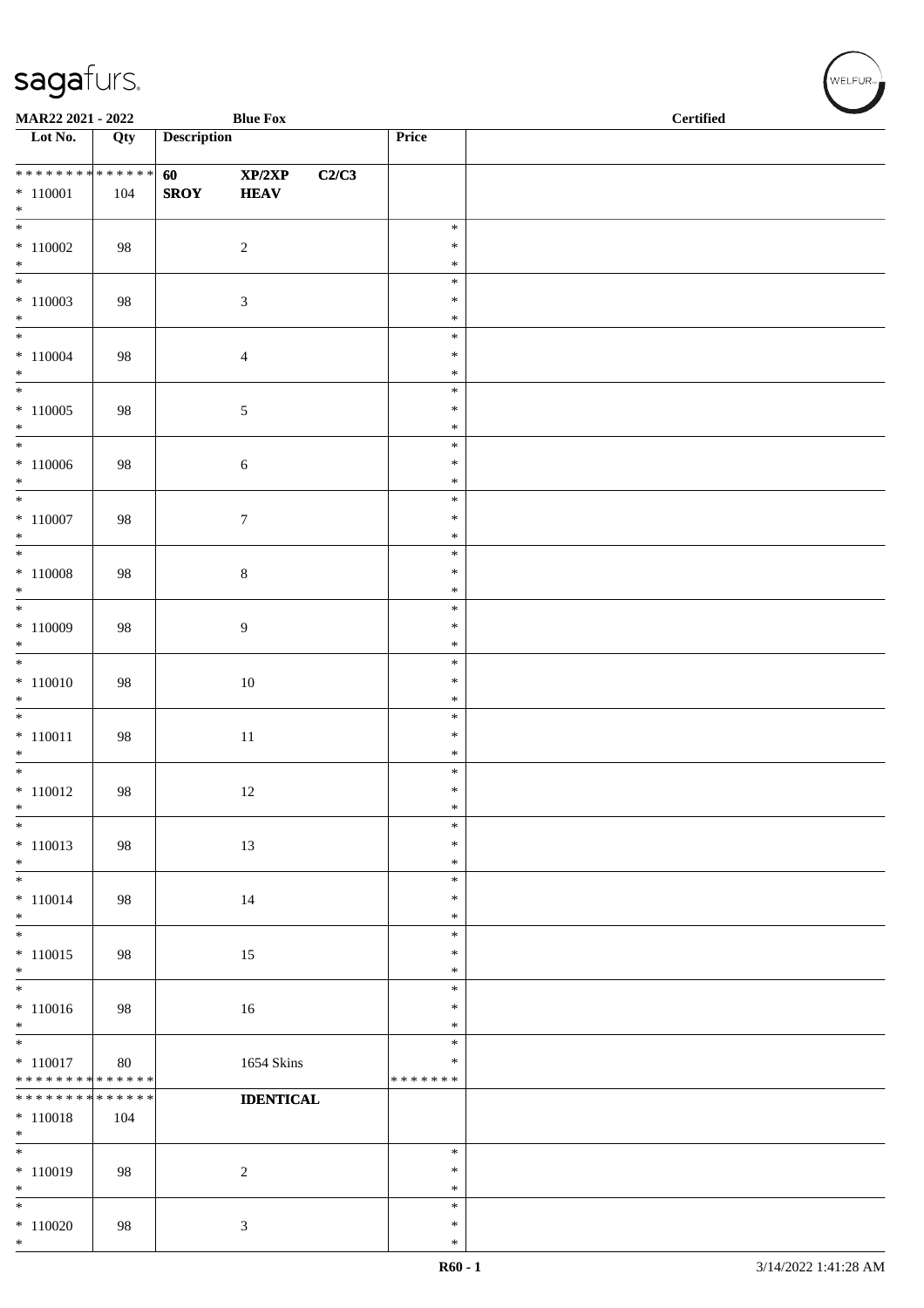| MAR22 2021 - 2022                                               |     |                    | <b>Blue Fox</b>            |       |                  | <b>Certified</b> |
|-----------------------------------------------------------------|-----|--------------------|----------------------------|-------|------------------|------------------|
| $\overline{\phantom{1}}$ Lot No.                                | Qty | <b>Description</b> |                            |       | Price            |                  |
| $\overline{\ast}$                                               |     | 60                 | $\mathbf{XP}/2\mathbf{XP}$ | C2/C3 | $\ast$           |                  |
| $*110021$<br>$*$                                                | 98  | ${\bf SROY}$       | <b>HEAV</b>                |       | $\ast$<br>$\ast$ |                  |
|                                                                 |     |                    |                            |       | $\ast$           |                  |
| $*110022$                                                       | 98  |                    | 5                          |       | $\ast$           |                  |
| $*$<br>$\overline{\phantom{0}}$                                 |     |                    |                            |       | $\ast$<br>$\ast$ |                  |
| $*110023$<br>$*$                                                | 98  |                    | $\sqrt{6}$                 |       | $\ast$<br>$\ast$ |                  |
|                                                                 |     |                    |                            |       | $\ast$           |                  |
| $* 110024$<br>$*$                                               | 98  |                    | $\tau$                     |       | $\ast$<br>$\ast$ |                  |
| $\overline{\ast}$                                               |     |                    |                            |       | $\ast$           |                  |
| $*110025$<br>$*$                                                | 98  |                    | $\,8\,$                    |       | $\ast$<br>$\ast$ |                  |
| $\overline{\phantom{0}}$                                        |     |                    |                            |       | $\ast$<br>$\ast$ |                  |
| $*110026$<br>$*$                                                | 98  |                    | 9                          |       | $\ast$           |                  |
| $\overline{\phantom{0}}$                                        |     |                    |                            |       | $\ast$           |                  |
| $* 110027$<br>$\ast$                                            | 98  |                    | $10\,$                     |       | $\ast$<br>$\ast$ |                  |
| $\overline{\phantom{0}}$                                        |     |                    |                            |       | $\ast$           |                  |
| $* 110028$<br>$\ast$                                            | 98  |                    | $11\,$                     |       | $\ast$<br>$\ast$ |                  |
|                                                                 |     |                    |                            |       | $\ast$           |                  |
| $*110029$<br>$*$                                                | 98  |                    | $12\,$                     |       | $\ast$<br>$\ast$ |                  |
|                                                                 |     |                    |                            |       | $\ast$           |                  |
| $*110030$                                                       | 98  |                    | 13                         |       | $\ast$           |                  |
| $\ast$<br>$\overline{\phantom{0}}$                              |     |                    |                            |       | $\ast$<br>$\ast$ |                  |
| $* 110031$                                                      | 98  |                    | $14\,$                     |       | $\ast$           |                  |
| $*$<br>$\overline{\phantom{0}}$                                 |     |                    |                            |       | $\ast$<br>$\ast$ |                  |
| $*110032$                                                       | 98  |                    | 15                         |       | $\ast$           |                  |
| $*$                                                             |     |                    |                            |       | $\ast$           |                  |
| $*$<br>$*110033$                                                | 23  |                    | 1499 Skins                 |       | $\ast$<br>∗      |                  |
| ******** <mark>******</mark>                                    |     |                    |                            |       | *******          |                  |
| * * * * * * * * <mark>* * * * * * *</mark><br>$* 110034$<br>$*$ | 118 | 60<br><b>SROY</b>  | XP/2XP                     | C2/C3 |                  |                  |
| $*$                                                             |     |                    |                            |       | $\ast$           |                  |
| $*110035$<br>$*$                                                | 112 |                    | $\sqrt{2}$                 |       | $\ast$<br>$\ast$ |                  |
|                                                                 |     |                    |                            |       | $\ast$           |                  |
| $*110036$<br>$*$                                                | 112 |                    | 3                          |       | $\ast$<br>$\ast$ |                  |
| $\overline{\phantom{0}}$                                        |     |                    |                            |       | $\ast$           |                  |
| $* 110037$<br>$*$                                               | 112 |                    | $\overline{4}$             |       | $\ast$<br>$\ast$ |                  |
| $* 110038$                                                      | 112 |                    | 5                          |       | $\ast$<br>$\ast$ |                  |
| $*$                                                             |     |                    |                            |       | $\ast$           |                  |
| $*$<br>$*110039$                                                | 112 |                    | 6                          |       | $\ast$<br>$\ast$ |                  |
| $*$                                                             |     |                    |                            |       | $\ast$           |                  |
| $*$                                                             |     |                    |                            |       | $\ast$           |                  |
| $*110040$<br>$*$                                                | 112 |                    | $\boldsymbol{7}$           |       | $\ast$<br>$\ast$ |                  |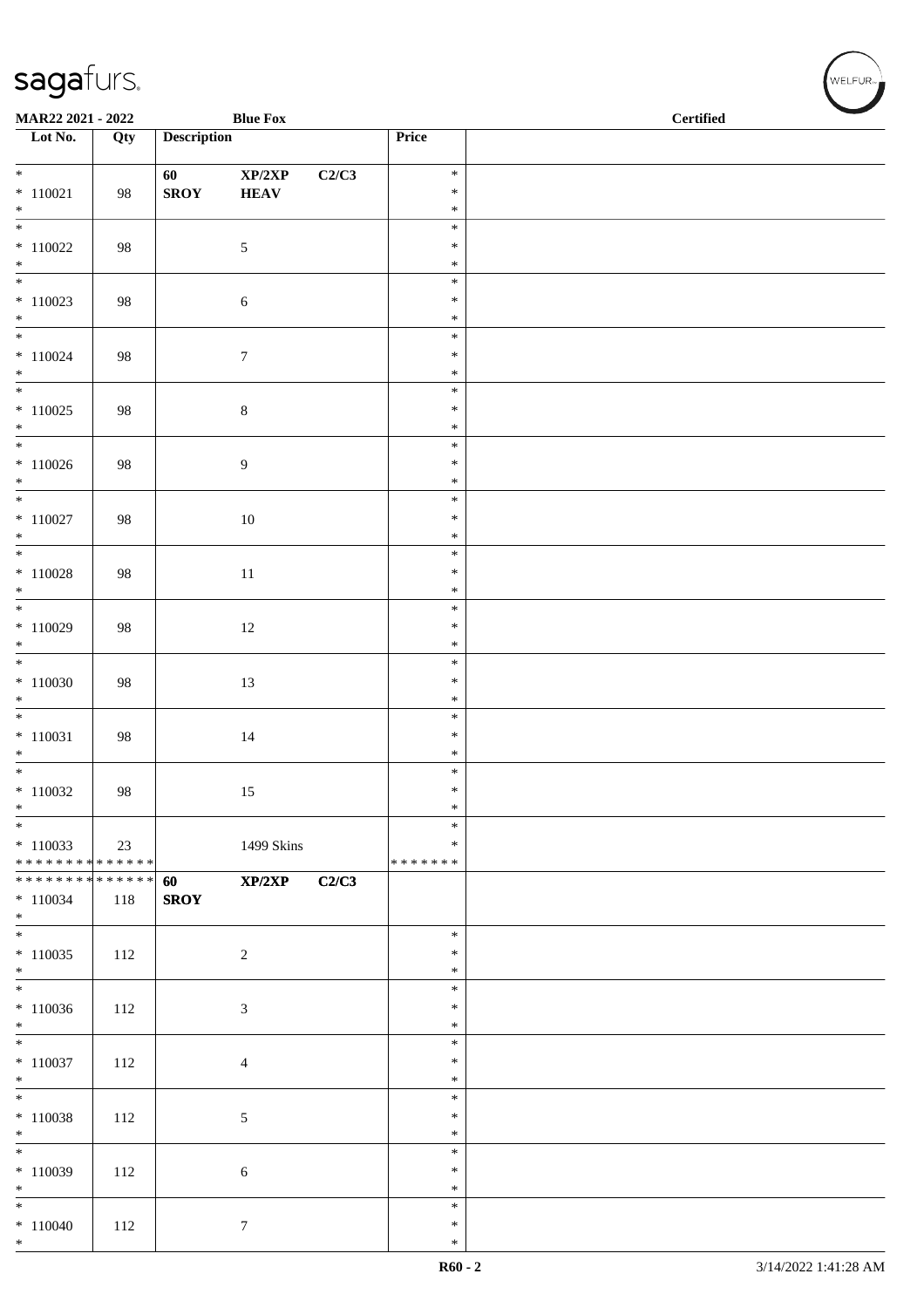| MAR22 2021 - 2022                                              |     |                    | <b>Blue Fox</b>            |       |                                   | <b>Certified</b> |  |
|----------------------------------------------------------------|-----|--------------------|----------------------------|-------|-----------------------------------|------------------|--|
| $\overline{\phantom{a}}$ Lot No.                               | Qty | <b>Description</b> |                            |       | Price                             |                  |  |
| $*$<br>$* 110041$<br>$*$                                       | 112 | 60<br>${\bf SROY}$ | $\mathbf{XP}/2\mathbf{XP}$ | C2/C3 | $\ast$<br>$\ast$<br>$\ast$        |                  |  |
| $\overline{\phantom{0}}$<br>$*110042$<br>$*$                   | 112 |                    | $\overline{9}$             |       | $\ast$<br>$\ast$<br>$\ast$        |                  |  |
| $*110043$<br>$*$                                               | 112 |                    | 10                         |       | $\ast$<br>$\ast$<br>$\ast$        |                  |  |
| $*$<br>$* 110044$<br>$*$                                       | 112 |                    | 11                         |       | $\ast$<br>$\ast$<br>$\ast$        |                  |  |
| $\overline{\phantom{0}}$<br>$*110045$<br>$*$                   | 112 |                    | 12                         |       | $\ast$<br>$\ast$<br>$\ast$        |                  |  |
| $*$<br>$* 110046$<br>$*$                                       | 112 |                    | 13                         |       | $\ast$<br>$\ast$<br>$\ast$        |                  |  |
| $* 110047$<br>$*$                                              | 112 |                    | 14                         |       | $\ast$<br>$\ast$<br>$\ast$        |                  |  |
| $* 110048$<br>$*$                                              | 112 |                    | 15                         |       | $\ast$<br>$\ast$<br>$\ast$        |                  |  |
| $* 110049$<br>$*$                                              | 112 |                    | 16                         |       | $\ast$<br>$\ast$<br>$\ast$        |                  |  |
| $* 110050$<br>******** <mark>******</mark>                     | 107 |                    | 1905 Skins                 |       | $\ast$<br>$\ast$<br>* * * * * * * |                  |  |
| * * * * * * * * * * * * * * *<br>$* 110051$<br>$*$             | 118 | 60<br><b>SROY</b>  | XP/2XP                     | C2/C3 |                                   |                  |  |
| $*$<br>$*110052$<br>$\ast$                                     | 112 |                    | $\overline{c}$             |       | $\ast$<br>$\ast$<br>$\ast$        |                  |  |
| $*$<br>$*110053$<br>$*$                                        | 112 |                    | $\mathfrak{Z}$             |       | $\ast$<br>$\ast$<br>$\ast$        |                  |  |
| $*$<br>$* 110054$<br>$*$                                       | 112 |                    | $\overline{4}$             |       | $\ast$<br>$\ast$<br>$\ast$        |                  |  |
| $\overline{\ast}$<br>$*110055$<br>* * * * * * * * * * * * * *  | 59  |                    | 513 Skins                  |       | $\ast$<br>$\ast$<br>* * * * * * * |                  |  |
| * * * * * * * * <mark>* * * * * * *</mark><br>$*110056$<br>$*$ | 118 | 60<br><b>SROY</b>  | XP/2XP                     | C2/C3 |                                   |                  |  |
| $*110057$<br>$*$                                               | 112 |                    | $\sqrt{2}$                 |       | $\ast$<br>$\ast$<br>$\ast$        |                  |  |
| $*$<br>$* 110058$<br>$*$                                       | 112 |                    | $\mathfrak{Z}$             |       | $\ast$<br>$\ast$<br>$\ast$        |                  |  |
| $*$<br>$*110059$<br>$*$                                        | 112 |                    | $\overline{4}$             |       | $\ast$<br>$\ast$<br>$\ast$        |                  |  |
| $*$<br>$*110060$<br>$*$                                        | 112 |                    | $\mathfrak{S}$             |       | $\ast$<br>$\ast$<br>$\ast$        |                  |  |

WELFUR<sub><sup>N</sup></sub>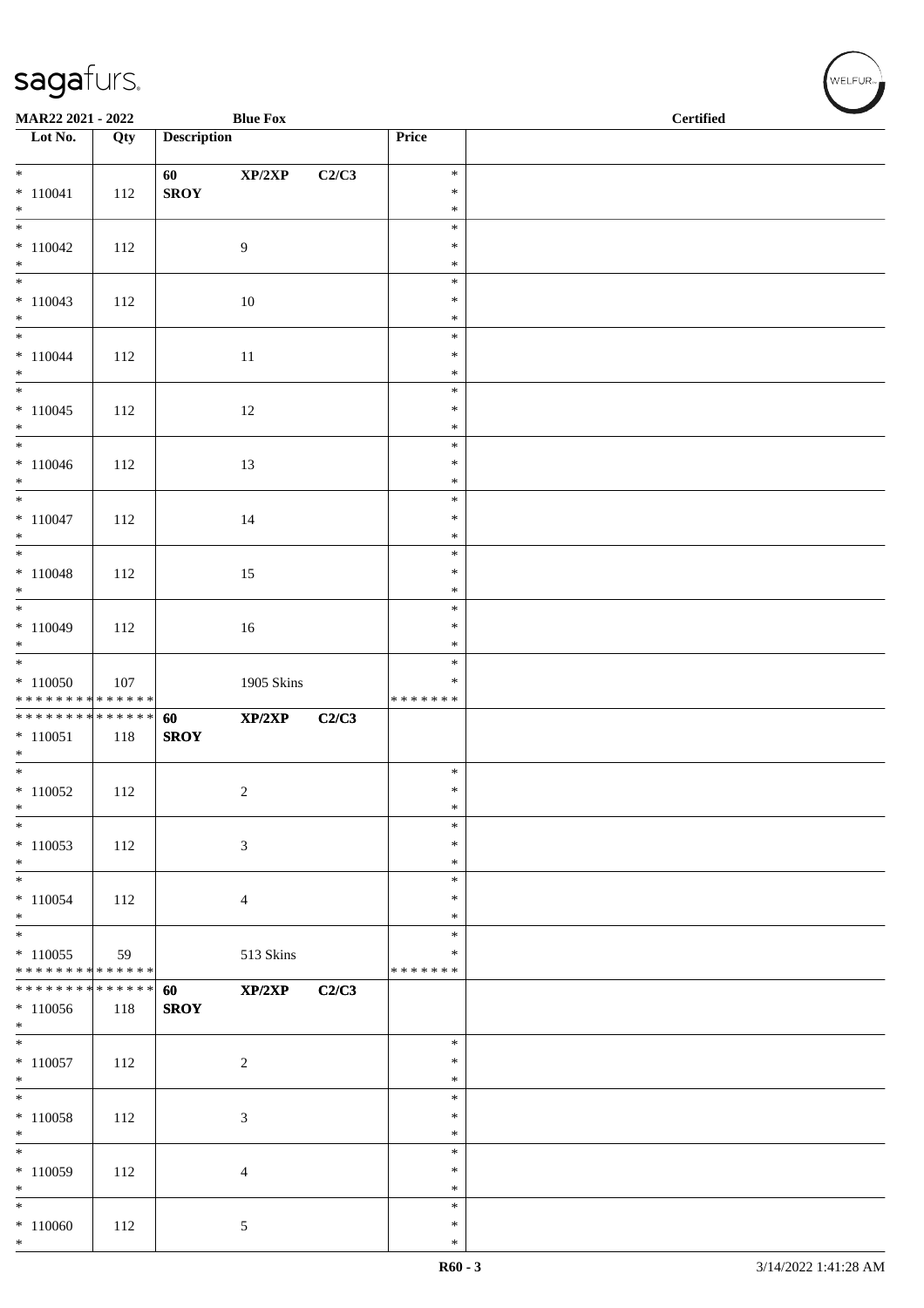| MAR22 2021 - 2022                                              |     |                    | <b>Blue Fox</b>            |       |                         | $\operatorname{\bf \mathbf{Certified}}$ |
|----------------------------------------------------------------|-----|--------------------|----------------------------|-------|-------------------------|-----------------------------------------|
| Lot No.                                                        | Qty | <b>Description</b> |                            |       | Price                   |                                         |
| $*$                                                            |     | 60                 | $\mathbf{XP}/2\mathbf{XP}$ | C2/C3 | $\ast$                  |                                         |
| $* 110061$<br>$*$                                              | 112 | <b>SROY</b>        |                            |       | $\ast$<br>$\ast$        |                                         |
| $\overline{\phantom{0}}$                                       |     |                    |                            |       | $\ast$                  |                                         |
| $*110062$<br>$\ast$                                            | 112 |                    | $\boldsymbol{7}$           |       | $\ast$                  |                                         |
| $\overline{\ast}$                                              |     |                    |                            |       | $\ast$<br>$\ast$        |                                         |
| $*110063$                                                      | 112 |                    | $\,8\,$                    |       | $\ast$                  |                                         |
| $*$<br>$*$                                                     |     |                    |                            |       | $\ast$<br>$\ast$        |                                         |
| $* 110064$                                                     | 112 |                    | $\overline{9}$             |       | $\ast$                  |                                         |
| $*$<br>$\overline{\phantom{0}}$                                |     |                    |                            |       | $\ast$<br>$\ast$        |                                         |
| $*110065$                                                      | 112 |                    | $10\,$                     |       | $\ast$                  |                                         |
| $*$                                                            |     |                    |                            |       | $\ast$                  |                                         |
| $\overline{\ast}$<br>$*110066$                                 | 112 |                    | 11                         |       | $\ast$<br>$\ast$        |                                         |
| $*$                                                            |     |                    |                            |       | $\ast$                  |                                         |
| $\overline{\ }$<br>$* 110067$                                  |     |                    |                            |       | $\ast$<br>$\ast$        |                                         |
| $\ast$                                                         | 112 |                    | 12                         |       | $\ast$                  |                                         |
| $\overline{\phantom{0}}$                                       |     |                    |                            |       | $\ast$                  |                                         |
| $* 110068$<br>$*$                                              | 112 |                    | 13                         |       | $\ast$<br>$\ast$        |                                         |
|                                                                |     |                    |                            |       | $\ast$                  |                                         |
| $*110069$<br>* * * * * * * * * * * * * *                       | 45  |                    | 1507 Skins                 |       | $\ast$<br>* * * * * * * |                                         |
| **************                                                 |     | 60                 | XP/2XP                     | C2/C3 |                         |                                         |
| $*110070$<br>$*$                                               | 98  | <b>SROY</b>        |                            |       |                         |                                         |
| $*$                                                            |     |                    |                            |       | $\ast$                  |                                         |
| $* 110071$                                                     | 98  |                    | $\overline{c}$             |       | $\ast$                  |                                         |
| $*$<br>$*$                                                     |     |                    |                            |       | $\ast$<br>$\ast$        |                                         |
| $* 110072$                                                     | 98  |                    | 3                          |       | $\ast$                  |                                         |
| $\ast$<br>$\ast$                                               |     |                    |                            |       | $\ast$<br>$\ast$        |                                         |
| $*110073$                                                      | 98  |                    | $\overline{4}$             |       | $\ast$                  |                                         |
| $\ast$<br>$\ast$                                               |     |                    |                            |       | $\ast$                  |                                         |
| $* 110074$                                                     | 98  |                    | $\sqrt{5}$                 |       | $\ast$<br>∗             |                                         |
| $*$                                                            |     |                    |                            |       | $\ast$                  |                                         |
| $\ast$<br>$*110075$                                            | 98  |                    | 6                          |       | $\ast$<br>$\ast$        |                                         |
| $*$                                                            |     |                    |                            |       | ∗                       |                                         |
| $\overline{\phantom{0}}$                                       |     |                    |                            |       | $\ast$                  |                                         |
| $* 110076$<br>$*$                                              | 98  |                    | $\tau$                     |       | $\ast$<br>$\ast$        |                                         |
| $\overline{\phantom{0}}$                                       |     |                    |                            |       | $\ast$                  |                                         |
| $* 110077$<br>$*$                                              | 98  |                    | $\,8\,$                    |       | ∗<br>$\ast$             |                                         |
| $*$                                                            |     |                    |                            |       | $\ast$                  |                                         |
| $*$ 110078<br>$*$                                              | 98  |                    | 9                          |       | $\ast$<br>∗             |                                         |
| $*$                                                            |     |                    |                            |       | $\ast$                  |                                         |
| $*110079$                                                      | 75  |                    | 957 Skins                  |       | $\ast$                  |                                         |
| * * * * * * * * * * * * * * *<br>* * * * * * * * * * * * * * * |     | 60                 | XP/2XP                     | C2/C3 | * * * * * * *           |                                         |
| $*110080$                                                      | 132 | <b>SROY</b>        | SLK                        |       |                         |                                         |
| $*$                                                            |     |                    |                            |       |                         |                                         |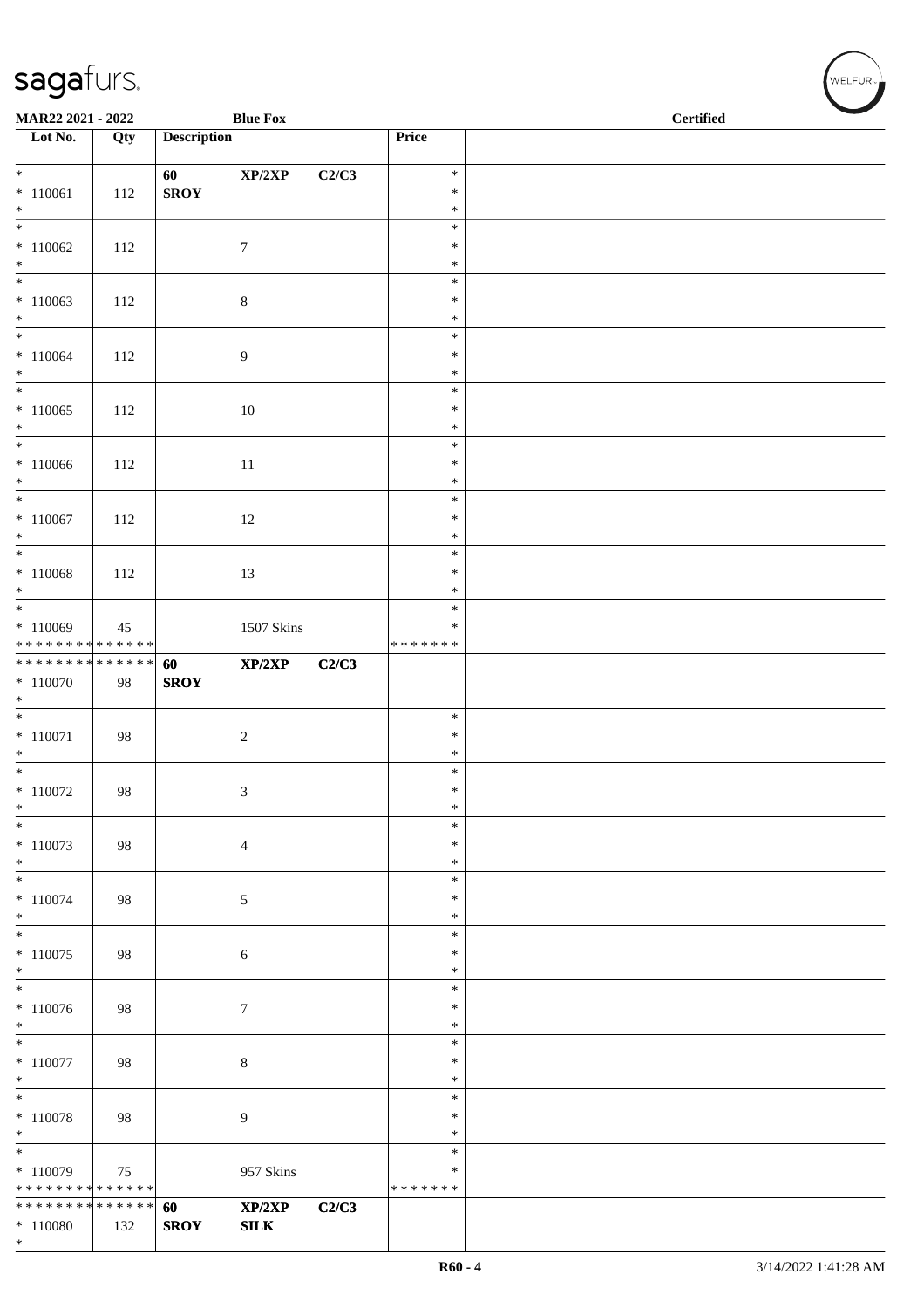| MAR22 2021 - 2022                                                                        |     |                    | <b>Blue Fox</b>                     |                  | $\operatorname{\bf \mathbf{Certified}}$ |  |
|------------------------------------------------------------------------------------------|-----|--------------------|-------------------------------------|------------------|-----------------------------------------|--|
| Lot No.                                                                                  | Qty | <b>Description</b> |                                     | Price            |                                         |  |
| $*$                                                                                      |     |                    | $\mathbf{XP}/2\mathbf{XP}$<br>C2/C3 | $\ast$           |                                         |  |
| $* 110081$                                                                               | 126 | <b>SROY</b>        | ${\bf SILK}$                        | $\ast$           |                                         |  |
| $*$                                                                                      |     |                    |                                     | $\ast$<br>$\ast$ |                                         |  |
| $*110082$                                                                                | 126 |                    | $\mathfrak{Z}$                      | $\ast$           |                                         |  |
| $*$                                                                                      |     |                    |                                     | $\ast$<br>$\ast$ |                                         |  |
| $*110083$                                                                                | 126 |                    | $\overline{4}$                      | $\ast$           |                                         |  |
| $*$<br>$*$                                                                               |     |                    |                                     | $\ast$<br>$\ast$ |                                         |  |
| $* 110084$                                                                               | 126 |                    | $\mathfrak{S}$                      | $\ast$           |                                         |  |
| $*$                                                                                      |     |                    |                                     | $\ast$           |                                         |  |
| $*110085$                                                                                | 126 |                    | $\sqrt{6}$                          | $\ast$<br>$\ast$ |                                         |  |
| $*$                                                                                      |     |                    |                                     | $\ast$           |                                         |  |
| $*110086$                                                                                | 126 |                    | $\boldsymbol{7}$                    | $\ast$<br>$\ast$ |                                         |  |
| $*$                                                                                      |     |                    |                                     | $\ast$           |                                         |  |
| $*$                                                                                      |     |                    |                                     | $\ast$<br>$\ast$ |                                         |  |
| $* 110087$<br>$*$                                                                        | 126 |                    | $\,8\,$                             | $\ast$           |                                         |  |
|                                                                                          |     |                    |                                     | $\ast$           |                                         |  |
| $* 110088$<br>$*$                                                                        | 126 |                    | $\overline{9}$                      | $\ast$<br>$\ast$ |                                         |  |
|                                                                                          |     |                    |                                     | $\ast$           |                                         |  |
| $*110089$<br>$*$                                                                         | 126 |                    | 10                                  | $\ast$<br>$\ast$ |                                         |  |
| $\overline{\ast}$                                                                        |     |                    |                                     | $\ast$           |                                         |  |
| $*110090$<br>$*$                                                                         | 126 |                    | $11\,$                              | $\ast$<br>$\ast$ |                                         |  |
|                                                                                          |     |                    |                                     | $\ast$           |                                         |  |
| $* 110091$<br>$*$                                                                        | 126 |                    | 12                                  | $\ast$<br>$\ast$ |                                         |  |
| $\overline{\ast}$                                                                        |     |                    |                                     | $\ast$           |                                         |  |
| $*110092$                                                                                | 126 |                    | 13                                  | $\ast$<br>$\ast$ |                                         |  |
| $\ast$<br>$\frac{1}{1}$                                                                  |     |                    |                                     | $\ast$           |                                         |  |
| $*110093$                                                                                | 126 |                    | 14                                  | $\ast$           |                                         |  |
| $*$<br>$\overline{\phantom{0}}$                                                          |     |                    |                                     | $\ast$<br>$\ast$ |                                         |  |
| $*110094$                                                                                | 126 |                    | 15                                  | $\ast$           |                                         |  |
| $*$                                                                                      |     |                    |                                     | $\ast$<br>$\ast$ |                                         |  |
| $*110095$                                                                                | 126 |                    | 16                                  | $\ast$           |                                         |  |
| $*$                                                                                      |     |                    |                                     | $\ast$<br>$\ast$ |                                         |  |
| $*110096$                                                                                | 37  |                    | 2059 Skins                          | $\ast$           |                                         |  |
| * * * * * * * * <mark>* * * * * * *</mark><br>* * * * * * * * <mark>* * * * * * *</mark> |     |                    | <b>IDENTICAL</b>                    | * * * * * * *    |                                         |  |
| $*110097$                                                                                | 132 |                    |                                     |                  |                                         |  |
| $*$                                                                                      |     |                    |                                     | $\ast$           |                                         |  |
| $*110098$                                                                                | 112 |                    | $\overline{2}$                      | $\ast$           |                                         |  |
| $*$                                                                                      |     |                    |                                     | $\ast$           |                                         |  |
| $*110099$                                                                                | 112 |                    | $\mathfrak{Z}$                      | $\ast$<br>$\ast$ |                                         |  |
| $*$                                                                                      |     |                    |                                     | $\ast$           |                                         |  |
| $*$<br>$* 110100$                                                                        | 112 |                    | $\overline{4}$                      | $\ast$<br>$\ast$ |                                         |  |
| $*$                                                                                      |     |                    |                                     | $\ast$           |                                         |  |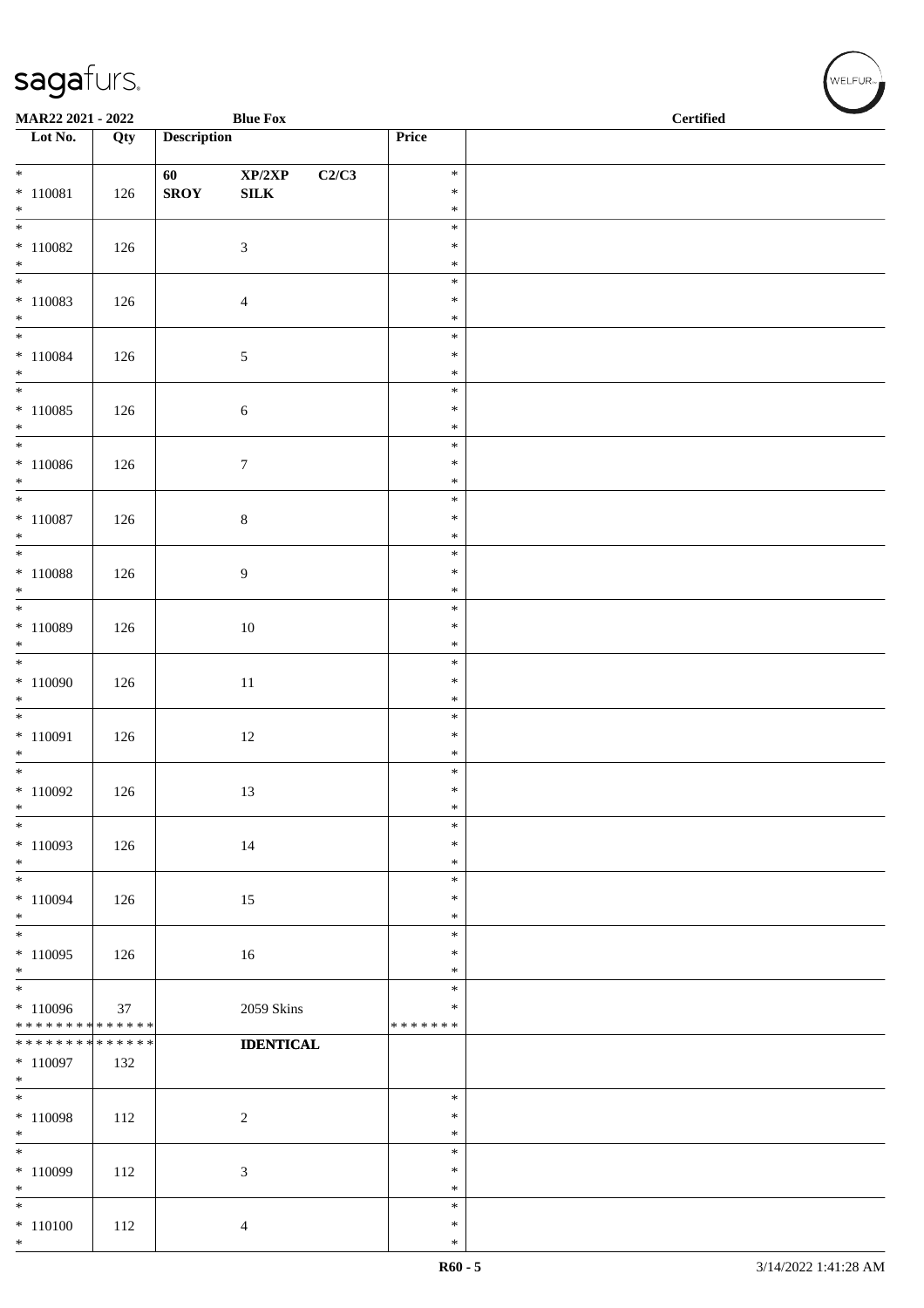| MAR22 2021 - 2022                |     |                    | <b>Blue Fox</b>             |       |                  | <b>Certified</b> |
|----------------------------------|-----|--------------------|-----------------------------|-------|------------------|------------------|
| $\overline{\phantom{1}}$ Lot No. | Qty | <b>Description</b> |                             |       | Price            |                  |
|                                  |     |                    |                             |       |                  |                  |
| $*$                              |     | 60                 | $\mathbf{XP}/2\mathbf{XP}$  | C2/C3 | $\ast$           |                  |
| $* 110101$                       | 112 | <b>SROY</b>        | ${\bf SILK}$                |       | $\ast$           |                  |
|                                  |     |                    |                             |       | $\ast$           |                  |
| $*$ $*$                          |     |                    |                             |       | $\ast$           |                  |
| $* 110102$                       | 112 |                    | $\sqrt{6}$                  |       | $\ast$           |                  |
| $*$                              |     |                    |                             |       | $\ast$           |                  |
|                                  |     |                    |                             |       | $\ast$           |                  |
| $* 110103$                       | 112 |                    | $7\phantom{.0}$             |       | $\ast$           |                  |
| $*$                              |     |                    |                             |       | $\ast$           |                  |
|                                  |     |                    |                             |       | $\ast$           |                  |
| $* 110104$                       | 112 |                    | $\,8\,$                     |       | $\ast$           |                  |
| $*$                              |     |                    |                             |       | $\ast$           |                  |
|                                  |     |                    |                             |       | $\ast$           |                  |
| $* 110105$                       | 112 |                    | 9                           |       | $\ast$<br>$\ast$ |                  |
| $*$                              |     |                    |                             |       | $\ast$           |                  |
| $* 110106$                       | 112 |                    | $10\,$                      |       | $\ast$           |                  |
| $*$                              |     |                    |                             |       | $\ast$           |                  |
|                                  |     |                    |                             |       | $\ast$           |                  |
| $* 110107$                       | 112 |                    | $11\,$                      |       | $\ast$           |                  |
| $*$                              |     |                    |                             |       | $\ast$           |                  |
|                                  |     |                    |                             |       | $\ast$           |                  |
| $* 110108$                       | 113 |                    | 12                          |       | $\ast$           |                  |
| $*$                              |     |                    |                             |       | $\ast$           |                  |
|                                  |     |                    |                             |       | $\ast$           |                  |
| $* 110109$                       | 112 |                    | 13                          |       | $\ast$           |                  |
| $*$                              |     |                    |                             |       | $\ast$           |                  |
| $*$                              |     |                    |                             |       | $\ast$           |                  |
| $* 110110$                       | 112 |                    | 14                          |       | $\ast$           |                  |
| $*$                              |     |                    |                             |       | $\ast$           |                  |
|                                  |     |                    |                             |       | $\ast$           |                  |
| $* 110111$                       | 112 |                    | 15                          |       | $\ast$           |                  |
| $*$<br>$*$                       |     |                    |                             |       | $\ast$           |                  |
|                                  |     |                    |                             |       | $\ast$<br>$\ast$ |                  |
| $* 110112$<br>$\ast$             | 112 |                    | 16                          |       | $\ast$           |                  |
| $*$                              |     |                    |                             |       | $\ast$           |                  |
| $* 110113$                       | 112 |                    | 17                          |       | $\ast$           |                  |
| $*$                              |     |                    |                             |       | $\ast$           |                  |
| $*$                              |     |                    |                             |       | $\ast$           |                  |
| $* 110114$                       | 108 |                    | $18\,$                      |       | $\ast$           |                  |
| $*$                              |     |                    |                             |       | $\ast$           |                  |
| $*$                              |     |                    |                             |       | $\ast$           |                  |
| $* 110115$                       | 21  |                    | <b>2054 Skins</b>           |       | $\ast$           |                  |
| ******** <mark>******</mark>     |     |                    |                             |       | * * * * * * *    |                  |
| * * * * * * * * * * * * * * *    |     | 60                 | XP/2XP                      | C2/C3 |                  |                  |
| $* 110116$                       | 132 | <b>SROY</b>        | ${\bf SILK}$                |       |                  |                  |
| $\ast$                           |     |                    |                             |       |                  |                  |
| $\overline{\phantom{0}}$         |     |                    |                             |       | $\ast$           |                  |
| $* 110117$                       | 126 |                    | $\sqrt{2}$                  |       | $\ast$           |                  |
| $\ast$<br>$*$                    |     |                    |                             |       | $\ast$<br>$\ast$ |                  |
| $* 110118$                       | 126 |                    |                             |       | $\ast$           |                  |
| $*$                              |     |                    | $\ensuremath{\mathfrak{Z}}$ |       | $\ast$           |                  |
| $*$                              |     |                    |                             |       | $\ast$           |                  |
| $* 110119$                       | 126 |                    | $\overline{4}$              |       | $\ast$           |                  |
| $*$                              |     |                    |                             |       | $\ast$           |                  |
| $\ast$                           |     |                    |                             |       | $\ast$           |                  |
| $* 110120$                       | 126 |                    | 5                           |       | $\ast$           |                  |
| $*$                              |     |                    |                             |       | $\ast$           |                  |

WELFUR<sub><sup>N</sup></sub>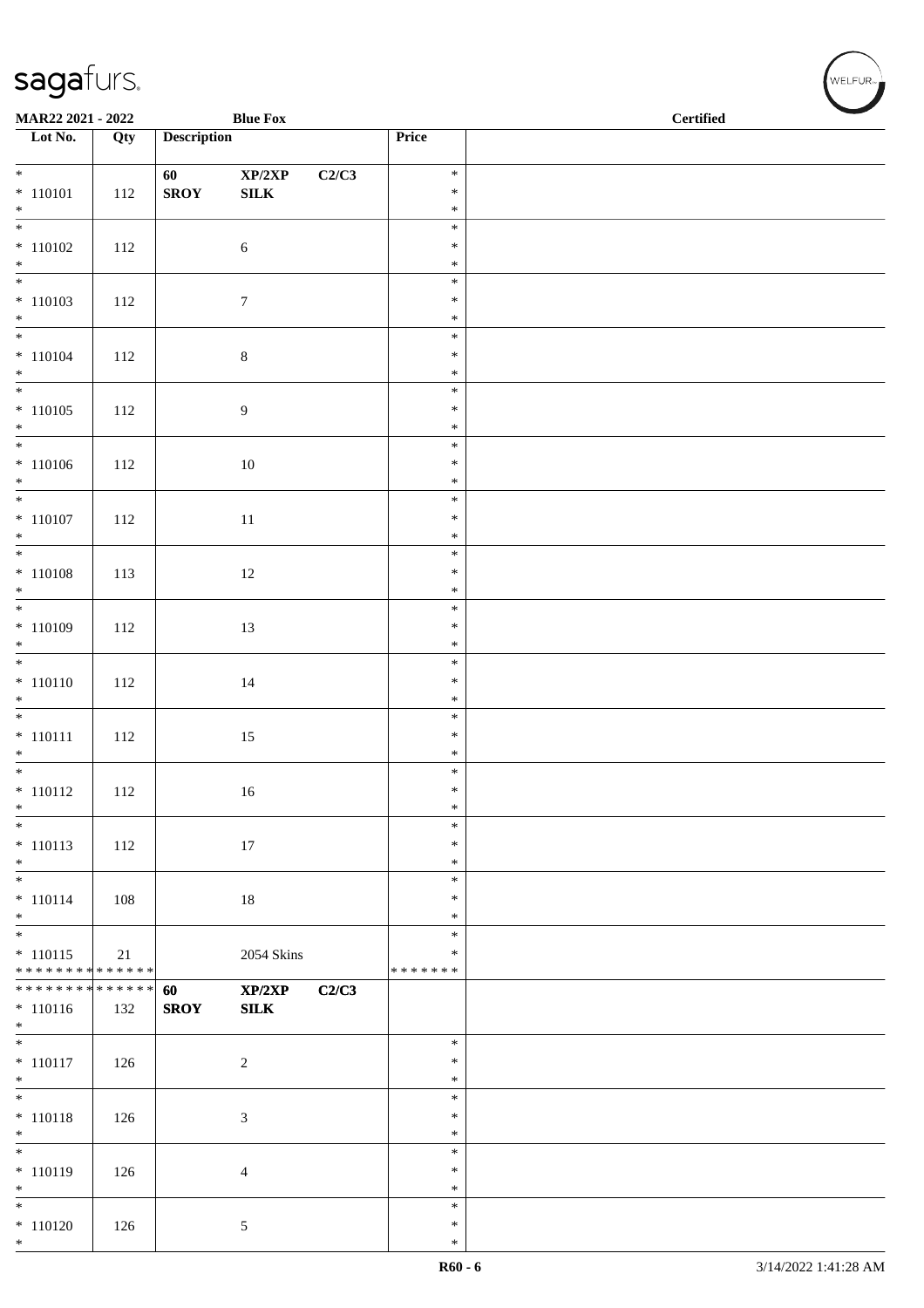| MAR22 2021 - 2022                                  |     |                    | <b>Blue Fox</b>        |                      |                                      | <b>Certified</b> |  |
|----------------------------------------------------|-----|--------------------|------------------------|----------------------|--------------------------------------|------------------|--|
| Lot No.                                            | Qty | <b>Description</b> |                        |                      | Price                                |                  |  |
| $*$<br>$* 110121$<br>$*$                           | 126 | 60<br><b>SROY</b>  | XP/2XP<br>${\bf SILK}$ | C2/C3                | $\ast$<br>$\ast$<br>$\ast$           |                  |  |
| $* 110122$<br>******** <mark>******</mark>         | 27  |                    | 789 Skins              |                      | $\ast$<br>*<br>* * * * * * *         |                  |  |
| ******** <mark>******</mark><br>$* 110123$<br>$*$  | 104 | 60<br><b>SROY</b>  | XP/2XP<br>WOL2         | C2/C3<br><b>HEAV</b> |                                      |                  |  |
| $*$<br>$* 110124$<br>$*$                           | 98  |                    | $\sqrt{2}$             |                      | $\ast$<br>$\ast$<br>$\ast$           |                  |  |
| $* 110125$<br>$*$                                  | 98  |                    | $\mathfrak{Z}$         |                      | $\ast$<br>$\ast$<br>$\ast$<br>$\ast$ |                  |  |
| $* 110126$<br>******** <mark>******</mark>         | 38  |                    | 338 Skins              |                      | $\ast$<br>* * * * * * *              |                  |  |
| ******** <mark>******</mark><br>$* 110127$<br>$*$  | 118 | 60<br><b>SROY</b>  | XP/2XP<br>WOL2         | C2/C3                |                                      |                  |  |
| $* 110128$<br>$*$                                  | 112 |                    | $\sqrt{2}$             |                      | $\ast$<br>$\ast$<br>$\ast$           |                  |  |
| * 110129<br>$*$                                    | 112 |                    | 3                      |                      | $\ast$<br>$\ast$<br>$\ast$           |                  |  |
| $* 110130$<br>$*$                                  | 112 |                    | $\overline{4}$         |                      | $\ast$<br>$\ast$<br>$\ast$           |                  |  |
| $*$<br>$* 110131$<br>$*$                           | 112 |                    | 5                      |                      | $\ast$<br>$\ast$<br>$\ast$           |                  |  |
| $* 110132$<br>* * * * * * * * * * * * * * *        | 105 |                    | 671 Skins              |                      | $\ast$<br>$\ast$<br>*******          |                  |  |
| * * * * * * * * * * * * * * *<br>$* 110133$<br>$*$ | 118 | 60<br><b>SAGA</b>  | XP/2XP<br><b>HEAV</b>  | C2/C3                |                                      |                  |  |
| $*$<br>$* 110134$<br>$*$                           | 112 |                    | $\sqrt{2}$             |                      | $\ast$<br>$\ast$<br>$\ast$           |                  |  |
| $* 110135$<br>$\ast$                               | 112 |                    | $\mathfrak{Z}$         |                      | $\ast$<br>$\ast$<br>$\ast$           |                  |  |
| $* 110136$<br>$*$                                  | 112 |                    | $\overline{4}$         |                      | $\ast$<br>$\ast$<br>$\ast$           |                  |  |
| $*$<br>$* 110137$<br>$*$                           | 112 |                    | 5                      |                      | $\ast$<br>$\ast$<br>$\ast$           |                  |  |
| $*$<br>$* 110138$<br>$*$                           | 112 |                    | 6                      |                      | $\ast$<br>$\ast$<br>$\ast$           |                  |  |
| $\ast$<br>$*110139$<br>$*$                         | 112 |                    | 7                      |                      | $\ast$<br>$\ast$<br>$\ast$           |                  |  |
| $*$<br>$* 110140$<br>$*$                           | 112 |                    | $8\,$                  |                      | $\ast$<br>$\ast$<br>$\ast$           |                  |  |

、<br>WELFUR<sub>™</sub>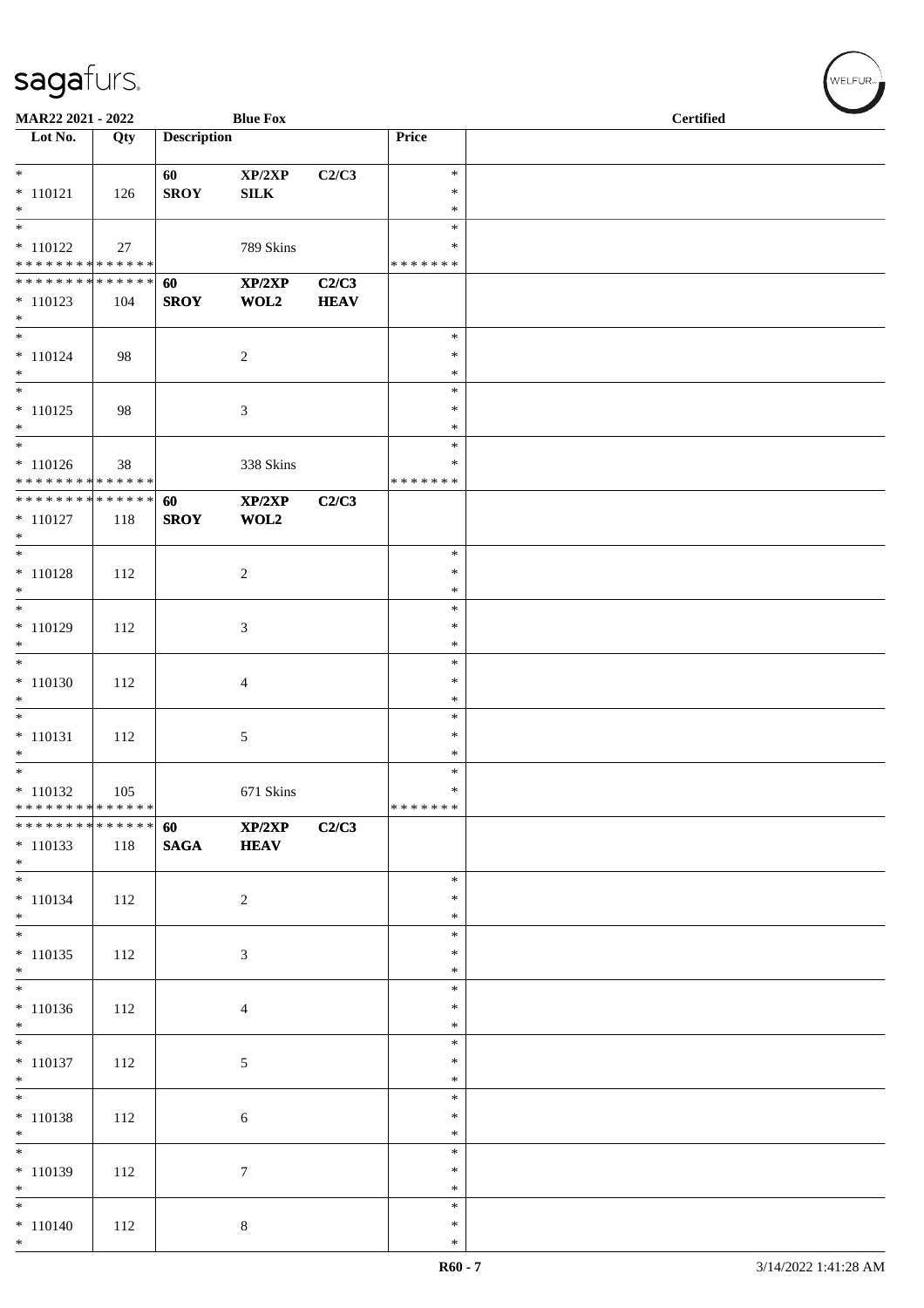| MAR22 2021 - 2022                                                         |     |                       | <b>Blue Fox</b>       |       |                                   | <b>Certified</b> |  |
|---------------------------------------------------------------------------|-----|-----------------------|-----------------------|-------|-----------------------------------|------------------|--|
| $\overline{\phantom{1}}$ Lot No.                                          | Qty | <b>Description</b>    |                       |       | Price                             |                  |  |
| $* 110141$<br>$*$                                                         | 112 | 60<br>$\mathbf{SAGA}$ | XP/2XP<br><b>HEAV</b> | C2/C3 | $\ast$<br>$\ast$<br>$\ast$        |                  |  |
| $* 110142$<br>$*$                                                         | 112 |                       | 10                    |       | $\ast$<br>$\ast$<br>$\ast$        |                  |  |
| $\overline{\phantom{0}}$<br>$* 110143$<br>$*$<br>$\overline{\phantom{0}}$ | 112 |                       | 11                    |       | $\ast$<br>$\ast$<br>$\ast$        |                  |  |
| $* 110144$<br>$*$<br>$\overline{\phantom{0}}$                             | 112 |                       | 12                    |       | $\ast$<br>$\ast$<br>$\ast$        |                  |  |
| $* 110145$<br>$*$                                                         | 112 |                       | 13                    |       | $\ast$<br>$\ast$<br>$\ast$        |                  |  |
| $*$<br>$* 110146$<br>$*$                                                  | 112 |                       | 14                    |       | $\ast$<br>$\ast$<br>$\ast$        |                  |  |
| $* 110147$<br>$*$                                                         | 112 |                       | 15                    |       | $\ast$<br>$\ast$<br>$\ast$        |                  |  |
| $* 110148$<br>$*$                                                         | 112 |                       | 16                    |       | $\ast$<br>$\ast$<br>$\ast$        |                  |  |
| $* 110149$<br>$*$                                                         | 112 |                       | 17                    |       | $\ast$<br>$\ast$<br>$\ast$        |                  |  |
| $* 110150$<br>******** <mark>******</mark>                                | 73  |                       | 1983 Skins            |       | $\ast$<br>$\ast$<br>* * * * * * * |                  |  |
| $* 110151$<br>$*$                                                         | 118 | 60<br>$\mathbf{SAGA}$ | XP/2XP<br><b>HEAV</b> | C2/C3 |                                   |                  |  |
| $*$<br>$* 110152$<br>$\ast$                                               | 112 |                       | $\overline{c}$        |       | $\ast$<br>$\ast$<br>$\ast$        |                  |  |
| $*$<br>$* 110153$<br>* * * * * * * * * * * * * *                          | 81  |                       | 311 Skins             |       | $\ast$<br>$\ast$<br>* * * * * * * |                  |  |
| ******** <mark>******</mark><br>$* 110154$<br>$*$                         | 132 | 60<br><b>SAGA</b>     | XP/2XP                | C2/C3 |                                   |                  |  |
| $*$<br>$* 110155$<br>$*$                                                  | 126 |                       | $\sqrt{2}$            |       | $\ast$<br>$\ast$<br>$\ast$        |                  |  |
| $\overline{\phantom{0}}$<br>$* 110156$<br>$*$                             | 126 |                       | 3                     |       | $\ast$<br>$\ast$<br>$\ast$        |                  |  |
| $\overline{\phantom{0}}$<br>$* 110157$<br>$*$                             | 126 |                       | 4                     |       | $\ast$<br>∗<br>$\ast$             |                  |  |
| $*$<br>$* 110158$<br>$*$                                                  | 126 |                       | 5                     |       | $\ast$<br>$\ast$<br>$\ast$        |                  |  |
| $*$<br>$* 110159$<br>$*$                                                  | 126 |                       | 6                     |       | $\ast$<br>$\ast$<br>$\ast$        |                  |  |
| $*$<br>$* 110160$<br>$*$                                                  | 126 |                       | $\tau$                |       | $\ast$<br>$\ast$<br>$\ast$        |                  |  |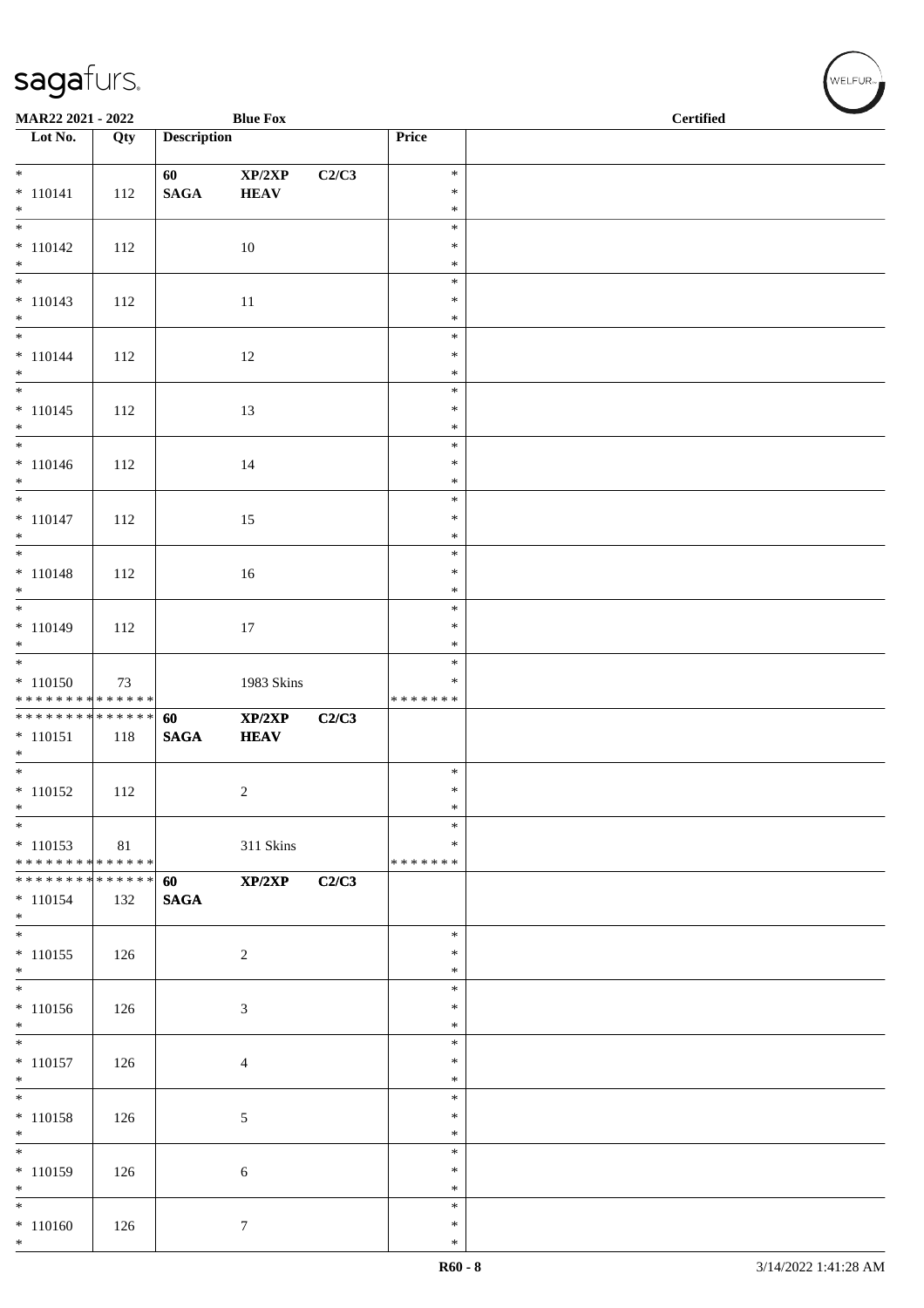| MAR22 2021 - 2022                             |     |                    | <b>Blue Fox</b>  |                                   | <b>Certified</b> |
|-----------------------------------------------|-----|--------------------|------------------|-----------------------------------|------------------|
| $\overline{\phantom{a}}$ Lot No.              | Qty | <b>Description</b> |                  | Price                             |                  |
| $*$                                           |     | 60                 | XP/2XP<br>C2/C3  | $\ast$                            |                  |
| $* 110161$                                    | 126 | $\mathbf{SAGA}$    |                  | $\ast$                            |                  |
| $*$                                           |     |                    |                  | $\ast$<br>$\ast$                  |                  |
| $* 110162$                                    | 126 |                    | $\overline{9}$   | $\ast$                            |                  |
| $*$<br>$\overline{\phantom{0}}$               |     |                    |                  | $\ast$                            |                  |
| $* 110163$<br>$*$                             | 126 |                    | 10               | $\ast$<br>$\ast$<br>$\ast$        |                  |
| $* 110164$<br>$*$                             | 126 |                    | 11               | $\ast$<br>$\ast$<br>$\ast$        |                  |
| $* 110165$<br>$*$                             | 126 |                    | 12               | $\ast$<br>$\ast$<br>$\ast$        |                  |
| $*$<br>$* 110166$<br>$*$                      | 126 |                    | 13               | $\ast$<br>$\ast$<br>$\ast$        |                  |
| $* 110167$<br>$*$                             | 126 |                    | 14               | $\ast$<br>$\ast$<br>$\ast$        |                  |
|                                               |     |                    |                  | $\ast$                            |                  |
| $* 110168$<br>$*$                             | 126 |                    | 15               | $\ast$<br>$\ast$                  |                  |
| $* 110169$<br>$*$                             | 126 |                    | 16               | $\ast$<br>$\ast$<br>$\ast$        |                  |
| $* 110170$<br>******** <mark>******</mark>    | 43  |                    | 2065 Skins       | $\ast$<br>$\ast$<br>* * * * * * * |                  |
| * * * * * * * * * * * * * *                   |     |                    | <b>IDENTICAL</b> |                                   |                  |
| $* 110171$<br>$*$                             | 132 |                    |                  |                                   |                  |
| $* 110172$<br>$\ast$                          | 126 |                    | $\overline{c}$   | $\ast$<br>$\ast$<br>$\ast$        |                  |
| $*$<br>$* 110173$<br>$*$                      | 126 |                    | $\sqrt{3}$       | $\ast$<br>$\ast$<br>$\ast$        |                  |
| $\overline{\phantom{0}}$<br>$* 110174$<br>$*$ | 126 |                    | $\overline{4}$   | $\ast$<br>$\ast$<br>$\ast$        |                  |
| $\overline{\phantom{0}}$<br>$* 110175$<br>$*$ | 126 |                    | $\mathfrak{S}$   | $\ast$<br>$\ast$<br>$\ast$        |                  |
| $* 110176$<br>$*$                             | 126 |                    | $\sqrt{6}$       | $\ast$<br>$\ast$<br>$\ast$        |                  |
| $\overline{\phantom{0}}$<br>$* 110177$<br>$*$ | 126 |                    | $\boldsymbol{7}$ | $\ast$<br>$\ast$<br>$\ast$        |                  |
| $\overline{\ast}$<br>$* 110178$<br>$*$        | 126 |                    | $8\,$            | $\ast$<br>$\ast$<br>$\ast$        |                  |
| $* 110179$<br>$*$                             | 126 |                    | $\overline{9}$   | $\ast$<br>$\ast$<br>$\ast$        |                  |
| $*$<br>$* 110180$<br>$*$                      | 126 |                    | 10               | $\ast$<br>$\ast$<br>$\ast$        |                  |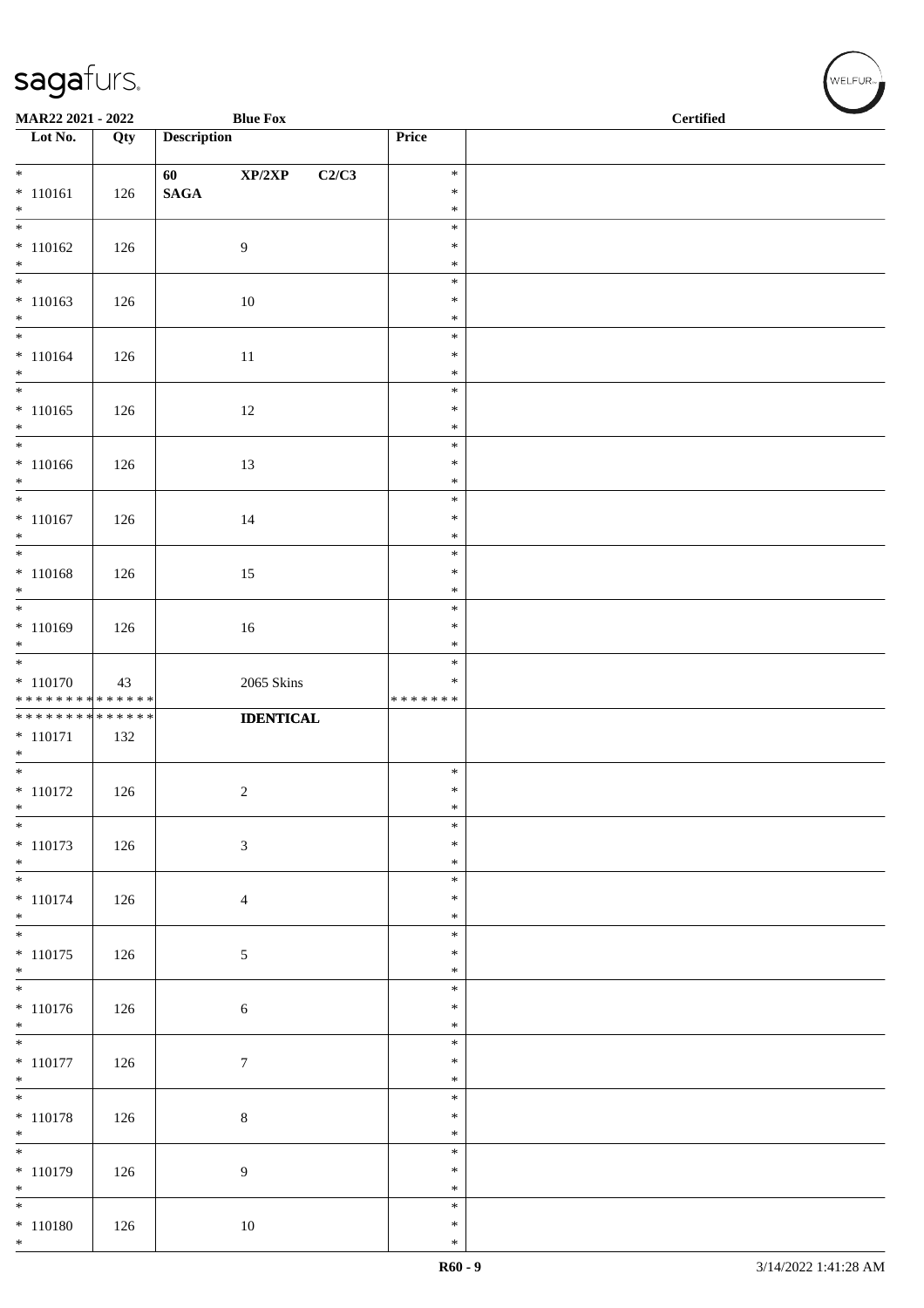| MAR22 2021 - 2022                |     |                    | <b>Blue Fox</b> |       |                  | <b>Certified</b> |
|----------------------------------|-----|--------------------|-----------------|-------|------------------|------------------|
| $\overline{\phantom{a}}$ Lot No. | Qty | <b>Description</b> |                 |       | Price            |                  |
| $*$                              |     | 60 - 10            | XP/2XP          | C2/C3 | $\ast$           |                  |
| $* 110181$                       | 126 | $\mathbf{SAGA}$    |                 |       | $\ast$           |                  |
| $*$                              |     |                    |                 |       | $\ast$           |                  |
| $* 110182$                       |     |                    |                 |       | $\ast$<br>$\ast$ |                  |
| $\ast$                           | 126 |                    | 12              |       | $\ast$           |                  |
| $\overline{\phantom{0}}$         |     |                    |                 |       | $\ast$           |                  |
| $* 110183$                       | 126 |                    | 13              |       | $\ast$           |                  |
| $*$                              |     |                    |                 |       | $\ast$<br>$\ast$ |                  |
| $* 110184$                       | 126 |                    | 14              |       | $\ast$           |                  |
| $*$                              |     |                    |                 |       | $\ast$           |                  |
|                                  |     |                    |                 |       | $\ast$           |                  |
| $* 110185$<br>$*$                | 126 |                    | 15              |       | $\ast$<br>$\ast$ |                  |
| $*$                              |     |                    |                 |       | $\ast$           |                  |
| $* 110186$                       | 126 |                    | 16              |       | $\ast$           |                  |
| $*$<br>$*$                       |     |                    |                 |       | $\ast$<br>$\ast$ |                  |
| $* 110187$                       | 21  |                    | 2043 Skins      |       | ∗                |                  |
| * * * * * * * * * * * * * * *    |     |                    |                 |       | * * * * * * *    |                  |
| **************                   |     | 60                 | XP/2XP          | C2/C3 |                  |                  |
| $* 110188$<br>$*$                | 132 | <b>SAGA</b>        |                 |       |                  |                  |
|                                  |     |                    |                 |       | $\ast$           |                  |
| * 110189                         | 126 |                    | $\overline{c}$  |       | $\ast$           |                  |
| $*$                              |     |                    |                 |       | $\ast$           |                  |
| $* 110190$                       | 126 |                    | $\sqrt{3}$      |       | $\ast$<br>$\ast$ |                  |
| $*$                              |     |                    |                 |       | $\ast$           |                  |
|                                  |     |                    |                 |       | $\ast$           |                  |
| $* 110191$                       | 126 |                    | $\overline{4}$  |       | $\ast$           |                  |
| $*$<br>$*$                       |     |                    |                 |       | $\ast$<br>$\ast$ |                  |
| $* 110192$                       | 126 |                    | 5               |       | $\ast$           |                  |
| $\ast$                           |     |                    |                 |       | $\ast$           |                  |
| $*$<br>$*110193$                 |     |                    |                 |       | $\ast$<br>∗      |                  |
| ******** <mark>******</mark>     | 78  |                    | 714 Skins       |       | * * * * * * *    |                  |
| ******** <mark>******</mark>     |     | 60                 | XP/2XP          | C2/C3 |                  |                  |
| $* 110194$                       | 132 | <b>SAGA</b>        |                 |       |                  |                  |
| $*$<br>$*$                       |     |                    |                 |       | $\ast$           |                  |
| $* 110195$                       | 126 |                    | $\overline{2}$  |       | $\ast$           |                  |
| $*$                              |     |                    |                 |       | $\ast$           |                  |
| * 110196                         |     |                    |                 |       | $\ast$<br>$\ast$ |                  |
| $*$                              | 126 |                    | $\mathfrak{Z}$  |       | $\ast$           |                  |
| $\overline{\phantom{0}}$         |     |                    |                 |       | $\ast$           |                  |
| $* 110197$                       | 126 |                    | $\overline{4}$  |       | $\ast$           |                  |
| $*$<br>$*$                       |     |                    |                 |       | $\ast$<br>$\ast$ |                  |
| $* 110198$                       | 126 |                    | 5               |       | $\ast$           |                  |
| $*$                              |     |                    |                 |       | $\ast$           |                  |
| $\overline{\phantom{0}}$         |     |                    |                 |       | $\ast$           |                  |
| * 110199<br>$*$                  | 126 |                    | 6               |       | $\ast$<br>$\ast$ |                  |
| $*$                              |     |                    |                 |       | $\ast$           |                  |
| $*110200$                        | 126 |                    | $7\phantom{.0}$ |       | $\ast$           |                  |
| $*$                              |     |                    |                 |       | $\ast$           |                  |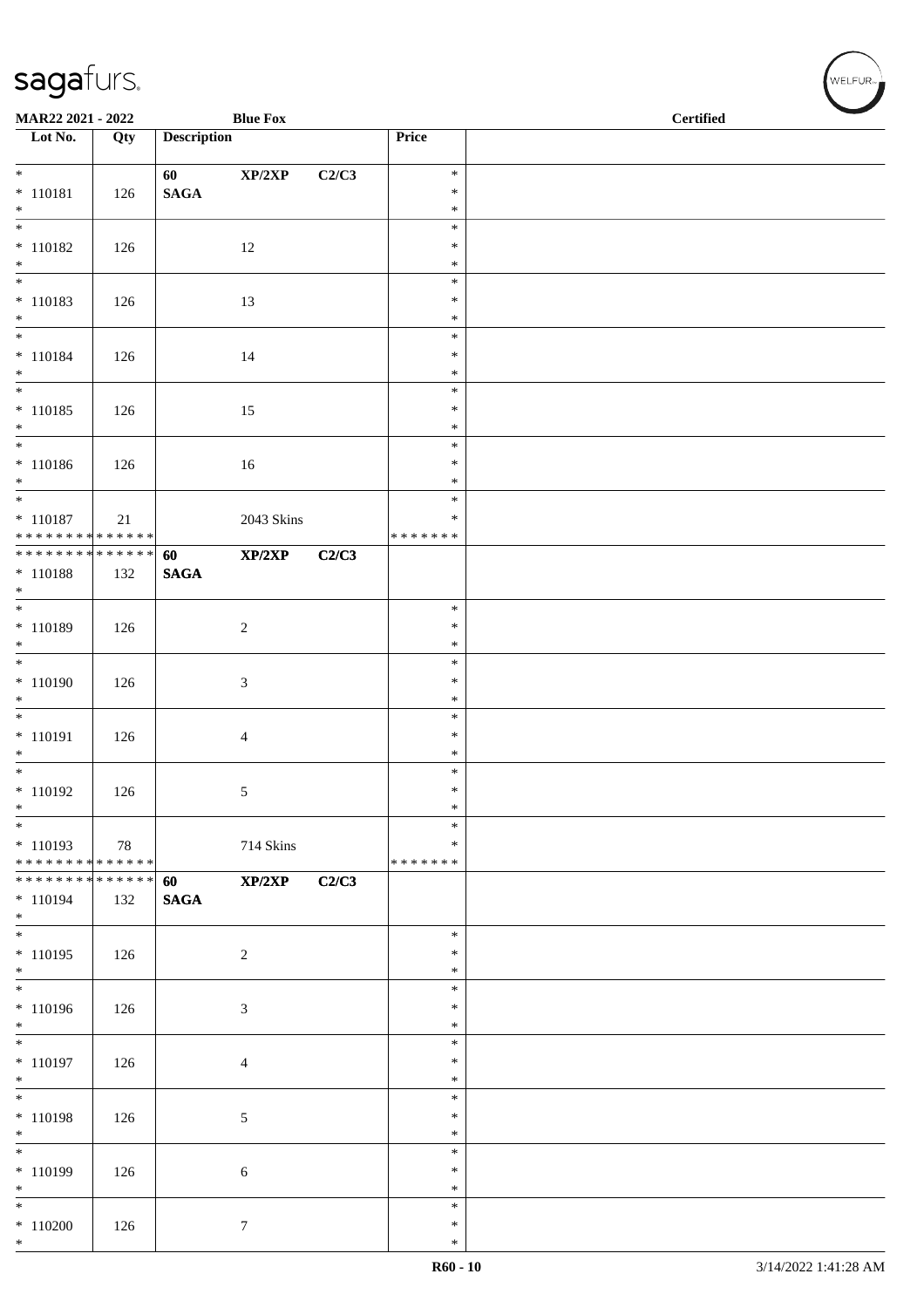| MAR22 2021 - 2022                            |     |                    | <b>Blue Fox</b>            |       |                              | <b>Certified</b> |
|----------------------------------------------|-----|--------------------|----------------------------|-------|------------------------------|------------------|
| $\overline{\phantom{1}}$ Lot No.             | Qty | <b>Description</b> |                            |       | Price                        |                  |
| $*$                                          |     | 60                 | $\mathbf{XP}/2\mathbf{XP}$ | C2/C3 | $\ast$                       |                  |
| $* 110201$<br>$*$                            | 126 | $\mathbf{SAGA}$    |                            |       | $\ast$<br>$\ast$             |                  |
|                                              |     |                    |                            |       | $\ast$                       |                  |
| $*$ 110202                                   | 126 |                    | 9                          |       | $\ast$                       |                  |
| $*$                                          |     |                    |                            |       | $\ast$                       |                  |
| $*110203$<br>$*$                             | 126 |                    | 10                         |       | $\ast$<br>$\ast$<br>$\ast$   |                  |
| $* 110204$<br>$*$                            | 126 |                    | 11                         |       | $\ast$<br>$\ast$<br>$\ast$   |                  |
| $\overline{\phantom{0}}$<br>$*110205$<br>$*$ | 126 |                    | $12\,$                     |       | $\ast$<br>$\ast$<br>$\ast$   |                  |
| $*110206$<br>$*$                             | 126 |                    | 13                         |       | $\ast$<br>$\ast$<br>$\ast$   |                  |
| $* 110207$<br>$*$                            | 126 |                    | 14                         |       | $\ast$<br>$\ast$<br>$\ast$   |                  |
| $\overline{\ast}$                            |     |                    |                            |       | $\ast$                       |                  |
| $* 110208$<br>$\ast$                         | 126 |                    | 15                         |       | $\ast$<br>$\ast$             |                  |
| $*110209$<br>$*$                             | 126 |                    | 16                         |       | $\ast$<br>$\ast$<br>$\ast$   |                  |
| $* 110210$<br>* * * * * * * * * * * * * *    | 78  |                    | $2100$ Skins               |       | $\ast$<br>∗<br>* * * * * * * |                  |
| ******** <mark>******</mark>                 |     | 60                 | XP/2XP                     | C2/C3 |                              |                  |
| $* 110211$<br>$*$                            | 146 | <b>SAGA</b>        | SLK                        |       |                              |                  |
|                                              |     |                    |                            |       | $\ast$                       |                  |
| $* 110212$<br>$\ast$                         | 140 |                    | $\overline{c}$             |       | $\ast$<br>$\ast$             |                  |
| $\overline{\phantom{0}}$                     |     |                    |                            |       | $\ast$                       |                  |
| $* 110213$<br>$*$                            | 140 |                    | $\mathfrak{Z}$             |       | $\ast$<br>$\ast$             |                  |
| $* 110214$                                   | 140 |                    | $\overline{4}$             |       | $\ast$<br>$\ast$             |                  |
| $*$                                          |     |                    |                            |       | $\ast$                       |                  |
| $\overline{\mathbf{r}}$<br>$* 110215$<br>$*$ | 140 |                    | 5                          |       | $\ast$<br>$\ast$<br>$\ast$   |                  |
| $* 110216$                                   | 140 |                    | $\sqrt{6}$                 |       | $\ast$<br>$\ast$             |                  |
| $*$<br>$\overline{\phantom{0}}$              |     |                    |                            |       | $\ast$                       |                  |
| $* 110217$<br>$*$                            | 140 |                    | $\boldsymbol{7}$           |       | $\ast$<br>$\ast$<br>$\ast$   |                  |
| $* 110218$<br>$*$                            | 140 |                    | $\,8\,$                    |       | $\ast$<br>$\ast$<br>$\ast$   |                  |
| $\overline{\phantom{0}}$                     |     |                    |                            |       | $\ast$                       |                  |
| $* 110219$<br>$*$                            | 140 |                    | 9                          |       | $\ast$<br>$\ast$             |                  |
| $*$<br>$*110220$                             | 140 |                    | $10\,$                     |       | $\ast$<br>$\ast$             |                  |
| $*$                                          |     |                    |                            |       | $\ast$                       |                  |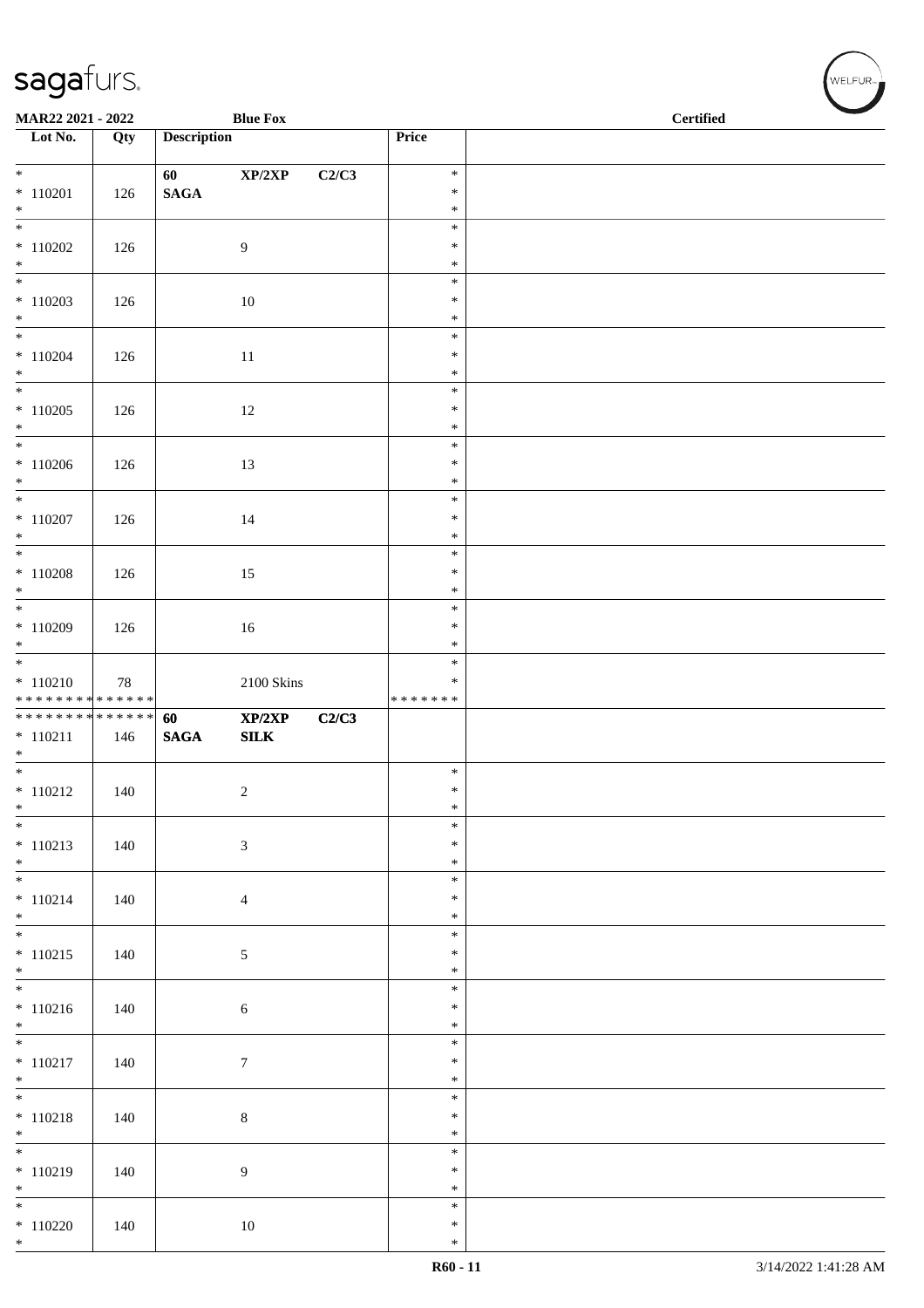| MAR22 2021 - 2022                         |     |                    | <b>Blue Fox</b>                     |                         | <b>Certified</b> |
|-------------------------------------------|-----|--------------------|-------------------------------------|-------------------------|------------------|
| $\overline{\phantom{1}}$ Lot No.          | Qty | <b>Description</b> |                                     | Price                   |                  |
| $*$                                       |     | 60                 | $\mathbf{XP}/2\mathbf{XP}$<br>C2/C3 | $\ast$                  |                  |
| $* 110221$<br>$*$                         | 140 | $\mathbf{SAGA}$    | ${\bf SILK}$                        | $\ast$<br>$\ast$        |                  |
| $\overline{\phantom{0}}$                  |     |                    |                                     | $\ast$                  |                  |
| $*110222$                                 | 140 |                    | 12                                  | $\ast$                  |                  |
| $*$                                       |     |                    |                                     | $\ast$<br>$\ast$        |                  |
| $*110223$                                 | 140 |                    | 13                                  | $\ast$                  |                  |
| $*$                                       |     |                    |                                     | $\ast$<br>$\ast$        |                  |
| $* 110224$                                | 140 |                    | 14                                  | $\ast$                  |                  |
| $*$                                       |     |                    |                                     | $\ast$                  |                  |
| $*110225$                                 | 140 |                    | 15                                  | $\ast$<br>$\ast$        |                  |
| $*$                                       |     |                    |                                     | $\ast$                  |                  |
| $* 110226$                                | 140 |                    | $16\,$                              | $\ast$<br>$\ast$        |                  |
| $*$                                       |     |                    |                                     | $\ast$                  |                  |
| $*$                                       |     |                    |                                     | $\ast$<br>$\ast$        |                  |
| $* 110227$<br>$*$                         | 140 |                    | 17                                  | $\ast$                  |                  |
|                                           |     |                    |                                     | $\ast$                  |                  |
| $*$ 110228<br>* * * * * * * * * * * * * * | 91  |                    | 2477 Skins                          | $\ast$<br>* * * * * * * |                  |
| * * * * * * * * * * * * * *               |     |                    | <b>IDENTICAL</b>                    |                         |                  |
| $*110229$<br>$*$                          | 146 |                    |                                     |                         |                  |
|                                           |     |                    |                                     | $\ast$                  |                  |
| $*110230$                                 | 140 |                    | $\overline{c}$                      | $\ast$                  |                  |
| $*$                                       |     |                    |                                     | $\ast$<br>$\ast$        |                  |
| $* 110231$                                | 140 |                    | $\mathfrak{Z}$                      | $\ast$                  |                  |
| $*$                                       |     |                    |                                     | $\ast$<br>$\ast$        |                  |
| $*110232$                                 | 140 |                    | $\overline{4}$                      | $\ast$                  |                  |
| $*$<br>$\overline{\phantom{0}}$           |     |                    |                                     | $\ast$                  |                  |
| $* 110233$                                | 140 |                    | 5                                   | $\ast$<br>$\ast$        |                  |
| $*$                                       |     |                    |                                     | $\ast$                  |                  |
| $\overline{\phantom{0}}$<br>$* 110234$    |     |                    |                                     | $\ast$<br>$\ast$        |                  |
| $*$                                       | 140 |                    | 6                                   | $\ast$                  |                  |
|                                           |     |                    |                                     | $\ast$                  |                  |
| $* 110235$<br>$*$                         | 140 |                    | $\tau$                              | $\ast$<br>$\ast$        |                  |
|                                           |     |                    |                                     | $\ast$                  |                  |
| $*110236$<br>$*$                          | 140 |                    | $\,8\,$                             | $\ast$<br>$\ast$        |                  |
| $\overline{\phantom{0}}$                  |     |                    |                                     | $\ast$                  |                  |
| $* 110237$<br>$*$                         | 140 |                    | 9                                   | $\ast$<br>$\ast$        |                  |
| $\overline{\phantom{0}}$                  |     |                    |                                     | $\ast$                  |                  |
| $* 110238$                                | 140 |                    | $10\,$                              | $\ast$                  |                  |
| $*$<br>$\overline{\phantom{0}}$           |     |                    |                                     | $\ast$<br>$\ast$        |                  |
| $* 110239$                                | 140 |                    | $11\,$                              | $\ast$                  |                  |
| $*$<br>$*$                                |     |                    |                                     | $\ast$<br>$\ast$        |                  |
| $*110240$                                 | 140 |                    | 12                                  | $\ast$                  |                  |
| $*$                                       |     |                    |                                     | $\ast$                  |                  |

V<br>WELFUR<sub>™</sub>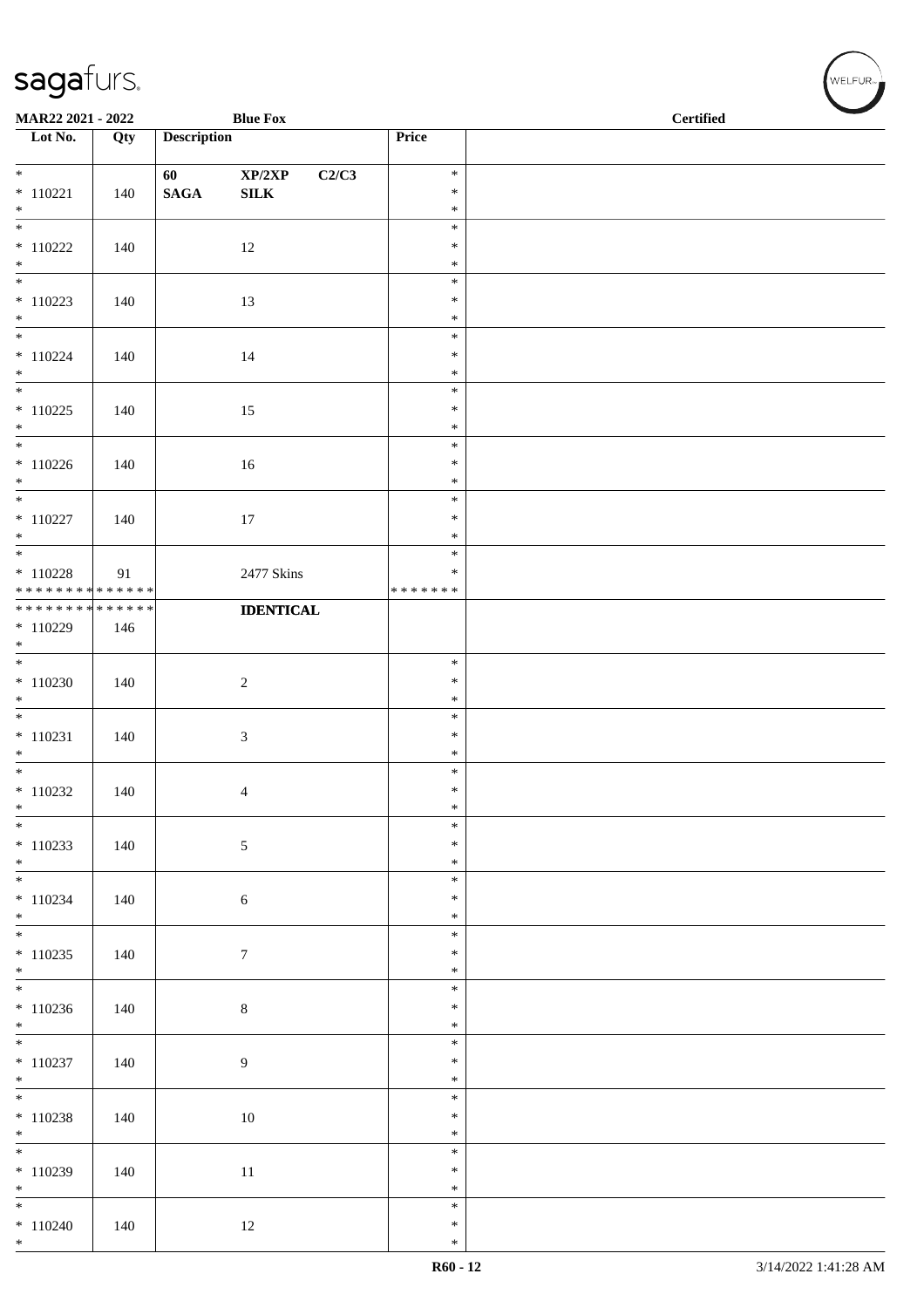| MAR22 2021 - 2022                         |     |                    | <b>Blue Fox</b>  |       |                   | <b>Certified</b> |  |  |
|-------------------------------------------|-----|--------------------|------------------|-------|-------------------|------------------|--|--|
| $\overline{\phantom{1}}$ Lot No.          | Qty | <b>Description</b> |                  |       | Price             |                  |  |  |
|                                           |     |                    |                  |       |                   |                  |  |  |
|                                           |     | 60                 | XP/2XP           | C2/C3 | $\ast$            |                  |  |  |
| $* 110241$                                | 140 | $\mathbf{SAGA}$    | ${\bf SILK}$     |       | $\ast$            |                  |  |  |
| $*$                                       |     |                    |                  |       | $\ast$            |                  |  |  |
| $\overline{\ast}$                         |     |                    |                  |       | $\ast$            |                  |  |  |
| $*110242$                                 | 140 |                    | 14               |       | $\ast$            |                  |  |  |
| $*$<br>$\overline{\phantom{0}}$           |     |                    |                  |       | $\ast$<br>$\ast$  |                  |  |  |
| $* 110243$                                | 140 |                    | 15               |       | $\ast$            |                  |  |  |
| $*$                                       |     |                    |                  |       | $\ast$            |                  |  |  |
| $\overline{\phantom{0}}$                  |     |                    |                  |       | $\ast$            |                  |  |  |
| $* 110244$                                | 140 |                    | 16               |       | $\ast$            |                  |  |  |
| $*$                                       |     |                    |                  |       | $\ast$            |                  |  |  |
| $\overline{\phantom{0}}$                  |     |                    |                  |       | $\ast$            |                  |  |  |
| $* 110245$                                | 140 |                    | 17               |       | $\ast$            |                  |  |  |
| $*$<br>$*$                                |     |                    |                  |       | $\ast$<br>$\ast$  |                  |  |  |
| $* 110246$                                | 49  |                    | 2435 Skins       |       | $\ast$            |                  |  |  |
| * * * * * * * * * * * * * *               |     |                    |                  |       | * * * * * * *     |                  |  |  |
| ******** <mark>******</mark>              |     | 60                 | XP/2XP           | C2/C3 |                   |                  |  |  |
| $* 110247$                                | 132 | $\mathbf{SAGA}$    | WOL2             |       |                   |                  |  |  |
| $*$                                       |     |                    |                  |       |                   |                  |  |  |
|                                           |     |                    |                  |       | $\ast$            |                  |  |  |
| $* 110248$                                | 126 |                    | $\overline{c}$   |       | $\ast$            |                  |  |  |
| $*$                                       |     |                    |                  |       | $\ast$            |                  |  |  |
|                                           |     |                    |                  |       | $\ast$<br>$\ast$  |                  |  |  |
| $* 110249$<br>$*$                         | 126 |                    | 3                |       | $\ast$            |                  |  |  |
| $\overline{\phantom{0}}$                  |     |                    |                  |       | $\ast$            |                  |  |  |
| $*110250$                                 | 126 |                    | $\overline{4}$   |       | $\ast$            |                  |  |  |
| $*$                                       |     |                    |                  |       | $\ast$            |                  |  |  |
| $\overline{\phantom{0}}$                  |     |                    |                  |       | $\ast$            |                  |  |  |
| $* 110251$                                | 126 |                    | 5                |       | $\ast$            |                  |  |  |
| $*$                                       |     |                    |                  |       | $\ast$            |                  |  |  |
| $*$                                       |     |                    |                  |       | $\ast$            |                  |  |  |
| $*110252$<br>******** <mark>******</mark> | 121 |                    | 757 Skins        |       | $\ast$<br>******* |                  |  |  |
| * * * * * * * * * * * * * * *             |     | 60                 | XP/2XP           | C2/C3 |                   |                  |  |  |
| $*110253$                                 | 146 | SI                 |                  |       |                   |                  |  |  |
| $*$                                       |     |                    |                  |       |                   |                  |  |  |
|                                           |     |                    |                  |       | $\ast$            |                  |  |  |
| $* 110254$                                | 140 |                    | $\overline{c}$   |       | $\ast$            |                  |  |  |
| $*$                                       |     |                    |                  |       | $\ast$            |                  |  |  |
| $*$                                       |     |                    |                  |       | $\ast$            |                  |  |  |
| $*110255$<br>$*$                          | 140 |                    | 3                |       | $\ast$<br>$\ast$  |                  |  |  |
| $\overline{\phantom{0}}$                  |     |                    |                  |       | $\ast$            |                  |  |  |
| $*110256$                                 | 140 |                    | $\overline{4}$   |       | $\ast$            |                  |  |  |
| $*$                                       |     |                    |                  |       | $\ast$            |                  |  |  |
| $\overline{\phantom{0}}$                  |     |                    |                  |       | $\ast$            |                  |  |  |
| $* 110257$                                | 140 |                    | $\sqrt{5}$       |       | $\ast$            |                  |  |  |
| $*$                                       |     |                    |                  |       | $\ast$            |                  |  |  |
|                                           |     |                    |                  |       | $\ast$            |                  |  |  |
| $* 110258$                                | 140 |                    | 6                |       | $\ast$            |                  |  |  |
| $*$<br>$\overline{\phantom{0}}$           |     |                    |                  |       | $\ast$<br>$\ast$  |                  |  |  |
| $*110259$                                 |     |                    | $\boldsymbol{7}$ |       | $\ast$            |                  |  |  |
| $*$                                       | 140 |                    |                  |       | $\ast$            |                  |  |  |
| $*$                                       |     |                    |                  |       | $\ast$            |                  |  |  |
| $*110260$                                 | 140 |                    | $\,8\,$          |       | $\ast$            |                  |  |  |
| $*$                                       |     |                    |                  |       | $\ast$            |                  |  |  |

、<br>WELFUR<sub>™</sub>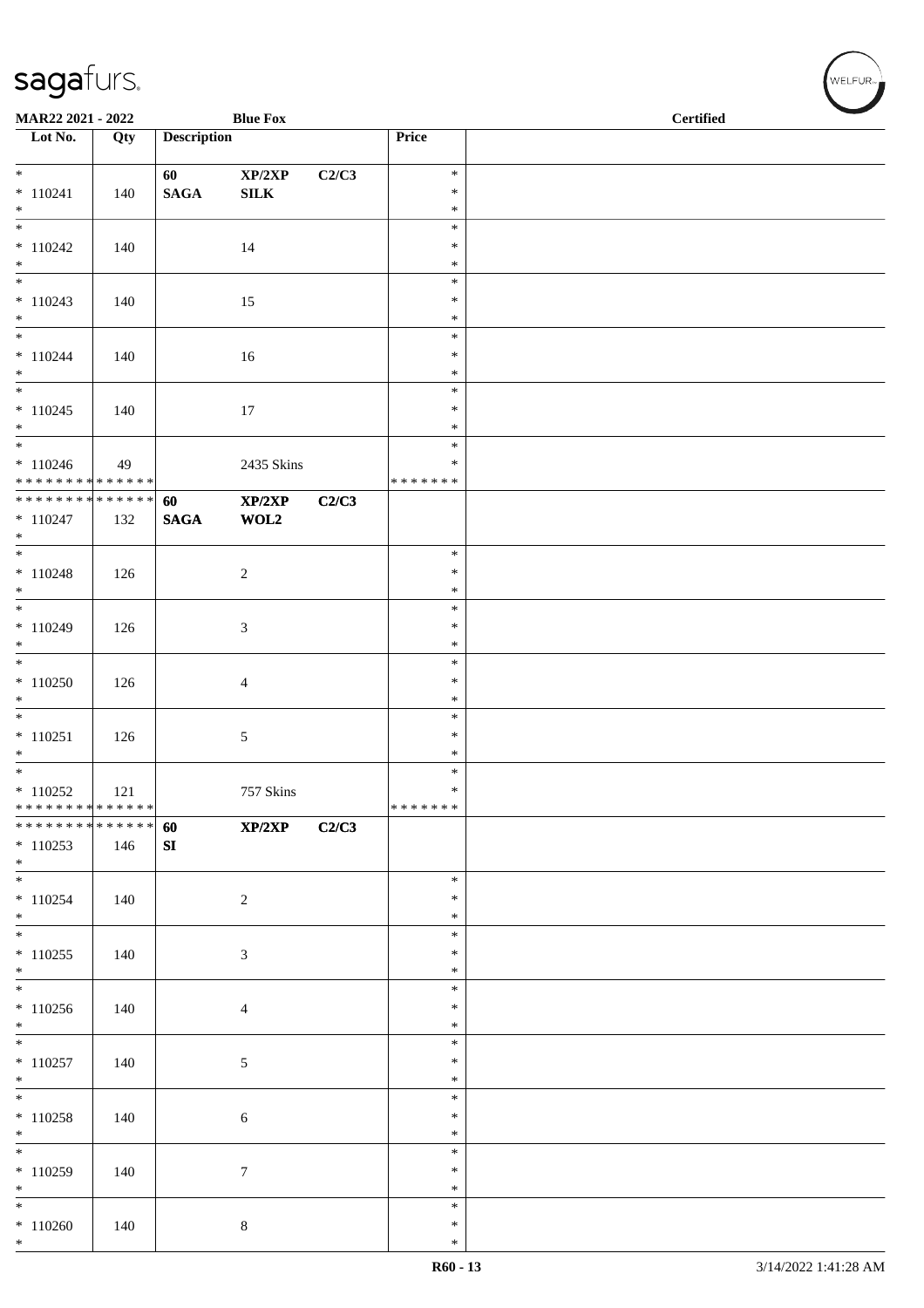| MAR22 2021 - 2022                                            |                   |                    | <b>Blue Fox</b>            |       |                  | <b>Certified</b> |
|--------------------------------------------------------------|-------------------|--------------------|----------------------------|-------|------------------|------------------|
| $\overline{\phantom{1}}$ Lot No.                             | $\overline{Q}$ ty | <b>Description</b> |                            |       | Price            |                  |
| $*$                                                          |                   |                    | $\mathbf{XP}/2\mathbf{XP}$ |       | $\ast$           |                  |
| $* 110261$                                                   | 140               | 60<br>${\bf SI}$   |                            | C2/C3 | $\ast$           |                  |
| $*$                                                          |                   |                    |                            |       | $\ast$           |                  |
| $\overline{\ast}$                                            |                   |                    |                            |       | $\ast$           |                  |
| $*110262$                                                    | 140               |                    | 10                         |       | $\ast$           |                  |
| $*$                                                          |                   |                    |                            |       | $\ast$<br>$\ast$ |                  |
| $*110263$                                                    | 140               |                    | 11                         |       | $\ast$           |                  |
| $*$                                                          |                   |                    |                            |       | $\ast$           |                  |
| $*$                                                          |                   |                    |                            |       | $\ast$           |                  |
| $* 110264$<br>$*$                                            | 140               |                    | 12                         |       | $\ast$<br>$\ast$ |                  |
|                                                              |                   |                    |                            |       | $\ast$           |                  |
| $*110265$                                                    | 140               |                    | 13                         |       | $\ast$           |                  |
| $*$                                                          |                   |                    |                            |       | $\ast$           |                  |
| $*$<br>$*110266$                                             |                   |                    |                            |       | $\ast$<br>$\ast$ |                  |
| $*$                                                          | 140               |                    | 14                         |       | $\ast$           |                  |
|                                                              |                   |                    |                            |       | $\ast$           |                  |
| $*110267$                                                    | 140               |                    | 15                         |       | $\ast$           |                  |
| $*$                                                          |                   |                    |                            |       | $\ast$<br>$\ast$ |                  |
| $*110268$                                                    | 140               |                    | $16\,$                     |       | $\ast$           |                  |
| $\ast$                                                       |                   |                    |                            |       | $\ast$           |                  |
|                                                              |                   |                    |                            |       | $\ast$           |                  |
| $*110269$<br>$*$                                             | 140               |                    | 17                         |       | $\ast$<br>$\ast$ |                  |
| $\overline{\phantom{0}}$                                     |                   |                    |                            |       | $\ast$           |                  |
| $*110270$                                                    | 140               |                    | $18\,$                     |       | $\ast$           |                  |
| $*$                                                          |                   |                    |                            |       | $\ast$           |                  |
| $*$                                                          |                   |                    |                            |       | $\ast$           |                  |
| $* 110271$<br>$*$                                            | 140               |                    | 19                         |       | $\ast$<br>$\ast$ |                  |
| $\overline{\phantom{0}}$                                     |                   |                    |                            |       | $\ast$           |                  |
| $*110272$                                                    | 57                |                    | 20                         |       | $\ast$           |                  |
| $\ast$                                                       |                   |                    |                            |       | $\ast$           |                  |
| $\ast$<br>$* 110273$                                         | 45                |                    | 2768 Skins                 |       | $\ast$<br>∗      |                  |
| * * * * * * * * * * * * * *                                  |                   |                    |                            |       | * * * * * * *    |                  |
| * * * * * * * * <mark>* * * * * * *</mark>                   |                   | 60                 | XP/2XP                     | C2/C3 |                  |                  |
| $* 110274$                                                   | 160               | SI                 | <b>LGHT</b>                |       |                  |                  |
| $*$<br>$*$                                                   |                   |                    |                            |       | $\ast$           |                  |
| $* 110275$                                                   | 50                |                    | 210 Skins                  |       | $\ast$           |                  |
| * * * * * * * * * * * * * *                                  |                   |                    |                            |       | * * * * * * *    |                  |
| * * * * * * * * * * * * * *                                  |                   | 60                 | XP/2XP                     | C2/C3 |                  |                  |
| $*110276$<br>$*$                                             | 146               | SI                 | WOL2                       |       |                  |                  |
| $*$                                                          |                   |                    |                            |       | $\ast$           |                  |
| $* 110277$                                                   | 140               |                    | 2                          |       | $\ast$           |                  |
| $*$                                                          |                   |                    |                            |       | $\ast$           |                  |
| $*$                                                          |                   |                    |                            |       | $\ast$<br>$\ast$ |                  |
| $* 110278$<br>$*$                                            | 133               |                    | 3                          |       | $\ast$           |                  |
| $*$                                                          |                   |                    |                            |       | $\ast$           |                  |
| $*110279$                                                    | 23                |                    | 442 Skins                  |       | ∗                |                  |
| * * * * * * * * * * * * * *<br>* * * * * * * * * * * * * * * |                   |                    |                            |       | * * * * * * *    |                  |
| $*110280$                                                    | 104               | 60<br><b>SROY</b>  | <b>PALE</b><br><b>HEAV</b> | C2/C3 |                  |                  |
| $*$                                                          |                   |                    |                            |       |                  |                  |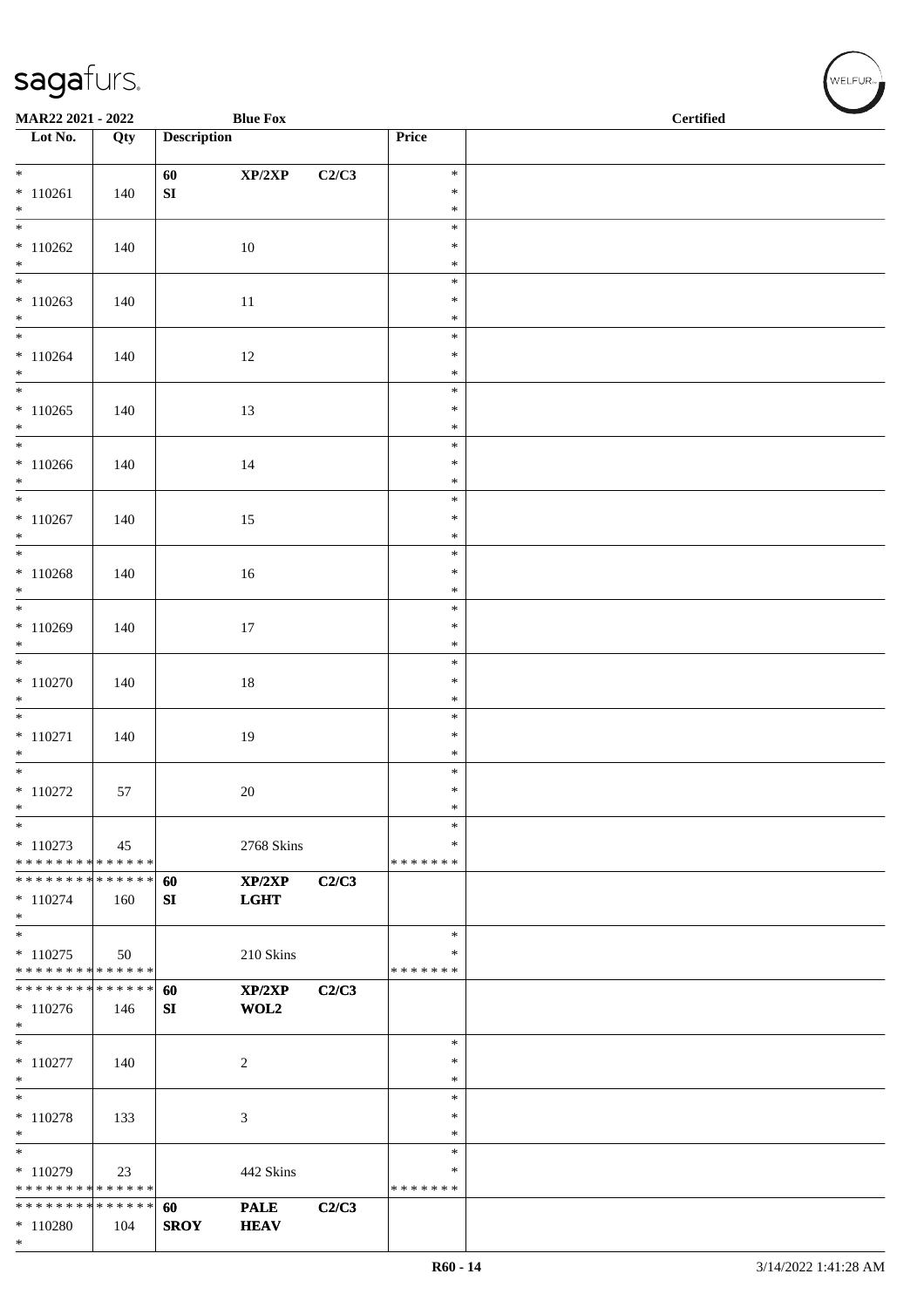| MAR22 2021 - 2022                      |     |                    | <b>Blue Fox</b>  |       |                  | <b>Certified</b> |  |  |  |
|----------------------------------------|-----|--------------------|------------------|-------|------------------|------------------|--|--|--|
| $\overline{\phantom{1}}$ Lot No.       | Qty | <b>Description</b> |                  |       | Price            |                  |  |  |  |
| $\overline{\ast}$                      |     | 60                 | <b>PALE</b>      | C2/C3 | $\ast$           |                  |  |  |  |
| $* 110281$                             | 98  | <b>SROY</b>        | ${\bf HEAV}$     |       | $\ast$           |                  |  |  |  |
| $\ast$<br>$\overline{\phantom{a}^*}$   |     |                    |                  |       | $\ast$           |                  |  |  |  |
| $*110282$                              | 98  |                    | $\mathfrak{Z}$   |       | $\ast$<br>$\ast$ |                  |  |  |  |
| $\ast$                                 |     |                    |                  |       | $\ast$           |                  |  |  |  |
| $\overline{\phantom{0}}$               |     |                    |                  |       | $\ast$           |                  |  |  |  |
| $* 110283$<br>$*$                      | 98  |                    | $\overline{4}$   |       | $\ast$<br>$\ast$ |                  |  |  |  |
| $\frac{1}{*}$                          |     |                    |                  |       | $\ast$           |                  |  |  |  |
| $* 110284$                             | 98  |                    | $\sqrt{5}$       |       | $\ast$           |                  |  |  |  |
| $*$<br>$\overline{\phantom{a}^*}$      |     |                    |                  |       | $\ast$<br>$\ast$ |                  |  |  |  |
| $*110285$                              | 98  |                    | $\sqrt{6}$       |       | $\ast$           |                  |  |  |  |
| $\ast$<br>$*$                          |     |                    |                  |       | $\ast$<br>$\ast$ |                  |  |  |  |
| $*110286$                              | 98  |                    | $\boldsymbol{7}$ |       | $\ast$           |                  |  |  |  |
| $*$                                    |     |                    |                  |       | $\ast$           |                  |  |  |  |
| $\overline{\phantom{0}}$<br>$*$ 110287 | 98  |                    |                  |       | $\ast$<br>$\ast$ |                  |  |  |  |
| $\ast$                                 |     |                    | $\,8\,$          |       | $\ast$           |                  |  |  |  |
| $\overline{\phantom{a}^*}$             |     |                    |                  |       | $\ast$           |                  |  |  |  |
| $*$ 110288<br>$\ast$                   | 98  |                    | $\overline{9}$   |       | $\ast$<br>$\ast$ |                  |  |  |  |
| $\overline{\phantom{0}}$               |     |                    |                  |       | $\ast$           |                  |  |  |  |
| $*110289$                              | 98  |                    | $10\,$           |       | $\ast$           |                  |  |  |  |
| $\ast$<br>$\overline{\phantom{0}}$     |     |                    |                  |       | $\ast$<br>$\ast$ |                  |  |  |  |
| $*110290$                              | 98  |                    | $11\,$           |       | $\ast$           |                  |  |  |  |
| $\ast$<br>$\overline{\phantom{0}}$     |     |                    |                  |       | $\ast$           |                  |  |  |  |
| $* 110291$                             | 98  |                    | $12\,$           |       | $\ast$<br>$\ast$ |                  |  |  |  |
| $\ast$                                 |     |                    |                  |       | $\ast$           |                  |  |  |  |
| $*$                                    |     |                    |                  |       | $\ast$<br>$\ast$ |                  |  |  |  |
| $*110292$<br>$\ast$                    | 98  |                    | 13               |       | $\ast$           |                  |  |  |  |
| $\ast$                                 |     |                    |                  |       | $\ast$           |                  |  |  |  |
| $*110293$<br>$\ast$                    | 98  |                    | 14               |       | $\ast$<br>$\ast$ |                  |  |  |  |
| $_{\ast}$                              |     |                    |                  |       | $\ast$           |                  |  |  |  |
| $*110294$                              | 98  |                    | 15               |       | $\ast$           |                  |  |  |  |
| $\ast$<br>$\overline{\ast}$            |     |                    |                  |       | $\ast$<br>$\ast$ |                  |  |  |  |
| $*110295$                              | 98  |                    | 16               |       | $\ast$           |                  |  |  |  |
| $\ast$<br>$\frac{1}{*}$                |     |                    |                  |       | $\ast$           |                  |  |  |  |
| $*110296$                              | 50  |                    | 1624 Skins       |       | $\ast$<br>$\ast$ |                  |  |  |  |
| ******** <mark>******</mark>           |     |                    |                  |       | * * * * * * *    |                  |  |  |  |
| * * * * * * * * * * * * * *            |     | 60                 | <b>PALE</b>      | C2/C3 |                  |                  |  |  |  |
| $*110297$<br>$\ast$                    | 104 | <b>SROY</b>        | <b>HEAV</b>      |       |                  |                  |  |  |  |
| $\ast$                                 |     |                    |                  |       | $\ast$           |                  |  |  |  |
| $* 110298$<br>$\ast$                   | 98  |                    | $\overline{c}$   |       | $\ast$<br>$\ast$ |                  |  |  |  |
| $_{\ast}^{-}$                          |     |                    |                  |       | $\ast$           |                  |  |  |  |
| $*110299$                              | 98  |                    | $\mathfrak{Z}$   |       | $\ast$           |                  |  |  |  |
| $\ast$<br>$\frac{1}{\ast}$             |     |                    |                  |       | $\ast$<br>$\ast$ |                  |  |  |  |
| $*110300$                              | 25  |                    | 325 Skins        |       | $\ast$           |                  |  |  |  |
| ******** <mark>******</mark>           |     |                    |                  |       | * * * * * * *    |                  |  |  |  |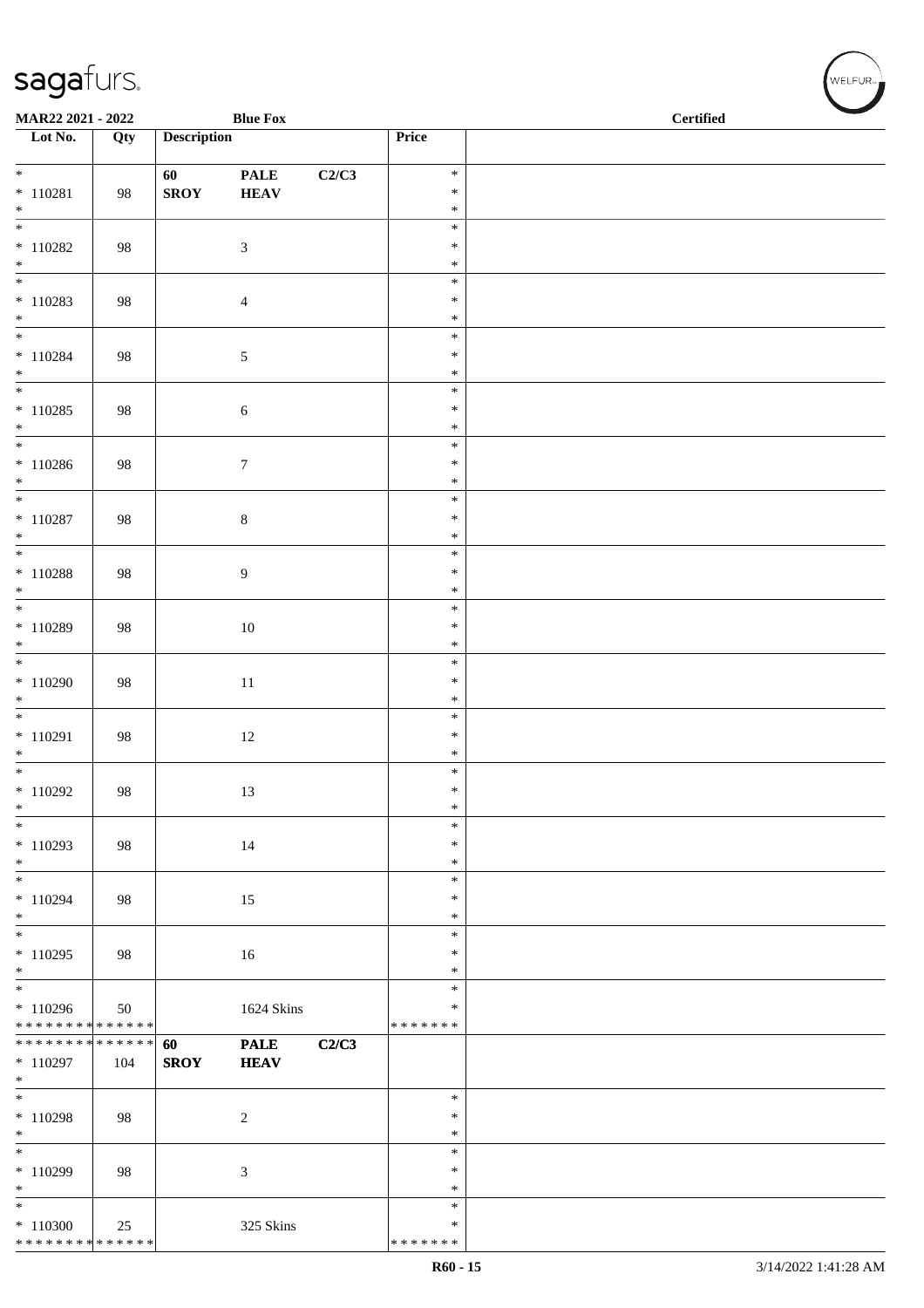| MAR22 2021 - 2022                                          |     |                    | <b>Blue Fox</b>  |       |                                   | <b>Certified</b> |
|------------------------------------------------------------|-----|--------------------|------------------|-------|-----------------------------------|------------------|
| $\overline{\phantom{1}}$ Lot No.                           | Qty | <b>Description</b> |                  |       | Price                             |                  |
| **************<br>$*110301$<br>$\ast$                      | 118 | 60<br><b>SROY</b>  | <b>PALE</b>      | C2/C3 |                                   |                  |
| $\overline{\phantom{0}}$<br>$*110302$<br>$\ast$            | 112 |                    | $\sqrt{2}$       |       | $\ast$<br>$\ast$<br>$\ast$        |                  |
| $\overline{\phantom{0}}$<br>$*110303$<br>$\ast$            | 112 |                    | $\mathfrak{Z}$   |       | $\ast$<br>$\ast$<br>$\ast$        |                  |
| $\overline{\phantom{0}}$<br>$* 110304$<br>$*$              | 112 |                    | $\overline{4}$   |       | $\ast$<br>$\ast$<br>$\ast$        |                  |
| $\overline{\phantom{a}^*}$<br>$*110305$<br>$*$             | 112 |                    | $\sqrt{5}$       |       | $\ast$<br>$\ast$<br>$\ast$        |                  |
| $\ast$<br>$*110306$<br>$*$                                 | 112 |                    | $\sqrt{6}$       |       | $\ast$<br>$\ast$<br>$\ast$        |                  |
| $\frac{1}{*}$<br>$* 110307$<br>$\ast$                      | 112 |                    | $\boldsymbol{7}$ |       | $\ast$<br>$\ast$<br>$\ast$        |                  |
| $\overline{\phantom{0}}$<br>$*$ 110308<br>$\ast$           | 112 |                    | $\,8\,$          |       | $\ast$<br>$\ast$<br>$\ast$        |                  |
| $\overline{\phantom{0}}$<br>$*110309$<br>$\ast$            | 112 |                    | $\boldsymbol{9}$ |       | $\ast$<br>$\ast$<br>$\ast$        |                  |
| $\overline{\phantom{0}}$<br>$* 110310$<br>$\ast$           | 112 |                    | 10               |       | $\ast$<br>$\ast$<br>$\ast$        |                  |
| $\overline{\phantom{0}}$<br>$* 110311$<br>$\ast$           | 112 |                    | $11\,$           |       | $\ast$<br>$\ast$<br>$\ast$        |                  |
| $*$<br>$* 110312$<br>$\ast$                                | 112 |                    | 12               |       | $\ast$<br>$\ast$<br>$\ast$        |                  |
| $\overline{\phantom{a}^*}$<br>$* 110313$<br>$\ast$         | 112 |                    | 13               |       | $\ast$<br>*<br>$\ast$             |                  |
| $\overline{\phantom{a}^*}$<br>$* 110314$<br>$\ast$         | 112 |                    | 14               |       | $\ast$<br>$\ast$<br>$\ast$        |                  |
| $\overline{\phantom{a}^*}$<br>$* 110315$<br>$\ast$         | 112 |                    | 15               |       | $\ast$<br>$\ast$<br>$\ast$        |                  |
| $\frac{1}{*}$<br>$* 110316$<br>$\ast$                      | 112 |                    | 16               |       | $\ast$<br>$\ast$<br>$\ast$        |                  |
| $_{\ast}^{-}$<br>$* 110317$<br>$\ast$                      | 112 |                    | 17               |       | $\ast$<br>$\ast$<br>$\ast$        |                  |
| $*$<br>$* 110318$<br>******** <mark>******</mark>          | 62  |                    | 1972 Skins       |       | $\ast$<br>$\ast$<br>* * * * * * * |                  |
| **************<br>$*110319$<br>$\ast$                      | 118 | 60<br><b>SROY</b>  | <b>PALE</b>      | C2/C3 |                                   |                  |
| $_{\ast}^{-}$<br>$*110320$<br>******** <mark>******</mark> | 93  |                    | 211 Skins        |       | $\ast$<br>∗<br>* * * * * * *      |                  |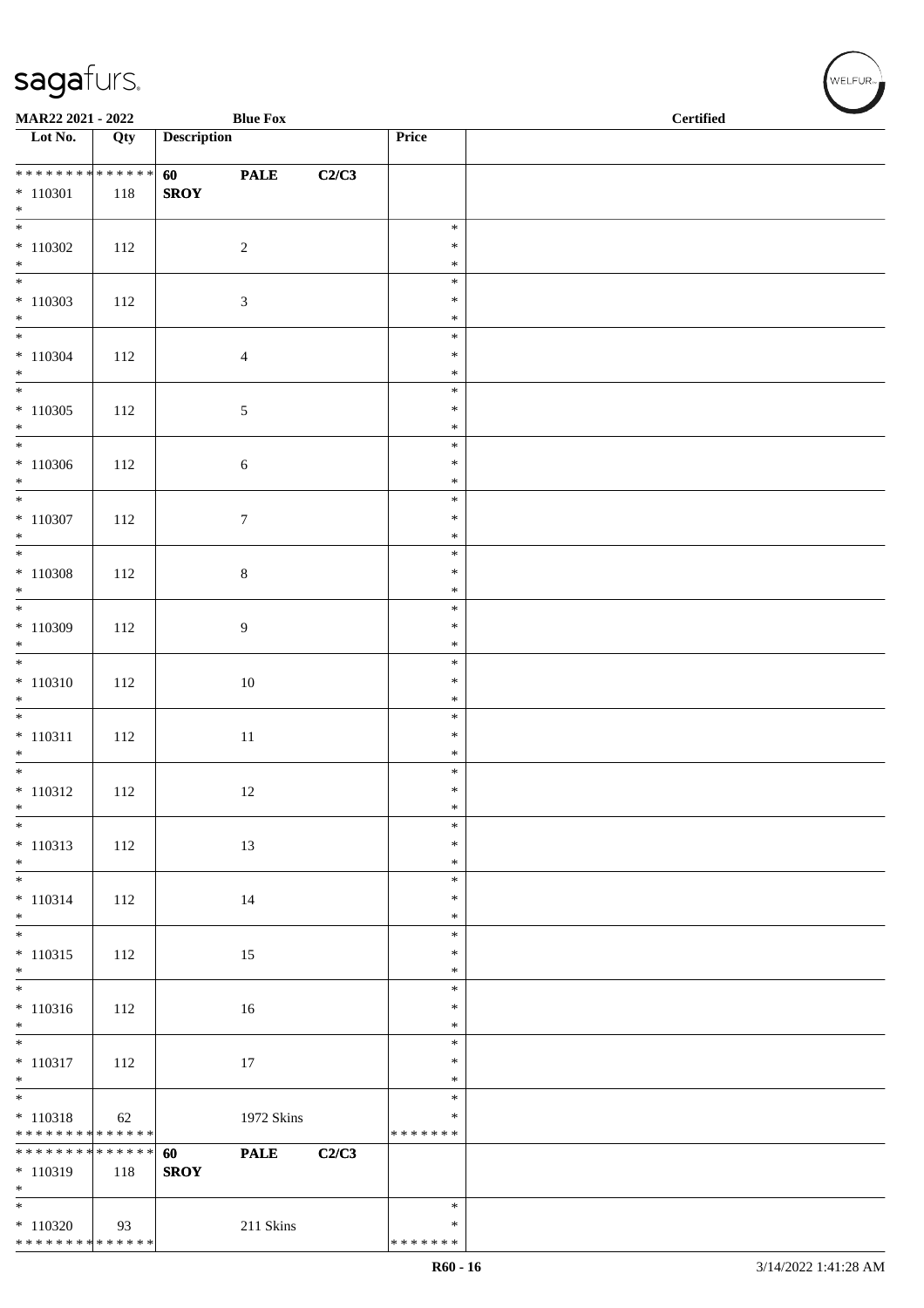|                                                                       | <b>Blue Fox</b><br>MAR22 2021 - 2022 |                    |                             |       | <b>Certified</b>                  |  |  |  |  |
|-----------------------------------------------------------------------|--------------------------------------|--------------------|-----------------------------|-------|-----------------------------------|--|--|--|--|
| $\overline{\phantom{1}}$ Lot No.                                      | Qty                                  | <b>Description</b> |                             |       | Price                             |  |  |  |  |
| * * * * * * * * * * * * * *<br>$* 110321$<br>$*$                      | 132                                  | 60<br><b>SROY</b>  | <b>PALE</b><br>${\bf SILK}$ | C2/C3 |                                   |  |  |  |  |
| $\frac{1}{*}$<br>$* 110322$<br>$*$ $*$                                | 126                                  |                    | $\sqrt{2}$                  |       | $\ast$<br>$\ast$<br>$\ast$        |  |  |  |  |
| $* 110323$<br>$*$                                                     | 126                                  |                    | $\mathfrak{Z}$              |       | $\ast$<br>$\ast$<br>$\ast$        |  |  |  |  |
| $* 110324$<br>$*$                                                     | 126                                  |                    | $\overline{4}$              |       | $\ast$<br>$\ast$<br>$\ast$        |  |  |  |  |
| $\overline{\phantom{0}}$<br>$* 110325$<br>$*$                         | 126                                  |                    | $\sqrt{5}$                  |       | $\ast$<br>$\ast$<br>$\ast$        |  |  |  |  |
| $* 110326$<br>$*$                                                     | 126                                  |                    | $\sqrt{6}$                  |       | $\ast$<br>$\ast$<br>$\ast$        |  |  |  |  |
| $* 110327$<br>$*$                                                     | 126                                  |                    | $\boldsymbol{7}$            |       | $\ast$<br>$\ast$<br>$\ast$        |  |  |  |  |
| $* 110328$                                                            | 126                                  |                    | $\,8\,$                     |       | $\ast$<br>$\ast$<br>$\ast$        |  |  |  |  |
| $*110329$<br>$\ast$                                                   | 126                                  |                    | 9                           |       | $\ast$<br>$\ast$<br>$\ast$        |  |  |  |  |
| $*110330$<br>$*$                                                      | 126                                  |                    | $10\,$                      |       | $\ast$<br>$\ast$<br>$\ast$        |  |  |  |  |
| $\overline{\phantom{0}}$<br>$* 110331$<br>$*$                         | 126                                  |                    | $11\,$                      |       | $\ast$<br>$\ast$<br>$\ast$        |  |  |  |  |
| $* 110332$<br>$\ast$                                                  | 126                                  |                    | 12                          |       | $\ast$<br>$\ast$<br>$\ast$        |  |  |  |  |
| $\ast$<br>$*110333$<br>$*$                                            | 126                                  |                    | 13                          |       | $\ast$<br>$\ast$<br>$\ast$        |  |  |  |  |
| $\overline{\phantom{a}^*}$<br>$* 110334$<br>$*$                       | 126                                  |                    | 14                          |       | $\ast$<br>$\ast$<br>$\ast$        |  |  |  |  |
| $\overline{\ast}$<br>$* 110335$<br>$\ast$<br>$\overline{\phantom{0}}$ | 126                                  |                    | 15                          |       | $\ast$<br>$\ast$<br>$\ast$        |  |  |  |  |
| $*110336$<br>$\ast$                                                   | 126                                  |                    | $16\,$                      |       | $\ast$<br>$\ast$<br>$\ast$        |  |  |  |  |
| $\overline{\phantom{0}}$<br>$* 110337$<br>$*$                         | 126                                  |                    | 17                          |       | $\ast$<br>$\ast$<br>$\ast$        |  |  |  |  |
| $\overline{\ast}$<br>$* 110338$<br>* * * * * * * * * * * * * *        | 38                                   |                    | 2186 Skins                  |       | $\ast$<br>$\ast$<br>* * * * * * * |  |  |  |  |
| * * * * * * * * * * * * * *<br>$*110339$<br>$\ast$                    | 132                                  |                    | <b>IDENTICAL</b>            |       |                                   |  |  |  |  |
| $\ast$<br>$*110340$<br>$*$                                            | 126                                  |                    | $\sqrt{2}$                  |       | $\ast$<br>$\ast$<br>$\ast$        |  |  |  |  |

 $(w$ ELFUR<sub><sup>n</sub></sub></sub></sup>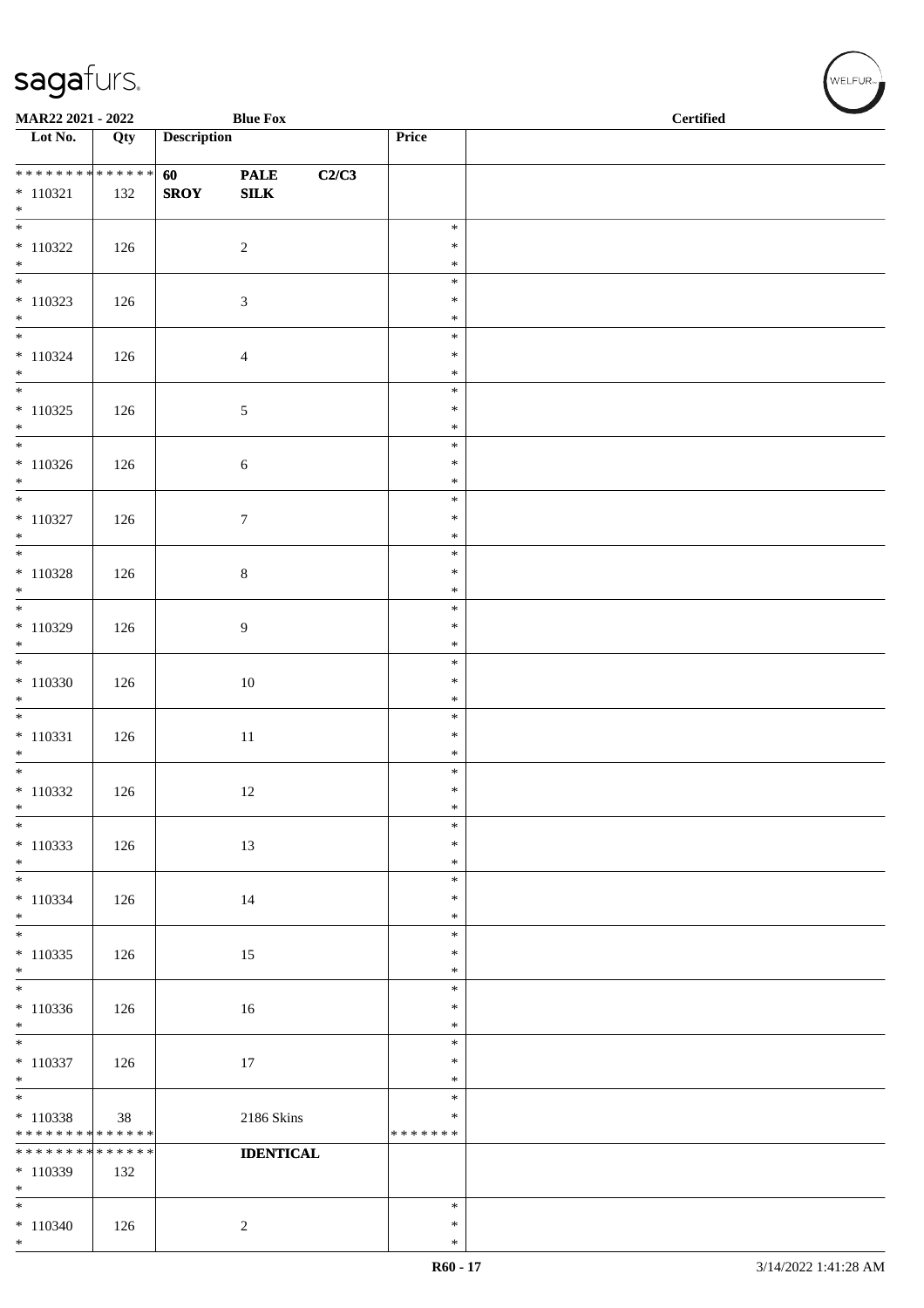| <b>Blue Fox</b><br>MAR22 2021 - 2022       |     |                    |                  |       |                  | <b>Certified</b> |
|--------------------------------------------|-----|--------------------|------------------|-------|------------------|------------------|
| $\overline{\phantom{a}}$ Lot No.           | Qty | <b>Description</b> |                  |       | Price            |                  |
| $*$                                        |     | 60                 | <b>PALE</b>      | C2/C3 | $\ast$           |                  |
| $* 110341$                                 | 126 | <b>SROY</b>        | ${\bf SILK}$     |       | $\ast$           |                  |
| $*$<br>$\overline{\phantom{0}}$            |     |                    |                  |       | $\ast$           |                  |
| $*110342$                                  | 126 |                    | $\overline{4}$   |       | $\ast$<br>$\ast$ |                  |
| $*$                                        |     |                    |                  |       | $\ast$           |                  |
|                                            |     |                    |                  |       | $\ast$           |                  |
| $* 110343$<br>$*$                          | 126 |                    | 5                |       | $\ast$<br>$\ast$ |                  |
| $*$                                        |     |                    |                  |       | $\ast$           |                  |
| $* 110344$                                 | 126 |                    | $\sqrt{6}$       |       | $\ast$           |                  |
| $*$                                        |     |                    |                  |       | $\ast$<br>$\ast$ |                  |
| $* 110345$                                 | 126 |                    | $\boldsymbol{7}$ |       | $\ast$           |                  |
| $*$                                        |     |                    |                  |       | $\ast$           |                  |
| $*$                                        |     |                    |                  |       | $\ast$           |                  |
| $* 110346$<br>$*$                          | 126 |                    | $\,8\,$          |       | $\ast$<br>$\ast$ |                  |
|                                            |     |                    |                  |       | $\ast$           |                  |
| $* 110347$                                 | 126 |                    | 9                |       | $\ast$           |                  |
| $*$                                        |     |                    |                  |       | $\ast$<br>$\ast$ |                  |
| $* 110348$                                 | 126 |                    | $10\,$           |       | $\ast$           |                  |
| $*$                                        |     |                    |                  |       | $\ast$           |                  |
| $* 110349$                                 |     |                    |                  |       | $\ast$<br>$\ast$ |                  |
| $\ast$                                     | 126 |                    | 11               |       | $\ast$           |                  |
|                                            |     |                    |                  |       | $\ast$           |                  |
| $*110350$                                  | 126 |                    | 12               |       | $\ast$<br>$\ast$ |                  |
| $*$                                        |     |                    |                  |       | $\ast$           |                  |
| $* 110351$                                 | 126 |                    | 13               |       | $\ast$           |                  |
| $*$                                        |     |                    |                  |       | $\ast$           |                  |
| $*$<br>$*110352$                           | 126 |                    | 14               |       | $\ast$<br>$\ast$ |                  |
| $\ast$                                     |     |                    |                  |       | $\ast$           |                  |
| $*$                                        |     |                    |                  |       | $\ast$           |                  |
| $* 110353$<br>$*$                          | 126 |                    | 15               |       | $\ast$<br>$\ast$ |                  |
| $*$                                        |     |                    |                  |       | $\ast$           |                  |
| $* 110354$                                 | 126 |                    | 16               |       | $\ast$           |                  |
| $*$<br>$\overline{\ast}$                   |     |                    |                  |       | $\ast$<br>$\ast$ |                  |
| $* 110355$                                 | 126 |                    | 17               |       | $\ast$           |                  |
| $\ast$                                     |     |                    |                  |       | $\ast$           |                  |
|                                            |     |                    |                  |       | $\ast$<br>$\ast$ |                  |
| $*110356$<br>******** <mark>******</mark>  | 112 |                    | 2260 Skins       |       | * * * * * * *    |                  |
| * * * * * * * * <mark>* * * * * * *</mark> |     | 60                 | <b>PALE</b>      | C2/C3 |                  |                  |
| $* 110357$<br>$*$                          | 132 | <b>SROY</b>        | ${\bf SILK}$     |       |                  |                  |
|                                            |     |                    |                  |       | $\ast$           |                  |
| $*110358$                                  | 126 |                    | $\sqrt{2}$       |       | $\ast$           |                  |
| $*$                                        |     |                    |                  |       | $\ast$           |                  |
| $*110359$                                  | 126 |                    | $\mathfrak{Z}$   |       | $\ast$<br>$\ast$ |                  |
| $*$                                        |     |                    |                  |       | $\ast$           |                  |
| $*$                                        |     |                    |                  |       | $\ast$           |                  |
| $*110360$<br>$*$                           | 126 |                    | $\overline{4}$   |       | $\ast$<br>$\ast$ |                  |
|                                            |     |                    |                  |       |                  |                  |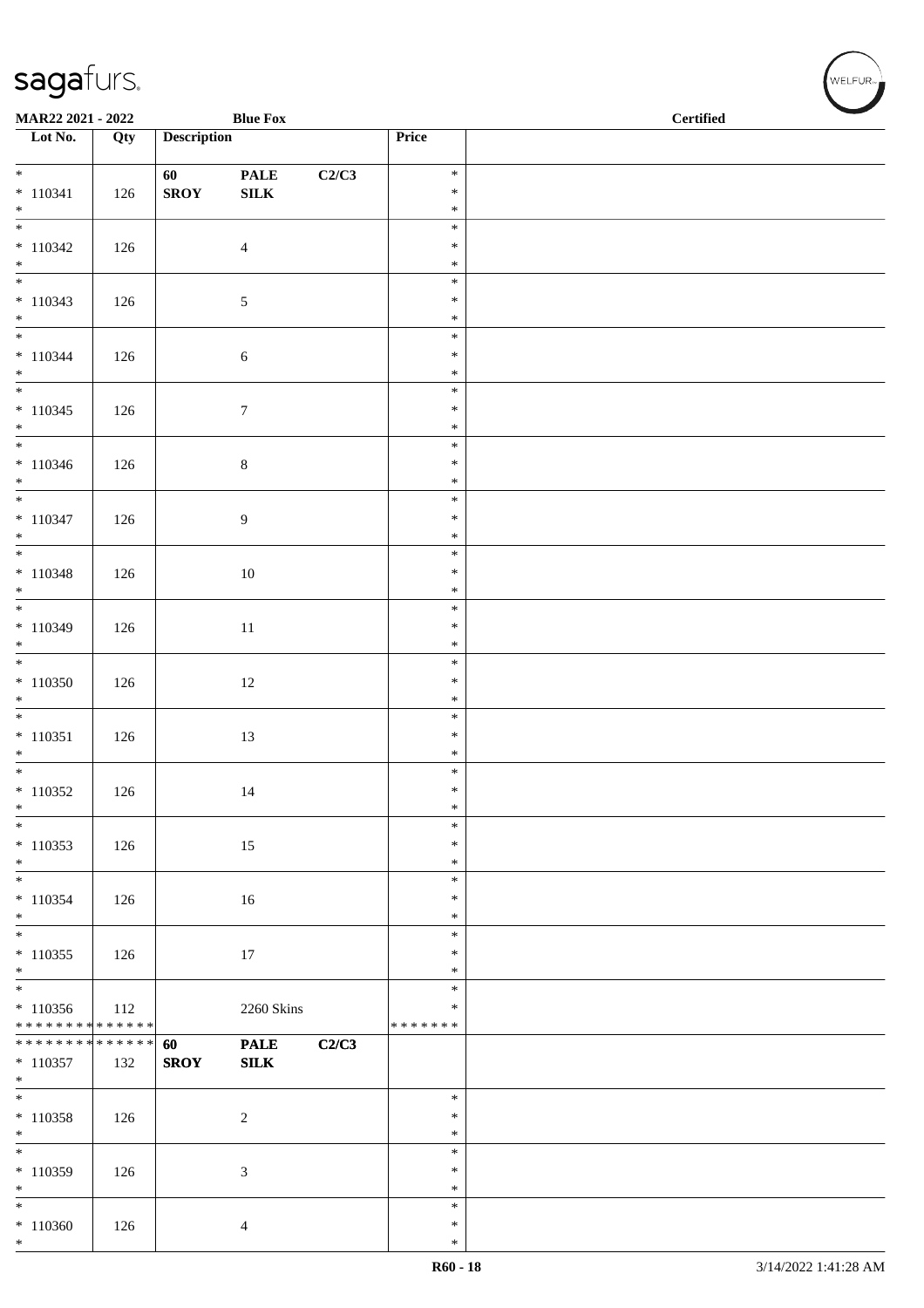| MAR22 2021 - 2022                                                            |               |                    | <b>Blue Fox</b>            |       |                                   | <b>Certified</b> |  |  |
|------------------------------------------------------------------------------|---------------|--------------------|----------------------------|-------|-----------------------------------|------------------|--|--|
| $\overline{\phantom{a}}$ Lot No.                                             | Qty           | <b>Description</b> |                            |       | Price                             |                  |  |  |
| $*$<br>$* 110361$<br>$*$                                                     | 126           | 60<br><b>SROY</b>  | <b>PALE</b><br>SILK        | C2/C3 | $\ast$<br>$\ast$<br>$\ast$        |                  |  |  |
| $\overline{\phantom{0}}$<br>$*110362$<br>$*$                                 | 126           |                    | 6                          |       | $\ast$<br>$\ast$<br>$\ast$        |                  |  |  |
| $\overline{\phantom{0}}$<br>$*110363$<br>******** <mark>******</mark>        | 99            |                    | 861 Skins                  |       | $\ast$<br>∗<br>* * * * * * *      |                  |  |  |
| ******** <mark>******</mark><br>$*110364$<br>$*$<br>$\overline{\phantom{0}}$ | 118           | 60<br><b>SAGA</b>  | <b>PALE</b><br><b>HEAV</b> | C2/C3 |                                   |                  |  |  |
| $*110365$<br>$*$                                                             | 112           |                    | $\overline{c}$             |       | $\ast$<br>$\ast$<br>$\ast$        |                  |  |  |
| $*110366$<br>$*$<br>$\overline{\phantom{0}}$                                 | 112           |                    | 3                          |       | $\ast$<br>$\ast$<br>$\ast$        |                  |  |  |
| $* 110367$<br>$*$                                                            | 112           |                    | 4                          |       | $\ast$<br>$\ast$<br>$\ast$        |                  |  |  |
| $*$<br>$* 110368$<br>$*$                                                     | 112           |                    | 5                          |       | $\ast$<br>$\ast$<br>$\ast$        |                  |  |  |
| $*110369$<br>$*$                                                             | 112           |                    | 6                          |       | $\ast$<br>$\ast$<br>$\ast$        |                  |  |  |
| $\overline{\phantom{0}}$<br>$* 110370$<br>$\ast$                             | 112           |                    | $\tau$                     |       | $\ast$<br>$\ast$<br>$\ast$        |                  |  |  |
| $*$<br>$* 110371$<br>$*$                                                     | 112           |                    | $\,8\,$                    |       | $\ast$<br>$\ast$<br>$\ast$        |                  |  |  |
| $* 110372$<br>$\ast$                                                         | 112           |                    | 9                          |       | $\ast$<br>$\ast$<br>$\ast$        |                  |  |  |
| $\ast$<br>$* 110373$<br>$*$                                                  | 112           |                    | $10\,$                     |       | $\ast$<br>$\ast$<br>$\ast$        |                  |  |  |
| $*$<br>$* 110374$<br>* * * * * * * * * * * * * *                             | 79            |                    | 1205 Skins                 |       | $\ast$<br>$\ast$<br>* * * * * * * |                  |  |  |
| * * * * * * * *<br>$* 110375$<br>$*$                                         | ******<br>118 | 60<br><b>SAGA</b>  | <b>PALE</b><br><b>HEAV</b> | C2/C3 |                                   |                  |  |  |
| $* 110376$<br>* * * * * * * * * * * * * *                                    | 66            |                    | 184 Skins                  |       | $\ast$<br>∗<br>* * * * * * *      |                  |  |  |
| * * * * * * * * * * * * * * *<br>$* 110377$<br>$*$                           | 132           | 60<br><b>SAGA</b>  | <b>PALE</b>                | C2/C3 |                                   |                  |  |  |
| $\overline{\phantom{0}}$<br>$* 110378$<br>$*$                                | 126           |                    | $\overline{c}$             |       | $\ast$<br>∗<br>$\ast$             |                  |  |  |
| $*$<br>$* 110379$<br>$*$                                                     | 126           |                    | 3                          |       | $\ast$<br>$\ast$<br>$\ast$        |                  |  |  |
| $*$<br>$* 110380$<br>$*$                                                     | 126           |                    | 4                          |       | $\ast$<br>$\ast$<br>$\ast$        |                  |  |  |

WELFUR<sub><sup>N</sub></sub></sub></sup>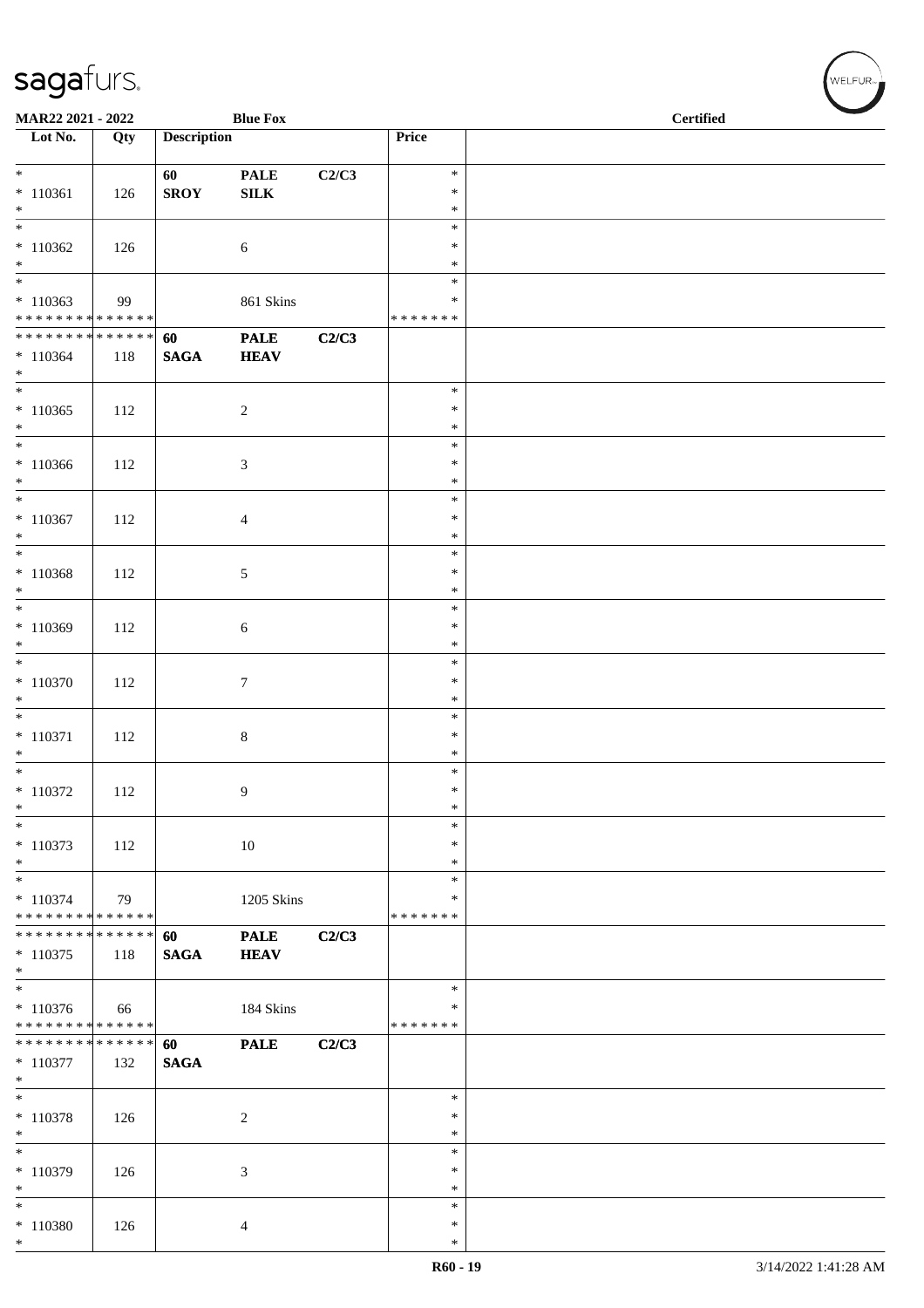| MAR22 2021 - 2022                       |     |                    | <b>Blue Fox</b>      |                    | $\overline{\phantom{a}}$<br>$\operatorname{\bf \mathbf{Certified}}$ |
|-----------------------------------------|-----|--------------------|----------------------|--------------------|---------------------------------------------------------------------|
| Lot No.                                 | Qty | <b>Description</b> |                      | Price              |                                                                     |
| $*$                                     |     | 60 — 10            | <b>PALE</b><br>C2/C3 | $\ast$             |                                                                     |
| $* 110381$<br>$*$                       | 126 | $\mathbf{SAGA}$    |                      | $\ast$<br>$\ast$   |                                                                     |
|                                         |     |                    |                      | $\ast$             |                                                                     |
| $*110382$<br>$*$                        | 126 |                    | $\sqrt{6}$           | $\ast$<br>$\ast$   |                                                                     |
|                                         |     |                    |                      | $\ast$             |                                                                     |
| $* 110383$<br>$*$                       | 126 |                    | $\boldsymbol{7}$     | $\ast$<br>$\ast$   |                                                                     |
| $*$                                     |     |                    |                      | $\ast$             |                                                                     |
| $* 110384$<br>$*$                       | 126 |                    | $8\,$                | $\ast$<br>$\ast$   |                                                                     |
| $*$                                     |     |                    |                      | $\ast$             |                                                                     |
| $* 110385$<br>$*$                       | 126 |                    | $\overline{9}$       | $\ast$<br>$\ast$   |                                                                     |
| $*$                                     |     |                    |                      | $\ast$             |                                                                     |
| $* 110386$<br>$*$                       | 126 |                    | $10\,$               | $\ast$<br>$\ast$   |                                                                     |
| $*$                                     |     |                    |                      | $\ast$             |                                                                     |
| $* 110387$<br>$*$                       | 126 |                    | $11\,$               | $\ast$<br>$\ast$   |                                                                     |
|                                         |     |                    |                      | $\ast$             |                                                                     |
| $* 110388$<br>$*$                       | 126 |                    | 12                   | $\ast$<br>$\ast$   |                                                                     |
| $*$                                     |     |                    |                      | $\ast$             |                                                                     |
| $* 110389$<br>$*$                       | 126 |                    | 13                   | $\ast$<br>$\ast$   |                                                                     |
| $\overline{\ast}$                       |     |                    |                      | $\ast$             |                                                                     |
| $*110390$<br>$*$                        | 126 |                    | $14\,$               | $\ast$<br>$\ast$   |                                                                     |
|                                         |     |                    |                      | $\ast$             |                                                                     |
| $* 110391$                              | 126 |                    | 15                   | $\ast$             |                                                                     |
| $*$<br>$*$                              |     |                    |                      | $\ast$<br>$\ast$   |                                                                     |
| $*110392$                               | 126 |                    | 16                   | $\ast$             |                                                                     |
| $\ast$                                  |     |                    |                      | $\ast$             |                                                                     |
| $\ast$                                  |     |                    |                      | $\ast$<br>$\ast$   |                                                                     |
| $*110393$<br>$\ast$                     | 126 |                    | 17                   | $\ast$             |                                                                     |
|                                         |     |                    |                      | $\ast$             |                                                                     |
| * 110394<br>* * * * * * * * * * * * * * | 34  |                    | 2182 Skins           | ∗<br>* * * * * * * |                                                                     |
| * * * * * * * * * * * * * *             |     |                    | <b>IDENTICAL</b>     |                    |                                                                     |
| $*110395$<br>$*$                        | 132 |                    |                      |                    |                                                                     |
|                                         |     |                    |                      | $\ast$             |                                                                     |
| $*110396$<br>$*$                        | 126 |                    | $\overline{2}$       | $\ast$<br>$\ast$   |                                                                     |
| $\overline{\phantom{0}}$                |     |                    |                      | $\ast$             |                                                                     |
| $*110397$<br>$*$                        | 126 |                    | $\mathfrak{Z}$       | $\ast$<br>$\ast$   |                                                                     |
| $*$                                     |     |                    |                      | $\ast$             |                                                                     |
| $*$ 110398<br>$*$                       | 126 |                    | $\overline{4}$       | $\ast$<br>$\ast$   |                                                                     |
| $*$                                     |     |                    |                      | $\ast$             |                                                                     |
| $*110399$<br>$*$                        | 126 |                    | 5                    | $\ast$<br>$\ast$   |                                                                     |
| $\ast$                                  |     |                    |                      | $\ast$             |                                                                     |
| $* 110400$<br>$*$                       | 126 |                    | $6\,$                | $\ast$<br>$\ast$   |                                                                     |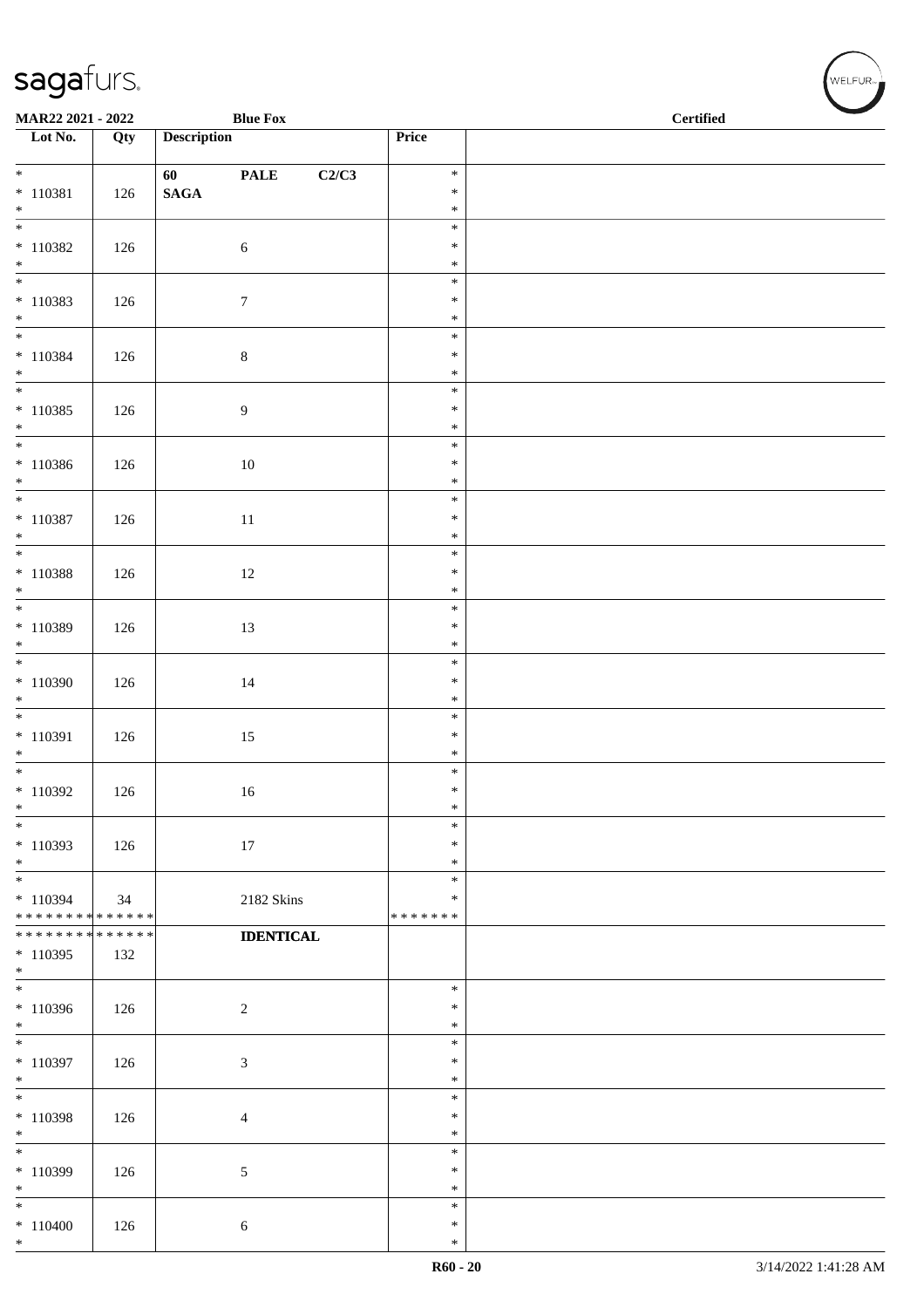| MAR22 2021 - 2022                                        |     | <b>Blue Fox</b>    |                  |       | $\operatorname{\bf \mathbf{Certified}}$ | $\overline{\phantom{a}}$ |  |
|----------------------------------------------------------|-----|--------------------|------------------|-------|-----------------------------------------|--------------------------|--|
| Lot No.                                                  | Qty | <b>Description</b> |                  |       | Price                                   |                          |  |
| $*$                                                      |     | 60                 | <b>PALE</b>      | C2/C3 | $\ast$                                  |                          |  |
| $* 110401$                                               | 126 | $\mathbf{SAGA}$    |                  |       | $\ast$                                  |                          |  |
| $*$                                                      |     |                    |                  |       | $\ast$<br>$\ast$                        |                          |  |
| $*110402$                                                | 126 |                    | $\,8\,$          |       | $\ast$                                  |                          |  |
| $*$                                                      |     |                    |                  |       | $\ast$                                  |                          |  |
| $*110403$                                                | 126 |                    | $\overline{9}$   |       | $\ast$<br>$\ast$                        |                          |  |
| $*$<br>$*$                                               |     |                    |                  |       | $\ast$                                  |                          |  |
| $* 110404$                                               | 126 |                    | 10               |       | $\ast$<br>$\ast$                        |                          |  |
| $*$                                                      |     |                    |                  |       | $\ast$                                  |                          |  |
| $*110405$                                                |     |                    |                  |       | $\ast$<br>$\ast$                        |                          |  |
| $*$                                                      | 126 |                    | $11\,$           |       | $\ast$                                  |                          |  |
| $*$                                                      |     |                    |                  |       | $\ast$                                  |                          |  |
| $*110406$<br>$*$                                         | 126 |                    | 12               |       | $\ast$<br>$\ast$                        |                          |  |
| $*$                                                      |     |                    |                  |       | $\ast$                                  |                          |  |
| $*110407$<br>$*$                                         | 126 |                    | 13               |       | $\ast$<br>$\ast$                        |                          |  |
|                                                          |     |                    |                  |       | $\ast$                                  |                          |  |
| $* 110408$                                               | 126 |                    | 14               |       | $\ast$                                  |                          |  |
| $*$                                                      |     |                    |                  |       | $\ast$<br>$\ast$                        |                          |  |
| $* 110409$                                               | 126 |                    | 15               |       | $\ast$                                  |                          |  |
| $*$                                                      |     |                    |                  |       | $\ast$                                  |                          |  |
| $* 110410$                                               | 126 |                    | 16               |       | $\ast$<br>$\ast$                        |                          |  |
| $*$                                                      |     |                    |                  |       | $\ast$                                  |                          |  |
|                                                          |     |                    |                  |       | $\ast$<br>$\ast$                        |                          |  |
| $* 110411$<br>* * * * * * * * <mark>* * * * * *</mark> * | 123 |                    | 2145 Skins       |       | * * * * * * *                           |                          |  |
| ******** <mark>******</mark>                             |     | 60                 | <b>PALE</b>      | C2/C3 |                                         |                          |  |
| $*110412$<br>$*$                                         | 146 | <b>SAGA</b>        | ${\bf SILK}$     |       |                                         |                          |  |
| $*$                                                      |     |                    |                  |       | $\ast$                                  |                          |  |
| $* 110413$                                               | 140 |                    | $\overline{c}$   |       | $\ast$                                  |                          |  |
| $*$<br>$*$                                               |     |                    |                  |       | $\ast$<br>$\ast$                        |                          |  |
| $* 110414$                                               | 140 |                    | $\mathfrak{Z}$   |       | $\ast$                                  |                          |  |
| $*$<br>$\overline{\phantom{0}}$                          |     |                    |                  |       | $\ast$<br>$\ast$                        |                          |  |
| $* 110415$                                               | 140 |                    | $\overline{4}$   |       | $\ast$                                  |                          |  |
| $*$                                                      |     |                    |                  |       | $\ast$                                  |                          |  |
| $* 110416$                                               | 140 |                    | $\mathfrak{S}$   |       | $\ast$<br>$\ast$                        |                          |  |
| $*$                                                      |     |                    |                  |       | $\ast$                                  |                          |  |
|                                                          |     |                    |                  |       | $\ast$<br>$\ast$                        |                          |  |
| $* 110417$<br>$*$                                        | 140 |                    | $\sqrt{6}$       |       | $\ast$                                  |                          |  |
| $\overline{\phantom{0}}$                                 |     |                    |                  |       | $\ast$                                  |                          |  |
| $* 110418$<br>$*$                                        | 140 |                    | $\boldsymbol{7}$ |       | $\ast$<br>$\ast$                        |                          |  |
|                                                          |     |                    |                  |       | $\ast$                                  |                          |  |
| $* 110419$                                               | 140 |                    | $8\,$            |       | $\ast$                                  |                          |  |
| $*$<br>$*$                                               |     |                    |                  |       | $\ast$<br>$\ast$                        |                          |  |
| $*110420$                                                | 140 |                    | 9                |       | $\ast$                                  |                          |  |
| $*$                                                      |     |                    |                  |       | $\ast$                                  |                          |  |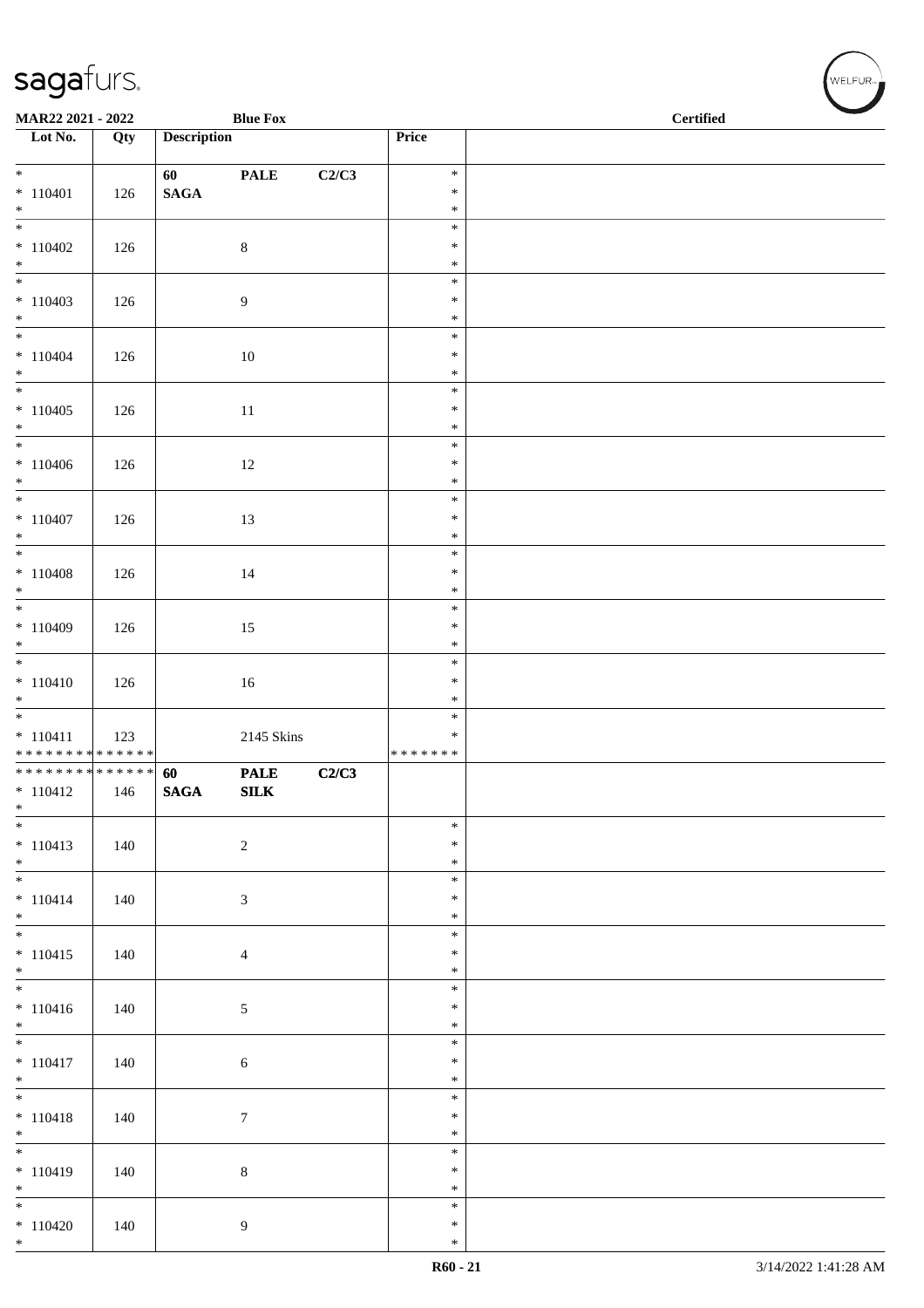| MAR22 2021 - 2022                          |     |                    | <b>Blue Fox</b>      |                  | $\operatorname{\bf \mathbf{Certified}}$ |  |
|--------------------------------------------|-----|--------------------|----------------------|------------------|-----------------------------------------|--|
| Lot No.                                    | Qty | <b>Description</b> |                      | Price            |                                         |  |
| $*$                                        |     | 60                 | C2/C3<br><b>PALE</b> | $\ast$           |                                         |  |
| $* 110421$                                 | 140 | $\mathbf{SAGA}$    | ${\bf SILK}$         | $\ast$           |                                         |  |
| $*$                                        |     |                    |                      | $\ast$           |                                         |  |
| $*110422$                                  | 140 |                    | 11                   | $\ast$<br>$\ast$ |                                         |  |
| $*$                                        |     |                    |                      | $\ast$           |                                         |  |
|                                            |     |                    |                      | $\ast$           |                                         |  |
| $*110423$                                  | 140 |                    | 12                   | $\ast$           |                                         |  |
| $*$<br>$*$                                 |     |                    |                      | $\ast$<br>$\ast$ |                                         |  |
| $* 110424$                                 | 140 |                    | 13                   | $\ast$           |                                         |  |
| $*$                                        |     |                    |                      | $\ast$           |                                         |  |
|                                            |     |                    |                      | $\ast$           |                                         |  |
| $*110425$<br>$*$                           | 140 |                    | 14                   | $\ast$<br>$\ast$ |                                         |  |
|                                            |     |                    |                      | $\ast$           |                                         |  |
| $*110426$                                  | 140 |                    | 15                   | $\ast$           |                                         |  |
| $*$<br>$*$                                 |     |                    |                      | $\ast$<br>$\ast$ |                                         |  |
| $*110427$                                  | 63  |                    | 2169 Skins           | $\ast$           |                                         |  |
| ******** <mark>******</mark>               |     |                    |                      | * * * * * * *    |                                         |  |
| * * * * * * * * <mark>* * * * * * *</mark> |     |                    | <b>IDENTICAL</b>     |                  |                                         |  |
| $* 110428$<br>$*$                          | 146 |                    |                      |                  |                                         |  |
|                                            |     |                    |                      | $\ast$           |                                         |  |
| $*110429$                                  | 140 |                    | $\sqrt{2}$           | $\ast$           |                                         |  |
| $*$                                        |     |                    |                      | $\ast$           |                                         |  |
| $*110430$                                  | 140 |                    | $\mathfrak{Z}$       | $\ast$<br>$\ast$ |                                         |  |
| $*$                                        |     |                    |                      | $\ast$           |                                         |  |
|                                            |     |                    |                      | $\ast$           |                                         |  |
| $* 110431$<br>$*$                          | 140 |                    | $\overline{4}$       | $\ast$<br>$\ast$ |                                         |  |
|                                            |     |                    |                      | $\ast$           |                                         |  |
| $*110432$                                  | 140 |                    | $\mathfrak{S}$       | $\ast$           |                                         |  |
| $*$                                        |     |                    |                      | $\ast$           |                                         |  |
| $*$<br>$* 110433$                          | 140 |                    |                      | $\ast$<br>$\ast$ |                                         |  |
| $*$                                        |     |                    | $\sqrt{6}$           | $\ast$           |                                         |  |
| $*$                                        |     |                    |                      | $\ast$           |                                         |  |
| $* 110434$                                 | 140 |                    | $\tau$               | $\ast$           |                                         |  |
| $*$                                        |     |                    |                      | $\ast$<br>$\ast$ |                                         |  |
| $*110435$                                  | 140 |                    | $\,8\,$              | $\ast$           |                                         |  |
| $*$                                        |     |                    |                      | $\ast$           |                                         |  |
| $*110436$                                  |     |                    |                      | $\ast$<br>$\ast$ |                                         |  |
| $*$                                        | 140 |                    | 9                    | $\ast$           |                                         |  |
|                                            |     |                    |                      | $\ast$           |                                         |  |
| $*110437$                                  | 140 |                    | 10                   | $\ast$           |                                         |  |
| $*$                                        |     |                    |                      | $\ast$<br>$\ast$ |                                         |  |
| $*110438$                                  | 140 |                    | 11                   | $\ast$           |                                         |  |
| $*$                                        |     |                    |                      | $\ast$           |                                         |  |
|                                            |     |                    |                      | $\ast$           |                                         |  |
| $*110439$<br>$*$                           | 140 |                    | 12                   | $\ast$<br>$\ast$ |                                         |  |
| $*$                                        |     |                    |                      | $\ast$           |                                         |  |
| $* 110440$                                 | 140 |                    | 13                   | $\ast$           |                                         |  |
| $*$                                        |     |                    |                      | $\ast$           |                                         |  |

V<br>WELFUR<sub>™</sub>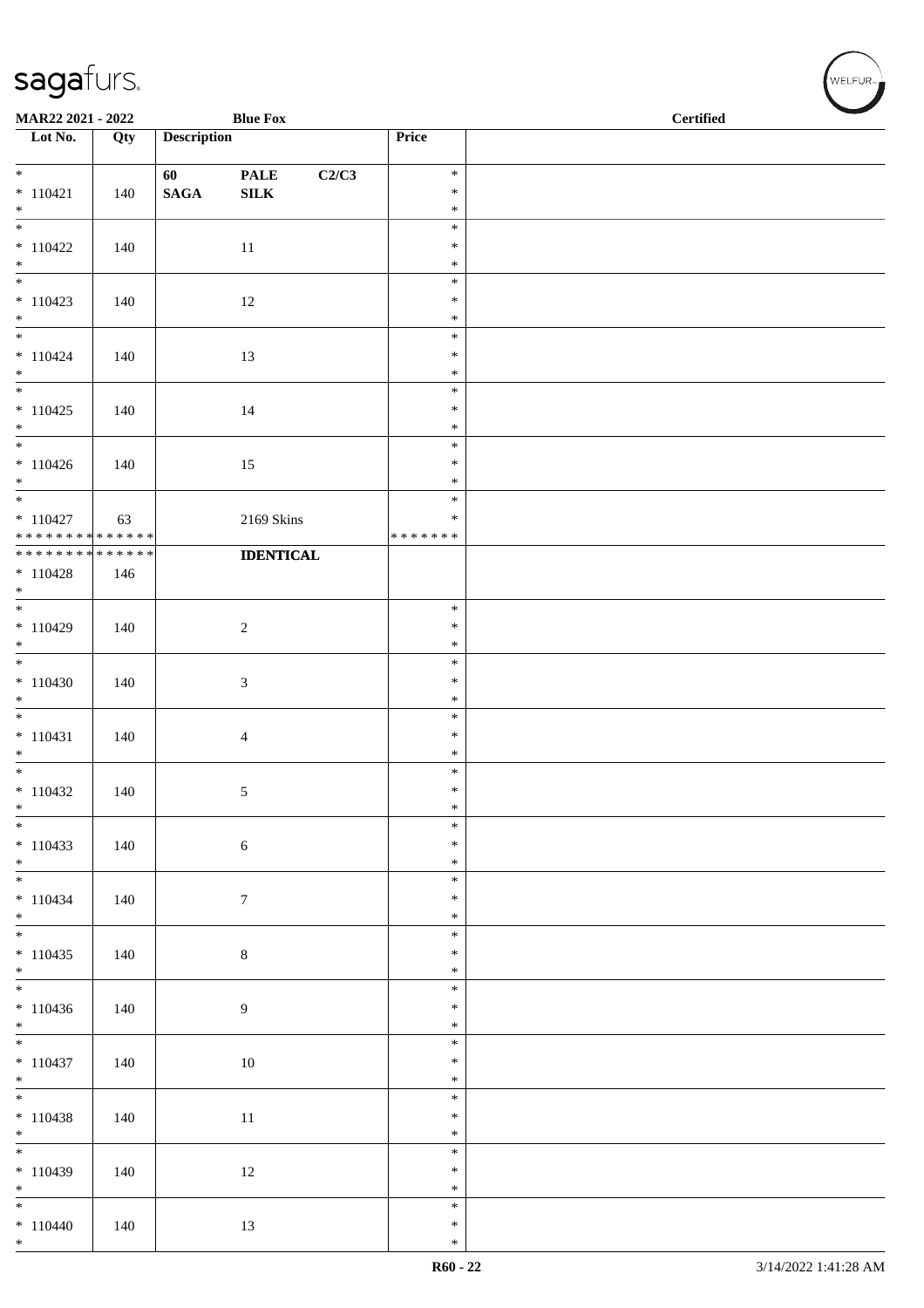| MAR22 2021 - 2022                         |     |                    | <b>Blue Fox</b>  |       |                                   | <b>Certified</b> |  |  |  |
|-------------------------------------------|-----|--------------------|------------------|-------|-----------------------------------|------------------|--|--|--|
| $\overline{\phantom{1}}$ Lot No.          | Qty | <b>Description</b> |                  |       | Price                             |                  |  |  |  |
| $*$                                       |     | 60                 | <b>PALE</b>      | C2/C3 | $\ast$                            |                  |  |  |  |
| $* 110441$<br>$*$                         | 140 | $\mathbf{SAGA}$    | ${\bf SILK}$     |       | $\ast$<br>$\ast$                  |                  |  |  |  |
| $\overline{\phantom{0}}$<br>$*110442$     | 138 |                    | 15               |       | $\ast$<br>$\ast$                  |                  |  |  |  |
| $*$                                       |     |                    |                  |       | $\ast$                            |                  |  |  |  |
| $*110443$<br>******** <mark>******</mark> | 21  |                    | 2125 Skins       |       | $\ast$<br>$\ast$<br>* * * * * * * |                  |  |  |  |
| * * * * * * * * * * * * * * *             |     | 60                 | <b>PALE</b>      | C2/C3 |                                   |                  |  |  |  |
| $* 110444$<br>$*$                         | 146 | SI                 |                  |       |                                   |                  |  |  |  |
| $* 110445$                                | 140 |                    | $\sqrt{2}$       |       | $\ast$<br>$\ast$                  |                  |  |  |  |
| $*$<br>$\overline{\phantom{0}}$           |     |                    |                  |       | $\ast$                            |                  |  |  |  |
| $* 110446$                                | 140 |                    | $\mathfrak{Z}$   |       | $\ast$<br>$\ast$                  |                  |  |  |  |
| $*$<br>$*$                                |     |                    |                  |       | $\ast$<br>$\ast$                  |                  |  |  |  |
| $* 110447$                                | 126 |                    | 4                |       | $\ast$                            |                  |  |  |  |
| $*$                                       |     |                    |                  |       | $\ast$<br>$\ast$                  |                  |  |  |  |
| $* 110448$<br>$*$                         | 126 |                    | 5                |       | $\ast$<br>$\ast$                  |                  |  |  |  |
|                                           |     |                    |                  |       | $\ast$                            |                  |  |  |  |
| $* 110449$<br>$\ast$                      | 126 |                    | 6                |       | $\ast$<br>$\ast$                  |                  |  |  |  |
| $*110450$                                 | 126 |                    | $\boldsymbol{7}$ |       | $\ast$<br>$\ast$                  |                  |  |  |  |
| $*$                                       |     |                    |                  |       | $\ast$                            |                  |  |  |  |
| $* 110451$                                | 126 |                    | $\,8\,$          |       | $\ast$<br>$\ast$                  |                  |  |  |  |
| $*$                                       |     |                    |                  |       | $\ast$                            |                  |  |  |  |
| $*110452$                                 | 126 |                    | 9                |       | $\ast$<br>$\ast$                  |                  |  |  |  |
| $*$<br>$*$                                |     |                    |                  |       | $\ast$<br>$\ast$                  |                  |  |  |  |
| $* 110453$                                | 126 |                    | $10\,$           |       | $\ast$                            |                  |  |  |  |
| $*$                                       |     |                    |                  |       | $\ast$<br>$\ast$                  |                  |  |  |  |
| $* 110454$<br>$*$                         | 126 |                    | 11               |       | $\ast$<br>$\ast$                  |                  |  |  |  |
|                                           |     |                    |                  |       | $\ast$                            |                  |  |  |  |
| $*110455$<br>$*$                          | 126 |                    | 12               |       | $\ast$<br>$\ast$                  |                  |  |  |  |
|                                           |     |                    |                  |       | $\ast$                            |                  |  |  |  |
| $*110456$<br>$*$                          | 126 |                    | 13               |       | $\ast$<br>$\ast$                  |                  |  |  |  |
| $* 110457$                                | 126 |                    | 14               |       | $\ast$<br>$\ast$                  |                  |  |  |  |
| $*$                                       |     |                    |                  |       | $\ast$                            |                  |  |  |  |
| $* 110458$                                | 126 |                    | 15               |       | $\ast$<br>$\ast$                  |                  |  |  |  |
| $*$                                       |     |                    |                  |       | $\ast$<br>$\ast$                  |                  |  |  |  |
| $*110459$                                 | 126 |                    | 16               |       | $\ast$                            |                  |  |  |  |
| $*$<br>$\overline{\phantom{0}}$           |     |                    |                  |       | $\ast$<br>$\ast$                  |                  |  |  |  |
| $*110460$                                 | 126 |                    | 17               |       | $\ast$                            |                  |  |  |  |
| $*$                                       |     |                    |                  |       | $\ast$                            |                  |  |  |  |

√<br>WELFUR<sub>™</sub>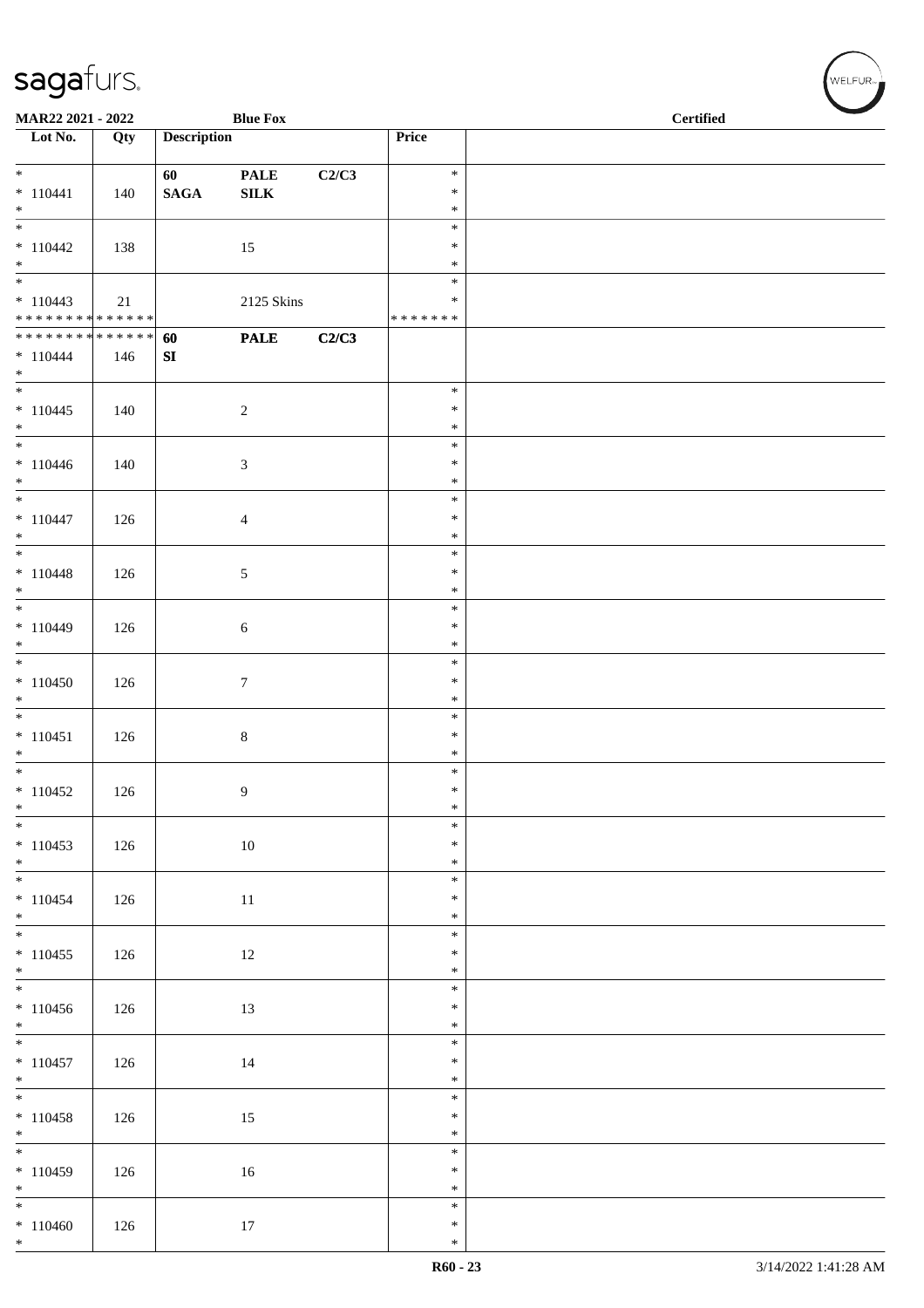| MAR22 2021 - 2022                                            |                  |                    | <b>Blue Fox</b>  |       |                  | <b>Certified</b> |
|--------------------------------------------------------------|------------------|--------------------|------------------|-------|------------------|------------------|
| $\overline{\phantom{1}}$ Lot No.                             | $\overline{Qty}$ | <b>Description</b> |                  |       | Price            |                  |
| $*$                                                          |                  | 60                 | <b>PALE</b>      | C2/C3 | $\ast$           |                  |
| $* 110461$                                                   | 43               | ${\bf SI}$         |                  |       | ∗                |                  |
| ******** <mark>******</mark><br>******** <mark>******</mark> |                  |                    | <b>IDENTICAL</b> |       | * * * * * * *    |                  |
| $*110462$                                                    | 146              |                    |                  |       |                  |                  |
| $*$                                                          |                  |                    |                  |       |                  |                  |
| $\overline{\phantom{0}}$                                     |                  |                    |                  |       | $\ast$           |                  |
| $*110463$                                                    | 140              |                    | $\overline{2}$   |       | $\ast$           |                  |
| $*$<br>$*$                                                   |                  |                    |                  |       | $\ast$<br>$\ast$ |                  |
| $* 110464$                                                   | 140              |                    | $\mathfrak{Z}$   |       | $\ast$           |                  |
| $*$                                                          |                  |                    |                  |       | $\ast$           |                  |
| $\overline{\ast}$                                            |                  |                    |                  |       | $\ast$           |                  |
| $*110465$<br>$*$                                             | 140              |                    | $\overline{4}$   |       | $\ast$<br>$\ast$ |                  |
| $*$                                                          |                  |                    |                  |       | $\ast$           |                  |
| $*110466$                                                    | 140              |                    | 5                |       | $\ast$           |                  |
| $\ast$<br>$*$                                                |                  |                    |                  |       | $\ast$           |                  |
| $* 110467$                                                   | 140              |                    | $\sqrt{6}$       |       | $\ast$<br>$\ast$ |                  |
| $*$                                                          |                  |                    |                  |       | $\ast$           |                  |
|                                                              |                  |                    |                  |       | $\ast$           |                  |
| $* 110468$                                                   | 140              |                    | $\tau$           |       | $\ast$           |                  |
| $*$                                                          |                  |                    |                  |       | $\ast$<br>$\ast$ |                  |
| $*110469$                                                    | 140              |                    | $\,8\,$          |       | $\ast$           |                  |
| $*$                                                          |                  |                    |                  |       | $\ast$           |                  |
| $*$                                                          |                  |                    |                  |       | $\ast$           |                  |
| $* 110470$<br>$*$                                            | 140              |                    | 9                |       | $\ast$<br>$\ast$ |                  |
| $\overline{\phantom{0}}$                                     |                  |                    |                  |       | $\ast$           |                  |
| $* 110471$                                                   | 140              |                    | 10               |       | $\ast$           |                  |
| $*$                                                          |                  |                    |                  |       | $\ast$           |                  |
| $*110472$                                                    |                  |                    |                  |       | $\ast$<br>$\ast$ |                  |
| $\ast$                                                       | 140              |                    | 11               |       | $\ast$           |                  |
|                                                              |                  |                    |                  |       | $\ast$           |                  |
| $* 110473$                                                   | 140              |                    | 12               |       | $\ast$           |                  |
| $*$                                                          |                  |                    |                  |       | $\ast$<br>$\ast$ |                  |
| $* 110474$                                                   | 140              |                    | 13               |       | $\ast$           |                  |
| $*$                                                          |                  |                    |                  |       | $\ast$           |                  |
|                                                              |                  |                    |                  |       | $\ast$           |                  |
| $*110475$<br>$*$                                             | 140              |                    | 14               |       | $\ast$<br>$\ast$ |                  |
|                                                              |                  |                    |                  |       | $\ast$           |                  |
| $* 110476$                                                   | 140              |                    | 15               |       | $\ast$           |                  |
| $*$                                                          |                  |                    |                  |       | $\ast$           |                  |
| $\overline{\phantom{0}}$                                     |                  |                    |                  |       | $\ast$<br>$\ast$ |                  |
| $* 110477$<br>******** <mark>******</mark>                   | 60               |                    | 2166 Skins       |       | * * * * * * *    |                  |
| * * * * * * * * <mark>* * * * * * *</mark>                   |                  | 60                 | $\bf MED$        | C2/C3 |                  |                  |
| $* 110478$                                                   | 102              | <b>SROY</b>        | <b>HEAV</b>      |       |                  |                  |
| $\ast$                                                       |                  |                    |                  |       | $\ast$           |                  |
| $*110479$                                                    | 98               |                    | $\sqrt{2}$       |       | $\ast$           |                  |
| $\ast$                                                       |                  |                    |                  |       | $\ast$           |                  |
| $*$                                                          |                  |                    |                  |       | $\ast$           |                  |
| $* 110480$<br>$\ast$                                         | 98               |                    | $\mathfrak{Z}$   |       | $\ast$<br>$\ast$ |                  |

WELFUR<sub><sup>N</sup></sub>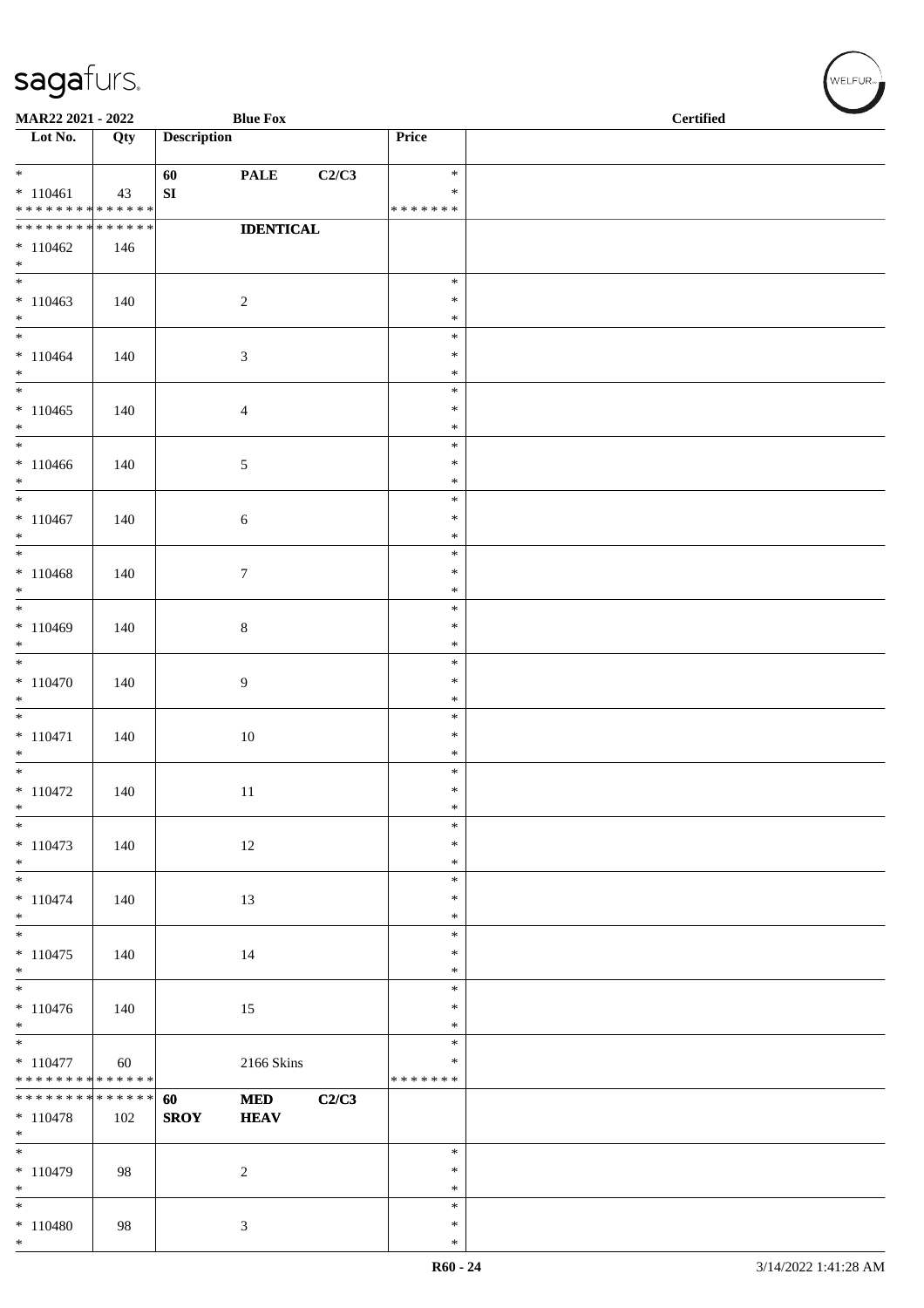| MAR22 2021 - 2022                                                     |     |                    | <b>Blue Fox</b>           |       |                                   | <b>Certified</b> |
|-----------------------------------------------------------------------|-----|--------------------|---------------------------|-------|-----------------------------------|------------------|
| $\overline{\phantom{1}}$ Lot No.                                      | Qty | <b>Description</b> |                           |       | Price                             |                  |
| $*$<br>$* 110481$                                                     | 98  | 60<br><b>SROY</b>  | <b>MED</b><br><b>HEAV</b> | C2/C3 | $\ast$<br>$\ast$                  |                  |
| $*$<br>$\overline{\phantom{0}}$<br>$* 110482$                         | 98  |                    | $\sqrt{5}$                |       | $\ast$<br>$\ast$<br>$\ast$        |                  |
| $*$                                                                   |     |                    |                           |       | $\ast$<br>$\ast$                  |                  |
| $* 110483$<br>$*$                                                     | 98  |                    | $\boldsymbol{6}$          |       | $\ast$<br>$\ast$                  |                  |
| $*$<br>$* 110484$<br>$*$                                              | 98  |                    | $\boldsymbol{7}$          |       | $\ast$<br>$\ast$<br>$\ast$        |                  |
| $\overline{\phantom{0}}$<br>$* 110485$<br>$*$                         | 98  |                    | $8\,$                     |       | $\ast$<br>$\ast$<br>$\ast$        |                  |
| $* 110486$<br>$*$                                                     | 98  |                    | 9                         |       | $\ast$<br>$\ast$<br>$\ast$        |                  |
| $* 110487$<br>$*$                                                     | 98  |                    | 10                        |       | $\ast$<br>$\ast$<br>$\ast$        |                  |
| $* 110488$<br>$*$                                                     | 98  |                    | 11                        |       | $\ast$<br>$\ast$<br>$\ast$        |                  |
| $\overline{\phantom{0}}$<br>$* 110489$<br>$*$                         | 98  |                    | 12                        |       | $\ast$<br>$\ast$<br>$\ast$        |                  |
| $\overline{\ast}$<br>$*110490$<br>$*$                                 | 98  |                    | 13                        |       | $\ast$<br>$\ast$<br>$\ast$        |                  |
| $*$<br>$* 110491$<br>$*$                                              | 98  |                    | 14                        |       | $\ast$<br>$\ast$<br>$\ast$        |                  |
| $* 110492$<br>$\ast$                                                  | 98  |                    | 15                        |       | $\ast$<br>$\ast$<br>$\ast$        |                  |
| $\ast$<br>$*110493$<br>$*$                                            | 98  |                    | 16                        |       | $\ast$<br>$\ast$<br>$\ast$        |                  |
| $*$<br>$* 110494$<br>$*$                                              | 98  |                    | 17                        |       | $\ast$<br>$\ast$<br>$\ast$        |                  |
| $\overline{\phantom{0}}$<br>$* 110495$<br>* * * * * * * * * * * * * * | 57  |                    | 1727 Skins                |       | $\ast$<br>∗<br>* * * * * * *      |                  |
| * * * * * * * * * * * * * * *<br>$*110496$<br>$*$                     | 104 | 60<br><b>SROY</b>  | <b>MED</b><br><b>HEAV</b> | C2/C3 |                                   |                  |
| $*$<br>$*110497$<br>$*$                                               | 98  |                    | $\overline{c}$            |       | $\ast$<br>$\ast$<br>$\ast$        |                  |
| $\overline{\phantom{0}}$<br>$* 110498$<br>$*$                         | 98  |                    | 3                         |       | $\ast$<br>∗<br>$\ast$             |                  |
| $\ast$<br>$*110499$<br>* * * * * * * * * * * * * * *                  | 58  |                    | 358 Skins                 |       | $\ast$<br>$\ast$<br>* * * * * * * |                  |
| * * * * * * * * * * * * * * *<br>$*110500$<br>$*$                     | 118 | 60<br><b>SROY</b>  | <b>MED</b>                | C2/C3 |                                   |                  |

WELFUR<sub><sup>12</sup></sub>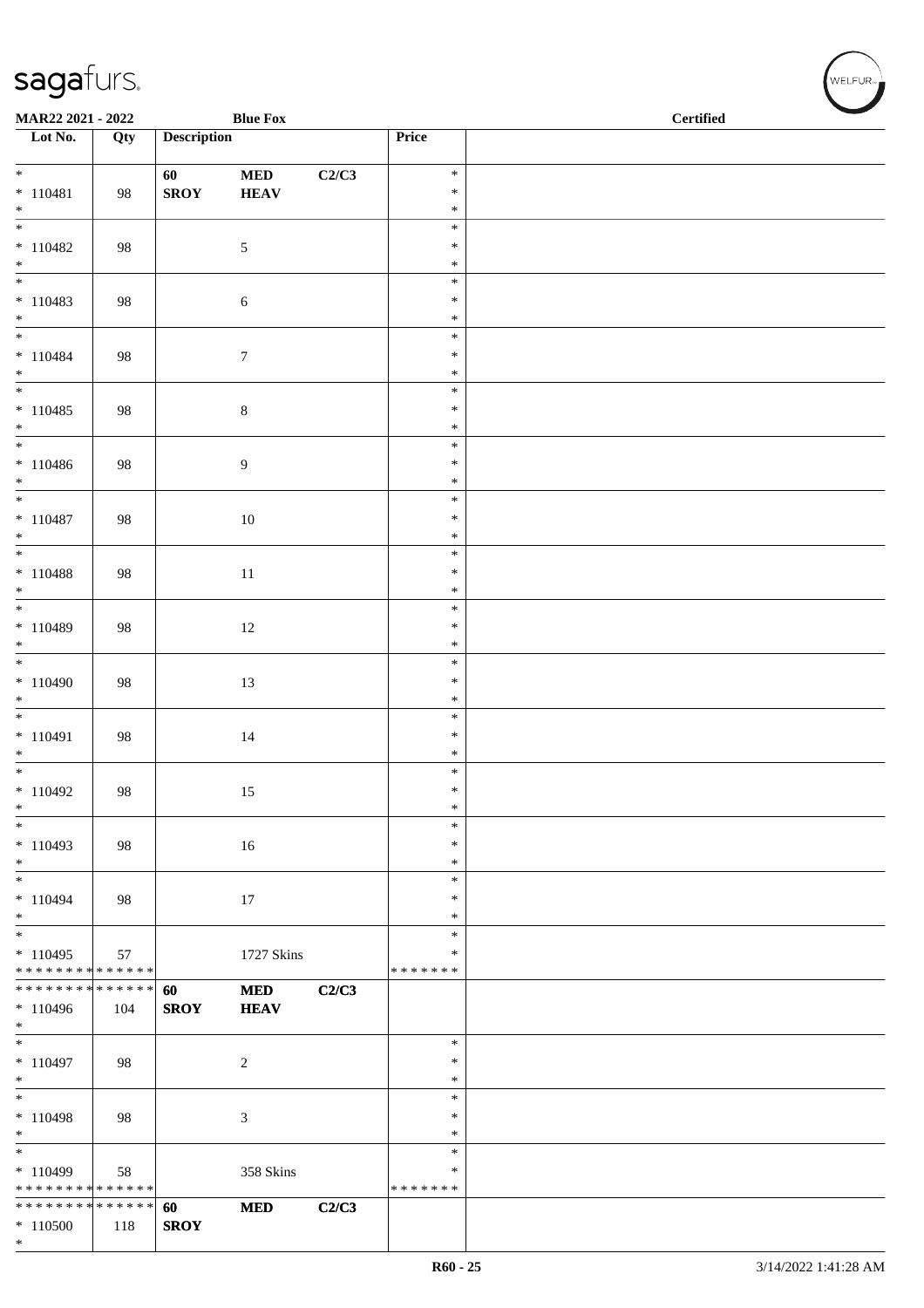| MAR22 2021 - 2022                                        |     |                    | <b>Blue Fox</b>  |       |                         | $\operatorname{\bf \mathbf{Certified}}$ |
|----------------------------------------------------------|-----|--------------------|------------------|-------|-------------------------|-----------------------------------------|
| Lot No.                                                  | Qty | <b>Description</b> |                  |       | Price                   |                                         |
| $*$                                                      |     | 60                 | $\bf MED$        | C2/C3 | $\ast$                  |                                         |
| $* 110501$                                               | 112 | <b>SROY</b>        |                  |       | $\ast$                  |                                         |
| $*$                                                      |     |                    |                  |       | $\ast$<br>$\ast$        |                                         |
| $*110502$                                                | 112 |                    | $\mathfrak{Z}$   |       | $\ast$                  |                                         |
| $*$                                                      |     |                    |                  |       | $\ast$<br>$\ast$        |                                         |
| $* 110503$                                               | 112 |                    | $\overline{4}$   |       | $\ast$                  |                                         |
| $*$                                                      |     |                    |                  |       | $\ast$<br>$\ast$        |                                         |
| $* 110504$                                               | 112 |                    | $\sqrt{5}$       |       | $\ast$                  |                                         |
| $*$                                                      |     |                    |                  |       | $\ast$<br>$\ast$        |                                         |
| $*110505$                                                | 112 |                    | $\boldsymbol{6}$ |       | $\ast$                  |                                         |
| $*$                                                      |     |                    |                  |       | $\ast$<br>$\ast$        |                                         |
| $*110506$                                                | 112 |                    | $\boldsymbol{7}$ |       | $\ast$                  |                                         |
| $*$<br>$*$                                               |     |                    |                  |       | $\ast$                  |                                         |
| $* 110507$                                               | 112 |                    | $8\,$            |       | $\ast$<br>$\ast$        |                                         |
| $*$                                                      |     |                    |                  |       | $\ast$                  |                                         |
| $* 110508$                                               | 112 |                    | 9                |       | $\ast$<br>$\ast$        |                                         |
| $*$                                                      |     |                    |                  |       | $\ast$                  |                                         |
| $*110509$                                                | 112 |                    | $10\,$           |       | $\ast$<br>$\ast$        |                                         |
| $*$                                                      |     |                    |                  |       | $\ast$                  |                                         |
| $* 110510$                                               | 112 |                    | $11\,$           |       | $\ast$<br>$\ast$        |                                         |
| $*$                                                      |     |                    |                  |       | $\ast$                  |                                         |
| $* 110511$                                               |     |                    |                  |       | $\ast$<br>$\ast$        |                                         |
| $*$                                                      | 112 |                    | 12               |       | $\ast$                  |                                         |
| $\overline{\ast}$                                        |     |                    |                  |       | $\ast$<br>$\ast$        |                                         |
| $* 110512$<br>$\ast$                                     | 112 |                    | 13               |       | $\ast$                  |                                         |
| $\ast$                                                   |     |                    |                  |       | $\ast$<br>$\ast$        |                                         |
| $* 110513$<br>$*$                                        | 112 |                    | 14               |       | $\ast$                  |                                         |
| $\overline{\phantom{0}}$                                 |     |                    |                  |       | $\ast$                  |                                         |
| $* 110514$<br>$*$                                        | 112 |                    | 15               |       | $\ast$<br>$\ast$        |                                         |
|                                                          |     |                    |                  |       | $\ast$                  |                                         |
| $* 110515$<br>$*$                                        | 112 |                    | 16               |       | $\ast$<br>$\ast$        |                                         |
|                                                          |     |                    |                  |       | $\ast$                  |                                         |
| $* 110516$<br>* * * * * * * * <mark>* * * * * * *</mark> | 26  |                    | 1824 Skins       |       | $\ast$<br>* * * * * * * |                                         |
| ******** <mark>******</mark>                             |     | 60                 | <b>MED</b>       | C2/C3 |                         |                                         |
| $* 110517$<br>$*$                                        | 118 | <b>SROY</b>        |                  |       |                         |                                         |
| $*$                                                      |     |                    |                  |       | $\ast$                  |                                         |
| $* 110518$<br>$*$                                        | 112 |                    | $\sqrt{2}$       |       | $\ast$<br>$\ast$        |                                         |
| $\ast$                                                   |     |                    |                  |       | $\ast$                  |                                         |
| $* 110519$<br>$*$                                        | 112 |                    | $\mathfrak{Z}$   |       | $\ast$<br>$\ast$        |                                         |
| $*$                                                      |     |                    |                  |       | $\ast$                  |                                         |
| $*110520$<br>$*$                                         | 112 |                    | $\overline{4}$   |       | $\ast$<br>$\ast$        |                                         |
|                                                          |     |                    |                  |       |                         |                                         |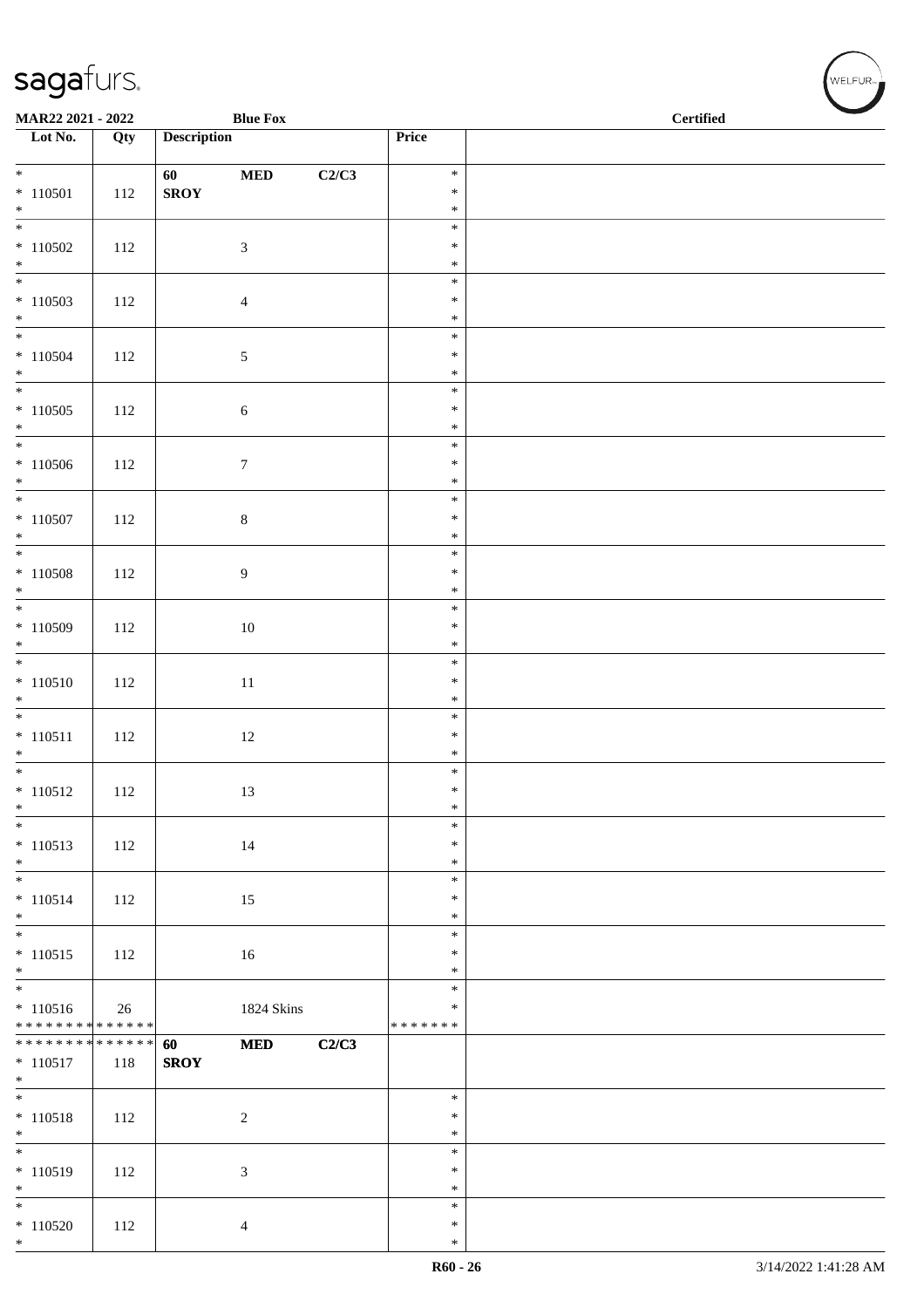|                                           | MAR22 2021 - 2022<br><b>Blue Fox</b> |                    |                  |       |                         | <b>Certified</b> |
|-------------------------------------------|--------------------------------------|--------------------|------------------|-------|-------------------------|------------------|
| $\overline{\phantom{1}}$ Lot No.          | Qty                                  | <b>Description</b> |                  |       | Price                   |                  |
| $\ast$                                    |                                      | 60                 | <b>MED</b>       | C2/C3 | $\ast$                  |                  |
| $* 110521$<br>* * * * * * * * * * * * * * | 37                                   | <b>SROY</b>        |                  |       | $\ast$<br>* * * * * * * |                  |
| * * * * * * * * * * * * * *               |                                      | 60                 | $\bf MED$        | C2/C3 |                         |                  |
| $*110522$                                 | 104                                  | <b>SROY</b>        |                  |       |                         |                  |
| $\ast$                                    |                                      |                    |                  |       |                         |                  |
| $\ast$<br>$*110523$                       | 112                                  |                    | $\sqrt{2}$       |       | $\ast$<br>$\ast$        |                  |
| $*$                                       |                                      |                    |                  |       | $\ast$                  |                  |
| $\overline{\phantom{0}}$                  |                                      |                    |                  |       | $\ast$                  |                  |
| $* 110524$<br>* * * * * * * * * * * * * * | 112                                  |                    | 328 Skins        |       | *<br>* * * * * * *      |                  |
| * * * * * * * * * * * * * * *             |                                      | 60                 | $\bf MED$        | C2/C3 |                         |                  |
| $*110525$                                 | 132                                  | <b>SROY</b>        | ${\bf SILK}$     |       |                         |                  |
| $*$                                       |                                      |                    |                  |       |                         |                  |
| $*$<br>$*110526$                          | 126                                  |                    | $\sqrt{2}$       |       | $\ast$<br>$\ast$        |                  |
| $*$                                       |                                      |                    |                  |       | $\ast$                  |                  |
| $\overline{\phantom{0}}$                  |                                      |                    |                  |       | $\ast$                  |                  |
| $* 110527$<br>$\ast$                      | 126                                  |                    | $\sqrt{3}$       |       | $\ast$                  |                  |
| $\overline{\phantom{a}^*}$                |                                      |                    |                  |       | $\ast$<br>$\ast$        |                  |
| $* 110528$                                | 126                                  |                    | $\overline{4}$   |       | $\ast$                  |                  |
| $\ast$                                    |                                      |                    |                  |       | $\ast$                  |                  |
| $*$<br>$* 110529$                         | 126                                  |                    | $\sqrt{5}$       |       | $\ast$<br>$\ast$        |                  |
| $\ast$                                    |                                      |                    |                  |       | $\ast$                  |                  |
| $\overline{\phantom{a}^*}$                |                                      |                    |                  |       | $\ast$                  |                  |
| $*110530$<br>$\ast$                       | 126                                  |                    | $\sqrt{6}$       |       | $\ast$<br>$\ast$        |                  |
| $\overline{\phantom{0}}$                  |                                      |                    |                  |       | $\ast$                  |                  |
| $*110531$                                 | 126                                  |                    | $\boldsymbol{7}$ |       | $\ast$                  |                  |
| $\ast$                                    |                                      |                    |                  |       | $\ast$                  |                  |
| $*$<br>$*110532$                          | 126                                  |                    | $\,8\,$          |       | $\ast$<br>$\ast$        |                  |
| $\ast$                                    |                                      |                    |                  |       | $\ast$                  |                  |
| $\overline{\phantom{0}}$                  |                                      |                    |                  |       | $\ast$                  |                  |
| $*110533$<br>$*$                          | 126                                  |                    | 9                |       | $\ast$<br>$\ast$        |                  |
| $\overline{\phantom{0}}$                  |                                      |                    |                  |       | $\ast$                  |                  |
| $* 110534$                                | 126                                  |                    | $10\,$           |       | $\ast$                  |                  |
| $*$<br>$\overline{\phantom{0}}$           |                                      |                    |                  |       | $\ast$<br>$\ast$        |                  |
| $*110535$                                 | 126                                  |                    | 11               |       | $\ast$                  |                  |
| $\ast$                                    |                                      |                    |                  |       | $\ast$                  |                  |
| $\frac{1}{*}$                             |                                      |                    |                  |       | $\ast$                  |                  |
| $*110536$<br>$*$                          | 126                                  |                    | 12               |       | $\ast$<br>$\ast$        |                  |
| $\overline{\phantom{a}^*}$                |                                      |                    |                  |       | $\ast$                  |                  |
| $* 110537$                                | 126                                  |                    | 13               |       | $\ast$                  |                  |
| $\ast$<br>$\overline{\ast}$               |                                      |                    |                  |       | $\ast$<br>$\ast$        |                  |
| $* 110538$                                | 126                                  |                    | 14               |       | $\ast$                  |                  |
| $\ast$<br>$\frac{1}{*}$                   |                                      |                    |                  |       | $\ast$                  |                  |
|                                           |                                      |                    |                  |       | $\ast$<br>$\ast$        |                  |
| $*110539$<br>$\ast$                       | 126                                  |                    | 15               |       | $\ast$                  |                  |
| $\overline{\phantom{a}^*}$                |                                      |                    |                  |       | $\ast$                  |                  |
| $*110540$                                 | 46                                   |                    | 1942 Skins       |       | ∗                       |                  |
| ******** <mark>******</mark>              |                                      |                    |                  |       | * * * * * * *           |                  |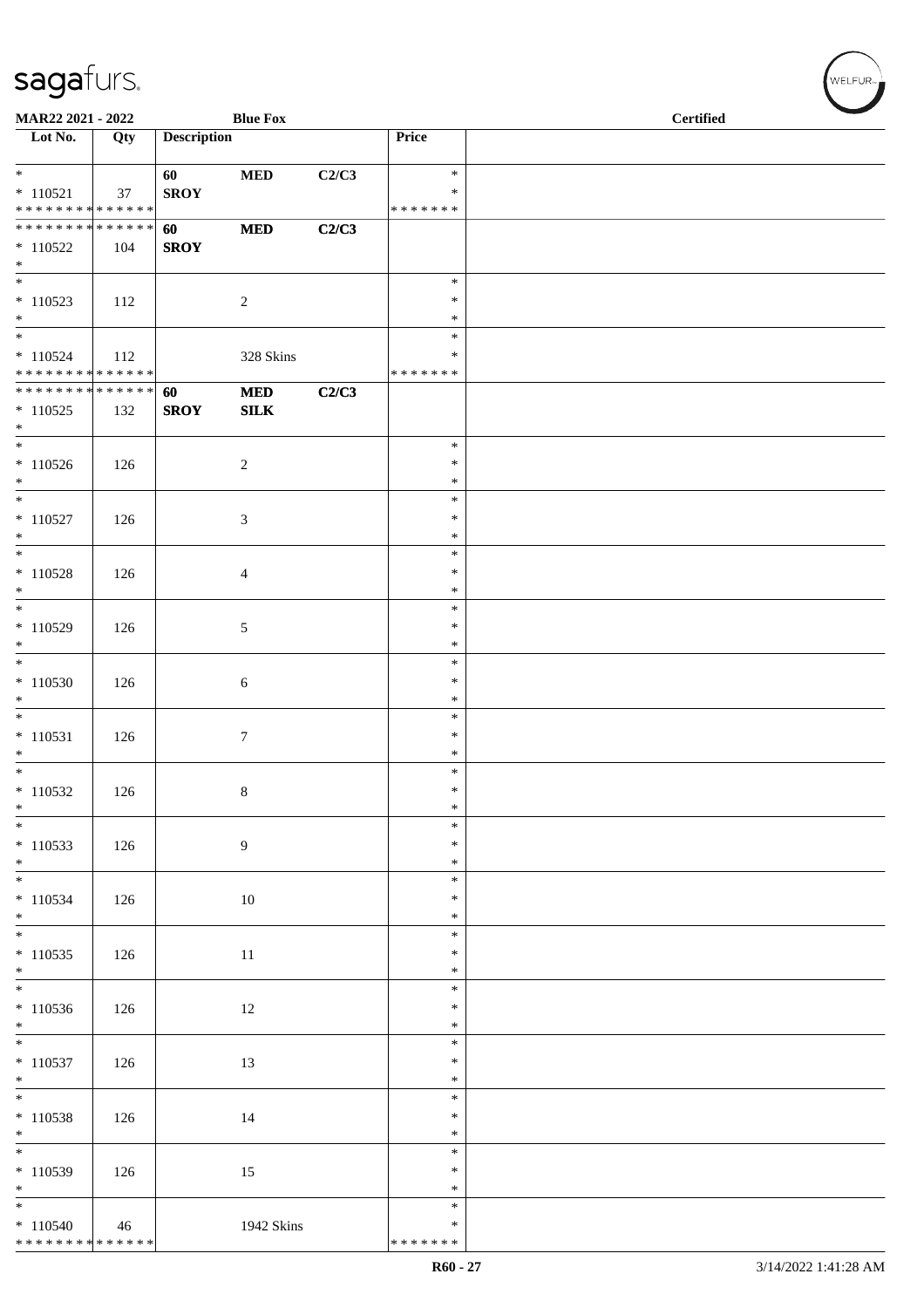| MAR22 2021 - 2022                                          |     |                    | <b>Blue Fox</b>           |       |                         | <b>Certified</b> |  |  |  |
|------------------------------------------------------------|-----|--------------------|---------------------------|-------|-------------------------|------------------|--|--|--|
| $\overline{\phantom{1}}$ Lot No.                           | Qty | <b>Description</b> |                           |       | Price                   |                  |  |  |  |
| ******** <mark>******</mark>                               |     |                    | <b>IDENTICAL</b>          |       |                         |                  |  |  |  |
| $* 110541$<br>$*$                                          | 132 |                    |                           |       |                         |                  |  |  |  |
| $\overline{\phantom{0}}$                                   |     |                    |                           |       | $\ast$                  |                  |  |  |  |
| $*110542$<br>$*$                                           | 126 |                    | $\sqrt{2}$                |       | $\ast$<br>$\ast$        |                  |  |  |  |
| $\overline{\phantom{0}}$                                   |     |                    |                           |       | $\ast$                  |                  |  |  |  |
| $*110543$<br>$*$                                           | 126 |                    | $\mathfrak{Z}$            |       | $\ast$<br>$\ast$        |                  |  |  |  |
| $* 110544$                                                 |     |                    |                           |       | $\ast$<br>$\ast$        |                  |  |  |  |
| $*$                                                        | 126 |                    | $\overline{4}$            |       | $\ast$                  |                  |  |  |  |
| $* 110545$                                                 | 126 |                    | $\mathfrak{S}$            |       | $\ast$<br>$\ast$        |                  |  |  |  |
| $*$                                                        |     |                    |                           |       | $\ast$                  |                  |  |  |  |
| $\overline{\phantom{0}}$<br>$* 110546$                     | 126 |                    | $\sqrt{6}$                |       | $\ast$<br>$\ast$        |                  |  |  |  |
| $*$                                                        |     |                    |                           |       | $\ast$                  |                  |  |  |  |
| $*$<br>$* 110547$                                          | 126 |                    | $\boldsymbol{7}$          |       | $\ast$<br>$\ast$        |                  |  |  |  |
| $*$                                                        |     |                    |                           |       | $\ast$<br>$\ast$        |                  |  |  |  |
| $* 110548$                                                 | 126 |                    | $\,8\,$                   |       | $\ast$                  |                  |  |  |  |
| $*$                                                        |     |                    |                           |       | $\ast$<br>$\ast$        |                  |  |  |  |
| $*110549$                                                  | 126 |                    | 9                         |       | $\ast$                  |                  |  |  |  |
| $\ast$                                                     |     |                    |                           |       | $\ast$<br>$\ast$        |                  |  |  |  |
| $*110550$                                                  | 126 |                    | 10                        |       | $\ast$                  |                  |  |  |  |
| $\ast$                                                     |     |                    |                           |       | $\ast$<br>$\ast$        |                  |  |  |  |
| $* 110551$                                                 | 126 |                    | 11                        |       | $\ast$                  |                  |  |  |  |
| $*$                                                        |     |                    |                           |       | $\ast$<br>$\ast$        |                  |  |  |  |
| $* 110552$<br>$\ast$                                       | 126 |                    | 12                        |       | $\ast$<br>$\ast$        |                  |  |  |  |
| $\ast$                                                     |     |                    |                           |       | $\ast$                  |                  |  |  |  |
| $* 110553$<br>* * * * * * * * * * * * * *                  | 95  |                    | 1613 Skins                |       | $\ast$<br>* * * * * * * |                  |  |  |  |
| * * * * * * * * * * * * * *                                |     | 60                 | $\bf MED$                 | C2/C3 |                         |                  |  |  |  |
| $*110554$<br>$*$                                           | 126 | <b>SROY</b>        | SLK                       |       |                         |                  |  |  |  |
| $\overline{\ast}$                                          |     |                    |                           |       | $\ast$<br>$\ast$        |                  |  |  |  |
| $*110555$<br>$\ast$                                        | 126 |                    | $\sqrt{2}$                |       | $\ast$                  |                  |  |  |  |
| $\overline{\ast}$<br>$*110556$                             | 126 |                    | $\mathfrak{Z}$            |       | $\ast$<br>∗             |                  |  |  |  |
| $\ast$                                                     |     |                    |                           |       | $\ast$                  |                  |  |  |  |
| $\overline{\phantom{a}^*}$<br>$* 110557$                   | 126 |                    | $\overline{4}$            |       | $\ast$<br>$\ast$        |                  |  |  |  |
| $\ast$<br>$\overline{\ast}$                                |     |                    |                           |       | ∗                       |                  |  |  |  |
| $* 110558$                                                 | 42  |                    | 546 Skins                 |       | $\ast$<br>$\ast$        |                  |  |  |  |
| * * * * * * * * * * * * * *<br>* * * * * * * * * * * * * * |     |                    |                           |       | * * * * * * *           |                  |  |  |  |
| $* 110559$                                                 | 118 | 60<br><b>SAGA</b>  | <b>MED</b><br><b>HEAV</b> | C2/C3 |                         |                  |  |  |  |
| $*$<br>$\ast$                                              |     |                    |                           |       | $\ast$                  |                  |  |  |  |
| $*110560$                                                  | 112 |                    | $\boldsymbol{2}$          |       | $\ast$                  |                  |  |  |  |
| $\ast$                                                     |     |                    |                           |       | $\ast$                  |                  |  |  |  |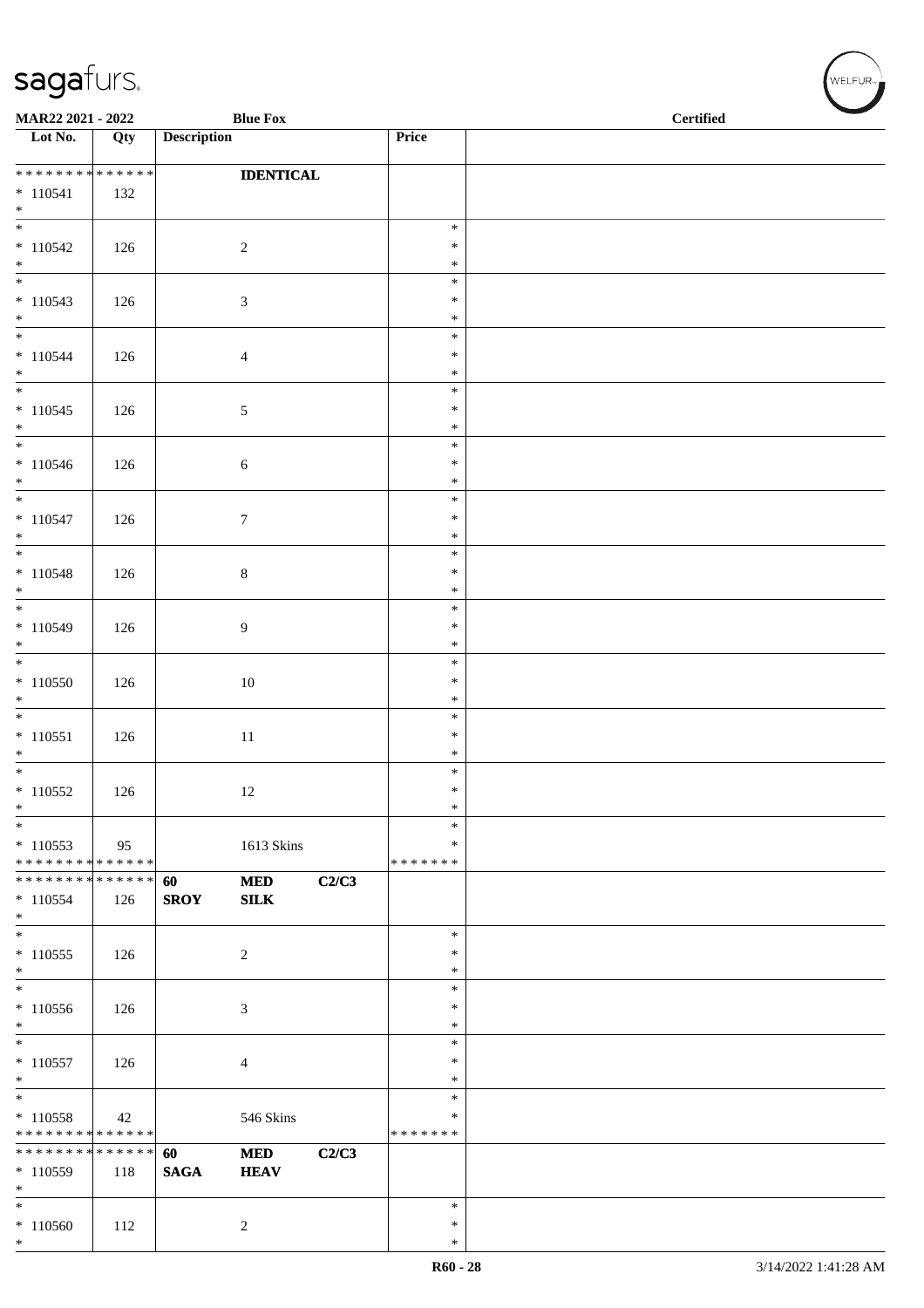| MAR22 2021 - 2022                                                      |     |                       | <b>Blue Fox</b>          |       |                                   | <b>Certified</b> |  |  |  |
|------------------------------------------------------------------------|-----|-----------------------|--------------------------|-------|-----------------------------------|------------------|--|--|--|
| $\overline{\phantom{1}}$ Lot No.                                       | Qty | <b>Description</b>    |                          |       | Price                             |                  |  |  |  |
| $* 110561$                                                             | 112 | 60<br>$\mathbf{SAGA}$ | $\bf MED$<br><b>HEAV</b> | C2/C3 | $\ast$<br>$\ast$                  |                  |  |  |  |
| $*$<br>$\overline{\phantom{0}}$                                        |     |                       |                          |       | $\ast$<br>$\ast$                  |                  |  |  |  |
| $*110562$<br>$*$                                                       | 112 |                       | $\overline{4}$           |       | $\ast$<br>$\ast$                  |                  |  |  |  |
| $\overline{\ast}$<br>$*110563$<br>$\ast$                               | 112 |                       | 5                        |       | $\ast$<br>$\ast$<br>$\ast$        |                  |  |  |  |
| $\overline{\ast}$<br>$* 110564$<br>$*$                                 | 112 |                       | $\sqrt{6}$               |       | $\ast$<br>$\ast$<br>$\ast$        |                  |  |  |  |
| $\overline{\phantom{0}}$<br>$*110565$<br>$*$                           | 112 |                       | $\tau$                   |       | $\ast$<br>$\ast$<br>$\ast$        |                  |  |  |  |
| $*$<br>$*110566$<br>$*$                                                | 112 |                       | $8\,$                    |       | $\ast$<br>$\ast$<br>$\ast$        |                  |  |  |  |
| $*$<br>$* 110567$<br>$*$                                               | 112 |                       | $\overline{9}$           |       | $\ast$<br>$\ast$<br>$\ast$        |                  |  |  |  |
| $* 110568$<br>$*$                                                      | 112 |                       | 10                       |       | $\ast$<br>$\ast$<br>$\ast$        |                  |  |  |  |
| $* 110569$<br>$*$                                                      | 112 |                       | 11                       |       | $\ast$<br>$\ast$<br>$\ast$        |                  |  |  |  |
| $* 110570$<br>$*$                                                      | 112 |                       | 12                       |       | $\ast$<br>$\ast$<br>$\ast$        |                  |  |  |  |
| $\overline{\phantom{0}}$<br>$* 110571$<br>******** <mark>******</mark> | 65  |                       | 1415 Skins               |       | $\ast$<br>$\ast$<br>* * * * * * * |                  |  |  |  |
| 110572                                                                 | 105 | 60<br>$\mathbf{SAGA}$ | $\bf MED$<br><b>HEAV</b> | C2/C3 |                                   |                  |  |  |  |
| ******** <mark>******</mark><br>$* 110573$<br>$*$                      | 132 | 60<br>$\mathbf{SAGA}$ | <b>MED</b>               | C2/C3 |                                   |                  |  |  |  |
| $\overline{\phantom{0}}$<br>$* 110574$<br>$*$                          | 126 |                       | $\sqrt{2}$               |       | $\ast$<br>$\ast$<br>$\ast$        |                  |  |  |  |
| $*$<br>$* 110575$<br>$*$                                               | 126 |                       | 3                        |       | $\ast$<br>$\ast$<br>$\ast$        |                  |  |  |  |
| $\overline{\phantom{0}}$<br>$*110576$<br>$*$                           | 126 |                       | $\overline{4}$           |       | $\ast$<br>$\ast$<br>$\ast$        |                  |  |  |  |
| $\overline{\phantom{0}}$<br>$*$ 110577<br>$*$                          | 126 |                       | $\sqrt{5}$               |       | $\ast$<br>$\ast$<br>$\ast$        |                  |  |  |  |
| $*$<br>$* 110578$<br>$*$                                               | 126 |                       | $\sqrt{6}$               |       | $\ast$<br>$\ast$<br>$\ast$        |                  |  |  |  |
| $* 110579$<br>$*$                                                      | 126 |                       | $\boldsymbol{7}$         |       | $\ast$<br>$\ast$<br>$\ast$        |                  |  |  |  |
| $*$<br>$*110580$<br>$*$                                                | 126 |                       | $\,8\,$                  |       | $\ast$<br>$\ast$<br>$\ast$        |                  |  |  |  |

WELFUR<sub><sup>N</sup></sub>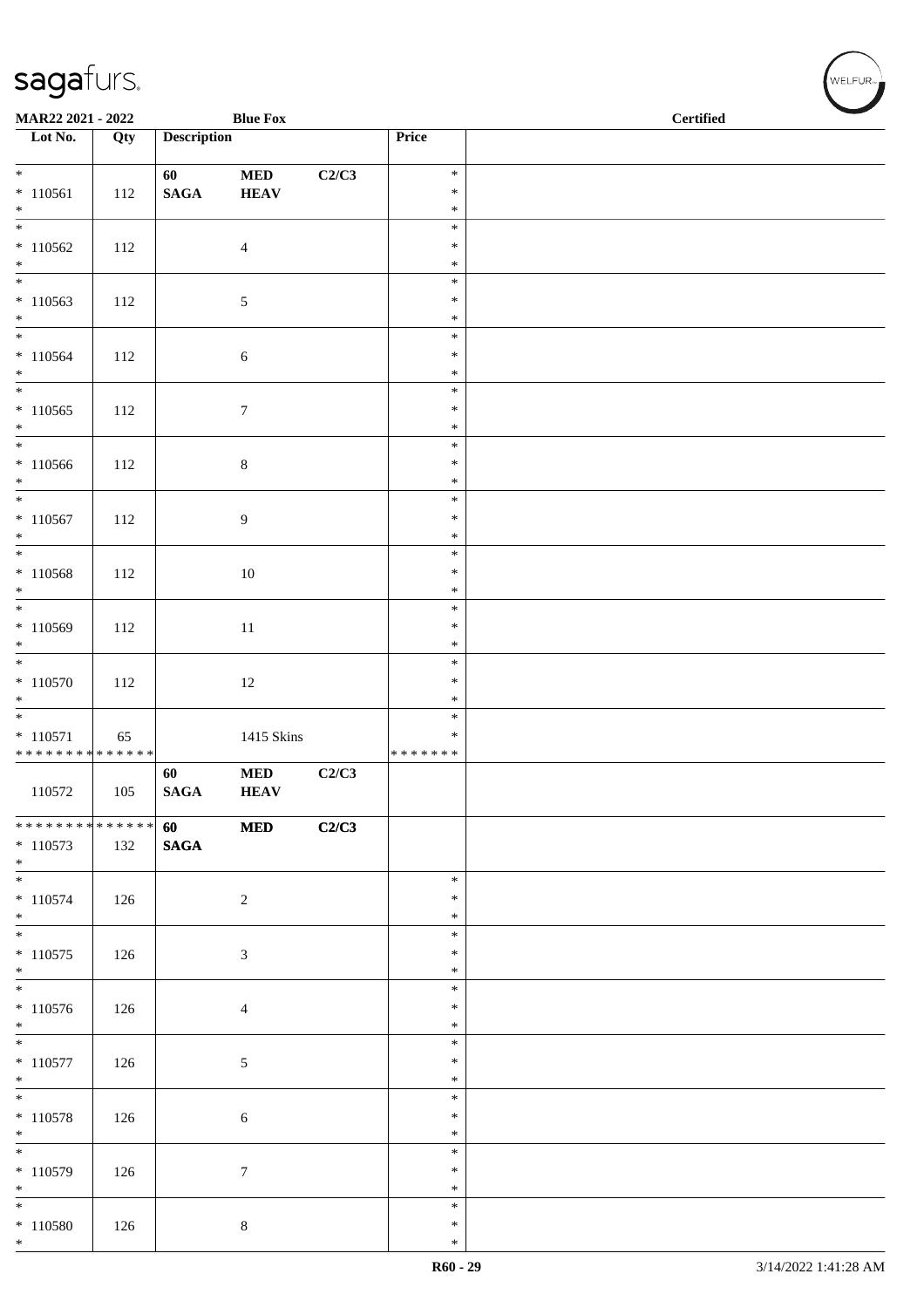| MAR22 2021 - 2022                          |     |                    | <b>Blue Fox</b>   |       | <b>Certified</b>        |  |  |
|--------------------------------------------|-----|--------------------|-------------------|-------|-------------------------|--|--|
| $\overline{\phantom{1}}$ Lot No.           | Qty | <b>Description</b> |                   |       | Price                   |  |  |
| $*$                                        |     | 60                 | $\bf MED$         | C2/C3 | $\ast$                  |  |  |
| $* 110581$                                 | 126 | $\mathbf{SAGA}$    |                   |       | $\ast$                  |  |  |
| $*$                                        |     |                    |                   |       | $\ast$<br>$\ast$        |  |  |
| $* 110582$                                 | 126 |                    | 10                |       | $\ast$                  |  |  |
| $*$                                        |     |                    |                   |       | $\ast$                  |  |  |
|                                            |     |                    |                   |       | $\ast$                  |  |  |
| $* 110583$<br>$*$                          | 126 |                    | 11                |       | $\ast$<br>$\ast$        |  |  |
| $*$                                        |     |                    |                   |       | $\ast$                  |  |  |
| $* 110584$                                 | 126 |                    | 12                |       | $\ast$                  |  |  |
| $*$<br>$\overline{\ast}$                   |     |                    |                   |       | $\ast$<br>$\ast$        |  |  |
| $* 110585$                                 | 126 |                    | 13                |       | $\ast$                  |  |  |
| $*$                                        |     |                    |                   |       | $\ast$                  |  |  |
| $\overline{\phantom{0}}$                   |     |                    |                   |       | $\ast$                  |  |  |
| * 110586<br>$*$                            | 126 |                    | 14                |       | $\ast$<br>$\ast$        |  |  |
| $*$                                        |     |                    |                   |       | $\ast$                  |  |  |
| $* 110587$                                 | 126 |                    | 15                |       | $\ast$                  |  |  |
| $\ast$                                     |     |                    |                   |       | $\ast$<br>$\ast$        |  |  |
| $* 110588$                                 | 112 |                    | 16                |       | $\ast$                  |  |  |
| $*$                                        |     |                    |                   |       | $\ast$                  |  |  |
|                                            |     |                    |                   |       | $\ast$                  |  |  |
| * 110589<br>* * * * * * * * * * * * * *    | 21  |                    | 2029 Skins        |       | $\ast$<br>* * * * * * * |  |  |
| * * * * * * * * * * * * * * *              |     | 60                 | $\bf MED$         | C2/C3 |                         |  |  |
| $*110590$                                  | 132 | $\mathbf{SAGA}$    |                   |       |                         |  |  |
| $*$                                        |     |                    |                   |       | $\ast$                  |  |  |
| $* 110591$                                 | 126 |                    | $\sqrt{2}$        |       | $\ast$                  |  |  |
| $*$                                        |     |                    |                   |       | $\ast$                  |  |  |
|                                            |     |                    |                   |       | $\ast$<br>$\ast$        |  |  |
| $*110592$<br>$\ast$                        | 126 |                    | 3                 |       | $\ast$                  |  |  |
| $\ast$                                     |     |                    |                   |       | $\ast$                  |  |  |
| $*110593$                                  | 126 |                    | $\overline{4}$    |       | $\ast$                  |  |  |
| $*$<br>$*$                                 |     |                    |                   |       | $\ast$<br>$\ast$        |  |  |
| $*110594$                                  | 126 |                    | $\sqrt{5}$        |       | $\ast$                  |  |  |
| $*$                                        |     |                    |                   |       | $\ast$                  |  |  |
| $\overline{\phantom{0}}$<br>$*110595$      | 126 |                    |                   |       | $\ast$<br>$\ast$        |  |  |
| $\ast$                                     |     |                    | $\sqrt{6}$        |       | $\ast$                  |  |  |
|                                            |     |                    |                   |       | $\ast$                  |  |  |
| $*110596$                                  | 126 |                    | $\tau$            |       | $\ast$                  |  |  |
| $*$                                        |     |                    |                   |       | $\ast$<br>$\ast$        |  |  |
| $*110597$                                  | 126 |                    | $\,8\,$           |       | $\ast$                  |  |  |
| $*$                                        |     |                    |                   |       | $\ast$                  |  |  |
| * 110598                                   | 27  |                    | <b>1041 Skins</b> |       | $\ast$<br>$\ast$        |  |  |
| * * * * * * * * <mark>* * * * * * *</mark> |     |                    |                   |       | * * * * * * *           |  |  |
| * * * * * * * * <mark>* * * * * * *</mark> |     | 60                 | <b>MED</b>        | C2/C3 |                         |  |  |
| * 110599<br>$*$                            | 135 | <b>SAGA</b>        |                   |       |                         |  |  |
| $*$                                        |     |                    |                   |       | $\ast$                  |  |  |
| $*110600$                                  | 126 |                    | $\sqrt{2}$        |       | $\ast$                  |  |  |
| $*$                                        |     |                    |                   |       | $\ast$                  |  |  |

 $(w$ ELFUR<sub><sup>n</sub></sub></sub></sup>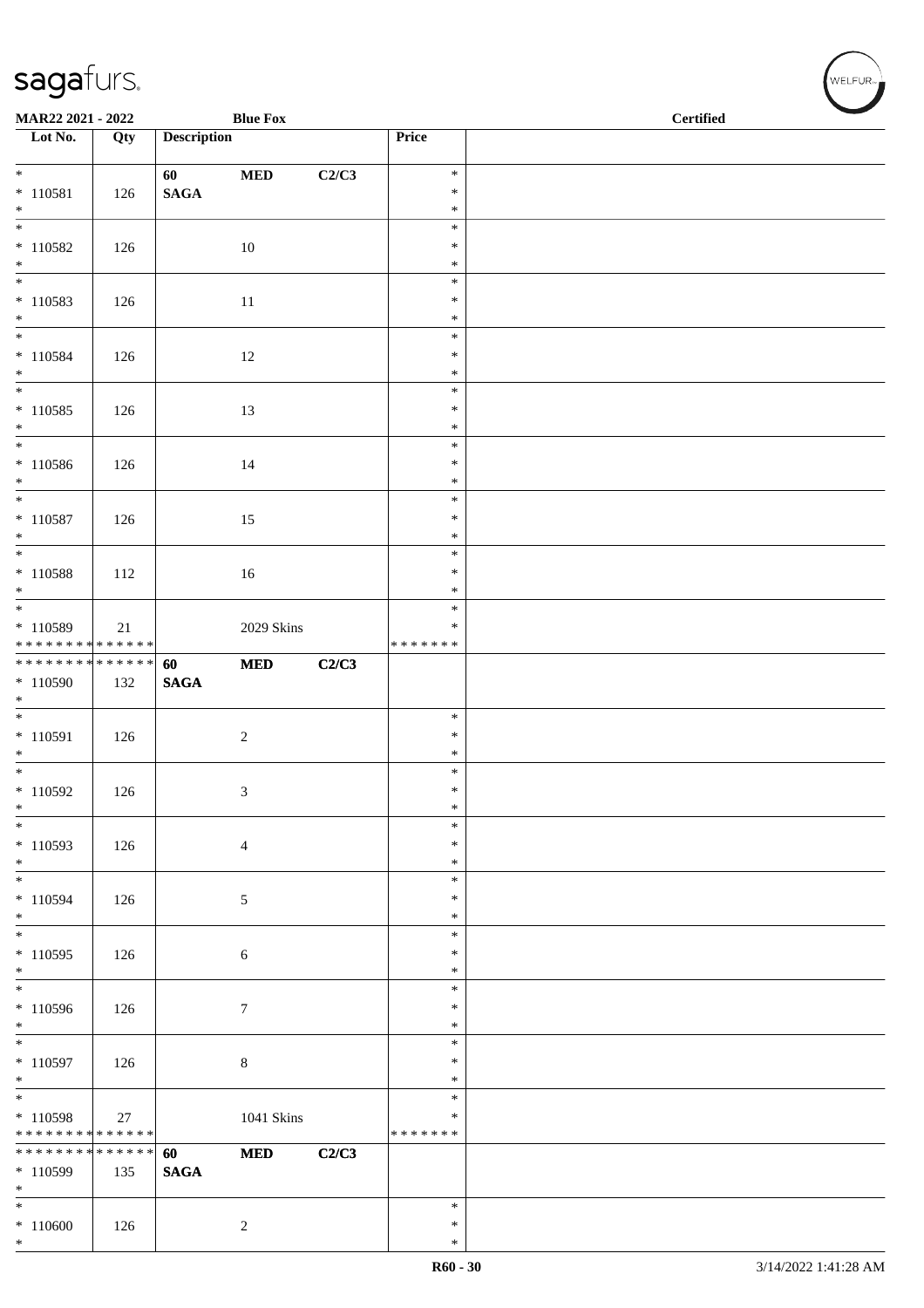| MAR22 2021 - 2022               |     |                       | <b>Blue Fox</b>            |       |                  | <b>Certified</b> |
|---------------------------------|-----|-----------------------|----------------------------|-------|------------------|------------------|
| Lot No.                         | Qty | <b>Description</b>    |                            |       | Price            |                  |
| $*$                             |     | 60                    | $\bf MED$                  | C2/C3 | $\ast$           |                  |
| $* 110601$                      | 126 | $\mathbf{SAGA}$       |                            |       | $\ast$           |                  |
| $\ast$                          |     |                       |                            |       | $\ast$<br>$\ast$ |                  |
| $*110602$                       | 126 |                       | $\overline{4}$             |       | $\ast$           |                  |
| $*$                             |     |                       |                            |       | $\ast$           |                  |
|                                 |     |                       |                            |       | $\ast$           |                  |
| $*110603$                       | 126 |                       | $\sqrt{5}$                 |       | $\ast$           |                  |
| $*$<br>$*$                      |     |                       |                            |       | $\ast$<br>$\ast$ |                  |
| $*110604$                       | 126 |                       | $\sqrt{6}$                 |       | $\ast$           |                  |
| $*$                             |     |                       |                            |       | $\ast$           |                  |
|                                 |     |                       |                            |       | $\ast$<br>$\ast$ |                  |
| $*110605$<br>$*$                | 126 |                       | $\boldsymbol{7}$           |       | $\ast$           |                  |
| $\overline{\phantom{0}}$        |     |                       |                            |       | $\ast$           |                  |
| $*110606$                       | 126 |                       | $8\,$                      |       | $\ast$           |                  |
| $*$<br>$\overline{\mathbf{r}}$  |     |                       |                            |       | $\ast$<br>$\ast$ |                  |
| $*110607$                       | 126 |                       | 9                          |       | $\ast$           |                  |
| $*$                             |     |                       |                            |       | $\ast$           |                  |
|                                 |     |                       |                            |       | $\ast$           |                  |
| $* 110608$<br>$*$               | 126 |                       | $10\,$                     |       | $\ast$<br>$\ast$ |                  |
|                                 |     |                       |                            |       | $\ast$           |                  |
| $*110609$                       | 126 |                       | 1395 Skins                 |       | $\ast$           |                  |
| * * * * * * * * * * * * * *     |     |                       |                            |       | * * * * * * *    |                  |
| **************<br>$* 110610$    | 146 | 60<br>$\mathbf{SAGA}$ | <b>MED</b><br>${\bf SILK}$ | C2/C3 |                  |                  |
| $*$                             |     |                       |                            |       |                  |                  |
|                                 |     |                       |                            |       | $\ast$           |                  |
| $* 110611$                      | 140 |                       | $\sqrt{2}$                 |       | $\ast$           |                  |
| $*$                             |     |                       |                            |       | $\ast$<br>$\ast$ |                  |
| $*110612$                       | 140 |                       | 3                          |       | $\ast$           |                  |
| $\ast$                          |     |                       |                            |       | $\ast$           |                  |
| $\ast$                          |     |                       |                            |       | $\ast$<br>$\ast$ |                  |
| $* 110613$<br>$*$               | 140 |                       | $\overline{4}$             |       | $\ast$           |                  |
| $*$                             |     |                       |                            |       | $\ast$           |                  |
| $* 110614$                      | 140 |                       | $\sqrt{5}$                 |       | $\ast$           |                  |
| $*$<br>$\overline{\phantom{0}}$ |     |                       |                            |       | $\ast$<br>$\ast$ |                  |
| $* 110615$                      | 140 |                       | $\sqrt{6}$                 |       | $\ast$           |                  |
| $*$                             |     |                       |                            |       | $\ast$           |                  |
| $\overline{\phantom{0}}$        |     |                       |                            |       | $\ast$           |                  |
| $* 110616$<br>$*$               | 140 |                       | $\tau$                     |       | $\ast$<br>$\ast$ |                  |
| $\overline{\ast}$               |     |                       |                            |       | $\ast$           |                  |
| $* 110617$                      | 140 |                       | $\bf 8$                    |       | $\ast$           |                  |
| $*$                             |     |                       |                            |       | $\ast$           |                  |
| $* 110618$                      | 140 |                       | $\overline{9}$             |       | $\ast$<br>$\ast$ |                  |
| $\ast$                          |     |                       |                            |       | $\ast$           |                  |
| $\overline{\phantom{0}}$        |     |                       |                            |       | $\ast$           |                  |
| $*110619$                       | 140 |                       | $10\,$                     |       | $\ast$           |                  |
| $*$<br>$*$                      |     |                       |                            |       | $\ast$<br>$\ast$ |                  |
| $*110620$                       | 140 |                       | $11\,$                     |       | $\ast$           |                  |
| $*$                             |     |                       |                            |       | $\ast$           |                  |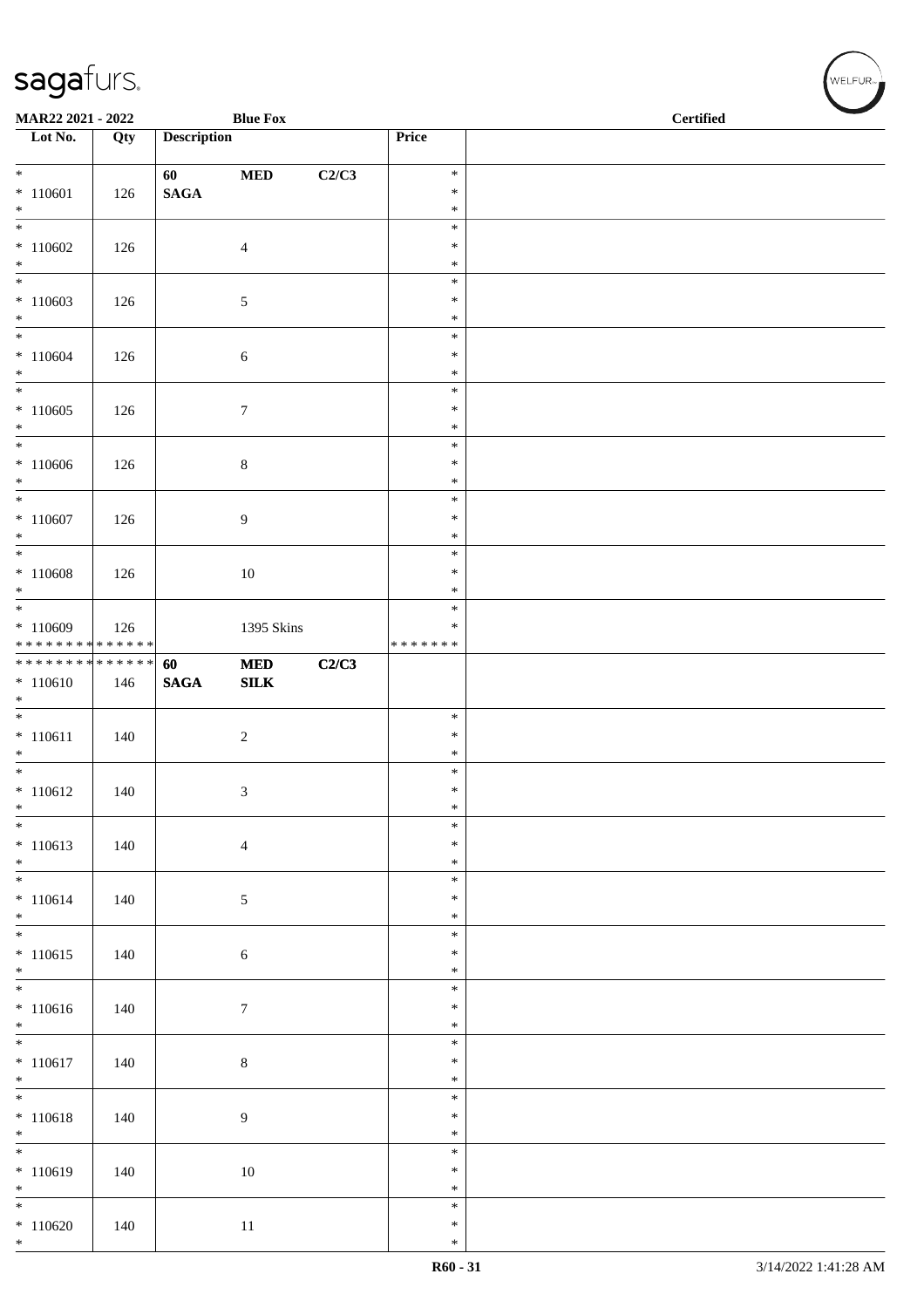| MAR22 2021 - 2022                                    |     |                       | <b>Blue Fox</b>           |       |                                      | $\overline{\phantom{a}}$<br>Certified |  |  |  |
|------------------------------------------------------|-----|-----------------------|---------------------------|-------|--------------------------------------|---------------------------------------|--|--|--|
| Lot No.                                              | Qty | <b>Description</b>    |                           |       | Price                                |                                       |  |  |  |
| $*$<br>$* 110621$<br>$*$                             | 140 | 60<br>$\mathbf{SAGA}$ | $\bf MED$<br>${\bf SILK}$ | C2/C3 | $\ast$<br>$\ast$<br>$\ast$           |                                       |  |  |  |
| $\overline{\phantom{0}}$<br>$*110622$<br>$*$         | 140 |                       | 13                        |       | $\ast$<br>$\ast$<br>$\ast$           |                                       |  |  |  |
| $\overline{\phantom{0}}$<br>$*110623$<br>$\ast$      | 140 |                       | 14                        |       | $\ast$<br>$\ast$<br>$\ast$           |                                       |  |  |  |
| $*110624$<br>$*$                                     | 140 |                       | 15                        |       | $\ast$<br>$\ast$<br>$\ast$<br>$\ast$ |                                       |  |  |  |
| $*110625$<br>$*$                                     | 140 |                       | 16                        |       | $\ast$<br>$\ast$                     |                                       |  |  |  |
| $*$<br>$*110626$<br>$*$<br>$*$                       | 133 |                       | $17\,$                    |       | $\ast$<br>$\ast$<br>$\ast$           |                                       |  |  |  |
| $* 110627$<br>$*$                                    | 126 |                       | $18\,$                    |       | $\ast$<br>$\ast$<br>$\ast$           |                                       |  |  |  |
| $* 110628$<br>$*$                                    | 126 |                       | 19                        |       | $\ast$<br>$\ast$<br>$\ast$           |                                       |  |  |  |
| $*110629$<br>$*$                                     | 126 |                       | $20\,$                    |       | $\ast$<br>$\ast$<br>$\ast$           |                                       |  |  |  |
| $*110630$<br>$*$                                     | 76  |                       | $21\,$                    |       | $\ast$<br>$\ast$<br>$\ast$           |                                       |  |  |  |
| $* 110631$<br>* * * * * * * * * * * * * *            | 25  |                       | <b>2858 Skins</b>         |       | $\ast$<br>$\ast$<br>* * * * * * *    |                                       |  |  |  |
| * * * * * * * * * * * * * * *<br>$*110632$<br>$\ast$ | 146 | 60<br>${\bf SI}$      | <b>MED</b>                | C2/C3 |                                      |                                       |  |  |  |
| $\ast$<br>$*110633$<br>$*$                           | 140 |                       | $\sqrt{2}$                |       | $\ast$<br>$\ast$<br>$\ast$           |                                       |  |  |  |
| $\overline{\phantom{0}}$<br>$* 110634$<br>$*$        | 140 |                       | $\sqrt{3}$                |       | $\ast$<br>$\ast$<br>$\ast$           |                                       |  |  |  |
| $*$<br>$*110635$<br>$*$                              | 140 |                       | $\overline{4}$            |       | $\ast$<br>$\ast$<br>$\ast$           |                                       |  |  |  |
| $\overline{\phantom{0}}$<br>$*110636$<br>$\ast$      | 140 |                       | 5                         |       | $\ast$<br>$\ast$<br>$\ast$           |                                       |  |  |  |
| $\overline{\phantom{0}}$<br>$*110637$<br>$*$         | 140 |                       | 6                         |       | $\ast$<br>$\ast$<br>$\ast$           |                                       |  |  |  |
| $\overline{\phantom{0}}$<br>$*110638$<br>$*$         | 140 |                       | $\tau$                    |       | $\ast$<br>$\ast$<br>$\ast$           |                                       |  |  |  |
| $\overline{\phantom{0}}$<br>$*110639$<br>$*$         | 140 |                       | $8\,$                     |       | $\ast$<br>$\ast$<br>$\ast$           |                                       |  |  |  |
| $*$<br>$*110640$<br>$*$                              | 140 |                       | 9                         |       | $\ast$<br>$\ast$<br>$\ast$           |                                       |  |  |  |

√<br>WELFUR<sub>™</sub>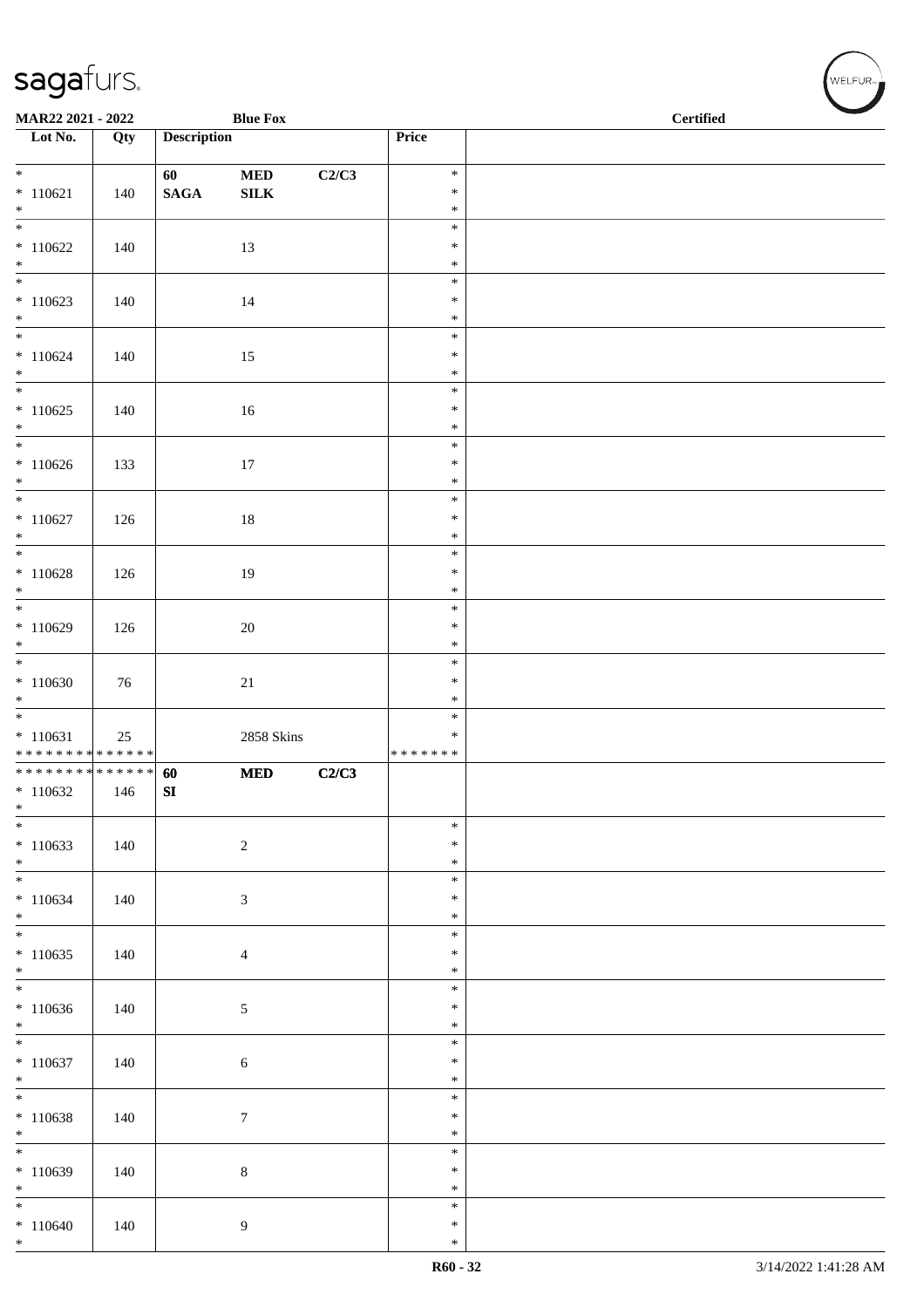| MAR22 2021 - 2022                |     |                        | <b>Blue Fox</b> |       | $\operatorname{\bf \mathbf{Certified}}$ |  |  |  |
|----------------------------------|-----|------------------------|-----------------|-------|-----------------------------------------|--|--|--|
| $\overline{\phantom{a}}$ Lot No. | Qty | <b>Description</b>     |                 |       | Price                                   |  |  |  |
| $*$                              |     |                        |                 |       | $\ast$                                  |  |  |  |
| $* 110641$                       | 140 | 60<br>${\bf S}{\bf I}$ | $\bf MED$       | C2/C3 | $\ast$                                  |  |  |  |
| $*$                              |     |                        |                 |       | $\ast$                                  |  |  |  |
| $\overline{\phantom{0}}$         |     |                        |                 |       | $\ast$                                  |  |  |  |
| $*110642$                        | 140 |                        | $11\,$          |       | $\ast$                                  |  |  |  |
| $*$                              |     |                        |                 |       | $\ast$                                  |  |  |  |
| $*110643$                        | 140 |                        | 12              |       | $\ast$<br>$\ast$                        |  |  |  |
| $*$                              |     |                        |                 |       | $\ast$                                  |  |  |  |
| $*$                              |     |                        |                 |       | $\ast$                                  |  |  |  |
| $* 110644$                       | 140 |                        | 13              |       | $\ast$                                  |  |  |  |
| $*$                              |     |                        |                 |       | $\ast$                                  |  |  |  |
|                                  |     |                        |                 |       | $\ast$                                  |  |  |  |
| $*110645$<br>$*$                 | 140 |                        | 14              |       | $\ast$<br>$\ast$                        |  |  |  |
| $*$                              |     |                        |                 |       | $\ast$                                  |  |  |  |
| $*110646$                        | 140 |                        | 15              |       | $\ast$                                  |  |  |  |
| $*$                              |     |                        |                 |       | $\ast$                                  |  |  |  |
| $*$                              |     |                        |                 |       | $\ast$                                  |  |  |  |
| $* 110647$                       | 140 |                        | $16\,$          |       | $\ast$                                  |  |  |  |
| $*$                              |     |                        |                 |       | $\ast$<br>$\ast$                        |  |  |  |
| $* 110648$                       | 140 |                        | $17\,$          |       | $\ast$                                  |  |  |  |
| $*$                              |     |                        |                 |       | $\ast$                                  |  |  |  |
|                                  |     |                        |                 |       | $\ast$                                  |  |  |  |
| $*110649$                        | 140 |                        | $18\,$          |       | $\ast$                                  |  |  |  |
| $*$                              |     |                        |                 |       | $\ast$                                  |  |  |  |
| $*110650$                        | 140 |                        | 19              |       | $\ast$<br>$\ast$                        |  |  |  |
| $*$                              |     |                        |                 |       | $\ast$                                  |  |  |  |
| $\overline{\phantom{0}}$         |     |                        |                 |       | $\ast$                                  |  |  |  |
| $* 110651$                       | 140 |                        | $20\,$          |       | $\ast$                                  |  |  |  |
| $*$                              |     |                        |                 |       | $\ast$                                  |  |  |  |
| $*$                              |     |                        |                 |       | $\ast$<br>$\ast$                        |  |  |  |
| $*110652$<br>$\ast$              | 140 |                        | 21              |       | $\ast$                                  |  |  |  |
| $\ast$                           |     |                        |                 |       | $\ast$                                  |  |  |  |
| $*110653$                        | 133 |                        | 22              |       | ∗                                       |  |  |  |
| $*$                              |     |                        |                 |       | $\ast$                                  |  |  |  |
| $\ast$                           |     |                        |                 |       | $\ast$                                  |  |  |  |
| $*110654$<br>$\ast$              | 38  |                        | $23\,$          |       | $\ast$<br>$\ast$                        |  |  |  |
| $*$                              |     |                        |                 |       | $\ast$                                  |  |  |  |
| $*110655$                        | 23  |                        | 3140 Skins      |       | $\ast$                                  |  |  |  |
| * * * * * * * * * * * * * *      |     |                        |                 |       | * * * * * * *                           |  |  |  |
| * * * * * * * * * * * * * * *    |     | 60                     | XD/DK           | C2/C3 |                                         |  |  |  |
| $*110656$                        | 104 | <b>SROY</b>            | <b>HEAV</b>     |       |                                         |  |  |  |
| $*$                              |     |                        |                 |       | $\ast$                                  |  |  |  |
| $*110657$                        | 98  |                        | $\sqrt{2}$      |       | $\ast$                                  |  |  |  |
| $*$                              |     |                        |                 |       | $\ast$                                  |  |  |  |
| $\ast$                           |     |                        |                 |       | $\ast$                                  |  |  |  |
| $*110658$                        | 98  |                        | $\mathfrak{Z}$  |       | $\ast$                                  |  |  |  |
| $*$<br>$*$                       |     |                        |                 |       | $\ast$<br>$\ast$                        |  |  |  |
| $*110659$                        | 98  |                        | $\overline{4}$  |       | $\ast$                                  |  |  |  |
| $*$                              |     |                        |                 |       | ∗                                       |  |  |  |
| $\ast$                           |     |                        |                 |       | $\ast$                                  |  |  |  |
| $*110660$                        | 98  |                        | 5               |       | $\ast$                                  |  |  |  |
| $*$                              |     |                        |                 |       | $\ast$                                  |  |  |  |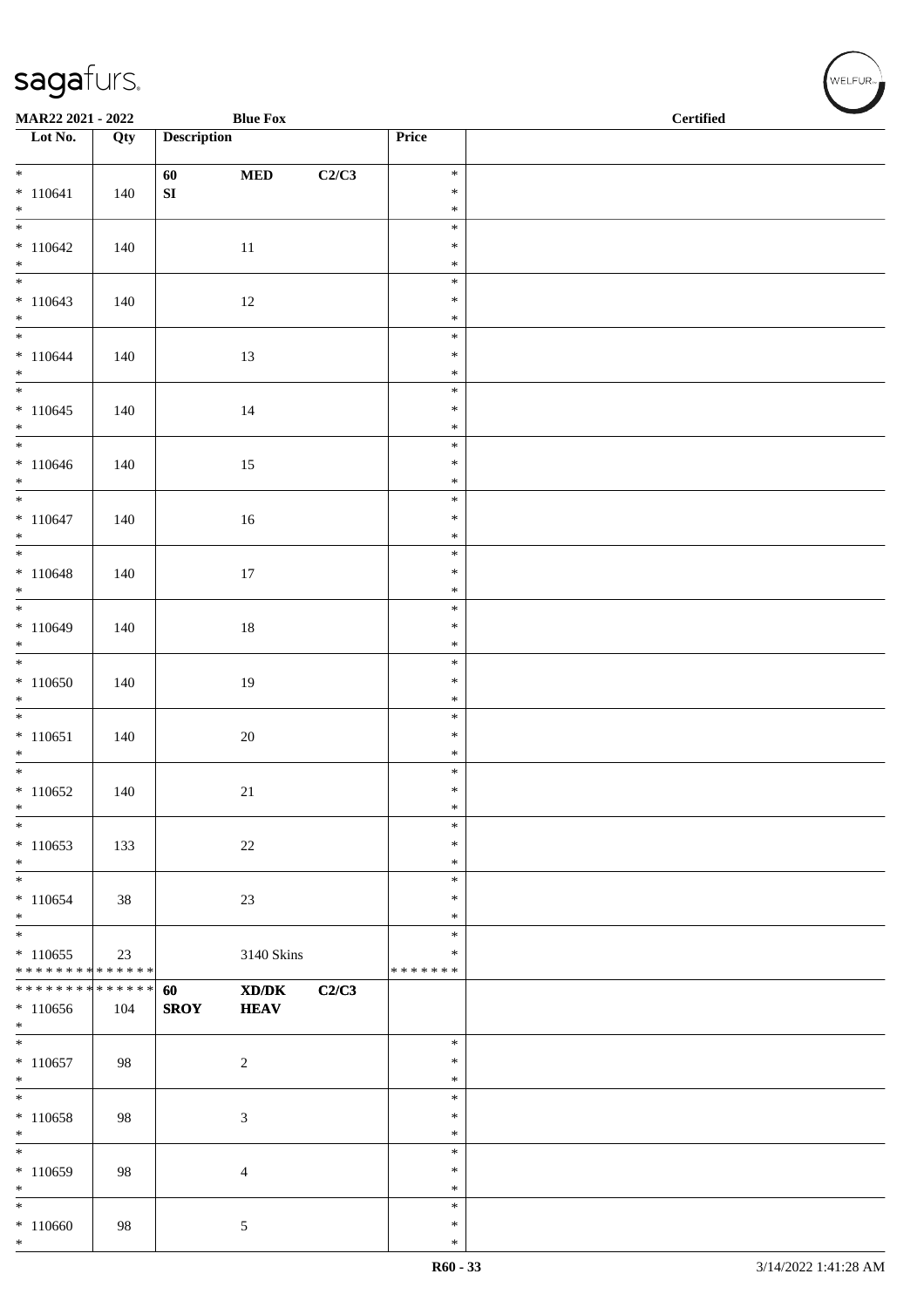| MAR22 2021 - 2022                          |     |                    | <b>Blue Fox</b>                             |       |                  | <b>Certified</b> |
|--------------------------------------------|-----|--------------------|---------------------------------------------|-------|------------------|------------------|
| $\overline{\phantom{a}}$ Lot No.           | Qty | <b>Description</b> |                                             |       | Price            |                  |
| $*$                                        |     | 60                 | $\bold{X}\bold{D}/\bold{D}\bold{K}$         | C2/C3 | $\ast$           |                  |
| $* 110661$<br>$*$                          | 98  | <b>SROY</b>        | <b>HEAV</b>                                 |       | $\ast$<br>$\ast$ |                  |
|                                            |     |                    |                                             |       | $\ast$<br>$\ast$ |                  |
| $*110662$<br>$*$                           | 98  |                    | $\boldsymbol{7}$                            |       | $\ast$           |                  |
| $*110663$                                  | 99  |                    | $\,8\,$                                     |       | $\ast$<br>$\ast$ |                  |
| $*$                                        |     |                    |                                             |       | $\ast$           |                  |
| $*$<br>$*110664$                           | 98  |                    | $\boldsymbol{9}$                            |       | $\ast$<br>$\ast$ |                  |
| $*$<br>$*$                                 |     |                    |                                             |       | $\ast$           |                  |
| $*110665$                                  | 98  |                    | $10\,$                                      |       | $\ast$<br>$\ast$ |                  |
| $*$<br>$*$                                 |     |                    |                                             |       | $\ast$<br>$\ast$ |                  |
| $*110666$                                  | 98  |                    | $11\,$                                      |       | $\ast$           |                  |
| $*$<br>$*$                                 |     |                    |                                             |       | $\ast$<br>$\ast$ |                  |
| $* 110667$                                 | 98  |                    | $12\,$                                      |       | $\ast$           |                  |
| $*$<br>$\overline{\phantom{0}}$            |     |                    |                                             |       | $\ast$<br>$\ast$ |                  |
| $*110668$                                  | 98  |                    | 13                                          |       | $\ast$           |                  |
| $*$<br>$\overline{\ast}$                   |     |                    |                                             |       | $\ast$<br>$\ast$ |                  |
| $*110669$<br>$*$                           | 98  |                    | 14                                          |       | $\ast$<br>$\ast$ |                  |
|                                            |     |                    |                                             |       | $\ast$           |                  |
| $*110670$<br>$*$                           | 98  |                    | 15                                          |       | $\ast$<br>$\ast$ |                  |
|                                            |     |                    |                                             |       | $\ast$           |                  |
| $* 110671$<br>$*$                          | 98  |                    | $16\,$                                      |       | $\ast$<br>$\ast$ |                  |
| $*$                                        |     |                    |                                             |       | $\ast$           |                  |
| $*110672$<br>$\ast$                        | 98  |                    | 17                                          |       | $\ast$<br>$\ast$ |                  |
| $\ast$<br>$*110673$                        | 86  |                    |                                             |       | $\ast$<br>$\ast$ |                  |
| $*$                                        |     |                    | $18\,$                                      |       | $\ast$           |                  |
| $*$<br>$* 110674$                          | 21  |                    | 1780 Skins                                  |       | $\ast$<br>$\ast$ |                  |
| * * * * * * * * <mark>* * * * * * *</mark> |     |                    |                                             |       | * * * * * * *    |                  |
| ******** <mark>******</mark><br>$*110675$  | 118 | 60<br><b>SROY</b>  | $\mathbf{X}\mathbf{D}/\mathbf{D}\mathbf{K}$ | C2/C3 |                  |                  |
| $*$<br>$\overline{\phantom{0}}$            |     |                    |                                             |       |                  |                  |
| $*110676$                                  | 112 |                    | $\sqrt{2}$                                  |       | $\ast$<br>$\ast$ |                  |
| $*$                                        |     |                    |                                             |       | $\ast$<br>$\ast$ |                  |
| $* 110677$                                 | 112 |                    | $\mathfrak{Z}$                              |       | $\ast$           |                  |
| $*$<br>$*$                                 |     |                    |                                             |       | $\ast$<br>$\ast$ |                  |
| $* 110678$                                 | 112 |                    | $\overline{4}$                              |       | $\ast$           |                  |
| $*$<br>$\ast$                              |     |                    |                                             |       | $\ast$<br>$\ast$ |                  |
| $*110679$                                  | 112 |                    | $\sqrt{5}$                                  |       | $\ast$           |                  |
| $*$<br>$*$                                 |     |                    |                                             |       | $\ast$<br>$\ast$ |                  |
| $* 110680$<br>$*$                          | 112 |                    | 6                                           |       | $\ast$<br>$\ast$ |                  |

WELFUR<sub><sup>N</sup></sub>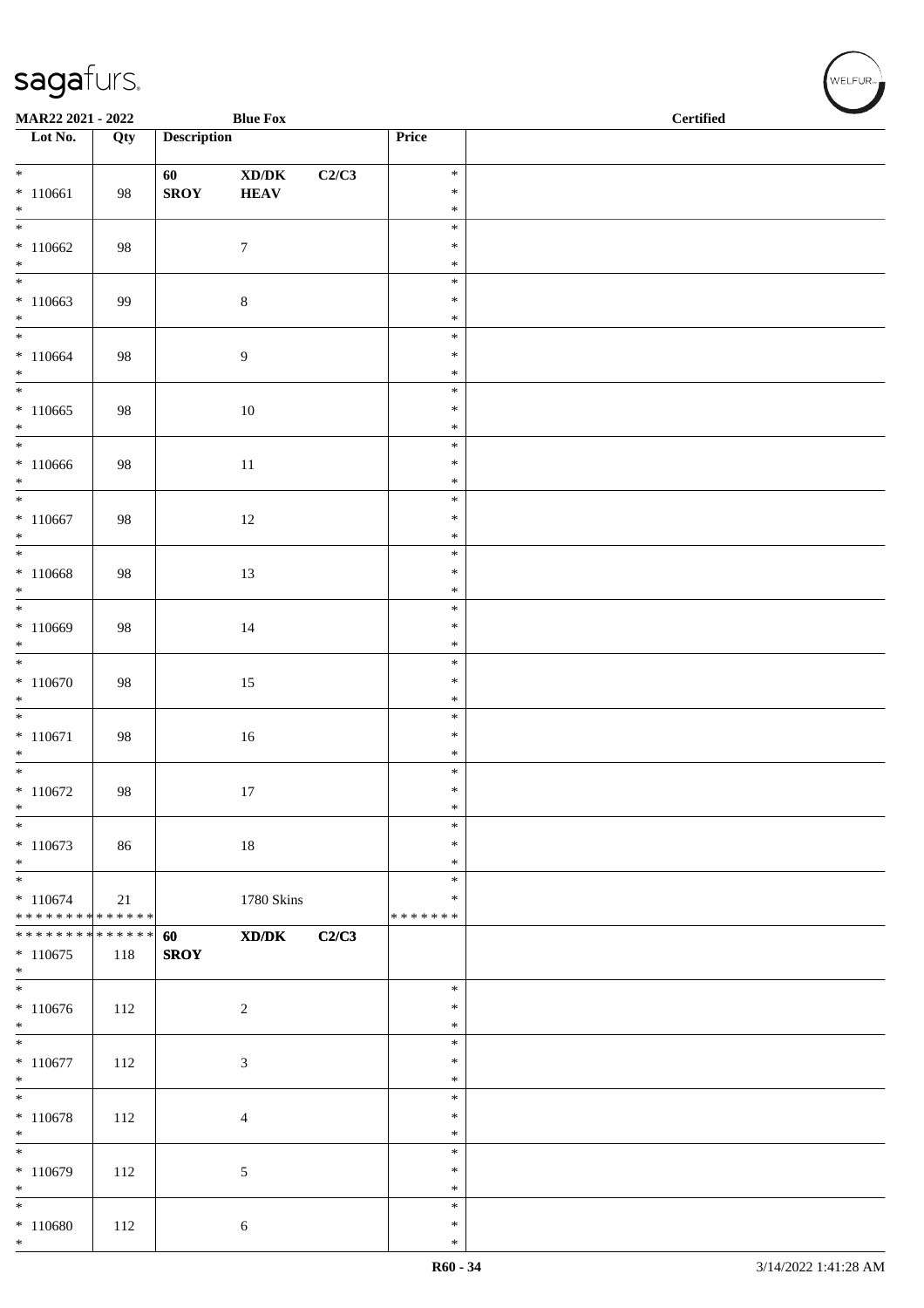| MAR22 2021 - 2022                     |     |                    | <b>Blue Fox</b>                                             |       |                            | $\operatorname{\bf \mathbf{Certified}}$ |  |  |  |
|---------------------------------------|-----|--------------------|-------------------------------------------------------------|-------|----------------------------|-----------------------------------------|--|--|--|
| $\overline{\phantom{1}}$ Lot No.      | Qty | <b>Description</b> |                                                             |       | Price                      |                                         |  |  |  |
| $*$                                   |     | 60                 | $\bold{X}\bold{D}/\bold{D}\bold{K}$                         | C2/C3 | $\ast$                     |                                         |  |  |  |
| $* 110681$                            | 112 | <b>SROY</b>        |                                                             |       | $\ast$                     |                                         |  |  |  |
| $*$<br>$\overline{\phantom{0}}$       |     |                    |                                                             |       | $\ast$<br>$\ast$           |                                         |  |  |  |
| $*110682$                             | 112 |                    | $\,8\,$                                                     |       | $\ast$                     |                                         |  |  |  |
| $*$                                   |     |                    |                                                             |       | $\ast$                     |                                         |  |  |  |
| $*110683$<br>$*$                      | 112 |                    | 9                                                           |       | $\ast$<br>$\ast$<br>$\ast$ |                                         |  |  |  |
|                                       |     |                    |                                                             |       | $\ast$                     |                                         |  |  |  |
| $* 110684$<br>$*$                     | 112 |                    | $10\,$                                                      |       | $\ast$<br>$\ast$           |                                         |  |  |  |
| $*110685$                             |     |                    |                                                             |       | $\ast$<br>$\ast$           |                                         |  |  |  |
| $*$                                   | 112 |                    | $11\,$                                                      |       | $\ast$                     |                                         |  |  |  |
|                                       |     |                    |                                                             |       | $\ast$                     |                                         |  |  |  |
| $* 110686$<br>$*$                     | 112 |                    | 12                                                          |       | $\ast$<br>$\ast$           |                                         |  |  |  |
|                                       |     |                    |                                                             |       | $\ast$                     |                                         |  |  |  |
| $* 110687$                            | 112 |                    | 13                                                          |       | $\ast$                     |                                         |  |  |  |
| $*$                                   |     |                    |                                                             |       | $\ast$<br>$\ast$           |                                         |  |  |  |
| $* 110688$<br>$*$                     | 112 |                    | 14                                                          |       | $\ast$<br>$\ast$           |                                         |  |  |  |
|                                       |     |                    |                                                             |       | $\ast$                     |                                         |  |  |  |
| $* 110689$<br>$\ast$                  | 112 |                    | 15                                                          |       | $\ast$<br>$\ast$           |                                         |  |  |  |
|                                       |     |                    |                                                             |       | $\ast$                     |                                         |  |  |  |
| $*110690$                             | 112 |                    | $16\,$                                                      |       | $\ast$                     |                                         |  |  |  |
| $*$<br>$\overline{\phantom{0}}$       |     |                    |                                                             |       | $\ast$<br>$\ast$           |                                         |  |  |  |
| $* 110691$                            | 112 |                    | $17\,$                                                      |       | $\ast$                     |                                         |  |  |  |
| $*$                                   |     |                    |                                                             |       | $\ast$                     |                                         |  |  |  |
| $\overline{\phantom{0}}$<br>$*110692$ | 112 |                    | 18                                                          |       | $\ast$<br>$\ast$           |                                         |  |  |  |
| $\ast$                                |     |                    |                                                             |       | $\ast$                     |                                         |  |  |  |
| $\ast$                                |     |                    |                                                             |       | $\ast$                     |                                         |  |  |  |
| $*110693$<br>$*$                      | 112 |                    | 19                                                          |       | $\ast$<br>$\ast$           |                                         |  |  |  |
| $\ast$                                |     |                    |                                                             |       | $\ast$                     |                                         |  |  |  |
| $*110694$                             | 109 |                    | $20\,$                                                      |       | $\ast$                     |                                         |  |  |  |
| $*$<br>$\ast$                         |     |                    |                                                             |       | $\ast$<br>$\ast$           |                                         |  |  |  |
| $*110695$                             | 21  |                    | 2264 Skins                                                  |       | $\ast$                     |                                         |  |  |  |
| ******** <mark>******</mark>          |     |                    |                                                             |       | * * * * * * *              |                                         |  |  |  |
| 110696                                | 105 | 60<br><b>SROY</b>  | $\bold{X}\bold{D}/\bold{D}\bold{K}$                         | C2/C3 |                            |                                         |  |  |  |
| ******** <mark>******</mark>          |     | 60                 | $\boldsymbol{\text{X} \text{D} \text{/} \text{D} \text{K}}$ | C2/C3 |                            |                                         |  |  |  |
| $*110697$<br>$*$                      | 132 | <b>SROY</b>        | SLK                                                         |       |                            |                                         |  |  |  |
| $*$                                   |     |                    |                                                             |       | $\ast$                     |                                         |  |  |  |
| $*110698$                             | 126 |                    | $\overline{c}$                                              |       | $\ast$                     |                                         |  |  |  |
| $\ast$<br>$\ast$                      |     |                    |                                                             |       | $\ast$<br>$\ast$           |                                         |  |  |  |
| * 110699                              | 126 |                    | 3                                                           |       | $\ast$                     |                                         |  |  |  |
| $\ast$                                |     |                    |                                                             |       | ∗                          |                                         |  |  |  |
| $*$                                   |     |                    |                                                             |       | $\ast$<br>$\ast$           |                                         |  |  |  |
| $*$ 110700<br>$*$                     | 126 |                    | 4                                                           |       | $\ast$                     |                                         |  |  |  |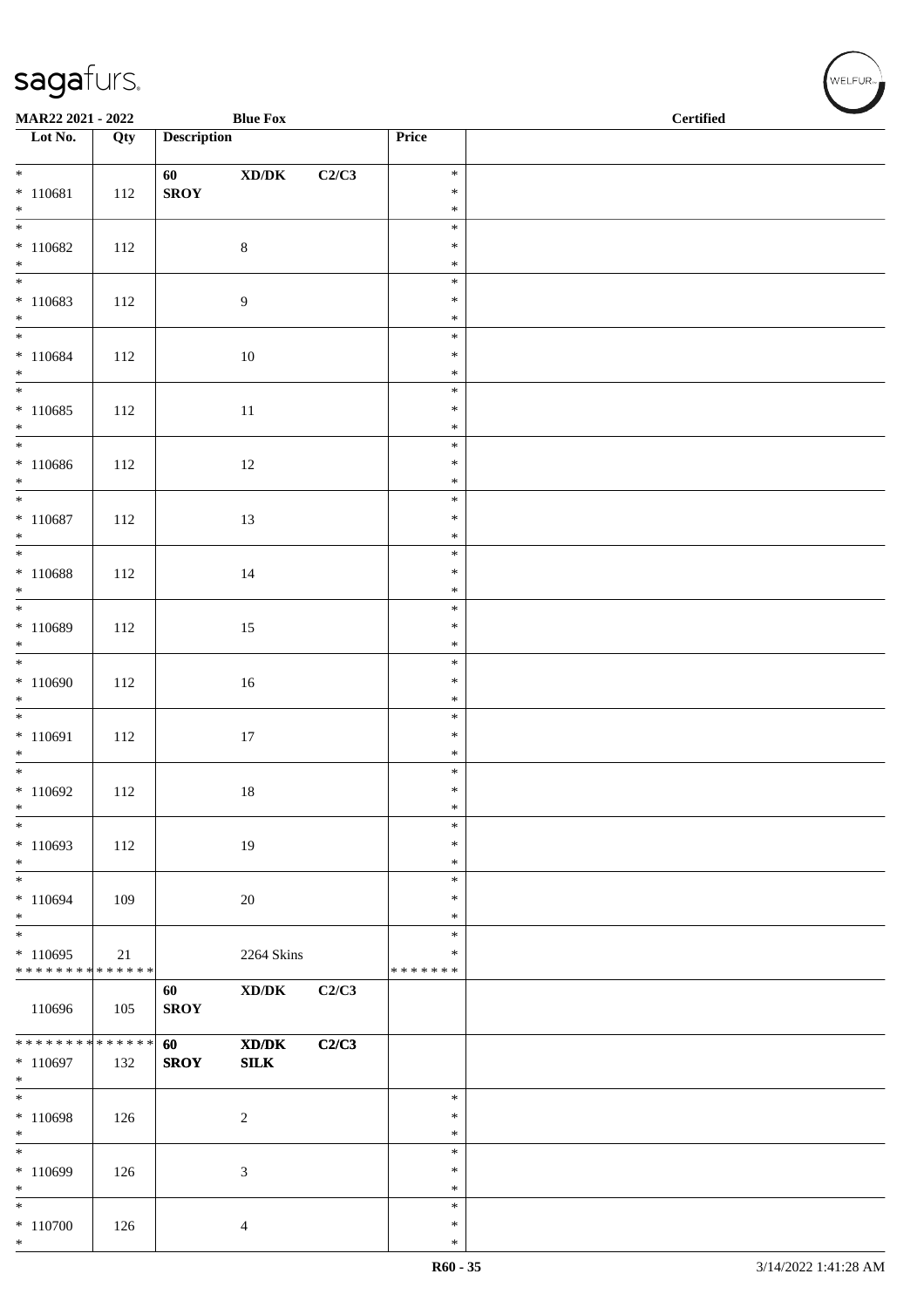| <b>Blue Fox</b><br>MAR22 2021 - 2022                                      |     |                    |                                             |                  | <b>Certified</b> |  |
|---------------------------------------------------------------------------|-----|--------------------|---------------------------------------------|------------------|------------------|--|
| $\overline{\phantom{a}}$ Lot No.                                          | Qty | <b>Description</b> |                                             | Price            |                  |  |
| $*$                                                                       |     | 60                 | $\boldsymbol{\text{XD}/\text{DK}}$<br>C2/C3 | $\ast$           |                  |  |
| $* 110701$<br>$*$                                                         | 126 | <b>SROY</b>        | ${\bf SILK}$                                | $\ast$<br>$\ast$ |                  |  |
| $*$                                                                       |     |                    |                                             | $\ast$           |                  |  |
| $*110702$                                                                 | 126 |                    | $\sqrt{6}$                                  | $\ast$           |                  |  |
| $*$<br>$\overline{\phantom{0}}$                                           |     |                    |                                             | $\ast$<br>$\ast$ |                  |  |
| $* 110703$                                                                | 126 |                    | $\boldsymbol{7}$                            | $\ast$           |                  |  |
| $\ast$                                                                    |     |                    |                                             | $\ast$<br>$\ast$ |                  |  |
| $* 110704$                                                                | 126 |                    | $\,8\,$                                     | $\ast$           |                  |  |
| $*$                                                                       |     |                    |                                             | $\ast$<br>$\ast$ |                  |  |
| $*110705$                                                                 | 126 |                    | $\overline{9}$                              | $\ast$           |                  |  |
| $*$                                                                       |     |                    |                                             | $\ast$           |                  |  |
| $*110706$                                                                 | 126 |                    | 10                                          | $\ast$<br>$\ast$ |                  |  |
| $*$                                                                       |     |                    |                                             | $\ast$           |                  |  |
|                                                                           |     |                    |                                             | $\ast$<br>$\ast$ |                  |  |
| $* 110707$<br>$*$                                                         | 126 |                    | $11\,$                                      | $\ast$           |                  |  |
|                                                                           |     |                    |                                             | $\ast$           |                  |  |
| $* 110708$<br>$*$                                                         | 126 |                    | $12\,$                                      | $\ast$<br>$\ast$ |                  |  |
|                                                                           |     |                    |                                             | $\ast$           |                  |  |
| $* 110709$<br>$*$                                                         | 126 |                    | 13                                          | $\ast$<br>$\ast$ |                  |  |
|                                                                           |     |                    |                                             | $\ast$           |                  |  |
| $* 110710$                                                                | 126 |                    | 14                                          | $\ast$           |                  |  |
| $*$                                                                       |     |                    |                                             | $\ast$<br>$\ast$ |                  |  |
| $* 110711$                                                                | 126 |                    | $15\,$                                      | $\ast$           |                  |  |
| $*$                                                                       |     |                    |                                             | $\ast$<br>$\ast$ |                  |  |
| $* 110712$                                                                | 122 |                    | $2018$ Skins                                | $\ast$           |                  |  |
| * * * * * * * * <mark>* * * * * * *</mark><br>* * * * * * * * * * * * * * |     |                    |                                             | * * * * * * *    |                  |  |
| $* 110713$                                                                | 132 |                    | <b>IDENTICAL</b>                            |                  |                  |  |
| $*$                                                                       |     |                    |                                             |                  |                  |  |
| $*$<br>$* 110714$                                                         | 126 |                    | $\sqrt{2}$                                  | $\ast$<br>$\ast$ |                  |  |
| $*$                                                                       |     |                    |                                             | $\ast$           |                  |  |
| $*$<br>$* 110715$                                                         |     |                    |                                             | $\ast$<br>$\ast$ |                  |  |
| $\ast$                                                                    | 126 |                    | $\sqrt{3}$                                  | $\ast$           |                  |  |
|                                                                           |     |                    |                                             | $\ast$           |                  |  |
| $* 110716$<br>$*$                                                         | 126 |                    | $\overline{4}$                              | $\ast$<br>$\ast$ |                  |  |
| $\overline{\phantom{0}}$                                                  |     |                    |                                             | $\ast$           |                  |  |
| $* 110717$<br>$*$                                                         | 126 |                    | $\sqrt{5}$                                  | $\ast$<br>$\ast$ |                  |  |
| $*$                                                                       |     |                    |                                             | $\ast$           |                  |  |
| $* 110718$<br>$*$                                                         | 126 |                    | 6                                           | $\ast$<br>$\ast$ |                  |  |
| $\overline{\ast}$                                                         |     |                    |                                             | $\ast$           |                  |  |
| $* 110719$                                                                | 126 |                    | $\boldsymbol{7}$                            | $\ast$           |                  |  |
| $*$<br>$*$                                                                |     |                    |                                             | $\ast$<br>$\ast$ |                  |  |
| $*$ 110720                                                                | 126 |                    | $\,8\,$                                     | $\ast$           |                  |  |
| $*$                                                                       |     |                    |                                             | $\ast$           |                  |  |

、<br>WELFUR<sub>™</sub>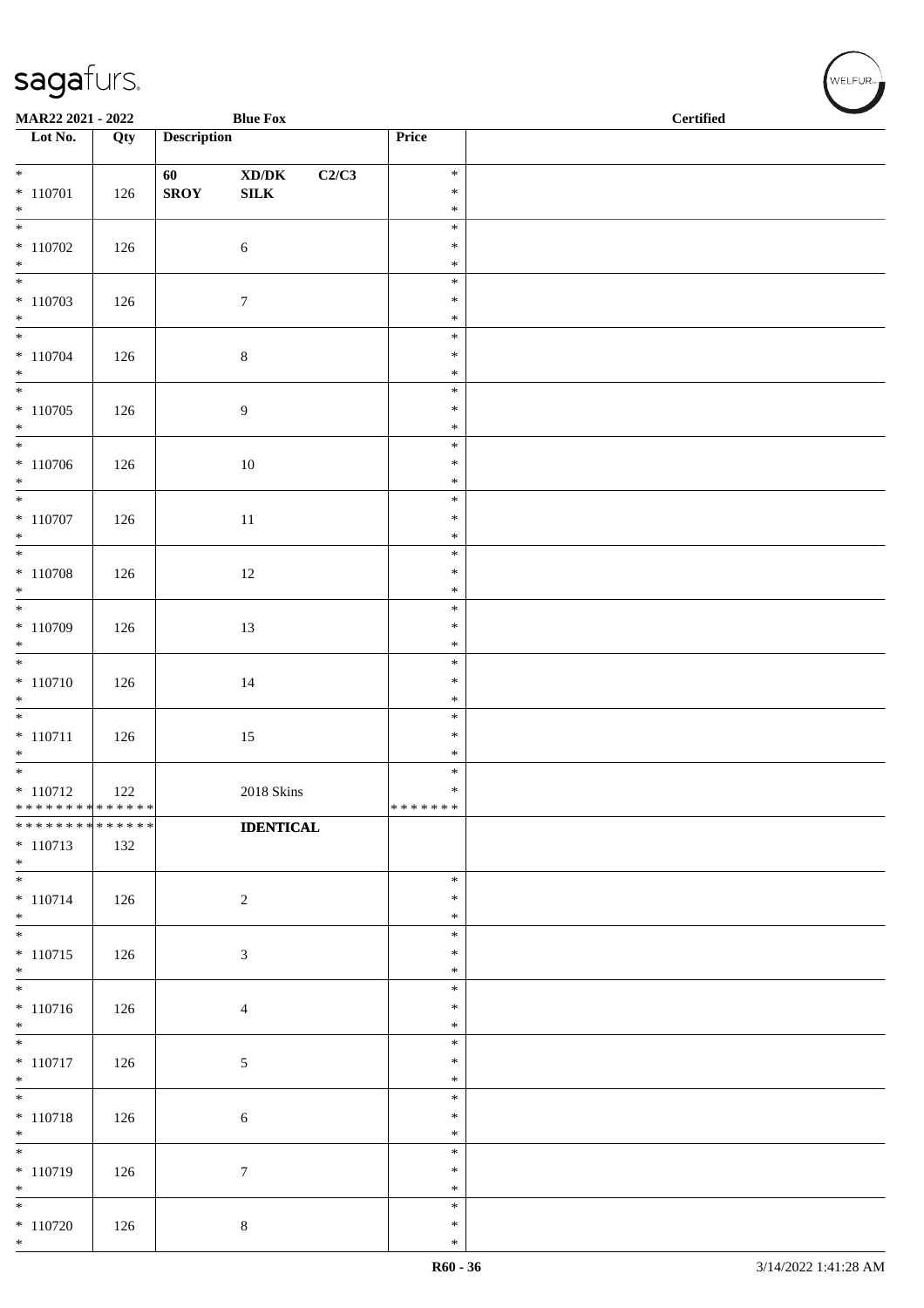| MAR22 2021 - 2022                                    |                    |                    | <b>Blue Fox</b>                                                             |                      |                                   | <b>Certified</b> |  |  |
|------------------------------------------------------|--------------------|--------------------|-----------------------------------------------------------------------------|----------------------|-----------------------------------|------------------|--|--|
| $\overline{\phantom{1}}$ Lot No.                     | $\overline{Q}$ ty  | <b>Description</b> |                                                                             |                      | Price                             |                  |  |  |
| $*$                                                  |                    | 60                 | $\boldsymbol{\text{XD}}\boldsymbol{/}\boldsymbol{\text{DK}}$                | C2/C3                | $\ast$                            |                  |  |  |
| $* 110721$<br>$*$                                    | 126                | <b>SROY</b>        | ${\bf SILK}$                                                                |                      | $\ast$<br>$\ast$                  |                  |  |  |
| $\overline{\ast}$                                    |                    |                    |                                                                             |                      | $\ast$                            |                  |  |  |
| $*110722$<br>$*$                                     | 126                |                    | 10                                                                          |                      | $\ast$<br>$\ast$                  |                  |  |  |
| $\overline{\ast}$<br>$* 110723$<br>$*$               | 126                |                    | 11                                                                          |                      | $\ast$<br>$\ast$<br>$\ast$        |                  |  |  |
| $*$<br>$* 110724$<br>$*$                             | 126                |                    | 12                                                                          |                      | $\ast$<br>$\ast$<br>$\ast$        |                  |  |  |
| $* 110725$<br>$*$                                    | 126                |                    | 13                                                                          |                      | $\ast$<br>$\ast$<br>$\ast$        |                  |  |  |
| $*$<br>$* 110726$<br>$*$                             | 126                |                    | 14                                                                          |                      | $\ast$<br>$\ast$<br>$\ast$        |                  |  |  |
| $\overline{\phantom{0}}$<br>$* 110727$<br>$*$        | 126                |                    | 15                                                                          |                      | $\ast$<br>$\ast$<br>$\ast$        |                  |  |  |
| $* 110728$<br>$*$                                    | 126                |                    | 16                                                                          |                      | $\ast$<br>$\ast$<br>$\ast$        |                  |  |  |
| $\overline{\ast}$<br>$*$ 110729<br>$*$               | 126                |                    | 17                                                                          |                      | $\ast$<br>$\ast$<br>$\ast$        |                  |  |  |
| $*110730$<br>* * * * * * * * * * * * * *             | 45                 |                    | 2193 Skins                                                                  |                      | $\ast$<br>$\ast$<br>* * * * * * * |                  |  |  |
| ******** <mark>******</mark><br>$* 110731$<br>$*$    | 132                | 60<br><b>SROY</b>  | $\boldsymbol{\text{X} \text{D} \text{/} \text{D} \text{K}}$<br>${\bf SILK}$ | C2/C3                |                                   |                  |  |  |
| $*$<br>$*110732$<br>$\ast$                           | 126                |                    | $\overline{c}$                                                              |                      | $\ast$<br>$\ast$<br>$\ast$        |                  |  |  |
| $\ast$<br>$* 110733$<br>$\ast$                       | 126                |                    | 3                                                                           |                      | $\ast$<br>$\ast$<br>$\ast$        |                  |  |  |
| $\ast$<br>$* 110734$<br>$*$                          | 126                |                    | 4                                                                           |                      | $\ast$<br>∗<br>$\ast$             |                  |  |  |
| $\ast$<br>$* 110735$<br>* * * * * * * * * * * * * *  | 101                |                    | 611 Skins                                                                   |                      | $\ast$<br>$\ast$<br>* * * * * * * |                  |  |  |
| * * * * * * * * * * * * * * *<br>$*110736$<br>$\ast$ | 104                | 60<br><b>SROY</b>  | $\mathbf{X}\mathbf{D}/\mathbf{D}\mathbf{K}$<br>WOL2                         | C2/C3<br><b>HEAV</b> |                                   |                  |  |  |
| $\overline{\phantom{0}}$<br>$* 110737$<br>$*$        | 98                 |                    | $\overline{c}$                                                              |                      | $\ast$<br>∗<br>$\ast$             |                  |  |  |
| $\ast$<br>* 110738<br>* * * * * * * * * * * * * *    | 80                 |                    | 282 Skins                                                                   |                      | $\ast$<br>$\ast$<br>* * * * * * * |                  |  |  |
| * * * * * * * *<br>* 110739<br>$\ast$                | * * * * * *<br>118 | 60<br><b>SROY</b>  | $\mathbf{X}\mathbf{D}/\mathbf{D}\mathbf{K}$<br>WOL2                         | C2/C3                |                                   |                  |  |  |
| $*$<br>$* 110740$<br>$*$                             | 112                |                    | 2                                                                           |                      | $\ast$<br>$\ast$<br>$\ast$        |                  |  |  |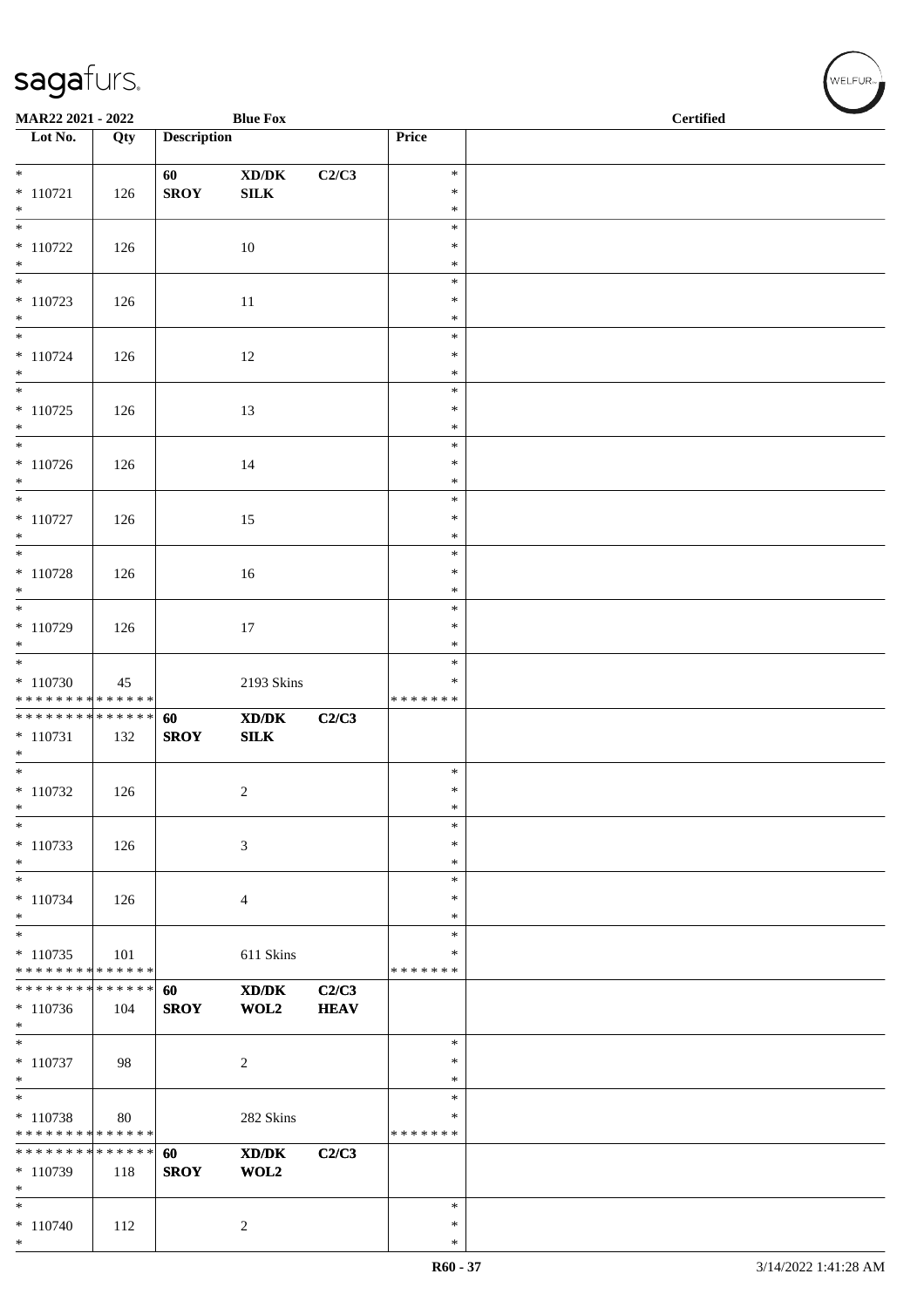| MAR22 2021 - 2022                                     |     |                       | <b>Blue Fox</b>                                            |       |                                   | <b>Certified</b> |  |  |
|-------------------------------------------------------|-----|-----------------------|------------------------------------------------------------|-------|-----------------------------------|------------------|--|--|
| $\overline{\phantom{a}}$ Lot No.                      | Qty | <b>Description</b>    |                                                            |       | Price                             |                  |  |  |
| $*$<br>$* 110741$<br>$*$                              | 105 | 60<br><b>SROY</b>     | $\mathbf{X}\mathbf{D}/\mathbf{D}\mathbf{K}$<br>WOL2        | C2/C3 | $\ast$<br>∗<br>$\ast$             |                  |  |  |
| $* 110742$<br>******** <mark>******</mark>            | 22  |                       | 357 Skins                                                  |       | $\ast$<br>*<br>* * * * * * *      |                  |  |  |
| * * * * * * * * * * * * * * *<br>$* 110743$<br>$\ast$ | 118 | 60<br><b>SAGA</b>     | $\mathbf{X}\mathbf{D}/\mathbf{D}\mathbf{K}$<br><b>HEAV</b> | C2/C3 |                                   |                  |  |  |
| $* 110744$<br>$*$                                     | 112 |                       | $\sqrt{2}$                                                 |       | $\ast$<br>$\ast$<br>$\ast$        |                  |  |  |
| $\overline{\phantom{0}}$<br>$* 110745$<br>$*$         | 112 |                       | $\mathfrak{Z}$                                             |       | $\ast$<br>$\ast$<br>$\ast$        |                  |  |  |
| $*$<br>$* 110746$<br>$*$                              | 112 |                       | $\overline{4}$                                             |       | $\ast$<br>$\ast$<br>$\ast$        |                  |  |  |
| $\overline{\phantom{0}}$<br>$* 110747$<br>$*$         | 112 |                       | $\sqrt{5}$                                                 |       | $\ast$<br>∗<br>$\ast$             |                  |  |  |
| $* 110748$<br>$*$                                     | 112 |                       | $\sqrt{6}$                                                 |       | $\ast$<br>$\ast$<br>$\ast$        |                  |  |  |
| * 110749<br>$*$                                       | 112 |                       | $\boldsymbol{7}$                                           |       | $\ast$<br>$\ast$<br>$\ast$        |                  |  |  |
| $*110750$<br>$*$                                      | 108 |                       | $8\,$                                                      |       | $\ast$<br>$\ast$<br>$\ast$        |                  |  |  |
| $* 110751$<br>* * * * * * * * * * * * * *             | 21  |                       | 919 Skins                                                  |       | $\ast$<br>$\ast$<br>* * * * * * * |                  |  |  |
| ******** <mark>******</mark><br>$*110752$<br>$\ast$   | 118 | 60<br>$\mathbf{SAGA}$ | XD/DK<br><b>HEAV</b>                                       | C2/C3 |                                   |                  |  |  |
| $*$<br>$*110753$<br>******** <mark>******</mark>      | 78  |                       | 196 Skins                                                  |       | $\ast$<br>∗<br>* * * * * * *      |                  |  |  |
| ******** <mark>******</mark><br>$* 110754$<br>$*$     | 132 | 60<br><b>SAGA</b>     | XD/DK                                                      | C2/C3 |                                   |                  |  |  |
| $*$<br>$*110755$<br>$\ast$                            | 126 |                       | $\overline{2}$                                             |       | $\ast$<br>$\ast$<br>$\ast$        |                  |  |  |
| $*110756$<br>$*$                                      | 126 |                       | $\mathfrak{Z}$                                             |       | $\ast$<br>$\ast$<br>$\ast$        |                  |  |  |
| $\overline{\phantom{0}}$<br>$* 110757$<br>$*$         | 126 |                       | $\overline{4}$                                             |       | $\ast$<br>$\ast$<br>$\ast$        |                  |  |  |
| $*$<br>$* 110758$<br>$*$                              | 126 |                       | 5                                                          |       | $\ast$<br>$\ast$<br>$\ast$        |                  |  |  |
| $*110759$<br>$*$                                      | 126 |                       | 6                                                          |       | $\ast$<br>$\ast$<br>∗             |                  |  |  |
| $*$<br>$*110760$<br>$*$                               | 126 |                       | $7\phantom{.0}$                                            |       | $\ast$<br>$\ast$<br>$\ast$        |                  |  |  |

、<br>WELFUR<sub>™</sub>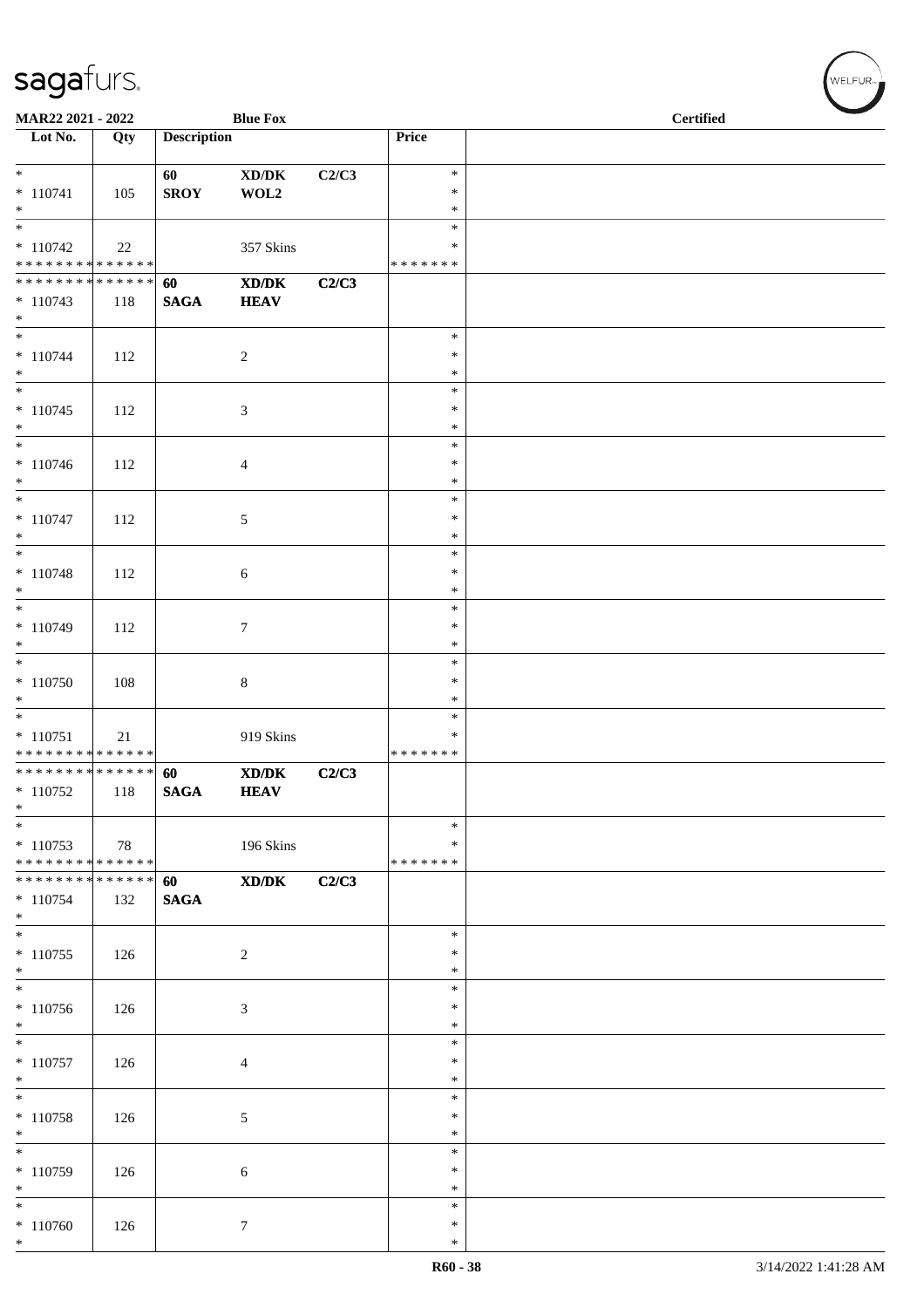| MAR22 2021 - 2022                      |     |                    | <b>Blue Fox</b>                              |                  | <b>Certified</b> |  |  |  |
|----------------------------------------|-----|--------------------|----------------------------------------------|------------------|------------------|--|--|--|
| Lot No.                                | Qty | <b>Description</b> |                                              | Price            |                  |  |  |  |
| $*$                                    |     | 60                 | $\bold{X}\bold{D}/\bold{D}\bold{K}$<br>C2/C3 | $\ast$           |                  |  |  |  |
| $*110761$                              | 126 | $\mathbf{SAGA}$    |                                              | $\ast$           |                  |  |  |  |
| $*$                                    |     |                    |                                              | $\ast$<br>$\ast$ |                  |  |  |  |
| $*110762$                              | 126 |                    | 9                                            | $\ast$           |                  |  |  |  |
| $\ast$<br>$\overline{\phantom{0}}$     |     |                    |                                              | $\ast$           |                  |  |  |  |
| $* 110763$                             | 126 |                    | 10                                           | $\ast$<br>$\ast$ |                  |  |  |  |
| $*$                                    |     |                    |                                              | $\ast$           |                  |  |  |  |
|                                        |     |                    |                                              | $\ast$<br>$\ast$ |                  |  |  |  |
| $* 110764$<br>$*$                      | 126 |                    | $11\,$                                       | $\ast$           |                  |  |  |  |
|                                        |     |                    |                                              | $\ast$           |                  |  |  |  |
| $* 110765$<br>$*$                      | 126 |                    | $12\,$                                       | $\ast$<br>$\ast$ |                  |  |  |  |
| $\overline{\ast}$                      |     |                    |                                              | $\ast$           |                  |  |  |  |
| $* 110766$<br>$*$                      | 126 |                    | 13                                           | $\ast$<br>$\ast$ |                  |  |  |  |
|                                        |     |                    |                                              | $\ast$           |                  |  |  |  |
| $* 110767$                             | 126 |                    | 14                                           | $\ast$           |                  |  |  |  |
| $*$                                    |     |                    |                                              | $\ast$<br>$\ast$ |                  |  |  |  |
| $* 110768$                             | 126 |                    | 15                                           | $\ast$           |                  |  |  |  |
| $\ast$                                 |     |                    |                                              | $\ast$           |                  |  |  |  |
| $*110769$                              | 90  |                    | 1986 Skins                                   | $\ast$<br>$\ast$ |                  |  |  |  |
| * * * * * * * * * * * * * *            |     |                    |                                              | * * * * * * *    |                  |  |  |  |
| **************<br>$* 110770$           | 132 |                    | <b>IDENTICAL</b>                             |                  |                  |  |  |  |
| $*$                                    |     |                    |                                              |                  |                  |  |  |  |
|                                        |     |                    |                                              | $\ast$           |                  |  |  |  |
| $* 110771$<br>$*$                      | 126 |                    | $\overline{c}$                               | $\ast$<br>$\ast$ |                  |  |  |  |
| $\overline{\phantom{0}}$               |     |                    |                                              | $\ast$           |                  |  |  |  |
| $*$ 110772<br>$*$                      | 126 |                    | 3                                            | $\ast$<br>$\ast$ |                  |  |  |  |
| $\ast$                                 |     |                    |                                              | $\ast$           |                  |  |  |  |
| $* 110773$<br>$*$                      | 126 |                    | $\overline{4}$                               | $\ast$<br>$\ast$ |                  |  |  |  |
|                                        |     |                    |                                              | $\ast$           |                  |  |  |  |
| $* 110774$                             | 126 |                    | 5                                            | $\ast$           |                  |  |  |  |
| $*$<br>$\overline{\phantom{0}}$        |     |                    |                                              | $\ast$<br>$\ast$ |                  |  |  |  |
| $* 110775$                             | 126 |                    | $\sqrt{6}$                                   | $\ast$           |                  |  |  |  |
| $*$<br>$\overline{\phantom{0}}$        |     |                    |                                              | $\ast$<br>$\ast$ |                  |  |  |  |
| $* 110776$                             | 126 |                    | $\boldsymbol{7}$                             | $\ast$           |                  |  |  |  |
| $*$                                    |     |                    |                                              | $\ast$           |                  |  |  |  |
| $\overline{\phantom{0}}$<br>$*$ 110777 | 126 |                    | $\,8\,$                                      | $\ast$<br>$\ast$ |                  |  |  |  |
| $*$                                    |     |                    |                                              | $\ast$           |                  |  |  |  |
| $\overline{\ }$                        |     |                    |                                              | $\ast$<br>$\ast$ |                  |  |  |  |
| $* 110778$<br>$*$                      | 126 |                    | 9                                            | $\ast$           |                  |  |  |  |
| $\overline{\phantom{0}}$               |     |                    |                                              | $\ast$           |                  |  |  |  |
| $* 110779$<br>$*$                      | 126 |                    | 10                                           | $\ast$<br>$\ast$ |                  |  |  |  |
| $*$                                    |     |                    |                                              | $\ast$           |                  |  |  |  |
| $* 110780$<br>$*$                      | 126 |                    | $11\,$                                       | $\ast$<br>$\ast$ |                  |  |  |  |
|                                        |     |                    |                                              |                  |                  |  |  |  |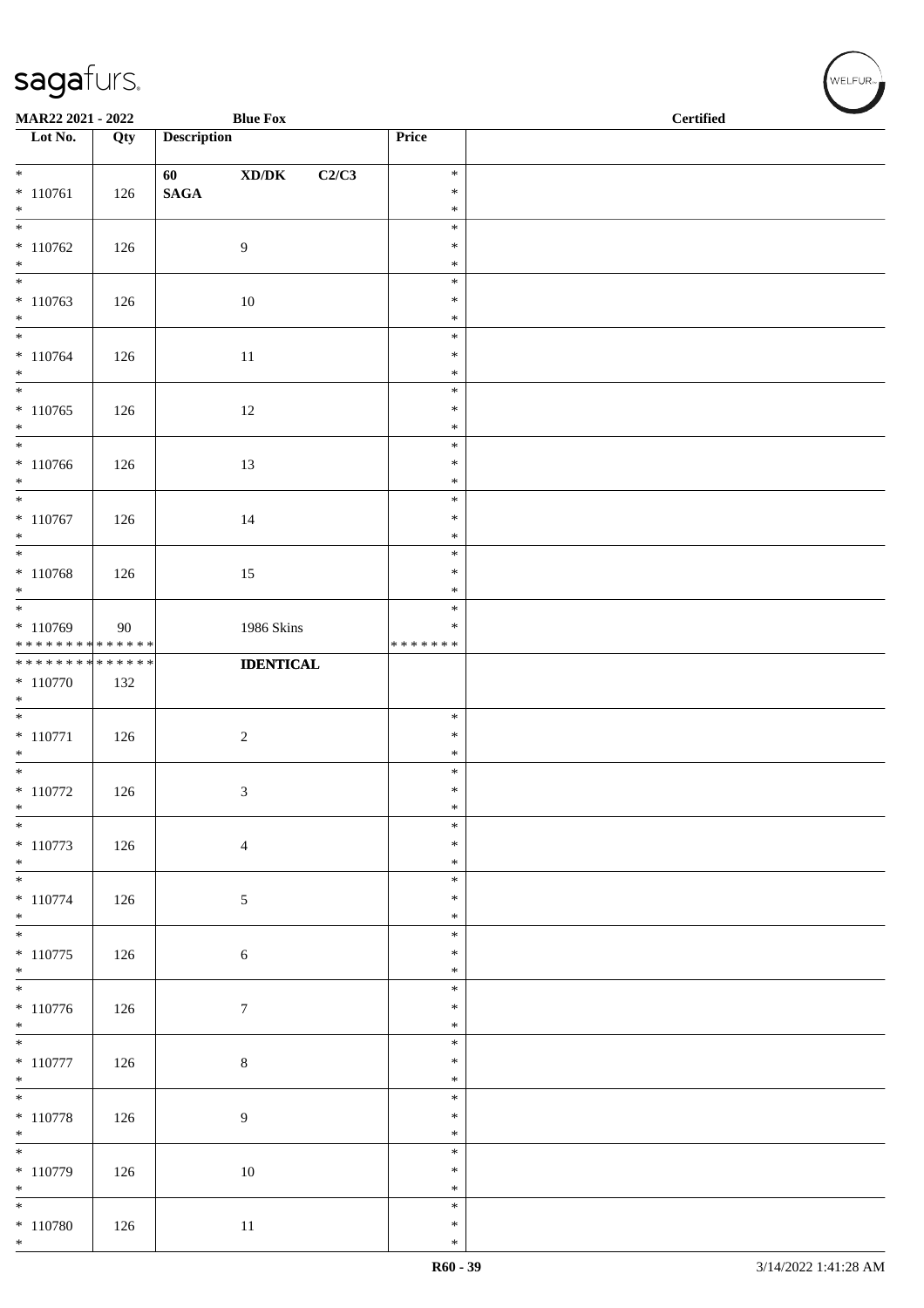| MAR22 2021 - 2022                                 |     |                       | <b>Blue Fox</b>                                              |       |                                   | <b>Certified</b> |
|---------------------------------------------------|-----|-----------------------|--------------------------------------------------------------|-------|-----------------------------------|------------------|
| Lot No.                                           | Qty | <b>Description</b>    |                                                              |       | Price                             |                  |
| $*$<br>$* 110781$<br>$*$                          | 126 | 60<br>$\mathbf{SAGA}$ | $\boldsymbol{\text{XD}}\boldsymbol{/}\boldsymbol{\text{DK}}$ | C2/C3 | $\ast$<br>$\ast$<br>$\ast$        |                  |
| * 110782<br>******** <mark>******</mark>          | 81  |                       | 1599 Skins                                                   |       | $\ast$<br>∗<br>* * * * * * *      |                  |
| ******** <mark>******</mark><br>$* 110783$<br>$*$ | 132 | 60<br>$\mathbf{SAGA}$ | $\boldsymbol{\text{X} \text{D} \text{/} \text{D} \text{K}}$  | C2/C3 |                                   |                  |
| $*$<br>$* 110784$<br>$*$                          | 126 |                       | $\sqrt{2}$                                                   |       | $\ast$<br>$\ast$<br>$\ast$        |                  |
| $*$<br>$* 110785$<br>$*$                          | 126 |                       | $\mathfrak{Z}$                                               |       | $\ast$<br>$\ast$<br>$\ast$        |                  |
| $*$<br>$* 110786$<br>$*$                          | 126 |                       | $\overline{4}$                                               |       | $\ast$<br>$\ast$<br>$\ast$        |                  |
| $*$<br>$* 110787$<br>$*$                          | 126 |                       | $\sqrt{5}$                                                   |       | $\ast$<br>$\ast$<br>$\ast$        |                  |
| $* 110788$<br>$*$                                 | 126 |                       | 6                                                            |       | $\ast$<br>$\ast$<br>$\ast$        |                  |
| * 110789<br>******** <mark>******</mark>          | 106 |                       | 868 Skins                                                    |       | $\ast$<br>$\ast$<br>* * * * * * * |                  |
| **************<br>* 110790<br>$*$                 | 132 | 60<br><b>SAGA</b>     | $\mathbf{X}\mathbf{D}/\mathbf{D}\mathbf{K}$                  | C2/C3 |                                   |                  |
| $*$<br>* 110791<br>$*$                            | 126 |                       | $\overline{2}$                                               |       | $\ast$<br>$\ast$<br>$\ast$        |                  |
| $*$<br>$*110792$<br>$\ast$                        | 126 |                       | 3                                                            |       | $\ast$<br>$\ast$<br>$\ast$        |                  |
| $\ast$<br>* 110793<br>$*$                         | 126 |                       | $\overline{4}$                                               |       | $\ast$<br>$\ast$<br>$\ast$        |                  |
| $* 110794$<br>$*$                                 | 126 |                       | $\sqrt{5}$                                                   |       | $\ast$<br>$\ast$<br>$\ast$        |                  |
| $\overline{\ast}$<br>* 110795<br>$*$              | 126 |                       | $\sqrt{6}$                                                   |       | $\ast$<br>$\ast$<br>$\ast$        |                  |
| $* 110796$<br>$*$                                 | 126 |                       | $\tau$                                                       |       | $\ast$<br>$\ast$<br>$\ast$        |                  |
| $*110797$<br>$*$                                  | 126 |                       | $8\,$                                                        |       | $\ast$<br>$\ast$<br>$\ast$        |                  |
| $*$<br>$* 110798$<br>$*$                          | 126 |                       | 9                                                            |       | $\ast$<br>$\ast$<br>$\ast$        |                  |
| $\ast$<br>$*110799$<br>$*$                        | 126 |                       | 10                                                           |       | $\ast$<br>$\ast$<br>$\ast$        |                  |
| $\ast$<br>$* 110800$<br>$*$                       | 126 |                       | $11\,$                                                       |       | $\ast$<br>$\ast$<br>$\ast$        |                  |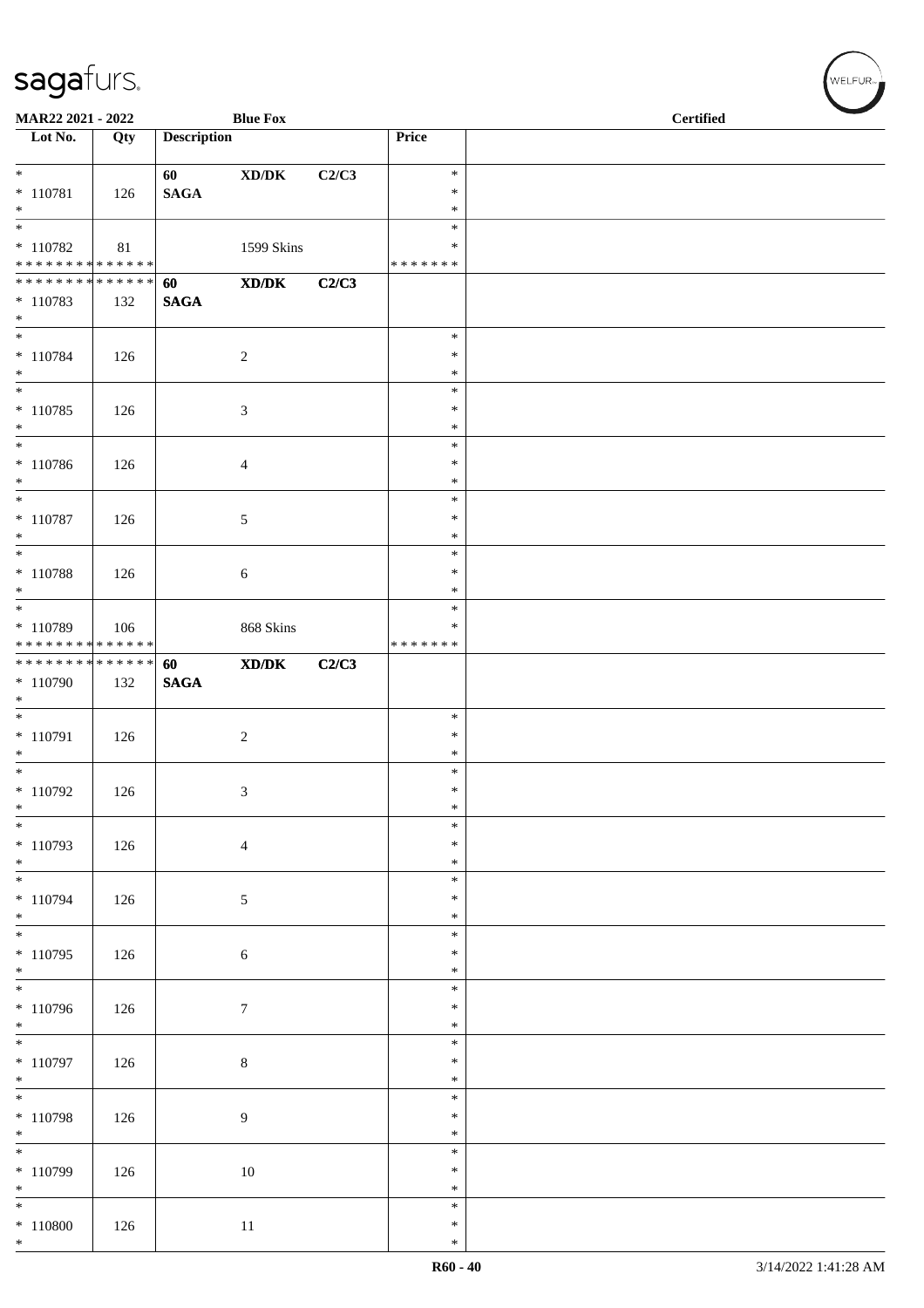| MAR22 2021 - 2022                                        |     |                    | <b>Blue Fox</b>                     |       |                         | $\overline{\phantom{a}}$<br><b>Certified</b> |  |  |
|----------------------------------------------------------|-----|--------------------|-------------------------------------|-------|-------------------------|----------------------------------------------|--|--|
| Lot No.                                                  | Qty | <b>Description</b> |                                     |       | Price                   |                                              |  |  |
| $\ast$                                                   |     | 60                 | $\bold{X}\bold{D}/\bold{D}\bold{K}$ | C2/C3 | $\ast$                  |                                              |  |  |
| $* 110801$                                               | 126 | $\mathbf{SAGA}$    |                                     |       | $\ast$                  |                                              |  |  |
| $*$                                                      |     |                    |                                     |       | $\ast$                  |                                              |  |  |
| $* 110802$                                               | 126 |                    | 13                                  |       | $\ast$<br>$\ast$        |                                              |  |  |
| $*$                                                      |     |                    |                                     |       | $\ast$                  |                                              |  |  |
|                                                          |     |                    |                                     |       | $\ast$                  |                                              |  |  |
| $* 110803$<br>$*$                                        | 126 |                    | 14                                  |       | $\ast$<br>$\ast$        |                                              |  |  |
| $*$                                                      |     |                    |                                     |       | $\ast$                  |                                              |  |  |
| $* 110804$                                               | 126 |                    | 15                                  |       | $\ast$                  |                                              |  |  |
| $*$<br>$\overline{\ast}$                                 |     |                    |                                     |       | $\ast$<br>$\ast$        |                                              |  |  |
| $*110805$                                                | 126 |                    | 16                                  |       | $\ast$                  |                                              |  |  |
| $*$                                                      |     |                    |                                     |       | $\ast$                  |                                              |  |  |
|                                                          |     |                    |                                     |       | $\ast$                  |                                              |  |  |
| $* 110806$<br>* * * * * * * * <mark>* * * * * * *</mark> | 128 |                    | 2150 Skins                          |       | $\ast$<br>* * * * * * * |                                              |  |  |
| * * * * * * * * <mark>* * * * * * *</mark>               |     | 60                 | XD/DK                               | C2/C3 |                         |                                              |  |  |
| $* 110807$                                               | 146 | <b>SAGA</b>        | ${\bf SILK}$                        |       |                         |                                              |  |  |
| $*$                                                      |     |                    |                                     |       | $\ast$                  |                                              |  |  |
| $* 110808$                                               | 140 |                    | $\sqrt{2}$                          |       | $\ast$                  |                                              |  |  |
| $*$                                                      |     |                    |                                     |       | $\ast$                  |                                              |  |  |
| * 110809                                                 |     |                    |                                     |       | $\ast$<br>$\ast$        |                                              |  |  |
| $*$                                                      | 140 |                    | $\mathfrak{Z}$                      |       | $\ast$                  |                                              |  |  |
|                                                          |     |                    |                                     |       | $\ast$                  |                                              |  |  |
| $* 110810$                                               | 140 |                    | $\overline{4}$                      |       | $\ast$                  |                                              |  |  |
| $*$                                                      |     |                    |                                     |       | $\ast$<br>$\ast$        |                                              |  |  |
| $* 110811$                                               | 140 |                    | 5                                   |       | $\ast$                  |                                              |  |  |
| $*$                                                      |     |                    |                                     |       | $\ast$                  |                                              |  |  |
| $* 110812$                                               | 140 |                    | 6                                   |       | $\ast$<br>$\ast$        |                                              |  |  |
| $*$                                                      |     |                    |                                     |       | $\ast$                  |                                              |  |  |
| $*$                                                      |     |                    |                                     |       | $\ast$                  |                                              |  |  |
| $* 110813$<br>$*$                                        | 140 |                    | $\boldsymbol{7}$                    |       | $\ast$<br>$\ast$        |                                              |  |  |
|                                                          |     |                    |                                     |       | $\ast$                  |                                              |  |  |
| $* 110814$                                               | 140 |                    | $8\,$                               |       | $\ast$                  |                                              |  |  |
| $*$<br>$\overline{\phantom{0}}$                          |     |                    |                                     |       | $\ast$<br>$\ast$        |                                              |  |  |
| $* 110815$                                               | 140 |                    | $\overline{9}$                      |       | $\ast$                  |                                              |  |  |
| $\ast$                                                   |     |                    |                                     |       | $\ast$                  |                                              |  |  |
|                                                          |     |                    |                                     |       | $\ast$<br>$\ast$        |                                              |  |  |
| $* 110816$<br>$*$                                        | 140 |                    | $10\,$                              |       | $\ast$                  |                                              |  |  |
| $\overline{\ }$                                          |     |                    |                                     |       | $\ast$                  |                                              |  |  |
| $* 110817$                                               | 140 |                    | $11\,$                              |       | $\ast$                  |                                              |  |  |
| $*$<br>$\overline{\phantom{0}}$                          |     |                    |                                     |       | $\ast$<br>$\ast$        |                                              |  |  |
| $* 110818$                                               | 140 |                    | 12                                  |       | $\ast$                  |                                              |  |  |
| $*$                                                      |     |                    |                                     |       | $\ast$                  |                                              |  |  |
|                                                          |     |                    |                                     |       | $\ast$<br>$\ast$        |                                              |  |  |
| $* 110819$<br>$*$                                        | 140 |                    | 13                                  |       | $\ast$                  |                                              |  |  |
| $\overline{\ast}$                                        |     |                    |                                     |       | $\ast$                  |                                              |  |  |
| $* 110820$<br>$*$                                        | 140 |                    | 14                                  |       | $\ast$<br>$\ast$        |                                              |  |  |
|                                                          |     |                    |                                     |       |                         |                                              |  |  |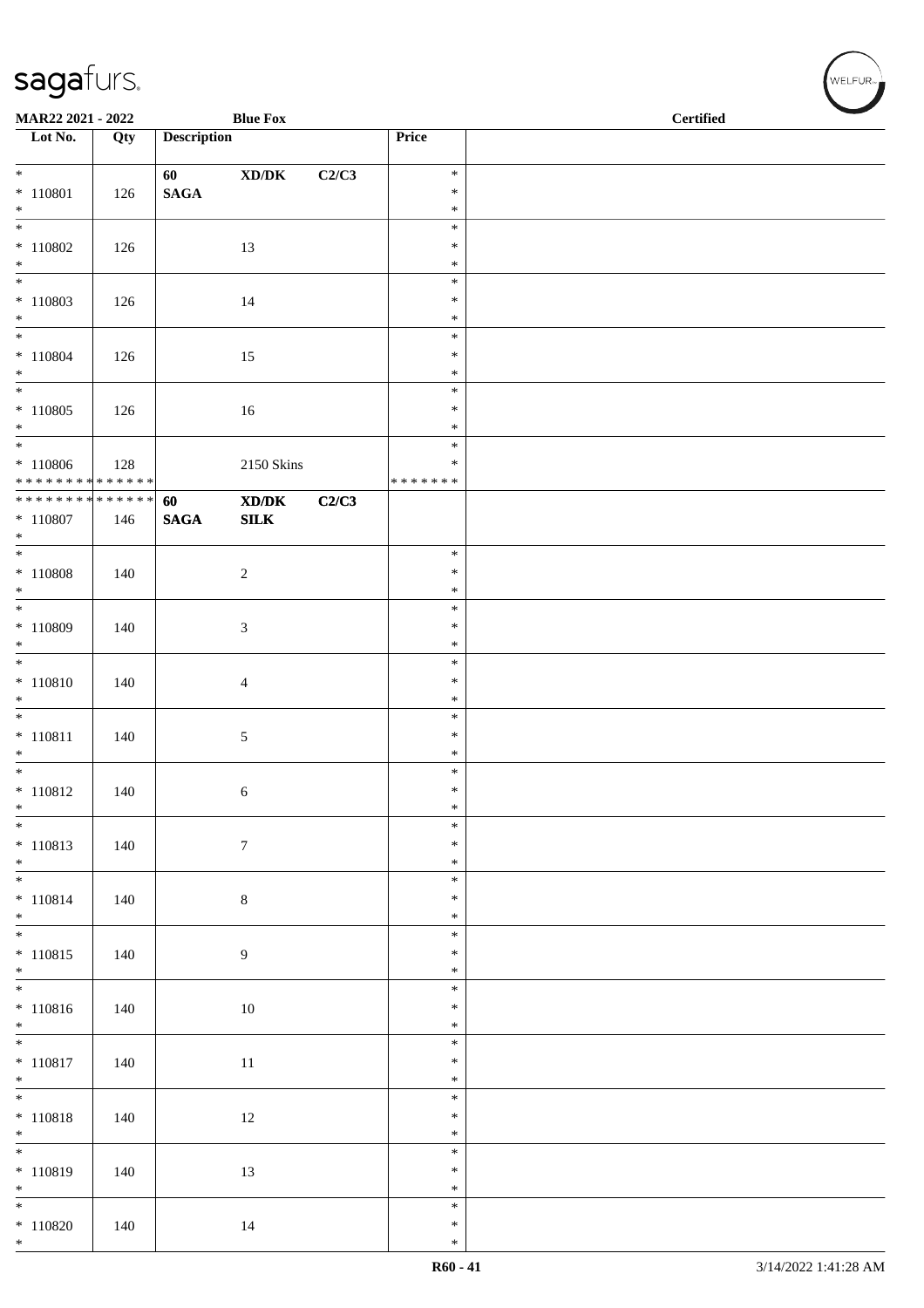| MAR22 2021 - 2022                                          |                    |                    | <b>Blue Fox</b>                                 |                  | <b>Certified</b> |  |  |  |
|------------------------------------------------------------|--------------------|--------------------|-------------------------------------------------|------------------|------------------|--|--|--|
| $\overline{\phantom{1}}$ Lot No.                           | Qty                | <b>Description</b> |                                                 | Price            |                  |  |  |  |
| $*$                                                        |                    | 60                 | $\boldsymbol{\mathrm{XD}/\mathrm{DK}}$<br>C2/C3 | $\ast$           |                  |  |  |  |
| $*$ 110821                                                 | 140                | <b>SAGA</b>        | <b>SILK</b>                                     | $\ast$           |                  |  |  |  |
| $*$<br>$\overline{\phantom{0}}$                            |                    |                    |                                                 | $\ast$<br>$\ast$ |                  |  |  |  |
| $* 110822$                                                 | 140                |                    | 16                                              | $\ast$           |                  |  |  |  |
| $*$<br>$\overline{\phantom{0}}$                            |                    |                    |                                                 | $\ast$<br>$\ast$ |                  |  |  |  |
| $* 110823$                                                 | 140                |                    | 17                                              | $\ast$           |                  |  |  |  |
| $*$                                                        |                    |                    |                                                 | $\ast$<br>$\ast$ |                  |  |  |  |
| $* 110824$                                                 | 74                 |                    | 2460 Skins                                      | ∗                |                  |  |  |  |
| * * * * * * * * * * * * * *<br>* * * * * * * * * * * * * * |                    |                    | <b>IDENTICAL</b>                                | * * * * * * *    |                  |  |  |  |
| $*110825$                                                  | 146                |                    |                                                 |                  |                  |  |  |  |
| $*$<br>$\overline{\phantom{0}}$                            |                    |                    |                                                 | $\ast$           |                  |  |  |  |
| $* 110826$                                                 | 140                |                    | $\overline{c}$                                  | $\ast$           |                  |  |  |  |
| $*$<br>$*$                                                 |                    |                    |                                                 | $\ast$<br>$\ast$ |                  |  |  |  |
| $* 110827$                                                 | 140                |                    | 3                                               | $\ast$           |                  |  |  |  |
| $*$<br>$*$                                                 |                    |                    |                                                 | $\ast$<br>$\ast$ |                  |  |  |  |
| $* 110828$                                                 | 140                |                    | 4                                               | $\ast$           |                  |  |  |  |
| $*$                                                        |                    |                    |                                                 | $\ast$<br>$\ast$ |                  |  |  |  |
| $* 110829$                                                 | 140                |                    | 5                                               | $\ast$           |                  |  |  |  |
| $*$<br>$*$                                                 |                    |                    |                                                 | $\ast$<br>$\ast$ |                  |  |  |  |
| $* 110830$                                                 | 140                |                    | 6                                               | $\ast$           |                  |  |  |  |
| $*$                                                        |                    |                    |                                                 | $\ast$           |                  |  |  |  |
| $*$<br>$* 110831$                                          | 140                |                    | $\tau$                                          | $\ast$<br>$\ast$ |                  |  |  |  |
| $*$                                                        |                    |                    |                                                 | $\ast$           |                  |  |  |  |
| $* 110832$                                                 | 77                 |                    | 1063 Skins                                      | $\ast$<br>$\ast$ |                  |  |  |  |
| * * * * * * * * * * * * * *                                |                    |                    |                                                 | *******          |                  |  |  |  |
| * * * * * * *<br>$*110833$                                 | * * * * * *<br>132 | 60<br><b>SAGA</b>  | XD/DK<br>C2/C3<br>$\bf WOL2$                    |                  |                  |  |  |  |
| $*$                                                        |                    |                    |                                                 |                  |                  |  |  |  |
| $*$<br>$* 110834$                                          | 126                |                    | $\overline{c}$                                  | $\ast$<br>$\ast$ |                  |  |  |  |
| $*$                                                        |                    |                    |                                                 | $\ast$           |                  |  |  |  |
| $\ast$<br>$* 110835$                                       | 126                |                    | 3                                               | $\ast$<br>$\ast$ |                  |  |  |  |
| $*$                                                        |                    |                    |                                                 | $\ast$           |                  |  |  |  |
| $\overline{\phantom{0}}$<br>$*110836$                      | 126                |                    | 4                                               | $\ast$<br>$\ast$ |                  |  |  |  |
| $*$                                                        |                    |                    |                                                 | $\ast$           |                  |  |  |  |
| $*$<br>$* 110837$                                          | 124                |                    |                                                 | $\ast$<br>$\ast$ |                  |  |  |  |
| * * * * * * * * * * * * * *                                |                    |                    | 634 Skins                                       | * * * * * * *    |                  |  |  |  |
| * * * * * * * * * * * * * * *                              |                    | 60                 | XD/DK<br>C2/C3                                  |                  |                  |  |  |  |
| $* 110838$<br>$*$                                          | 146                | ${\bf SI}$         |                                                 |                  |                  |  |  |  |
| $\overline{\phantom{0}}$                                   |                    |                    |                                                 | $\ast$           |                  |  |  |  |
| $*110839$<br>$*$                                           | 140                |                    | $\overline{c}$                                  | $\ast$<br>$\ast$ |                  |  |  |  |
| $*$                                                        |                    |                    |                                                 | $\ast$           |                  |  |  |  |
| $* 110840$<br>$*$                                          | 140                |                    | 3                                               | $\ast$<br>$\ast$ |                  |  |  |  |

 $(w$ elfur $_{\approx}$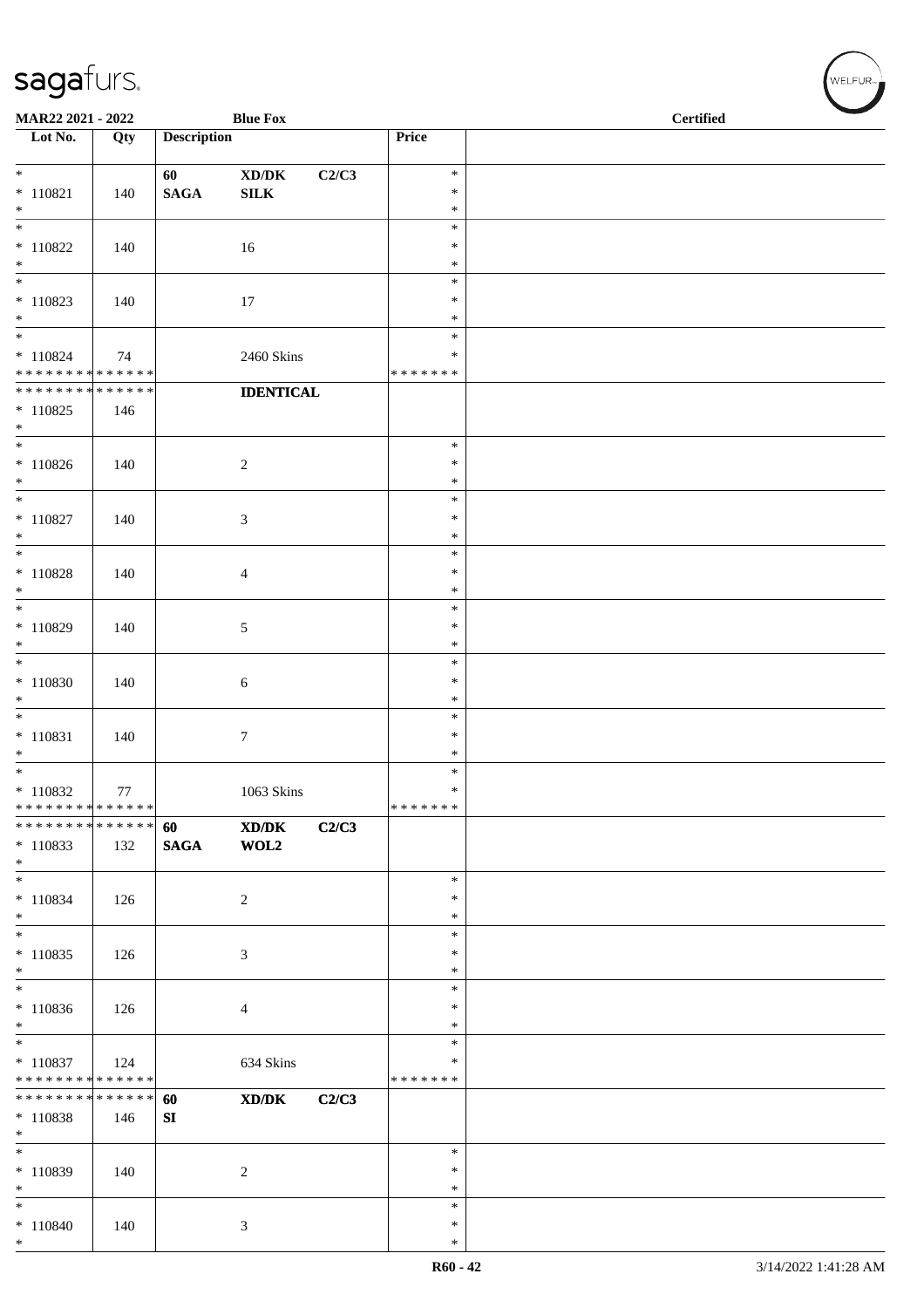| <b>Blue Fox</b><br>MAR22 2021 - 2022             |        |                    |                                                                                                      |       |                  | <b>Certified</b> |
|--------------------------------------------------|--------|--------------------|------------------------------------------------------------------------------------------------------|-------|------------------|------------------|
| Lot No.                                          | Qty    | <b>Description</b> |                                                                                                      |       | Price            |                  |
| $*$                                              |        | 60                 | $\boldsymbol{\text{XD}}\boldsymbol{/}\boldsymbol{\text{DK}}$                                         | C2/C3 | $\ast$           |                  |
| $* 110841$                                       | 140    | ${\bf S}{\bf I}$   |                                                                                                      |       | $\ast$           |                  |
| $*$                                              |        |                    |                                                                                                      |       | $\ast$           |                  |
| $\overline{\phantom{0}}$<br>$* 110842$           | 140    |                    | $\sqrt{5}$                                                                                           |       | $\ast$<br>$\ast$ |                  |
| $*$                                              |        |                    |                                                                                                      |       | $\ast$           |                  |
|                                                  |        |                    |                                                                                                      |       | $\ast$           |                  |
| $* 110843$<br>$*$                                | 140    |                    | $\sqrt{6}$                                                                                           |       | $\ast$<br>$\ast$ |                  |
| $*$                                              |        |                    |                                                                                                      |       | $\ast$           |                  |
| $* 110844$                                       | 140    |                    | $\boldsymbol{7}$                                                                                     |       | $\ast$           |                  |
| $*$                                              |        |                    |                                                                                                      |       | $\ast$           |                  |
| $* 110845$                                       | 140    |                    | $\,8\,$                                                                                              |       | $\ast$<br>$\ast$ |                  |
| $*$                                              |        |                    |                                                                                                      |       | $\ast$           |                  |
| $*$                                              |        |                    |                                                                                                      |       | $\ast$           |                  |
| $* 110846$<br>$*$                                | 140    |                    | $\boldsymbol{9}$                                                                                     |       | $\ast$<br>$\ast$ |                  |
|                                                  |        |                    |                                                                                                      |       | $\ast$           |                  |
| $* 110847$                                       | 140    |                    | $10\,$                                                                                               |       | $\ast$           |                  |
| $*$                                              |        |                    |                                                                                                      |       | $\ast$<br>$\ast$ |                  |
| $* 110848$                                       | 140    |                    | $11\,$                                                                                               |       | $\ast$           |                  |
| $*$                                              |        |                    |                                                                                                      |       | $\ast$           |                  |
| $* 110849$                                       |        |                    |                                                                                                      |       | $\ast$<br>$\ast$ |                  |
| $*$                                              | 140    |                    | 12                                                                                                   |       | $\ast$           |                  |
|                                                  |        |                    |                                                                                                      |       | $\ast$           |                  |
| $* 110850$                                       | 140    |                    | 13                                                                                                   |       | $\ast$           |                  |
| $*$<br>$\overline{\phantom{0}}$                  |        |                    |                                                                                                      |       | $\ast$<br>$\ast$ |                  |
| $* 110851$                                       | 140    |                    | $14\,$                                                                                               |       | $\ast$           |                  |
| $*$                                              |        |                    |                                                                                                      |       | $\ast$           |                  |
| $*$<br>$*110852$                                 | 140    |                    | 15                                                                                                   |       | $\ast$<br>$\ast$ |                  |
| $\ast$                                           |        |                    |                                                                                                      |       | $\ast$           |                  |
| $*$                                              |        |                    |                                                                                                      |       | $\ast$           |                  |
| $* 110853$<br>$*$                                | 140    |                    | 16                                                                                                   |       | $\ast$<br>$\ast$ |                  |
| $*$                                              |        |                    |                                                                                                      |       | $\ast$           |                  |
| $* 110854$                                       | 140    |                    | 17                                                                                                   |       | $\ast$           |                  |
| $*$<br>$\overline{\ast}$                         |        |                    |                                                                                                      |       | $\ast$<br>$\ast$ |                  |
| $* 110855$                                       | 140    |                    | 18                                                                                                   |       | $\ast$           |                  |
| $\ast$<br>$\overline{\phantom{0}}$               |        |                    |                                                                                                      |       | $\ast$           |                  |
| * 110856                                         | 140    |                    | 19                                                                                                   |       | $\ast$<br>$\ast$ |                  |
| $*$                                              |        |                    |                                                                                                      |       | $\ast$           |                  |
| $\overline{\phantom{0}}$                         |        |                    |                                                                                                      |       | $\ast$           |                  |
| $* 110857$<br>$*$                                | 87     |                    | $20\,$                                                                                               |       | $\ast$<br>$\ast$ |                  |
|                                                  |        |                    |                                                                                                      |       | $\ast$           |                  |
| $* 110858$                                       | 28     |                    | 2781 Skins                                                                                           |       | $\ast$           |                  |
| * * * * * * * * * * * * * * *<br>* * * * * * * * | ****** | 60                 | $\boldsymbol{\text{X}}\boldsymbol{\text{D}}\boldsymbol{/}\boldsymbol{\text{D}}\boldsymbol{\text{K}}$ | C2/C3 | * * * * * * *    |                  |
| * 110859                                         | 160    | SI                 | <b>LGHT</b>                                                                                          |       |                  |                  |
| $*$                                              |        |                    |                                                                                                      |       |                  |                  |
| $*$                                              |        |                    |                                                                                                      |       | $\ast$<br>$\ast$ |                  |
| $* 110860$<br>$*$                                | 154    |                    | $\overline{c}$                                                                                       |       | $\ast$           |                  |

WELFUR<sub><sup>N</sup></sub>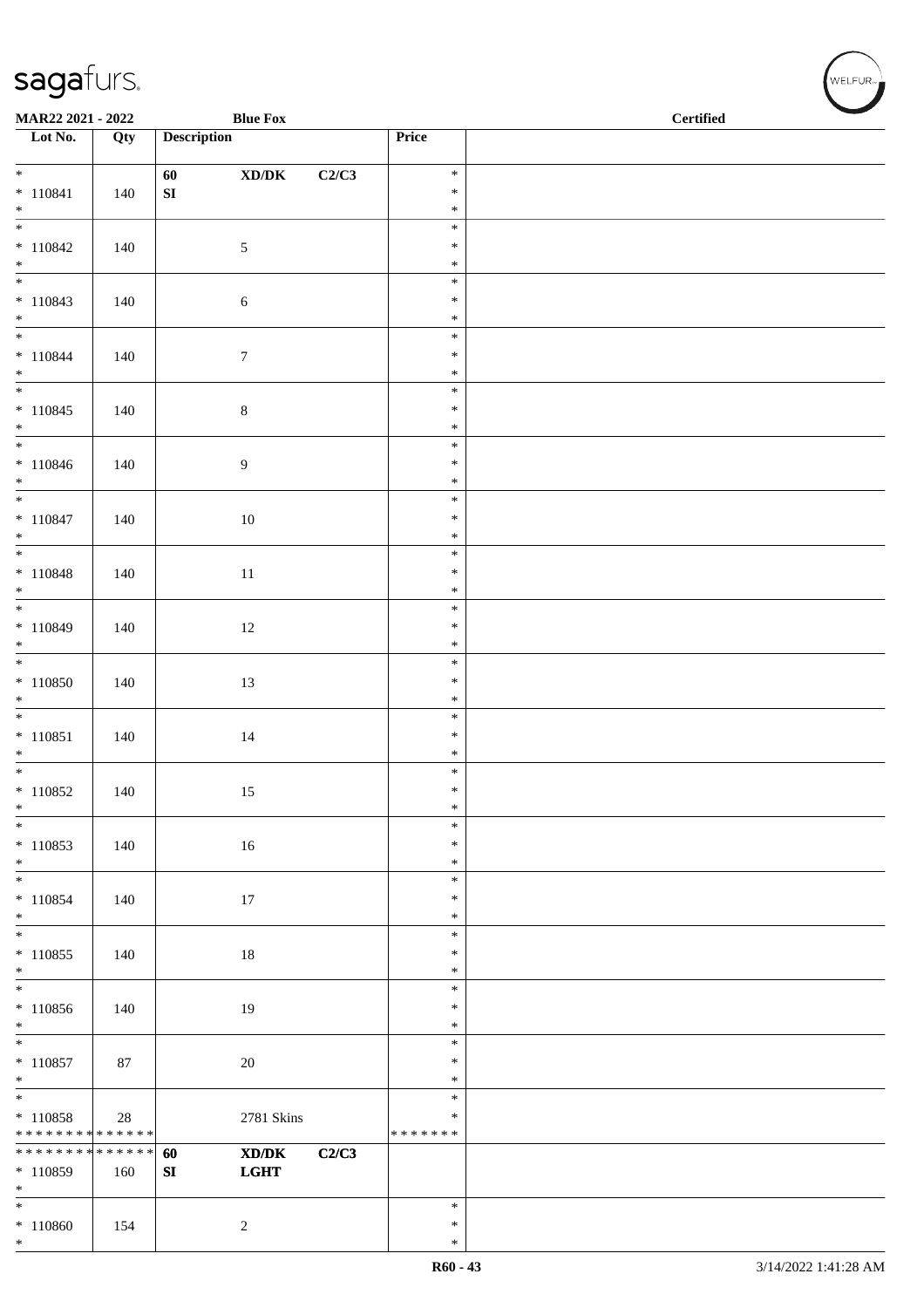| MAR22 2021 - 2022                                                                        |     |                    | <b>Blue Fox</b>                             |       | $\overline{\phantom{0}}$<br><b>Certified</b> |  |  |
|------------------------------------------------------------------------------------------|-----|--------------------|---------------------------------------------|-------|----------------------------------------------|--|--|
| $\overline{\phantom{1}}$ Lot No.                                                         | Qty | <b>Description</b> |                                             |       | Price                                        |  |  |
| $*$                                                                                      |     | 60                 | XD/DK                                       | C2/C3 | $\ast$                                       |  |  |
| $* 110861$                                                                               | 154 | SI                 | <b>LGHT</b>                                 |       | $\ast$                                       |  |  |
| $*$<br>$\overline{\phantom{0}}$                                                          |     |                    |                                             |       | $\ast$<br>$\ast$                             |  |  |
| $*110862$                                                                                | 154 |                    | $\overline{4}$                              |       | $\ast$                                       |  |  |
| $*$<br>$\overline{\phantom{0}}$                                                          |     |                    |                                             |       | $\ast$                                       |  |  |
| $*110863$                                                                                | 154 |                    | 5                                           |       | $\ast$<br>$\ast$                             |  |  |
| $*$                                                                                      |     |                    |                                             |       | $\ast$                                       |  |  |
| $\overline{\phantom{0}}$                                                                 |     |                    |                                             |       | $\ast$                                       |  |  |
| $*110864$<br>* * * * * * * * * * * * * * *                                               | 58  |                    | 834 Skins                                   |       | ∗<br>* * * * * * *                           |  |  |
| * * * * * * * * * * * * * * *                                                            |     | 60                 | $\mathbf{X}\mathbf{D}/\mathbf{D}\mathbf{K}$ | C2/C3 |                                              |  |  |
| $*110865$                                                                                | 146 | SI                 | WOL2                                        |       |                                              |  |  |
| $*$<br>$\overline{\phantom{0}}$                                                          |     |                    |                                             |       | $\ast$                                       |  |  |
| $* 110866$                                                                               | 140 |                    | $\overline{c}$                              |       | $\ast$                                       |  |  |
| $*$                                                                                      |     |                    |                                             |       | $\ast$                                       |  |  |
| $\overline{\ast}$<br>$* 110867$                                                          | 140 |                    | 3                                           |       | $\ast$<br>$\ast$                             |  |  |
| $*$                                                                                      |     |                    |                                             |       | $\ast$                                       |  |  |
| $*$                                                                                      |     |                    |                                             |       | $\ast$                                       |  |  |
| $* 110868$<br>$*$                                                                        | 140 |                    | 4                                           |       | $\ast$<br>$\ast$                             |  |  |
| $\overline{\phantom{0}}$                                                                 |     |                    |                                             |       | $\ast$                                       |  |  |
| $* 110869$                                                                               | 33  |                    | 599 Skins                                   |       | ∗                                            |  |  |
| * * * * * * * * <mark>* * * * * * *</mark><br>* * * * * * * * <mark>* * * * * * *</mark> |     | 60                 | $2\mathbf{X}\mathbf{D}$                     | C2/C3 | * * * * * * *                                |  |  |
| $*$ 110870                                                                               | 104 | <b>SROY</b>        | <b>HEAV</b>                                 |       |                                              |  |  |
| $\ast$                                                                                   |     |                    |                                             |       |                                              |  |  |
| $*$<br>$* 110871$                                                                        | 112 |                    | $\sqrt{2}$                                  |       | $\ast$<br>$\ast$                             |  |  |
| $*$                                                                                      |     |                    |                                             |       | $\ast$                                       |  |  |
|                                                                                          |     |                    |                                             |       | $\ast$                                       |  |  |
| $* 110872$<br>$\ast$                                                                     | 112 |                    | 3                                           |       | $\ast$<br>$\ast$                             |  |  |
| $\overline{\phantom{0}}$                                                                 |     |                    |                                             |       | $\ast$                                       |  |  |
| $* 110873$                                                                               | 112 |                    | $\overline{4}$                              |       | $\ast$                                       |  |  |
| $*$<br>$*$                                                                               |     |                    |                                             |       | $\ast$<br>$\ast$                             |  |  |
| $* 110874$                                                                               | 112 |                    | 5                                           |       | $\ast$                                       |  |  |
| $*$<br>$\overline{\ast}$                                                                 |     |                    |                                             |       | $\ast$                                       |  |  |
| $* 110875$                                                                               | 112 |                    | $\boldsymbol{6}$                            |       | $\ast$<br>$\ast$                             |  |  |
| $*$                                                                                      |     |                    |                                             |       | $\ast$                                       |  |  |
| $\overline{\ }$                                                                          |     |                    |                                             |       | $\ast$                                       |  |  |
| $* 110876$<br>$*$                                                                        | 112 |                    | $\tau$                                      |       | $\ast$<br>$\ast$                             |  |  |
| $\overline{\ }$                                                                          |     |                    |                                             |       | $\ast$                                       |  |  |
| $* 110877$                                                                               | 105 |                    | $\,8\,$                                     |       | $\ast$                                       |  |  |
| $*$<br>$\overline{\phantom{0}}$                                                          |     |                    |                                             |       | $\ast$<br>$\ast$                             |  |  |
| $* 110878$                                                                               | 98  |                    | 9                                           |       | $\ast$                                       |  |  |
| $*$<br>$\overline{\ast}$                                                                 |     |                    |                                             |       | $\ast$                                       |  |  |
| $*110879$                                                                                | 98  |                    | $10\,$                                      |       | $\ast$<br>$\ast$                             |  |  |
| $*$                                                                                      |     |                    |                                             |       | $\ast$                                       |  |  |
| $*$                                                                                      |     |                    |                                             |       | $\ast$<br>$\ast$                             |  |  |
| $* 110880$<br>$*$                                                                        | 98  |                    | $11\,$                                      |       | $\ast$                                       |  |  |

WELFUR<sub><sup>N</sub></sub></sub></sup>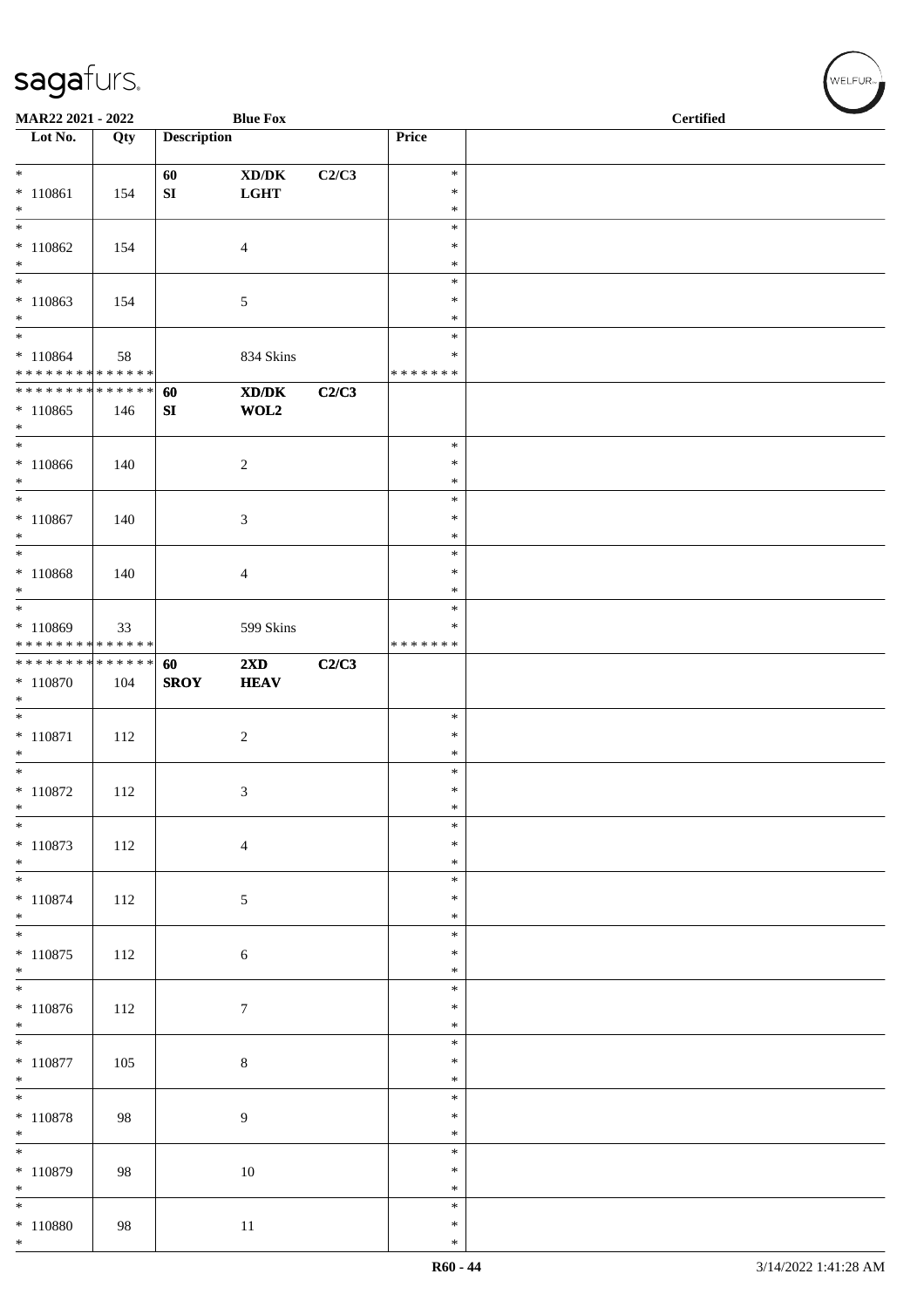| MAR22 2021 - 2022                     |     |                    | <b>Blue Fox</b>         |       | $\overline{\phantom{0}}$<br><b>Certified</b> |  |  |
|---------------------------------------|-----|--------------------|-------------------------|-------|----------------------------------------------|--|--|
| $\overline{\phantom{a}}$ Lot No.      | Qty | <b>Description</b> |                         |       | Price                                        |  |  |
| $\overline{\ast}$                     |     | 60                 | $2\mathbf{X}\mathbf{D}$ | C2/C3 | $\ast$                                       |  |  |
| $* 110881$                            | 98  | <b>SROY</b>        | <b>HEAV</b>             |       | $\ast$                                       |  |  |
| $*$<br>$\overline{\phantom{0}}$       |     |                    |                         |       | $\ast$<br>$\ast$                             |  |  |
| $* 110882$                            | 98  |                    | 13                      |       | $\ast$                                       |  |  |
| $*$<br>$\overline{\phantom{0}}$       |     |                    |                         |       | $\ast$<br>$\ast$                             |  |  |
| $* 110883$                            | 95  |                    | 14                      |       | $\ast$                                       |  |  |
| $*$                                   |     |                    |                         |       | $\ast$                                       |  |  |
| $*$ 110884                            | 29  |                    | 1495 Skins              |       | $\ast$<br>∗                                  |  |  |
| ******** <mark>******</mark>          |     |                    |                         |       | * * * * * * *                                |  |  |
| **************<br>$*110885$           | 118 | 60<br><b>SROY</b>  | 2XD                     | C2/C3 |                                              |  |  |
| $*$                                   |     |                    |                         |       |                                              |  |  |
|                                       |     |                    |                         |       | $\ast$                                       |  |  |
| $* 110886$<br>$*$                     | 112 |                    | $\sqrt{2}$              |       | $\ast$<br>$\ast$                             |  |  |
| $\overline{\ast}$                     |     |                    |                         |       | $\ast$                                       |  |  |
| $* 110887$<br>$*$                     | 112 |                    | 3                       |       | $\ast$<br>$\ast$                             |  |  |
| $*$                                   |     |                    |                         |       | $\ast$                                       |  |  |
| $*$ 110888                            | 112 |                    | 4                       |       | $\ast$                                       |  |  |
| $*$<br>$\overline{\phantom{0}}$       |     |                    |                         |       | $\ast$<br>$\ast$                             |  |  |
| $* 110889$                            | 112 |                    | 5                       |       | $\ast$                                       |  |  |
| $*$<br>$\overline{\phantom{0}}$       |     |                    |                         |       | $\ast$<br>$\ast$                             |  |  |
| $* 110890$                            | 112 |                    | 6                       |       | $\ast$                                       |  |  |
| $\ast$                                |     |                    |                         |       | $\ast$                                       |  |  |
| $*$<br>$* 110891$                     | 112 |                    | $\boldsymbol{7}$        |       | $\ast$<br>$\ast$                             |  |  |
| $*$                                   |     |                    |                         |       | $\ast$                                       |  |  |
| $* 110892$                            | 112 |                    | 8                       |       | $\ast$<br>$\ast$                             |  |  |
| $\ast$                                |     |                    |                         |       | $\ast$                                       |  |  |
| $\overline{\ast}$                     |     |                    |                         |       | $\ast$<br>$\ast$                             |  |  |
| $* 110893$<br>$*$                     | 112 |                    | $\boldsymbol{9}$        |       | $\ast$                                       |  |  |
| $\overline{\phantom{0}}$              |     |                    |                         |       | $\ast$                                       |  |  |
| $* 110894$<br>$*$                     | 112 |                    | $10\,$                  |       | $\ast$<br>$\ast$                             |  |  |
|                                       |     |                    |                         |       | $\ast$                                       |  |  |
| $* 110895$<br>$*$                     | 112 |                    | 11                      |       | $\ast$<br>$\ast$                             |  |  |
| $\overline{\phantom{0}}$              |     |                    |                         |       | $\ast$                                       |  |  |
| $* 110896$                            | 112 |                    | 12                      |       | $\ast$                                       |  |  |
| $*$                                   |     |                    |                         |       | $\ast$<br>$\ast$                             |  |  |
| $* 110897$                            | 112 |                    | 13                      |       | $\ast$                                       |  |  |
| $*$                                   |     |                    |                         |       | $\ast$<br>$\ast$                             |  |  |
| $* 110898$                            | 112 |                    | 14                      |       | $\ast$                                       |  |  |
| $*$<br>$\overline{\phantom{0}}$       |     |                    |                         |       | $\ast$<br>$\ast$                             |  |  |
| $* 110899$                            | 112 |                    | 15                      |       | $\ast$                                       |  |  |
| $*$                                   |     |                    |                         |       | $\ast$                                       |  |  |
| $\overline{\phantom{0}}$<br>$*110900$ | 112 |                    | 16                      |       | $\ast$<br>$\ast$                             |  |  |
| $*$                                   |     |                    |                         |       | $\ast$                                       |  |  |

WELFUR<sub><sup>N</sub></sub></sub></sup>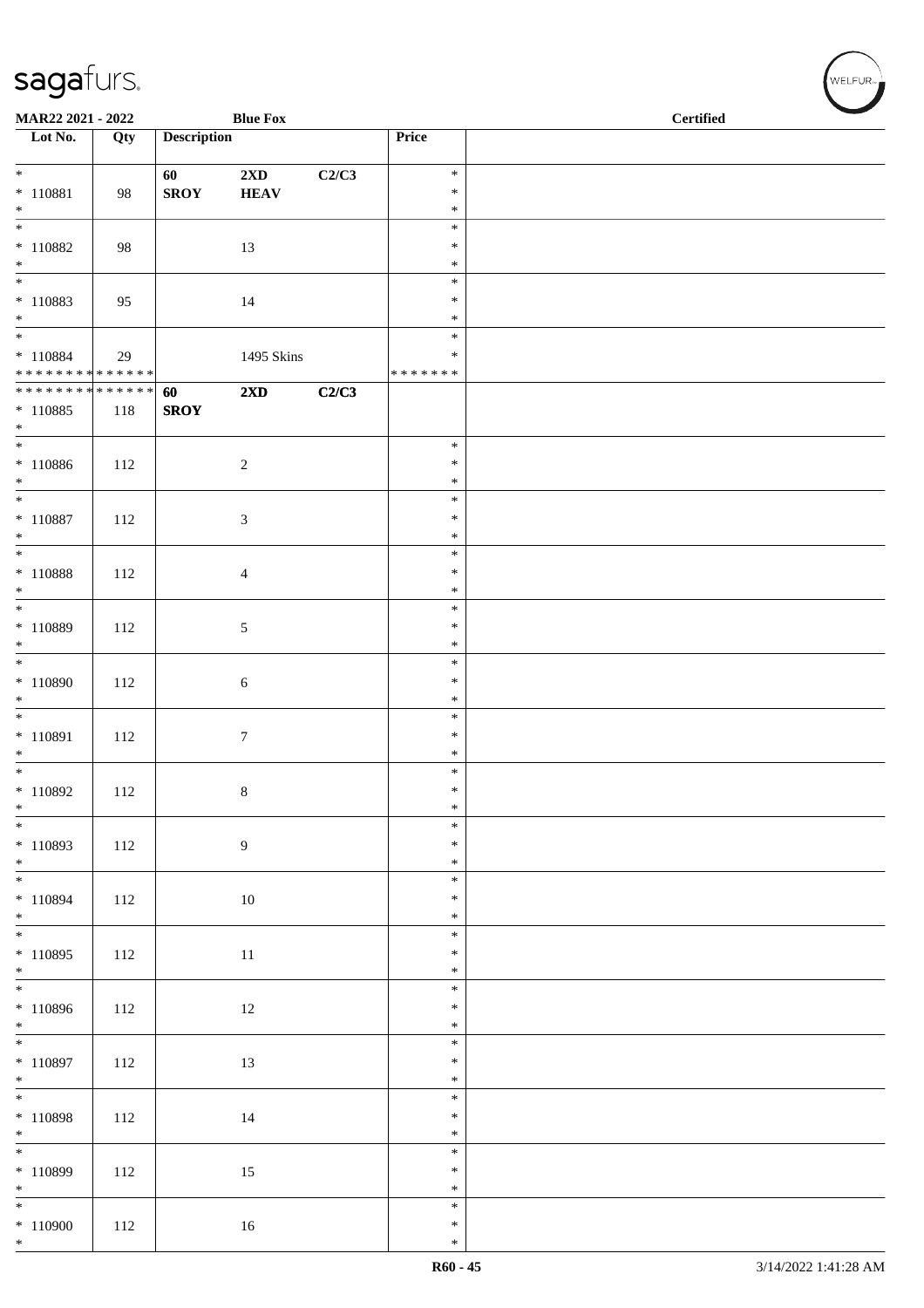| MAR22 2021 - 2022                                                        |     |                    | <b>Blue Fox</b>                         |       |                             | $\operatorname{\bf \mathbf{Certified}}$ |  |
|--------------------------------------------------------------------------|-----|--------------------|-----------------------------------------|-------|-----------------------------|-----------------------------------------|--|
| Lot No.                                                                  | Qty | <b>Description</b> |                                         |       | Price                       |                                         |  |
| $*$                                                                      |     | 60                 | $2\mathbf{X}\mathbf{D}$                 | C2/C3 | $\ast$                      |                                         |  |
| $* 110901$<br>$*$                                                        | 112 | <b>SROY</b>        |                                         |       | $\ast$<br>$\ast$            |                                         |  |
| $\frac{1}{1}$<br>$*110902$                                               | 112 |                    | 18                                      |       | $\ast$<br>$\ast$            |                                         |  |
| $*$                                                                      |     |                    |                                         |       | $\ast$                      |                                         |  |
| $*110903$<br>$*$                                                         | 112 |                    | 19                                      |       | $\ast$<br>$\ast$<br>$\ast$  |                                         |  |
| $*$<br>$* 110904$<br>$*$                                                 | 112 |                    | 20                                      |       | $\ast$<br>$\ast$<br>$\ast$  |                                         |  |
|                                                                          |     |                    |                                         |       | $\ast$                      |                                         |  |
| $*110905$<br>$*$                                                         | 112 |                    | 21                                      |       | $\ast$<br>$\ast$            |                                         |  |
| $*110906$<br>$*$                                                         | 74  |                    | 22                                      |       | $\ast$<br>$\ast$<br>$\ast$  |                                         |  |
| $*$                                                                      |     |                    |                                         |       | $\ast$                      |                                         |  |
| $*110907$<br>* * * * * * * * <mark>* * * * * * *</mark>                  | 31  |                    | 2463 Skins                              |       | $\ast$<br>*******           |                                         |  |
| $*110908$<br>$*$                                                         | 126 | 60<br><b>SROY</b>  | $2\mathbf{X}\mathbf{D}$<br>${\bf SILK}$ | C2/C3 |                             |                                         |  |
| $\overline{\mathbf{r}^*}$<br>$*110909$<br>$*$                            | 126 |                    | 2                                       |       | $\ast$<br>$\ast$<br>$\ast$  |                                         |  |
| $\overline{\ast}$<br>$* 110910$<br>$*$                                   | 126 |                    | $\mathfrak{Z}$                          |       | $\ast$<br>$\ast$<br>$\ast$  |                                         |  |
| $* 110911$<br>$*$                                                        | 126 |                    | $\overline{4}$                          |       | $\ast$<br>$\ast$<br>$\ast$  |                                         |  |
| $* 110912$<br>$\ast$                                                     | 126 |                    | 5                                       |       | $\ast$<br>$\ast$<br>$\ast$  |                                         |  |
| $\frac{1}{1}$<br>$*110913$<br>* * * * * * * * <mark>* * * * * * *</mark> | 126 |                    | 756 Skins                               |       | $\ast$<br>$\ast$<br>******* |                                         |  |
| ******** <mark>******</mark><br>$* 110914$<br>$*$                        | 118 | 60<br><b>SAGA</b>  | $2\mathbf{X}\mathbf{D}$<br><b>HEAV</b>  | C2/C3 |                             |                                         |  |
| $\overline{\ast}$<br>$* 110915$<br>$*$                                   | 112 |                    | 2                                       |       | $\ast$<br>$\ast$<br>$\ast$  |                                         |  |
| $\overline{\ast}$<br>$* 110916$<br>$*$                                   | 112 |                    | $\mathfrak{Z}$                          |       | $\ast$<br>$\ast$<br>$\ast$  |                                         |  |
| $\overline{\phantom{0}}$<br>$*110917$<br>$*$                             | 112 |                    | $\overline{4}$                          |       | $\ast$<br>$\ast$<br>$\ast$  |                                         |  |
| $* 110918$<br>$*$                                                        | 112 |                    | 5                                       |       | $\ast$<br>$\ast$<br>$\ast$  |                                         |  |
| $* 110919$<br>$*$                                                        | 112 |                    | 6                                       |       | $\ast$<br>$\ast$<br>$\ast$  |                                         |  |
| $*$<br>$*110920$<br>$*$                                                  | 112 |                    | $7\phantom{.0}$                         |       | $\ast$<br>$\ast$<br>$\ast$  |                                         |  |

WELFUR<sub><sup>N</sup></sub>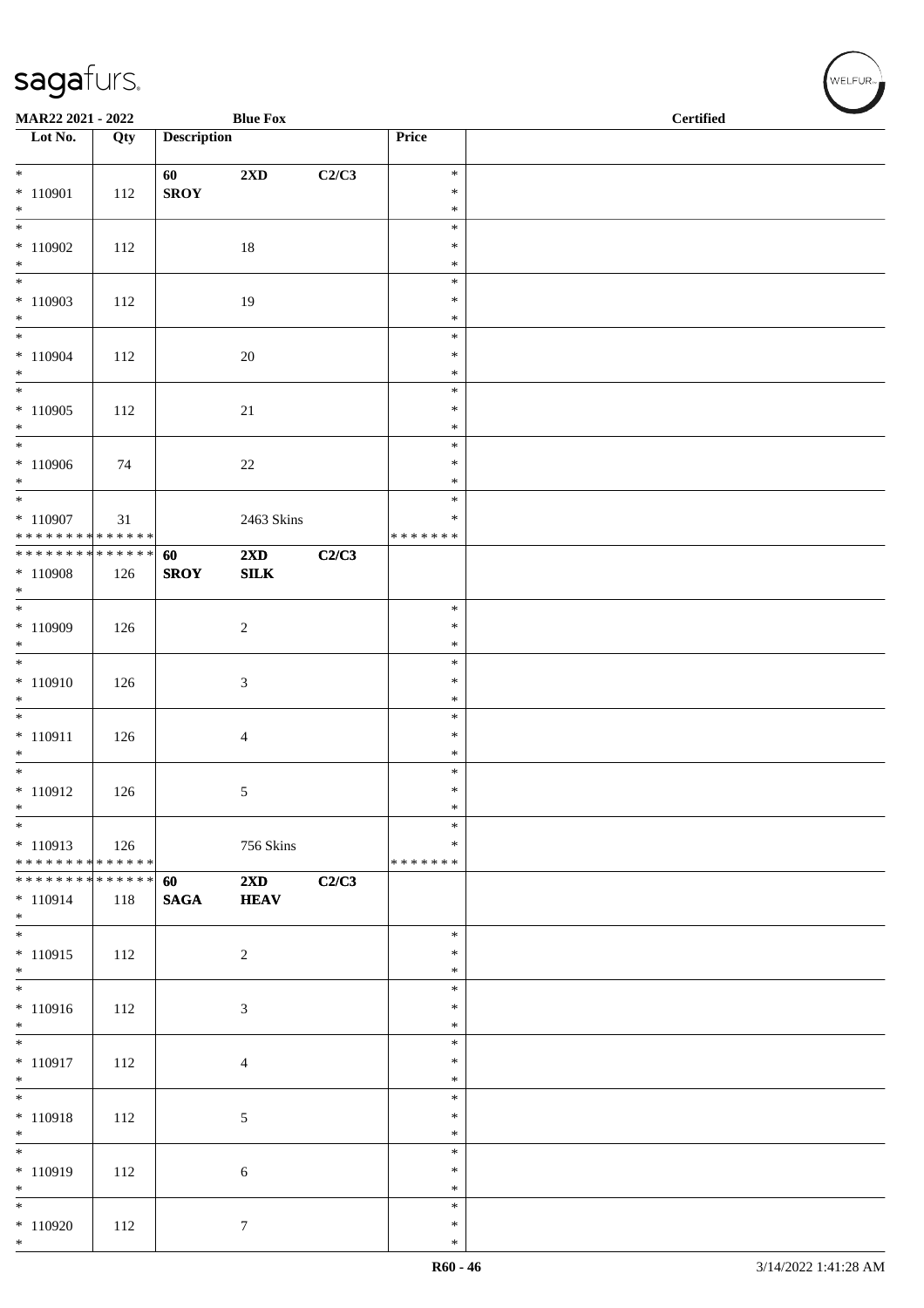| MAR22 2021 - 2022                                                   |     |                       | <b>Blue Fox</b>                        |       |                                      | <b>Certified</b> | $\overline{\phantom{0}}$ |
|---------------------------------------------------------------------|-----|-----------------------|----------------------------------------|-------|--------------------------------------|------------------|--------------------------|
| $\overline{\phantom{1}}$ Lot No.                                    | Qty | <b>Description</b>    |                                        |       | Price                                |                  |                          |
|                                                                     |     |                       |                                        |       |                                      |                  |                          |
| $*$<br>$* 110921$<br>$*$                                            | 112 | 60<br>$\mathbf{SAGA}$ | $2\mathbf{X}\mathbf{D}$<br><b>HEAV</b> | C2/C3 | $\ast$<br>$\ast$<br>$\ast$           |                  |                          |
| $\overline{\phantom{0}}$<br>$*110922$<br>$*$                        | 112 |                       | 9                                      |       | $\ast$<br>$\ast$<br>$\ast$           |                  |                          |
| $\overline{\phantom{0}}$<br>$*110923$<br>$\ast$                     | 112 |                       | 10                                     |       | $\ast$<br>$\ast$                     |                  |                          |
| $* 110924$<br>$*$                                                   | 112 |                       | 11                                     |       | $\ast$<br>$\ast$<br>$\ast$<br>$\ast$ |                  |                          |
| $*110925$<br>$*$                                                    | 112 |                       | 12                                     |       | $\ast$<br>$\ast$<br>$\ast$           |                  |                          |
| $*$<br>$*110926$<br>$*$                                             | 112 |                       | 13                                     |       | $\ast$<br>$\ast$<br>$\ast$           |                  |                          |
| $* 110927$                                                          | 60  |                       | 14                                     |       | $\ast$<br>$\ast$<br>$\ast$           |                  |                          |
| $*$ $*$<br>$* 110928$<br>* * * * * * * * <mark>* * * * * *</mark> * | 54  |                       | 1576 Skins                             |       | $\ast$<br>$\ast$<br>* * * * * * *    |                  |                          |
| ******** <mark>******</mark><br>$*110929$<br>$*$                    | 132 | 60<br><b>SAGA</b>     | 2XD                                    | C2/C3 |                                      |                  |                          |
| $*110930$<br>$*$                                                    | 126 |                       | $\sqrt{2}$                             |       | $\ast$<br>$\ast$<br>$\ast$           |                  |                          |
| $* 110931$<br>$*$                                                   | 126 |                       | $\sqrt{3}$                             |       | $\ast$<br>$\ast$<br>$\ast$           |                  |                          |
| $*$<br>$*110932$<br>$\ast$                                          | 126 |                       | 4                                      |       | $\ast$<br>$\ast$<br>$\ast$           |                  |                          |
| $*$<br>$*110933$<br>$*$                                             | 126 |                       | $\sqrt{5}$                             |       | $\ast$<br>$\ast$<br>$\ast$           |                  |                          |
| $*$<br>$*110934$<br>$*$                                             | 126 |                       | 6                                      |       | $\ast$<br>$\ast$<br>$\ast$           |                  |                          |
| $*$<br>* 110935<br>$*$                                              | 126 |                       | $\boldsymbol{7}$                       |       | $\ast$<br>$\ast$<br>$\ast$           |                  |                          |
| $*110936$<br>$*$                                                    | 126 |                       | $\,8\,$                                |       | $\ast$<br>$\ast$<br>$\ast$           |                  |                          |
| $\overline{\phantom{0}}$<br>$*110937$<br>$*$                        | 126 |                       | 9                                      |       | $\ast$<br>$\ast$<br>$\ast$           |                  |                          |
| $*$<br>$*110938$<br>$*$                                             | 126 |                       | 10                                     |       | $\ast$<br>$\ast$<br>$\ast$           |                  |                          |
| $*110939$<br>$*$                                                    | 126 |                       | $11\,$                                 |       | $\ast$<br>$\ast$<br>$\ast$           |                  |                          |
| $\overline{\phantom{0}}$<br>$*110940$<br>$*$                        | 126 |                       | 12                                     |       | $\ast$<br>$\ast$<br>$\ast$           |                  |                          |

√<br>WELFUR<sub>™</sub>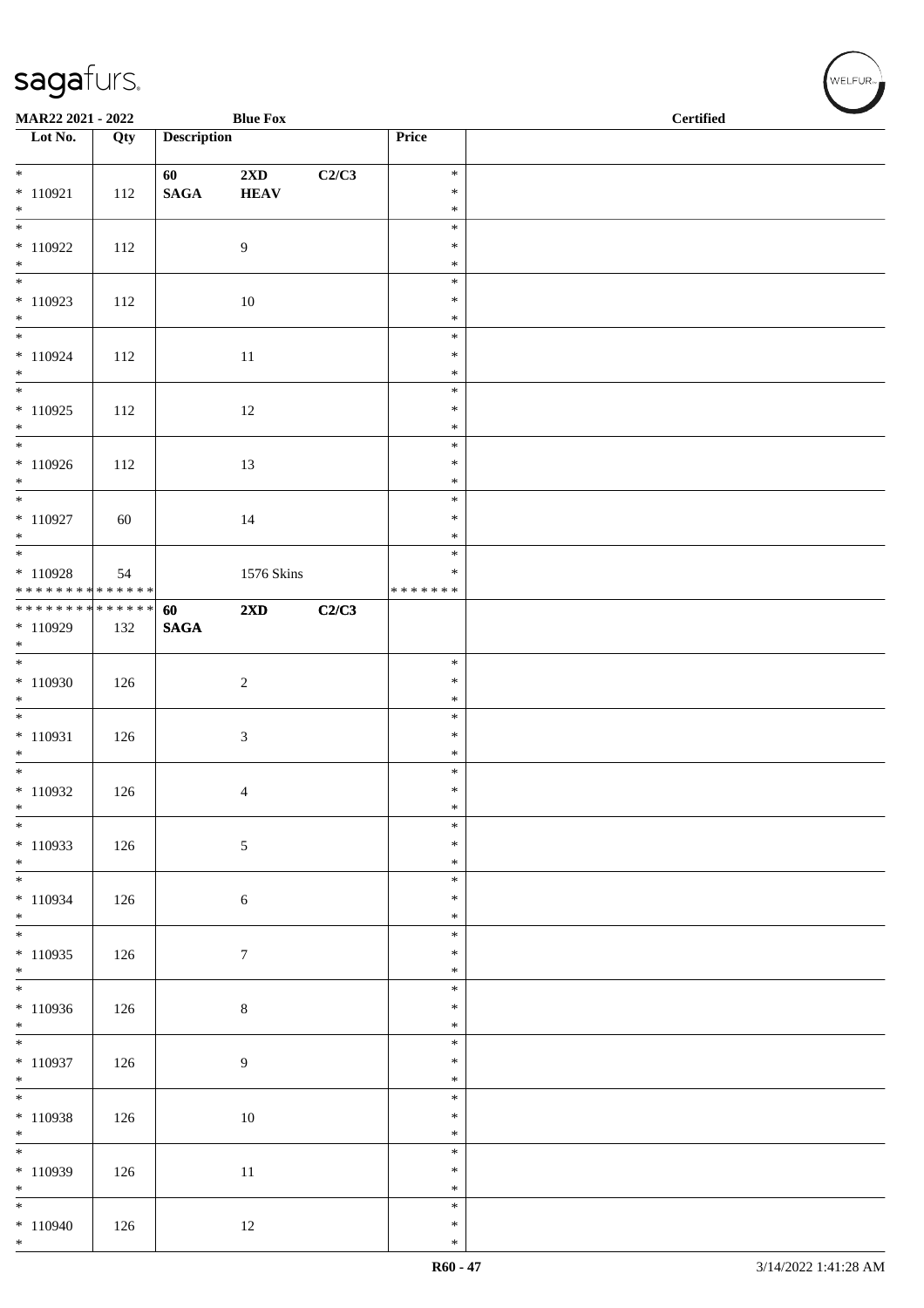| ت                                           |     |                    |                         |                  |               |  |  |
|---------------------------------------------|-----|--------------------|-------------------------|------------------|---------------|--|--|
| <b>MAR22 2021 - 2022</b><br><b>Blue Fox</b> |     |                    |                         | <b>Certified</b> |               |  |  |
| Lot No.                                     | Qty | <b>Description</b> |                         |                  | <b>Price</b>  |  |  |
| $\ast$                                      |     | 60                 | $2\mathbf{X}\mathbf{D}$ | C2/C3            | $\ast$        |  |  |
| $*110941$                                   | 126 | <b>SAGA</b>        |                         |                  | $\ast$        |  |  |
| $*$                                         |     |                    |                         |                  | $\ast$        |  |  |
| $\ast$                                      |     |                    |                         |                  | $\ast$        |  |  |
| $*110942$                                   | 126 |                    | 14                      |                  | $\ast$        |  |  |
| $\ast$                                      |     |                    |                         |                  | $\ast$        |  |  |
| $\ast$                                      |     |                    |                         |                  | $\ast$        |  |  |
| $*110943$                                   | 43  |                    | 1813 Skins              |                  | $\ast$        |  |  |
| **************                              |     |                    |                         |                  | * * * * * * * |  |  |

 $w$ ELFUR<sub>m</sub>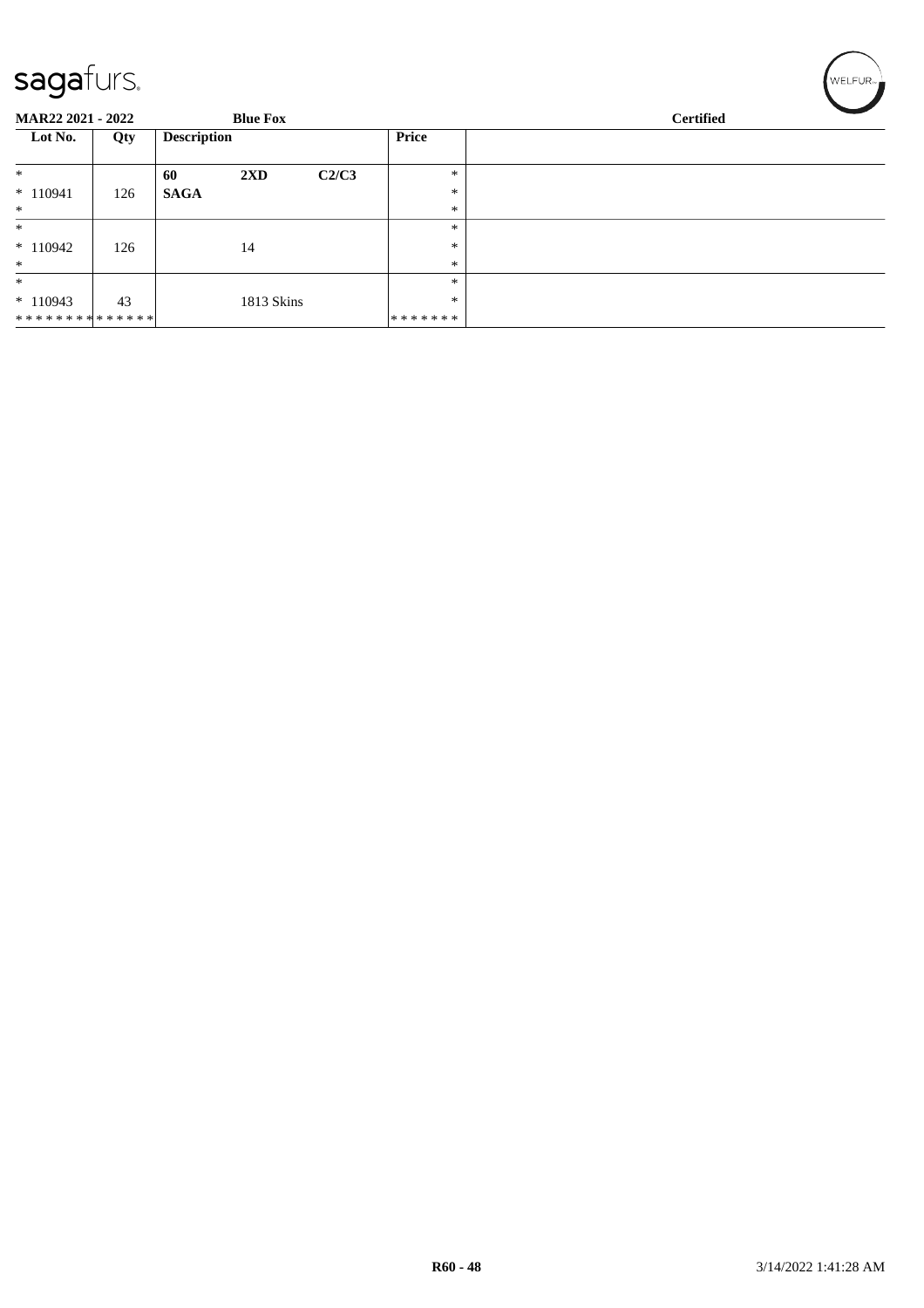| <b>Blue Fox</b><br>MAR22 2021 - 2022                                    |     |                    |                       |       |                                   | <b>Certified</b> |  |
|-------------------------------------------------------------------------|-----|--------------------|-----------------------|-------|-----------------------------------|------------------|--|
| $\overline{\phantom{1}}$ Lot No.                                        | Qty | <b>Description</b> |                       |       | Price                             |                  |  |
| * * * * * * * * * * * * * *<br>$* 111021$<br>$*$                        | 119 | 50<br><b>SROY</b>  | XP/2XP<br><b>HEAV</b> | C2/C3 |                                   |                  |  |
| $\overline{\phantom{0}}$<br>$* 111022$<br>$*$                           | 112 |                    | $\overline{2}$        |       | $\ast$<br>$\ast$<br>$\ast$        |                  |  |
| $* 111023$<br>$*$                                                       | 112 |                    | $\mathfrak{Z}$        |       | $\ast$<br>$\ast$<br>$\ast$        |                  |  |
| $\overline{\phantom{0}}$<br>$* 111024$<br>$*$                           | 112 |                    | $\overline{4}$        |       | $\ast$<br>$\ast$<br>$\ast$        |                  |  |
| $* 111025$<br>$*$                                                       | 112 |                    | $\mathfrak{S}$        |       | $\ast$<br>$\ast$<br>$\ast$        |                  |  |
| $*$<br>$* 111026$<br>$*$                                                | 112 |                    | $\sqrt{6}$            |       | $\ast$<br>$\ast$<br>$\ast$        |                  |  |
| $*$<br>$* 111027$<br>$*$                                                | 112 |                    | $\boldsymbol{7}$      |       | $\ast$<br>$\ast$<br>$\ast$        |                  |  |
| $\overline{\phantom{0}}$<br>$* 111028$<br>$*$                           | 112 |                    | $\,8\,$               |       | $\ast$<br>$\ast$<br>$\ast$        |                  |  |
| $* 111029$<br>$*$                                                       | 112 |                    | 9                     |       | $\ast$<br>$\ast$<br>$\ast$        |                  |  |
| $* 111030$<br>$*$                                                       | 112 |                    | $10\,$                |       | $\ast$<br>$\ast$<br>$\ast$        |                  |  |
| $\overline{\phantom{0}}$<br>$* 111031$<br>$*$                           | 112 |                    | $11\,$                |       | $\ast$<br>$\ast$<br>$\ast$        |                  |  |
| $*$<br>$* 111032$<br>$\ast$                                             | 112 |                    | 12                    |       | $\ast$<br>$\ast$<br>$\ast$        |                  |  |
| $\ast$<br>$* 111033$<br>$\ast$                                          | 112 |                    | 13                    |       | $\ast$<br>$\ast$<br>$\ast$        |                  |  |
| $\overline{\phantom{a}^*}$<br>$* 111034$<br>$\ast$                      | 112 |                    | 14                    |       | $\ast$<br>∗<br>$\ast$             |                  |  |
| $\overline{\phantom{0}}$<br>$* 111035$<br>* * * * * * * * * * * * * *   | 109 |                    | 1684 Skins            |       | $\ast$<br>∗<br>* * * * * * *      |                  |  |
| * * * * * * * * * * * * * *<br>$*111036$<br>$\ast$                      | 119 | 50<br><b>SROY</b>  | XP/2XP<br><b>HEAV</b> | C2/C3 |                                   |                  |  |
| $\overline{\phantom{0}}$<br>$* 111037$<br>$\ast$                        | 112 |                    | $\overline{c}$        |       | $\ast$<br>∗<br>$\ast$             |                  |  |
| $\overline{\phantom{a}^*}$<br>$* 111038$<br>* * * * * * * * * * * * * * | 47  |                    | 278 Skins             |       | $\ast$<br>$\ast$<br>* * * * * * * |                  |  |
| * * * * * * * * * * * * * *<br>$* 111039$<br>$\ast$                     | 133 | 50<br><b>SROY</b>  | XP/2XP                | C2/C3 |                                   |                  |  |
| $\ast$<br>$* 111040$<br>$*$                                             | 126 |                    | $\overline{c}$        |       | $\ast$<br>∗<br>$\ast$             |                  |  |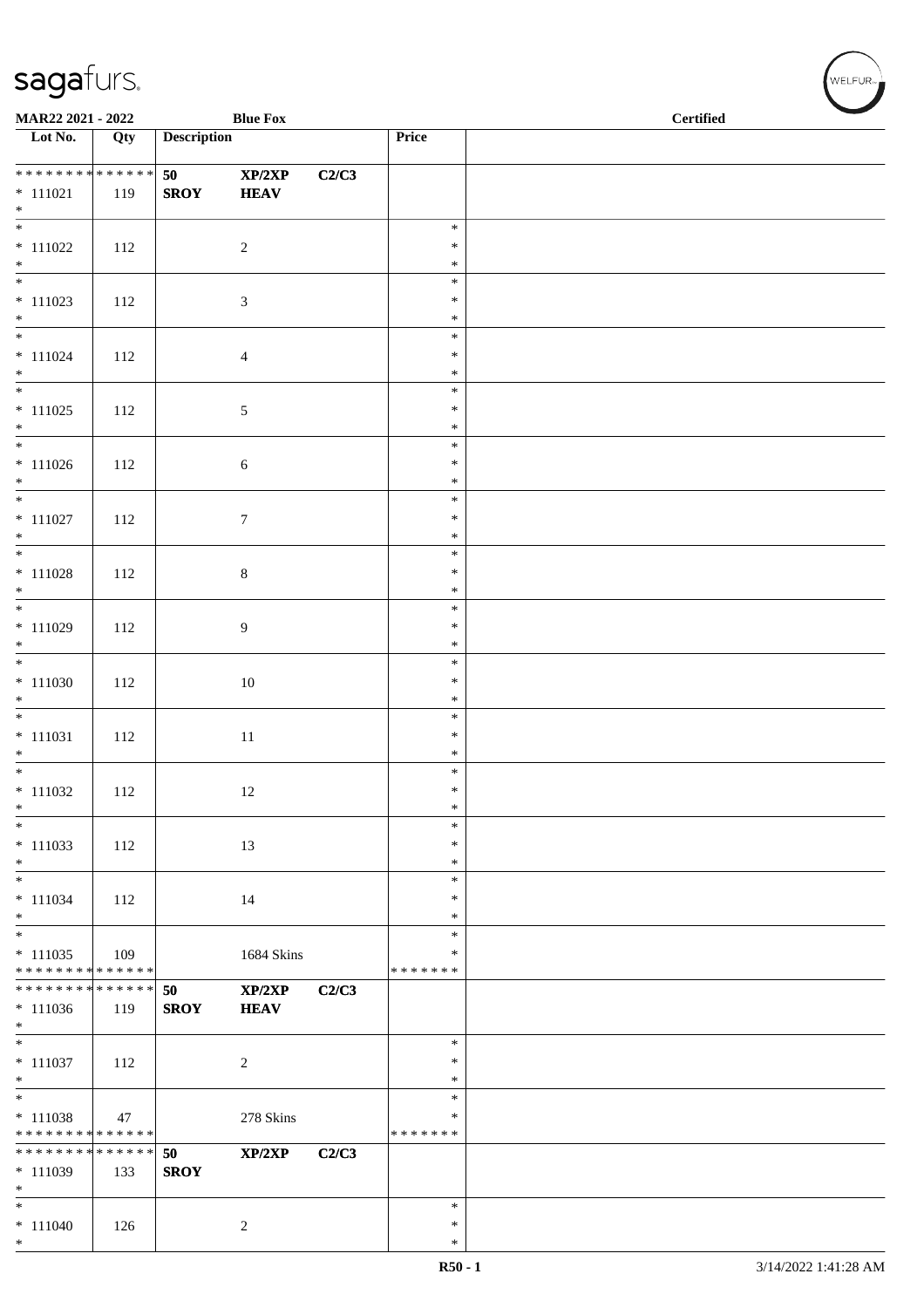| MAR22 2021 - 2022                          |     |                    | <b>Blue Fox</b>                     |                  | $\operatorname{\bf \mathbf{Certified}}$ |
|--------------------------------------------|-----|--------------------|-------------------------------------|------------------|-----------------------------------------|
| $\overline{\phantom{a}}$ Lot No.           | Qty | <b>Description</b> |                                     | Price            |                                         |
| $*$                                        |     |                    |                                     | $\ast$           |                                         |
| $* 111041$                                 | 126 | 50<br>${\bf SROY}$ | $\mathbf{XP}/2\mathbf{XP}$<br>C2/C3 | $\ast$           |                                         |
| $*$                                        |     |                    |                                     | $\ast$           |                                         |
|                                            |     |                    |                                     | $\ast$           |                                         |
| $* 111042$                                 | 126 |                    | $\overline{4}$                      | $\ast$           |                                         |
| $*$                                        |     |                    |                                     | $\ast$<br>$\ast$ |                                         |
| $* 111043$                                 | 126 |                    | $\mathfrak{S}$                      | $\ast$           |                                         |
| $*$                                        |     |                    |                                     | $\ast$           |                                         |
| $*$                                        |     |                    |                                     | $\ast$           |                                         |
| $* 111044$<br>$*$                          | 126 |                    | $\sqrt{6}$                          | $\ast$<br>$\ast$ |                                         |
|                                            |     |                    |                                     | $\ast$           |                                         |
| $* 111045$                                 | 126 |                    | $\boldsymbol{7}$                    | $\ast$           |                                         |
| $*$                                        |     |                    |                                     | $\ast$           |                                         |
|                                            |     |                    |                                     | $\ast$<br>$\ast$ |                                         |
| $* 111046$<br>$*$                          | 126 |                    | $8\,$                               | $\ast$           |                                         |
| $\overline{\phantom{0}}$                   |     |                    |                                     | $\ast$           |                                         |
| $* 111047$                                 | 126 |                    | $\overline{9}$                      | $\ast$           |                                         |
| $*$                                        |     |                    |                                     | $\ast$           |                                         |
| $* 111048$                                 | 126 |                    | 10                                  | $\ast$<br>$\ast$ |                                         |
| $*$                                        |     |                    |                                     | $\ast$           |                                         |
|                                            |     |                    |                                     | $\ast$           |                                         |
| $* 111049$                                 | 126 |                    | $11\,$                              | $\ast$           |                                         |
| $\ast$                                     |     |                    |                                     | $\ast$<br>$\ast$ |                                         |
| $* 111050$                                 | 126 |                    | $12\,$                              | $\ast$           |                                         |
| $*$                                        |     |                    |                                     | $\ast$           |                                         |
|                                            |     |                    |                                     | $\ast$           |                                         |
| $* 111051$                                 | 126 |                    | 13                                  | $\ast$           |                                         |
| $*$                                        |     |                    |                                     | $\ast$<br>$\ast$ |                                         |
| $* 111052$                                 | 126 |                    | 14                                  | $\ast$           |                                         |
| $\ast$                                     |     |                    |                                     | $\ast$           |                                         |
| $\ast$                                     |     |                    |                                     | $\ast$           |                                         |
| $* 111053$<br>$\ast$                       | 126 |                    | 15                                  | $\ast$<br>$\ast$ |                                         |
| $*$                                        |     |                    |                                     | $\ast$           |                                         |
| $* 111054$                                 | 126 |                    | 16                                  | $\ast$           |                                         |
| $*$<br>$\overline{\phantom{0}}$            |     |                    |                                     | $\ast$           |                                         |
| $* 111055$                                 | 98  |                    |                                     | $\ast$<br>$\ast$ |                                         |
| * * * * * * * * <mark>* * * * * * *</mark> |     |                    | 2121 Skins                          | * * * * * * *    |                                         |
| * * * * * * * * * * * * * *                |     |                    | <b>IDENTICAL</b>                    |                  |                                         |
| $*111056$                                  | 133 |                    |                                     |                  |                                         |
| $*$                                        |     |                    |                                     | $\ast$           |                                         |
| $* 111057$                                 | 126 |                    | $\sqrt{2}$                          | $\ast$           |                                         |
| $*$                                        |     |                    |                                     | $\ast$           |                                         |
| $\overline{\phantom{0}}$                   |     |                    |                                     | $\ast$           |                                         |
| $* 111058$                                 | 126 |                    | $\mathfrak{Z}$                      | $\ast$<br>$\ast$ |                                         |
| $*$<br>$*$                                 |     |                    |                                     | $\ast$           |                                         |
| $* 111059$                                 | 126 |                    | $\overline{4}$                      | $\ast$           |                                         |
| $*$                                        |     |                    |                                     | $\ast$           |                                         |
| $*$                                        |     |                    |                                     | $\ast$           |                                         |
| $* 111060$<br>$*$                          | 126 |                    | 5                                   | $\ast$<br>$\ast$ |                                         |
|                                            |     |                    |                                     |                  |                                         |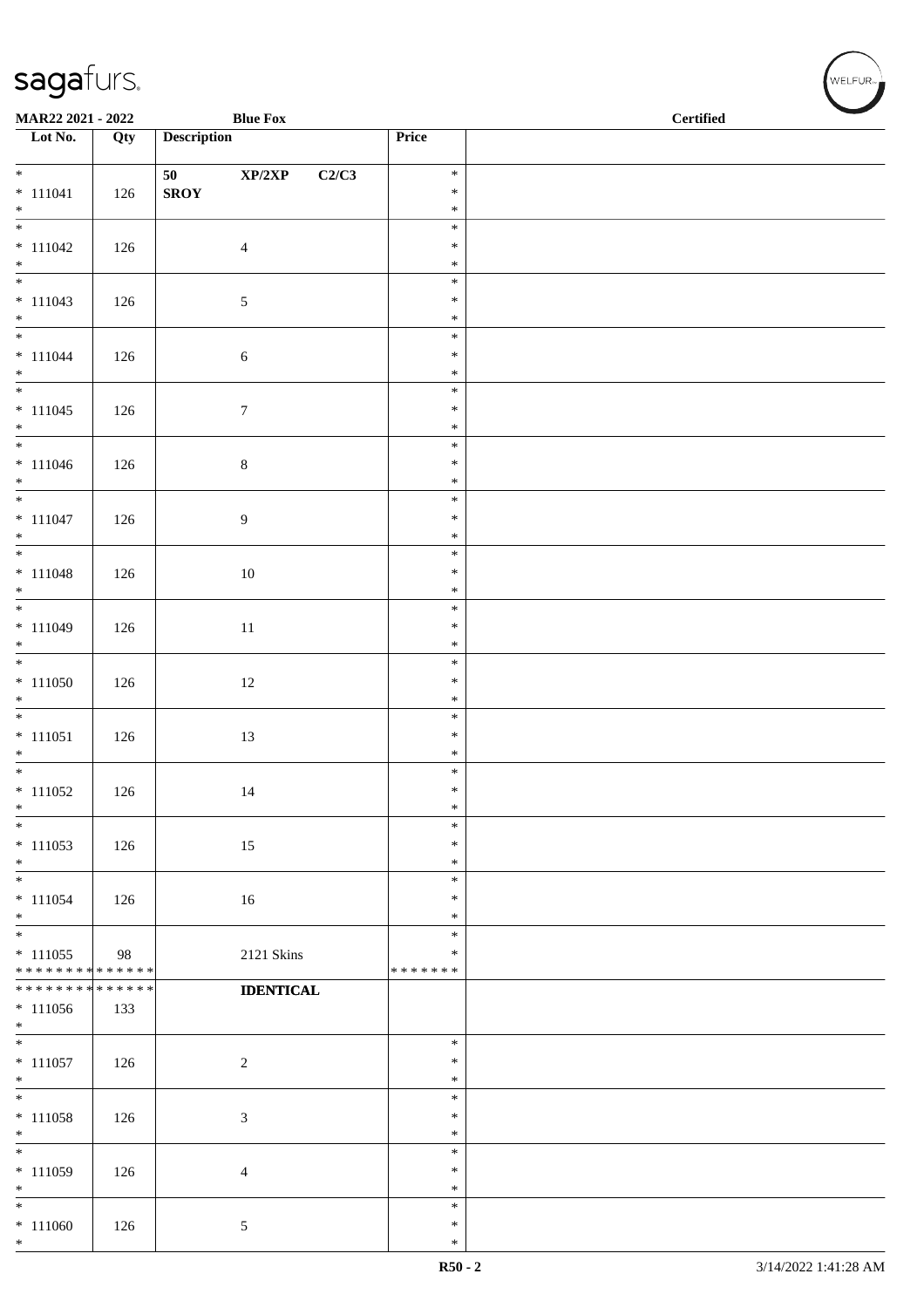| MAR22 2021 - 2022                                        |     |                    | <b>Blue Fox</b>  |       |                         | <b>Certified</b> |
|----------------------------------------------------------|-----|--------------------|------------------|-------|-------------------------|------------------|
| Lot No.                                                  | Qty | <b>Description</b> |                  |       | Price                   |                  |
| $*$                                                      |     | 50                 | XP/2XP           | C2/C3 | $\ast$                  |                  |
| $* 111061$<br>$*$                                        | 126 | <b>SROY</b>        |                  |       | $\ast$<br>$\ast$        |                  |
|                                                          |     |                    |                  |       | $\ast$                  |                  |
| $* 111062$                                               | 126 |                    | $\tau$           |       | $\ast$                  |                  |
| $\ast$                                                   |     |                    |                  |       | $\ast$<br>$\ast$        |                  |
| $* 111063$                                               | 126 |                    | $\,8\,$          |       | $\ast$                  |                  |
| $*$<br>$*$                                               |     |                    |                  |       | $\ast$<br>$\ast$        |                  |
| $* 111064$                                               | 126 |                    | $\overline{9}$   |       | $\ast$                  |                  |
| $*$<br>$\overline{\phantom{0}}$                          |     |                    |                  |       | $\ast$<br>$\ast$        |                  |
| $* 111065$                                               | 126 |                    | 10               |       | $\ast$                  |                  |
| $*$<br>$*$                                               |     |                    |                  |       | $\ast$<br>$\ast$        |                  |
| $* 111066$                                               | 126 |                    | 11               |       | $\ast$                  |                  |
| $*$                                                      |     |                    |                  |       | $\ast$                  |                  |
| $* 111067$                                               | 76  |                    | 1469 Skins       |       | $\ast$<br>$\ast$        |                  |
| * * * * * * * * <mark>* * * * * *</mark> *               |     |                    |                  |       | * * * * * * *           |                  |
| ******** <mark>******</mark><br>$* 111068$               | 133 | 50<br><b>SROY</b>  | XP/2XP           | C2/C3 |                         |                  |
| $*$                                                      |     |                    |                  |       |                         |                  |
| $* 111069$                                               |     |                    |                  |       | $\ast$<br>$\ast$        |                  |
| $*$                                                      | 126 |                    | $\overline{2}$   |       | $\ast$                  |                  |
|                                                          |     |                    |                  |       | $\ast$                  |                  |
| $* 111070$<br>$*$                                        | 126 |                    | $\mathfrak{Z}$   |       | $\ast$<br>$\ast$        |                  |
|                                                          |     |                    |                  |       | $\ast$                  |                  |
| $* 111071$<br>* * * * * * * * <mark>* * * * * * *</mark> | 43  |                    | 428 Skins        |       | $\ast$<br>* * * * * * * |                  |
| * * * * * * * * * * * * * * *                            |     | 50                 | XP/2XP           | C2/C3 |                         |                  |
| $*$ 111072<br>$\ast$                                     | 147 | <b>SROY</b>        | ${\bf SILK}$     |       |                         |                  |
| $*$                                                      |     |                    |                  |       | $\ast$                  |                  |
| $* 111073$<br>$*$                                        | 140 |                    | $\sqrt{2}$       |       | $\ast$<br>$\ast$        |                  |
| $\ast$                                                   |     |                    |                  |       | $\ast$                  |                  |
| $* 111074$                                               | 140 |                    | $\mathfrak{Z}$   |       | $\ast$                  |                  |
| $\ast$<br>$\overline{\phantom{0}}$                       |     |                    |                  |       | $\ast$<br>$\ast$        |                  |
| $* 111075$                                               | 140 |                    | $\overline{4}$   |       | $\ast$                  |                  |
| $*$<br>$\overline{\phantom{0}}$                          |     |                    |                  |       | $\ast$<br>$\ast$        |                  |
| $* 111076$                                               | 140 |                    | $\sqrt{5}$       |       | $\ast$                  |                  |
| $*$<br>$\overline{\phantom{0}}$                          |     |                    |                  |       | $\ast$<br>$\ast$        |                  |
| $* 111077$                                               | 140 |                    | 6                |       | $\ast$                  |                  |
| $*$<br>$*$                                               |     |                    |                  |       | $\ast$<br>$\ast$        |                  |
| $* 111078$                                               | 140 |                    | $\boldsymbol{7}$ |       | $\ast$                  |                  |
| $*$                                                      |     |                    |                  |       | $\ast$                  |                  |
| $\overline{\phantom{0}}$<br>$* 111079$                   | 140 |                    | $8\,$            |       | $\ast$<br>$\ast$        |                  |
| $*$                                                      |     |                    |                  |       | $\ast$                  |                  |
| $\ast$<br>$* 111080$                                     |     |                    |                  |       | $\ast$<br>$\ast$        |                  |
| $*$                                                      | 140 |                    | 9                |       | $\ast$                  |                  |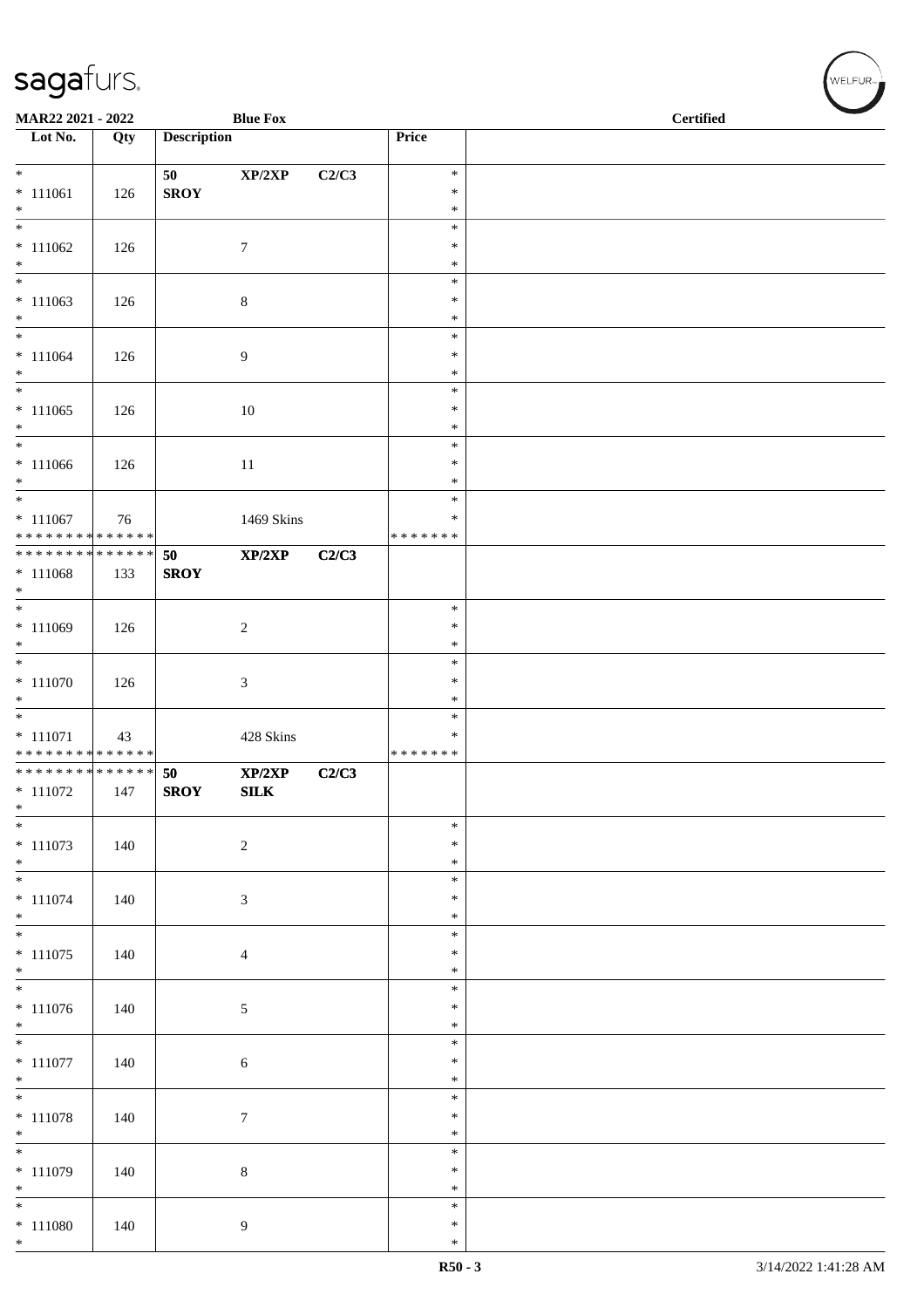| MAR22 2021 - 2022                                                                        |     |                    | <b>Blue Fox</b>                     |                  | <b>Certified</b> |
|------------------------------------------------------------------------------------------|-----|--------------------|-------------------------------------|------------------|------------------|
| Lot No.                                                                                  | Qty | <b>Description</b> |                                     | Price            |                  |
| $*$                                                                                      |     | 50                 | $\mathbf{XP}/2\mathbf{XP}$<br>C2/C3 | $\ast$           |                  |
| $* 111081$                                                                               | 140 | <b>SROY</b>        | ${\bf SILK}$                        | $\ast$           |                  |
| $*$<br>$\overline{\phantom{0}}$                                                          |     |                    |                                     | $\ast$<br>$\ast$ |                  |
| $* 111082$                                                                               | 140 |                    | 11                                  | $\ast$           |                  |
| $\ast$                                                                                   |     |                    |                                     | $\ast$<br>$\ast$ |                  |
| $* 111083$                                                                               | 140 |                    | 12                                  | $\ast$           |                  |
| $*$                                                                                      |     |                    |                                     | $\ast$           |                  |
| $*$<br>$* 111084$                                                                        | 140 |                    | 13                                  | $\ast$<br>$\ast$ |                  |
| $*$                                                                                      |     |                    |                                     | $\ast$           |                  |
| $\overline{\phantom{0}}$                                                                 |     |                    |                                     | $\ast$           |                  |
| $* 111085$<br>$*$                                                                        | 140 |                    | 14                                  | $\ast$<br>$\ast$ |                  |
| $*$                                                                                      |     |                    |                                     | $\ast$           |                  |
| $* 111086$<br>$*$                                                                        | 140 |                    | 15                                  | $\ast$<br>$\ast$ |                  |
| $*$                                                                                      |     |                    |                                     | $\ast$           |                  |
| $* 111087$                                                                               | 140 |                    | 16                                  | $\ast$           |                  |
| $*$                                                                                      |     |                    |                                     | $\ast$<br>$\ast$ |                  |
| * 111088                                                                                 | 42  |                    | 2289 Skins                          | $\ast$           |                  |
| * * * * * * * * <mark>* * * * * * *</mark><br>* * * * * * * * <mark>* * * * * * *</mark> |     |                    | <b>IDENTICAL</b>                    | * * * * * * *    |                  |
| * 111089                                                                                 | 147 |                    |                                     |                  |                  |
| $*$                                                                                      |     |                    |                                     |                  |                  |
| $* 111090$                                                                               | 140 |                    | $\sqrt{2}$                          | $\ast$<br>$\ast$ |                  |
| $*$                                                                                      |     |                    |                                     | $\ast$           |                  |
| $* 111091$                                                                               | 140 |                    | $\mathfrak{Z}$                      | $\ast$<br>$\ast$ |                  |
| $*$                                                                                      |     |                    |                                     | $\ast$           |                  |
| $*$                                                                                      |     |                    |                                     | $\ast$           |                  |
| $* 111092$<br>$\ast$                                                                     | 140 |                    | 4                                   | $\ast$<br>$\ast$ |                  |
| $*$                                                                                      |     |                    |                                     | $\ast$           |                  |
| $* 111093$<br>$*$                                                                        | 140 |                    | 5                                   | $\ast$<br>$\ast$ |                  |
| $\overline{\phantom{0}}$                                                                 |     |                    |                                     | $\ast$           |                  |
| $* 111094$<br>$*$                                                                        | 140 |                    | $\sqrt{6}$                          | $\ast$<br>$\ast$ |                  |
| $*$                                                                                      |     |                    |                                     | $\ast$           |                  |
| $* 111095$                                                                               | 140 |                    | $7\phantom{.0}$                     | $\ast$           |                  |
| $*$                                                                                      |     |                    |                                     | $\ast$<br>$\ast$ |                  |
| $* 111096$                                                                               | 140 |                    | $\,8\,$                             | $\ast$           |                  |
| $*$                                                                                      |     |                    |                                     | $\ast$<br>$\ast$ |                  |
| $* 111097$                                                                               | 140 |                    | $\overline{9}$                      | $\ast$           |                  |
| $*$<br>$*$                                                                               |     |                    |                                     | $\ast$           |                  |
| $* 111098$                                                                               | 140 |                    | 10                                  | $\ast$<br>$\ast$ |                  |
| $*$                                                                                      |     |                    |                                     | $\ast$           |                  |
| $\overline{\phantom{0}}$                                                                 |     |                    |                                     | $\ast$<br>$\ast$ |                  |
| * 111099<br>$*$                                                                          | 140 |                    | $11\,$                              | $\ast$           |                  |
| $*$                                                                                      |     |                    |                                     | $\ast$           |                  |
| $* 111100$<br>$*$                                                                        | 140 |                    | 12                                  | $\ast$<br>$\ast$ |                  |

、<br>WELFUR<sub>™</sub>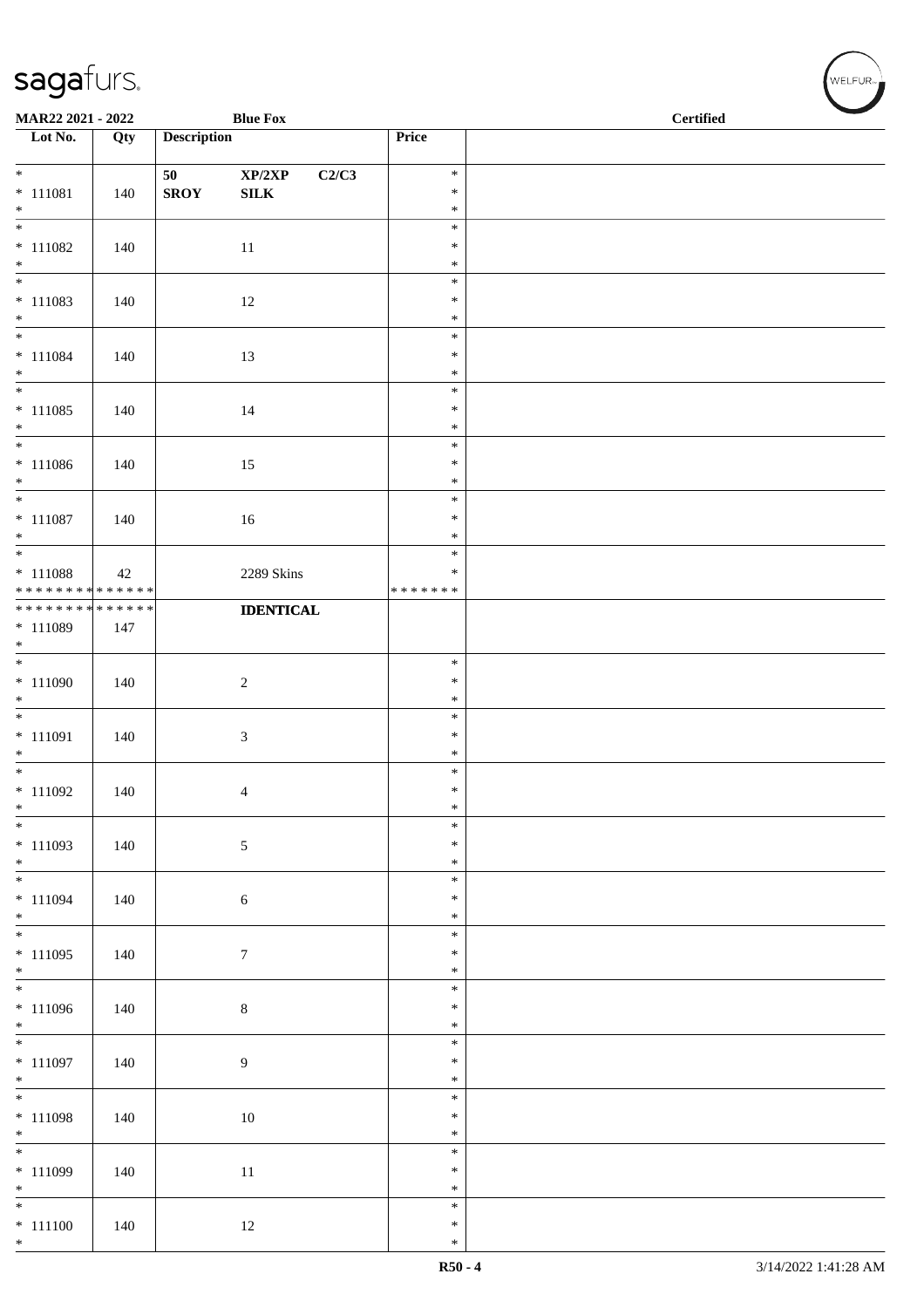| MAR22 2021 - 2022                                              |     |                    | <b>Blue Fox</b> |             |                         | $\overline{\phantom{a}}$<br><b>Certified</b> |
|----------------------------------------------------------------|-----|--------------------|-----------------|-------------|-------------------------|----------------------------------------------|
| $\overline{\phantom{1}}$ Lot No.                               | Qty | <b>Description</b> |                 |             | Price                   |                                              |
| $*$                                                            |     | 50                 | XP/2XP          | C2/C3       | $\ast$                  |                                              |
| $* 111101$                                                     | 140 | <b>SROY</b>        | SILK            |             | $\ast$                  |                                              |
| $*$<br>$\overline{\ast}$                                       |     |                    |                 |             | $\ast$                  |                                              |
| $* 111102$                                                     | 140 |                    | 14              |             | $\ast$<br>$\ast$        |                                              |
| $*$                                                            |     |                    |                 |             | $\ast$                  |                                              |
| $\overline{\phantom{0}}$                                       |     |                    |                 |             | $\ast$                  |                                              |
| $* 111103$<br>$*$                                              | 140 |                    | 15              |             | $\ast$<br>$\ast$        |                                              |
| $\overline{\phantom{0}}$                                       |     |                    |                 |             | $\ast$                  |                                              |
| $* 111104$                                                     | 56  |                    | 2163 Skins      |             | ∗                       |                                              |
| * * * * * * * * * * * * * * *<br>* * * * * * * * * * * * * * * |     |                    |                 |             | * * * * * * *           |                                              |
| $* 111105$                                                     | 147 | 50<br><b>SROY</b>  | XP/2XP<br>SLK   | C2/C3       |                         |                                              |
| $*$                                                            |     |                    |                 |             |                         |                                              |
| $\overline{\phantom{0}}$                                       |     |                    |                 |             | $\ast$                  |                                              |
| $* 111106$<br>$*$                                              | 140 |                    | $\overline{c}$  |             | $\ast$<br>$\ast$        |                                              |
| $*$                                                            |     |                    |                 |             | $\ast$                  |                                              |
| $* 111107$                                                     | 140 |                    | 3               |             | $\ast$                  |                                              |
| $*$<br>$*$                                                     |     |                    |                 |             | $\ast$<br>$\ast$        |                                              |
| $* 111108$                                                     | 140 |                    | 4               |             | $\ast$                  |                                              |
| $*$                                                            |     |                    |                 |             | $\ast$                  |                                              |
| $\overline{\phantom{0}}$                                       |     |                    |                 |             | $\ast$                  |                                              |
| $* 111109$<br>* * * * * * * * * * * * * *                      | 140 |                    | 707 Skins       |             | ∗<br>* * * * * * *      |                                              |
|                                                                |     | 50                 | XP/2XP          | C2/C3       |                         |                                              |
| 111110                                                         | 72  | <b>SROY</b>        | WOL2            | <b>HEAV</b> |                         |                                              |
| ******** <mark>******</mark>                                   |     | 50                 | XP/2XP          | C2/C3       |                         |                                              |
| $* 111111$                                                     | 133 | <b>SROY</b>        | WOL2            |             |                         |                                              |
| $*$                                                            |     |                    |                 |             |                         |                                              |
| $* 111112$                                                     | 115 |                    | 2               |             | $\ast$<br>$\ast$        |                                              |
| $\ast$                                                         |     |                    |                 |             | $\ast$                  |                                              |
| $\ast$                                                         |     |                    |                 |             | $\ast$                  |                                              |
| $* 111113$<br>* * * * * * * * * * * * * *                      | 21  |                    | 269 Skins       |             | $\ast$<br>* * * * * * * |                                              |
| * * * * * * * * * * * * * * *                                  |     | 50                 | XP/2XP          | C2/C3       |                         |                                              |
| $* 111114$                                                     | 133 | <b>SAGA</b>        | <b>HEAV</b>     |             |                         |                                              |
| $*$<br>$*$                                                     |     |                    |                 |             |                         |                                              |
| $* 111115$                                                     | 126 |                    | $\overline{c}$  |             | $\ast$<br>∗             |                                              |
| $*$                                                            |     |                    |                 |             | $\ast$                  |                                              |
| $\overline{\phantom{0}}$                                       |     |                    |                 |             | $\ast$                  |                                              |
| $* 111116$<br>$*$                                              | 126 |                    | 3               |             | $\ast$<br>$\ast$        |                                              |
| $*$                                                            |     |                    |                 |             | $\ast$                  |                                              |
| $* 111117$                                                     | 126 |                    | 4               |             | $\ast$                  |                                              |
| $*$<br>$\overline{\phantom{0}}$                                |     |                    |                 |             | $\ast$<br>$\ast$        |                                              |
| $* 111118$                                                     | 126 |                    | 5               |             | $\ast$                  |                                              |
| $*$                                                            |     |                    |                 |             | $\ast$                  |                                              |
| $\overline{\phantom{0}}$                                       |     |                    |                 |             | $\ast$                  |                                              |
| $* 111119$<br>$*$                                              | 126 |                    | 6               |             | $\ast$<br>$\ast$        |                                              |
| $*$                                                            |     |                    |                 |             | $\ast$                  |                                              |
| $* 111120$                                                     | 126 |                    | $\tau$          |             | $\ast$                  |                                              |
| $*$                                                            |     |                    |                 |             | $\ast$                  |                                              |

WELFUR<sub><sup>N</sub></sub></sub></sup>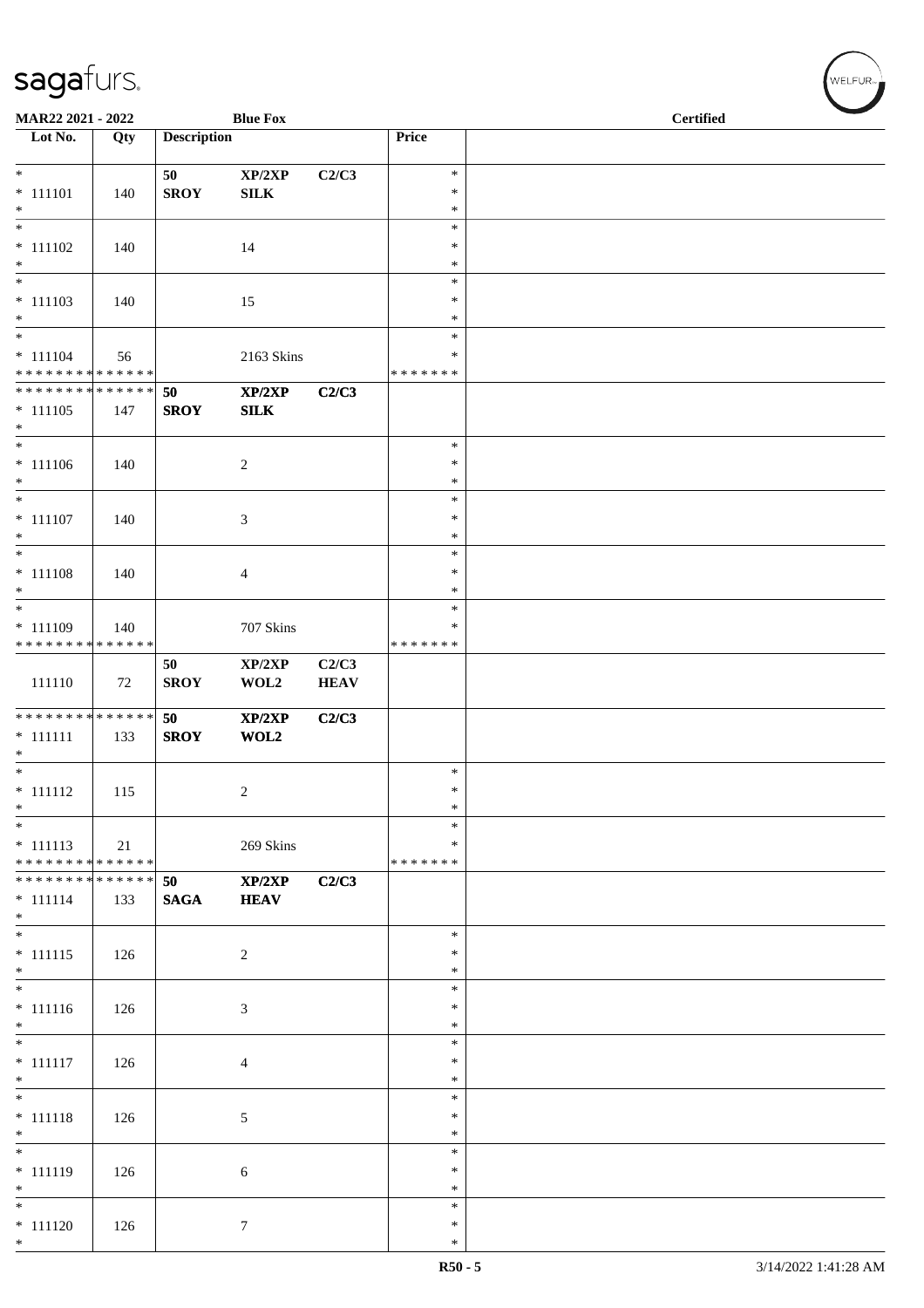| MAR22 2021 - 2022                          |     |                    | <b>Blue Fox</b>            |       |                         | <b>Certified</b> |
|--------------------------------------------|-----|--------------------|----------------------------|-------|-------------------------|------------------|
| $\overline{\phantom{1}}$ Lot No.           | Qty | <b>Description</b> |                            |       | Price                   |                  |
| $*$                                        |     | 50                 | $\mathbf{XP}/2\mathbf{XP}$ | C2/C3 | $\ast$                  |                  |
| $* 111121$                                 | 126 | $\mathbf{SAGA}$    | <b>HEAV</b>                |       | $\ast$                  |                  |
| $*$<br>$\overline{\phantom{0}}$            |     |                    |                            |       | $\ast$<br>$\ast$        |                  |
| $* 111122$                                 | 126 |                    | 9                          |       | $\ast$                  |                  |
| $*$                                        |     |                    |                            |       | $\ast$<br>$\ast$        |                  |
| $* 111123$                                 | 126 |                    | 10                         |       | $\ast$                  |                  |
| $*$                                        |     |                    |                            |       | $\ast$<br>$\ast$        |                  |
| $* 111124$                                 | 126 |                    | 11                         |       | $\ast$                  |                  |
| $*$<br>$\overline{\phantom{0}}$            |     |                    |                            |       | $\ast$<br>$\ast$        |                  |
| $* 111125$                                 | 126 |                    | 12                         |       | $\ast$                  |                  |
| $*$<br>$\overline{\phantom{0}}$            |     |                    |                            |       | $\ast$                  |                  |
| $* 111126$                                 | 126 |                    | 13                         |       | $\ast$<br>$\ast$        |                  |
| $*$                                        |     |                    |                            |       | $\ast$                  |                  |
| $* 111127$                                 | 126 |                    | 14                         |       | $\ast$<br>$\ast$        |                  |
| $*$                                        |     |                    |                            |       | $\ast$                  |                  |
| $\overline{\ast}$                          |     |                    |                            |       | $\ast$                  |                  |
| $* 111128$<br>$*$                          | 126 |                    | 15                         |       | $\ast$<br>$\ast$        |                  |
|                                            |     |                    |                            |       | $\ast$                  |                  |
| $* 111129$<br>******** <mark>******</mark> | 62  |                    | 1959 Skins                 |       | $\ast$<br>* * * * * * * |                  |
| * * * * * * * * * * * * * *                |     | 50                 | XP/2XP                     | C2/C3 |                         |                  |
| $* 111130$<br>$*$                          | 133 | $\mathbf{SAGA}$    | <b>HEAV</b>                |       |                         |                  |
|                                            |     |                    |                            |       | $\ast$                  |                  |
| $* 111131$<br>* * * * * * * * * * * * * *  | 118 |                    | 251 Skins                  |       | $\ast$<br>* * * * * * * |                  |
| ******** <mark>******</mark>               |     | 50                 | XP/2XP                     | C2/C3 |                         |                  |
| $* 111132$                                 | 147 | <b>SAGA</b>        |                            |       |                         |                  |
| $*$<br>$*$                                 |     |                    |                            |       | $\ast$                  |                  |
| $* 111133$                                 | 140 |                    | $\overline{c}$             |       | $\ast$                  |                  |
| $*$<br>$*$                                 |     |                    |                            |       | $\ast$<br>$\ast$        |                  |
| $* 111134$                                 | 140 |                    | 3                          |       | $\ast$                  |                  |
| $*$<br>$*$                                 |     |                    |                            |       | $\ast$<br>$\ast$        |                  |
| $* 111135$                                 | 140 |                    | $\overline{4}$             |       | $\ast$                  |                  |
| $*$                                        |     |                    |                            |       | $\ast$<br>$\ast$        |                  |
| $* 111136$                                 | 140 |                    | 5                          |       | $\ast$                  |                  |
| $*$                                        |     |                    |                            |       | $\ast$                  |                  |
| $* 111137$                                 | 140 |                    | 6                          |       | $\ast$<br>$\ast$        |                  |
| $*$                                        |     |                    |                            |       | $\ast$                  |                  |
| $* 111138$                                 | 140 |                    | $\boldsymbol{7}$           |       | $\ast$<br>$\ast$        |                  |
| $*$                                        |     |                    |                            |       | $\ast$                  |                  |
|                                            |     |                    |                            |       | $\ast$                  |                  |
| $* 111139$<br>$*$                          | 140 |                    | $\,8\,$                    |       | $\ast$<br>$\ast$        |                  |
| $*$                                        |     |                    |                            |       | $\ast$                  |                  |
| $* 111140$<br>$*$                          | 140 |                    | 9                          |       | $\ast$<br>$\ast$        |                  |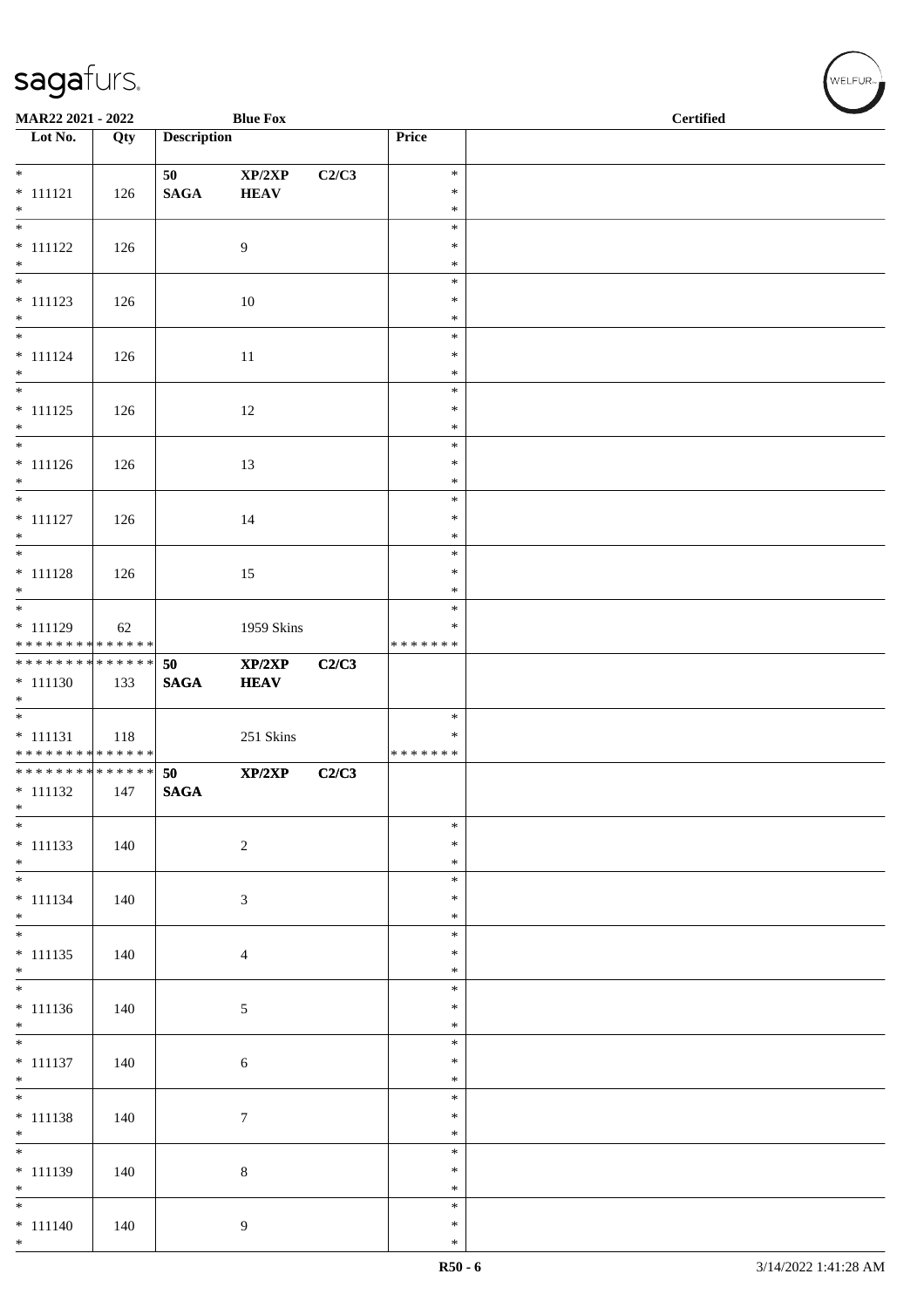| MAR22 2021 - 2022                          |     |                       | <b>Blue Fox</b>                     |                  | $\operatorname{\bf \mathbf{Certified}}$ |
|--------------------------------------------|-----|-----------------------|-------------------------------------|------------------|-----------------------------------------|
| Lot No.                                    | Qty | <b>Description</b>    |                                     | Price            |                                         |
| $*$                                        |     |                       |                                     | $\ast$           |                                         |
| $* 111141$                                 | 140 | 50<br>$\mathbf{SAGA}$ | $\mathbf{XP}/2\mathbf{XP}$<br>C2/C3 | $\ast$           |                                         |
| $*$                                        |     |                       |                                     | $\ast$           |                                         |
|                                            |     |                       |                                     | $\ast$           |                                         |
| $* 111142$                                 | 140 |                       | 11                                  | $\ast$           |                                         |
| $*$                                        |     |                       |                                     | $\ast$<br>$\ast$ |                                         |
| $* 111143$                                 | 140 |                       | 12                                  | $\ast$           |                                         |
| $*$                                        |     |                       |                                     | $\ast$           |                                         |
|                                            |     |                       |                                     | $\ast$           |                                         |
| $* 111144$<br>$*$                          | 140 |                       | 13                                  | $\ast$<br>$\ast$ |                                         |
|                                            |     |                       |                                     | $\ast$           |                                         |
| $* 111145$                                 | 140 |                       | 14                                  | $\ast$           |                                         |
| $*$                                        |     |                       |                                     | $\ast$           |                                         |
|                                            |     |                       |                                     | $\ast$<br>$\ast$ |                                         |
| $* 111146$<br>$*$                          | 140 |                       | 15                                  | $\ast$           |                                         |
| $\overline{\phantom{0}}$                   |     |                       |                                     | $\ast$           |                                         |
| $* 111147$                                 | 107 |                       | 2214 Skins                          | $\ast$           |                                         |
| * * * * * * * * * * * * * * *              |     |                       |                                     | * * * * * * *    |                                         |
| * * * * * * * * <mark>* * * * * * *</mark> | 147 |                       | <b>IDENTICAL</b>                    |                  |                                         |
| $* 111148$<br>$*$                          |     |                       |                                     |                  |                                         |
|                                            |     |                       |                                     | $\ast$           |                                         |
| $* 111149$                                 | 140 |                       | $\overline{2}$                      | $\ast$           |                                         |
| $*$                                        |     |                       |                                     | $\ast$<br>$\ast$ |                                         |
| $* 111150$                                 | 140 |                       | $\mathfrak{Z}$                      | $\ast$           |                                         |
| $*$                                        |     |                       |                                     | $\ast$           |                                         |
|                                            |     |                       |                                     | $\ast$           |                                         |
| $* 111151$                                 | 140 |                       | $\overline{4}$                      | $\ast$           |                                         |
| $*$                                        |     |                       |                                     | $\ast$<br>$\ast$ |                                         |
| $* 111152$                                 | 140 |                       | $\mathfrak{S}$                      | $\ast$           |                                         |
| $*$                                        |     |                       |                                     | $\ast$           |                                         |
| $*$                                        |     |                       |                                     | $\ast$           |                                         |
| $* 111153$<br>$*$                          | 140 |                       | $\sqrt{6}$                          | $\ast$<br>$\ast$ |                                         |
|                                            |     |                       |                                     | $\ast$           |                                         |
| $* 111154$                                 | 140 |                       | $7\phantom{.0}$                     | $\ast$           |                                         |
| $*$                                        |     |                       |                                     | $\ast$           |                                         |
| $\overline{\phantom{0}}$                   |     |                       |                                     | $\ast$<br>$\ast$ |                                         |
| $* 111155$<br>$*$                          | 140 |                       | $\,8\,$                             | $\ast$           |                                         |
|                                            |     |                       |                                     | $\ast$           |                                         |
| $* 111156$                                 | 140 |                       | $\overline{9}$                      | $\ast$           |                                         |
| $*$                                        |     |                       |                                     | $\ast$           |                                         |
| $* 111157$                                 | 140 |                       | 10                                  | $\ast$<br>$\ast$ |                                         |
| $*$                                        |     |                       |                                     | $\ast$           |                                         |
|                                            |     |                       |                                     | $\ast$           |                                         |
| $* 111158$                                 | 140 |                       | 11                                  | $\ast$           |                                         |
| $*$                                        |     |                       |                                     | $\ast$<br>$\ast$ |                                         |
| $* 111159$                                 | 140 |                       | 12                                  | $\ast$           |                                         |
| $*$                                        |     |                       |                                     | $\ast$           |                                         |
| $*$                                        |     |                       |                                     | $\ast$           |                                         |
| $* 111160$<br>$*$                          | 140 |                       | 13                                  | $\ast$<br>$\ast$ |                                         |
|                                            |     |                       |                                     |                  |                                         |

、<br>WELFUR<sub>™</sub>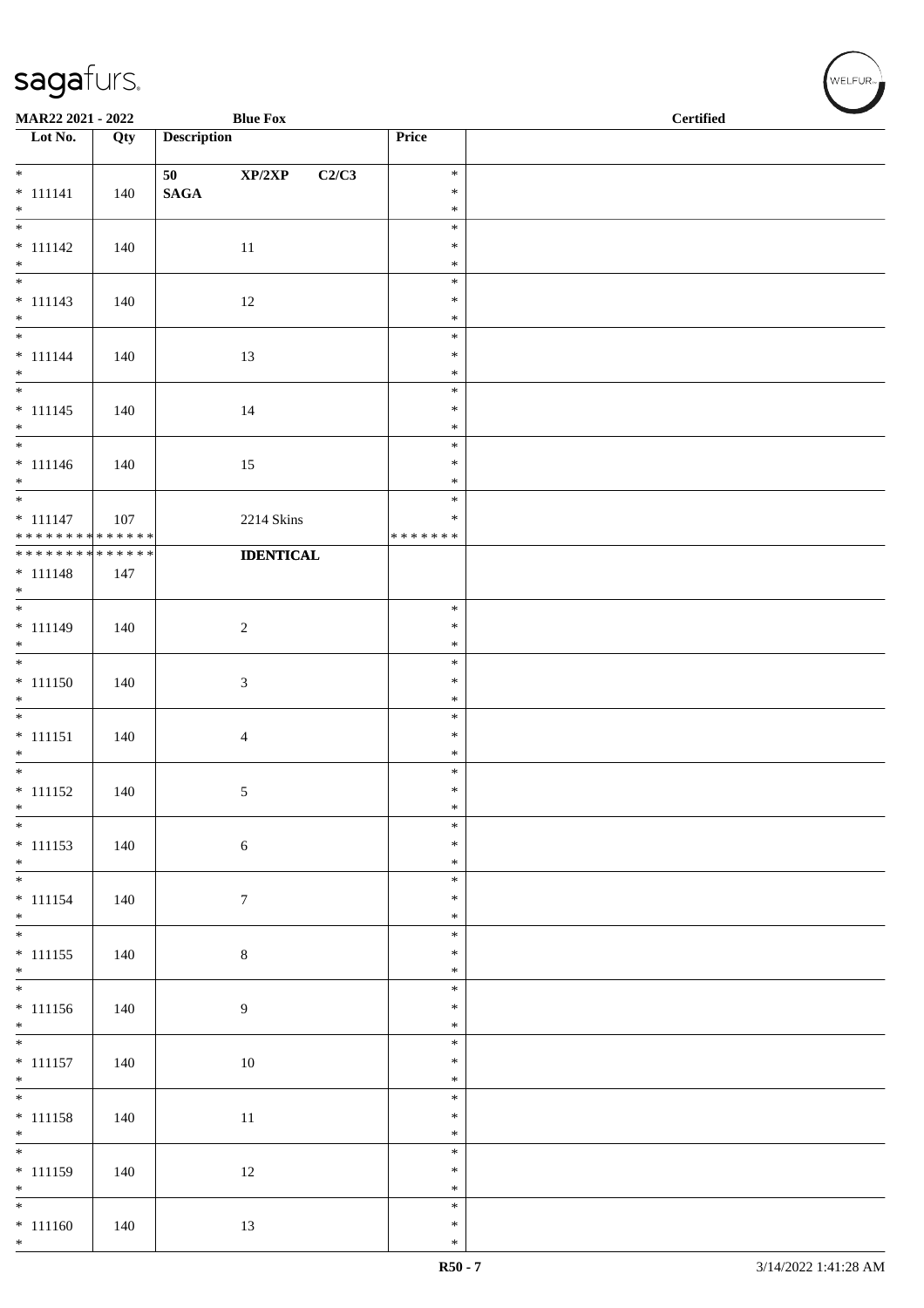| MAR22 2021 - 2022                |     |                    | <b>Blue Fox</b> |       |                  | <b>Certified</b> |
|----------------------------------|-----|--------------------|-----------------|-------|------------------|------------------|
| $\overline{\phantom{1}}$ Lot No. | Qty | <b>Description</b> |                 |       | Price            |                  |
| $*$                              |     | 50                 | XP/2XP          | C2/C3 | $\ast$           |                  |
| $* 111161$                       | 65  | <b>SAGA</b>        |                 |       | $\ast$           |                  |
| ******** <mark>******</mark>     |     |                    |                 |       | *******          |                  |
| * * * * * * * * * * * * * * *    |     | 50                 | XP/2XP          | C2/C3 |                  |                  |
| $* 111162$<br>$*$                | 147 | <b>SAGA</b>        |                 |       |                  |                  |
| $\overline{\phantom{0}}$         |     |                    |                 |       | $\ast$           |                  |
| $* 111163$                       | 140 |                    | $\sqrt{2}$      |       | $\ast$           |                  |
| $*$<br>$*$                       |     |                    |                 |       | $\ast$<br>$\ast$ |                  |
| $* 111164$                       | 140 |                    | 3               |       | $\ast$           |                  |
| $*$                              |     |                    |                 |       | $\ast$           |                  |
| $\overline{\ast}$                |     |                    |                 |       | $\ast$           |                  |
| $* 111165$                       | 140 |                    | 4               |       | $\ast$           |                  |
| $*$                              |     |                    |                 |       | $\ast$<br>$\ast$ |                  |
| $* 111166$                       | 140 |                    | 5               |       | $\ast$           |                  |
| $*$                              |     |                    |                 |       | $\ast$           |                  |
| $*$                              |     |                    |                 |       | $\ast$           |                  |
| $* 111167$                       | 140 |                    | 6               |       | $\ast$           |                  |
| $*$                              |     |                    |                 |       | $\ast$<br>$\ast$ |                  |
| $* 111168$                       | 125 |                    | 972 Skins       |       | $\ast$           |                  |
| ******** <mark>******</mark>     |     |                    |                 |       | * * * * * * *    |                  |
| * * * * * * * * * * * * * * *    |     | 50                 | XP/2XP          | C2/C3 |                  |                  |
| $* 111169$                       | 161 | $\mathbf{SAGA}$    | SLK             |       |                  |                  |
| $*$                              |     |                    |                 |       | $\ast$           |                  |
| $* 111170$                       | 154 |                    | $\sqrt{2}$      |       | $\ast$           |                  |
| $*$                              |     |                    |                 |       | $\ast$           |                  |
| $\overline{\phantom{0}}$         |     |                    |                 |       | $\ast$           |                  |
| $* 111171$                       | 154 |                    | 3               |       | $\ast$           |                  |
| $*$                              |     |                    |                 |       | $\ast$<br>$\ast$ |                  |
| $* 111172$                       | 154 |                    | 4               |       | $\ast$           |                  |
| $\ast$                           |     |                    |                 |       | $\ast$           |                  |
| $*$                              |     |                    |                 |       | $\ast$           |                  |
| $* 111173$<br>$*$                | 154 |                    | 5               |       | $\ast$<br>$\ast$ |                  |
|                                  |     |                    |                 |       | $\ast$           |                  |
| $* 111174$                       | 154 |                    | $\sqrt{6}$      |       | $\ast$           |                  |
| $*$                              |     |                    |                 |       | $\ast$           |                  |
|                                  |     |                    |                 |       | $\ast$           |                  |
| $* 111175$<br>$*$                | 154 |                    | $\tau$          |       | $\ast$<br>$\ast$ |                  |
| $\overline{\phantom{0}}$         |     |                    |                 |       | $\ast$           |                  |
| $* 111176$                       | 154 |                    | $\,8\,$         |       | $\ast$           |                  |
| $*$                              |     |                    |                 |       | $\ast$           |                  |
| $\overline{\phantom{0}}$         |     |                    |                 |       | $\ast$<br>$\ast$ |                  |
| $* 111177$<br>$*$                | 154 |                    | 9               |       | $\ast$           |                  |
| $\overline{\phantom{0}}$         |     |                    |                 |       | $\ast$           |                  |
| $* 111178$                       | 154 |                    | 10              |       | $\ast$           |                  |
| $*$                              |     |                    |                 |       | $\ast$           |                  |
|                                  |     |                    |                 |       | $\ast$<br>$\ast$ |                  |
| $* 111179$<br>$*$                | 154 |                    | $11\,$          |       | $\ast$           |                  |
| $*$                              |     |                    |                 |       | $\ast$           |                  |
| $* 111180$                       | 154 |                    | 12              |       | $\ast$           |                  |
| $*$                              |     |                    |                 |       | $\ast$           |                  |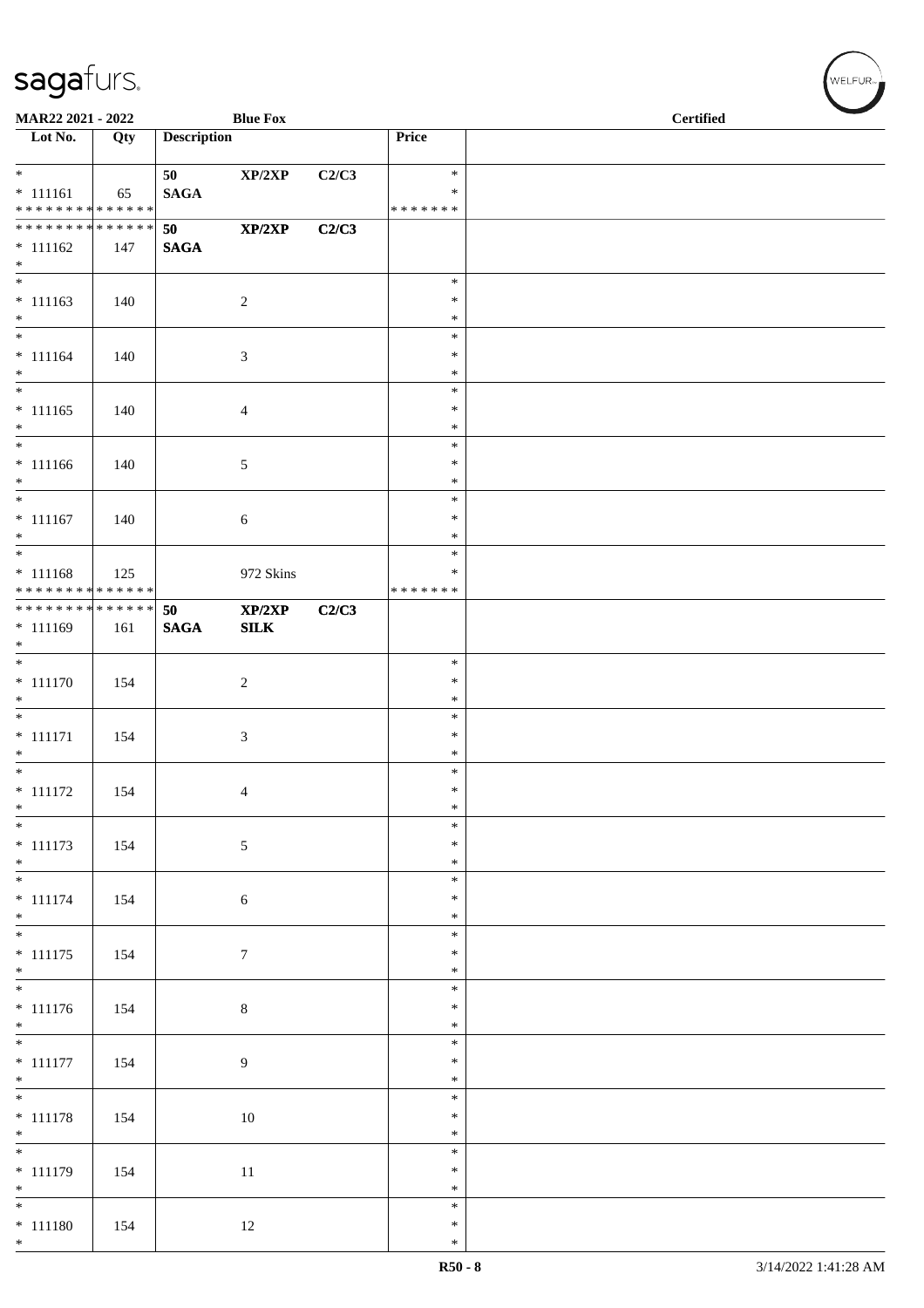| MAR22 2021 - 2022                         |     |                    | <b>Blue Fox</b>  |       |                    | <b>Certified</b> |
|-------------------------------------------|-----|--------------------|------------------|-------|--------------------|------------------|
| $\overline{\phantom{1}}$ Lot No.          | Qty | <b>Description</b> |                  |       | Price              |                  |
| $*$                                       |     | 50                 | XP/2XP           | C2/C3 | $\ast$             |                  |
| $* 111181$                                | 154 | $\mathbf{SAGA}$    | ${\bf SILK}$     |       | $\ast$             |                  |
| $*$                                       |     |                    |                  |       | $\ast$             |                  |
| $\overline{\phantom{0}}$                  |     |                    |                  |       | $\ast$             |                  |
| $* 111182$<br>$*$                         | 154 |                    | 14               |       | $\ast$<br>$\ast$   |                  |
| $\overline{\phantom{0}}$                  |     |                    |                  |       | $\ast$             |                  |
| $* 111183$                                | 154 |                    | 15               |       | $\ast$             |                  |
| $*$                                       |     |                    |                  |       | $\ast$             |                  |
| $* 111184$                                | 154 |                    | $16\,$           |       | $\ast$<br>$\ast$   |                  |
| $*$                                       |     |                    |                  |       | $\ast$             |                  |
| $\overline{\phantom{0}}$                  |     |                    |                  |       | $\ast$             |                  |
| $* 111185$                                | 154 |                    | 17               |       | $\ast$             |                  |
| $*$                                       |     |                    |                  |       | $\ast$<br>$\ast$   |                  |
| $* 111186$                                | 69  |                    | $18\,$           |       | $\ast$             |                  |
| $*$                                       |     |                    |                  |       | $\ast$             |                  |
|                                           |     |                    |                  |       | $\ast$             |                  |
| $* 111187$<br>* * * * * * * * * * * * * * | 60  |                    | 2754 Skins       |       | ∗<br>* * * * * * * |                  |
| * * * * * * * * * * * * * * *             |     | 50                 | XP/2XP           | C2/C3 |                    |                  |
| $* 111188$                                | 147 | <b>SAGA</b>        | WOL2             |       |                    |                  |
| $\ast$                                    |     |                    |                  |       |                    |                  |
| $* 111189$                                | 140 |                    | $\sqrt{2}$       |       | $\ast$<br>$\ast$   |                  |
| $*$                                       |     |                    |                  |       | $\ast$             |                  |
|                                           |     |                    |                  |       | $\ast$             |                  |
| $* 111190$<br>* * * * * * * * * * * * * * | 96  |                    | 383 Skins        |       | ∗<br>* * * * * * * |                  |
| ******** <mark>******</mark>              |     | 50                 | XP/2XP           | C2/C3 |                    |                  |
| $* 111191$                                | 161 | ${\bf SI}$         |                  |       |                    |                  |
| $*$                                       |     |                    |                  |       |                    |                  |
| $* 111192$                                |     |                    |                  |       | $\ast$<br>$\ast$   |                  |
| $*$                                       | 154 |                    | $\overline{c}$   |       | $\ast$             |                  |
| $\overline{\phantom{0}}$                  |     |                    |                  |       | $\ast$             |                  |
| $* 111193$                                | 154 |                    | 3                |       | $\ast$             |                  |
| $*$                                       |     |                    |                  |       | $\ast$<br>$\ast$   |                  |
| * 111194                                  | 154 |                    | $\overline{4}$   |       | $\ast$             |                  |
| $*$                                       |     |                    |                  |       | $\ast$             |                  |
|                                           |     |                    |                  |       | $\ast$             |                  |
| $* 111195$<br>$*$                         | 154 |                    | 5                |       | $\ast$<br>$\ast$   |                  |
|                                           |     |                    |                  |       | $\ast$             |                  |
| $* 111196$                                | 154 |                    | $\sqrt{6}$       |       | $\ast$             |                  |
| $*$<br>$\overline{\phantom{0}}$           |     |                    |                  |       | $\ast$             |                  |
| $* 111197$                                | 154 |                    | $\boldsymbol{7}$ |       | $\ast$<br>$\ast$   |                  |
| $*$                                       |     |                    |                  |       | $\ast$             |                  |
| $*$                                       |     |                    |                  |       | $\ast$             |                  |
| $* 111198$                                | 154 |                    | $\,8\,$          |       | $\ast$             |                  |
| $*$<br>$\overline{\phantom{0}}$           |     |                    |                  |       | $\ast$<br>$\ast$   |                  |
| $* 111199$                                | 154 |                    | 9                |       | $\ast$             |                  |
| $*$                                       |     |                    |                  |       | $\ast$             |                  |
| $*$                                       |     |                    |                  |       | $\ast$             |                  |
| $* 111200$<br>$*$                         | 154 |                    | $10\,$           |       | $\ast$<br>$\ast$   |                  |
|                                           |     |                    |                  |       |                    |                  |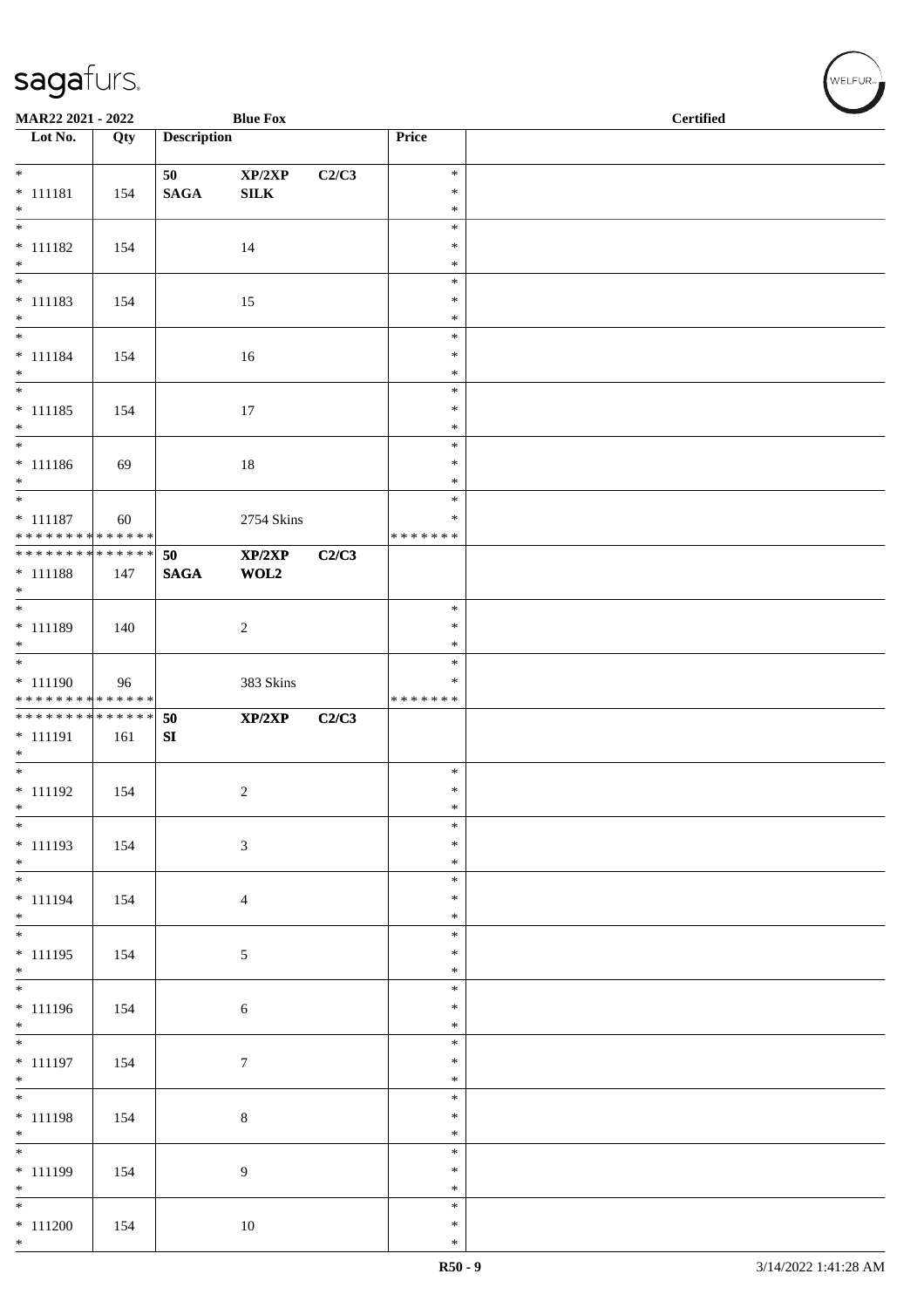| MAR22 2021 - 2022                          |     | <b>Blue Fox</b>       |                  | <b>Certified</b> |  |  |  |
|--------------------------------------------|-----|-----------------------|------------------|------------------|--|--|--|
| $\overline{\phantom{1}}$ Lot No.           | Qty | <b>Description</b>    | Price            |                  |  |  |  |
| $\overline{\ast}$                          |     | 50<br>XP/2XP<br>C2/C3 | $\ast$           |                  |  |  |  |
| $* 111201$                                 | 154 | ${\bf S}{\bf I}$      | $\ast$           |                  |  |  |  |
| $*$<br>$\overline{\phantom{0}}$            |     |                       | $\ast$           |                  |  |  |  |
| $* 111202$                                 | 154 | 12                    | $\ast$<br>$\ast$ |                  |  |  |  |
| $*$                                        |     |                       | $\ast$           |                  |  |  |  |
| $\overline{\phantom{0}}$                   |     |                       | $\ast$           |                  |  |  |  |
| $* 111203$<br>$\ast$                       | 154 | 13                    | $\ast$<br>$\ast$ |                  |  |  |  |
| $\overline{\phantom{0}}$                   |     |                       | $\ast$           |                  |  |  |  |
| $* 111204$                                 | 154 | 14                    | ∗                |                  |  |  |  |
| $*$<br>$\overline{\phantom{0}}$            |     |                       | $\ast$<br>$\ast$ |                  |  |  |  |
| $* 111205$                                 | 78  | 2241 Skins            | ∗                |                  |  |  |  |
| **************                             |     |                       | * * * * * * *    |                  |  |  |  |
| ******** <mark>******</mark><br>$* 111206$ | 161 | <b>IDENTICAL</b>      |                  |                  |  |  |  |
| $*$                                        |     |                       |                  |                  |  |  |  |
| $*$                                        |     |                       | $\ast$           |                  |  |  |  |
| $* 111207$<br>$*$                          | 154 | $\sqrt{2}$            | $\ast$<br>$\ast$ |                  |  |  |  |
| $\overline{\phantom{0}}$                   |     |                       | $\ast$           |                  |  |  |  |
| $* 111208$                                 | 154 | $\mathfrak{Z}$        | $\ast$           |                  |  |  |  |
| $*$                                        |     |                       | $\ast$<br>$\ast$ |                  |  |  |  |
| $* 111209$                                 | 154 | $\overline{4}$        | $\ast$           |                  |  |  |  |
| $\ast$                                     |     |                       | $\ast$           |                  |  |  |  |
| $* 111210$                                 | 154 | $5\,$                 | $\ast$<br>$\ast$ |                  |  |  |  |
| $\ast$                                     |     |                       | $\ast$           |                  |  |  |  |
| $\overline{\phantom{0}}$                   |     |                       | $\ast$           |                  |  |  |  |
| $* 111211$<br>$*$                          | 154 | $\sqrt{6}$            | $\ast$<br>$\ast$ |                  |  |  |  |
| $\overline{\phantom{0}}$                   |     |                       | $\ast$           |                  |  |  |  |
| $* 111212$                                 | 154 | $\tau$                | $\ast$           |                  |  |  |  |
| $\ast$<br>$\overline{\phantom{0}}$         |     |                       | $\ast$<br>$\ast$ |                  |  |  |  |
| $* 111213$                                 | 154 | $\,8\,$               | $\ast$           |                  |  |  |  |
| $*$<br>$\overline{\phantom{0}}$            |     |                       | $\ast$           |                  |  |  |  |
| $* 111214$                                 | 154 | $\overline{9}$        | $\ast$<br>$\ast$ |                  |  |  |  |
| $*$                                        |     |                       | $\ast$           |                  |  |  |  |
|                                            |     |                       | $\ast$           |                  |  |  |  |
| $* 111215$<br>$*$                          | 154 | $10\,$                | $\ast$<br>$\ast$ |                  |  |  |  |
|                                            |     |                       | $\ast$           |                  |  |  |  |
| $* 111216$                                 | 154 | $11\,$                | $\ast$           |                  |  |  |  |
| $*$                                        |     |                       | $\ast$<br>$\ast$ |                  |  |  |  |
| $* 111217$                                 | 154 | $12\,$                | $\ast$           |                  |  |  |  |
| $*$                                        |     |                       | $\ast$           |                  |  |  |  |
| $* 111218$                                 | 154 | 13                    | $\ast$<br>$\ast$ |                  |  |  |  |
| $*$                                        |     |                       | $\ast$           |                  |  |  |  |
|                                            |     |                       | $\ast$           |                  |  |  |  |
| $* 111219$<br>$*$                          | 154 | 14                    | $\ast$<br>$\ast$ |                  |  |  |  |
| $\overline{\phantom{0}}$                   |     |                       | $\ast$           |                  |  |  |  |
| $* 111220$                                 | 154 | 15                    | $\ast$           |                  |  |  |  |
| $*$                                        |     |                       | $\ast$           |                  |  |  |  |

WELFUR<sub><sup>N</sub></sub></sub></sup>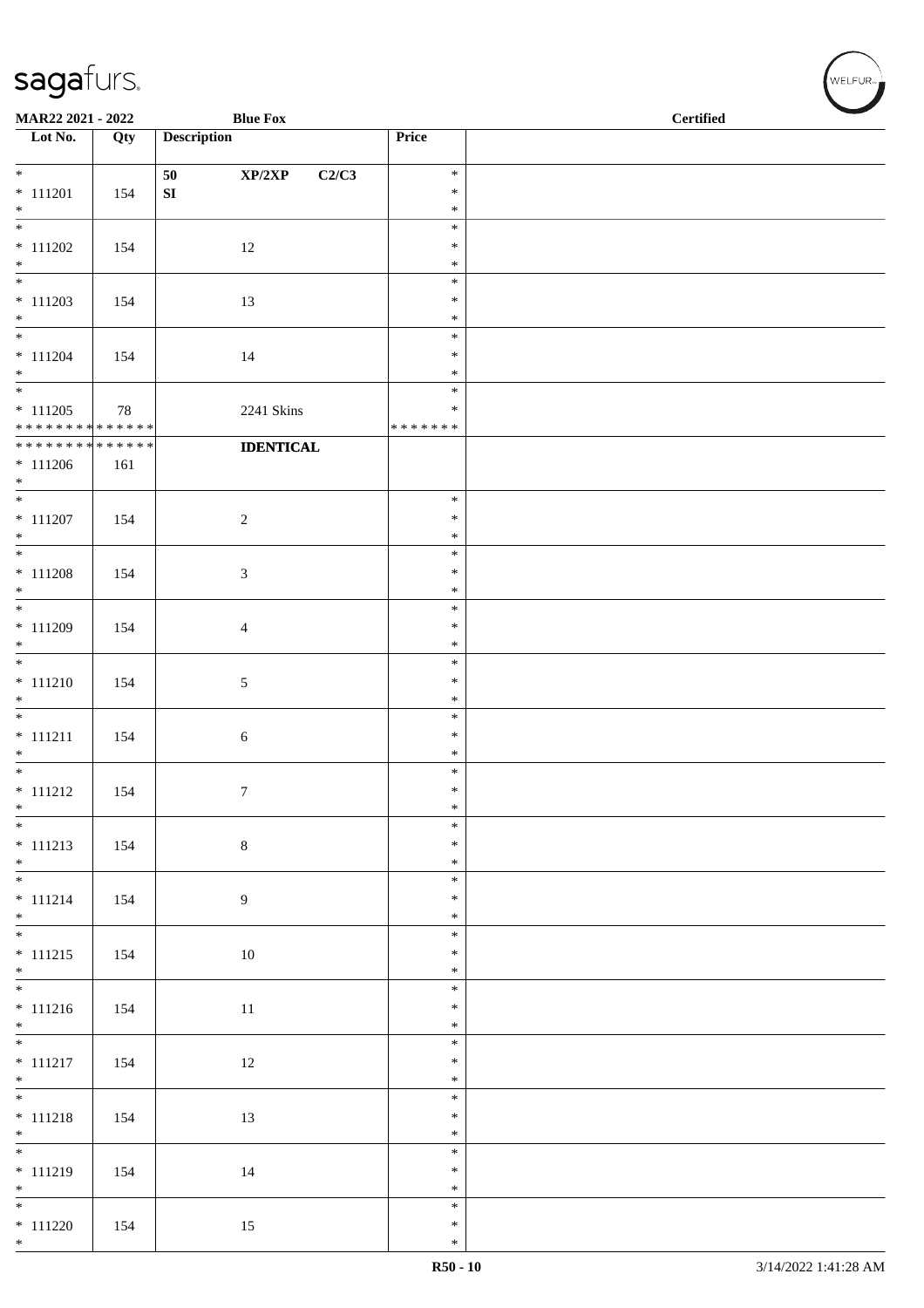| MAR22 2021 - 2022                                            |     |                    | <b>Blue Fox</b>            |       |                    | <b>Certified</b> |
|--------------------------------------------------------------|-----|--------------------|----------------------------|-------|--------------------|------------------|
| Lot No.                                                      | Qty | <b>Description</b> |                            |       | Price              |                  |
| $*$                                                          |     |                    |                            |       | $\ast$             |                  |
| $* 111221$                                                   | 154 | 50<br>SI           | XP/2XP                     | C2/C3 | $\ast$             |                  |
| $*$                                                          |     |                    |                            |       | $\ast$             |                  |
| $\overline{\phantom{0}}$                                     |     |                    |                            |       | $\ast$             |                  |
| $* 111222$                                                   | 144 |                    | 17                         |       | ∗                  |                  |
| $*$                                                          |     |                    |                            |       | ∗                  |                  |
| $*$<br>$* 111223$                                            |     |                    |                            |       | $\ast$<br>∗        |                  |
| * * * * * * * * * * * * * *                                  | 28  |                    | 2643 Skins                 |       | * * * * * * *      |                  |
| * * * * * * * * * * * * * * *                                |     | 50                 | XP/2XP                     | C2/C3 |                    |                  |
| $* 111224$                                                   | 175 | SI                 | <b>LGHT</b>                |       |                    |                  |
| $*$                                                          |     |                    |                            |       |                    |                  |
| $\overline{\phantom{0}}$                                     |     |                    |                            |       | $\ast$             |                  |
| $* 111225$<br>* * * * * * * * * * * * * *                    | 140 |                    | 315 Skins                  |       | ∗<br>* * * * * * * |                  |
| * * * * * * * * * * * * * * *                                |     | 50                 | XP/2XP                     | C2/C3 |                    |                  |
| $* 111226$                                                   | 161 | SI                 | WOL2                       |       |                    |                  |
| $*$                                                          |     |                    |                            |       |                    |                  |
| $*$                                                          |     |                    |                            |       | $\ast$             |                  |
| $* 111227$                                                   | 52  |                    | 213 Skins                  |       | ∗                  |                  |
| * * * * * * * * * * * * * *<br>* * * * * * * * * * * * * * * |     |                    |                            |       | * * * * * * *      |                  |
| $* 111228$                                                   |     | 50<br><b>SROY</b>  | <b>PALE</b><br><b>HEAV</b> | C2/C3 |                    |                  |
| $*$                                                          | 119 |                    |                            |       |                    |                  |
| $*$                                                          |     |                    |                            |       | $\ast$             |                  |
| $* 111229$                                                   | 112 |                    | $\overline{c}$             |       | $\ast$             |                  |
| $\ast$                                                       |     |                    |                            |       | $\ast$             |                  |
| $\overline{\phantom{0}}$                                     |     |                    |                            |       | $\ast$             |                  |
| $* 111230$                                                   | 112 |                    | 3                          |       | $\ast$             |                  |
| $\ast$<br>$\overline{\ast}$                                  |     |                    |                            |       | $\ast$<br>$\ast$   |                  |
| $* 111231$                                                   | 112 |                    | 4                          |       | $\ast$             |                  |
| $*$                                                          |     |                    |                            |       | $\ast$             |                  |
| $*$                                                          |     |                    |                            |       | $\ast$             |                  |
| $* 111232$                                                   | 112 |                    | 5                          |       | $\ast$             |                  |
| $\ast$                                                       |     |                    |                            |       | $\ast$             |                  |
| $*$                                                          |     |                    |                            |       | $\ast$             |                  |
| $* 111233$<br>* * * * * * * * * * * * * *                    | 111 |                    | 678 Skins                  |       | ∗<br>* * * * * * * |                  |
| * * * * * * * * * * * * * * *                                |     | 50                 | <b>PALE</b>                | C2/C3 |                    |                  |
| $* 111234$                                                   | 109 | <b>SROY</b>        | <b>HEAV</b>                |       |                    |                  |
| $*$                                                          |     |                    |                            |       |                    |                  |
| $*$                                                          |     |                    |                            |       | $\ast$             |                  |
| $* 111235$                                                   | 21  |                    | 130 Skins                  |       | ∗                  |                  |
| * * * * * * * * * * * * * *<br>* * * * * * * * * * * * * * * |     |                    |                            |       | * * * * * * *      |                  |
| $* 111236$                                                   | 133 | 50<br><b>SROY</b>  | <b>PALE</b>                | C2/C3 |                    |                  |
| $*$                                                          |     |                    |                            |       |                    |                  |
|                                                              |     |                    |                            |       | $\ast$             |                  |
| $* 111237$                                                   | 126 |                    | 2                          |       | $\ast$             |                  |
| $*$                                                          |     |                    |                            |       | ∗                  |                  |
| $\overline{\ast}$                                            |     |                    |                            |       | $\ast$             |                  |
| $* 111238$                                                   | 126 |                    | 3                          |       | $\ast$             |                  |
| $*$<br>$\overline{\phantom{0}}$                              |     |                    |                            |       | $\ast$<br>$\ast$   |                  |
| * 111239                                                     | 126 |                    | 4                          |       | $\ast$             |                  |
| $*$                                                          |     |                    |                            |       | $\ast$             |                  |
| $*$                                                          |     |                    |                            |       | $\ast$             |                  |
| $* 111240$                                                   | 126 |                    | 5                          |       | $\ast$             |                  |
| $*$                                                          |     |                    |                            |       | ∗                  |                  |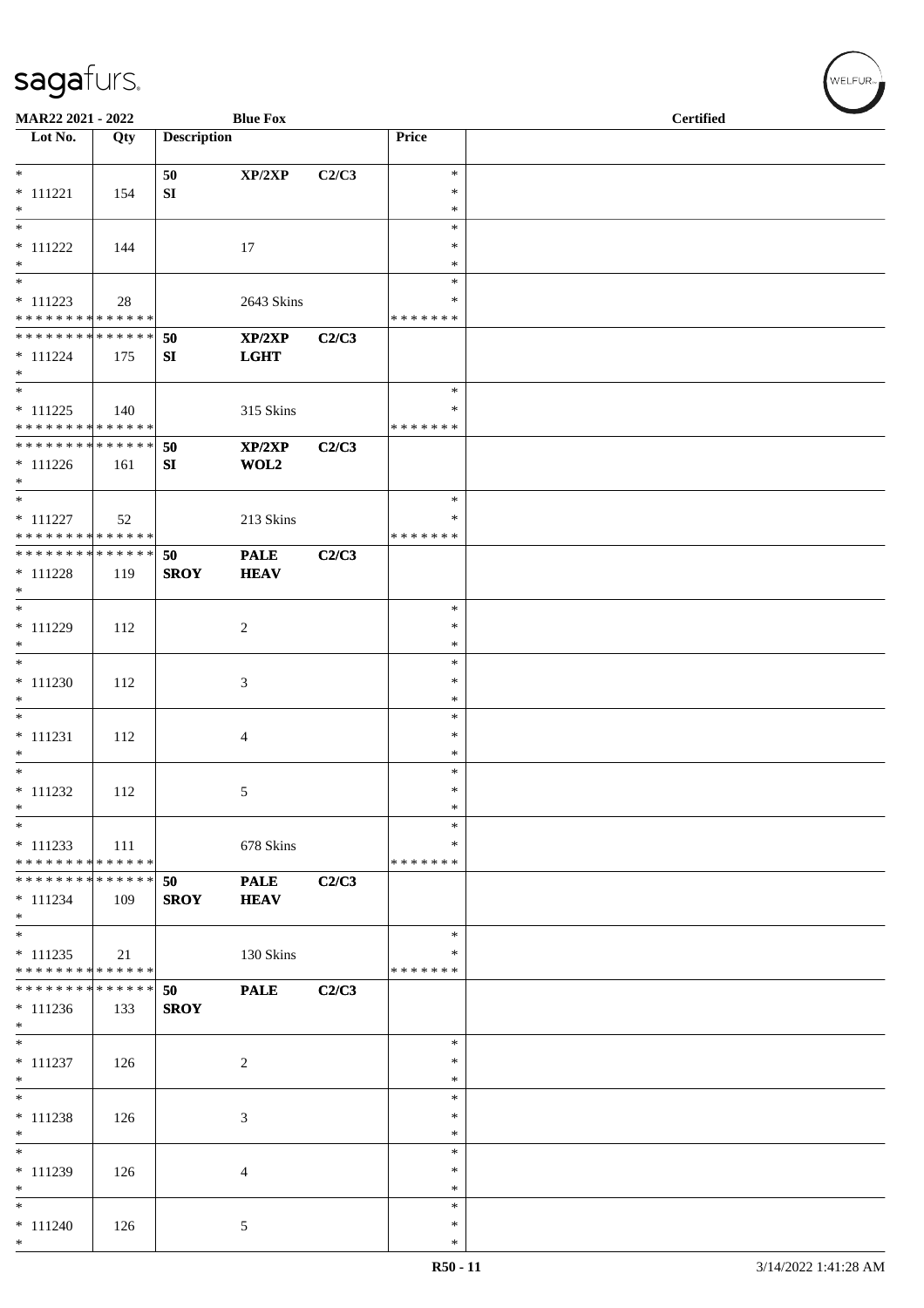| MAR22 2021 - 2022                |     |                    | <b>Blue Fox</b> |       |                  | <b>Certified</b> |
|----------------------------------|-----|--------------------|-----------------|-------|------------------|------------------|
| $\overline{\phantom{1}}$ Lot No. | Qty | <b>Description</b> |                 |       | Price            |                  |
| $*$                              |     | 50                 | <b>PALE</b>     | C2/C3 | $\ast$           |                  |
| $* 111241$                       | 126 | <b>SROY</b>        |                 |       | $\ast$           |                  |
| $*$                              |     |                    |                 |       | $\ast$           |                  |
|                                  |     |                    |                 |       | $\ast$           |                  |
| $* 111242$                       | 126 |                    | $\tau$          |       | $\ast$           |                  |
| $*$                              |     |                    |                 |       | $\ast$<br>$\ast$ |                  |
| $* 111243$                       | 126 |                    | $\,8\,$         |       | $\ast$           |                  |
| $*$                              |     |                    |                 |       | $\ast$           |                  |
|                                  |     |                    |                 |       | $\ast$           |                  |
| $* 111244$                       | 126 |                    | 9               |       | $\ast$           |                  |
| $*$<br>$\overline{\ast}$         |     |                    |                 |       | $\ast$           |                  |
|                                  |     |                    |                 |       | $\ast$<br>$\ast$ |                  |
| $* 111245$<br>$*$                | 124 |                    | 10              |       | $\ast$           |                  |
| $\overline{\phantom{0}}$         |     |                    |                 |       | $\ast$           |                  |
| $* 111246$                       | 21  |                    | 1286 Skins      |       | $\ast$           |                  |
| * * * * * * * * * * * * * *      |     |                    |                 |       | * * * * * * *    |                  |
| ******** <mark>******</mark>     |     | 50                 | <b>PALE</b>     | C2/C3 |                  |                  |
| $* 111247$<br>$*$                | 133 | <b>SROY</b>        |                 |       |                  |                  |
|                                  |     |                    |                 |       | $\ast$           |                  |
| $* 111248$                       | 36  |                    | 169 Skins       |       | ∗                |                  |
| * * * * * * * * * * * * * * *    |     |                    |                 |       | * * * * * * *    |                  |
| ******** <mark>******</mark>     |     | 50                 | <b>PALE</b>     | C2/C3 |                  |                  |
| * 111249                         | 147 | <b>SROY</b>        | ${\bf SILK}$    |       |                  |                  |
| $*$                              |     |                    |                 |       |                  |                  |
|                                  |     |                    |                 |       | $\ast$           |                  |
| $* 111250$<br>$*$                | 140 |                    | $\sqrt{2}$      |       | $\ast$<br>$\ast$ |                  |
|                                  |     |                    |                 |       | $\ast$           |                  |
| $* 111251$                       | 140 |                    | 3               |       | $\ast$           |                  |
| $*$                              |     |                    |                 |       | $\ast$           |                  |
| $\overline{\phantom{0}}$         |     |                    |                 |       | $\ast$           |                  |
| $* 111252$                       | 140 |                    | 4               |       | $\ast$           |                  |
| $*$<br>$\ast$                    |     |                    |                 |       | $\ast$           |                  |
| $* 111253$                       | 140 |                    | 5               |       | $\ast$<br>$\ast$ |                  |
| $*$                              |     |                    |                 |       | $\ast$           |                  |
| $\overline{\ast}$                |     |                    |                 |       | $\ast$           |                  |
| $* 111254$                       | 140 |                    | $\sqrt{6}$      |       | $\ast$           |                  |
| $*$                              |     |                    |                 |       | $\ast$           |                  |
|                                  |     |                    |                 |       | $\ast$           |                  |
| $* 111255$                       | 140 |                    | $7\phantom{.0}$ |       | $\ast$<br>$\ast$ |                  |
| $*$                              |     |                    |                 |       | $\ast$           |                  |
| $* 111256$                       | 140 |                    | $\,8\,$         |       | $\ast$           |                  |
| $*$                              |     |                    |                 |       | $\ast$           |                  |
| $\overline{\ast}$                |     |                    |                 |       | $\ast$           |                  |
| $* 111257$                       | 140 |                    | $\overline{9}$  |       | $\ast$           |                  |
| $*$                              |     |                    |                 |       | $\ast$           |                  |
| $\overline{\phantom{0}}$         |     |                    |                 |       | $\ast$           |                  |
| $* 111258$<br>$*$                | 140 |                    | 10              |       | $\ast$<br>$\ast$ |                  |
|                                  |     |                    |                 |       | $\ast$           |                  |
| $* 111259$                       | 140 |                    | 11              |       | $\ast$           |                  |
| $*$                              |     |                    |                 |       | $\ast$           |                  |
| $*$                              |     |                    |                 |       | $\ast$           |                  |
| $* 111260$                       | 140 |                    | 12              |       | $\ast$           |                  |
| $*$                              |     |                    |                 |       | $\ast$           |                  |

、<br>WELFUR<sub>™</sub>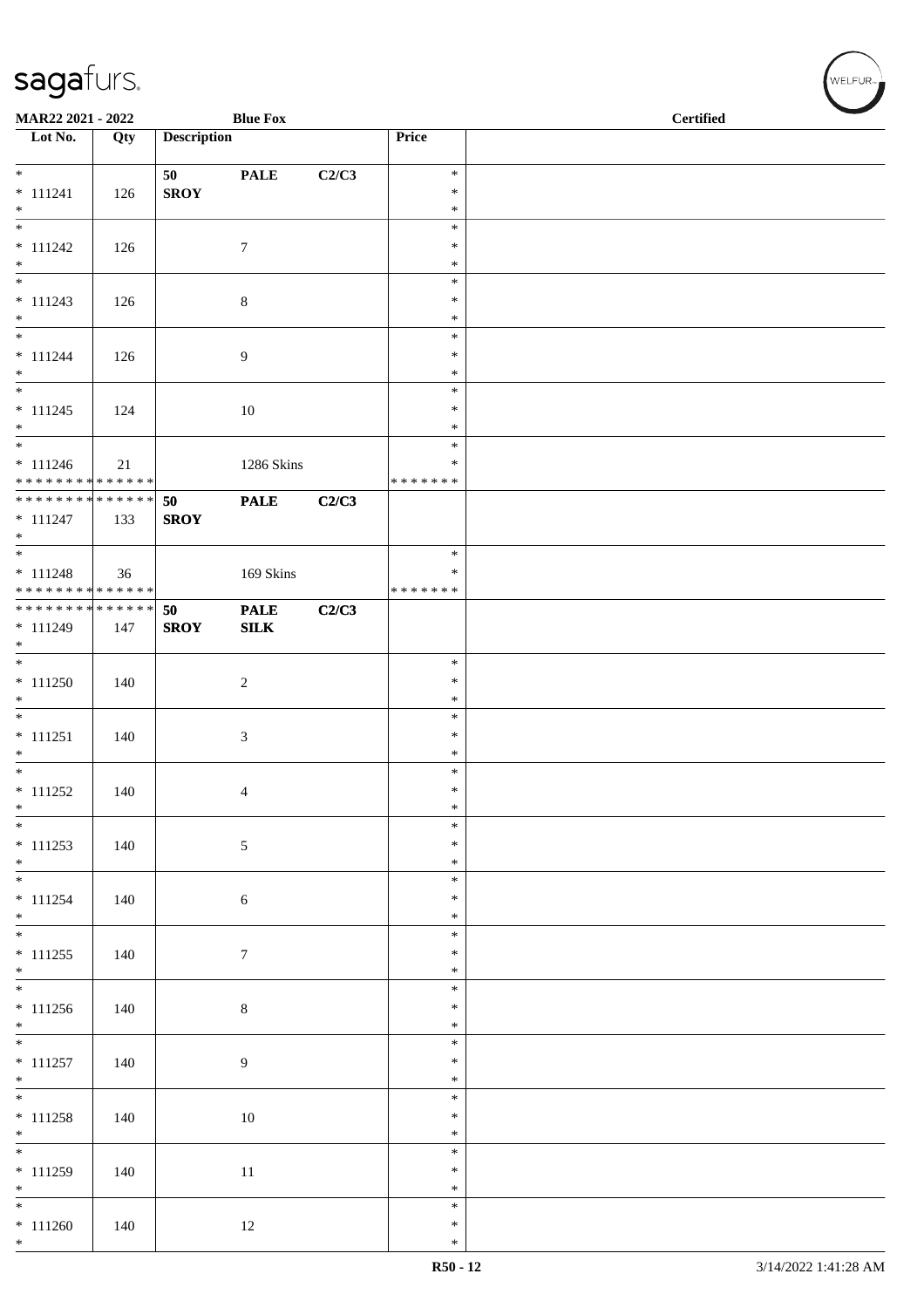| <b>Blue Fox</b><br>MAR22 2021 - 2022                                       |                    |                    |                             |       | <b>Certified</b>                  |  |
|----------------------------------------------------------------------------|--------------------|--------------------|-----------------------------|-------|-----------------------------------|--|
| $\overline{\phantom{1}}$ Lot No.                                           | Qty                | <b>Description</b> |                             |       | Price                             |  |
| $*$<br>$* 111261$<br>$*$                                                   | 140                | 50<br><b>SROY</b>  | <b>PALE</b><br>${\bf SILK}$ | C2/C3 | $\ast$<br>$\ast$<br>$\ast$        |  |
| $* 111262$                                                                 | 140                |                    | 14                          |       | $\ast$<br>$\ast$                  |  |
| $\ast$<br>$* 111263$                                                       | 140                |                    | 15                          |       | $\ast$<br>$\ast$<br>$\ast$        |  |
| $*$<br>$*$<br>$* 111264$                                                   | 140                |                    | 16                          |       | $\ast$<br>$\ast$<br>$\ast$        |  |
| $*$<br>$* 111265$                                                          | 140                |                    | 17                          |       | $\ast$<br>$\ast$<br>$\ast$        |  |
| $*$<br>$*$<br>$* 111266$                                                   | 140                |                    | 18                          |       | $\ast$<br>$\ast$<br>$\ast$        |  |
| $*$<br>$*$<br>$* 111267$                                                   | 74                 |                    | 19                          |       | $\ast$<br>$\ast$<br>$\ast$        |  |
| $*$<br>$\overline{\ast}$<br>$* 111268$                                     |                    |                    |                             |       | $\ast$<br>$\ast$<br>∗             |  |
| * * * * * * * * <mark>* * * * * *</mark> *<br>******** <mark>******</mark> | 34                 | 50                 | 2635 Skins<br><b>PALE</b>   | C2/C3 | * * * * * * *                     |  |
| * 111269<br>$*$                                                            | 147                | <b>SROY</b>        | ${\bf SILK}$                |       | $\ast$                            |  |
| $* 111270$<br>$*$                                                          | 140                |                    | $\overline{c}$              |       | $\ast$<br>$\ast$<br>$\ast$        |  |
| $* 111271$<br>* * * * * * * * <mark>* * * * * * *</mark>                   | 140                |                    | 427 Skins                   |       | $\ast$<br>* * * * * * *           |  |
| ******** <mark>******</mark><br>$* 111272$<br>$\ast$                       | 133                | 50<br><b>SAGA</b>  | <b>PALE</b><br><b>HEAV</b>  | C2/C3 |                                   |  |
| $\ast$<br>$* 111273$<br>$*$                                                | 126                |                    | $\overline{c}$              |       | $\ast$<br>$\ast$<br>$\ast$        |  |
| $\ast$<br>$* 111274$<br>$\ast$                                             | 126                |                    | 3                           |       | $\ast$<br>$\ast$<br>$\ast$        |  |
| $* 111275$<br>$*$                                                          | 126                |                    | $\overline{4}$              |       | $\ast$<br>∗<br>$\ast$             |  |
| $* 111276$<br>* * * * * * * * * * * * * *                                  | 26                 |                    | 537 Skins                   |       | $\ast$<br>$\ast$<br>* * * * * * * |  |
| * * * * * * * * <mark>* * * * * * *</mark><br>$* 111277$<br>$*$            | 118                | 50<br><b>SAGA</b>  | <b>PALE</b><br><b>HEAV</b>  | C2/C3 |                                   |  |
| $*$<br>$* 111278$<br>* * * * * * * * * * * * * *                           | 21                 |                    | 139 Skins                   |       | $\ast$<br>∗<br>* * * * * * *      |  |
| * * * * * * * *<br>$* 111279$<br>$*$                                       | * * * * * *<br>147 | 50<br><b>SAGA</b>  | <b>PALE</b>                 | C2/C3 |                                   |  |
| $*$<br>$* 111280$<br>$*$                                                   | 140                |                    | 2                           |       | $\ast$<br>$\ast$<br>$\ast$        |  |

WELFUR<sub><sup>N</sup></sub>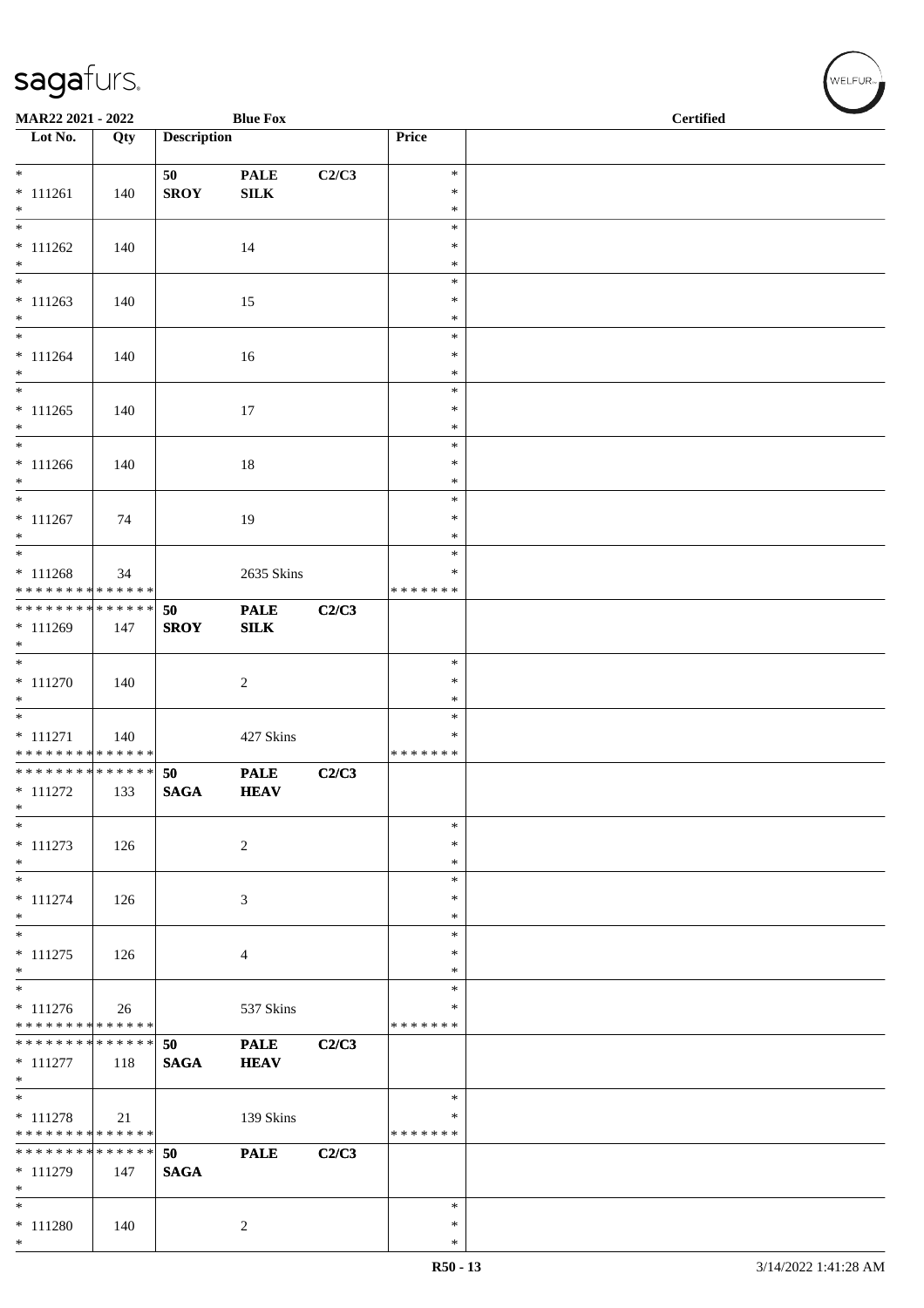| MAR22 2021 - 2022<br><b>Blue Fox</b>      |     |                       |                      |                         | $\operatorname{\bf \mathbf{Certified}}$ |
|-------------------------------------------|-----|-----------------------|----------------------|-------------------------|-----------------------------------------|
| Lot No.                                   | Qty | <b>Description</b>    |                      | Price                   |                                         |
| $\overline{\ast}$                         |     |                       |                      | $\ast$                  |                                         |
| $* 111281$                                | 140 | 50<br>$\mathbf{SAGA}$ | <b>PALE</b><br>C2/C3 | $\ast$                  |                                         |
| $*$                                       |     |                       |                      | $\ast$                  |                                         |
|                                           |     |                       |                      | $\ast$                  |                                         |
| $* 111282$                                | 140 |                       | $\overline{4}$       | $\ast$                  |                                         |
| $*$                                       |     |                       |                      | $\ast$<br>$\ast$        |                                         |
| $* 111283$                                | 140 |                       | $\sqrt{5}$           | $\ast$                  |                                         |
| $*$                                       |     |                       |                      | $\ast$                  |                                         |
| $*$                                       |     |                       |                      | $\ast$                  |                                         |
| $* 111284$<br>$*$                         | 140 |                       | 6                    | $\ast$<br>$\ast$        |                                         |
|                                           |     |                       |                      | $\ast$                  |                                         |
| $* 111285$                                | 140 |                       | $\boldsymbol{7}$     | $\ast$                  |                                         |
| $*$                                       |     |                       |                      | $\ast$                  |                                         |
|                                           |     |                       |                      | $\ast$                  |                                         |
| $* 111286$<br>$*$                         | 140 |                       | $\,8\,$              | $\ast$<br>$\ast$        |                                         |
|                                           |     |                       |                      | $\ast$                  |                                         |
| $* 111287$                                | 140 |                       | 9                    | $\ast$                  |                                         |
| $*$                                       |     |                       |                      | $\ast$                  |                                         |
|                                           |     |                       |                      | $\ast$<br>$\ast$        |                                         |
| $* 111288$<br>$*$                         | 140 |                       | $10\,$               | $\ast$                  |                                         |
|                                           |     |                       |                      | $\ast$                  |                                         |
| $* 111289$                                | 140 |                       | $11\,$               | $\ast$                  |                                         |
| $*$                                       |     |                       |                      | $\ast$                  |                                         |
| $* 111290$                                | 140 |                       | $12\,$               | $\ast$<br>$\ast$        |                                         |
| $*$                                       |     |                       | $\ast$               |                         |                                         |
|                                           |     |                       |                      | $\ast$                  |                                         |
| $* 111291$                                | 140 |                       | 13                   | $\ast$                  |                                         |
| $*$                                       |     |                       |                      | $\ast$<br>$\ast$        |                                         |
| $* 111292$                                | 140 |                       | 14                   | $\ast$                  |                                         |
| $*$                                       |     |                       |                      | $\ast$                  |                                         |
| $\ast$                                    |     |                       |                      | $\ast$                  |                                         |
| * 111293                                  | 140 |                       | 15                   | $\ast$                  |                                         |
| $*$<br>$*$                                |     |                       |                      | $\ast$<br>$\ast$        |                                         |
| * 111294                                  | 125 |                       | 16                   | $\ast$                  |                                         |
| $*$                                       |     |                       |                      | $\ast$                  |                                         |
| $\overline{\phantom{0}}$                  |     |                       |                      | $\ast$                  |                                         |
| $* 111295$<br>* * * * * * * * * * * * * * | 21  |                       | 2253 Skins           | $\ast$<br>* * * * * * * |                                         |
| ******** <mark>******</mark>              |     |                       | <b>IDENTICAL</b>     |                         |                                         |
| $* 111296$                                | 147 |                       |                      |                         |                                         |
| $*$                                       |     |                       |                      |                         |                                         |
| $* 111297$                                | 140 |                       | $\sqrt{2}$           | $\ast$<br>$\ast$        |                                         |
| $*$                                       |     |                       |                      | $\ast$                  |                                         |
| $*$                                       |     |                       |                      | $\ast$                  |                                         |
| $* 111298$                                | 140 |                       | 3                    | $\ast$                  |                                         |
| $*$<br>$\overline{\phantom{0}}$           |     |                       |                      | $\ast$<br>$\ast$        |                                         |
| * 111299                                  | 140 |                       | 4                    | $\ast$                  |                                         |
| $*$                                       |     |                       |                      | $\ast$                  |                                         |
| $*$                                       |     |                       |                      | $\ast$                  |                                         |
| $* 111300$<br>$*$                         | 140 |                       | 5                    | $\ast$<br>$\ast$        |                                         |
|                                           |     |                       |                      |                         |                                         |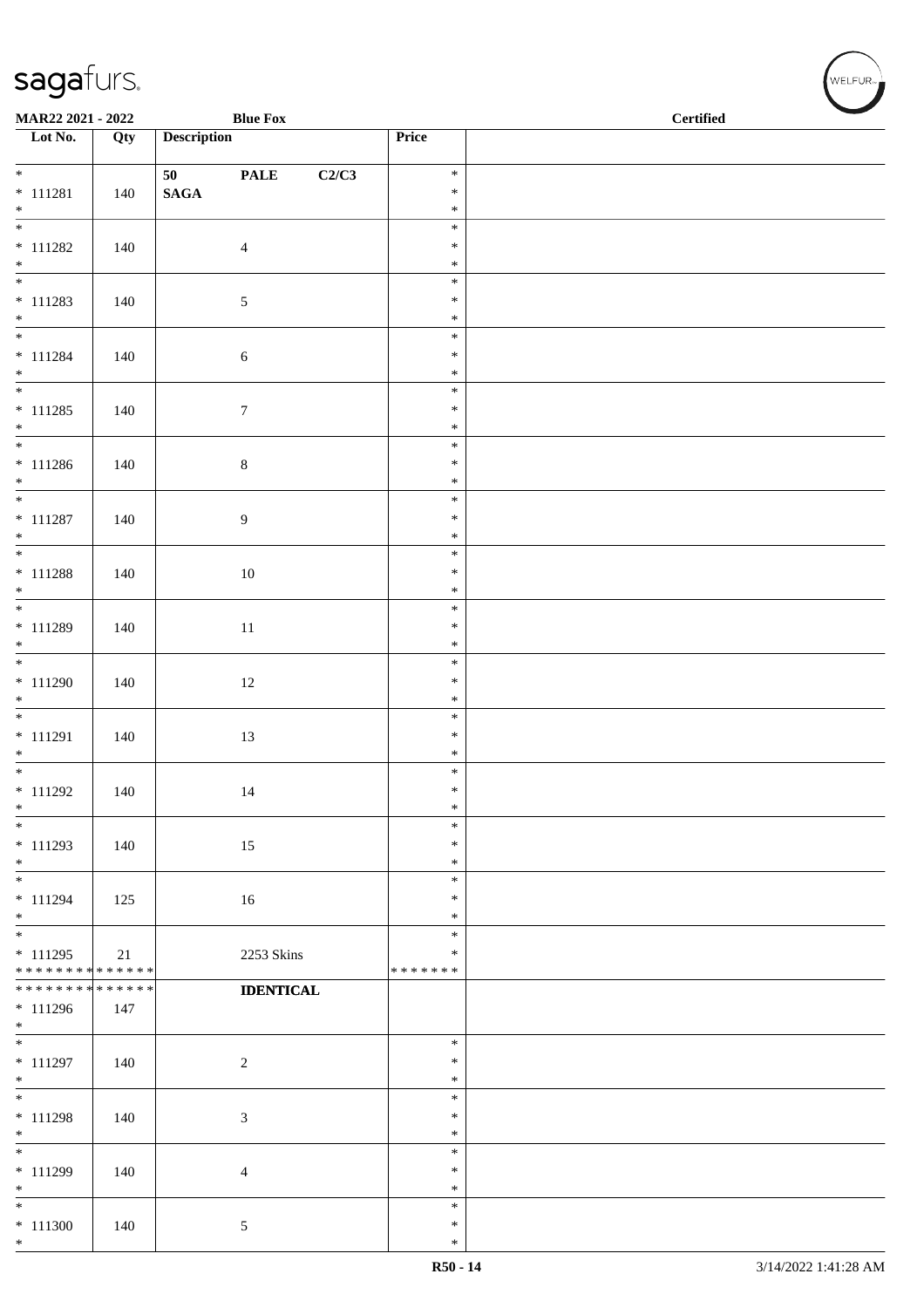| MAR22 2021 - 2022                                        |     |                       | <b>Blue Fox</b>             |       |                    | <b>Certified</b> |
|----------------------------------------------------------|-----|-----------------------|-----------------------------|-------|--------------------|------------------|
| Lot No.                                                  | Qty | <b>Description</b>    |                             |       | Price              |                  |
| $*$<br>$* 111301$                                        | 140 | 50<br>$\mathbf{SAGA}$ | <b>PALE</b>                 | C2/C3 | $\ast$<br>$\ast$   |                  |
| $*$<br>$\overline{\phantom{0}}$                          |     |                       |                             |       | $\ast$<br>$\ast$   |                  |
| $* 111302$<br>* * * * * * * * <mark>* * * * * * *</mark> | 110 |                       | 957 Skins                   |       | ∗<br>* * * * * * * |                  |
| * * * * * * * * * * * * * * *                            |     | 50                    | <b>PALE</b>                 | C2/C3 |                    |                  |
| $* 111303$<br>$*$                                        | 147 | $\mathbf{SAGA}$       |                             |       |                    |                  |
| $*$                                                      |     |                       |                             |       | $\ast$<br>$\ast$   |                  |
| $* 111304$<br>$*$                                        | 140 |                       | $\sqrt{2}$                  |       | $\ast$             |                  |
|                                                          |     |                       |                             |       | $\ast$             |                  |
| $* 111305$<br>$*$                                        | 140 |                       | 3                           |       | $\ast$<br>$\ast$   |                  |
| $*$                                                      |     |                       |                             |       | $\ast$<br>$\ast$   |                  |
| $* 111306$<br>******** <mark>******</mark>               | 99  |                       | 526 Skins                   |       | *******            |                  |
| ******** <mark>******</mark><br>$* 111307$               | 161 | 50<br><b>SAGA</b>     | <b>PALE</b><br>${\bf SILK}$ | C2/C3 |                    |                  |
| $\ast$                                                   |     |                       |                             |       | $\ast$             |                  |
| $* 111308$<br>$*$                                        | 154 |                       | 2                           |       | $\ast$<br>$\ast$   |                  |
| $*$                                                      |     |                       |                             |       | $\ast$             |                  |
| $* 111309$<br>$*$                                        | 154 |                       | 3                           |       | $\ast$<br>$\ast$   |                  |
| $\overline{\phantom{0}}$                                 |     |                       |                             |       | $\ast$             |                  |
| $* 111310$<br>$*$                                        | 154 |                       | $\overline{4}$              |       | $\ast$<br>$\ast$   |                  |
| $*$                                                      |     |                       |                             |       | $\ast$             |                  |
| $* 111311$<br>$*$                                        | 154 |                       | 5                           |       | $\ast$<br>$\ast$   |                  |
| $*$                                                      |     |                       |                             |       | $\ast$             |                  |
| $* 111312$<br>$*$                                        | 154 |                       | 6                           |       | $\ast$<br>$\ast$   |                  |
| $*$                                                      |     |                       |                             |       | $\ast$             |                  |
| $* 111313$<br>$*$                                        | 154 |                       | $7\phantom{.0}$             |       | $\ast$<br>$\ast$   |                  |
|                                                          |     |                       |                             |       | $\ast$             |                  |
| $* 111314$<br>$*$                                        | 154 |                       | $\,8\,$                     |       | $\ast$<br>$\ast$   |                  |
| $* 111315$                                               | 154 |                       | 9                           |       | $\ast$<br>$\ast$   |                  |
| $*$                                                      |     |                       |                             |       | $\ast$             |                  |
| $\overline{\phantom{0}}$<br>$* 111316$                   | 154 |                       | 10                          |       | $\ast$<br>$\ast$   |                  |
| $*$                                                      |     |                       |                             |       | $\ast$             |                  |
|                                                          |     |                       |                             |       | $\ast$<br>$\ast$   |                  |
| $* 111317$<br>$*$                                        | 154 |                       | 11                          |       | $\ast$             |                  |
| $\overline{\phantom{0}}$                                 |     |                       |                             |       | $\ast$             |                  |
| $* 111318$<br>$*$                                        | 154 |                       | 12                          |       | $\ast$<br>$\ast$   |                  |
| $*$                                                      |     |                       |                             |       | $\ast$             |                  |
| $* 111319$<br>$*$                                        | 154 |                       | 13                          |       | $\ast$<br>$\ast$   |                  |
|                                                          |     |                       |                             |       | $\ast$             |                  |
| $* 111320$                                               | 145 |                       | 2154 Skins                  |       | ∗                  |                  |
| * * * * * * * * * * * * * *                              |     |                       |                             |       | * * * * * * *      |                  |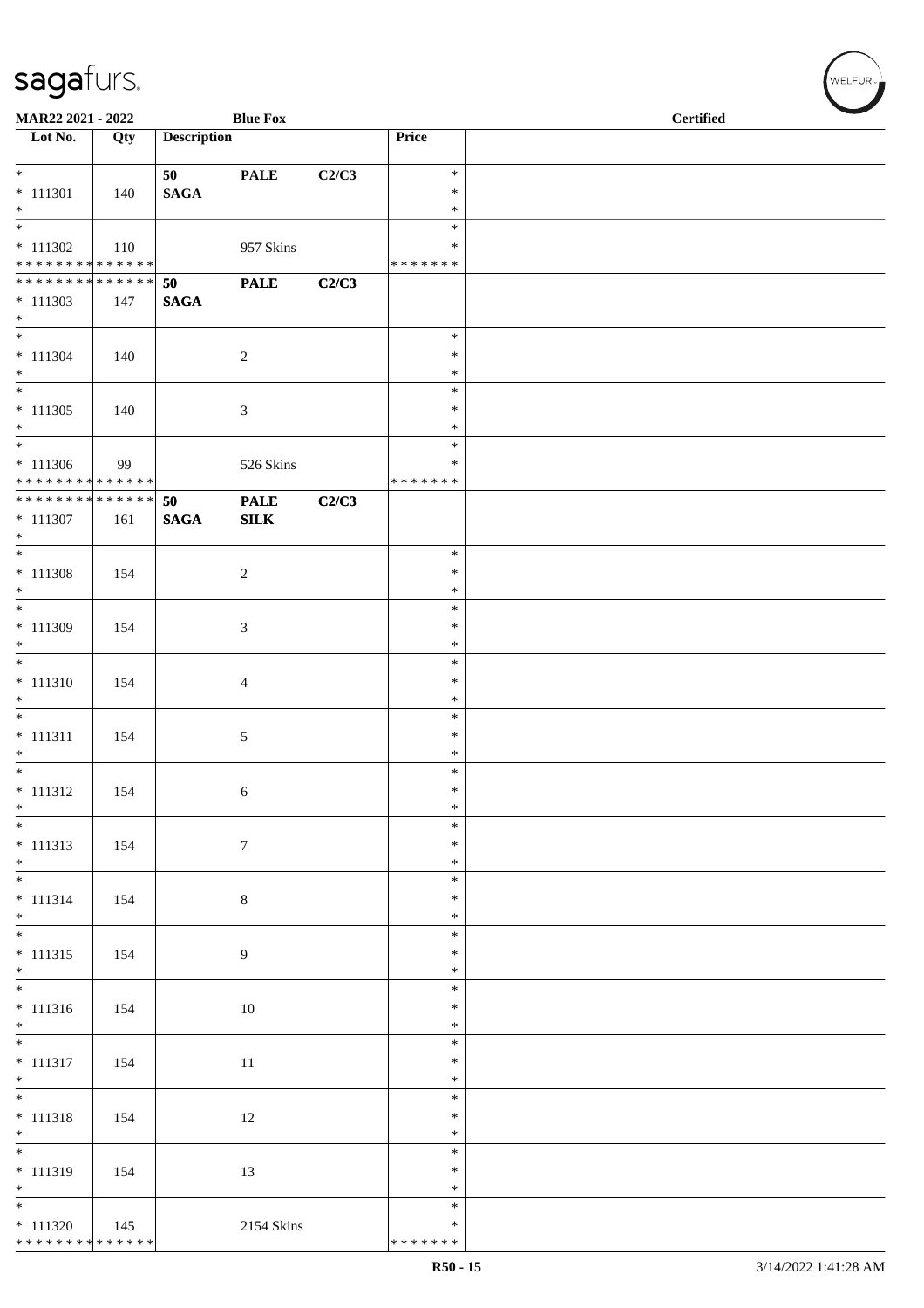| MAR22 2021 - 2022                                |     |                    | <b>Blue Fox</b>           |       |                                   | <b>Certified</b> |
|--------------------------------------------------|-----|--------------------|---------------------------|-------|-----------------------------------|------------------|
| Lot No.                                          | Qty | <b>Description</b> |                           |       | Price                             |                  |
| * * * * * * * * * * * * * *<br>$* 111321$<br>$*$ | 161 | 50<br>${\bf SI}$   | <b>PALE</b>               | C2/C3 |                                   |                  |
| $* 111322$<br>$*$                                | 154 |                    | $\sqrt{2}$                |       | $\ast$<br>∗<br>$\ast$             |                  |
| $* 111323$<br>$*$                                | 154 |                    | $\mathfrak{Z}$            |       | $\ast$<br>$\ast$<br>$\ast$        |                  |
| $* 111324$<br>$*$                                | 154 |                    | $\overline{4}$            |       | $\ast$<br>$\ast$<br>$\ast$        |                  |
| $* 111325$<br>$*$                                | 154 |                    | $\mathfrak{S}$            |       | $\ast$<br>$\ast$<br>$\ast$        |                  |
| $* 111326$<br>$*$                                | 154 |                    | $\sqrt{6}$                |       | $\ast$<br>$\ast$<br>$\ast$        |                  |
| $* 111327$<br>$*$ $*$                            | 154 |                    | $\boldsymbol{7}$          |       | $\ast$<br>$\ast$<br>$\ast$        |                  |
| $* 111328$<br>$\ast$<br>$\overline{\phantom{0}}$ | 154 |                    | $8\,$                     |       | $\ast$<br>$\ast$<br>$\ast$        |                  |
| $* 111329$<br>$\ast$<br>$\overline{\phantom{0}}$ | 154 |                    | $\overline{9}$            |       | $\ast$<br>$\ast$<br>$\ast$        |                  |
| $* 111330$<br>$*$<br>$\overline{\phantom{0}}$    | 154 |                    | $10\,$                    |       | $\ast$<br>$\ast$<br>$\ast$        |                  |
| $* 111331$<br>$*$<br>$\overline{\ast}$           | 154 |                    | $11\,$                    |       | $\ast$<br>$\ast$<br>$\ast$        |                  |
| $* 111332$<br>$*$                                | 154 |                    | 12                        |       | $\ast$<br>$\ast$<br>$\ast$        |                  |
| $\ast$<br>$* 111333$<br>$*$                      | 154 |                    | 13                        |       | $\ast$<br>$\ast$<br>$\ast$        |                  |
| $* 111334$<br>$*$<br>$\overline{\phantom{0}}$    | 154 |                    | 14                        |       | $\ast$<br>$\ast$<br>∗             |                  |
| $* 111335$<br>* * * * * * * * * * * * * *        | 125 |                    | 2288 Skins                |       | $\ast$<br>$\ast$<br>* * * * * * * |                  |
| * * * * * * * * * * * * * *<br>$* 111336$<br>$*$ | 119 | 50<br><b>SROY</b>  | <b>MED</b><br><b>HEAV</b> | C2/C3 |                                   |                  |
| $* 111337$<br>$*$                                | 112 |                    | $\overline{2}$            |       | $\ast$<br>$\ast$<br>$\ast$        |                  |
| $\overline{\ast}$<br>$* 111338$<br>$*$           | 112 |                    | $\mathfrak{Z}$            |       | $\ast$<br>$\ast$<br>$\ast$        |                  |
| $\frac{1}{*}$<br>$* 111339$<br>$*$               | 112 |                    | $\overline{4}$            |       | $\ast$<br>∗<br>$\ast$             |                  |
| $\overline{\phantom{0}}$<br>$* 111340$<br>$*$    | 112 |                    | $5\overline{)}$           |       | $\ast$<br>$\ast$<br>$\ast$        |                  |

 $w$ elfur<sub>m</sub>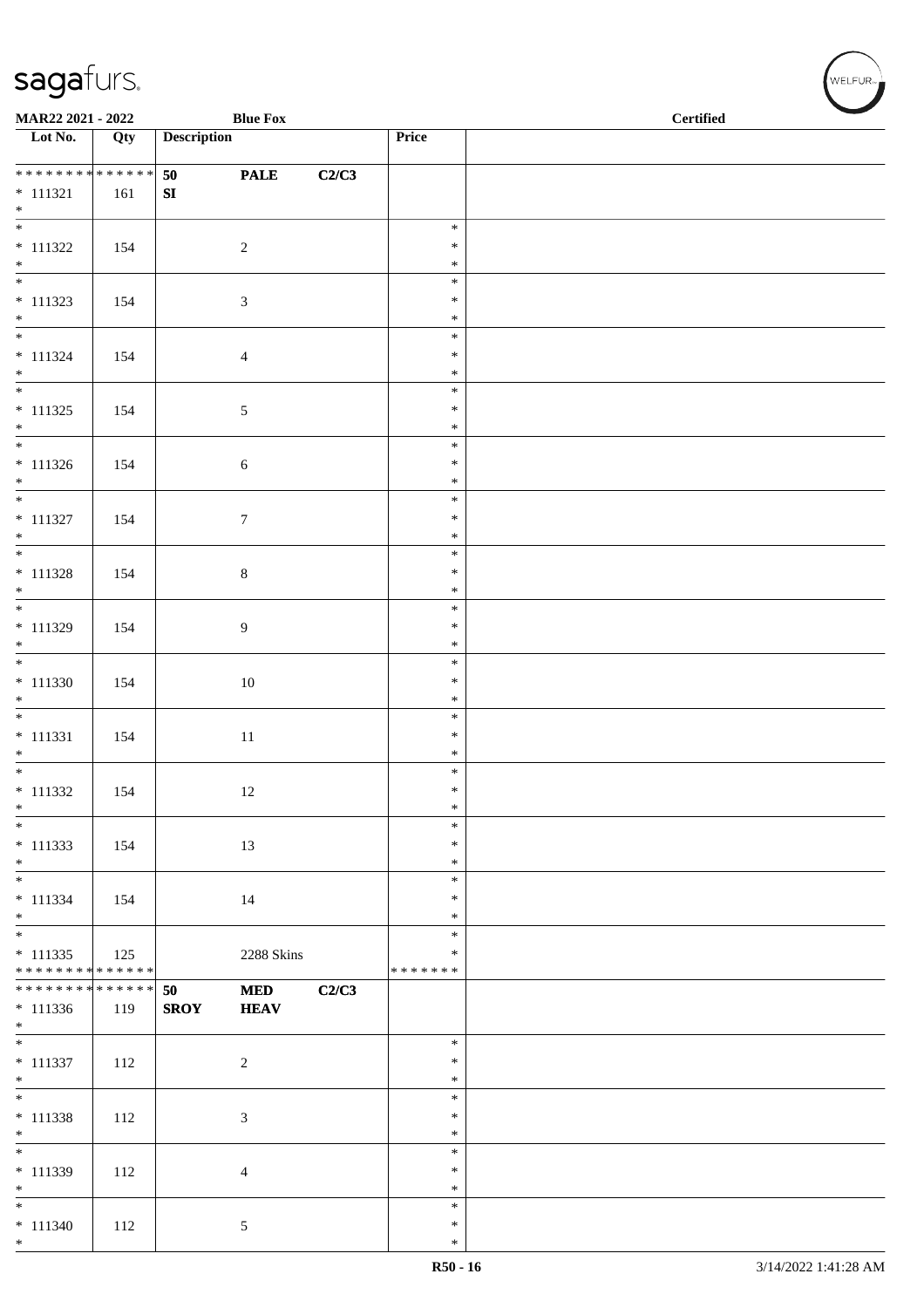| MAR22 2021 - 2022                                        |     |                    | <b>Blue Fox</b> |       |                   | <b>Certified</b> |
|----------------------------------------------------------|-----|--------------------|-----------------|-------|-------------------|------------------|
| $\overline{\phantom{a}}$ Lot No.                         | Qty | <b>Description</b> |                 |       | Price             |                  |
| $*$                                                      |     | 50                 | <b>MED</b>      | C2/C3 | $\ast$            |                  |
| $* 111341$<br>$*$                                        | 112 | <b>SROY</b>        | <b>HEAV</b>     |       | $\ast$<br>$\ast$  |                  |
| $* 111342$                                               | 112 |                    | $\tau$          |       | $\ast$<br>$\ast$  |                  |
| $*$                                                      |     |                    |                 |       | $\ast$            |                  |
| $* 111343$                                               | 112 |                    | $\,8\,$         |       | $\ast$<br>$\ast$  |                  |
| $*$                                                      |     |                    |                 |       | $\ast$<br>$\ast$  |                  |
| $* 111344$                                               | 112 |                    | 9               |       | $\ast$            |                  |
| $*$                                                      |     |                    |                 |       | $\ast$<br>$\ast$  |                  |
| $* 111345$                                               | 112 |                    | 10              |       | $\ast$            |                  |
| $*$<br>$\overline{\phantom{0}}$                          |     |                    |                 |       | $\ast$<br>$\ast$  |                  |
| $* 111346$<br>$*$                                        | 112 |                    | $11\,$          |       | $\ast$<br>$\ast$  |                  |
| $*$                                                      |     |                    |                 |       | $\ast$            |                  |
| $* 111347$<br>* * * * * * * * <mark>* * * * * * *</mark> | 109 |                    | 1348 Skins      |       | $\ast$<br>******* |                  |
| ******** <mark>******</mark><br>$* 111348$               |     | 50                 | <b>MED</b>      | C2/C3 |                   |                  |
| $*$                                                      | 119 | <b>SROY</b>        | <b>HEAV</b>     |       |                   |                  |
| * 111349                                                 | 72  |                    | 191 Skins       |       | $\ast$<br>∗       |                  |
| ******** <mark>******</mark>                             |     |                    |                 |       | * * * * * * *     |                  |
| * * * * * * * * <mark>* * * * * * *</mark><br>$* 111350$ | 133 | 50<br><b>SROY</b>  | $\bf MED$       | C2/C3 |                   |                  |
| $*$                                                      |     |                    |                 |       | $\ast$            |                  |
| $* 111351$                                               | 126 |                    | $\overline{2}$  |       | $\ast$            |                  |
| $*$<br>$*$                                               |     |                    |                 |       | $\ast$<br>$\ast$  |                  |
| $* 111352$<br>$*$                                        | 126 |                    | 3               |       | $\ast$<br>$\ast$  |                  |
| $*$                                                      |     |                    |                 |       | $\ast$            |                  |
| $* 111353$<br>$*$                                        | 126 |                    | $\overline{4}$  |       | $\ast$<br>$\ast$  |                  |
| $*$                                                      |     |                    |                 |       | $\ast$            |                  |
| $* 111354$<br>$*$                                        | 126 |                    | 5               |       | $\ast$<br>$\ast$  |                  |
| $\overline{\ast}$<br>$* 111355$                          | 126 |                    | $\sqrt{6}$      |       | $\ast$<br>$\ast$  |                  |
| $*$                                                      |     |                    |                 |       | $\ast$            |                  |
| $* 111356$                                               | 126 |                    | $7\phantom{.0}$ |       | $\ast$<br>$\ast$  |                  |
| $*$                                                      |     |                    |                 |       | $\ast$<br>$\ast$  |                  |
| $* 111357$                                               | 126 |                    | $\,8\,$         |       | $\ast$            |                  |
| $*$<br>$*$                                               |     |                    |                 |       | $\ast$<br>$\ast$  |                  |
| $* 111358$<br>$*$                                        | 126 |                    | 9               |       | $\ast$<br>$\ast$  |                  |
| $\overline{\phantom{0}}$                                 |     |                    |                 |       | $\ast$            |                  |
| $* 111359$<br>$*$                                        | 126 |                    | 10              |       | $\ast$<br>$\ast$  |                  |
| $*$                                                      |     |                    |                 |       | $\ast$            |                  |
| $* 111360$<br>$*$                                        | 126 |                    | 11              |       | $\ast$<br>$\ast$  |                  |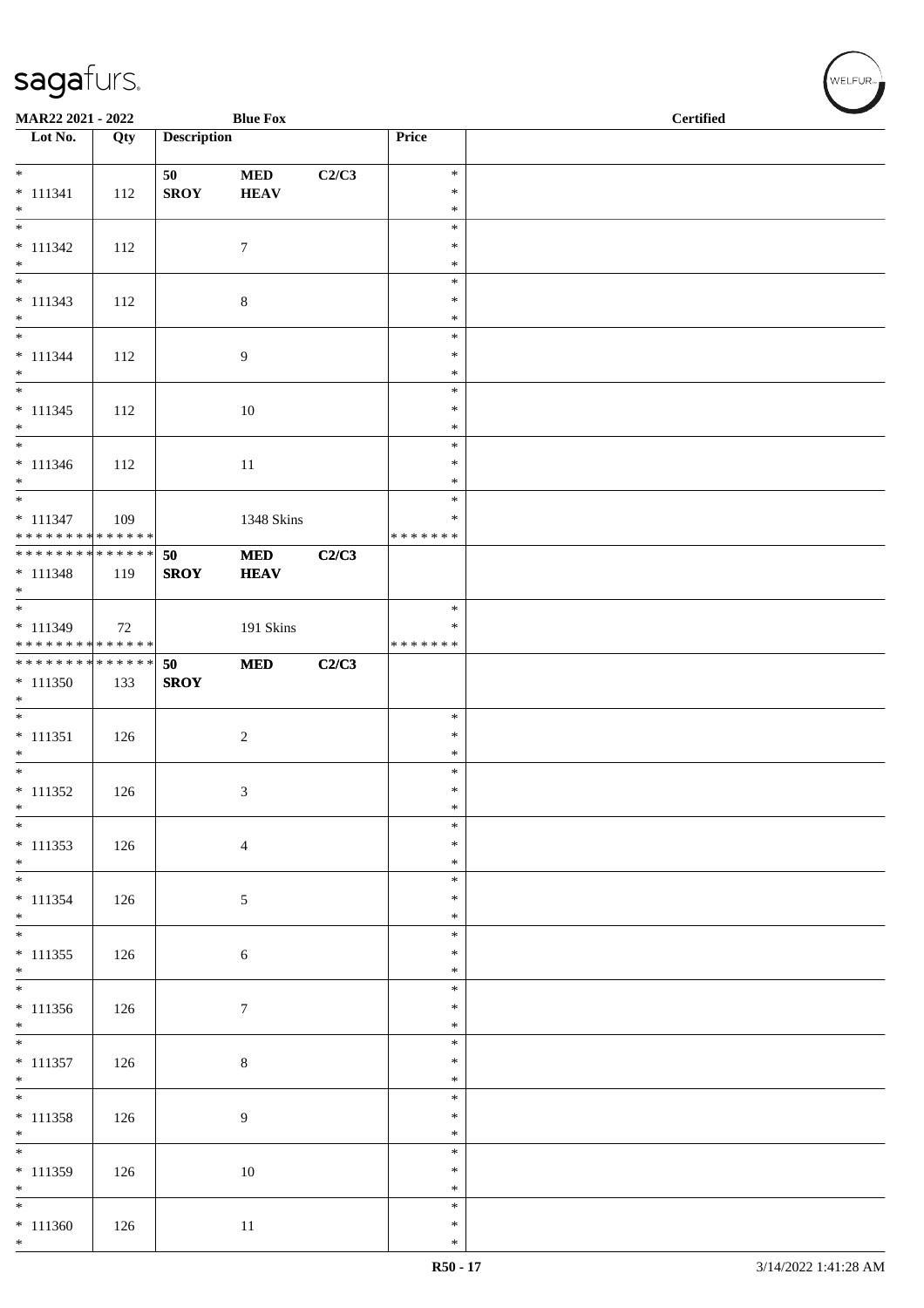| MAR22 2021 - 2022                         |     |                    | <b>Blue Fox</b> |       |                    | <b>Certified</b> |
|-------------------------------------------|-----|--------------------|-----------------|-------|--------------------|------------------|
| $\overline{\phantom{1}}$ Lot No.          | Qty | <b>Description</b> |                 |       | Price              |                  |
|                                           |     |                    |                 |       |                    |                  |
| $*$                                       |     | 50                 | $\bf MED$       | C2/C3 | $\ast$             |                  |
| $* 111361$                                | 126 | <b>SROY</b>        |                 |       | $\ast$             |                  |
| $*$<br>$\overline{\ast}$                  |     |                    |                 |       | $\ast$             |                  |
|                                           |     |                    |                 |       | $\ast$             |                  |
| $* 111362$<br>$*$                         | 126 |                    | 13              |       | $\ast$<br>$\ast$   |                  |
| $\overline{\phantom{0}}$                  |     |                    |                 |       | $\ast$             |                  |
| $* 111363$                                | 126 |                    | 14              |       | $\ast$             |                  |
| $\ast$                                    |     |                    |                 |       | $\ast$             |                  |
| $\overline{\ast}$                         |     |                    |                 |       | $\ast$             |                  |
| $* 111364$                                | 126 |                    | 15              |       | $\ast$             |                  |
| $*$                                       |     |                    |                 |       | $\ast$             |                  |
| $\overline{\phantom{0}}$                  |     |                    |                 |       | $\ast$             |                  |
| $* 111365$<br>* * * * * * * * * * * * * * | 84  |                    | 1981 Skins      |       | ∗<br>* * * * * * * |                  |
| * * * * * * * * * * * * * * *             |     | 50                 | <b>MED</b>      | C2/C3 |                    |                  |
| $* 111366$                                | 133 | <b>SROY</b>        |                 |       |                    |                  |
| $*$                                       |     |                    |                 |       |                    |                  |
| $*$                                       |     |                    |                 |       | $\ast$             |                  |
| $* 111367$                                | 101 |                    | 234 Skins       |       | $\ast$             |                  |
| * * * * * * * * * * * * * *               |     |                    |                 |       | * * * * * * *      |                  |
| ******** <mark>******</mark>              |     | 50                 | $\bf MED$       | C2/C3 |                    |                  |
| $* 111368$                                | 147 | <b>SROY</b>        | SLK             |       |                    |                  |
| $*$<br>$\overline{\ast}$                  |     |                    |                 |       | $\ast$             |                  |
| $* 111369$                                | 140 |                    | $\sqrt{2}$      |       | $\ast$             |                  |
| $\ast$                                    |     |                    |                 |       | $\ast$             |                  |
|                                           |     |                    |                 |       | $\ast$             |                  |
| $* 111370$                                | 140 |                    | 3               |       | $\ast$             |                  |
| $\ast$                                    |     |                    |                 |       | $\ast$             |                  |
| $\overline{\phantom{0}}$                  |     |                    |                 |       | $\ast$             |                  |
| $* 111371$                                | 140 |                    | $\overline{4}$  |       | $\ast$             |                  |
| $*$<br>$*$                                |     |                    |                 |       | $\ast$             |                  |
|                                           |     |                    |                 |       | $\ast$<br>$\ast$   |                  |
| $* 111372$<br>$*$                         | 140 |                    | 5               |       | $\ast$             |                  |
| $\overline{\phantom{0}}$                  |     |                    |                 |       | $\ast$             |                  |
| $* 111373$                                | 140 |                    | 6               |       | $\ast$             |                  |
| $*$                                       |     |                    |                 |       | $\ast$             |                  |
|                                           |     |                    |                 |       | $\ast$             |                  |
| $* 111374$                                | 140 |                    | $\tau$          |       | $\ast$             |                  |
| $*$                                       |     |                    |                 |       | $\ast$             |                  |
| $\overline{\ast}$                         |     |                    |                 |       | $\ast$<br>$\ast$   |                  |
| $* 111375$<br>$*$                         | 140 |                    | $\,8\,$         |       | $\ast$             |                  |
|                                           |     |                    |                 |       | $\ast$             |                  |
| $* 111376$                                | 140 |                    | 9               |       | $\ast$             |                  |
| $*$                                       |     |                    |                 |       | $\ast$             |                  |
|                                           |     |                    |                 |       | $\ast$             |                  |
| $* 111377$                                | 140 |                    | 10              |       | $\ast$             |                  |
| $*$                                       |     |                    |                 |       | $\ast$             |                  |
|                                           |     |                    |                 |       | $\ast$             |                  |
| $* 111378$                                | 140 |                    | 11              |       | $\ast$             |                  |
| $*$<br>$\overline{\phantom{0}}$           |     |                    |                 |       | $\ast$<br>$\ast$   |                  |
| $* 111379$                                | 140 |                    | 12              |       | $\ast$             |                  |
| $*$                                       |     |                    |                 |       | $\ast$             |                  |
| $\overline{\phantom{0}}$                  |     |                    |                 |       | $\ast$             |                  |
| $* 111380$                                | 140 |                    | 13              |       | $\ast$             |                  |
| $*$                                       |     |                    |                 |       | $\ast$             |                  |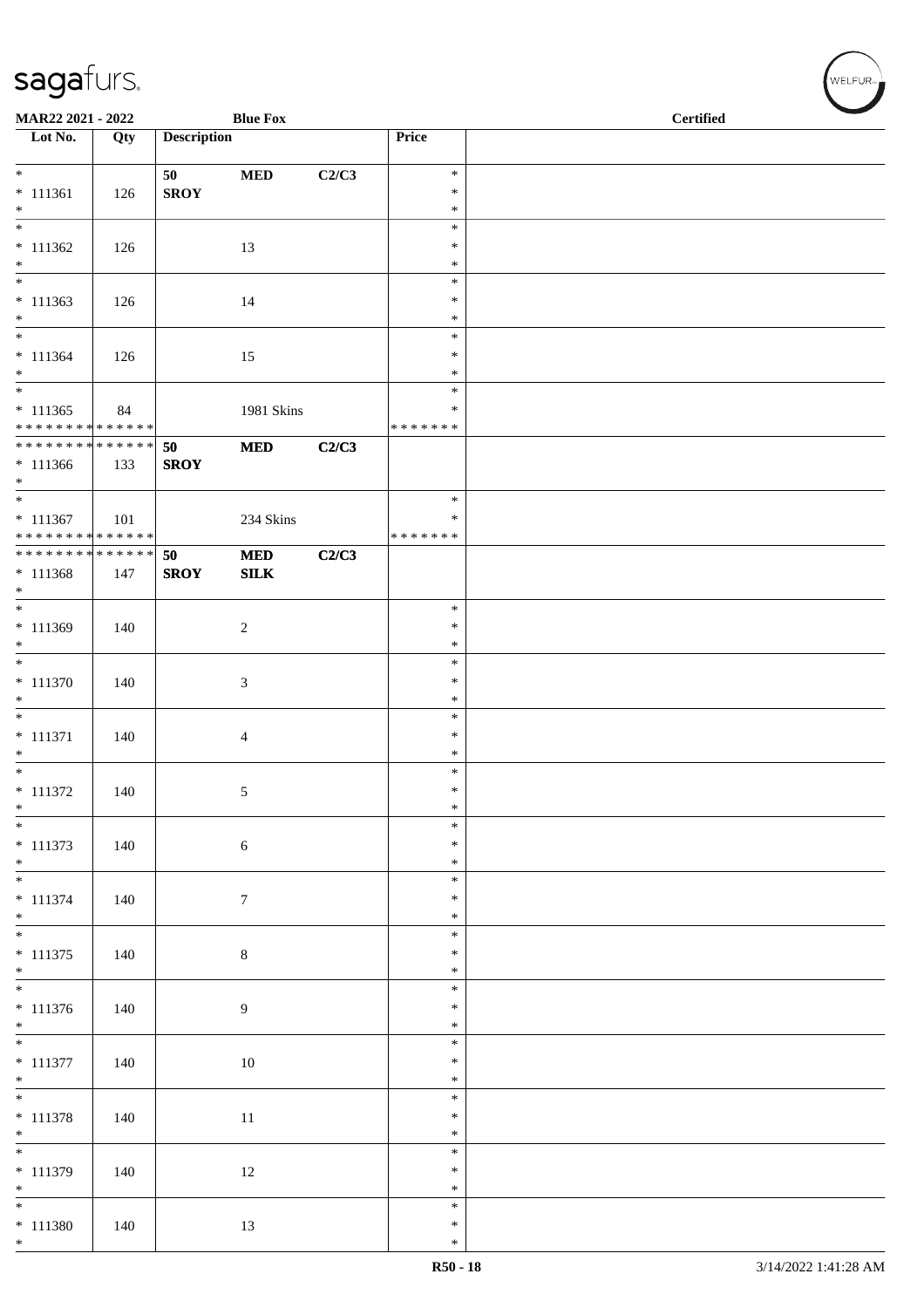| MAR22 2021 - 2022                                        |     |                    | <b>Blue Fox</b>           |                    | <b>Certified</b> |  |  |  |
|----------------------------------------------------------|-----|--------------------|---------------------------|--------------------|------------------|--|--|--|
| $\overline{\phantom{1}}$ Lot No.                         | Qty | <b>Description</b> |                           | Price              |                  |  |  |  |
| $*$                                                      |     |                    |                           | $\ast$             |                  |  |  |  |
| $* 111381$                                               | 140 | 50<br><b>SROY</b>  | $\bf MED$<br>${\bf SILK}$ | C2/C3<br>$\ast$    |                  |  |  |  |
| $*$                                                      |     |                    |                           | $\ast$             |                  |  |  |  |
| $\frac{1}{1}$                                            |     |                    |                           | $\ast$             |                  |  |  |  |
| $* 111382$<br>* * * * * * * * <mark>* * * * * * *</mark> | 124 |                    | 2091 Skins                | ∗<br>* * * * * * * |                  |  |  |  |
| * * * * * * * * * * * * * *                              |     |                    | <b>IDENTICAL</b>          |                    |                  |  |  |  |
| $* 111383$                                               | 147 |                    |                           |                    |                  |  |  |  |
| $*$                                                      |     |                    |                           | $\ast$             |                  |  |  |  |
| $* 111384$                                               | 140 |                    | $\sqrt{2}$                | $\ast$             |                  |  |  |  |
| $*$                                                      |     |                    |                           | $\ast$             |                  |  |  |  |
| $\overline{\phantom{0}}$                                 |     |                    |                           | $\ast$             |                  |  |  |  |
| $* 111385$<br>$*$                                        | 140 |                    | $\sqrt{3}$                | $\ast$<br>$\ast$   |                  |  |  |  |
| $*$                                                      |     |                    |                           | $\ast$             |                  |  |  |  |
| $* 111386$                                               | 140 |                    | $\overline{4}$            | $\ast$             |                  |  |  |  |
| $*$<br>$*$                                               |     |                    |                           | $\ast$<br>$\ast$   |                  |  |  |  |
| $* 111387$                                               | 140 |                    | $\sqrt{5}$                | $\ast$             |                  |  |  |  |
| $*$                                                      |     |                    |                           | $\ast$             |                  |  |  |  |
|                                                          |     |                    |                           | $\ast$<br>$\ast$   |                  |  |  |  |
| * 111388<br>$*$                                          | 140 |                    | 6                         | $\ast$             |                  |  |  |  |
|                                                          |     |                    |                           | $\ast$             |                  |  |  |  |
| * 111389                                                 | 140 |                    | $\tau$                    | $\ast$             |                  |  |  |  |
| $*$                                                      |     |                    |                           | $\ast$<br>$\ast$   |                  |  |  |  |
| $* 111390$                                               | 140 |                    | $\,8\,$                   | $\ast$             |                  |  |  |  |
| $*$                                                      |     |                    |                           | $\ast$             |                  |  |  |  |
| * 111391                                                 | 140 |                    | 9                         | $\ast$<br>$\ast$   |                  |  |  |  |
| $*$                                                      |     |                    |                           | $\ast$             |                  |  |  |  |
| $*$                                                      |     |                    |                           | $\ast$             |                  |  |  |  |
| $* 111392$<br>$\ast$                                     | 140 |                    | 10                        | $\ast$<br>$\ast$   |                  |  |  |  |
| $\ast$                                                   |     |                    |                           | $\ast$             |                  |  |  |  |
| $* 111393$                                               | 140 |                    | 11                        | $\ast$             |                  |  |  |  |
| $*$                                                      |     |                    |                           | $\ast$<br>$\ast$   |                  |  |  |  |
| $* 111394$                                               | 140 |                    | 12                        | $\ast$             |                  |  |  |  |
| $*$                                                      |     |                    |                           | $\ast$             |                  |  |  |  |
| $*$                                                      |     |                    |                           | $\ast$<br>$\ast$   |                  |  |  |  |
| $* 111395$<br>$*$                                        | 140 |                    | 13                        | $\ast$             |                  |  |  |  |
|                                                          |     |                    |                           | $\ast$             |                  |  |  |  |
| * 111396                                                 | 140 |                    | 14                        | $\ast$<br>$\ast$   |                  |  |  |  |
| $*$                                                      |     |                    |                           | $\ast$             |                  |  |  |  |
| $* 111397$                                               | 140 |                    | 15                        | $\ast$             |                  |  |  |  |
| $*$                                                      |     |                    |                           | $\ast$             |                  |  |  |  |
| $* 111398$                                               | 140 |                    | 16                        | $\ast$<br>$\ast$   |                  |  |  |  |
| $*$                                                      |     |                    |                           | $\ast$             |                  |  |  |  |
|                                                          |     |                    |                           | $\ast$             |                  |  |  |  |
| * 111399<br>$*$                                          | 140 |                    | 17                        | $\ast$<br>$\ast$   |                  |  |  |  |
|                                                          |     |                    |                           | $\ast$             |                  |  |  |  |
| $* 111400$                                               | 140 |                    | 18                        | $\ast$             |                  |  |  |  |
| $*$                                                      |     |                    |                           | $\ast$             |                  |  |  |  |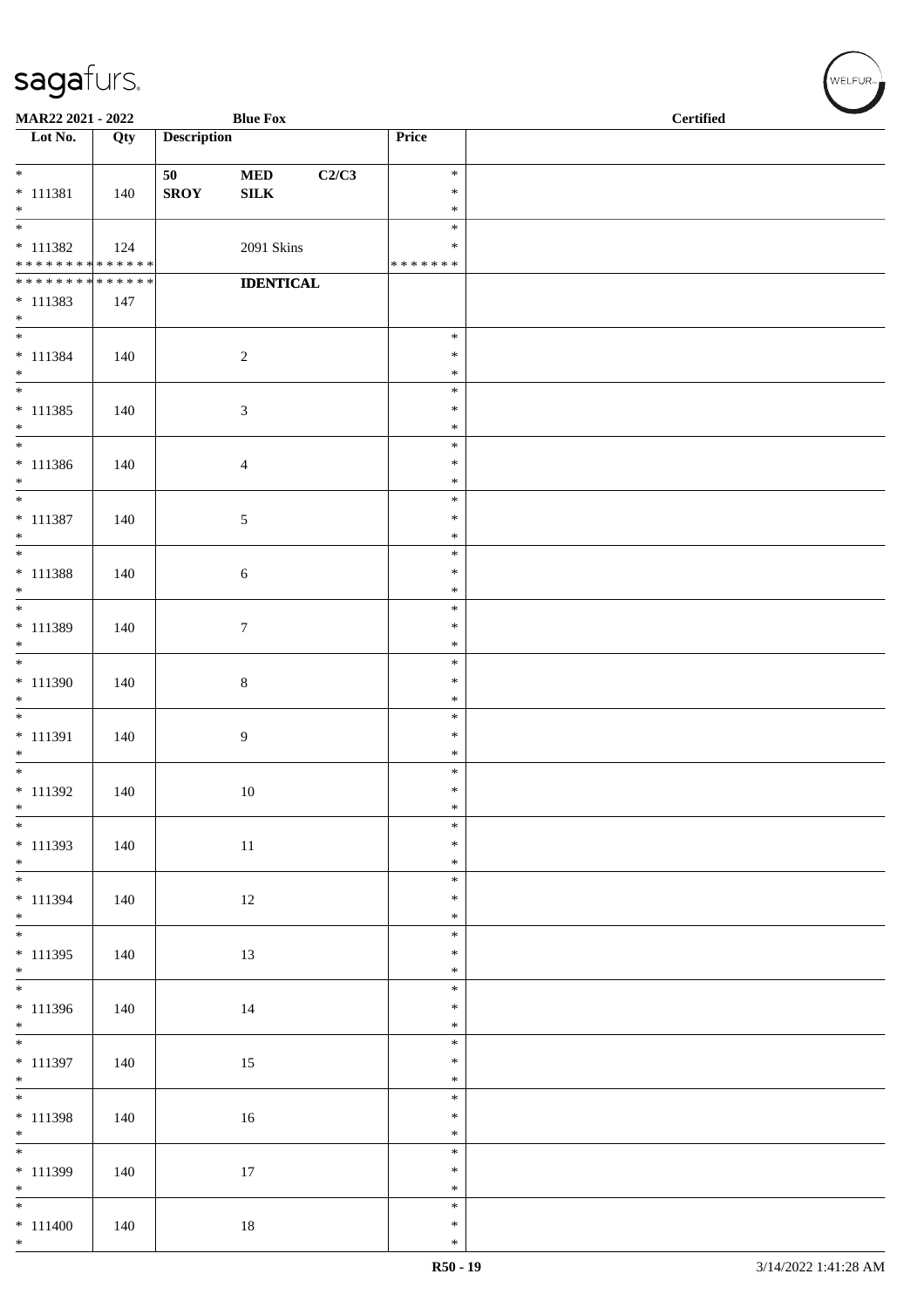| MAR22 2021 - 2022                         |     |                    | <b>Blue Fox</b> |       |                  | <b>Certified</b> |
|-------------------------------------------|-----|--------------------|-----------------|-------|------------------|------------------|
| $\overline{\phantom{1}}$ Lot No.          | Qty | <b>Description</b> |                 |       | Price            |                  |
| $*$                                       |     | 50                 | $\bf MED$       | C2/C3 | $\ast$           |                  |
| $* 111401$                                | 126 | <b>SROY</b>        | ${\bf SILK}$    |       | ∗                |                  |
| * * * * * * * * * * * * * *               |     |                    |                 |       | * * * * * * *    |                  |
| * * * * * * * * * * * * * *               |     | 50                 | $\bf MED$       | C2/C3 |                  |                  |
| $* 111402$                                | 147 | <b>SROY</b>        | <b>SILK</b>     |       |                  |                  |
| $*$                                       |     |                    |                 |       |                  |                  |
| $\overline{\phantom{0}}$                  |     |                    |                 |       | $\ast$           |                  |
| $* 111403$                                | 140 |                    | $\sqrt{2}$      |       | $\ast$           |                  |
| $*$                                       |     |                    |                 |       | $\ast$           |                  |
| $\overline{\phantom{0}}$                  |     |                    |                 |       | $\ast$           |                  |
| $* 111404$                                | 140 |                    | 3               |       | $\ast$           |                  |
| $*$                                       |     |                    |                 |       | $\ast$           |                  |
| $\overline{\ }$                           |     |                    |                 |       | $\ast$           |                  |
| $* 111405$                                | 140 |                    | $\overline{4}$  |       | $\ast$           |                  |
| $*$<br>$*$                                |     |                    |                 |       | $\ast$           |                  |
|                                           |     |                    |                 |       | $\ast$           |                  |
| $* 111406$                                | 140 |                    | 5               |       | $\ast$<br>$\ast$ |                  |
| $*$                                       |     |                    |                 |       | $\ast$           |                  |
|                                           |     |                    |                 |       | ∗                |                  |
| $* 111407$<br>* * * * * * * * * * * * * * | 128 |                    | 835 Skins       |       | * * * * * * *    |                  |
|                                           |     | 50                 | $\bf MED$       | C2/C3 |                  |                  |
| 111408                                    | 66  | <b>SROY</b>        | ${\bf SILK}$    |       |                  |                  |
|                                           |     |                    |                 |       |                  |                  |
| ******** <mark>******</mark>              |     | 50                 | <b>MED</b>      | C2/C3 |                  |                  |
| $* 111409$                                | 133 | <b>SAGA</b>        | <b>HEAV</b>     |       |                  |                  |
| $*$                                       |     |                    |                 |       |                  |                  |
| $\overline{\phantom{0}}$                  |     |                    |                 |       | $\ast$           |                  |
| $* 111410$                                | 126 |                    | $\overline{c}$  |       | $\ast$           |                  |
| $*$                                       |     |                    |                 |       | $\ast$           |                  |
| $\overline{\phantom{0}}$                  |     |                    |                 |       | $\ast$           |                  |
| $* 111411$                                | 126 |                    | 3               |       | $\ast$           |                  |
| $*$                                       |     |                    |                 |       | $\ast$           |                  |
| $*$                                       |     |                    |                 |       | $\ast$           |                  |
| $* 111412$                                | 126 |                    | 4               |       | $\ast$           |                  |
| $*$                                       |     |                    |                 |       | $\ast$           |                  |
| $*$                                       |     |                    |                 |       | $\ast$           |                  |
| $* 111413$                                | 126 |                    | $\mathfrak{S}$  |       | $\ast$           |                  |
| $*$                                       |     |                    |                 |       | $\ast$           |                  |
| $*$                                       |     |                    |                 |       | $\ast$           |                  |
| $* 111414$                                | 126 |                    | 6               |       | $\ast$           |                  |
| $*$                                       |     |                    |                 |       | $\ast$<br>$\ast$ |                  |
| $* 111415$                                | 126 |                    |                 |       | $\ast$           |                  |
| $*$                                       |     |                    | 7               |       | $\ast$           |                  |
| $\overline{\phantom{0}}$                  |     |                    |                 |       | $\ast$           |                  |
| $* 111416$                                | 70  |                    | 959 Skins       |       | $\ast$           |                  |
| * * * * * * * * * * * * * *               |     |                    |                 |       | * * * * * * *    |                  |
|                                           |     | 50                 | $\bf MED$       | C2/C3 |                  |                  |
| 111417                                    | 136 | $\mathbf{SAGA}$    | <b>HEAV</b>     |       |                  |                  |
|                                           |     |                    |                 |       |                  |                  |
| ******** <mark>******</mark>              |     | 50                 | $\bf MED$       | C2/C3 |                  |                  |
| $* 111418$                                | 147 | <b>SAGA</b>        |                 |       |                  |                  |
| $*$                                       |     |                    |                 |       |                  |                  |
| $*$                                       |     |                    |                 |       | $\ast$           |                  |
| $* 111419$                                | 140 |                    | $\overline{c}$  |       | $\ast$           |                  |
| $*$                                       |     |                    |                 |       | ∗                |                  |
| $*$                                       |     |                    |                 |       | $\ast$           |                  |
| $* 111420$                                | 140 |                    | 3               |       | $\ast$           |                  |
| $*$                                       |     |                    |                 |       | $\ast$           |                  |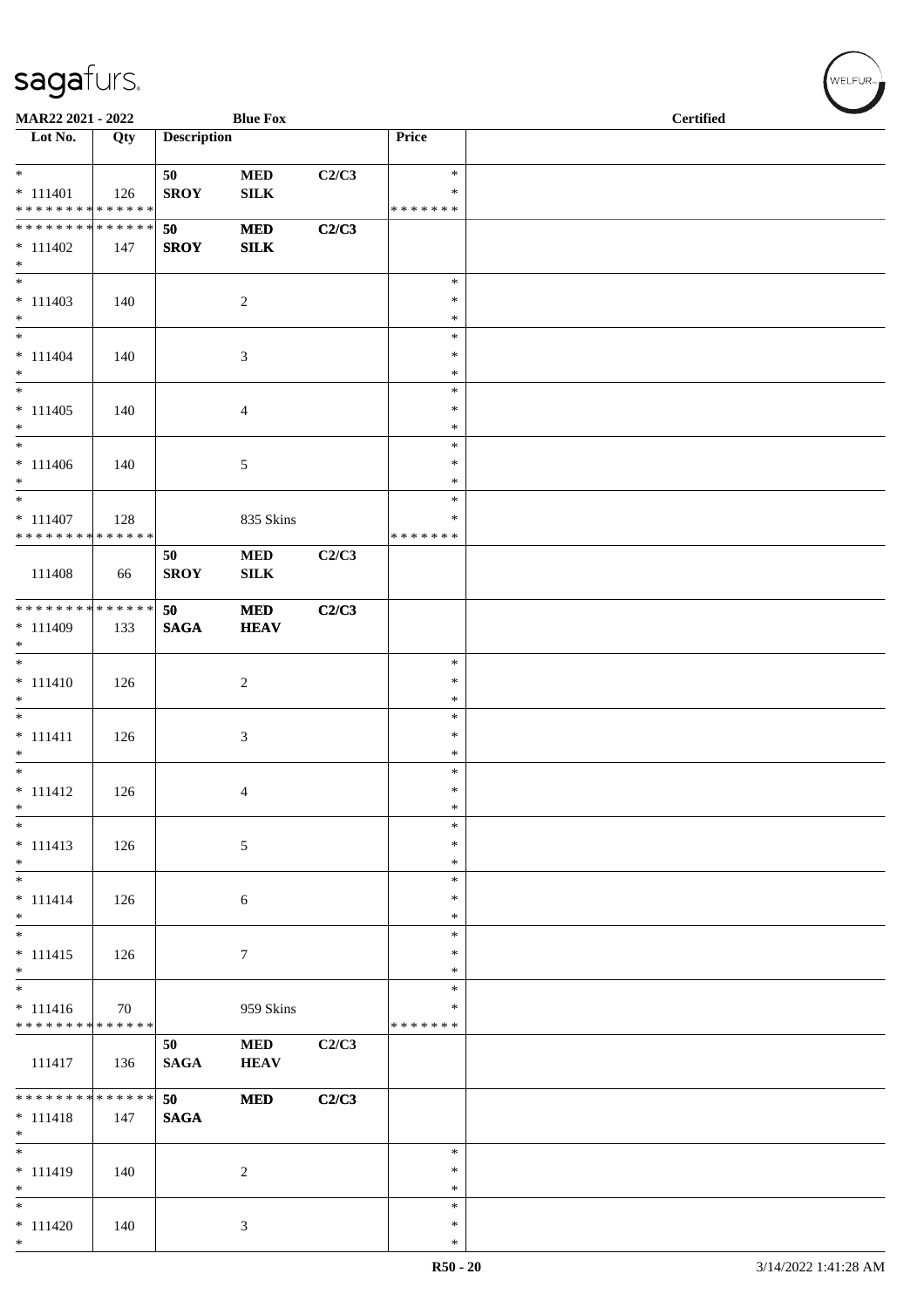| <b>Blue Fox</b><br>MAR22 2021 - 2022       |     |                    |                    |                  | $\operatorname{\bf \mathbf{Certified}}$ |  |
|--------------------------------------------|-----|--------------------|--------------------|------------------|-----------------------------------------|--|
| $\overline{\phantom{a}}$ Lot No.           | Qty | <b>Description</b> |                    | Price            |                                         |  |
| $*$                                        |     | 50                 | $\bf MED$<br>C2/C3 | $\ast$           |                                         |  |
| $* 111421$                                 | 140 | $\mathbf{SAGA}$    |                    | $\ast$           |                                         |  |
| $*$                                        |     |                    |                    | $\ast$           |                                         |  |
|                                            |     |                    |                    | $\ast$           |                                         |  |
| $* 111422$<br>$*$                          | 140 |                    | $\mathfrak{S}$     | $\ast$<br>$\ast$ |                                         |  |
|                                            |     |                    |                    | $\ast$           |                                         |  |
| $* 111423$                                 | 140 |                    | $\sqrt{6}$         | $\ast$           |                                         |  |
| $*$<br>$*$                                 |     |                    |                    | $\ast$           |                                         |  |
| $* 111424$                                 | 140 |                    | $\boldsymbol{7}$   | $\ast$<br>$\ast$ |                                         |  |
| $*$                                        |     |                    |                    | $\ast$           |                                         |  |
|                                            |     |                    |                    | $\ast$           |                                         |  |
| $* 111425$                                 | 140 |                    | $8\,$              | $\ast$           |                                         |  |
| $*$                                        |     |                    |                    | $\ast$<br>$\ast$ |                                         |  |
| $* 111426$                                 | 140 |                    | $\overline{9}$     | $\ast$           |                                         |  |
| $*$                                        |     |                    |                    | $\ast$           |                                         |  |
|                                            |     |                    |                    | $\ast$           |                                         |  |
| $* 111427$<br>$*$                          | 140 |                    | 10                 | $\ast$<br>$\ast$ |                                         |  |
|                                            |     |                    |                    | $\ast$           |                                         |  |
| $* 111428$                                 | 140 |                    | $11\,$             | $\ast$           |                                         |  |
| $*$                                        |     |                    |                    | $\ast$           |                                         |  |
| $* 111429$                                 |     |                    |                    | $\ast$<br>$\ast$ |                                         |  |
| $*$                                        | 140 |                    | $12\,$             | $\ast$           |                                         |  |
|                                            |     |                    |                    | $\ast$           |                                         |  |
| $* 111430$                                 | 140 |                    | 13                 | $\ast$           |                                         |  |
| $*$                                        |     |                    |                    | $\ast$<br>$\ast$ |                                         |  |
| $* 111431$                                 | 140 |                    | 14                 | $\ast$           |                                         |  |
| $*$                                        |     |                    |                    | $\ast$           |                                         |  |
|                                            |     |                    |                    | $\ast$           |                                         |  |
| $* 111432$<br>$*$                          | 140 |                    | 15                 | $\ast$<br>$\ast$ |                                         |  |
| $*$                                        |     |                    |                    | $\ast$           |                                         |  |
| $* 111433$                                 | 35  |                    | 2142 Skins         | $\ast$           |                                         |  |
| * * * * * * * * * * * * * * *              |     |                    |                    | * * * * * * *    |                                         |  |
| * * * * * * * * <mark>* * * * * * *</mark> |     |                    | <b>IDENTICAL</b>   |                  |                                         |  |
| $* 111434$<br>$*$                          | 147 |                    |                    |                  |                                         |  |
|                                            |     |                    |                    | $\ast$           |                                         |  |
| $* 111435$                                 | 140 |                    | $\overline{2}$     | $\ast$           |                                         |  |
| $*$                                        |     |                    |                    | $\ast$<br>$\ast$ |                                         |  |
| $* 111436$                                 | 140 |                    | $\sqrt{3}$         | $\ast$           |                                         |  |
| $*$                                        |     |                    |                    | $\ast$           |                                         |  |
|                                            |     |                    |                    | $\ast$           |                                         |  |
| $* 111437$                                 | 140 |                    | $\overline{4}$     | $\ast$<br>$\ast$ |                                         |  |
| $*$<br>$*$                                 |     |                    |                    | $\ast$           |                                         |  |
| $* 111438$                                 | 140 |                    | 5                  | $\ast$           |                                         |  |
| $*$<br>-                                   |     |                    |                    | $\ast$           |                                         |  |
| $*$                                        |     |                    |                    | $\ast$<br>$\ast$ |                                         |  |
| $* 111439$<br>$*$                          | 140 |                    | 6                  | $\ast$           |                                         |  |
| $*$                                        |     |                    |                    | $\ast$           |                                         |  |
| $* 111440$                                 | 140 |                    | $\tau$             | $\ast$           |                                         |  |
| $*$                                        |     |                    |                    | $\ast$           |                                         |  |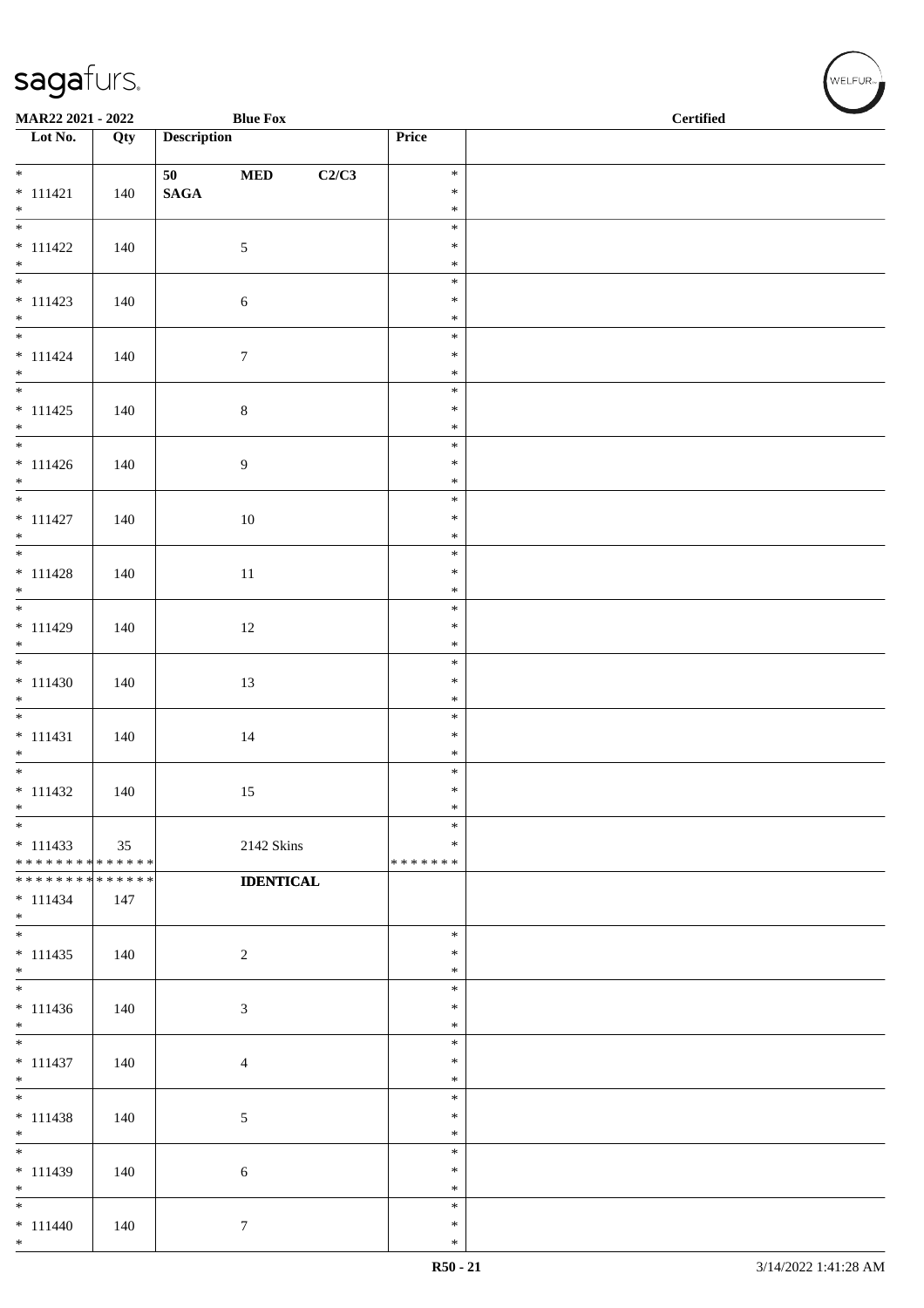| MAR22 2021 - 2022<br><b>Blue Fox</b>                          |     |                    |                |       |                  | $\operatorname{\bf \mathbf{Certified}}$ |  |  |
|---------------------------------------------------------------|-----|--------------------|----------------|-------|------------------|-----------------------------------------|--|--|
| Lot No.                                                       | Qty | <b>Description</b> |                |       | Price            |                                         |  |  |
| $*$                                                           |     | 50                 | $\bf MED$      | C2/C3 | $\ast$           |                                         |  |  |
| $* 111441$                                                    | 140 | $\mathbf{SAGA}$    |                |       | $\ast$           |                                         |  |  |
| $*$                                                           |     |                    |                |       | $\ast$<br>$\ast$ |                                         |  |  |
| $* 111442$                                                    | 140 |                    | 9              |       | $\ast$           |                                         |  |  |
| $*$                                                           |     |                    |                |       | $\ast$           |                                         |  |  |
|                                                               |     |                    |                |       | $\ast$           |                                         |  |  |
| $* 111443$                                                    | 140 |                    | 10             |       | $\ast$           |                                         |  |  |
| $*$<br>$*$                                                    |     |                    |                |       | $\ast$<br>$\ast$ |                                         |  |  |
| $* 111444$                                                    | 140 |                    | 11             |       | $\ast$           |                                         |  |  |
| $*$                                                           |     |                    |                |       | $\ast$           |                                         |  |  |
|                                                               |     |                    |                |       | $\ast$           |                                         |  |  |
| $* 111445$                                                    | 140 |                    | 12             |       | $\ast$           |                                         |  |  |
| $*$                                                           |     |                    |                |       | $\ast$<br>$\ast$ |                                         |  |  |
| $* 111446$                                                    | 140 |                    | 13             |       | $\ast$           |                                         |  |  |
| $*$                                                           |     |                    |                |       | $\ast$           |                                         |  |  |
| $*$                                                           |     |                    |                |       | $\ast$           |                                         |  |  |
| $* 111447$                                                    | 21  |                    | 1848 Skins     |       | $\ast$           |                                         |  |  |
| ******** <mark>******</mark><br>* * * * * * * * * * * * * * * |     | 50                 | <b>MED</b>     | C2/C3 | * * * * * * *    |                                         |  |  |
| $* 111448$                                                    | 147 | <b>SAGA</b>        |                |       |                  |                                         |  |  |
| $*$                                                           |     |                    |                |       |                  |                                         |  |  |
|                                                               |     |                    |                |       | $\ast$           |                                         |  |  |
| $* 111449$                                                    | 140 |                    | $\overline{2}$ |       | $\ast$<br>$\ast$ |                                         |  |  |
| $*$                                                           |     |                    |                |       | $\ast$           |                                         |  |  |
| $* 111450$                                                    | 140 |                    | $\mathfrak{Z}$ |       | $\ast$           |                                         |  |  |
| $*$                                                           |     |                    |                |       | $\ast$           |                                         |  |  |
|                                                               |     |                    |                |       | $\ast$           |                                         |  |  |
| $* 111451$<br>$*$                                             | 140 |                    | $\overline{4}$ |       | $\ast$<br>$\ast$ |                                         |  |  |
|                                                               |     |                    |                |       | $\ast$           |                                         |  |  |
| $* 111452$                                                    | 140 |                    | 707 Skins      |       | $\ast$           |                                         |  |  |
| * * * * * * * * * * * * * * *                                 |     |                    |                |       | *******          |                                         |  |  |
| ******** <mark>******</mark>                                  |     | 50                 | <b>MED</b>     | C2/C3 |                  |                                         |  |  |
| $* 111453$<br>$*$                                             | 161 | <b>SAGA</b>        | ${\bf SILK}$   |       |                  |                                         |  |  |
| $*$                                                           |     |                    |                |       | $\ast$           |                                         |  |  |
| $* 111454$                                                    | 154 |                    | $\overline{2}$ |       | $\ast$           |                                         |  |  |
| $*$                                                           |     |                    |                |       | $\ast$           |                                         |  |  |
| $* 111455$                                                    | 154 |                    | $\mathfrak{Z}$ |       | $\ast$<br>$\ast$ |                                         |  |  |
| $\ast$                                                        |     |                    |                |       | $\ast$           |                                         |  |  |
|                                                               |     |                    |                |       | $\ast$           |                                         |  |  |
| $* 111456$                                                    | 154 |                    | $\overline{4}$ |       | $\ast$           |                                         |  |  |
| $*$                                                           |     |                    |                |       | $\ast$<br>$\ast$ |                                         |  |  |
| $* 111457$                                                    | 154 |                    | $\mathfrak{S}$ |       | $\ast$           |                                         |  |  |
| $*$                                                           |     |                    |                |       | $\ast$           |                                         |  |  |
| $*$                                                           |     |                    |                |       | $\ast$           |                                         |  |  |
| $* 111458$                                                    | 154 |                    | 6              |       | $\ast$           |                                         |  |  |
| $*$<br>$*$                                                    |     |                    |                |       | $\ast$<br>$\ast$ |                                         |  |  |
| $* 111459$                                                    | 154 |                    | $\tau$         |       | $\ast$           |                                         |  |  |
| $*$                                                           |     |                    |                |       | $\ast$           |                                         |  |  |
| $*$                                                           |     |                    |                |       | $\ast$           |                                         |  |  |
| $* 111460$<br>$*$                                             | 154 |                    | $8\,$          |       | $\ast$<br>$\ast$ |                                         |  |  |
|                                                               |     |                    |                |       |                  |                                         |  |  |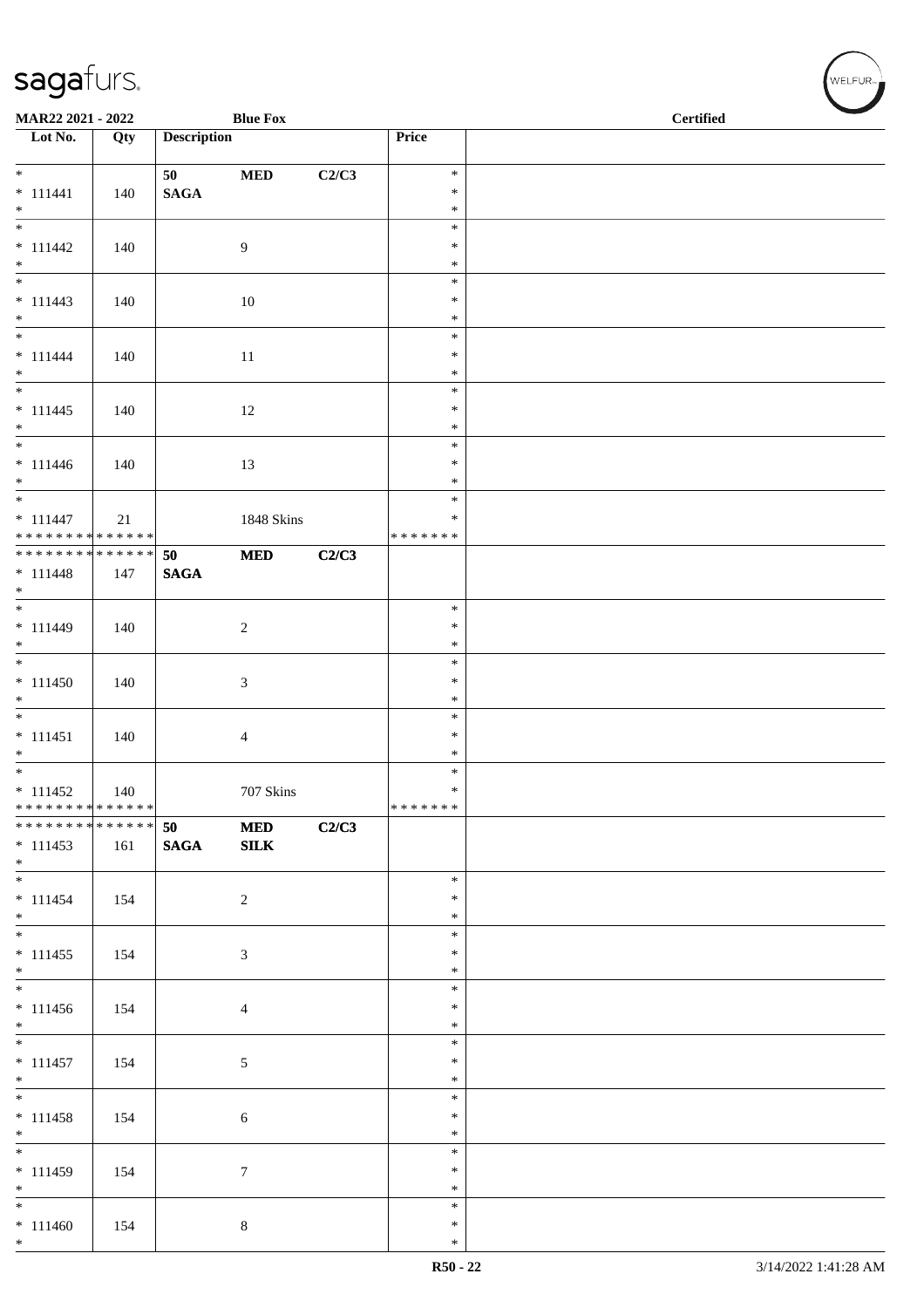| MAR22 2021 - 2022                                             |     |                    | <b>Blue Fox</b> |       |                  | <b>Certified</b> |
|---------------------------------------------------------------|-----|--------------------|-----------------|-------|------------------|------------------|
| $\overline{\phantom{1}}$ Lot No.                              | Qty | <b>Description</b> |                 |       | Price            |                  |
|                                                               |     |                    |                 |       |                  |                  |
| $\overline{\ast}$                                             |     | 50                 | $\bf MED$       | C2/C3 | $\ast$           |                  |
| $* 111461$                                                    | 154 | $\mathbf{SAGA}$    | ${\bf SILK}$    |       | $\ast$           |                  |
| $*$<br>$\frac{1}{1}$                                          |     |                    |                 |       | $\ast$           |                  |
|                                                               |     |                    |                 |       | $\ast$           |                  |
| $* 111462$<br>$*$                                             | 154 |                    | 10              |       | $\ast$<br>$\ast$ |                  |
|                                                               |     |                    |                 |       | $\ast$           |                  |
| $* 111463$                                                    | 154 |                    | $11\,$          |       | $\ast$           |                  |
| $*$                                                           |     |                    |                 |       | $\ast$           |                  |
|                                                               |     |                    |                 |       | $\ast$           |                  |
| $* 111464$                                                    | 154 |                    | 12              |       | $\ast$           |                  |
| $*$                                                           |     |                    |                 |       | $\ast$           |                  |
|                                                               |     |                    |                 |       | $\ast$           |                  |
| $* 111465$<br>$*$                                             | 154 |                    | 13              |       | $\ast$<br>$\ast$ |                  |
| $*$                                                           |     |                    |                 |       | $\ast$           |                  |
| $* 111466$                                                    | 154 |                    | 14              |       | $\ast$           |                  |
| $*$                                                           |     |                    |                 |       | $\ast$           |                  |
|                                                               |     |                    |                 |       | $\ast$           |                  |
| $* 111467$                                                    | 154 |                    | 15              |       | $\ast$           |                  |
| $*$                                                           |     |                    |                 |       | $\ast$           |                  |
|                                                               |     |                    |                 |       | $\ast$           |                  |
| $* 111468$                                                    | 154 |                    | 16              |       | $\ast$<br>$\ast$ |                  |
| $*$                                                           |     |                    |                 |       | $\ast$           |                  |
| $* 111469$                                                    | 154 |                    | 17              |       | $\ast$           |                  |
| $*$                                                           |     |                    |                 |       | $\ast$           |                  |
|                                                               |     |                    |                 |       | $\ast$           |                  |
| $* 111470$                                                    | 154 |                    | $18\,$          |       | $\ast$           |                  |
| $*$                                                           |     |                    |                 |       | $\ast$           |                  |
|                                                               |     |                    |                 |       | $\ast$           |                  |
| $* 111471$                                                    | 154 |                    | 19              |       | $\ast$           |                  |
| $*$<br>$\overline{\ast}$                                      |     |                    |                 |       | $\ast$<br>$\ast$ |                  |
| $* 111472$                                                    | 154 |                    | 20              |       | $\ast$           |                  |
| $\ast$                                                        |     |                    |                 |       | $\ast$           |                  |
| $*$                                                           |     |                    |                 |       | $\ast$           |                  |
| $* 111473$                                                    | 118 |                    | $21\,$          |       | $\ast$           |                  |
| $*$                                                           |     |                    |                 |       | $\ast$           |                  |
| $\overline{\phantom{0}}$                                      |     |                    |                 |       | $\ast$           |                  |
| $* 111474$                                                    | 95  |                    | 3300 Skins      |       | $\ast$           |                  |
| * * * * * * * * * * * * * * *<br>******** <mark>******</mark> |     |                    |                 |       | * * * * * * *    |                  |
| $* 111475$                                                    | 161 | 50<br>SI           | $\bf MED$       | C2/C3 |                  |                  |
| $*$                                                           |     |                    |                 |       |                  |                  |
|                                                               |     |                    |                 |       | $\ast$           |                  |
| $* 111476$                                                    | 154 |                    | $\overline{c}$  |       | $\ast$           |                  |
| $*$                                                           |     |                    |                 |       | $\ast$           |                  |
| $\overline{\phantom{0}}$                                      |     |                    |                 |       | $\ast$           |                  |
| $* 111477$                                                    | 154 |                    | 3               |       | $\ast$           |                  |
| $*$                                                           |     |                    |                 |       | $\ast$           |                  |
|                                                               |     |                    |                 |       | $\ast$<br>$\ast$ |                  |
| $* 111478$<br>$*$                                             | 154 |                    | 4               |       | $\ast$           |                  |
| $\overline{\phantom{0}}$                                      |     |                    |                 |       | $\ast$           |                  |
| $* 111479$                                                    | 154 |                    | 5               |       | $\ast$           |                  |
| $*$                                                           |     |                    |                 |       | $\ast$           |                  |
| $\overline{\phantom{0}}$                                      |     |                    |                 |       | $\ast$           |                  |
| $* 111480$                                                    | 154 |                    | $\sqrt{6}$      |       | $\ast$           |                  |
| $*$                                                           |     |                    |                 |       | $\ast$           |                  |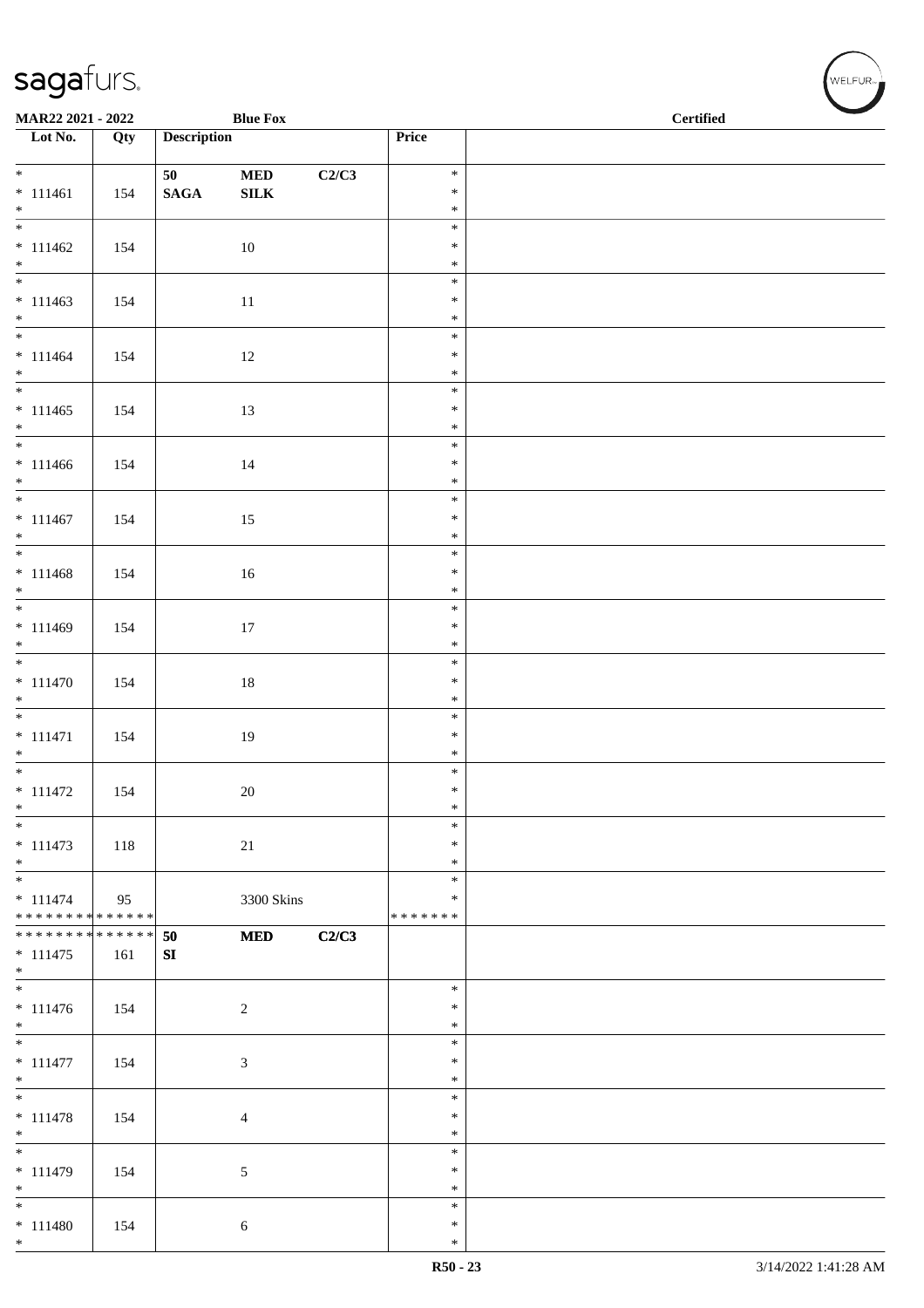\*

| <b>Blue Fox</b><br>MAR22 2021 - 2022      |     |                    |                                             |       |                         | <b>Certified</b> |  |  |
|-------------------------------------------|-----|--------------------|---------------------------------------------|-------|-------------------------|------------------|--|--|
| Lot No.                                   | Qty | <b>Description</b> |                                             |       | Price                   |                  |  |  |
| $*$                                       |     | 50                 |                                             |       | $\ast$                  |                  |  |  |
| $* 111481$                                | 154 | ${\bf S}{\bf I}$   | $\bf MED$                                   | C2/C3 | $\ast$                  |                  |  |  |
| $*$                                       |     |                    |                                             |       | $\ast$                  |                  |  |  |
| $\overline{\phantom{0}}$                  |     |                    |                                             |       | $\ast$                  |                  |  |  |
| $* 111482$<br>$*$                         | 154 |                    | $8\,$                                       |       | $\ast$<br>$\ast$        |                  |  |  |
|                                           |     |                    |                                             |       | $\ast$                  |                  |  |  |
| $* 111483$                                | 154 |                    | $\overline{9}$                              |       | $\ast$                  |                  |  |  |
| $*$                                       |     |                    |                                             |       | $\ast$                  |                  |  |  |
| $*$                                       |     |                    |                                             |       | $\ast$<br>$\ast$        |                  |  |  |
| $* 111484$<br>$*$                         | 154 |                    | $10\,$                                      |       | $\ast$                  |                  |  |  |
|                                           |     |                    |                                             |       | $\ast$                  |                  |  |  |
| $* 111485$                                | 154 |                    | $11\,$                                      |       | $\ast$                  |                  |  |  |
| $*$<br>$*$                                |     |                    |                                             |       | $\ast$<br>$\ast$        |                  |  |  |
| $* 111486$                                | 154 |                    | 12                                          |       | $\ast$                  |                  |  |  |
| $*$                                       |     |                    |                                             |       | $\ast$                  |                  |  |  |
| $*$                                       |     |                    |                                             |       | $\ast$                  |                  |  |  |
| $* 111487$<br>$*$                         | 154 |                    | 13                                          |       | $\ast$<br>$\ast$        |                  |  |  |
|                                           |     |                    |                                             |       | $\ast$                  |                  |  |  |
| $* 111488$                                | 154 |                    | 14                                          |       | $\ast$                  |                  |  |  |
| $*$                                       |     |                    |                                             |       | $\ast$                  |                  |  |  |
|                                           |     |                    |                                             |       | $\ast$<br>$\ast$        |                  |  |  |
| $* 111489$<br>$*$                         | 154 |                    | 15                                          |       | $\ast$                  |                  |  |  |
|                                           |     |                    |                                             |       | $\ast$                  |                  |  |  |
| $* 111490$                                | 154 |                    | $16\,$                                      |       | $\ast$                  |                  |  |  |
| $*$                                       |     |                    |                                             |       | $\ast$<br>$\ast$        |                  |  |  |
| $* 111491$                                | 154 |                    | $17\,$                                      |       | $\ast$                  |                  |  |  |
| $*$                                       |     |                    |                                             |       | $\ast$                  |                  |  |  |
|                                           |     |                    |                                             |       | $\ast$                  |                  |  |  |
| $* 111492$<br>$\ast$                      | 154 |                    | 18                                          |       | $\ast$<br>$\ast$        |                  |  |  |
| $*$                                       |     |                    |                                             |       | $\ast$                  |                  |  |  |
| $* 111493$                                | 154 |                    | 19                                          |       | $\ast$                  |                  |  |  |
| $*$                                       |     |                    |                                             |       | $\ast$                  |                  |  |  |
| $\ast$<br>$* 111494$                      |     |                    |                                             |       | $\ast$<br>$\ast$        |                  |  |  |
| $*$                                       | 154 |                    | $20\,$                                      |       | $\ast$                  |                  |  |  |
|                                           |     |                    |                                             |       | $\ast$                  |                  |  |  |
| $* 111495$                                | 154 |                    | 21                                          |       | $\ast$                  |                  |  |  |
| $*$                                       |     |                    |                                             |       | $\ast$<br>$\ast$        |                  |  |  |
| $* 111496$                                | 36  |                    | $22\,$                                      |       | $\ast$                  |                  |  |  |
| $*$                                       |     |                    |                                             |       | $\ast$                  |                  |  |  |
| $\overline{\phantom{0}}$                  |     |                    |                                             |       | $\ast$                  |                  |  |  |
| $* 111497$<br>* * * * * * * * * * * * * * | 26  |                    | 3303 Skins                                  |       | $\ast$<br>* * * * * * * |                  |  |  |
| * * * * * * * * * * * * * *               |     | 50                 | $\mathbf{X}\mathbf{D}/\mathbf{D}\mathbf{K}$ | C2/C3 |                         |                  |  |  |
| $* 111498$                                | 119 | <b>SROY</b>        | <b>HEAV</b>                                 |       |                         |                  |  |  |
| $*$                                       |     |                    |                                             |       |                         |                  |  |  |
| * 111499                                  | 112 |                    | $\sqrt{2}$                                  |       | $\ast$<br>$\ast$        |                  |  |  |
| $*$                                       |     |                    |                                             |       | $\ast$                  |                  |  |  |
| $*$                                       |     |                    |                                             |       | $\ast$                  |                  |  |  |
| $* 111500$                                | 112 |                    | $\mathfrak{Z}$                              |       | $\ast$                  |                  |  |  |
| $*$                                       |     |                    |                                             |       | $\ast$                  |                  |  |  |

 $(w$ ELFUR<sub><sup>n</sub></sub></sub></sup>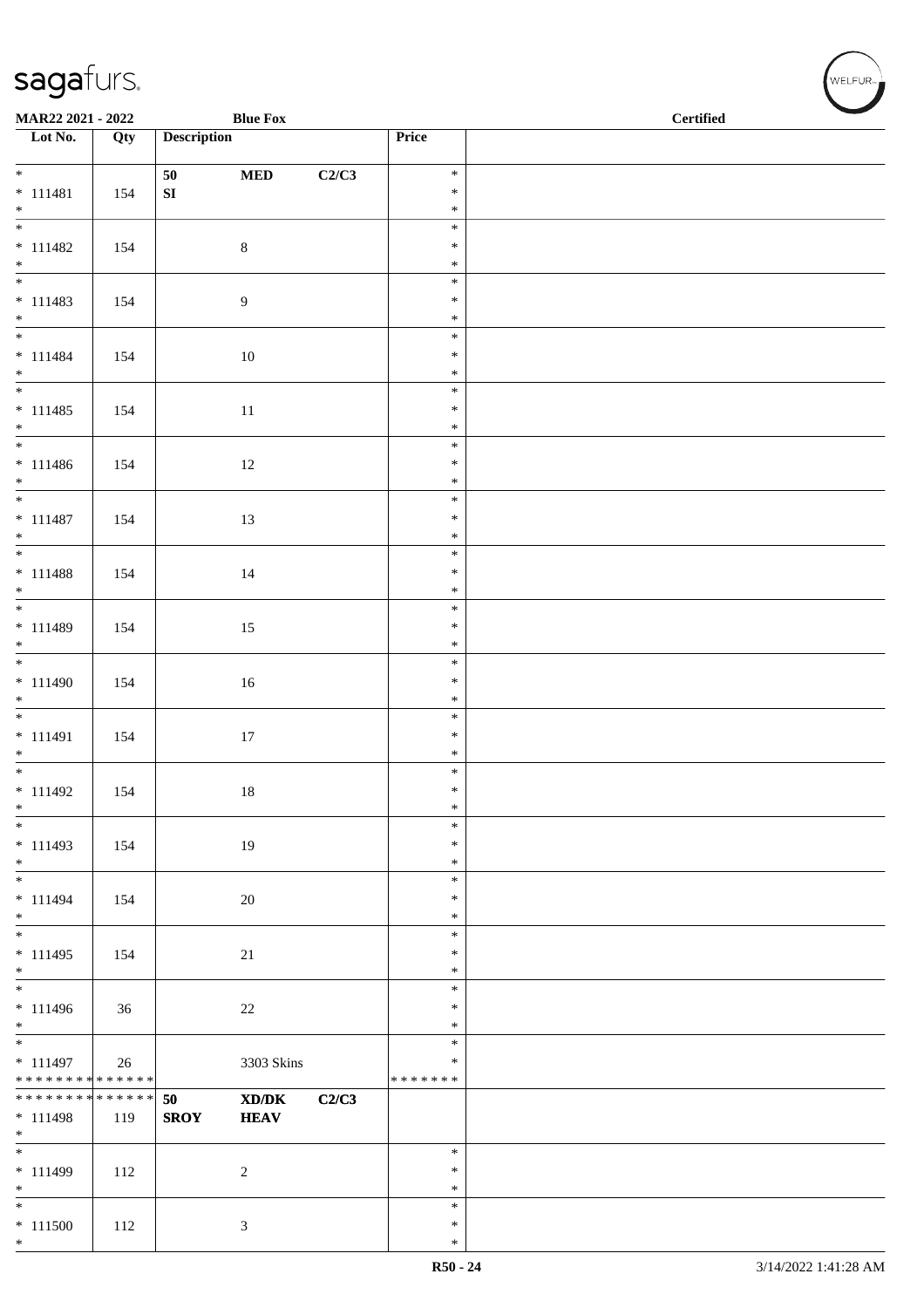| MAR22 2021 - 2022                                            |     |                    | <b>Blue Fox</b>                             |       |                         | <b>Certified</b> |  |  |
|--------------------------------------------------------------|-----|--------------------|---------------------------------------------|-------|-------------------------|------------------|--|--|
| $\overline{\phantom{a}}$ Lot No.                             | Qty | <b>Description</b> |                                             |       | Price                   |                  |  |  |
| $*$                                                          |     | 50                 | $\bold{X}\bold{D}/\bold{D}\bold{K}$         | C2/C3 | $\ast$                  |                  |  |  |
| $* 111501$                                                   | 112 | <b>SROY</b>        | <b>HEAV</b>                                 |       | $\ast$                  |                  |  |  |
| $*$                                                          |     |                    |                                             |       | $\ast$<br>$\ast$        |                  |  |  |
| $* 111502$                                                   | 112 |                    | $\sqrt{5}$                                  |       | $\ast$                  |                  |  |  |
| $*$                                                          |     |                    |                                             |       | $\ast$<br>$\ast$        |                  |  |  |
| $* 111503$                                                   | 112 |                    | $\sqrt{6}$                                  |       | $\ast$                  |                  |  |  |
| $*$                                                          |     |                    |                                             |       | $\ast$<br>$\ast$        |                  |  |  |
| $* 111504$                                                   | 112 |                    | $\boldsymbol{7}$                            |       | $\ast$                  |                  |  |  |
| $*$<br>$\overline{\phantom{0}}$                              |     |                    |                                             |       | $\ast$<br>$\ast$        |                  |  |  |
| $* 111505$                                                   | 112 |                    | $\,8\,$                                     |       | $\ast$                  |                  |  |  |
| $*$<br>$\overline{\phantom{0}}$                              |     |                    |                                             |       | $\ast$                  |                  |  |  |
| $* 111506$                                                   | 112 |                    | $\boldsymbol{9}$                            |       | $\ast$<br>$\ast$        |                  |  |  |
| $*$                                                          |     |                    |                                             |       | $\ast$                  |                  |  |  |
| $* 111507$                                                   | 112 |                    | $10\,$                                      |       | $\ast$<br>$\ast$        |                  |  |  |
| $*$                                                          |     |                    |                                             |       | $\ast$                  |                  |  |  |
|                                                              |     |                    |                                             |       | $\ast$                  |                  |  |  |
| $* 111508$<br>$*$                                            | 112 |                    | $11\,$                                      |       | $\ast$<br>$\ast$        |                  |  |  |
|                                                              |     |                    |                                             |       | $\ast$                  |                  |  |  |
| $* 111509$<br>$*$                                            | 112 |                    | 12                                          |       | $\ast$<br>$\ast$        |                  |  |  |
|                                                              |     |                    |                                             |       | $\ast$                  |                  |  |  |
| $* 111510$<br>$*$                                            | 112 |                    | 13                                          |       | $\ast$<br>$\ast$        |                  |  |  |
|                                                              |     |                    |                                             |       | $\ast$                  |                  |  |  |
| $* 111511$<br>******** <mark>******</mark>                   | 68  |                    | 1531 Skins                                  |       | $\ast$<br>* * * * * * * |                  |  |  |
| * * * * * * * * <mark>* * * * * * *</mark>                   |     | 50                 | $\mathbf{X}\mathbf{D}/\mathbf{D}\mathbf{K}$ | C2/C3 |                         |                  |  |  |
| $* 111512$                                                   | 119 | <b>SROY</b>        | <b>HEAV</b>                                 |       |                         |                  |  |  |
| $\ast$<br>$*$                                                |     |                    |                                             |       | $\ast$                  |                  |  |  |
| $* 111513$                                                   | 112 |                    | $\overline{c}$                              |       | $\ast$                  |                  |  |  |
| $*$<br>$*$                                                   |     |                    |                                             |       | $\ast$<br>$\ast$        |                  |  |  |
| $* 111514$                                                   | 41  |                    | 272 Skins                                   |       | $\ast$                  |                  |  |  |
| * * * * * * * * * * * * * *<br>* * * * * * * * * * * * * * * |     | 50                 | XD/DK                                       | C2/C3 | * * * * * * *           |                  |  |  |
| $* 111515$                                                   | 133 | <b>SROY</b>        |                                             |       |                         |                  |  |  |
| $*$                                                          |     |                    |                                             |       | $\ast$                  |                  |  |  |
| $* 111516$                                                   | 126 |                    | $\overline{2}$                              |       | $\ast$                  |                  |  |  |
| $*$<br>$\overline{\phantom{0}}$                              |     |                    |                                             |       | $\ast$                  |                  |  |  |
| $* 111517$                                                   | 126 |                    | $\mathfrak{Z}$                              |       | $\ast$<br>$\ast$        |                  |  |  |
| $*$                                                          |     |                    |                                             |       | $\ast$                  |                  |  |  |
| $\overline{\phantom{0}}$<br>$* 111518$                       | 126 |                    | $\overline{4}$                              |       | $\ast$<br>$\ast$        |                  |  |  |
| $*$                                                          |     |                    |                                             |       | $\ast$                  |                  |  |  |
|                                                              |     |                    |                                             |       | $\ast$                  |                  |  |  |
| $* 111519$<br>$*$                                            | 126 |                    | 5                                           |       | $\ast$<br>$\ast$        |                  |  |  |
| $*$                                                          |     |                    |                                             |       | $\ast$                  |                  |  |  |
| $* 111520$<br>$*$                                            | 126 |                    | 6                                           |       | $\ast$<br>$\ast$        |                  |  |  |

WELFUR<sub><sup>N</sup></sub>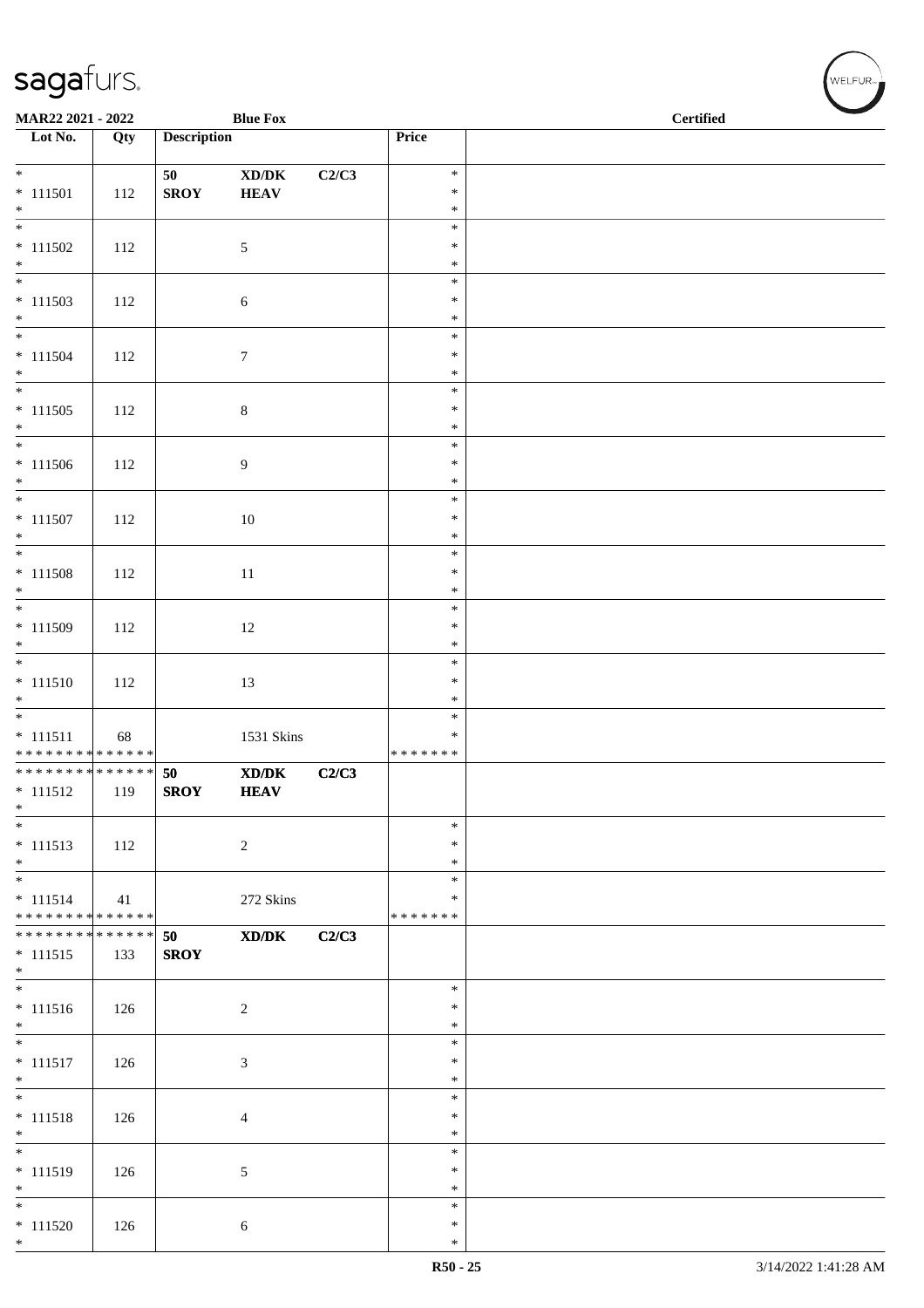| MAR22 2021 - 2022<br><b>Blue Fox</b>       |     |                    |                                               |                    | <b>Certified</b> |
|--------------------------------------------|-----|--------------------|-----------------------------------------------|--------------------|------------------|
| $\overline{\phantom{1}}$ Lot No.           | Qty | <b>Description</b> |                                               | Price              |                  |
| $*$                                        |     |                    |                                               | $\ast$             |                  |
| $* 111521$                                 | 126 | 50<br><b>SROY</b>  | $\boldsymbol{\text{XD} / \text{DK}}$<br>C2/C3 | $\ast$             |                  |
| $*$                                        |     |                    |                                               | $\ast$             |                  |
|                                            |     |                    |                                               | $\ast$             |                  |
| $* 111522$<br>$*$                          | 126 |                    | $8\,$                                         | $\ast$<br>$\ast$   |                  |
|                                            |     |                    |                                               | $\ast$             |                  |
| $* 111523$                                 | 126 |                    | $\overline{9}$                                | $\ast$             |                  |
| $*$<br>$*$                                 |     |                    |                                               | $\ast$<br>$\ast$   |                  |
| $* 111524$                                 | 126 |                    | 10                                            | $\ast$             |                  |
| $*$                                        |     |                    |                                               | $\ast$             |                  |
| $\overline{\ast}$                          |     |                    |                                               | $\ast$             |                  |
| $* 111525$<br>$*$                          | 126 |                    | $11\,$                                        | $\ast$<br>$\ast$   |                  |
|                                            |     |                    |                                               | $\ast$             |                  |
| $* 111526$                                 | 126 |                    | 12                                            | $\ast$             |                  |
| $*$                                        |     |                    |                                               | $\ast$<br>$\ast$   |                  |
| $* 111527$                                 | 126 |                    | 13                                            | $\ast$             |                  |
| $*$                                        |     |                    |                                               | $\ast$             |                  |
| $* 111528$                                 |     |                    |                                               | $\ast$<br>$\ast$   |                  |
| $\ast$                                     | 126 |                    | 14                                            | $\ast$             |                  |
|                                            |     |                    |                                               | $\ast$             |                  |
| $* 111529$<br>$*$                          | 126 |                    | 15                                            | $\ast$<br>$\ast$   |                  |
| $\overline{\phantom{0}}$                   |     |                    |                                               | $\ast$             |                  |
| $* 111530$                                 | 126 |                    | 16                                            | $\ast$             |                  |
| $*$                                        |     |                    |                                               | $\ast$             |                  |
| $* 111531$                                 | 69  |                    | 2092 Skins                                    | $\ast$<br>$\ast$   |                  |
| * * * * * * * * * * * * * *                |     |                    |                                               | * * * * * * *      |                  |
| ******** <mark>******</mark>               |     |                    | <b>IDENTICAL</b>                              |                    |                  |
| $* 111532$<br>$*$                          | 133 |                    |                                               |                    |                  |
| $\ast$                                     |     |                    |                                               | $\ast$             |                  |
| $* 111533$                                 | 126 |                    | $\overline{c}$                                | $\ast$             |                  |
| $*$                                        |     |                    |                                               | $\ast$<br>$\ast$   |                  |
| $* 111534$                                 | 126 |                    | 3                                             | $\ast$             |                  |
| $*$                                        |     |                    |                                               | $\ast$             |                  |
| $* 111535$                                 | 126 |                    | $\overline{4}$                                | $\ast$<br>$\ast$   |                  |
| $*$                                        |     |                    |                                               | $\ast$             |                  |
| $\overline{\phantom{0}}$                   |     |                    |                                               | $\ast$             |                  |
| $* 111536$<br>$*$                          | 126 |                    | $\sqrt{5}$                                    | $\ast$<br>$\ast$   |                  |
|                                            |     |                    |                                               | $\ast$             |                  |
| $* 111537$                                 | 126 |                    | $\sqrt{6}$                                    | $\ast$             |                  |
| $*$<br>$\overline{\phantom{0}}$            |     |                    |                                               | $\ast$<br>$\ast$   |                  |
| $* 111538$                                 | 110 |                    | $\tau$                                        | $\ast$             |                  |
| $*$                                        |     |                    |                                               | $\ast$             |                  |
|                                            |     |                    |                                               | $\ast$             |                  |
| $* 111539$<br>******** <mark>******</mark> | 21  |                    | 894 Skins                                     | ∗<br>* * * * * * * |                  |
| ******** <mark>******</mark>               |     | 50                 | XD/DK<br>C2/C3                                |                    |                  |
| $* 111540$                                 | 133 | <b>SROY</b>        |                                               |                    |                  |
| $*$                                        |     |                    |                                               |                    |                  |

WELFUR<sub><sup>12</sup></sub>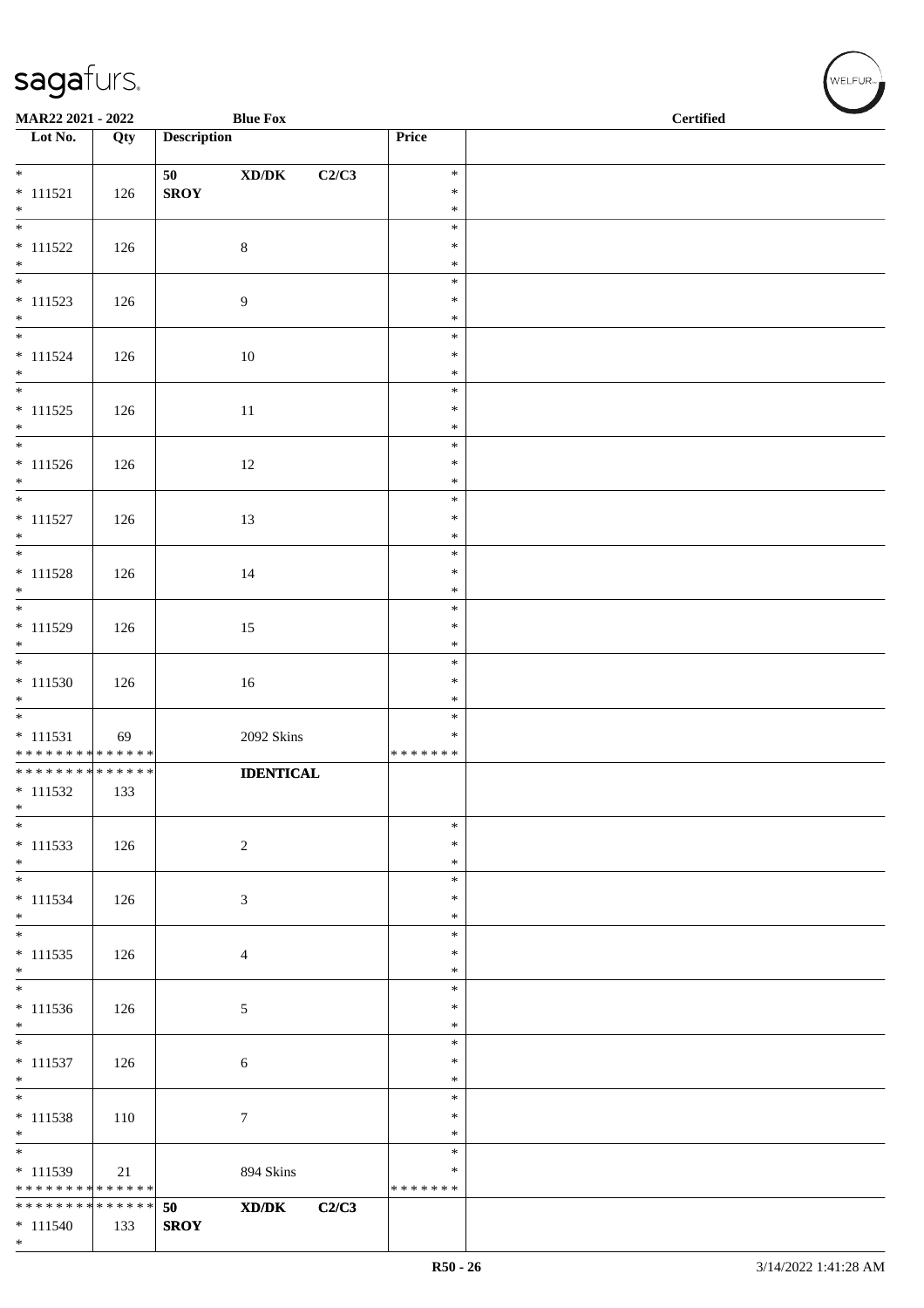| MAR22 2021 - 2022                                 |     |                    | <b>Blue Fox</b>                                                             |       |                                      | $\operatorname{\bf \mathbf{Certified}}$ |  |  |  |
|---------------------------------------------------|-----|--------------------|-----------------------------------------------------------------------------|-------|--------------------------------------|-----------------------------------------|--|--|--|
| Lot No.                                           | Qty | <b>Description</b> |                                                                             |       | Price                                |                                         |  |  |  |
| $*$<br>$* 111541$<br>$*$                          | 124 | 50<br><b>SROY</b>  | $\bold{X}\bold{D}/\bold{D}\bold{K}$                                         | C2/C3 | $\ast$<br>$\ast$<br>$\ast$           |                                         |  |  |  |
| $* 111542$<br>* * * * * * * * * * * * * * *       | 21  |                    | $278~\mathrm{Skins}$                                                        |       | $\ast$<br>*<br>* * * * * * *         |                                         |  |  |  |
| ******** <mark>******</mark><br>$* 111543$<br>$*$ | 147 | 50<br><b>SROY</b>  | $\boldsymbol{\text{X} \text{D} \text{/} \text{D} \text{K}}$<br>${\bf SILK}$ | C2/C3 |                                      |                                         |  |  |  |
| $* 111544$<br>$*$                                 | 140 |                    | $\overline{c}$                                                              |       | $\ast$<br>$\ast$<br>$\ast$           |                                         |  |  |  |
| $* 111545$<br>$*$<br>$\overline{\phantom{0}}$     | 140 |                    | $\mathfrak{Z}$                                                              |       | $\ast$<br>$\ast$<br>$\ast$           |                                         |  |  |  |
| $* 111546$<br>$*$<br>$*$                          | 140 |                    | $\overline{4}$                                                              |       | $\ast$<br>$\ast$<br>$\ast$           |                                         |  |  |  |
| $* 111547$<br>$*$                                 | 140 |                    | 5                                                                           |       | $\ast$<br>$\ast$<br>$\ast$           |                                         |  |  |  |
| $* 111548$<br>$*$                                 | 140 |                    | $\sqrt{6}$                                                                  |       | $\ast$<br>$\ast$<br>$\ast$           |                                         |  |  |  |
| $* 111549$<br>$*$                                 | 140 |                    | $\boldsymbol{7}$                                                            |       | $\ast$<br>$\ast$<br>$\ast$<br>$\ast$ |                                         |  |  |  |
| $* 111550$<br>$*$                                 | 140 |                    | $\,8\,$                                                                     |       | $\ast$<br>$\ast$                     |                                         |  |  |  |
| $* 111551$<br>$*$                                 | 140 |                    | 9                                                                           |       | $\ast$<br>$\ast$<br>$\ast$           |                                         |  |  |  |
| $* 111552$<br>$*$                                 | 140 |                    | 10                                                                          |       | $\ast$<br>$\ast$<br>$\ast$           |                                         |  |  |  |
| $\ast$<br>$* 111553$<br>$\ast$                    | 140 |                    | 11                                                                          |       | $\ast$<br>$\ast$<br>$\ast$           |                                         |  |  |  |
| $*$<br>$* 111554$<br>$\ast$                       | 140 |                    | 12                                                                          |       | $\ast$<br>$\ast$<br>$\ast$           |                                         |  |  |  |
| $* 111555$<br>$\ast$<br>$\overline{\phantom{0}}$  | 140 |                    | 13                                                                          |       | $\ast$<br>$\ast$<br>$\ast$           |                                         |  |  |  |
| $* 111556$<br>$*$<br>$\overline{\phantom{0}}$     | 140 |                    | 14                                                                          |       | $\ast$<br>$\ast$<br>$\ast$           |                                         |  |  |  |
| $* 111557$<br>* * * * * * * * * * * * * *         | 46  |                    | 2013 Skins                                                                  |       | $\ast$<br>$\ast$<br>* * * * * * *    |                                         |  |  |  |
| * * * * * * * * * * * * * *<br>$* 111558$<br>$*$  | 147 |                    | <b>IDENTICAL</b>                                                            |       |                                      |                                         |  |  |  |
| $*$<br>* 111559<br>$*$                            | 140 |                    | $\boldsymbol{2}$                                                            |       | $\ast$<br>$\ast$<br>$\ast$           |                                         |  |  |  |
| $*$<br>$* 111560$<br>$*$                          | 140 |                    | $\mathfrak{Z}$                                                              |       | $\ast$<br>$\ast$<br>$\ast$           |                                         |  |  |  |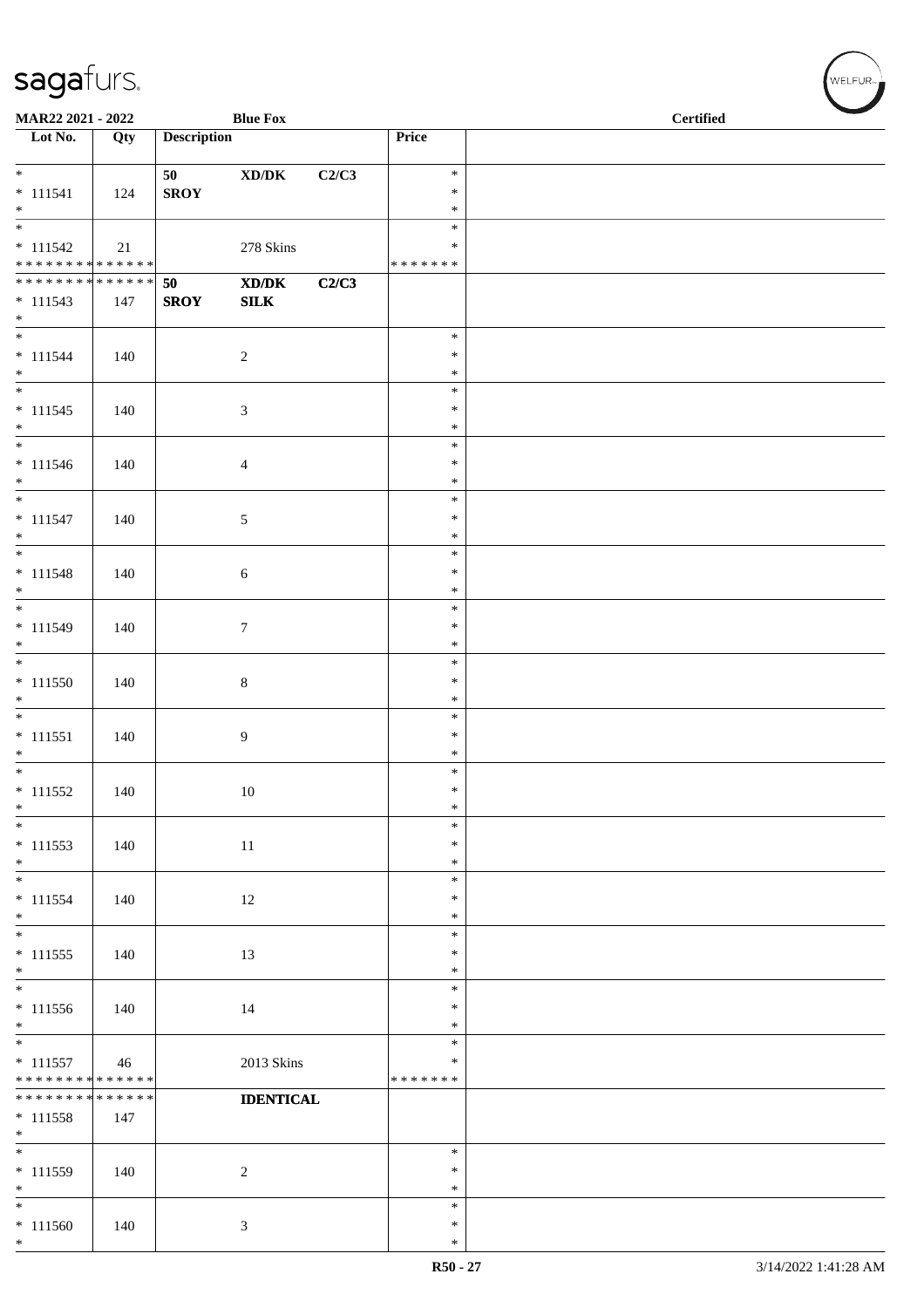| MAR22 2021 - 2022                |     |                    | <b>Blue Fox</b>                             |       |                  | $\operatorname{\bf \mathbf{Certified}}$ |
|----------------------------------|-----|--------------------|---------------------------------------------|-------|------------------|-----------------------------------------|
| $\overline{\phantom{1}}$ Lot No. | Qty | <b>Description</b> |                                             |       | Price            |                                         |
| $\overline{\phantom{0}}$         |     | 50                 | $\boldsymbol{\text{XD}/\text{DK}}$          | C2/C3 | $\ast$           |                                         |
| $* 111561$                       | 140 | ${\bf SROY}$       | ${\bf SILK}$                                |       | $\ast$           |                                         |
| $*$                              |     |                    |                                             |       | $\ast$           |                                         |
| $\overline{\phantom{0}}$         |     |                    |                                             |       | $\ast$           |                                         |
| $* 111562$                       | 140 |                    | $\mathfrak{S}$                              |       | $\ast$           |                                         |
| $*$                              |     |                    |                                             |       | $\ast$<br>$\ast$ |                                         |
| $* 111563$                       | 140 |                    | $\sqrt{6}$                                  |       | $\ast$           |                                         |
| $*$                              |     |                    |                                             |       | $\ast$           |                                         |
|                                  |     |                    |                                             |       | $\ast$           |                                         |
| $* 111564$<br>$*$                | 140 |                    | $\tau$                                      |       | $\ast$<br>$\ast$ |                                         |
|                                  |     |                    |                                             |       | $\ast$           |                                         |
| $* 111565$                       | 140 |                    | $\,8\,$                                     |       | $\ast$           |                                         |
| $*$<br>$\overline{\phantom{0}}$  |     |                    |                                             |       | $\ast$           |                                         |
|                                  |     |                    |                                             |       | $\ast$<br>$\ast$ |                                         |
| $* 111566$                       | 140 |                    | 9                                           |       | $\ast$           |                                         |
|                                  |     |                    |                                             |       | $\ast$           |                                         |
| $* 111567$                       | 140 |                    | 10                                          |       | $\ast$           |                                         |
| $*$<br>$\overline{\ast}$         |     |                    |                                             |       | $\ast$           |                                         |
| $* 111568$                       | 140 |                    | $11\,$                                      |       | $\ast$<br>$\ast$ |                                         |
| $*$                              |     |                    |                                             |       | $\ast$           |                                         |
|                                  |     |                    |                                             |       | $\ast$           |                                         |
| $* 111569$                       | 140 |                    | $12\,$                                      |       | $\ast$           |                                         |
| $\ast$                           |     |                    |                                             |       | $\ast$<br>$\ast$ |                                         |
| $* 111570$                       | 140 |                    | 13                                          |       | $\ast$           |                                         |
| $*$                              |     |                    |                                             |       | $\ast$           |                                         |
|                                  |     |                    |                                             |       | $\ast$           |                                         |
| $* 111571$                       | 140 |                    | $14\,$                                      |       | $\ast$           |                                         |
| $*$                              |     |                    |                                             |       | $\ast$<br>$\ast$ |                                         |
| $* 111572$                       | 140 |                    | 15                                          |       | $\ast$           |                                         |
| $\ast$                           |     |                    |                                             |       | $\ast$           |                                         |
| $*$                              |     |                    |                                             |       | $\ast$           |                                         |
| $* 111573$<br>$*$                | 126 |                    | 16                                          |       | $\ast$<br>$\ast$ |                                         |
| $\overline{\phantom{0}}$         |     |                    |                                             |       | $\ast$           |                                         |
| $* 111574$                       | 22  |                    | 2255 Skins                                  |       | $\ast$           |                                         |
| * * * * * * * * * * * * * *      |     |                    |                                             |       | * * * * * * *    |                                         |
| * * * * * * * * * * * * * * *    |     | 50                 | $\mathbf{X}\mathbf{D}/\mathbf{D}\mathbf{K}$ | C2/C3 |                  |                                         |
| $* 111575$<br>$*$                | 147 | <b>SROY</b>        | SLK                                         |       |                  |                                         |
|                                  |     |                    |                                             |       | $\ast$           |                                         |
| $* 111576$                       | 140 |                    | $\sqrt{2}$                                  |       | $\ast$           |                                         |
| $*$<br>$\overline{\phantom{0}}$  |     |                    |                                             |       | $\ast$           |                                         |
| $* 111577$                       | 140 |                    | 3                                           |       | $\ast$<br>$\ast$ |                                         |
| $*$                              |     |                    |                                             |       | $\ast$           |                                         |
| $\overline{\phantom{0}}$         |     |                    |                                             |       | $\ast$           |                                         |
| $* 111578$                       | 140 |                    | 4                                           |       | $\ast$           |                                         |
| $*$<br>$\ast$                    |     |                    |                                             |       | $\ast$<br>$\ast$ |                                         |
| $* 111579$                       | 140 |                    | 5                                           |       | $\ast$           |                                         |
| $*$                              |     |                    |                                             |       | $\ast$           |                                         |
| $*$                              |     |                    |                                             |       | $\ast$           |                                         |
| $* 111580$<br>$*$                | 140 |                    | 6                                           |       | $\ast$           |                                         |
|                                  |     |                    |                                             |       | $\ast$           |                                         |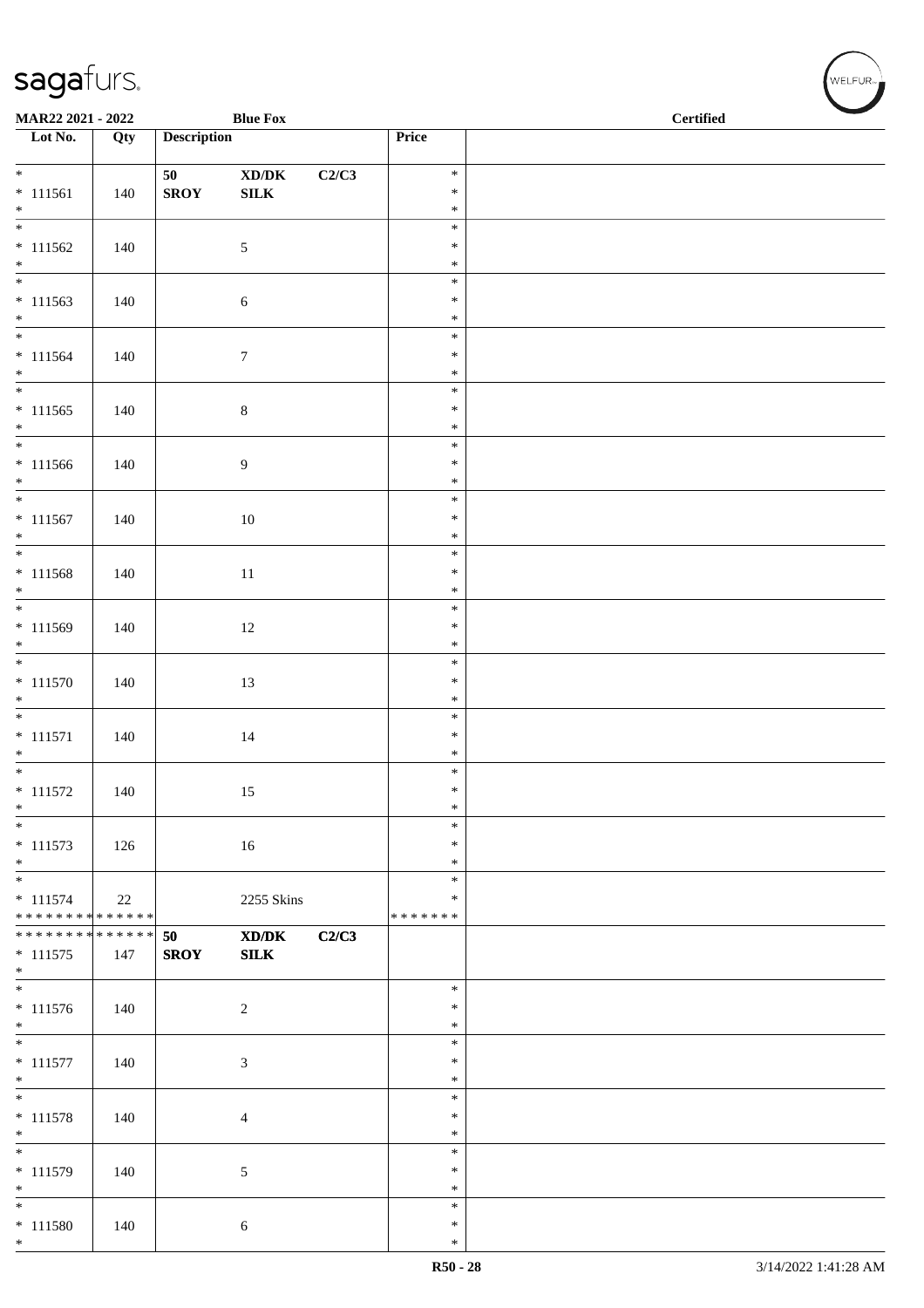| MAR22 2021 - 2022                                               |                    |                       | <b>Blue Fox</b>                                                                  |                      |                                      | <b>Certified</b> |  |  |
|-----------------------------------------------------------------|--------------------|-----------------------|----------------------------------------------------------------------------------|----------------------|--------------------------------------|------------------|--|--|
| Lot No.                                                         | Qty                | <b>Description</b>    |                                                                                  |                      | Price                                |                  |  |  |
| $*$<br>$* 111581$<br>$*$                                        | 140                | 50<br><b>SROY</b>     | $\boldsymbol{\mathrm{XD}}\boldsymbol{/}\boldsymbol{\mathrm{DK}}$<br>${\bf SILK}$ | C2/C3                | $\ast$<br>$\ast$<br>$\ast$           |                  |  |  |
| $\overline{\ast}$<br>$* 111582$<br>******** <mark>******</mark> | 70                 |                       | 1057 Skins                                                                       |                      | $\ast$<br>∗<br>* * * * * * *         |                  |  |  |
| 111583                                                          | 121                | 50<br><b>SROY</b>     | $\bold{X}\bold{D}/\bold{D}\bold{K}$<br>WOL2                                      | C2/C3<br><b>HEAV</b> |                                      |                  |  |  |
| * * * * * * * * * * * * * * *<br>$* 111584$<br>$*$<br>$*$       | 133                | 50<br><b>SROY</b>     | $\bold{X}\bold{D}/\bold{D}\bold{K}$<br>WOL2                                      | C2/C3                | $\ast$                               |                  |  |  |
| $* 111585$<br>* * * * * * * * * * * * * *                       | 67                 |                       | 200 Skins                                                                        |                      | $\ast$<br>* * * * * * *              |                  |  |  |
| * * * * * * * * * * * * * * *<br>$* 111586$<br>$*$              | 133                | 50<br>$\mathbf{SAGA}$ | $\boldsymbol{\text{XD}/\text{DK}}$<br><b>HEAV</b>                                | C2/C3                |                                      |                  |  |  |
| $\overline{\ast}$<br>$* 111587$<br>$*$                          | 126                |                       | $\boldsymbol{2}$                                                                 |                      | $\ast$<br>$\ast$<br>$\ast$           |                  |  |  |
| $*$<br>$* 111588$<br>$\ast$<br>$\overline{\ast}$                | 126                |                       | 3                                                                                |                      | $\ast$<br>$\ast$<br>$\ast$           |                  |  |  |
| * 111589<br>$*$<br>$*$                                          | 126                |                       | 4                                                                                |                      | $\ast$<br>$\ast$<br>$\ast$<br>$\ast$ |                  |  |  |
| * 111590<br>* * * * * * * *                                     | 128<br>* * * * * * |                       | 639 Skins                                                                        |                      | ∗<br>* * * * * * *                   |                  |  |  |
| 111591                                                          | 67                 | 50<br><b>SAGA</b>     | XD/DK<br><b>HEAV</b>                                                             | C2/C3                |                                      |                  |  |  |
| * * * * * * * * * * * * * * *<br>$* 111592$<br>$*$              | 147                | 50<br><b>SAGA</b>     | $\mathbf{X}\mathbf{D}/\mathbf{D}\mathbf{K}$                                      | C2/C3                |                                      |                  |  |  |
| $*$<br>$* 111593$<br>$*$                                        | 140                |                       | $\sqrt{2}$                                                                       |                      | $\ast$<br>$\ast$<br>$\ast$           |                  |  |  |
| $*$<br>$* 111594$<br>$*$                                        | 140                |                       | 3                                                                                |                      | $\ast$<br>$\ast$<br>$\ast$           |                  |  |  |
| $* 111595$<br>$*$                                               | 140                |                       | $\overline{4}$                                                                   |                      | $\ast$<br>$\ast$<br>$\ast$           |                  |  |  |
| $* 111596$<br>$*$                                               | 140                |                       | 5                                                                                |                      | $\ast$<br>∗<br>$\ast$                |                  |  |  |
| $* 111597$<br>$*$                                               | 140                |                       | 6                                                                                |                      | $\ast$<br>$\ast$<br>$\ast$           |                  |  |  |
| $* 111598$<br>$*$                                               | 140                |                       | $\tau$                                                                           |                      | $\ast$<br>$\ast$<br>$\ast$           |                  |  |  |
| $\overline{\phantom{0}}$<br>* 111599<br>$*$                     | 140                |                       | 8                                                                                |                      | $\ast$<br>∗<br>$\ast$                |                  |  |  |
| $*$<br>$* 111600$<br>$*$                                        | 140                |                       | 9                                                                                |                      | $\ast$<br>$\ast$<br>$\ast$           |                  |  |  |

,<br>WELFUR<sub>™</sub>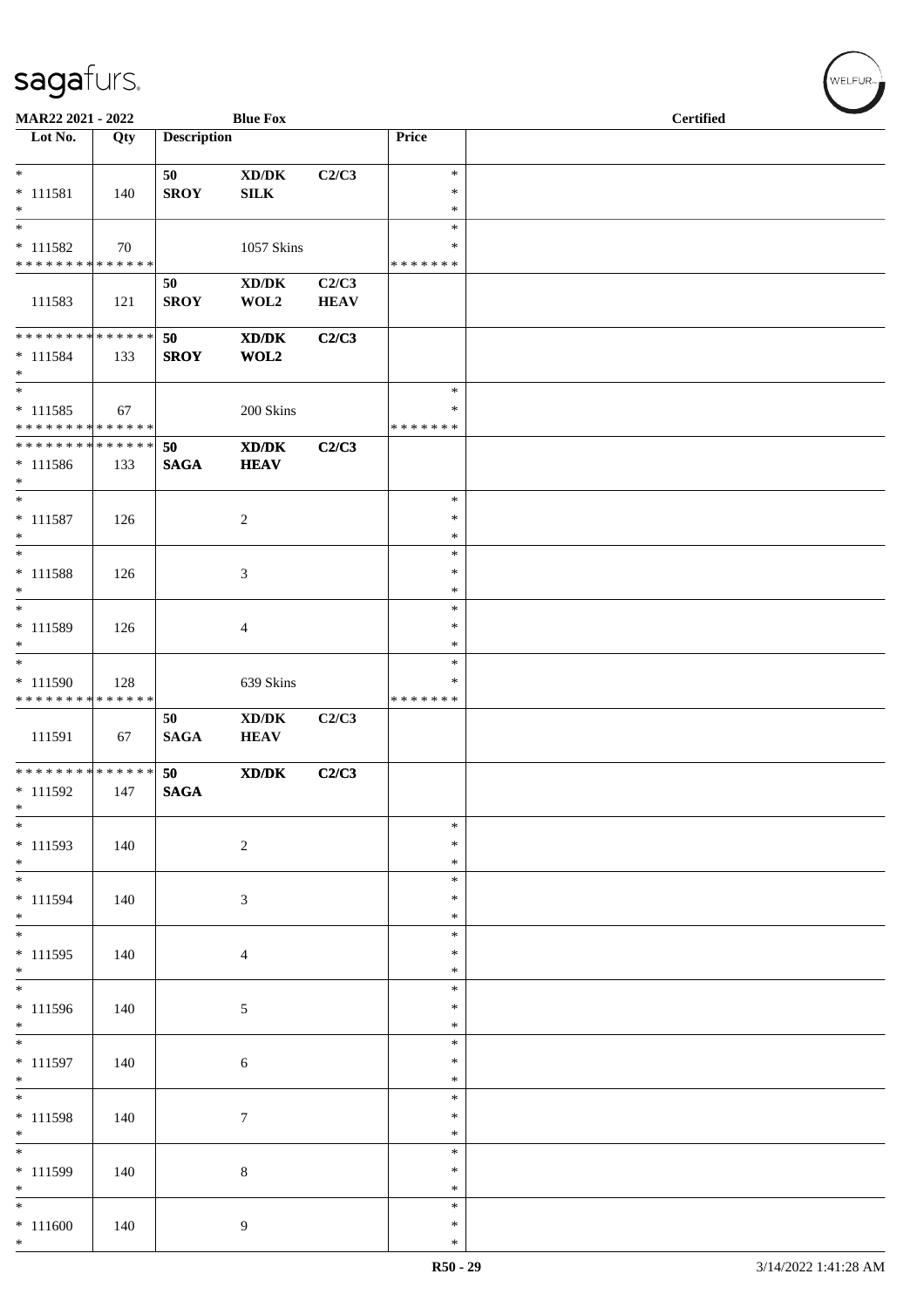| MAR22 2021 - 2022                |     |                       | <b>Blue Fox</b>                              |                  | $\overline{\phantom{a}}$<br>$\operatorname{\bf \mathbf{Certified}}$ |
|----------------------------------|-----|-----------------------|----------------------------------------------|------------------|---------------------------------------------------------------------|
| $\overline{\phantom{1}}$ Lot No. | Qty | <b>Description</b>    |                                              | Price            |                                                                     |
| $*$                              |     |                       |                                              | $\ast$           |                                                                     |
| $* 111601$                       | 140 | 50<br>$\mathbf{SAGA}$ | $\bold{X}\bold{D}/\bold{D}\bold{K}$<br>C2/C3 | $\ast$           |                                                                     |
| $*$                              |     |                       |                                              | $\ast$           |                                                                     |
|                                  |     |                       |                                              | $\ast$           |                                                                     |
| $* 111602$                       | 140 |                       | $11\,$                                       | $\ast$           |                                                                     |
| $\ast$                           |     |                       |                                              | $\ast$<br>$\ast$ |                                                                     |
| $* 111603$                       | 140 |                       | 12                                           | $\ast$           |                                                                     |
| $*$                              |     |                       |                                              | $\ast$           |                                                                     |
|                                  |     |                       |                                              | $\ast$           |                                                                     |
| $* 111604$<br>$*$                | 140 |                       | 13                                           | $\ast$<br>$\ast$ |                                                                     |
|                                  |     |                       |                                              | $\ast$           |                                                                     |
| $* 111605$                       | 140 |                       | 14                                           | $\ast$           |                                                                     |
| $*$                              |     |                       |                                              | $\ast$           |                                                                     |
|                                  |     |                       |                                              | $\ast$<br>$\ast$ |                                                                     |
| $* 111606$<br>$*$                | 140 |                       | $15\,$                                       | $\ast$           |                                                                     |
| $\overline{\phantom{0}}$         |     |                       |                                              | $\ast$           |                                                                     |
| $* 111607$                       | 140 |                       | 16                                           | $\ast$           |                                                                     |
| $*$                              |     |                       |                                              | $\ast$           |                                                                     |
| $* 111608$                       |     |                       |                                              | $\ast$<br>$\ast$ |                                                                     |
| $*$                              | 140 |                       | $17\,$                                       | $\ast$           |                                                                     |
|                                  |     |                       |                                              | $\ast$           |                                                                     |
| $* 111609$                       | 140 |                       | $18\,$                                       | $\ast$           |                                                                     |
| $\ast$                           |     |                       |                                              | $\ast$<br>$\ast$ |                                                                     |
| $* 111610$                       | 140 |                       | $19\,$                                       | $\ast$           |                                                                     |
| $*$                              |     |                       |                                              | $\ast$           |                                                                     |
|                                  |     |                       |                                              | $\ast$           |                                                                     |
| $* 111611$                       | 140 |                       | $20\,$                                       | $\ast$           |                                                                     |
| $*$                              |     |                       |                                              | $\ast$<br>$\ast$ |                                                                     |
| $* 111612$                       | 140 |                       | 21                                           | $\ast$           |                                                                     |
| $\ast$                           |     |                       |                                              | $\ast$           |                                                                     |
| $\ast$                           |     |                       |                                              | $\ast$           |                                                                     |
| $* 111613$<br>$\ast$             | 105 |                       | $22\,$                                       | $\ast$<br>$\ast$ |                                                                     |
| $*$                              |     |                       |                                              | $\ast$           |                                                                     |
| $* 111614$                       | 90  |                       | 3142 Skins                                   | $\ast$           |                                                                     |
| ******** <mark>******</mark>     |     |                       |                                              | * * * * * * *    |                                                                     |
| ******** <mark>******</mark>     |     |                       | <b>IDENTICAL</b>                             |                  |                                                                     |
| $* 111615$<br>$*$                | 147 |                       |                                              |                  |                                                                     |
|                                  |     |                       |                                              | $\ast$           |                                                                     |
| $* 111616$                       | 140 |                       | $\sqrt{2}$                                   | $\ast$           |                                                                     |
| $*$                              |     |                       |                                              | $\ast$           |                                                                     |
| $* 111617$                       | 140 |                       | $\ensuremath{\mathfrak{Z}}$                  | $\ast$<br>$\ast$ |                                                                     |
| $*$                              |     |                       |                                              | $\ast$           |                                                                     |
| $*$                              |     |                       |                                              | $\ast$           |                                                                     |
| $* 111618$                       | 140 |                       | $\overline{4}$                               | $\ast$           |                                                                     |
| $*$<br>$\ast$                    |     |                       |                                              | $\ast$<br>$\ast$ |                                                                     |
| $* 111619$                       | 140 |                       | 5                                            | $\ast$           |                                                                     |
| $*$                              |     |                       |                                              | $\ast$           |                                                                     |
| $*$                              |     |                       |                                              | $\ast$           |                                                                     |
| $* 111620$<br>$*$                | 140 |                       | $6\,$                                        | $\ast$<br>$\ast$ |                                                                     |
|                                  |     |                       |                                              |                  |                                                                     |

 $w$ elfur<sub>m</sub>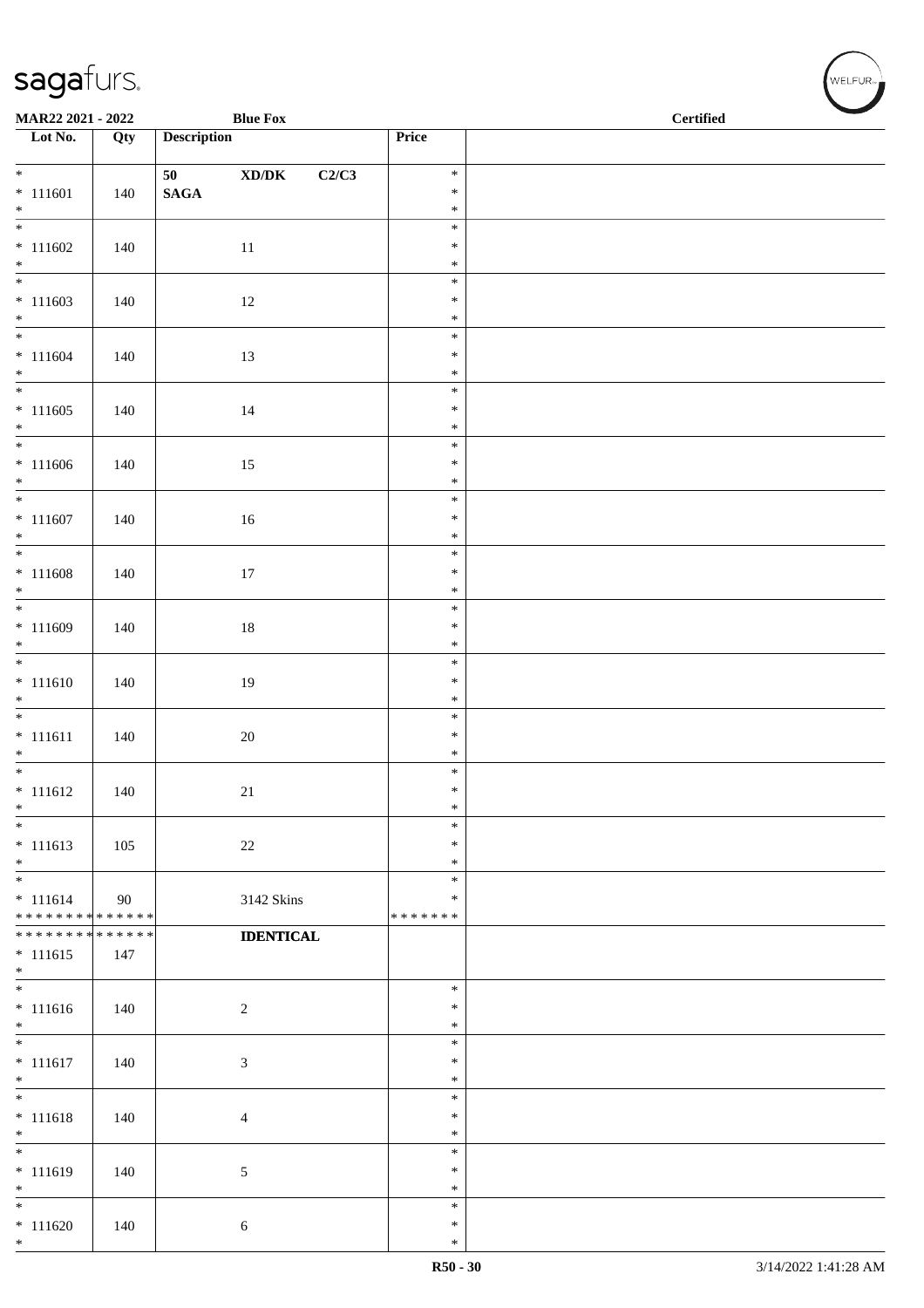| MAR22 2021 - 2022                             |     |                    | <b>Blue Fox</b>                                                                                      |       |                                      | <b>Certified</b> |
|-----------------------------------------------|-----|--------------------|------------------------------------------------------------------------------------------------------|-------|--------------------------------------|------------------|
| $\overline{\phantom{1}}$ Lot No.              | Qty | <b>Description</b> |                                                                                                      |       | Price                                |                  |
| $\overline{\ast}$                             |     | 50                 | $\boldsymbol{\text{XD}}\boldsymbol{/}\boldsymbol{\text{DK}}$                                         | C2/C3 | $\ast$                               |                  |
| $* 111621$                                    | 140 | $\mathbf{SAGA}$    |                                                                                                      |       | $\ast$                               |                  |
| $*$<br>$\overline{\phantom{0}}$               |     |                    |                                                                                                      |       | $\ast$<br>$\ast$                     |                  |
| $* 111622$                                    | 140 |                    | $\,8\,$                                                                                              |       | $\ast$                               |                  |
| $*$                                           |     |                    |                                                                                                      |       | $\ast$                               |                  |
| $* 111623$<br>$*$                             | 140 |                    | 9                                                                                                    |       | $\ast$<br>$\ast$<br>$\ast$           |                  |
| $* 111624$<br>$*$                             | 140 |                    | 10                                                                                                   |       | $\ast$<br>$\ast$<br>$\ast$           |                  |
| $* 111625$<br>$*$                             | 140 |                    | $11\,$                                                                                               |       | $\ast$<br>$\ast$<br>$\ast$           |                  |
| $* 111626$                                    | 140 |                    | 12                                                                                                   |       | $\ast$<br>$\ast$<br>$\ast$           |                  |
| $*$<br>$* 111627$<br>$*$                      | 140 |                    | 13                                                                                                   |       | $\ast$<br>$\ast$<br>$\ast$           |                  |
| $\overline{\ast}$                             |     |                    |                                                                                                      |       | $\ast$                               |                  |
| $* 111628$<br>$*$                             | 140 |                    | 14                                                                                                   |       | $\ast$<br>$\ast$                     |                  |
| $* 111629$<br>$*$                             | 140 |                    | 15                                                                                                   |       | $\ast$<br>$\ast$<br>$\ast$           |                  |
| $* 111630$<br>******** <mark>******</mark>    | 99  |                    | 2206 Skins                                                                                           |       | $\ast$<br>∗<br>* * * * * * *         |                  |
| * * * * * * * * * * * * * *                   |     | 50                 | $\boldsymbol{\text{X}}\boldsymbol{\text{D}}\boldsymbol{/}\boldsymbol{\text{D}}\boldsymbol{\text{K}}$ | C2/C3 |                                      |                  |
| $* 111631$<br>$*$                             | 147 | $\mathbf{SAGA}$    |                                                                                                      |       |                                      |                  |
| $*$<br>$* 111632$                             | 140 |                    | $\overline{c}$                                                                                       |       | $\ast$<br>$\ast$                     |                  |
| $*$                                           |     |                    |                                                                                                      |       | $\ast$                               |                  |
| $\overline{\phantom{0}}$<br>$* 111633$<br>$*$ | 140 |                    | $\mathfrak{Z}$                                                                                       |       | $\ast$<br>$\ast$<br>$\ast$           |                  |
| $\overline{\phantom{0}}$<br>$* 111634$        | 140 |                    | $\overline{4}$                                                                                       |       | $\ast$<br>$\ast$                     |                  |
| $*$                                           |     |                    |                                                                                                      |       | $\ast$                               |                  |
| $* 111635$<br>$*$                             | 140 |                    | 5                                                                                                    |       | $\ast$<br>$\ast$<br>$\ast$           |                  |
| $\overline{\phantom{0}}$<br>$* 111636$<br>$*$ | 140 |                    | $\sqrt{6}$                                                                                           |       | $\ast$<br>$\ast$<br>$\ast$           |                  |
| $\overline{\phantom{0}}$<br>$* 111637$<br>$*$ | 140 |                    | $\boldsymbol{7}$                                                                                     |       | $\ast$<br>$\ast$<br>$\ast$           |                  |
| $* 111638$<br>$*$                             | 140 |                    | $\,8\,$                                                                                              |       | $\ast$<br>$\ast$<br>$\ast$           |                  |
| $\overline{\phantom{0}}$<br>$* 111639$        | 140 |                    | 9                                                                                                    |       | $\ast$<br>$\ast$                     |                  |
| $*$<br>$*$<br>$* 111640$<br>$*$               | 140 |                    | 10                                                                                                   |       | $\ast$<br>$\ast$<br>$\ast$<br>$\ast$ |                  |

,<br>WELFUR<sub>™</sub>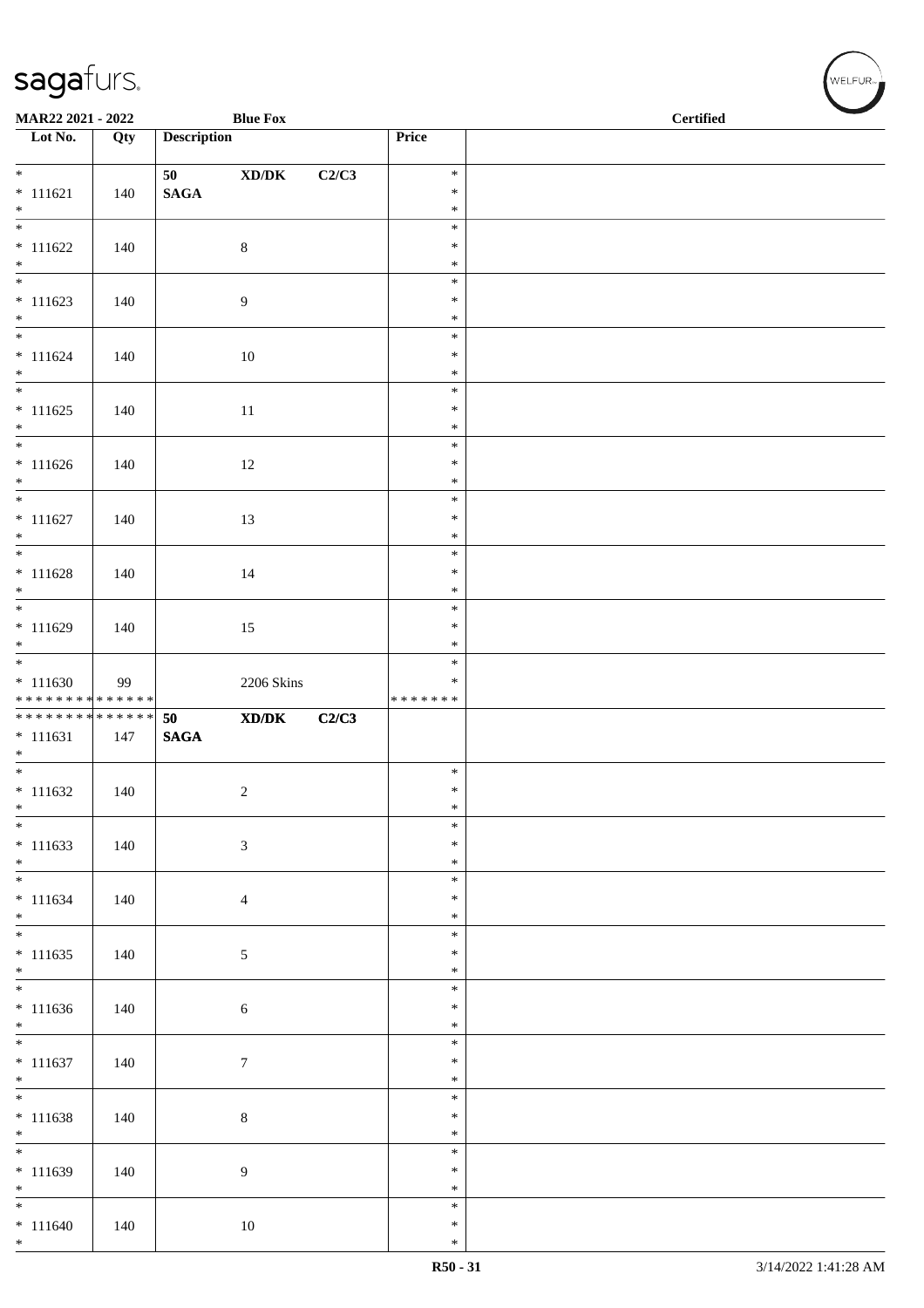| MAR22 2021 - 2022                                                      |                    |                       | <b>Blue Fox</b>                                                                                             |       |                                   | <b>Certified</b> |
|------------------------------------------------------------------------|--------------------|-----------------------|-------------------------------------------------------------------------------------------------------------|-------|-----------------------------------|------------------|
| $\overline{\phantom{1}}$ Lot No.                                       | Qty                | <b>Description</b>    |                                                                                                             |       | Price                             |                  |
| $*$<br>$* 111641$<br>* * * * * * * * * * * * * *                       | 133                | 50<br>$\mathbf{SAGA}$ | $\boldsymbol{\text{XD}/\text{DK}}$                                                                          | C2/C3 | $\ast$<br>$\ast$<br>*******       |                  |
| ********<br>$* 111642$<br>$*$                                          | ******<br>161      | 50<br>$\mathbf{SAGA}$ | $\boldsymbol{\text{X}}\boldsymbol{\text{D}}\boldsymbol{/}\boldsymbol{\text{D}}\boldsymbol{\text{K}}$<br>SLK | C2/C3 |                                   |                  |
| $* 111643$<br>$*$                                                      | 154                |                       | $\sqrt{2}$                                                                                                  |       | $\ast$<br>$\ast$<br>$\ast$        |                  |
| $*$<br>$* 111644$<br>$*$                                               | 154                |                       | 3                                                                                                           |       | $\ast$<br>$\ast$<br>$\ast$        |                  |
| $* 111645$<br>$*$                                                      | 154                |                       | 4                                                                                                           |       | $\ast$<br>$\ast$<br>$\ast$        |                  |
| $* 111646$<br>$\ast$                                                   | 154                |                       | $\sqrt{5}$                                                                                                  |       | $\ast$<br>$\ast$<br>$\ast$        |                  |
| $* 111647$<br>$*$                                                      | 154                |                       | $\sqrt{6}$                                                                                                  |       | $\ast$<br>$\ast$<br>$\ast$        |                  |
| $* 111648$<br>$*$                                                      | 154                |                       | $\tau$                                                                                                      |       | $\ast$<br>$\ast$<br>$\ast$        |                  |
| $* 111649$<br>$*$                                                      | 154                |                       | $\,8\,$                                                                                                     |       | $\ast$<br>$\ast$<br>$\ast$        |                  |
| $* 111650$<br>$*$                                                      | 154                |                       | 9                                                                                                           |       | $\ast$<br>$\ast$<br>$\ast$        |                  |
| $\overline{\phantom{0}}$<br>$* 111651$<br>$*$                          | 154                |                       | 10                                                                                                          |       | $\ast$<br>$\ast$<br>$\ast$        |                  |
| $* 111652$<br>$\ast$                                                   | 154                |                       | 11                                                                                                          |       | $\ast$<br>$\ast$<br>$\ast$        |                  |
| $\overline{\phantom{0}}$<br>$* 111653$<br>$*$                          | 154                |                       | 12                                                                                                          |       | $\ast$<br>$\ast$<br>$\ast$        |                  |
| $\overline{\phantom{0}}$<br>$* 111654$<br>$*$                          | 154                |                       | 13                                                                                                          |       | $\ast$<br>$\ast$<br>$\ast$        |                  |
| $\overline{\ast}$<br>$* 111655$<br>$*$<br>$\overline{\phantom{0}}$     | 154                |                       | 14                                                                                                          |       | $\ast$<br>$\ast$<br>$\ast$        |                  |
| $* 111656$<br>$*$                                                      | 154                |                       | 15                                                                                                          |       | $\ast$<br>$\ast$<br>$\ast$        |                  |
| $\overline{\phantom{0}}$<br>$* 111657$<br>******** <mark>******</mark> | 113                |                       | 2430 Skins                                                                                                  |       | $\ast$<br>$\ast$<br>* * * * * * * |                  |
| * * * * * * * *<br>$* 111658$<br>$*$                                   | * * * * * *<br>161 |                       | <b>IDENTICAL</b>                                                                                            |       |                                   |                  |
| $\overline{\phantom{0}}$<br>$* 111659$<br>$*$                          | 154                |                       | $\sqrt{2}$                                                                                                  |       | $\ast$<br>$\ast$<br>$\ast$        |                  |
| $*$<br>$* 111660$<br>$*$                                               | 154                |                       | 3                                                                                                           |       | $\ast$<br>$\ast$<br>$\ast$        |                  |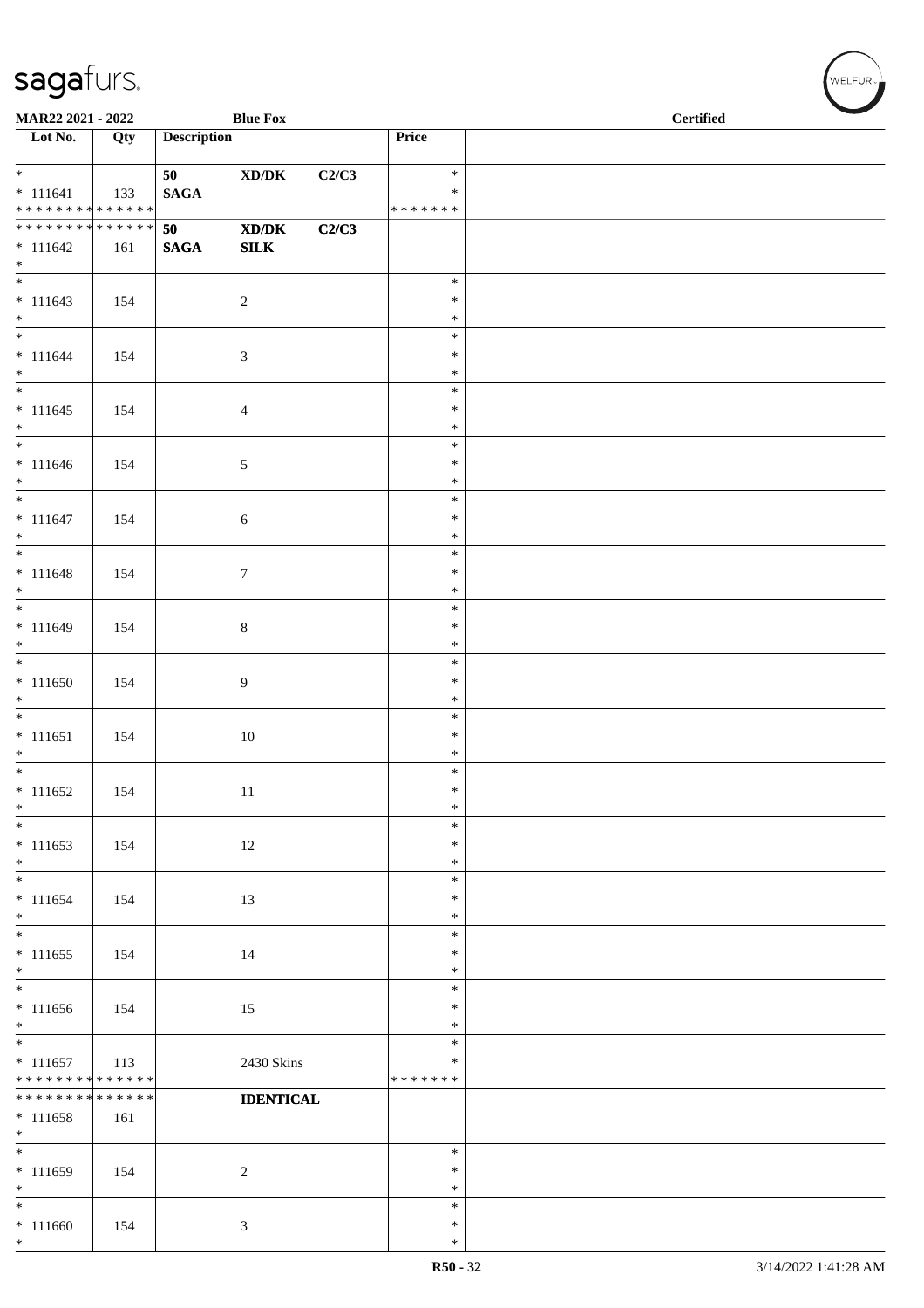| <b>Blue Fox</b><br>MAR22 2021 - 2022                     |     |                       |                                                     |       |                                   | <b>Certified</b> |  |  |  |
|----------------------------------------------------------|-----|-----------------------|-----------------------------------------------------|-------|-----------------------------------|------------------|--|--|--|
| $\overline{\phantom{a}}$ Lot No.                         | Qty | <b>Description</b>    |                                                     |       | Price                             |                  |  |  |  |
| $*$<br>$* 111661$<br>$*$                                 | 154 | 50<br>$\mathbf{SAGA}$ | $\bold{X}\bold{D}/\bold{D}\bold{K}$<br>${\bf SILK}$ | C2/C3 | $\ast$<br>$\ast$<br>$\ast$        |                  |  |  |  |
| $* 111662$<br>$*$                                        | 154 |                       | 5                                                   |       | $\ast$<br>$\ast$<br>$\ast$        |                  |  |  |  |
| $*$<br>$* 111663$<br>$\ast$                              | 154 |                       | $\sqrt{6}$                                          |       | $\ast$<br>$\ast$<br>$\ast$        |                  |  |  |  |
| $* 111664$<br>$*$                                        | 154 |                       | $\overline{7}$                                      |       | $\ast$<br>$\ast$<br>$\ast$        |                  |  |  |  |
| $\overline{\ast}$<br>$* 111665$<br>$*$                   | 154 |                       | $\,8\,$                                             |       | $\ast$<br>$\ast$<br>$\ast$        |                  |  |  |  |
| $*$<br>$* 111666$<br>$*$                                 | 154 |                       | $\overline{9}$                                      |       | $\ast$<br>$\ast$<br>$\ast$        |                  |  |  |  |
| $* 111667$<br>* * * * * * * * <mark>* * * * * * *</mark> | 64  |                       | 1457 Skins                                          |       | $\ast$<br>∗<br>* * * * * * *      |                  |  |  |  |
| ******** <mark>******</mark><br>$* 111668$<br>$*$        | 147 | 50<br><b>SAGA</b>     | XD/DK<br>WOL2                                       | C2/C3 |                                   |                  |  |  |  |
| $\overline{\ }$<br>* 111669<br>$*$                       | 129 |                       | 2                                                   |       | $\ast$<br>$\ast$<br>$\ast$        |                  |  |  |  |
| $* 111670$<br>******** <mark>******</mark>               | 21  |                       | 297 Skins                                           |       | $\ast$<br>$\ast$<br>* * * * * * * |                  |  |  |  |
| ******** <mark>******</mark><br>$* 111671$<br>$*$        | 161 | 50<br>SI              | $\mathbf{X}\mathbf{D}/\mathbf{D}\mathbf{K}$         | C2/C3 |                                   |                  |  |  |  |
| $*$<br>$* 111672$<br>$\ast$                              | 154 |                       | 2                                                   |       | $\ast$<br>$\ast$<br>$\ast$        |                  |  |  |  |
| $\overline{\phantom{0}}$<br>$* 111673$<br>$*$            | 154 |                       | $\mathfrak{Z}$                                      |       | $\ast$<br>$\ast$<br>$\ast$        |                  |  |  |  |
| $*$<br>$* 111674$<br>$*$                                 | 154 |                       | $\overline{4}$                                      |       | $\ast$<br>$\ast$<br>$\ast$        |                  |  |  |  |
| $\overline{\ast}$<br>$* 111675$<br>$\ast$                | 154 |                       | 5                                                   |       | $\ast$<br>$\ast$<br>$\ast$        |                  |  |  |  |
| $* 111676$<br>$*$                                        | 154 |                       | $\sqrt{6}$                                          |       | $\ast$<br>$\ast$<br>$\ast$        |                  |  |  |  |
| $\overline{\phantom{0}}$<br>$* 111677$<br>$*$            | 154 |                       | $\boldsymbol{7}$                                    |       | $\ast$<br>$\ast$<br>$\ast$        |                  |  |  |  |
| $*$<br>$* 111678$<br>$*$                                 | 154 |                       | $\,8\,$                                             |       | $\ast$<br>$\ast$<br>$\ast$        |                  |  |  |  |
| $* 111679$<br>$*$                                        | 154 |                       | 9                                                   |       | $\ast$<br>$\ast$<br>$\ast$        |                  |  |  |  |
| $*$<br>$* 111680$<br>$*$                                 | 154 |                       | 10                                                  |       | $\ast$<br>$\ast$<br>$\ast$        |                  |  |  |  |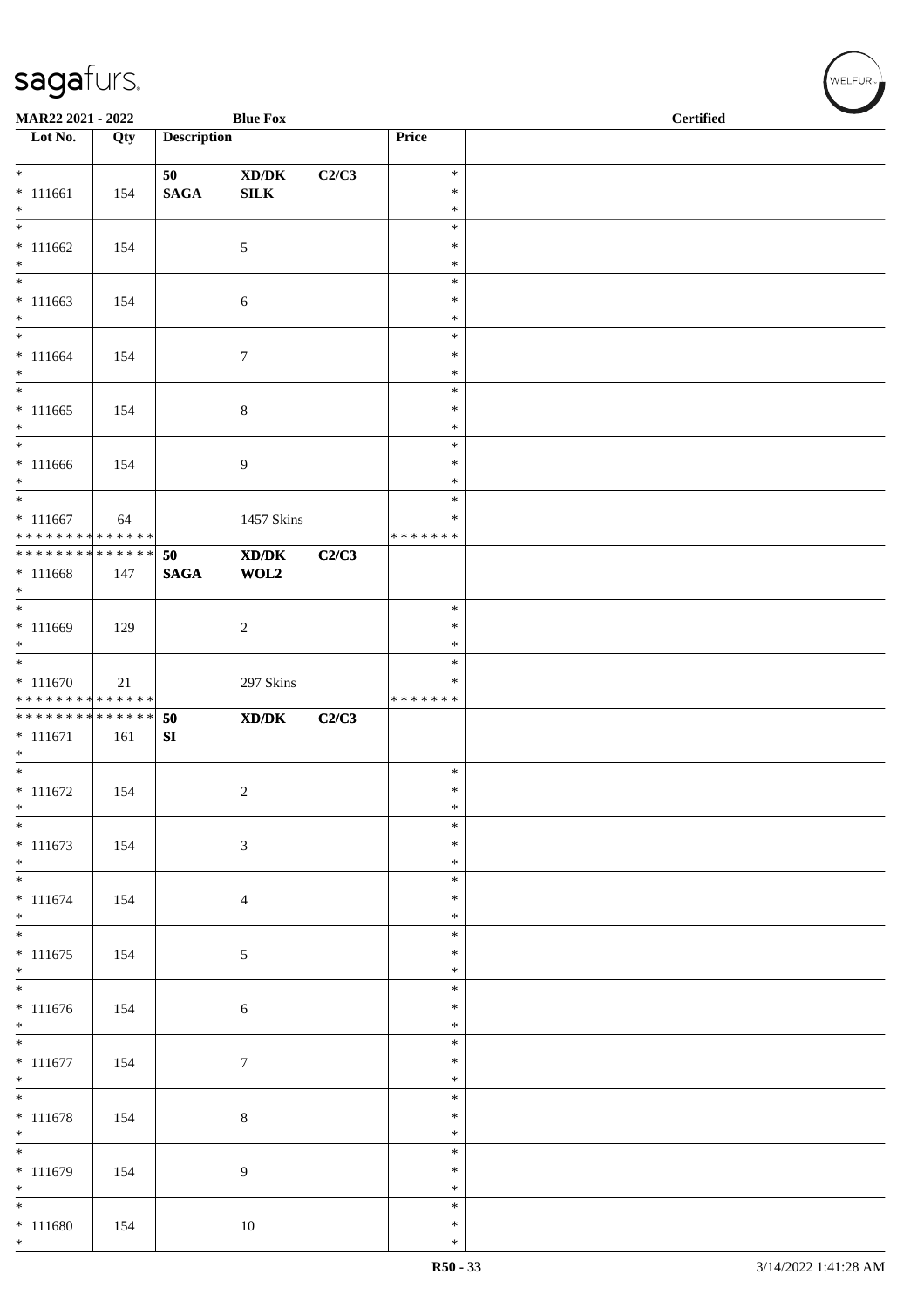| <b>Blue Fox</b><br>MAR22 2021 - 2022                     |     |                    |                                                                                                                              |                  | $\operatorname{\bf \mathbf{Certified}}$ |
|----------------------------------------------------------|-----|--------------------|------------------------------------------------------------------------------------------------------------------------------|------------------|-----------------------------------------|
| Lot No.                                                  | Qty | <b>Description</b> |                                                                                                                              | Price            |                                         |
| $*$                                                      |     | 50                 | C2/C3                                                                                                                        | $\ast$           |                                         |
| $* 111681$                                               | 154 | ${\bf S}{\bf I}$   | $\boldsymbol{\text{XD}}\boldsymbol{/}\boldsymbol{\text{DK}}$                                                                 | $\ast$           |                                         |
| $*$                                                      |     |                    |                                                                                                                              | $\ast$           |                                         |
|                                                          |     |                    |                                                                                                                              | $\ast$           |                                         |
| $* 111682$                                               | 154 |                    | 12                                                                                                                           | $\ast$           |                                         |
| $*$                                                      |     |                    |                                                                                                                              | $\ast$<br>$\ast$ |                                         |
| $* 111683$                                               | 154 |                    | 13                                                                                                                           | $\ast$           |                                         |
| $*$                                                      |     |                    |                                                                                                                              | $\ast$           |                                         |
| $*$                                                      |     |                    |                                                                                                                              | $\ast$           |                                         |
| $* 111684$                                               | 154 |                    | 14                                                                                                                           | $\ast$           |                                         |
| $*$<br>$*$                                               |     |                    |                                                                                                                              | $\ast$<br>$\ast$ |                                         |
| $* 111685$                                               | 154 |                    | 15                                                                                                                           | $\ast$           |                                         |
| $*$                                                      |     |                    |                                                                                                                              | $\ast$           |                                         |
|                                                          |     |                    |                                                                                                                              | $\ast$           |                                         |
| $* 111686$                                               | 154 |                    | 16                                                                                                                           | $\ast$           |                                         |
| $*$<br>$*$                                               |     |                    |                                                                                                                              | $\ast$<br>$\ast$ |                                         |
| $* 111687$                                               | 47  |                    | 2518 Skins                                                                                                                   | $\ast$           |                                         |
| * * * * * * * * * * * * * * *                            |     |                    |                                                                                                                              | * * * * * * *    |                                         |
| ******** <mark>******</mark>                             |     |                    | <b>IDENTICAL</b>                                                                                                             |                  |                                         |
| $* 111688$                                               | 161 |                    |                                                                                                                              |                  |                                         |
| $\ast$                                                   |     |                    |                                                                                                                              | $\ast$           |                                         |
| * 111689                                                 | 154 |                    | $\sqrt{2}$                                                                                                                   | $\ast$           |                                         |
| $*$                                                      |     |                    |                                                                                                                              | $\ast$           |                                         |
|                                                          |     |                    |                                                                                                                              | $\ast$           |                                         |
| $* 111690$                                               | 154 |                    | $\mathfrak{Z}$                                                                                                               | $\ast$<br>$\ast$ |                                         |
| $\ast$                                                   |     |                    |                                                                                                                              | $\ast$           |                                         |
| $* 111691$                                               | 154 |                    | $\overline{4}$                                                                                                               | $\ast$           |                                         |
| $*$                                                      |     |                    |                                                                                                                              | $\ast$           |                                         |
|                                                          |     |                    |                                                                                                                              | $\ast$           |                                         |
| $* 111692$<br>$\ast$                                     | 154 |                    | 5                                                                                                                            | $\ast$<br>$\ast$ |                                         |
| $\ast$                                                   |     |                    |                                                                                                                              | $\ast$           |                                         |
| $* 111693$                                               | 154 |                    | $\sqrt{6}$                                                                                                                   | $\ast$           |                                         |
| $*$                                                      |     |                    |                                                                                                                              | $\ast$           |                                         |
| $*$                                                      |     |                    |                                                                                                                              | $\ast$           |                                         |
| $* 111694$<br>$*$                                        | 154 |                    | $\tau$                                                                                                                       | $\ast$<br>$\ast$ |                                         |
|                                                          |     |                    |                                                                                                                              | $\ast$           |                                         |
| $* 111695$                                               | 154 |                    | $\,8\,$                                                                                                                      | $\ast$           |                                         |
| $*$                                                      |     |                    |                                                                                                                              | $\ast$           |                                         |
|                                                          |     |                    |                                                                                                                              | $\ast$<br>$\ast$ |                                         |
| * 111696<br>$*$                                          | 154 |                    | $\overline{9}$                                                                                                               | $\ast$           |                                         |
|                                                          |     |                    |                                                                                                                              | $\ast$           |                                         |
| $* 111697$                                               | 154 |                    | 10                                                                                                                           | $\ast$           |                                         |
| $*$                                                      |     |                    |                                                                                                                              | $\ast$           |                                         |
| $\overline{\phantom{0}}$                                 |     |                    |                                                                                                                              | $\ast$<br>$\ast$ |                                         |
| $* 111698$<br>$*$                                        | 154 |                    | 11                                                                                                                           | $\ast$           |                                         |
| $\overline{\phantom{0}}$                                 |     |                    |                                                                                                                              | $\ast$           |                                         |
| $* 111699$                                               | 91  |                    | 1792 Skins                                                                                                                   | ∗                |                                         |
| ******** <mark>******</mark>                             |     |                    |                                                                                                                              | * * * * * * *    |                                         |
| * * * * * * * * <mark>* * * * * * *</mark><br>$* 111700$ | 175 | 50<br>SI           | $\boldsymbol{\text{X}}\boldsymbol{\text{D}}\boldsymbol{/}\boldsymbol{\text{D}}\boldsymbol{\text{K}}$<br>C2/C3<br><b>LGHT</b> |                  |                                         |
| $*$                                                      |     |                    |                                                                                                                              |                  |                                         |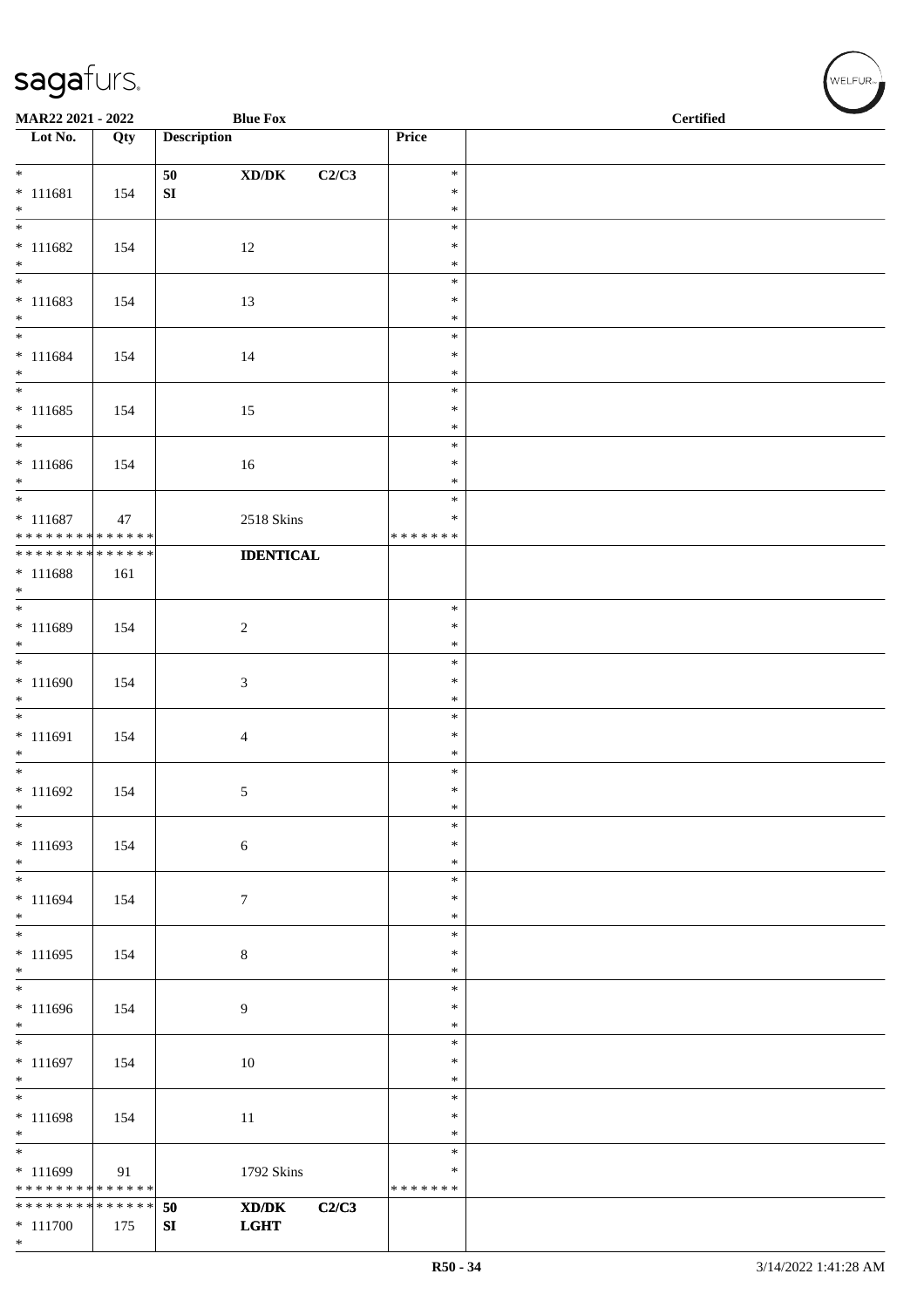| MAR22 2021 - 2022<br><b>Blue Fox</b>                        |     |                    |                                                                                                                      |       |                         | <b>Certified</b> |  |  |  |  |
|-------------------------------------------------------------|-----|--------------------|----------------------------------------------------------------------------------------------------------------------|-------|-------------------------|------------------|--|--|--|--|
| Lot No.                                                     | Qty | <b>Description</b> |                                                                                                                      |       | Price                   |                  |  |  |  |  |
| $*$                                                         |     | 50                 | $\bold{X}\bold{D}/\bold{D}\bold{K}$                                                                                  | C2/C3 | $\ast$                  |                  |  |  |  |  |
| $* 111701$                                                  | 168 | ${\bf S}{\bf I}$   | <b>LGHT</b>                                                                                                          |       | $\ast$                  |                  |  |  |  |  |
| $*$                                                         |     |                    |                                                                                                                      |       | $\ast$                  |                  |  |  |  |  |
| $\overline{\ast}$<br>$* 111702$                             |     |                    |                                                                                                                      |       | $\ast$<br>$\ast$        |                  |  |  |  |  |
| $\ast$                                                      | 168 |                    | 3                                                                                                                    |       | $\ast$                  |                  |  |  |  |  |
| $\ast$                                                      |     |                    |                                                                                                                      |       | $\ast$                  |                  |  |  |  |  |
| $* 111703$<br>$*$                                           | 168 |                    | 4                                                                                                                    |       | $\ast$<br>$\ast$        |                  |  |  |  |  |
| $*$                                                         |     |                    |                                                                                                                      |       | $\ast$                  |                  |  |  |  |  |
| $* 111704$                                                  | 147 |                    | 5                                                                                                                    |       | $\ast$                  |                  |  |  |  |  |
| $*$<br>$\overline{\phantom{0}}$                             |     |                    |                                                                                                                      |       | $\ast$<br>$\ast$        |                  |  |  |  |  |
| $* 111705$                                                  | 25  |                    | 851 Skins                                                                                                            |       | ∗                       |                  |  |  |  |  |
| * * * * * * * * * * * * * *                                 |     |                    |                                                                                                                      |       | * * * * * * *           |                  |  |  |  |  |
| * * * * * * * * * * * * * * *<br>$* 111706$                 | 161 | 50<br>SI           | $\boldsymbol{\textbf{X}}\boldsymbol{\textbf{D}}\boldsymbol{/}\boldsymbol{\textbf{D}}\boldsymbol{\textbf{K}}$<br>WOL2 | C2/C3 |                         |                  |  |  |  |  |
| $*$                                                         |     |                    |                                                                                                                      |       |                         |                  |  |  |  |  |
| $*$                                                         |     |                    |                                                                                                                      |       | $\ast$                  |                  |  |  |  |  |
| $* 111707$<br>* * * * * * * * * * * * * *                   | 141 |                    | 302 Skins                                                                                                            |       | $\ast$<br>* * * * * * * |                  |  |  |  |  |
| **************                                              |     | 50                 | $2\mathbf{X}\mathbf{D}$                                                                                              | C2/C3 |                         |                  |  |  |  |  |
| $* 111708$                                                  | 119 | <b>SROY</b>        | <b>HEAV</b>                                                                                                          |       |                         |                  |  |  |  |  |
| $*$<br>$\overline{\phantom{0}}$                             |     |                    |                                                                                                                      |       | $\ast$                  |                  |  |  |  |  |
| $* 111709$                                                  | 112 |                    | $\overline{c}$                                                                                                       |       | $\ast$                  |                  |  |  |  |  |
| $\ast$<br>$\overline{\ast}$                                 |     |                    |                                                                                                                      |       | $\ast$                  |                  |  |  |  |  |
| $* 111710$                                                  | 112 |                    | 3                                                                                                                    |       | $\ast$<br>$\ast$        |                  |  |  |  |  |
| $\ast$                                                      |     |                    |                                                                                                                      |       | $\ast$                  |                  |  |  |  |  |
| $\overline{\ast}$                                           |     |                    |                                                                                                                      |       | $\ast$                  |                  |  |  |  |  |
| $* 111711$<br>$*$                                           | 112 |                    | 4                                                                                                                    |       | $\ast$<br>$\ast$        |                  |  |  |  |  |
| $*$                                                         |     |                    |                                                                                                                      |       | $\ast$                  |                  |  |  |  |  |
| $* 111712$                                                  | 112 |                    | 5                                                                                                                    |       | $\ast$                  |                  |  |  |  |  |
| $\ast$<br>$\ast$                                            |     |                    |                                                                                                                      |       | $\ast$<br>$\ast$        |                  |  |  |  |  |
| $* 111713$                                                  | 112 |                    | $\sqrt{6}$                                                                                                           |       | $\ast$                  |                  |  |  |  |  |
| $*$<br>$\overline{\phantom{0}}$                             |     |                    |                                                                                                                      |       | $\ast$<br>$\ast$        |                  |  |  |  |  |
| $* 111714$                                                  | 112 |                    | $\tau$                                                                                                               |       | $\ast$                  |                  |  |  |  |  |
| $*$                                                         |     |                    |                                                                                                                      |       | $\ast$                  |                  |  |  |  |  |
| $\overline{\ast}$<br>$* 111715$                             |     |                    |                                                                                                                      |       | $\ast$<br>$\ast$        |                  |  |  |  |  |
| $*$                                                         | 112 |                    | $\,8\,$                                                                                                              |       | $\ast$                  |                  |  |  |  |  |
|                                                             |     |                    |                                                                                                                      |       | $\ast$                  |                  |  |  |  |  |
| $* 111716$<br>$*$                                           | 110 |                    | 9                                                                                                                    |       | $\ast$<br>$\ast$        |                  |  |  |  |  |
| $\overline{\phantom{0}}$                                    |     |                    |                                                                                                                      |       | $\ast$                  |                  |  |  |  |  |
| $* 111717$                                                  | 20  |                    | 1033 Skins                                                                                                           |       | $\ast$                  |                  |  |  |  |  |
| * * * * * * * * * * * * * *<br>******** <mark>******</mark> |     | 50                 | 2XD                                                                                                                  | C2/C3 | * * * * * * *           |                  |  |  |  |  |
| $* 111718$                                                  | 133 | <b>SROY</b>        |                                                                                                                      |       |                         |                  |  |  |  |  |
| $*$<br>$\overline{\phantom{0}}$                             |     |                    |                                                                                                                      |       |                         |                  |  |  |  |  |
| $* 111719$                                                  | 126 |                    | $\sqrt{2}$                                                                                                           |       | $\ast$<br>$\ast$        |                  |  |  |  |  |
| $*$                                                         |     |                    |                                                                                                                      |       | $\ast$                  |                  |  |  |  |  |
|                                                             |     |                    |                                                                                                                      |       | $\ast$                  |                  |  |  |  |  |
| $* 111720$<br>$*$                                           | 126 |                    | 3                                                                                                                    |       | $\ast$<br>$\ast$        |                  |  |  |  |  |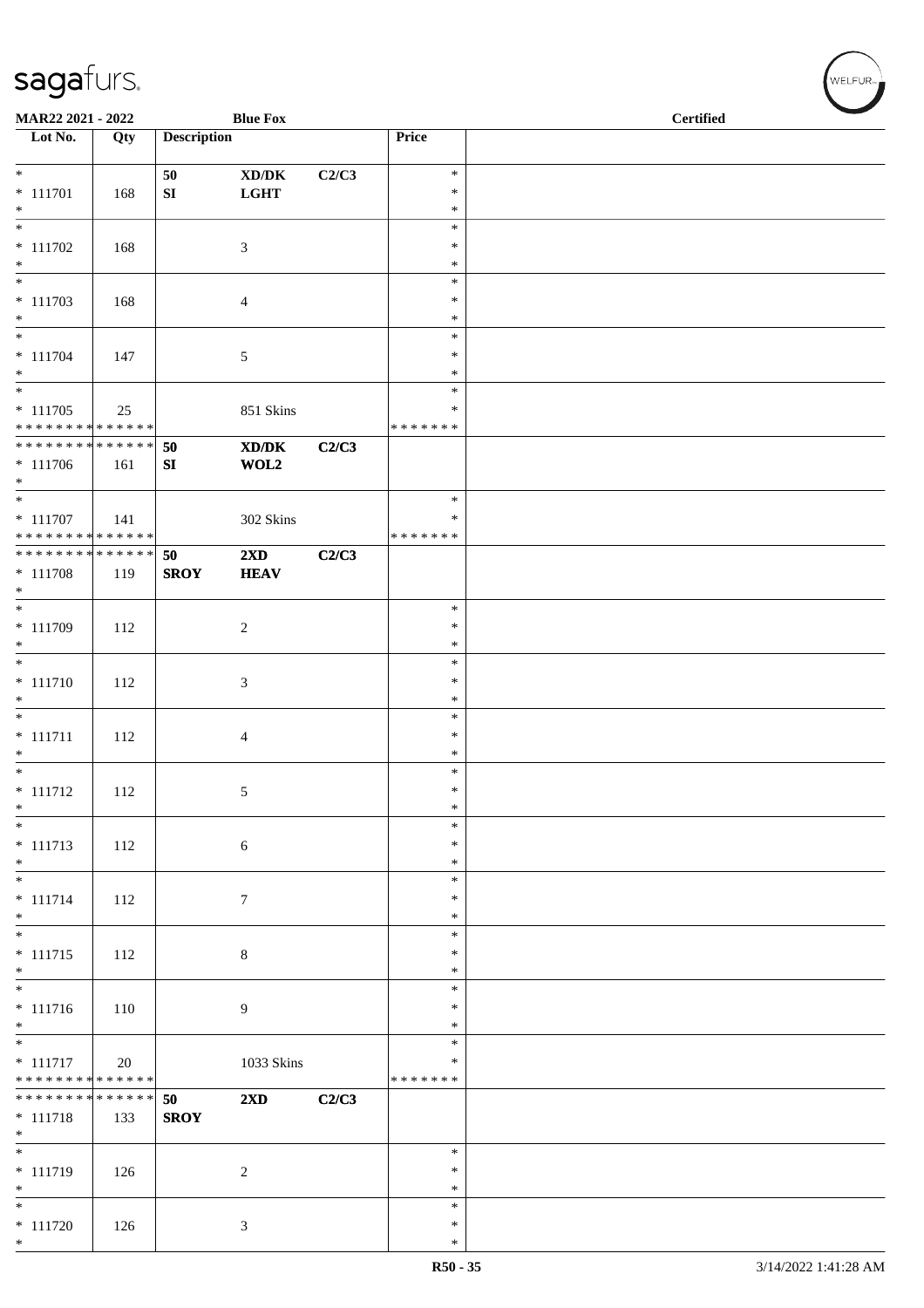| MAR22 2021 - 2022                         |     |                    | <b>Blue Fox</b>                         |       |                  | <b>Certified</b> |  |  |  |
|-------------------------------------------|-----|--------------------|-----------------------------------------|-------|------------------|------------------|--|--|--|
| Lot No.                                   | Qty | <b>Description</b> |                                         |       | Price            |                  |  |  |  |
| $*$                                       |     | 50                 | 2XD                                     | C2/C3 | $\ast$           |                  |  |  |  |
| $* 111721$                                | 126 | <b>SROY</b>        |                                         |       | $\ast$           |                  |  |  |  |
| $*$<br>$\overline{\ast}$                  |     |                    |                                         |       | $\ast$<br>$\ast$ |                  |  |  |  |
| $* 111722$                                | 126 |                    | $\mathfrak{S}$                          |       | $\ast$           |                  |  |  |  |
| $*$                                       |     |                    |                                         |       | $\ast$           |                  |  |  |  |
| $* 111723$                                | 126 |                    | $\sqrt{6}$                              |       | $\ast$<br>$\ast$ |                  |  |  |  |
| $*$                                       |     |                    |                                         |       | $\ast$           |                  |  |  |  |
|                                           |     |                    |                                         |       | $\ast$           |                  |  |  |  |
| $* 111724$<br>$*$                         | 126 |                    | $\tau$                                  |       | $\ast$<br>$\ast$ |                  |  |  |  |
|                                           |     |                    |                                         |       | $\ast$           |                  |  |  |  |
| $* 111725$<br>$*$                         | 126 |                    | $\,8\,$                                 |       | $\ast$<br>$\ast$ |                  |  |  |  |
| $\overline{\phantom{0}}$                  |     |                    |                                         |       | $\ast$           |                  |  |  |  |
| $* 111726$                                | 126 |                    | $\overline{9}$                          |       | $\ast$           |                  |  |  |  |
| $*$                                       |     |                    |                                         |       | $\ast$<br>$\ast$ |                  |  |  |  |
| $* 111727$                                | 126 |                    | 10                                      |       | $\ast$           |                  |  |  |  |
| $*$                                       |     |                    |                                         |       | $\ast$<br>$\ast$ |                  |  |  |  |
| $* 111728$                                | 126 |                    | 11                                      |       | $\ast$           |                  |  |  |  |
| $\ast$                                    |     |                    |                                         |       | $\ast$           |                  |  |  |  |
| $* 111729$                                | 76  |                    | 1469 Skins                              |       | $\ast$<br>$\ast$ |                  |  |  |  |
| ******** <mark>******</mark>              |     |                    |                                         |       | * * * * * * *    |                  |  |  |  |
| * * * * * * * * * * * * * *<br>$* 111730$ |     | 50<br><b>SROY</b>  | $2\mathbf{X}\mathbf{D}$<br>${\bf SILK}$ | C2/C3 |                  |                  |  |  |  |
| $*$                                       | 140 |                    |                                         |       |                  |                  |  |  |  |
|                                           |     |                    |                                         |       | $\ast$           |                  |  |  |  |
| $* 111731$<br>$*$                         | 140 |                    | $\overline{c}$                          |       | $\ast$<br>$\ast$ |                  |  |  |  |
|                                           |     |                    |                                         |       | $\ast$           |                  |  |  |  |
| $* 111732$<br>$*$                         | 140 |                    | 3                                       |       | $\ast$<br>$\ast$ |                  |  |  |  |
| $\ast$                                    |     |                    |                                         |       | $\ast$           |                  |  |  |  |
| $* 111733$                                | 140 |                    | $\overline{4}$                          |       | $\ast$           |                  |  |  |  |
| $*$                                       |     |                    |                                         |       | $\ast$<br>$\ast$ |                  |  |  |  |
| $* 111734$                                | 140 |                    | 5                                       |       | $\ast$           |                  |  |  |  |
| $*$                                       |     |                    |                                         |       | $\ast$<br>$\ast$ |                  |  |  |  |
| $* 111735$                                | 140 |                    | $\sqrt{6}$                              |       | $\ast$           |                  |  |  |  |
| $*$<br>$\overline{\phantom{0}}$           |     |                    |                                         |       | $\ast$           |                  |  |  |  |
| $* 111736$                                | 140 |                    | $\tau$                                  |       | $\ast$<br>$\ast$ |                  |  |  |  |
| $*$                                       |     |                    |                                         |       | $\ast$           |                  |  |  |  |
| $* 111737$                                | 140 |                    |                                         |       | $\ast$<br>$\ast$ |                  |  |  |  |
| $*$                                       |     |                    | $\,8\,$                                 |       | $\ast$           |                  |  |  |  |
|                                           |     |                    |                                         |       | $\ast$           |                  |  |  |  |
| $* 111738$<br>$*$                         | 140 |                    | $\boldsymbol{9}$                        |       | $\ast$<br>$\ast$ |                  |  |  |  |
| $\overline{\phantom{0}}$                  |     |                    |                                         |       | $\ast$           |                  |  |  |  |
| $* 111739$<br>$*$                         | 140 |                    | 10                                      |       | $\ast$<br>$\ast$ |                  |  |  |  |
| $\overline{\phantom{0}}$                  |     |                    |                                         |       | $\ast$           |                  |  |  |  |
| $* 111740$                                | 140 |                    | $11\,$                                  |       | $\ast$           |                  |  |  |  |
| $*$                                       |     |                    |                                         |       | $\ast$           |                  |  |  |  |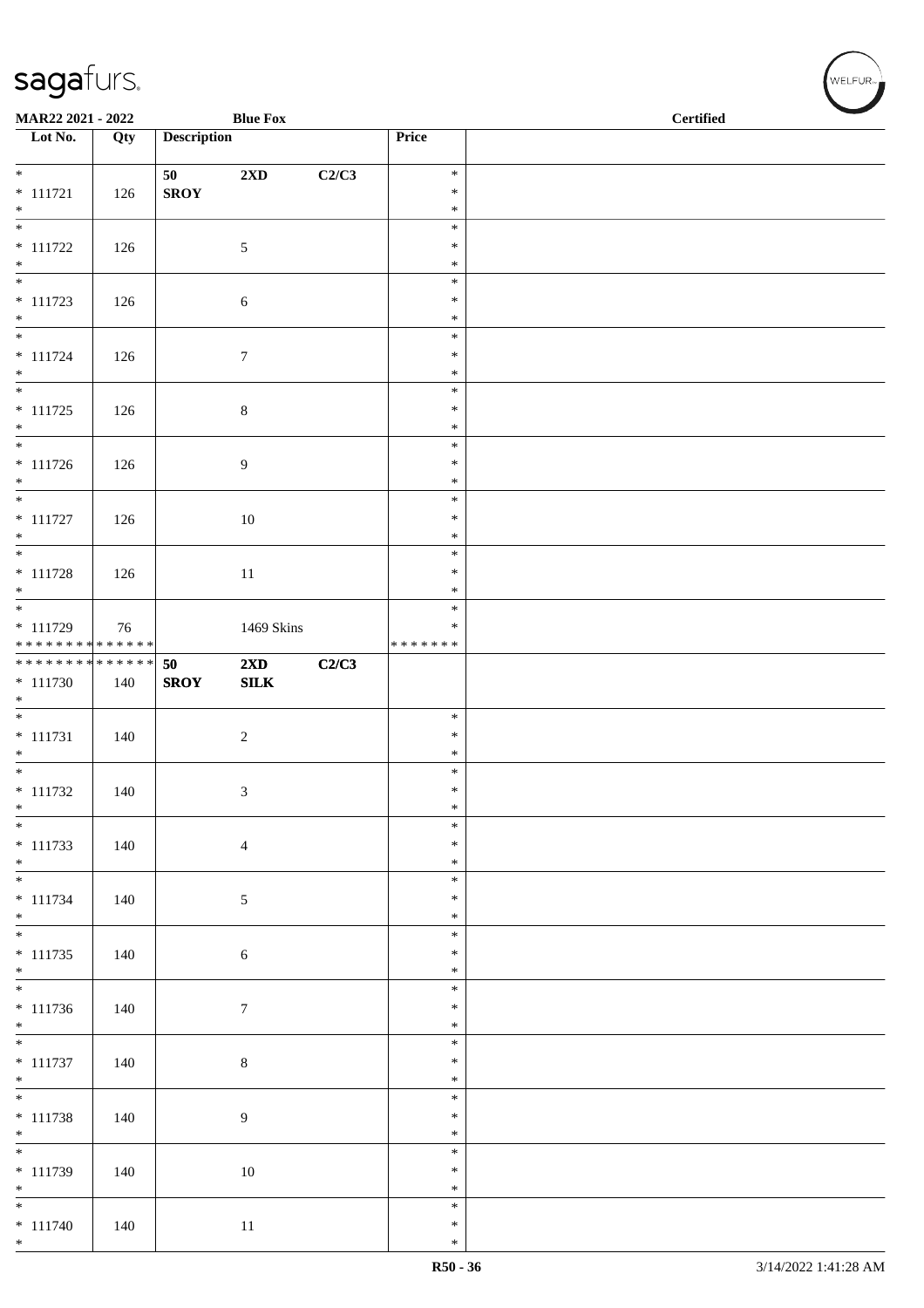| MAR22 2021 - 2022<br><b>Blue Fox</b>      |               |                    |                                 |       |                    | <b>Certified</b> |  |  |
|-------------------------------------------|---------------|--------------------|---------------------------------|-------|--------------------|------------------|--|--|
| $\overline{\phantom{1}}$ Lot No.          | Qty           | <b>Description</b> |                                 |       | Price              |                  |  |  |
| $*$                                       |               | 50                 | $2\mathbf{X}\mathbf{D}$         | C2/C3 | $\ast$             |                  |  |  |
| $* 111741$                                | 140           | <b>SROY</b>        | ${\bf SILK}$                    |       | $\ast$             |                  |  |  |
| $*$<br>$\overline{\phantom{0}}$           |               |                    |                                 |       | $\ast$             |                  |  |  |
| $* 111742$                                | 140           |                    | 13                              |       | $\ast$<br>$\ast$   |                  |  |  |
| $*$                                       |               |                    |                                 |       | $\ast$             |                  |  |  |
| $\overline{\phantom{0}}$                  |               |                    |                                 |       | $\ast$             |                  |  |  |
| $* 111743$<br>$*$                         | 140           |                    | 14                              |       | $\ast$<br>$\ast$   |                  |  |  |
|                                           |               |                    |                                 |       | $\ast$             |                  |  |  |
| $* 111744$                                | 52            |                    | 15                              |       | $\ast$             |                  |  |  |
| $*$<br>$\overline{\phantom{0}}$           |               |                    |                                 |       | $\ast$<br>$\ast$   |                  |  |  |
| $* 111745$                                | 47            |                    | 2059 Skins                      |       | ∗                  |                  |  |  |
| ******** <mark>******</mark>              |               |                    |                                 |       | * * * * * * *      |                  |  |  |
| ******** <mark>******</mark>              |               | 50                 | $2\mathbf{X}\mathbf{D}$<br>WOL2 | C2/C3 |                    |                  |  |  |
| $* 111746$<br>$*$                         | 35            | <b>SROY</b>        |                                 |       |                    |                  |  |  |
| $*$                                       |               |                    |                                 |       | $\ast$             |                  |  |  |
| $* 111747$<br>* * * * * * * * * * * * * * | 45            |                    | 80 Skins                        |       | ∗<br>* * * * * * * |                  |  |  |
| ******** <mark>******</mark>              |               | 50                 | $2\mathbf{X}\mathbf{D}$         | C2/C3 |                    |                  |  |  |
| $* 111748$                                | 133           | $\mathbf{SAGA}$    | <b>HEAV</b>                     |       |                    |                  |  |  |
| $*$                                       |               |                    |                                 |       |                    |                  |  |  |
| $* 111749$                                | 126           |                    | $\overline{c}$                  |       | $\ast$<br>$\ast$   |                  |  |  |
| $*$                                       |               |                    |                                 |       | $\ast$             |                  |  |  |
|                                           |               |                    |                                 |       | $\ast$             |                  |  |  |
| $* 111750$<br>$\ast$                      | 126           |                    | 3                               |       | $\ast$<br>$\ast$   |                  |  |  |
|                                           |               |                    |                                 |       | $\ast$             |                  |  |  |
| $* 111751$                                | 126           |                    | 4                               |       | $\ast$             |                  |  |  |
| $*$<br>$*$                                |               |                    |                                 |       | $\ast$<br>$\ast$   |                  |  |  |
| $* 111752$                                | 25            |                    | 536 Skins                       |       | $\ast$             |                  |  |  |
| ******** <mark>******</mark>              |               |                    |                                 |       | *******            |                  |  |  |
| * * * * * * * *<br>$* 111753$             | ******<br>147 | 50<br><b>SAGA</b>  | 2XD                             | C2/C3 |                    |                  |  |  |
| $*$                                       |               |                    |                                 |       |                    |                  |  |  |
| $\overline{\phantom{0}}$                  |               |                    |                                 |       | $\ast$             |                  |  |  |
| $* 111754$<br>$*$                         | 140           |                    | $\overline{c}$                  |       | $\ast$<br>$\ast$   |                  |  |  |
| $*$                                       |               |                    |                                 |       | $\ast$             |                  |  |  |
| $* 111755$                                | 140           |                    | 3                               |       | $\ast$             |                  |  |  |
| $*$                                       |               |                    |                                 |       | $\ast$<br>$\ast$   |                  |  |  |
| $* 111756$                                | 140           |                    | $\overline{4}$                  |       | $\ast$             |                  |  |  |
| $*$                                       |               |                    |                                 |       | $\ast$             |                  |  |  |
|                                           |               |                    |                                 |       | $\ast$             |                  |  |  |
| $* 111757$<br>$*$                         | 140           |                    | $\mathfrak{S}$                  |       | $\ast$<br>$\ast$   |                  |  |  |
|                                           |               |                    |                                 |       | $\ast$             |                  |  |  |
| $* 111758$                                | 140           |                    | 6                               |       | $\ast$             |                  |  |  |
| $*$                                       |               |                    |                                 |       | $\ast$<br>$\ast$   |                  |  |  |
| $* 111759$                                | 140           |                    | $\tau$                          |       | $\ast$             |                  |  |  |
| $*$                                       |               |                    |                                 |       | $\ast$             |                  |  |  |
| $\overline{\ast}$<br>$* 111760$           | 140           |                    | $\,8\,$                         |       | $\ast$<br>$\ast$   |                  |  |  |
| $*$                                       |               |                    |                                 |       | $\ast$             |                  |  |  |

√<br>WELFUR<sub>™</sub>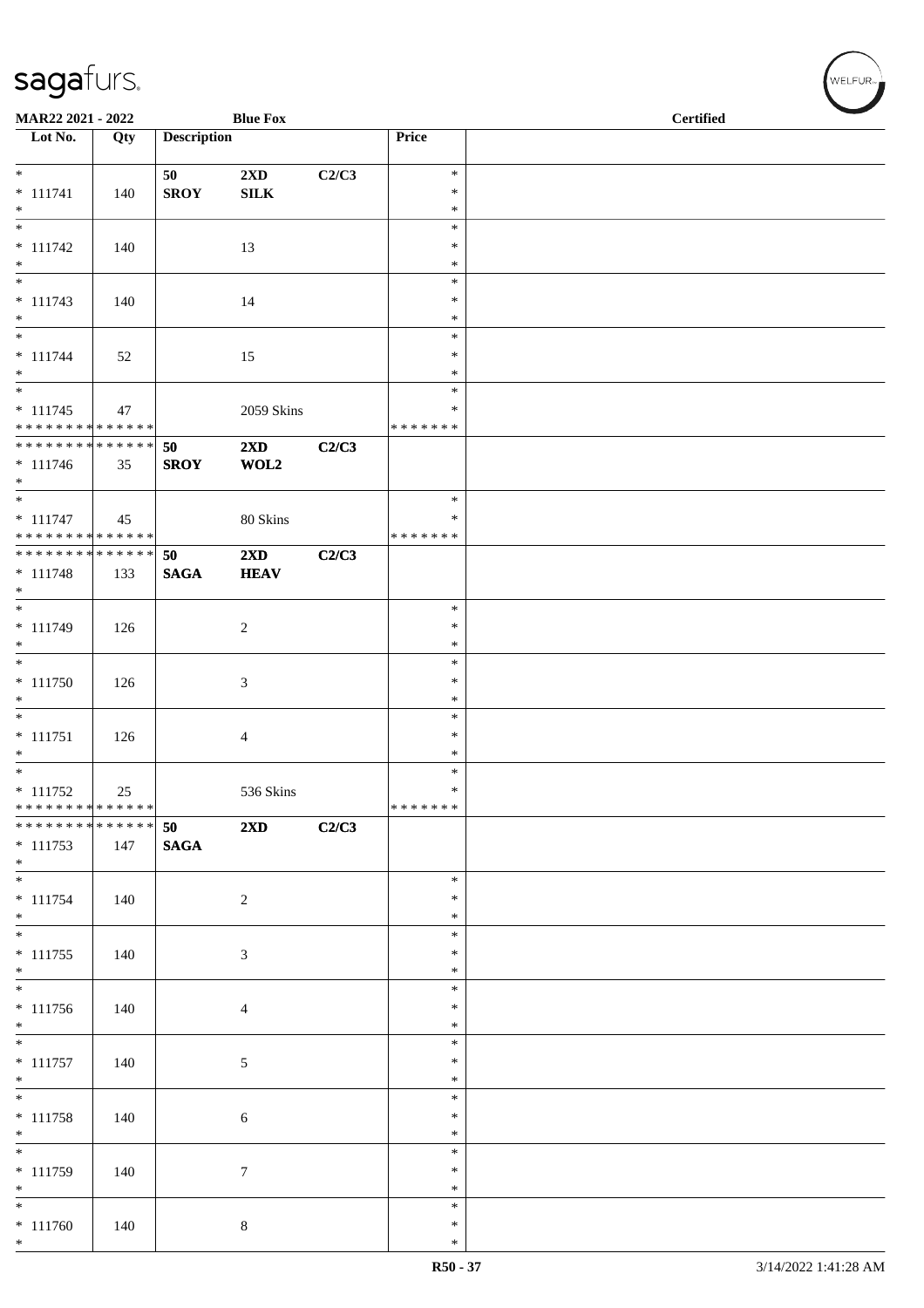| <b>Blue Fox</b><br>MAR22 2021 - 2022 |     |                    |                         |       |                  | <b>Certified</b> |  |  |  |  |
|--------------------------------------|-----|--------------------|-------------------------|-------|------------------|------------------|--|--|--|--|
| Lot No.                              | Qty | <b>Description</b> |                         |       | Price            |                  |  |  |  |  |
| $*$                                  |     | 50                 | $2{\bf X}{\bf D}$       | C2/C3 | $\ast$           |                  |  |  |  |  |
| $* 111761$                           | 140 | $\mathbf{SAGA}$    |                         |       | $\ast$           |                  |  |  |  |  |
| $*$                                  |     |                    |                         |       | $\ast$           |                  |  |  |  |  |
| $* 111762$                           | 140 |                    | 10                      |       | $\ast$<br>$\ast$ |                  |  |  |  |  |
| $*$                                  |     |                    |                         |       | $\ast$           |                  |  |  |  |  |
|                                      |     |                    |                         |       | $\ast$           |                  |  |  |  |  |
| $* 111763$<br>$*$                    | 140 |                    | $11\,$                  |       | $\ast$<br>$\ast$ |                  |  |  |  |  |
| $*$                                  |     |                    |                         |       | $\ast$           |                  |  |  |  |  |
| $* 111764$<br>$*$                    | 140 |                    | 12                      |       | $\ast$<br>$\ast$ |                  |  |  |  |  |
|                                      |     |                    |                         |       | $\ast$           |                  |  |  |  |  |
| $* 111765$                           | 140 |                    | 13                      |       | $\ast$           |                  |  |  |  |  |
| $*$                                  |     |                    |                         |       | $\ast$<br>$\ast$ |                  |  |  |  |  |
| $* 111766$                           | 140 |                    | 14                      |       | $\ast$           |                  |  |  |  |  |
| $*$                                  |     |                    |                         |       | $\ast$<br>$\ast$ |                  |  |  |  |  |
| $* 111767$                           | 140 |                    | 15                      |       | $\ast$           |                  |  |  |  |  |
| $*$                                  |     |                    |                         |       | $\ast$           |                  |  |  |  |  |
| $* 111768$                           | 140 |                    | 16                      |       | $\ast$<br>$\ast$ |                  |  |  |  |  |
| $*$                                  |     |                    |                         |       | $\ast$           |                  |  |  |  |  |
| $* 111769$                           |     |                    |                         |       | $\ast$<br>$\ast$ |                  |  |  |  |  |
| $*$                                  | 140 |                    | 17                      |       | $\ast$           |                  |  |  |  |  |
| $\overline{\phantom{0}}$             |     |                    |                         |       | $\ast$           |                  |  |  |  |  |
| $* 111770$<br>$*$                    | 140 |                    | $18\,$                  |       | $\ast$<br>$\ast$ |                  |  |  |  |  |
|                                      |     |                    |                         |       | $\ast$           |                  |  |  |  |  |
| $* 111771$<br>$*$                    | 140 |                    | 19                      |       | $\ast$<br>$\ast$ |                  |  |  |  |  |
|                                      |     |                    |                         |       | $\ast$           |                  |  |  |  |  |
| $* 111772$                           | 140 |                    | 20                      |       | $\ast$           |                  |  |  |  |  |
| $*$<br>$\ast$                        |     |                    |                         |       | $\ast$<br>$\ast$ |                  |  |  |  |  |
| $* 111773$                           | 140 |                    | 21                      |       | $\ast$           |                  |  |  |  |  |
| $*$                                  |     |                    |                         |       | $\ast$<br>$\ast$ |                  |  |  |  |  |
| $* 111774$                           | 125 |                    | $22\,$                  |       | $\ast$           |                  |  |  |  |  |
| $*$                                  |     |                    |                         |       | $\ast$           |                  |  |  |  |  |
| $* 111775$                           | 80  |                    | $23\,$                  |       | $\ast$<br>$\ast$ |                  |  |  |  |  |
| $*$                                  |     |                    |                         |       | $\ast$           |                  |  |  |  |  |
| $\overline{\ast}$<br>$* 111776$      | 21  |                    | 3173 Skins              |       | $\ast$<br>∗      |                  |  |  |  |  |
| * * * * * * * * * * * * * *          |     |                    |                         |       | * * * * * * *    |                  |  |  |  |  |
| * * * * * * * * * * * * * *          |     | 50                 | $2\mathbf{X}\mathbf{D}$ | C2/C3 |                  |                  |  |  |  |  |
| $* 111777$<br>$*$                    | 154 | SI                 |                         |       |                  |                  |  |  |  |  |
| $*$                                  |     |                    |                         |       | $\ast$           |                  |  |  |  |  |
| $* 111778$<br>$*$                    | 140 |                    | $\overline{c}$          |       | $\ast$<br>$\ast$ |                  |  |  |  |  |
| $\overline{\phantom{a}^*}$           |     |                    |                         |       | $\ast$           |                  |  |  |  |  |
| $* 111779$                           | 22  |                    | 316 Skins               |       | ∗                |                  |  |  |  |  |
| * * * * * * * * * * * * * * *        |     | 50                 | 4 <sub>xD</sub>         | C2/C3 | * * * * * * *    |                  |  |  |  |  |
| 111780                               | 89  | <b>SROY</b>        |                         |       |                  |                  |  |  |  |  |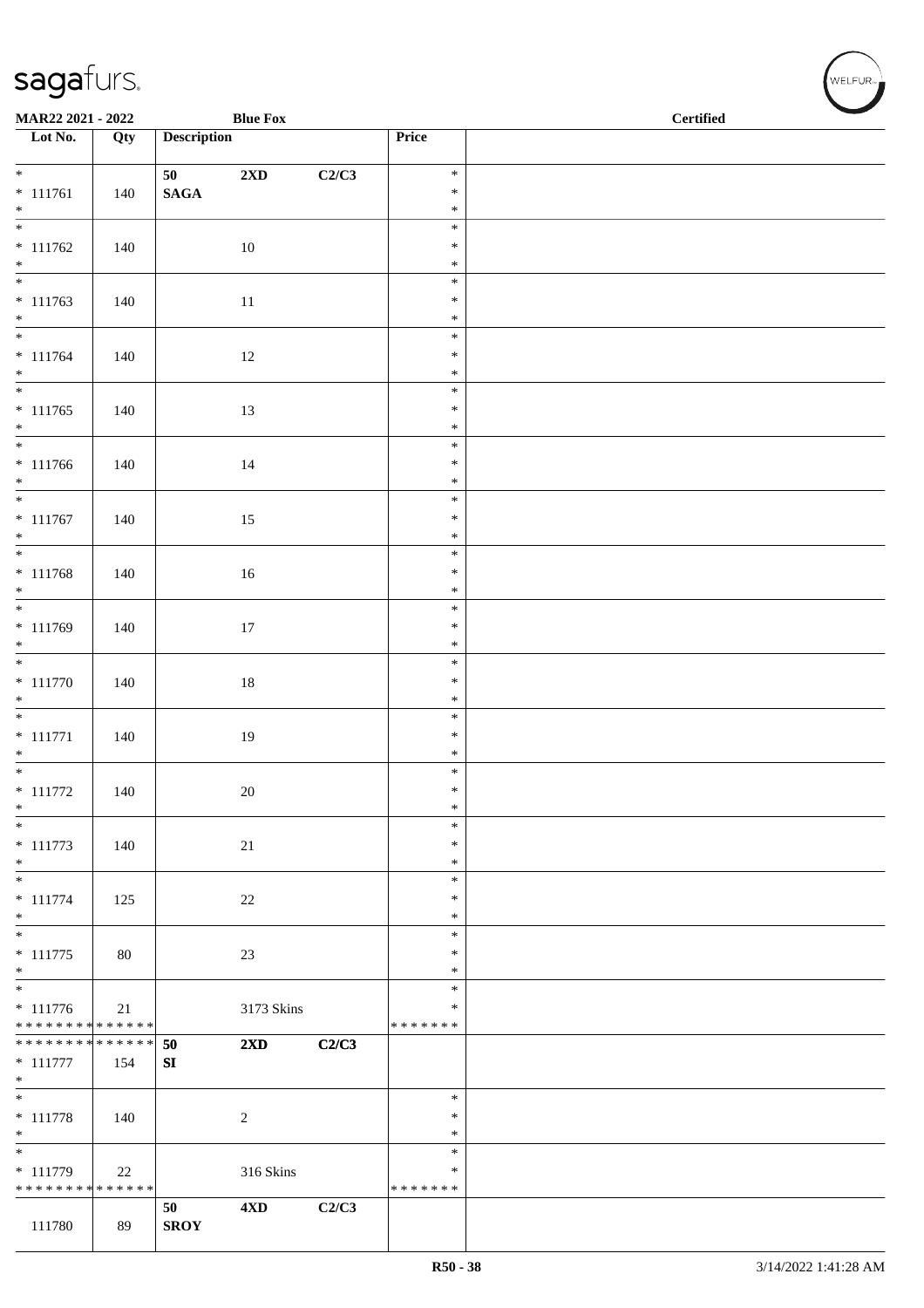| MAR22 2021 - 2022                                              |     |                    | <b>Blue Fox</b>             |       |                                      | <b>Certified</b> |  |
|----------------------------------------------------------------|-----|--------------------|-----------------------------|-------|--------------------------------------|------------------|--|
| $\overline{\phantom{1}}$ Lot No.                               | Qty | <b>Description</b> |                             |       | Price                                |                  |  |
| **************<br>$* 111841$<br>$*$                            | 133 | 40<br><b>SROY</b>  | XP/2XP<br><b>HEAV</b>       | C2/C3 |                                      |                  |  |
| $\overline{\ast}$<br>$* 111842$<br>* * * * * * * * * * * * * * | 73  |                    | 206 Skins                   |       | $\ast$<br>∗<br>* * * * * * *         |                  |  |
| * * * * * * * * * * * * * *<br>$* 111843$<br>$*$               | 147 | 40<br><b>SROY</b>  | XP/2XP                      | C2/C3 |                                      |                  |  |
| $\overline{\ast}$<br>$* 111844$<br>$*$                         | 140 |                    | $\boldsymbol{2}$            |       | $\ast$<br>∗<br>$\ast$                |                  |  |
| $\overline{\phantom{0}}$<br>$* 111845$<br>$*$                  | 140 |                    | $\ensuremath{\mathfrak{Z}}$ |       | $\ast$<br>$\ast$<br>$\ast$           |                  |  |
| $*$<br>$* 111846$<br>$*$<br>$\overline{\phantom{0}}$           | 140 |                    | $\overline{4}$              |       | $\ast$<br>$\ast$<br>$\ast$           |                  |  |
| $* 111847$<br>* * * * * * * * * * * * * *                      | 132 |                    | 699 Skins                   |       | $\ast$<br>∗<br>* * * * * * *         |                  |  |
| ******** <mark>******</mark><br>$* 111848$<br>$*$              | 161 | 40<br><b>SROY</b>  | XP/2XP<br><b>SILK</b>       | C2/C3 |                                      |                  |  |
| $*$<br>* 111849<br>$*$<br>$\overline{\phantom{0}}$             | 154 |                    | 2                           |       | ∗<br>$\ast$<br>$\ast$                |                  |  |
| $* 111850$<br>$\ast$<br>$\overline{\phantom{0}}$               | 154 |                    | $\mathfrak{Z}$              |       | $\ast$<br>∗<br>∗                     |                  |  |
| $* 111851$<br>$\ast$<br>$*$                                    | 154 |                    | $\overline{4}$              |       | $\ast$<br>$\ast$<br>$\ast$           |                  |  |
| $* 111852$<br>$\ast$<br>$\ast$                                 | 154 |                    | 5                           |       | $\ast$<br>$\ast$<br>$\ast$<br>$\ast$ |                  |  |
| $* 111853$<br>$\ast$<br>$\ast$                                 | 154 |                    | 6                           |       | ∗<br>∗<br>$\ast$                     |                  |  |
| $* 111854$<br>* * * * * * * * * * * * * *                      | 41  |                    | 972 Skins                   |       | ∗<br>* * * * * * *                   |                  |  |
| 111855<br>******** <mark>******</mark>                         | 53  | 40<br><b>SROY</b>  | XP/2XP<br>WOL2              | C2/C3 |                                      |                  |  |
| $* 111856$<br>$*$<br>$\overline{\phantom{0}}$                  | 147 | 40<br><b>SAGA</b>  | XP/2XP<br><b>HEAV</b>       | C2/C3 |                                      |                  |  |
| $* 111857$<br>$\ast$                                           | 140 |                    | $\overline{c}$              |       | $\ast$<br>$\ast$<br>$\ast$           |                  |  |
| $\ast$<br>$* 111858$<br>* * * * * * * * * * * * * *            | 128 |                    | 415 Skins                   |       | $\ast$<br>$\ast$<br>* * * * * * *    |                  |  |
| * * * * * * * * * * * * * *<br>$* 111859$<br>$\ast$            | 161 | 40<br><b>SAGA</b>  | XP/2XP                      | C2/C3 |                                      |                  |  |
| $\ast$<br>$* 111860$<br>$*$                                    | 154 |                    | $\overline{c}$              |       | $\ast$<br>$\ast$<br>$\ast$           |                  |  |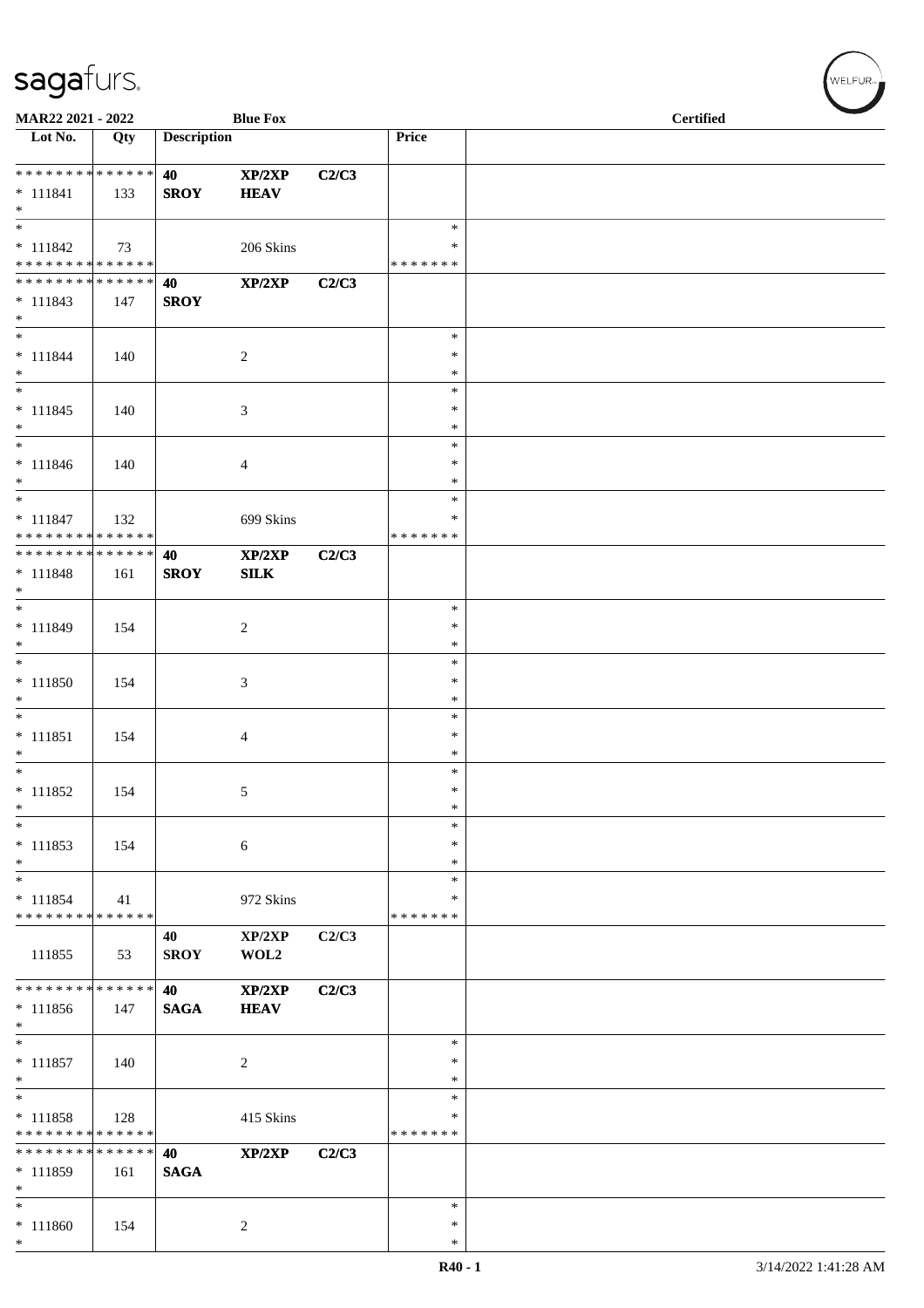| MAR22 2021 - 2022<br><b>Blue Fox</b>      |     |                    |                            |       |                         | $\operatorname{\bf \mathbf{Certified}}$ |
|-------------------------------------------|-----|--------------------|----------------------------|-------|-------------------------|-----------------------------------------|
| Lot No.                                   | Qty | <b>Description</b> |                            |       | Price                   |                                         |
| $\overline{\ast}$                         |     | 40                 | $\mathbf{XP}/2\mathbf{XP}$ | C2/C3 | $\ast$                  |                                         |
| $* 111861$                                | 154 | $\mathbf{SAGA}$    |                            |       | $\ast$                  |                                         |
| $\ast$<br>$\overline{\phantom{0}}$        |     |                    |                            |       | $\ast$<br>$\ast$        |                                         |
| $* 111862$                                | 154 |                    | $\overline{4}$             |       | $\ast$                  |                                         |
| $*$                                       |     |                    |                            |       | $\ast$                  |                                         |
| $* 111863$                                | 154 |                    | 5                          |       | $\ast$<br>$\ast$        |                                         |
| $*$                                       |     |                    |                            |       | $\ast$                  |                                         |
| $\overline{\phantom{0}}$<br>$* 111864$    | 154 |                    |                            |       | $\ast$<br>$\ast$        |                                         |
| $*$                                       |     |                    | 6                          |       | $\ast$                  |                                         |
|                                           |     |                    |                            |       | $\ast$                  |                                         |
| $* 111865$<br>$*$                         | 154 |                    | $\boldsymbol{7}$           |       | $\ast$<br>$\ast$        |                                         |
|                                           |     |                    |                            |       | $\ast$                  |                                         |
| $* 111866$<br>$*$                         | 154 |                    | $\,8\,$                    |       | $\ast$<br>$\ast$        |                                         |
|                                           |     |                    |                            |       | $\ast$                  |                                         |
| $* 111867$                                | 154 |                    | 9                          |       | $\ast$                  |                                         |
| $\ast$                                    |     |                    |                            |       | $\ast$<br>$\ast$        |                                         |
| $* 111868$                                | 154 |                    | 10                         |       | $\ast$                  |                                         |
| $*$                                       |     |                    |                            |       | $\ast$<br>$\ast$        |                                         |
| $* 111869$                                | 154 |                    | 11                         |       | $\ast$                  |                                         |
| $*$                                       |     |                    |                            |       | $\ast$                  |                                         |
| $* 111870$                                | 154 |                    | $12\,$                     |       | $\ast$<br>$\ast$        |                                         |
| $*$                                       |     |                    |                            |       | $\ast$                  |                                         |
|                                           |     |                    |                            |       | $\ast$<br>$\ast$        |                                         |
| $* 111871$<br>* * * * * * * * * * * * * * | 50  |                    | 1905 Skins                 |       | * * * * * * *           |                                         |
| ******** <mark>******</mark>              |     | 40                 | XP/2XP                     | C2/C3 |                         |                                         |
| $* 111872$<br>$\ast$                      | 175 | <b>SAGA</b>        | ${\bf SILK}$               |       |                         |                                         |
| $\ast$                                    |     |                    |                            |       | $\ast$                  |                                         |
| $* 111873$<br>$\ast$                      | 168 |                    | $\sqrt{2}$                 |       | $\ast$<br>$\ast$        |                                         |
| $\overline{\phantom{0}}$                  |     |                    |                            |       | $\ast$                  |                                         |
| $* 111874$                                | 168 |                    | 3                          |       | $\ast$                  |                                         |
| $*$<br>$*$                                |     |                    |                            |       | $\ast$<br>$\ast$        |                                         |
| $* 111875$                                | 168 |                    | 4                          |       | $\ast$                  |                                         |
| $*$<br>$\overline{\phantom{0}}$           |     |                    |                            |       | ∗<br>$\ast$             |                                         |
| $* 111876$                                | 168 |                    | 5                          |       | $\ast$                  |                                         |
| $*$<br>$\overline{\ast}$                  |     |                    |                            |       | $\ast$                  |                                         |
| $* 111877$                                | 168 |                    | 6                          |       | $\ast$<br>$\ast$        |                                         |
| $*$                                       |     |                    |                            |       | $\ast$                  |                                         |
| $*$                                       |     |                    |                            |       | $\ast$<br>$\ast$        |                                         |
| $* 111878$<br>$*$                         | 168 |                    | 7                          |       | ∗                       |                                         |
| $*$                                       |     |                    |                            |       | $\ast$                  |                                         |
| * 111879<br>* * * * * * * * * * * * * *   | 54  |                    | 1237 Skins                 |       | $\ast$<br>* * * * * * * |                                         |
|                                           |     | 40                 | $\mathbf{XP}/2\mathbf{XP}$ | C2/C3 |                         |                                         |
| 111880                                    | 131 | <b>SAGA</b>        | WOL2                       |       |                         |                                         |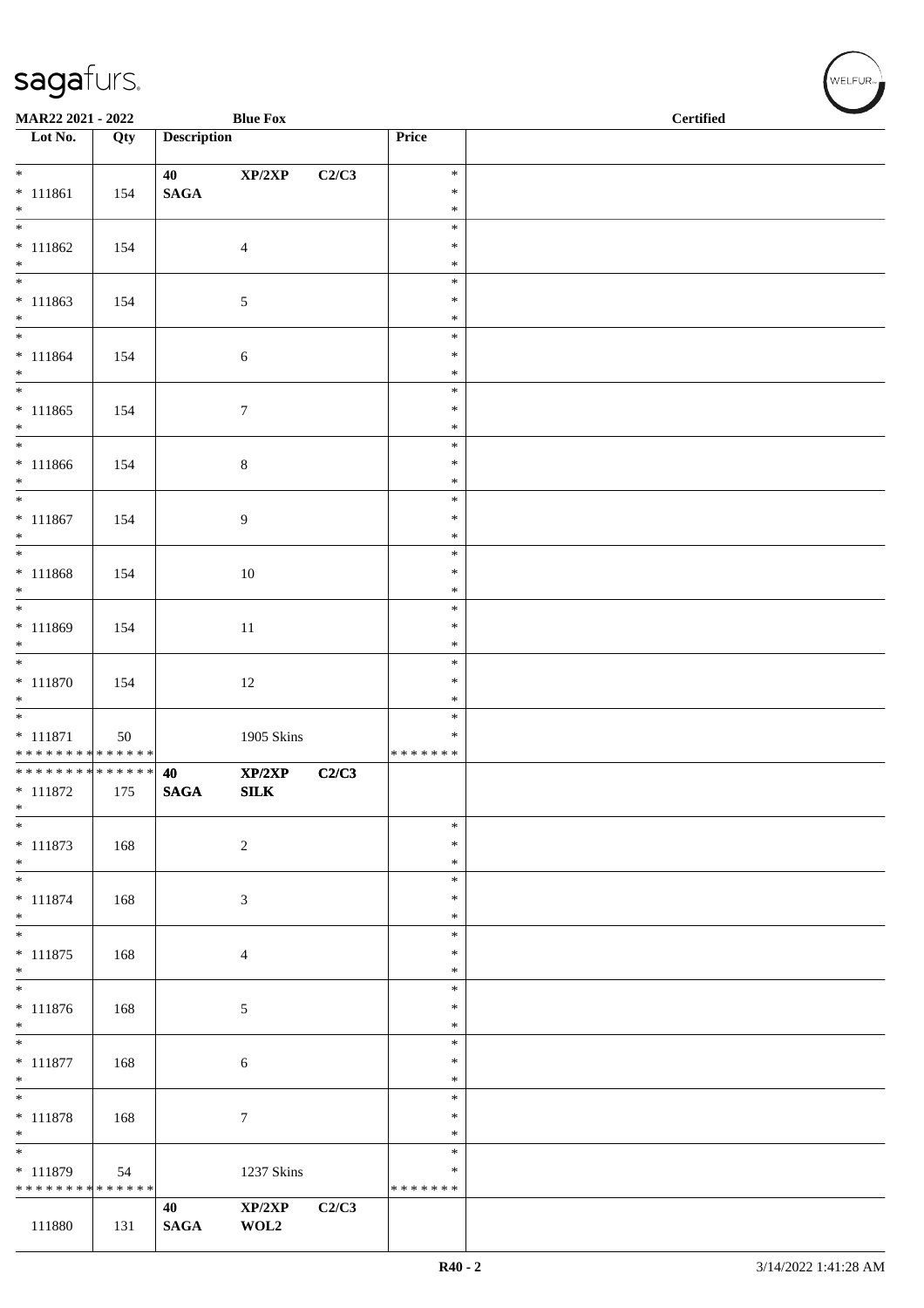| MAR22 2021 - 2022                              |        |                    | <b>Blue Fox</b>       |       |                    | <b>Certified</b> |
|------------------------------------------------|--------|--------------------|-----------------------|-------|--------------------|------------------|
| Lot No.                                        | Qty    | <b>Description</b> |                       |       | Price              |                  |
| * * * * * * * * * * * * * *                    |        | 40                 | XP/2XP                | C2/C3 |                    |                  |
| $* 111881$<br>$*$                              | 175    | SI                 |                       |       |                    |                  |
| $\overline{\phantom{0}}$                       |        |                    |                       |       | $\ast$             |                  |
| $* 111882$<br>$*$                              | 168    |                    | $\sqrt{2}$            |       | $\ast$<br>$\ast$   |                  |
| $*$                                            |        |                    |                       |       | $\ast$             |                  |
| $* 111883$                                     | 168    |                    | 3                     |       | $\ast$             |                  |
| $*$<br>$\overline{\ast}$                       |        |                    |                       |       | $\ast$             |                  |
| $* 111884$                                     | 168    |                    |                       |       | $\ast$<br>∗        |                  |
| $*$                                            |        |                    | 4                     |       | $\ast$             |                  |
| $\ast$                                         |        |                    |                       |       | $\ast$             |                  |
| $* 111885$                                     | 168    |                    | 5                     |       | $\ast$             |                  |
| $*$<br>$*$                                     |        |                    |                       |       | $\ast$<br>$\ast$   |                  |
| $* 111886$                                     | 168    |                    | 6                     |       | $\ast$             |                  |
| $*$                                            |        |                    |                       |       | $\ast$             |                  |
| $*$                                            |        |                    |                       |       | $\ast$             |                  |
| $* 111887$<br>$*$                              | 168    |                    | 7                     |       | $\ast$<br>$\ast$   |                  |
|                                                |        |                    |                       |       | $\ast$             |                  |
| * 111888                                       | 40     |                    | 1223 Skins            |       | ∗                  |                  |
| * * * * * * * * * * * * * *                    |        |                    |                       |       | * * * * * * *      |                  |
| * * * * * * * * * * * * * * *<br>* 111889      | 189    | 40<br>SI           | XP/2XP<br><b>LGHT</b> | C2/C3 |                    |                  |
| $*$                                            |        |                    |                       |       |                    |                  |
|                                                |        |                    |                       |       | $\ast$             |                  |
| $* 111890$<br>* * * * * * * * * * * * * *      | 178    |                    | 367 Skins             |       | ∗<br>* * * * * * * |                  |
| ******** <mark>******</mark>                   |        | 40                 | <b>PALE</b>           | C2/C3 |                    |                  |
| * 111891                                       | 133    | <b>SROY</b>        | <b>HEAV</b>           |       |                    |                  |
| $*$                                            |        |                    |                       |       |                    |                  |
| $*$<br>$* 111892$                              |        |                    |                       |       | $\ast$<br>$\ast$   |                  |
| $\ast$                                         | 126    |                    | $\overline{c}$        |       | $\ast$             |                  |
| $*$                                            |        |                    |                       |       | $\ast$             |                  |
| * 111893                                       | 126    |                    | 3                     |       | $\ast$             |                  |
| $*$<br>$*$                                     |        |                    |                       |       | $\ast$<br>$\ast$   |                  |
| * 111894                                       | 126    |                    | $\overline{4}$        |       | $\ast$             |                  |
| $*$                                            |        |                    |                       |       | $\ast$             |                  |
| $*$                                            |        |                    |                       |       | $\ast$             |                  |
| * 111895<br>$*$                                | 126    |                    | 5                     |       | $\ast$<br>$\ast$   |                  |
| $\overline{\phantom{0}}$                       |        |                    |                       |       | $\ast$             |                  |
| * 111896                                       | 69     |                    | 706 Skins             |       | $\ast$             |                  |
| * * * * * * * * * * * * * *<br>* * * * * * * * | ****** |                    |                       |       | * * * * * * *      |                  |
| $* 111897$                                     | 147    | 40<br><b>SROY</b>  | <b>PALE</b>           | C2/C3 |                    |                  |
| $*$                                            |        |                    |                       |       |                    |                  |
| $*$                                            |        |                    |                       |       | $\ast$             |                  |
| $* 111898$<br>$*$                              | 140    |                    | $\sqrt{2}$            |       | $\ast$<br>$\ast$   |                  |
| $\overline{\phantom{0}}$                       |        |                    |                       |       | $\ast$             |                  |
| * 111899                                       | 140    |                    | 3                     |       | $\ast$             |                  |
| $*$                                            |        |                    |                       |       | ∗                  |                  |
| $*$                                            |        |                    |                       |       | $\ast$<br>$\ast$   |                  |
| $* 111900$<br>$*$                              | 140    |                    | 4                     |       | $\ast$             |                  |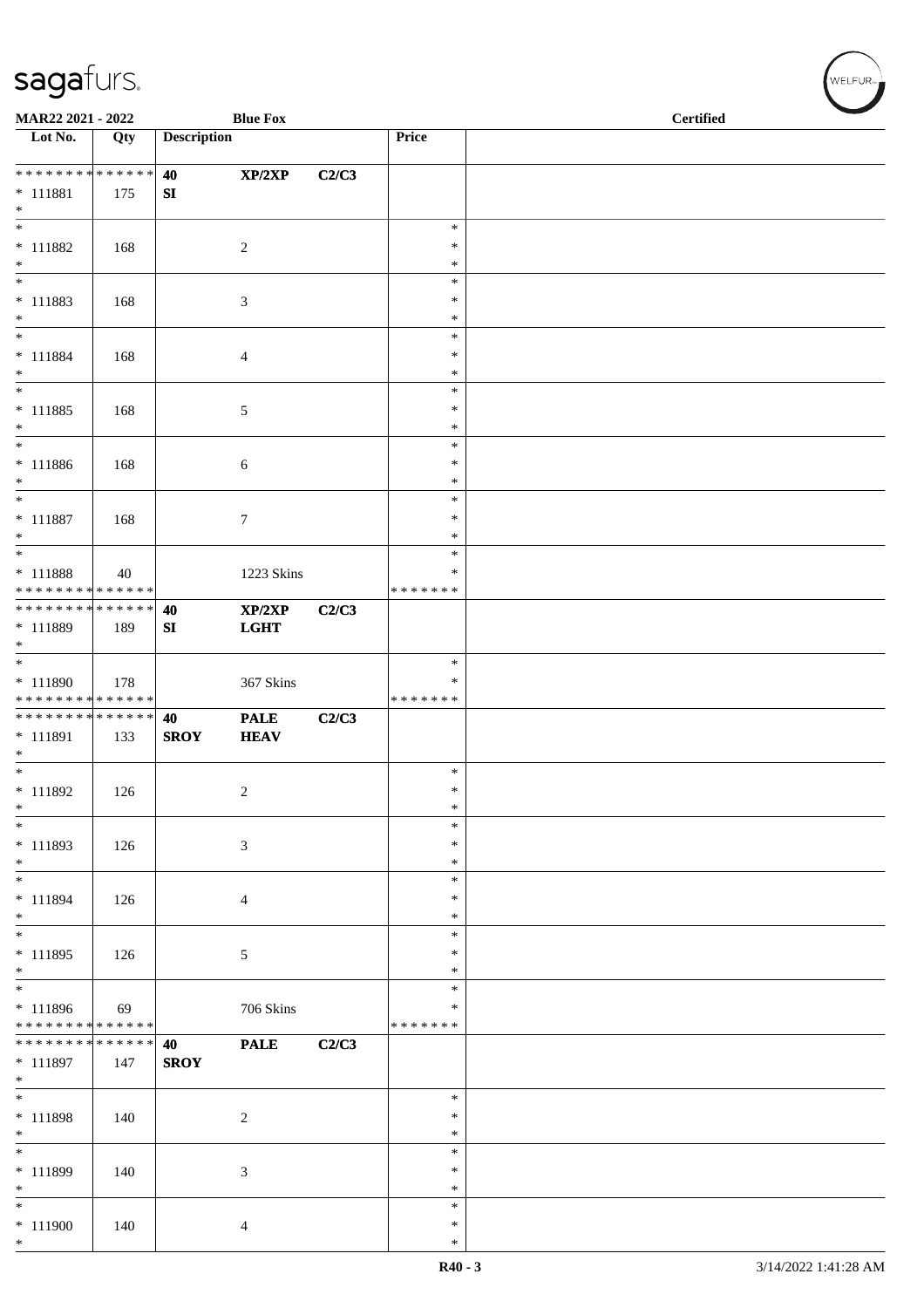| MAR22 2021 - 2022                           |                   |                    | <b>Blue Fox</b>            |       |                  | <b>Certified</b> |
|---------------------------------------------|-------------------|--------------------|----------------------------|-------|------------------|------------------|
| $\overline{\phantom{1}}$ Lot No.            | $\overline{Q}$ ty | <b>Description</b> |                            |       | Price            |                  |
| $*$                                         |                   | 40                 | <b>PALE</b>                | C2/C3 | $\ast$           |                  |
| * 111901                                    | 140               | <b>SROY</b>        |                            |       | $\ast$           |                  |
| $*$                                         |                   |                    |                            |       | $\ast$<br>$\ast$ |                  |
| $* 111902$                                  | 140               |                    | $\sqrt{6}$                 |       | $\ast$           |                  |
| $*$<br>$\overline{\phantom{0}}$             |                   |                    |                            |       | $\ast$<br>$\ast$ |                  |
| $* 111903$                                  | 133               |                    | $\tau$                     |       | $\ast$           |                  |
| $*$<br>$\overline{\phantom{0}}$             |                   |                    |                            |       | $\ast$<br>$\ast$ |                  |
| $* 111904$                                  | 22                |                    | 1002 Skins                 |       | ∗                |                  |
| * * * * * * * * * * * * * *                 |                   |                    |                            |       | * * * * * * *    |                  |
| * * * * * * * * * * * * * * *<br>$* 111905$ | 161               | 40<br><b>SROY</b>  | <b>PALE</b><br>SLK         | C2/C3 |                  |                  |
| $*$                                         |                   |                    |                            |       |                  |                  |
| $* 111906$                                  | 154               |                    | $\sqrt{2}$                 |       | $\ast$<br>$\ast$ |                  |
| $*$                                         |                   |                    |                            |       | $\ast$           |                  |
| $*$                                         |                   |                    |                            |       | $\ast$<br>$\ast$ |                  |
| $* 111907$<br>$*$                           | 154               |                    | 3                          |       | $\ast$           |                  |
| $\overline{\phantom{0}}$                    |                   |                    |                            |       | $\ast$           |                  |
| $* 111908$<br>$*$                           | 154               |                    | 4                          |       | $\ast$<br>$\ast$ |                  |
| $*$                                         |                   |                    |                            |       | $\ast$           |                  |
| $* 111909$<br>$*$                           | 154               |                    | 5                          |       | $\ast$<br>$\ast$ |                  |
|                                             |                   |                    |                            |       | $\ast$           |                  |
| $* 111910$                                  | 154               |                    | 6                          |       | $\ast$           |                  |
| $*$                                         |                   |                    |                            |       | $\ast$<br>$\ast$ |                  |
| * 111911                                    | 154               |                    | $\tau$                     |       | $\ast$           |                  |
| $*$<br>$*$                                  |                   |                    |                            |       | $\ast$<br>$\ast$ |                  |
| $* 111912$                                  | 154               |                    | 8                          |       | $\ast$           |                  |
| $\ast$<br>$\ast$                            |                   |                    |                            |       | $\ast$<br>$\ast$ |                  |
| $* 111913$                                  | 128               |                    | 1367 Skins                 |       | $\ast$           |                  |
| * * * * * * * * * * * * * *                 |                   |                    |                            |       | *******          |                  |
| * * * * * * * * * * * * * * *<br>$* 111914$ | 147               | 40<br><b>SAGA</b>  | <b>PALE</b><br><b>HEAV</b> | C2/C3 |                  |                  |
| $*$ $*$                                     |                   |                    |                            |       |                  |                  |
| $*$<br>$* 111915$                           | 112               |                    | 259 Skins                  |       | $\ast$<br>$\ast$ |                  |
| * * * * * * * * * * * * * *                 |                   |                    |                            |       | * * * * * * *    |                  |
| * * * * * * * * * * * * * * *<br>$* 111916$ |                   | 40                 | <b>PALE</b>                | C2/C3 |                  |                  |
| $*$                                         | 161               | <b>SAGA</b>        |                            |       |                  |                  |
| $*$                                         |                   |                    |                            |       | $\ast$           |                  |
| $* 111917$<br>$*$                           | 154               |                    | $\overline{c}$             |       | ∗<br>$\ast$      |                  |
| $\overline{\phantom{0}}$                    |                   |                    |                            |       | $\ast$           |                  |
| * 111918<br>$*$                             | 154               |                    | 3                          |       | $\ast$<br>$\ast$ |                  |
| $*$                                         |                   |                    |                            |       | $\ast$           |                  |
| $* 111919$<br>$*$                           | 154               |                    | 4                          |       | $\ast$<br>$\ast$ |                  |
| $*$                                         |                   |                    |                            |       | $\ast$           |                  |
| $* 111920$                                  | 154               |                    | 5                          |       | ∗                |                  |
| $*$                                         |                   |                    |                            |       | $\ast$           |                  |

WELFUR<sub><sup>N</sub></sub></sub></sup>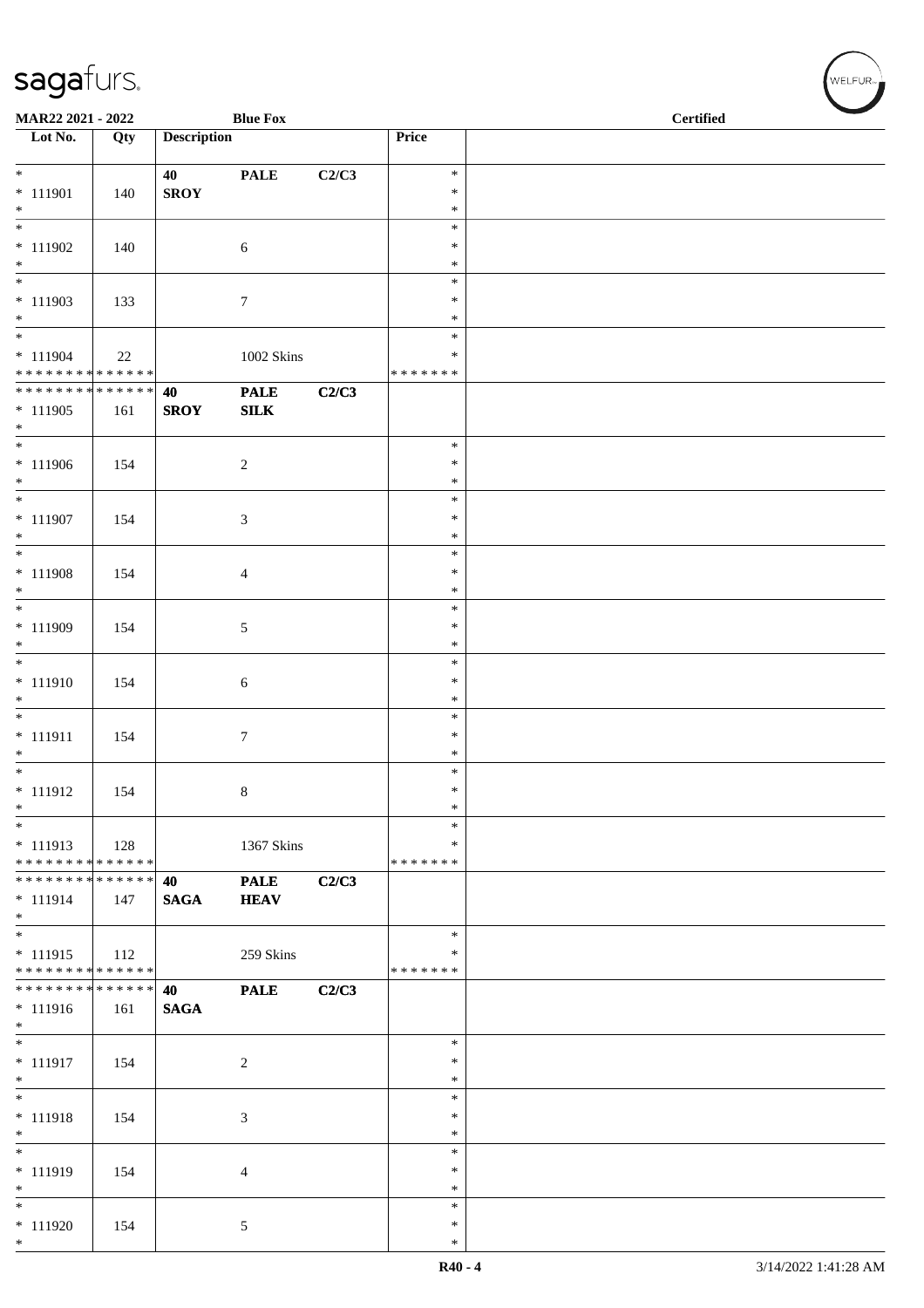| MAR22 2021 - 2022                             |     |                    | <b>Blue Fox</b>    |       |                  | <b>Certified</b> |
|-----------------------------------------------|-----|--------------------|--------------------|-------|------------------|------------------|
| $\overline{\phantom{1}}$ Lot No.              | Qty | <b>Description</b> |                    |       | Price            |                  |
|                                               |     |                    |                    |       |                  |                  |
| $*$                                           |     | 40                 | <b>PALE</b>        | C2/C3 | $\ast$           |                  |
| $* 111921$<br>$\ast$                          | 154 | $\mathbf{SAGA}$    |                    |       | $\ast$<br>$\ast$ |                  |
| $\overline{\phantom{a}^*}$                    |     |                    |                    |       | $\ast$           |                  |
| $* 111922$                                    | 154 |                    | $\boldsymbol{7}$   |       | $\ast$           |                  |
| $*$                                           |     |                    |                    |       | $\ast$           |                  |
| $\overline{\phantom{0}}$                      |     |                    |                    |       | $\ast$           |                  |
| $* 111923$                                    | 154 |                    | $8\,$              |       | $\ast$           |                  |
| $\ast$<br>$\overline{\ast}$                   |     |                    |                    |       | $\ast$<br>$\ast$ |                  |
| $* 111924$                                    | 154 |                    | 9                  |       | $\ast$           |                  |
| $*$                                           |     |                    |                    |       | $\ast$           |                  |
| $\overline{\phantom{0}}$                      |     |                    |                    |       | $\ast$           |                  |
| $* 111925$                                    | 130 |                    | 1523 Skins         |       | *                |                  |
| * * * * * * * * * * * * * *<br>************** |     |                    |                    |       | * * * * * * *    |                  |
| $* 111926$                                    | 175 | 40<br><b>SAGA</b>  | <b>PALE</b><br>SLK | C2/C3 |                  |                  |
| $*$                                           |     |                    |                    |       |                  |                  |
| $\overline{\ }$                               |     |                    |                    |       | $\ast$           |                  |
| $* 111927$                                    | 168 |                    | $\sqrt{2}$         |       | $\ast$           |                  |
| $*$<br>$\overline{\phantom{0}}$               |     |                    |                    |       | $\ast$           |                  |
|                                               |     |                    |                    |       | $\ast$           |                  |
| $* 111928$<br>$\ast$                          | 168 |                    | $\mathfrak{Z}$     |       | $\ast$<br>$\ast$ |                  |
|                                               |     |                    |                    |       | $\ast$           |                  |
| * 111929                                      | 168 |                    | $\overline{4}$     |       | $\ast$           |                  |
| $\ast$                                        |     |                    |                    |       | $\ast$           |                  |
| $\overline{\ast}$                             |     |                    |                    |       | $\ast$           |                  |
| * 111930                                      | 168 |                    | $\sqrt{5}$         |       | $\ast$           |                  |
| $\ast$<br>$\overline{\phantom{0}}$            |     |                    |                    |       | $\ast$<br>$\ast$ |                  |
| $* 111931$                                    | 168 |                    | $\sqrt{6}$         |       | $\ast$           |                  |
| $\ast$                                        |     |                    |                    |       | $\ast$           |                  |
| $*$                                           |     |                    |                    |       | $\ast$           |                  |
| $* 111932$                                    | 168 |                    | $\boldsymbol{7}$   |       | $\ast$           |                  |
| $\ast$<br>$\ast$                              |     |                    |                    |       | $\ast$<br>$\ast$ |                  |
| $* 111933$                                    | 168 |                    | $\,8\,$            |       | $\ast$           |                  |
| $\ast$                                        |     |                    |                    |       | $\ast$           |                  |
| $\frac{1}{1}$                                 |     |                    |                    |       | $\ast$           |                  |
| * 111934                                      | 168 |                    | 9                  |       | ∗                |                  |
| $*$<br>$\overline{\phantom{0}}$               |     |                    |                    |       | $\ast$           |                  |
| * 111935                                      |     |                    |                    |       | $\ast$<br>$\ast$ |                  |
| * * * * * * * * * * * * * *                   | 46  |                    | 1565 Skins         |       | * * * * * * *    |                  |
| * * * * * * * * * * * * * *                   |     | 40                 | <b>PALE</b>        | C2/C3 |                  |                  |
| * 111936                                      | 175 | SI                 |                    |       |                  |                  |
| $\ast$<br>$\overline{\phantom{0}}$            |     |                    |                    |       |                  |                  |
|                                               |     |                    |                    |       | $\ast$<br>*      |                  |
| $* 111937$<br>$\ast$                          | 168 |                    | $\boldsymbol{2}$   |       | $\ast$           |                  |
| $\overline{\phantom{0}}$                      |     |                    |                    |       | $\ast$           |                  |
| $* 111938$                                    | 168 |                    | $\mathfrak{Z}$     |       | $\ast$           |                  |
| $\ast$                                        |     |                    |                    |       | $\ast$           |                  |
| $*$                                           |     |                    |                    |       | $\ast$           |                  |
| * 111939                                      | 168 |                    | $\overline{4}$     |       | $\ast$<br>$\ast$ |                  |
| $\ast$<br>$\ast$                              |     |                    |                    |       | $\ast$           |                  |
| $* 111940$                                    | 168 |                    | 5                  |       | $\ast$           |                  |
| $*$                                           |     |                    |                    |       | $\ast$           |                  |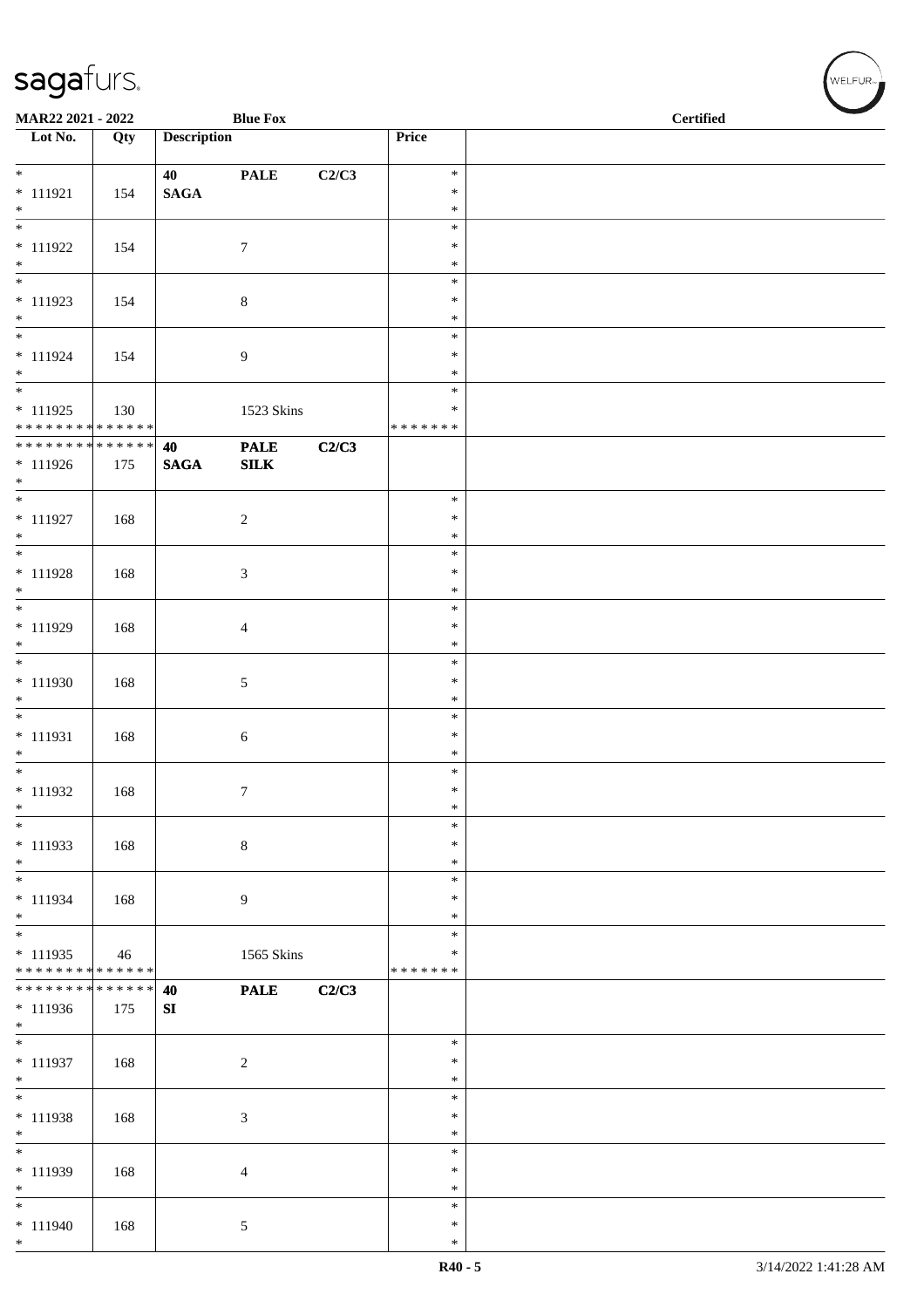| MAR22 2021 - 2022                         |     |                    | <b>Blue Fox</b>  |       |                         | <b>Certified</b> |  |
|-------------------------------------------|-----|--------------------|------------------|-------|-------------------------|------------------|--|
| $\overline{\phantom{1}}$ Lot No.          | Qty | <b>Description</b> |                  |       | Price                   |                  |  |
|                                           |     |                    |                  |       |                         |                  |  |
| $*$                                       |     | 40                 | <b>PALE</b>      | C2/C3 | $\ast$                  |                  |  |
| $* 111941$<br>$\ast$                      | 168 | ${\bf SI}$         |                  |       | $\ast$<br>$\ast$        |                  |  |
| $\overline{\phantom{a}^*}$                |     |                    |                  |       | $\ast$                  |                  |  |
| $* 111942$                                | 168 |                    | $\tau$           |       | $\ast$                  |                  |  |
| $\ast$                                    |     |                    |                  |       | $\ast$                  |                  |  |
| $\overline{\phantom{0}}$                  |     |                    |                  |       | $\ast$                  |                  |  |
| $* 111943$<br>$*$                         | 168 |                    | $\,8\,$          |       | $\ast$<br>$\ast$        |                  |  |
| $\overline{\phantom{0}}$                  |     |                    |                  |       | $\ast$                  |                  |  |
| $* 111944$                                | 168 |                    | $\boldsymbol{9}$ |       | $\ast$                  |                  |  |
| $*$                                       |     |                    |                  |       | $\ast$                  |                  |  |
| $\overline{\phantom{0}}$                  |     |                    |                  |       | $\ast$                  |                  |  |
| $* 111945$<br>* * * * * * * * * * * * * * | 76  |                    | 1595 Skins       |       | ∗<br>* * * * * * *      |                  |  |
| * * * * * * * * * * * * * * *             |     | 40                 | $\bf MED$        | C2/C3 |                         |                  |  |
| * 111946                                  | 133 | <b>SROY</b>        | <b>HEAV</b>      |       |                         |                  |  |
| $*$                                       |     |                    |                  |       |                         |                  |  |
| $*$                                       |     |                    |                  |       | $\ast$                  |                  |  |
| $* 111947$<br>$\ast$                      | 126 |                    | $\sqrt{2}$       |       | $\ast$<br>$\ast$        |                  |  |
| $\overline{\phantom{0}}$                  |     |                    |                  |       | $\ast$                  |                  |  |
| $* 111948$                                | 126 |                    | 3                |       | ∗                       |                  |  |
| $\ast$                                    |     |                    |                  |       | $\ast$                  |                  |  |
|                                           |     |                    |                  |       | $\ast$                  |                  |  |
| * 111949<br>* * * * * * * * * * * * * *   | 33  |                    | 418 Skins        |       | $\ast$<br>* * * * * * * |                  |  |
| * * * * * * * * * * * * * *               |     | 40                 | <b>MED</b>       | C2/C3 |                         |                  |  |
| * 111950                                  | 147 | <b>SROY</b>        |                  |       |                         |                  |  |
| $\ast$                                    |     |                    |                  |       |                         |                  |  |
| $\overline{\phantom{0}}$                  |     |                    |                  |       | $\ast$                  |                  |  |
| $* 111951$<br>$*$                         | 140 |                    | $\boldsymbol{2}$ |       | $\ast$<br>$\ast$        |                  |  |
| $*$                                       |     |                    |                  |       | $\ast$                  |                  |  |
| $* 111952$                                | 140 |                    | $\mathfrak{Z}$   |       | $\ast$                  |                  |  |
| $\ast$                                    |     |                    |                  |       | $\ast$                  |                  |  |
| $\ast$                                    |     |                    |                  |       | $\ast$                  |                  |  |
| $* 111953$<br>$*$                         | 140 |                    | $\overline{4}$   |       | $\ast$<br>$\ast$        |                  |  |
| $\overline{\phantom{0}}$                  |     |                    |                  |       | $\ast$                  |                  |  |
| * 111954                                  | 140 |                    | 5                |       | *                       |                  |  |
| $*$                                       |     |                    |                  |       | $\ast$                  |                  |  |
| $\overline{\ast}$                         |     |                    |                  |       | $\ast$                  |                  |  |
| $* 111955$<br>$*$                         | 140 |                    | 6                |       | $\ast$<br>∗             |                  |  |
| $\overline{\phantom{0}}$                  |     |                    |                  |       | $\ast$                  |                  |  |
| * 111956                                  | 26  |                    | 873 Skins        |       | $\ast$                  |                  |  |
| * * * * * * * * * * * * * *               |     |                    |                  |       | * * * * * * *           |                  |  |
| ******** <mark>******</mark>              |     | 40                 | <b>MED</b>       | C2/C3 |                         |                  |  |
| $* 111957$<br>$*$                         | 161 | <b>SROY</b>        | <b>SILK</b>      |       |                         |                  |  |
| $\overline{\phantom{0}}$                  |     |                    |                  |       | $\ast$                  |                  |  |
| $* 111958$                                | 154 |                    | $\sqrt{2}$       |       | $\ast$                  |                  |  |
| $*$                                       |     |                    |                  |       | $\ast$                  |                  |  |
| $*$                                       |     |                    |                  |       | $\ast$                  |                  |  |
| * 111959<br>$\ast$                        | 154 |                    | $\mathfrak{Z}$   |       | $\ast$<br>$\ast$        |                  |  |
| $\ast$                                    |     |                    |                  |       | $\ast$                  |                  |  |
| $* 111960$                                | 154 |                    | $\overline{4}$   |       | $\ast$                  |                  |  |
| $*$                                       |     |                    |                  |       | $\ast$                  |                  |  |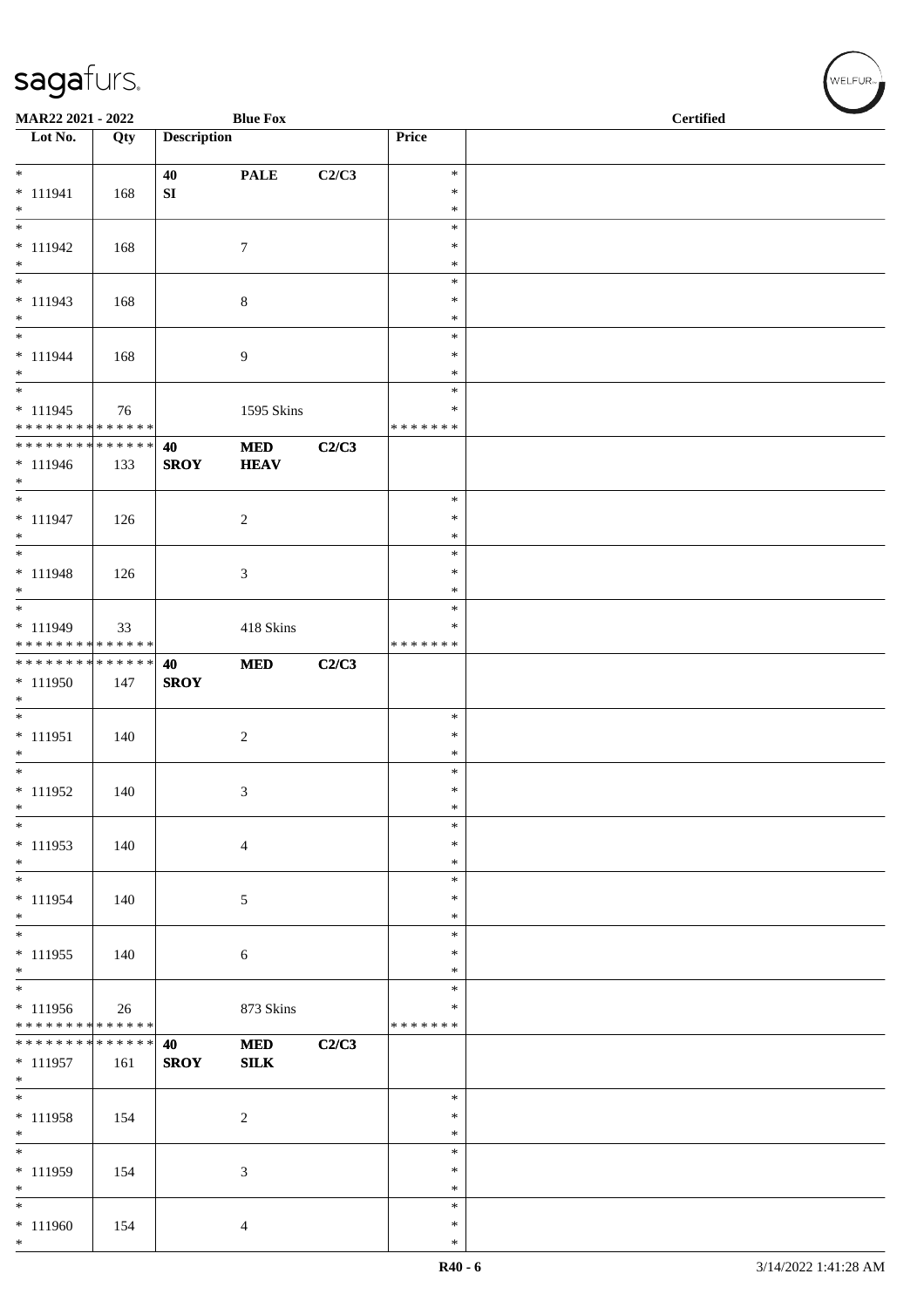| MAR22 2021 - 2022                                        |        |                    | <b>Blue Fox</b> |       |                         | <b>Certified</b> |
|----------------------------------------------------------|--------|--------------------|-----------------|-------|-------------------------|------------------|
| Lot No.                                                  | Qty    | <b>Description</b> |                 |       | Price                   |                  |
| $*$                                                      |        | 40                 | $\bf MED$       | C2/C3 | $\ast$                  |                  |
| $* 111961$<br>$*$                                        | 154    | <b>SROY</b>        | ${\bf SILK}$    |       | $\ast$<br>$\ast$        |                  |
|                                                          |        |                    |                 |       | $\ast$                  |                  |
| $* 111962$<br>$*$                                        | 154    |                    | 6               |       | $\ast$<br>$\ast$        |                  |
| $\overline{\phantom{0}}$                                 |        |                    |                 |       | $\ast$                  |                  |
| $* 111963$<br>$*$                                        | 154    |                    | 7               |       | $\ast$<br>$\ast$        |                  |
| $\overline{\ast}$                                        |        |                    |                 |       | $\ast$                  |                  |
| $* 111964$<br>$*$                                        | 154    |                    | $\,8\,$         |       | $\ast$<br>$\ast$        |                  |
| $\overline{\phantom{0}}$                                 |        |                    |                 |       | $\ast$                  |                  |
| $* 111965$<br>* * * * * * * * <mark>* * * * * * *</mark> | 142    |                    | 1381 Skins      |       | ∗<br>* * * * * * *      |                  |
| * * * * * * * *                                          | ****** | 40                 | $\bf MED$       | C2/C3 |                         |                  |
| $* 111966$<br>$*$                                        | 147    | <b>SAGA</b>        | <b>HEAV</b>     |       |                         |                  |
| $\overline{\ast}$                                        |        |                    |                 |       | $\ast$                  |                  |
| $* 111967$<br>$*$                                        | 140    |                    | $\overline{c}$  |       | $\ast$<br>$\ast$        |                  |
| $\overline{\ }$                                          |        |                    |                 |       | $\ast$                  |                  |
| $* 111968$<br>* * * * * * * * <mark>* * * * * * *</mark> | 100    |                    | 387 Skins       |       | $\ast$<br>* * * * * * * |                  |
| * * * * * * * * * * * * * * *                            |        | 40                 | $\bf MED$       | C2/C3 |                         |                  |
| * 111969<br>$*$                                          | 161    | <b>SAGA</b>        |                 |       |                         |                  |
| $\overline{\phantom{0}}$                                 |        |                    |                 |       | $\ast$                  |                  |
| $* 111970$                                               | 154    |                    | $\overline{c}$  |       | $\ast$<br>$\ast$        |                  |
| $*$<br>$\overline{\phantom{0}}$                          |        |                    |                 |       | $\ast$                  |                  |
| $* 111971$                                               | 154    |                    | $\mathfrak{Z}$  |       | $\ast$<br>$\ast$        |                  |
| $*$<br>$*$                                               |        |                    |                 |       | $\ast$                  |                  |
| $* 111972$<br>$*$                                        | 154    |                    | 4               |       | $\ast$<br>$\ast$        |                  |
| $\overline{\phantom{0}}$                                 |        |                    |                 |       | $\ast$                  |                  |
| * 111973                                                 | 154    |                    | 5               |       | $\ast$                  |                  |
| $*$<br>$\overline{\phantom{0}}$                          |        |                    |                 |       | $\ast$<br>$\ast$        |                  |
| $* 111974$                                               | 154    |                    | $\sqrt{6}$      |       | $\ast$                  |                  |
| $*$                                                      |        |                    |                 |       | $\ast$<br>$\ast$        |                  |
| $* 111975$                                               | 154    |                    | $\tau$          |       | $\ast$                  |                  |
| $*$                                                      |        |                    |                 |       | $\ast$<br>$\ast$        |                  |
| $* 111976$                                               | 154    |                    | $\,8\,$         |       | $\ast$                  |                  |
| $*$<br>$\overline{\phantom{0}}$                          |        |                    |                 |       | $\ast$<br>$\ast$        |                  |
| $* 111977$                                               | 154    |                    | 9               |       | $\ast$                  |                  |
| $*$                                                      |        |                    |                 |       | $\ast$<br>$\ast$        |                  |
| $* 111978$                                               | 154    |                    | $10\,$          |       | $\ast$                  |                  |
| $*$<br>$\overline{\ast}$                                 |        |                    |                 |       | $\ast$<br>$\ast$        |                  |
| $* 111979$                                               | 154    |                    | $11\,$          |       | $\ast$                  |                  |
| $*$<br>$*$                                               |        |                    |                 |       | $\ast$<br>$\ast$        |                  |
| $* 111980$                                               | 154    |                    | 12              |       | $\ast$                  |                  |
| $*$                                                      |        |                    |                 |       | $\ast$                  |                  |

、<br>WELFUR<sub>™</sub>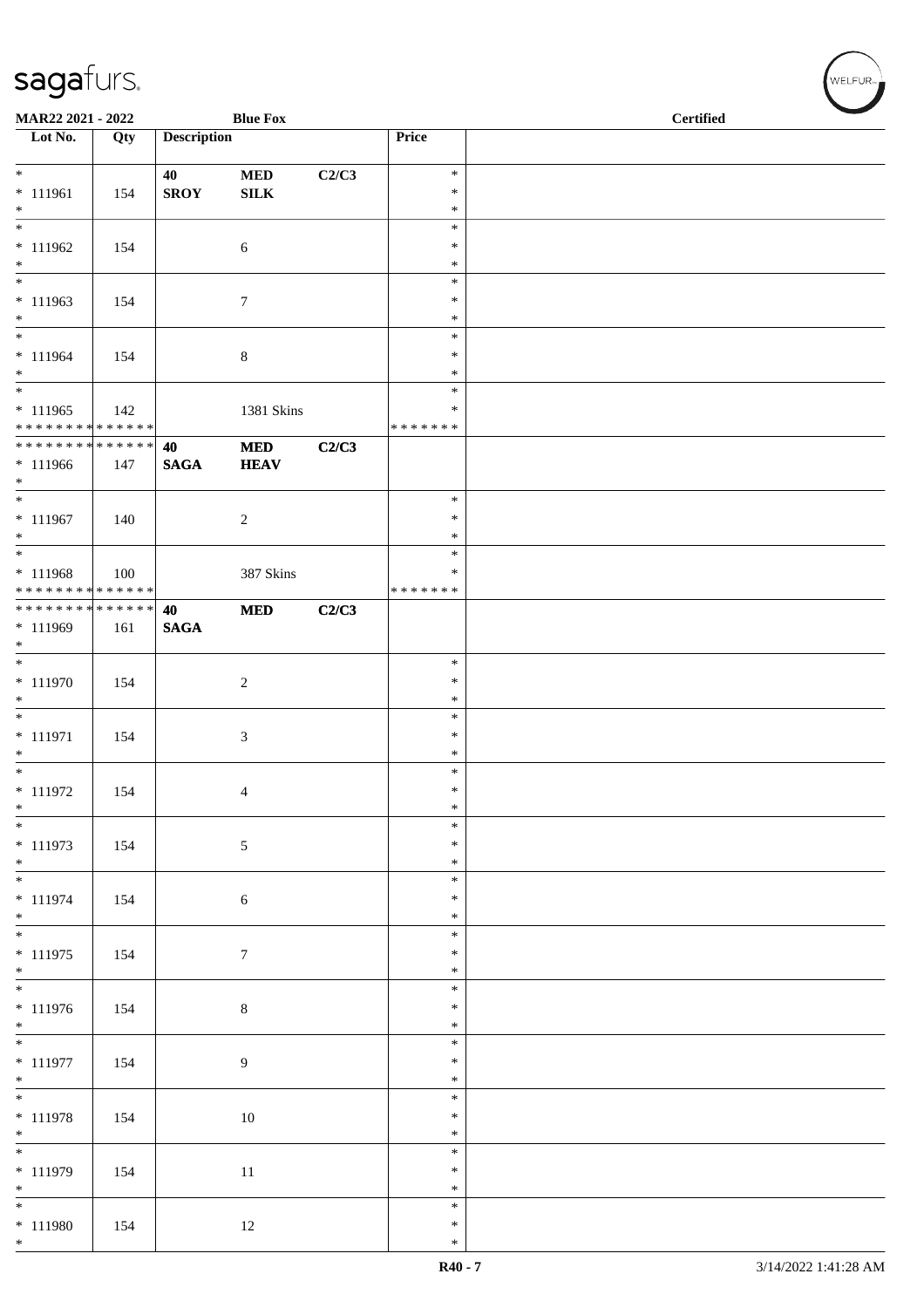| MAR22 2021 - 2022                               |                   |                       | <b>Blue Fox</b>           |       |                                             | <b>Certified</b> |
|-------------------------------------------------|-------------------|-----------------------|---------------------------|-------|---------------------------------------------|------------------|
| $\overline{\phantom{1}}$ Lot No.                | $\overline{Q}$ ty | <b>Description</b>    |                           |       | Price                                       |                  |
| $*$<br>* 111981<br>$*$                          | 154               | 40<br>$\mathbf{SAGA}$ | $\bf MED$                 | C2/C3 | $\ast$<br>$\ast$<br>$\ast$                  |                  |
| $\overline{\ast}$<br>$* 111982$                 | 154               |                       | 14                        |       | $\ast$<br>$\ast$                            |                  |
| $*$<br>* 111983<br>******** <mark>******</mark> | 154               |                       | 2317 Skins                |       | $\ast$<br>$\ast$<br>$\ast$<br>* * * * * * * |                  |
| ******** <mark>******</mark><br>* 111984<br>$*$ | 175               | 40<br>$\mathbf{SAGA}$ | $\bf MED$<br>${\bf SILK}$ | C2/C3 |                                             |                  |
| $* 111985$<br>$*$                               | 168               |                       | $\overline{c}$            |       | $\ast$<br>$\ast$<br>$\ast$                  |                  |
| $* 111986$<br>$*$                               | 168               |                       | 3                         |       | $\ast$<br>$\ast$<br>$\ast$                  |                  |
| $*$<br>$* 111987$<br>$*$                        | 168               |                       | $\overline{4}$            |       | $\ast$<br>$\ast$<br>$\ast$                  |                  |
| $\overline{\phantom{0}}$<br>$* 111988$<br>$*$   | 168               |                       | 5                         |       | $\ast$<br>$\ast$<br>$\ast$                  |                  |
| $\overline{\ast}$<br>* 111989<br>$*$            | 168               |                       | 6                         |       | $\ast$<br>$\ast$<br>$\ast$                  |                  |
| * 111990<br>$*$                                 | 168               |                       | $\tau$                    |       | $\ast$<br>$\ast$<br>$\ast$                  |                  |
| * 111991<br>* * * * * * * * * * * * * *         | 45                |                       | 1228 Skins                |       | $\ast$<br>∗<br>* * * * * * *                |                  |
| ************** 40<br>$* 111992$<br>$\ast$       | 175               | SI                    | <b>MED</b>                | C2/C3 |                                             |                  |
| $* 111993$<br>$*$                               | 168               |                       | $\sqrt{2}$                |       | $\ast$<br>$\ast$<br>$\ast$                  |                  |
| $\overline{\phantom{0}}$<br>* 111994<br>$*$     | 168               |                       | 3                         |       | $\ast$<br>$\ast$<br>$\ast$                  |                  |
| $*$<br>* 111995<br>$*$                          | 168               |                       | $\overline{4}$            |       | $\ast$<br>$\ast$<br>$\ast$                  |                  |
| $* 111996$<br>$*$                               | 168               |                       | 5                         |       | $\ast$<br>$\ast$<br>$\ast$                  |                  |
| $\overline{\phantom{0}}$<br>* 111997<br>$*$     | 168               |                       | $\sqrt{6}$                |       | $\ast$<br>$\ast$<br>$\ast$                  |                  |
| $*$<br>* 111998<br>$*$                          | 168               |                       | $\tau$                    |       | $\ast$<br>$\ast$<br>∗                       |                  |
| $\overline{\phantom{0}}$<br>$* 111999$<br>$*$   | 168               |                       | $\,8\,$                   |       | $\ast$<br>$\ast$<br>$\ast$                  |                  |
| $*112000$<br>$*$                                | 168               |                       | 9                         |       | $\ast$<br>$\ast$<br>$\ast$                  |                  |

WELFUR<sub><sup>N</sub></sub></sub></sup>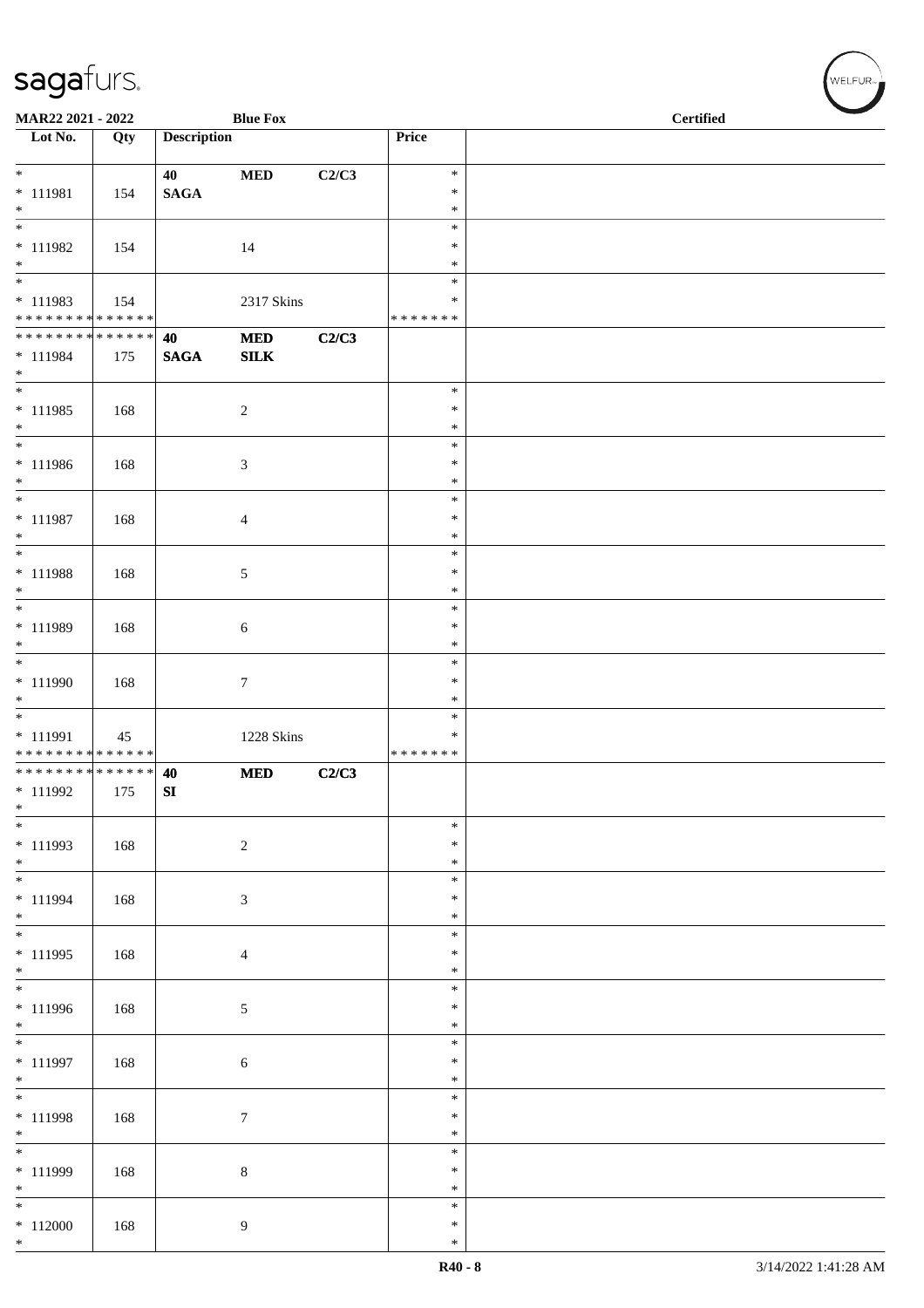| MAR22 2021 - 2022                                               |     |                    | <b>Blue Fox</b>       |       |                                   | <b>Certified</b> | $\overline{\phantom{a}}$ |
|-----------------------------------------------------------------|-----|--------------------|-----------------------|-------|-----------------------------------|------------------|--------------------------|
| $\overline{\phantom{1}}$ Lot No.                                | Qty | <b>Description</b> |                       |       | Price                             |                  |                          |
| $*$<br>$*$ 112001                                               | 168 | 40<br>SI           | <b>MED</b>            | C2/C3 | $\ast$<br>$\ast$                  |                  |                          |
| $*$<br>$\overline{\ast}$                                        |     |                    |                       |       | $\ast$                            |                  |                          |
| $*112002$<br>$*$                                                | 168 |                    | 11                    |       | $\ast$<br>$\ast$<br>$\ast$        |                  |                          |
| $*$<br>$*112003$<br>$*$                                         | 168 |                    | 12                    |       | $\ast$<br>$\ast$<br>$\ast$        |                  |                          |
| $*$<br>$* 112004$<br>$*$                                        | 168 |                    | 13                    |       | $\ast$<br>$\ast$<br>$\ast$        |                  |                          |
| $\overline{\phantom{0}}$<br>$*112005$<br>$\ast$                 | 168 |                    | 14                    |       | $\ast$<br>$\ast$<br>$\ast$        |                  |                          |
| $*$<br>$*112006$<br>$*$                                         | 168 |                    | 15                    |       | $\ast$<br>$\ast$<br>$\ast$        |                  |                          |
| $*$<br>$*112007$<br>* * * * * * * * * * * * * * *               | 142 |                    | 2669 Skins            |       | $\ast$<br>$\ast$<br>* * * * * * * |                  |                          |
| * * * * * * * * * * * * * * *<br>$*112008$<br>$*$               | 133 | 40<br><b>SROY</b>  | XD/DK<br><b>HEAV</b>  | C2/C3 |                                   |                  |                          |
| $*112009$<br>* * * * * * * * * * * * * *                        | 92  |                    | 225 Skins             |       | $\ast$<br>∗<br>* * * * * * *      |                  |                          |
| ******** <mark>******</mark><br>$* 112010$<br>$*$               | 147 | 40<br><b>SROY</b>  | XD/DK                 | C2/C3 |                                   |                  |                          |
| $* 112011$<br>$*$                                               | 140 |                    | $\overline{c}$        |       | $\ast$<br>$\ast$<br>$\ast$        |                  |                          |
| $*$<br>$* 112012$<br>$\ast$                                     | 140 |                    | 3                     |       | $\ast$<br>$\ast$<br>$\ast$        |                  |                          |
| $*$<br>$*112013$<br>$\ast$                                      | 140 |                    | $\overline{4}$        |       | $\ast$<br>$\ast$<br>$\ast$        |                  |                          |
| $*$<br>$* 112014$<br>$*$                                        | 140 |                    | $\sqrt{5}$            |       | $\ast$<br>$\ast$<br>$\ast$        |                  |                          |
| $*$<br>$*112015$<br>$*$                                         | 140 |                    | $\sqrt{6}$            |       | $\ast$<br>$\ast$<br>$\ast$        |                  |                          |
| $\overline{\phantom{0}}$<br>$* 112016$<br>$*$                   | 140 |                    | $\tau$                |       | $\ast$<br>$\ast$<br>$\ast$        |                  |                          |
| $\overline{\phantom{0}}$<br>$* 112017$<br>$*$                   | 140 |                    | $\,8\,$               |       | $\ast$<br>$\ast$<br>$\ast$        |                  |                          |
| $*$<br>$* 112018$<br>* * * * * * * * <mark>* * * * * * *</mark> | 32  |                    | 1159 Skins            |       | $\ast$<br>$\ast$<br>* * * * * * * |                  |                          |
| * * * * * * * * * * * * * * *<br>$*112019$<br>$*$               | 161 | 40<br><b>SROY</b>  | XD/DK<br>${\bf SILK}$ | C2/C3 |                                   |                  |                          |
| $\ast$<br>$*112020$<br>$*$                                      | 154 |                    | 2                     |       | $\ast$<br>$\ast$<br>$\ast$        |                  |                          |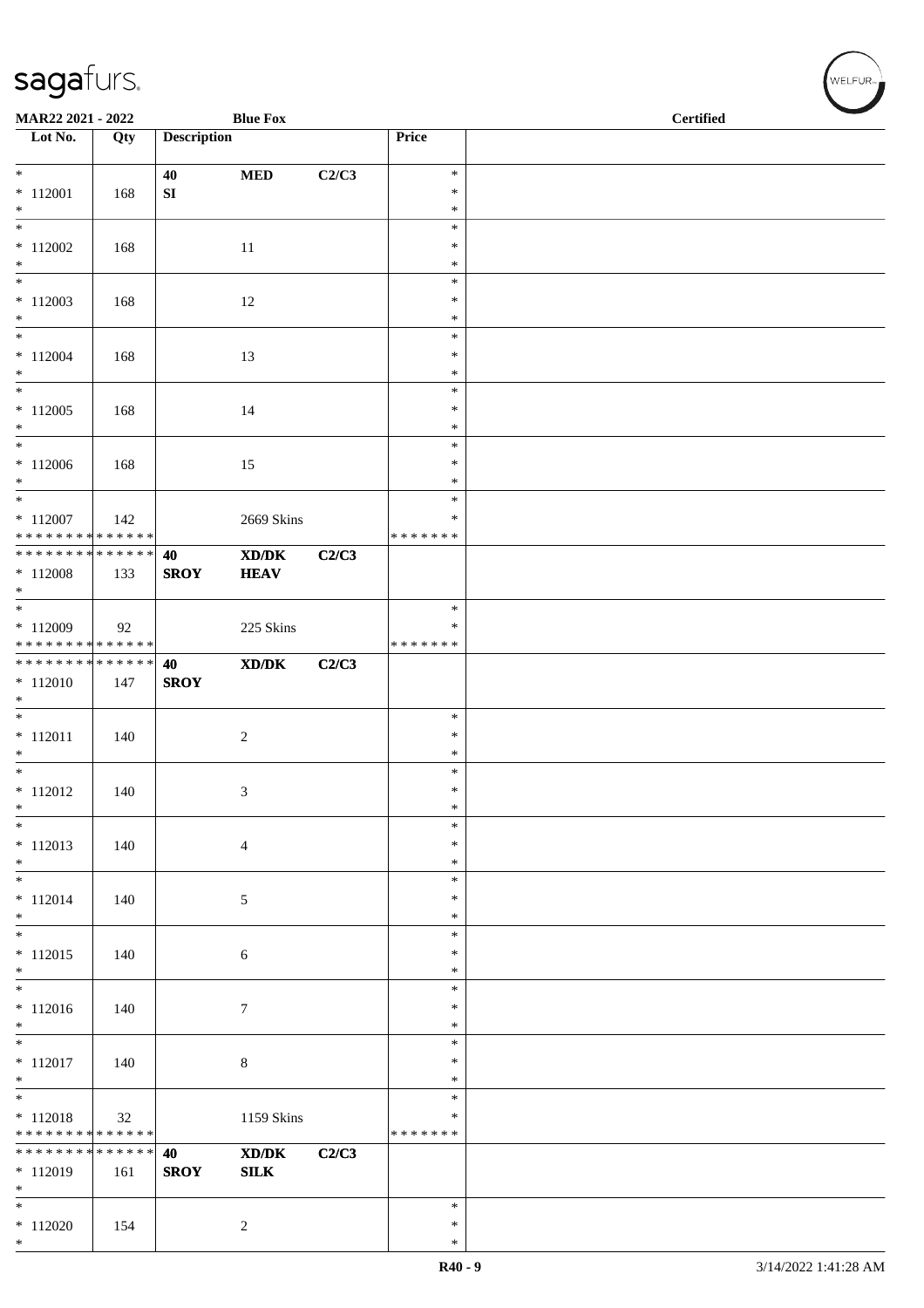| MAR22 2021 - 2022                             |     |                    | <b>Blue Fox</b>                                                                                      |       | <b>Certified</b> |  |  |  |  |
|-----------------------------------------------|-----|--------------------|------------------------------------------------------------------------------------------------------|-------|------------------|--|--|--|--|
| Lot No.                                       | Qty | <b>Description</b> |                                                                                                      |       | Price            |  |  |  |  |
| $*$                                           |     | 40                 | $\boldsymbol{\text{XD}}\boldsymbol{/}\boldsymbol{\text{DK}}$                                         | C2/C3 | $\ast$           |  |  |  |  |
| $* 112021$                                    | 154 | <b>SROY</b>        | ${\bf SILK}$                                                                                         |       | $\ast$           |  |  |  |  |
| $\ast$                                        |     |                    |                                                                                                      |       | $\ast$           |  |  |  |  |
| $\ast$                                        |     |                    |                                                                                                      |       | $\ast$<br>*      |  |  |  |  |
| $*112022$<br>$\ast$                           | 154 |                    | $\overline{4}$                                                                                       |       | *                |  |  |  |  |
| $\overline{\phantom{a}^*}$                    |     |                    |                                                                                                      |       | $\ast$           |  |  |  |  |
| $*112023$                                     | 154 |                    | 5                                                                                                    |       | $\ast$           |  |  |  |  |
| $\ast$<br>$\ast$                              |     |                    |                                                                                                      |       | $\ast$<br>$\ast$ |  |  |  |  |
| $* 112024$                                    | 154 |                    | 6                                                                                                    |       | $\ast$           |  |  |  |  |
| $\ast$                                        |     |                    |                                                                                                      |       | $\ast$           |  |  |  |  |
| $\ast$<br>$*112025$                           | 113 |                    | 1044 Skins                                                                                           |       | $\ast$<br>*      |  |  |  |  |
| * * * * * * * * * * * * * *                   |     |                    |                                                                                                      |       | * * * * * * *    |  |  |  |  |
| 112026                                        | 70  | 40<br><b>SROY</b>  | $\bold{X}\bold{D}/\bold{D}\bold{K}$<br>WOL2                                                          | C2/C3 |                  |  |  |  |  |
| * * * * * * * * * * * * * *                   |     | 40                 | $\boldsymbol{\text{X}}\boldsymbol{\text{D}}\boldsymbol{/}\boldsymbol{\text{D}}\boldsymbol{\text{K}}$ | C2/C3 |                  |  |  |  |  |
| $* 112027$                                    | 147 | <b>SAGA</b>        | <b>HEAV</b>                                                                                          |       |                  |  |  |  |  |
| $*$<br>$\ast$                                 |     |                    |                                                                                                      |       | $\ast$           |  |  |  |  |
| $* 112028$                                    | 140 |                    | $\boldsymbol{2}$                                                                                     |       | $\ast$           |  |  |  |  |
| $*$                                           |     |                    |                                                                                                      |       | $\ast$           |  |  |  |  |
| $\overline{\phantom{0}}$                      |     |                    |                                                                                                      |       | $\ast$           |  |  |  |  |
| $*112029$<br>$\ast$                           | 140 |                    | $\mathfrak{Z}$                                                                                       |       | $\ast$<br>$\ast$ |  |  |  |  |
| $\overline{\phantom{a}^*}$                    |     |                    |                                                                                                      |       | $\ast$           |  |  |  |  |
| $*112030$                                     | 103 |                    | 530 Skins                                                                                            |       | $\ast$           |  |  |  |  |
| * * * * * * * * * * * * * *<br>************** |     | 40                 | $\mathbf{X}\mathbf{D}/\mathbf{D}\mathbf{K}$                                                          | C2/C3 | * * * * * * *    |  |  |  |  |
| $* 112031$                                    | 161 | <b>SAGA</b>        |                                                                                                      |       |                  |  |  |  |  |
| $\ast$<br>$\overline{\ast}$                   |     |                    |                                                                                                      |       |                  |  |  |  |  |
| $*112032$                                     | 154 |                    | $\boldsymbol{2}$                                                                                     |       | $\ast$<br>$\ast$ |  |  |  |  |
| $\ast$                                        |     |                    |                                                                                                      |       | $\ast$           |  |  |  |  |
| $\ast$                                        |     |                    |                                                                                                      |       | $\ast$           |  |  |  |  |
| $* 112033$<br>$*$                             | 154 |                    | $\mathfrak{Z}$                                                                                       |       | $\ast$<br>$\ast$ |  |  |  |  |
| $*$                                           |     |                    |                                                                                                      |       | $\ast$           |  |  |  |  |
| $*112034$                                     | 154 |                    | $\overline{4}$                                                                                       |       | $\ast$           |  |  |  |  |
| $*$<br>$\overline{\phantom{0}}$               |     |                    |                                                                                                      |       | ∗<br>$\ast$      |  |  |  |  |
| $*112035$                                     | 154 |                    | $\sqrt{5}$                                                                                           |       | $\ast$           |  |  |  |  |
| $*$                                           |     |                    |                                                                                                      |       | $\ast$           |  |  |  |  |
| $\overline{\phantom{0}}$                      |     |                    |                                                                                                      |       | $\ast$           |  |  |  |  |
| $*112036$<br>$*$                              | 154 |                    | $\sqrt{6}$                                                                                           |       | $\ast$<br>$\ast$ |  |  |  |  |
| $\overline{\phantom{0}}$                      |     |                    |                                                                                                      |       | $\ast$           |  |  |  |  |
| $*112037$                                     | 154 |                    | $\boldsymbol{7}$                                                                                     |       | $\ast$           |  |  |  |  |
| $*$<br>$\overline{\phantom{0}}$               |     |                    |                                                                                                      |       | $\ast$<br>$\ast$ |  |  |  |  |
| $*112038$                                     | 154 |                    | $\,8\,$                                                                                              |       | $\ast$           |  |  |  |  |
| $*$                                           |     |                    |                                                                                                      |       | $\ast$           |  |  |  |  |
| $\overline{\phantom{0}}$<br>$* 112039$        |     |                    |                                                                                                      |       | $\ast$<br>$\ast$ |  |  |  |  |
| $*$                                           | 154 |                    | $\overline{9}$                                                                                       |       | $\ast$           |  |  |  |  |
| $*$                                           |     |                    |                                                                                                      |       | $\ast$           |  |  |  |  |
| $*112040$<br>$*$                              | 154 |                    | 10                                                                                                   |       | $\ast$<br>$\ast$ |  |  |  |  |
|                                               |     |                    |                                                                                                      |       |                  |  |  |  |  |

√<br>WELFUR<sub>™</sub>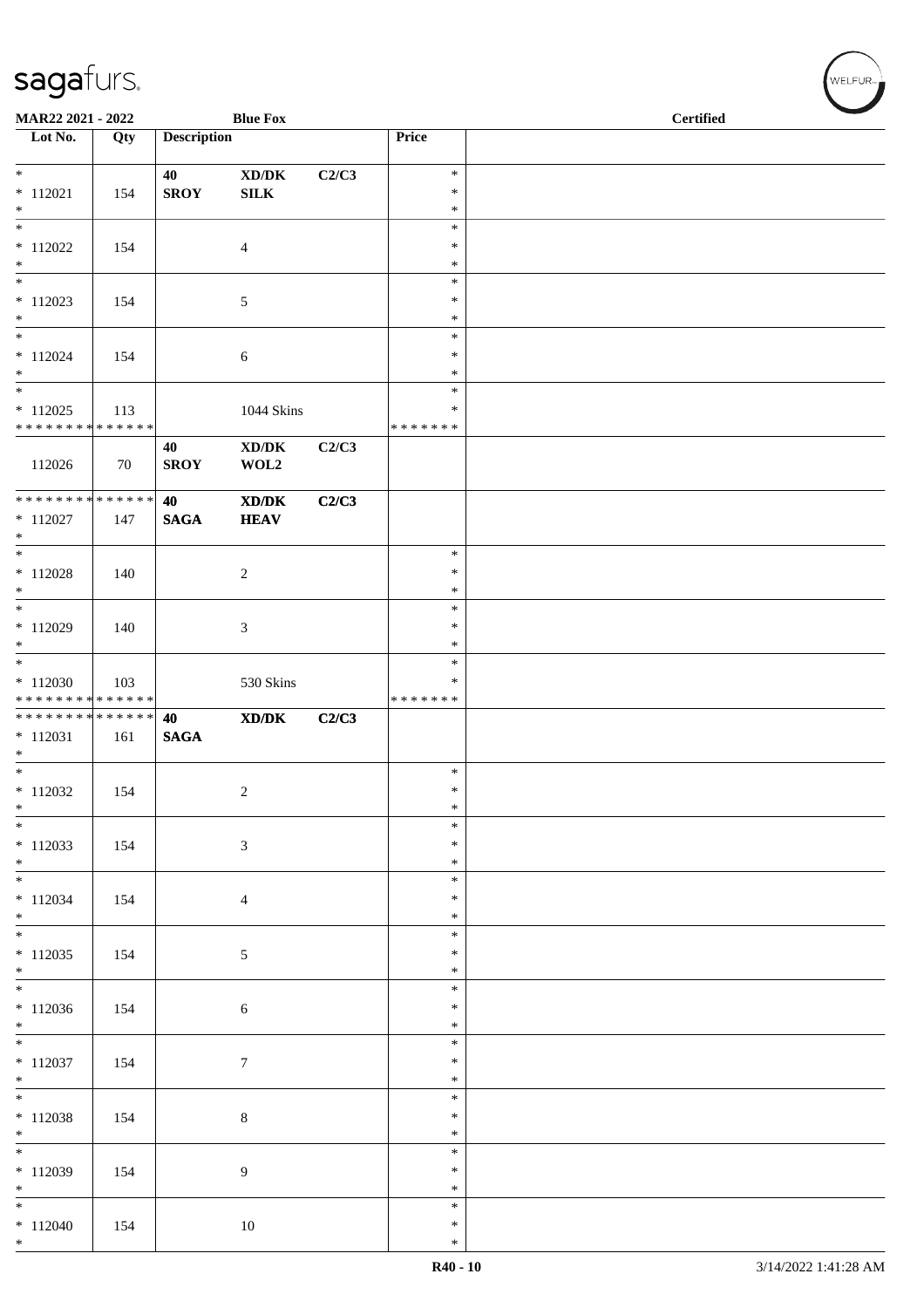| MAR22 2021 - 2022                         |     |                    | <b>Blue Fox</b>                                                                                      |       |                         | <b>Certified</b> |
|-------------------------------------------|-----|--------------------|------------------------------------------------------------------------------------------------------|-------|-------------------------|------------------|
| $\overline{\phantom{1}}$ Lot No.          | Qty | <b>Description</b> |                                                                                                      |       | Price                   |                  |
| $\ast$                                    |     | 40                 | $\bold{X}\bold{D}/\bold{D}\bold{K}$                                                                  | C2/C3 | $\ast$                  |                  |
| $*112041$<br>$\ast$                       | 154 | $\mathbf{SAGA}$    |                                                                                                      |       | $\ast$<br>$\ast$        |                  |
| $\overline{\phantom{0}}$                  |     |                    |                                                                                                      |       | $\ast$                  |                  |
| $*112042$<br>$\ast$                       | 154 |                    | 12                                                                                                   |       | ∗<br>$\ast$             |                  |
| $\overline{\phantom{0}}$                  |     |                    |                                                                                                      |       | $\ast$                  |                  |
| $*112043$<br>$*$                          | 154 |                    | 13                                                                                                   |       | $\ast$<br>$\ast$        |                  |
| $\overline{\phantom{0}}$                  |     |                    |                                                                                                      |       | $\ast$                  |                  |
| $*112044$<br>$*$                          | 154 |                    | $14\,$                                                                                               |       | $\ast$<br>$\ast$        |                  |
| $\overline{\phantom{0}}$                  |     |                    |                                                                                                      |       | $\ast$                  |                  |
| $*112045$<br>$\ast$                       | 154 |                    | 15                                                                                                   |       | $\ast$<br>$\ast$        |                  |
| $\overline{\phantom{a}^*}$                |     |                    |                                                                                                      |       | $\ast$                  |                  |
| $*112046$<br>$\ast$                       | 154 |                    | 16                                                                                                   |       | $\ast$<br>$\ast$        |                  |
| $\overline{\phantom{a}^*}$                |     |                    |                                                                                                      |       | $\ast$                  |                  |
| $* 112047$<br>* * * * * * * * * * * * * * | 102 |                    | 2573 Skins                                                                                           |       | ∗<br>* * * * * * *      |                  |
| ******** <mark>******</mark>              |     | 40                 | $\boldsymbol{\text{X}}\boldsymbol{\text{D}}\boldsymbol{/}\boldsymbol{\text{D}}\boldsymbol{\text{K}}$ | C2/C3 |                         |                  |
| $* 112048$<br>$\ast$                      | 175 | <b>SAGA</b>        | ${\bf SILK}$                                                                                         |       |                         |                  |
| $\overline{\phantom{0}}$                  |     |                    |                                                                                                      |       | $\ast$                  |                  |
| $* 112049$<br>$\ast$                      | 168 |                    | $\overline{c}$                                                                                       |       | $\ast$<br>$\ast$        |                  |
| $\overline{\phantom{0}}$                  |     |                    |                                                                                                      |       | $\ast$                  |                  |
| $*112050$<br>$\ast$                       | 168 |                    | $\sqrt{3}$                                                                                           |       | $\ast$<br>$\ast$        |                  |
| $\ast$                                    |     |                    |                                                                                                      |       | $\ast$                  |                  |
| $*112051$<br>$\ast$                       | 168 |                    | $\overline{4}$                                                                                       |       | $\ast$<br>$\ast$        |                  |
| $\overline{\ast}$                         |     |                    |                                                                                                      |       | $\ast$                  |                  |
| $*112052$<br>$\ast$                       | 168 |                    | $\sqrt{5}$                                                                                           |       | $\ast$<br>$\ast$        |                  |
| $\ast$                                    |     |                    |                                                                                                      |       | $\ast$                  |                  |
| $*112053$<br>$\ast$                       | 168 |                    | $\sqrt{6}$                                                                                           |       | $\ast$<br>$\ast$        |                  |
| $\ast$                                    |     |                    |                                                                                                      |       | $\ast$                  |                  |
| $* 112054$<br>$\ast$                      | 168 |                    | $\tau$                                                                                               |       | $\ast$<br>∗             |                  |
| $_{\ast}$                                 |     |                    |                                                                                                      |       | $\ast$                  |                  |
| $*112055$<br>$\ast$                       | 168 |                    | $\,8\,$                                                                                              |       | $\ast$<br>$\ast$        |                  |
| $_{\ast}^{-}$                             |     |                    |                                                                                                      |       | $\ast$                  |                  |
| $*112056$<br>$\ast$                       | 168 |                    | 9                                                                                                    |       | *<br>$\ast$             |                  |
| $*$                                       |     |                    |                                                                                                      |       | $\ast$                  |                  |
| $* 112057$<br>$\ast$                      | 168 |                    | 10                                                                                                   |       | $\ast$<br>*             |                  |
| $\overline{\phantom{1}}$                  |     |                    |                                                                                                      |       | $\ast$                  |                  |
| $*112058$<br>******** <mark>******</mark> | 108 |                    | 1795 Skins                                                                                           |       | $\ast$<br>* * * * * * * |                  |
| ******** <mark>******</mark>              |     | 40                 | $\boldsymbol{\text{X}}\boldsymbol{\text{D}}\boldsymbol{/}\boldsymbol{\text{D}}\boldsymbol{\text{K}}$ | C2/C3 |                         |                  |
| * 112059<br>$\ast$                        | 161 | <b>SAGA</b>        | WOL2                                                                                                 |       |                         |                  |
| $\ast$                                    |     |                    |                                                                                                      |       | $\ast$                  |                  |
| $*112060$                                 | 137 |                    | 298 Skins                                                                                            |       | ∗                       |                  |
| * * * * * * * * * * * * * *               |     |                    |                                                                                                      |       | * * * * * * *           |                  |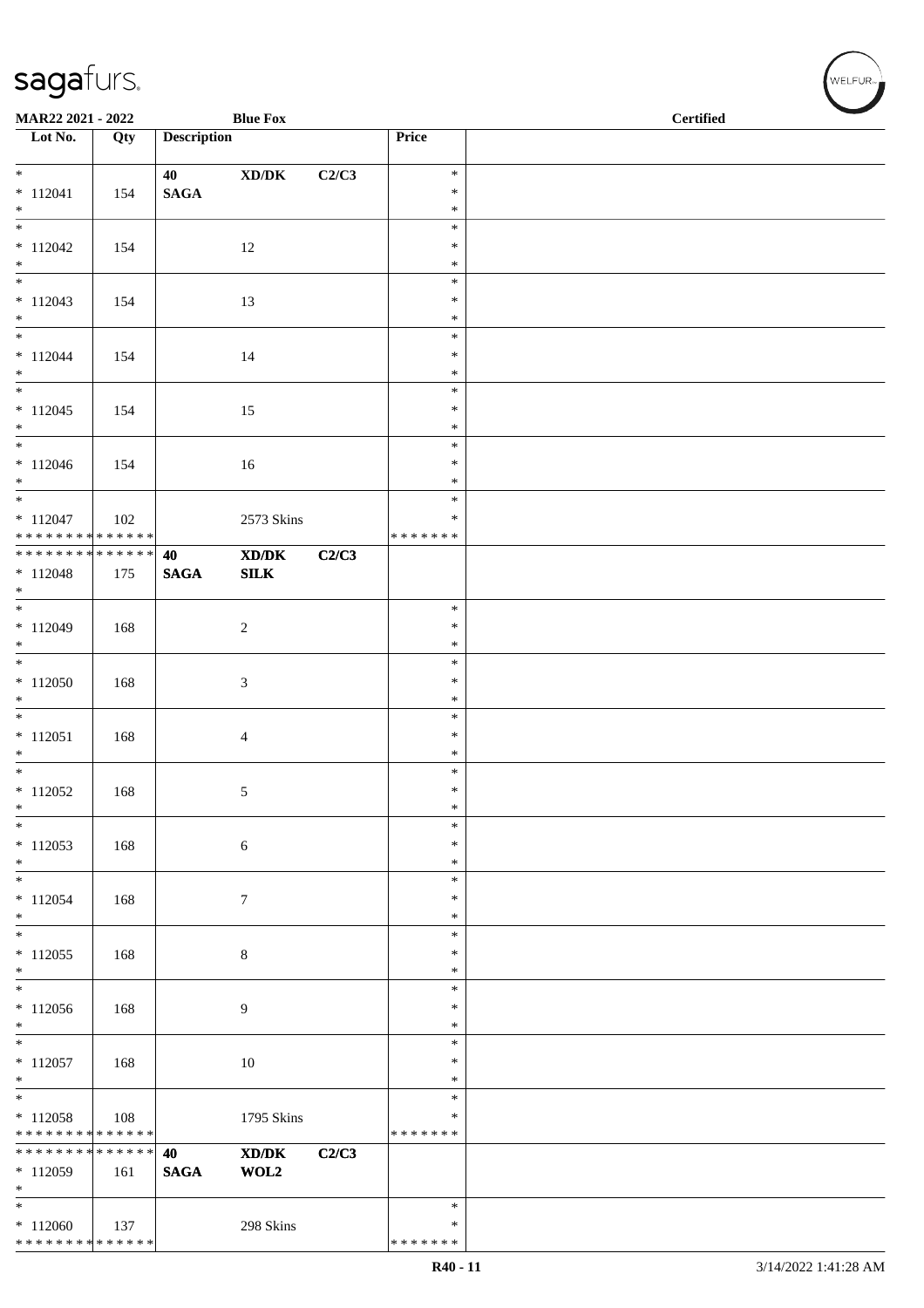\*

| MAR22 2021 - 2022                                         |     |                    | <b>Blue Fox</b>                                                            |       |                              | <b>Certified</b> |  |  |  |  |  |
|-----------------------------------------------------------|-----|--------------------|----------------------------------------------------------------------------|-------|------------------------------|------------------|--|--|--|--|--|
| Lot No.                                                   | Qty | <b>Description</b> |                                                                            |       | Price                        |                  |  |  |  |  |  |
| * * * * * * * * * * * * * *<br>$*112061$<br>$*$           | 175 | 40<br>SI           | $\boldsymbol{\text{X}\text{D}/\text{D}\text{K}}$                           | C2/C3 |                              |                  |  |  |  |  |  |
| $\overline{\phantom{1}}$<br>$*112062$<br>$*$              | 168 |                    | $\sqrt{2}$                                                                 |       | $\ast$<br>$\ast$<br>$\ast$   |                  |  |  |  |  |  |
| $\overline{\phantom{0}}$<br>$*112063$<br>$*$              | 168 |                    | $\mathfrak{Z}$                                                             |       | $\ast$<br>$\ast$<br>$\ast$   |                  |  |  |  |  |  |
| $\overline{\ast}$<br>$* 112064$<br>$*$                    | 168 |                    | $\overline{4}$                                                             |       | $\ast$<br>$\ast$<br>$\ast$   |                  |  |  |  |  |  |
| $\ast$<br>$*112065$<br>$*$                                | 168 |                    | $\sqrt{5}$                                                                 |       | $\ast$<br>$\ast$<br>$\ast$   |                  |  |  |  |  |  |
| $\ast$<br>$*112066$<br>$*$                                | 168 |                    | $\sqrt{6}$                                                                 |       | $\ast$<br>$\ast$<br>$\ast$   |                  |  |  |  |  |  |
| $\overline{\ast}$<br>$* 112067$<br>$\ast$                 | 168 |                    | $\boldsymbol{7}$                                                           |       | $\ast$<br>$\ast$<br>$\ast$   |                  |  |  |  |  |  |
| $\overline{\phantom{0}}$<br>$* 112068$<br>$\ast$          | 168 |                    | $8\,$                                                                      |       | $\ast$<br>$\ast$<br>$\ast$   |                  |  |  |  |  |  |
| $\overline{\phantom{0}}$<br>$* 112069$<br>$*$             | 168 |                    | 9                                                                          |       | $\ast$<br>$\ast$<br>$\ast$   |                  |  |  |  |  |  |
| $*$<br>$* 112070$<br>$\ast$                               | 168 |                    | $10\,$                                                                     |       | $\ast$<br>$\ast$<br>$\ast$   |                  |  |  |  |  |  |
| $*$<br>$* 112071$<br>$*$                                  | 168 |                    | $11\,$                                                                     |       | $\ast$<br>$\ast$<br>$\ast$   |                  |  |  |  |  |  |
| $*$<br>$* 112072$<br>$\ast$                               | 168 |                    | 12                                                                         |       | $\ast$<br>$\ast$<br>∗        |                  |  |  |  |  |  |
| $\ast$<br>$*112073$<br>$\ast$                             | 168 |                    | $13\,$                                                                     |       | $\ast$<br>$\ast$<br>$\ast$   |                  |  |  |  |  |  |
| $\overline{\phantom{0}}$<br>$* 112074$<br>$\ast$          | 168 |                    | 14                                                                         |       | $\ast$<br>∗<br>$\ast$        |                  |  |  |  |  |  |
| $\overline{\phantom{0}}$<br>$*112075$<br>$*$              | 168 |                    | 15                                                                         |       | $\ast$<br>$\ast$<br>$\ast$   |                  |  |  |  |  |  |
| $\overline{\phantom{0}}$<br>$*112076$<br>$*$              | 168 |                    | $16\,$                                                                     |       | $\ast$<br>$\ast$<br>$\ast$   |                  |  |  |  |  |  |
| $\overline{\phantom{0}}$<br>$* 112077$<br>$*$             | 168 |                    | 17                                                                         |       | $\ast$<br>$\ast$<br>$\ast$   |                  |  |  |  |  |  |
| $\overline{\ast}$<br>$*112078$<br>$*$                     | 168 |                    | 18                                                                         |       | $\ast$<br>$\ast$<br>∗        |                  |  |  |  |  |  |
| $\frac{1}{*}$<br>$*112079$<br>* * * * * * * * * * * * * * | 58  |                    | 3089 Skins                                                                 |       | $\ast$<br>∗<br>* * * * * * * |                  |  |  |  |  |  |
| * * * * * * * * * * * * * *<br>$* 112080$                 | 189 | 40<br>SI           | $\boldsymbol{\text{X} \text{D} \text{/} \text{D} \text{K}}$<br><b>LGHT</b> | C2/C3 |                              |                  |  |  |  |  |  |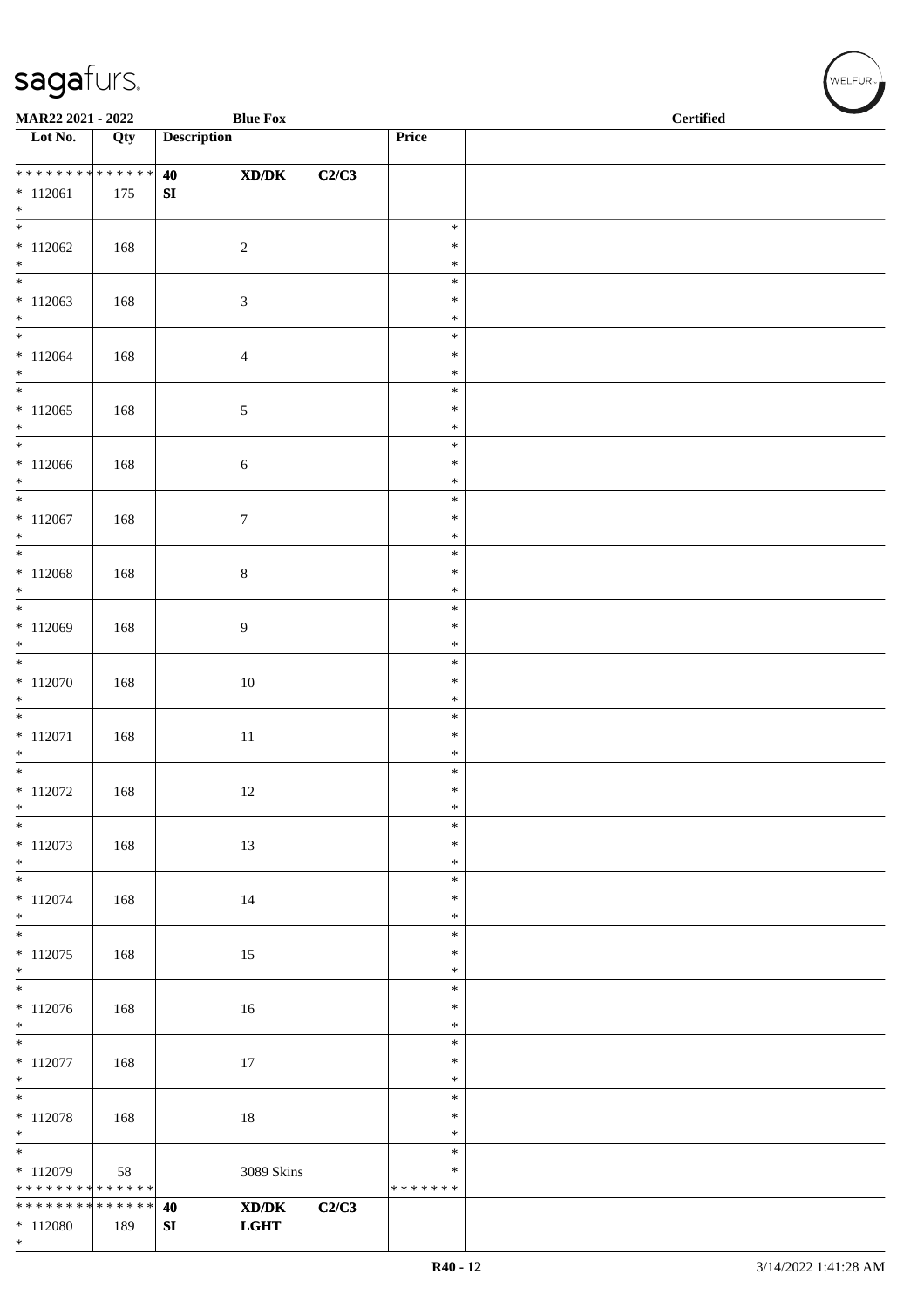| MAR22 2021 - 2022                        |     |                    | <b>Blue Fox</b>                             |       |                    | <b>Certified</b> |
|------------------------------------------|-----|--------------------|---------------------------------------------|-------|--------------------|------------------|
| $\overline{\phantom{1}}$ Lot No.         | Qty | <b>Description</b> |                                             |       | Price              |                  |
| $\ast$                                   |     | 40                 | $\bold{X}\bold{D}/\bold{D}\bold{K}$         | C2/C3 | $\ast$             |                  |
| $* 112081$                               | 182 | SI                 | <b>LGHT</b>                                 |       | $\ast$             |                  |
| $\ast$                                   |     |                    |                                             |       | $\ast$             |                  |
| $\ast$<br>$*112082$                      | 182 |                    | $\mathfrak{Z}$                              |       | $\ast$<br>$\ast$   |                  |
| $\ast$                                   |     |                    |                                             |       | $\ast$             |                  |
| $\ast$                                   |     |                    |                                             |       | $\ast$<br>$\ast$   |                  |
| $*112083$<br>$\ast$                      | 182 |                    | $\overline{4}$                              |       | ∗                  |                  |
| $\ast$                                   |     |                    |                                             |       | $\ast$             |                  |
| $* 112084$<br>$\ast$                     | 182 |                    | $\mathfrak{S}$                              |       | $\ast$<br>$\ast$   |                  |
| $\overline{\phantom{a}^*}$               |     |                    |                                             |       | $\ast$             |                  |
| $*112085$<br>$\ast$                      | 86  |                    | 6                                           |       | *<br>$\ast$        |                  |
| $\ast$                                   |     |                    |                                             |       | $\ast$             |                  |
| $*112086$                                | 40  |                    | 1043 Skins                                  |       | $\ast$             |                  |
| * * * * * * * * * * * * * *              |     | 40                 | $\mathbf{X}\mathbf{D}/\mathbf{D}\mathbf{K}$ | C2/C3 | * * * * * * *      |                  |
| 112087                                   | 164 | SI                 | WOL2                                        |       |                    |                  |
| ******** <mark>******</mark>             |     |                    |                                             |       |                    |                  |
| $*112088$                                | 133 | 40<br><b>SROY</b>  | 2XD<br><b>HEAV</b>                          | C2/C3 |                    |                  |
| $\ast$                                   |     |                    |                                             |       |                    |                  |
| $*$<br>* 112089                          | 126 |                    | $\sqrt{2}$                                  |       | $\ast$<br>$\ast$   |                  |
| $\ast$                                   |     |                    |                                             |       | $\ast$             |                  |
| $_{\ast}^{-}$                            |     |                    |                                             |       | $\ast$<br>$\ast$   |                  |
| $*112090$<br>$\ast$                      | 126 |                    | 3                                           |       | $\ast$             |                  |
| $_{\ast}^{-}$                            |     |                    |                                             |       | $\ast$             |                  |
| * 112091<br>* * * * * * * * * * * * * *  | 77  |                    | 462 Skins                                   |       | ∗<br>* * * * * * * |                  |
| **************                           |     | 40                 | 2XD                                         | C2/C3 |                    |                  |
| $*112092$<br>$\ast$                      | 147 | <b>SROY</b>        |                                             |       |                    |                  |
| $\ast$                                   |     |                    |                                             |       | $\ast$             |                  |
| $*112093$                                | 140 |                    | $\overline{c}$                              |       | $\ast$             |                  |
| $\ast$<br>$\overline{\phantom{0}}$       |     |                    |                                             |       | $\ast$<br>$\ast$   |                  |
| $*112094$                                | 140 |                    | 3                                           |       | *                  |                  |
| $\ast$<br>$\ast$                         |     |                    |                                             |       | ∗<br>$\ast$        |                  |
| $*112095$                                | 140 |                    | 4                                           |       | *                  |                  |
| $\ast$                                   |     |                    |                                             |       | ∗                  |                  |
| $\overline{\phantom{1}}$<br>* 112096     | 100 |                    | 667 Skins                                   |       | $\ast$<br>*        |                  |
| * * * * * * * * * * * * * *              |     |                    |                                             |       | * * * * * * *      |                  |
| * * * * * * * * * * * * * * *            |     | 40                 | $2\mathbf{X}\mathbf{D}$                     | C2/C3 |                    |                  |
| $*112097$<br>$\ast$                      | 161 | <b>SROY</b>        | <b>SILK</b>                                 |       |                    |                  |
| $\ast$                                   |     |                    |                                             |       | $\ast$             |                  |
| $*112098$<br>* * * * * * * * * * * * * * | 31  |                    | 192 Skins                                   |       | *<br>* * * * * * * |                  |
| * * * * * * * * * * * * * *              |     | 40                 | $2\mathbf{X}\mathbf{D}$                     | C2/C3 |                    |                  |
| $*112099$                                | 147 | <b>SAGA</b>        | <b>HEAV</b>                                 |       |                    |                  |
| $\ast$<br>$\ast$                         |     |                    |                                             |       | $\ast$             |                  |
| $* 112100$                               | 65  |                    | 212 Skins                                   |       | ∗                  |                  |
| * * * * * * * * * * * * * *              |     |                    |                                             |       | * * * * * * *      |                  |

WELFUR<sub><sup>N</sup></sub>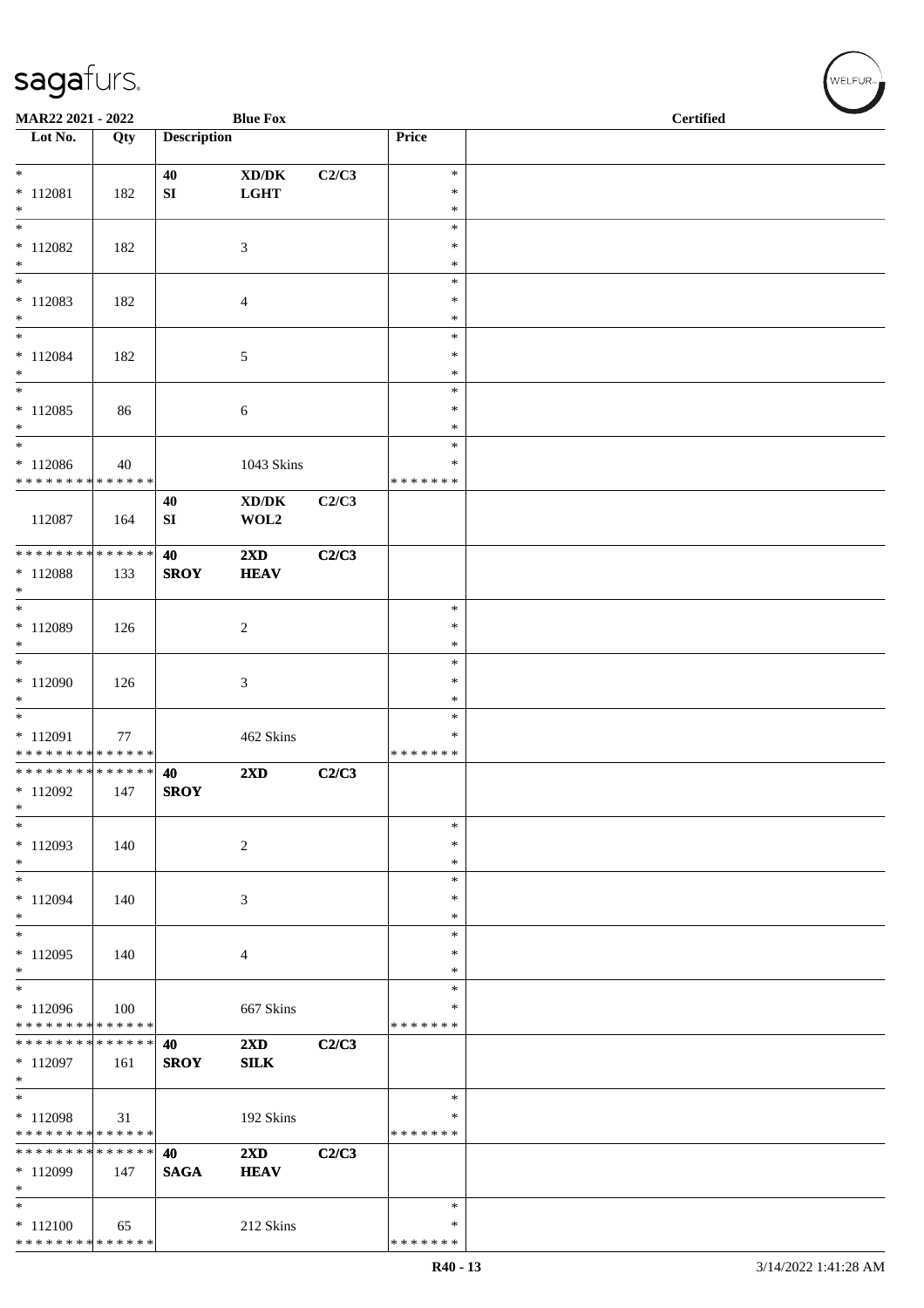| <b>Description</b><br>Price<br>Qty<br>**************<br>40<br>2XD<br>C2/C3<br>$\mathbf{SAGA}$<br>161<br>$\overline{\phantom{0}}$<br>$\ast$<br>$\sqrt{2}$<br>$\ast$<br>154<br>$\ast$<br>$\overline{\phantom{0}}$<br>$\ast$<br>$* 112103$<br>$\mathfrak{Z}$<br>154<br>$\ast$<br>$\ast$<br>$\ast$<br>$\overline{\phantom{0}}$<br>$\ast$<br>$* 112104$<br>$\ast$<br>154<br>$\overline{4}$<br>$\ast$<br>$\ast$<br>$\ast$<br>$* 112105$<br>$\sqrt{5}$<br>154<br>$\ast$<br>$\ast$<br>$\overline{\phantom{0}}$<br>$\ast$<br>$\sqrt{6}$<br>$\ast$<br>154<br>$\ast$<br>$\overline{\phantom{a}^*}$<br>$\ast$<br>$* 112107$<br>$\boldsymbol{7}$<br>154<br>$\ast$<br>$\ast$<br>$\ast$<br>$\overline{\phantom{0}}$<br>$\ast$<br>$* 112108$<br>1144 Skins<br>$\ast$<br>59<br>* * * * * * * * * * * * * *<br>* * * * * * *<br>4XD<br>C2/C3<br>40<br>112109<br><b>SROY</b><br>39<br>C2/C3<br>40<br>4XD<br><b>SAGA</b><br>112110<br>78 | MAR22 2021 - 2022                |  | <b>Blue Fox</b> |  | <b>Certified</b> |  |  |  |  |  |  |
|----------------------------------------------------------------------------------------------------------------------------------------------------------------------------------------------------------------------------------------------------------------------------------------------------------------------------------------------------------------------------------------------------------------------------------------------------------------------------------------------------------------------------------------------------------------------------------------------------------------------------------------------------------------------------------------------------------------------------------------------------------------------------------------------------------------------------------------------------------------------------------------------------------------------|----------------------------------|--|-----------------|--|------------------|--|--|--|--|--|--|
|                                                                                                                                                                                                                                                                                                                                                                                                                                                                                                                                                                                                                                                                                                                                                                                                                                                                                                                      | $\overline{\phantom{1}}$ Lot No. |  |                 |  |                  |  |  |  |  |  |  |
|                                                                                                                                                                                                                                                                                                                                                                                                                                                                                                                                                                                                                                                                                                                                                                                                                                                                                                                      |                                  |  |                 |  |                  |  |  |  |  |  |  |
|                                                                                                                                                                                                                                                                                                                                                                                                                                                                                                                                                                                                                                                                                                                                                                                                                                                                                                                      | $* 112101$<br>$\ast$             |  |                 |  |                  |  |  |  |  |  |  |
|                                                                                                                                                                                                                                                                                                                                                                                                                                                                                                                                                                                                                                                                                                                                                                                                                                                                                                                      |                                  |  |                 |  |                  |  |  |  |  |  |  |
|                                                                                                                                                                                                                                                                                                                                                                                                                                                                                                                                                                                                                                                                                                                                                                                                                                                                                                                      | $* 112102$                       |  |                 |  |                  |  |  |  |  |  |  |
|                                                                                                                                                                                                                                                                                                                                                                                                                                                                                                                                                                                                                                                                                                                                                                                                                                                                                                                      | $\ast$                           |  |                 |  |                  |  |  |  |  |  |  |
|                                                                                                                                                                                                                                                                                                                                                                                                                                                                                                                                                                                                                                                                                                                                                                                                                                                                                                                      |                                  |  |                 |  |                  |  |  |  |  |  |  |
|                                                                                                                                                                                                                                                                                                                                                                                                                                                                                                                                                                                                                                                                                                                                                                                                                                                                                                                      |                                  |  |                 |  |                  |  |  |  |  |  |  |
|                                                                                                                                                                                                                                                                                                                                                                                                                                                                                                                                                                                                                                                                                                                                                                                                                                                                                                                      |                                  |  |                 |  |                  |  |  |  |  |  |  |
|                                                                                                                                                                                                                                                                                                                                                                                                                                                                                                                                                                                                                                                                                                                                                                                                                                                                                                                      |                                  |  |                 |  |                  |  |  |  |  |  |  |
|                                                                                                                                                                                                                                                                                                                                                                                                                                                                                                                                                                                                                                                                                                                                                                                                                                                                                                                      |                                  |  |                 |  |                  |  |  |  |  |  |  |
|                                                                                                                                                                                                                                                                                                                                                                                                                                                                                                                                                                                                                                                                                                                                                                                                                                                                                                                      | $\overline{\phantom{a}^*}$       |  |                 |  |                  |  |  |  |  |  |  |
|                                                                                                                                                                                                                                                                                                                                                                                                                                                                                                                                                                                                                                                                                                                                                                                                                                                                                                                      |                                  |  |                 |  |                  |  |  |  |  |  |  |
|                                                                                                                                                                                                                                                                                                                                                                                                                                                                                                                                                                                                                                                                                                                                                                                                                                                                                                                      | $\ast$                           |  |                 |  |                  |  |  |  |  |  |  |
|                                                                                                                                                                                                                                                                                                                                                                                                                                                                                                                                                                                                                                                                                                                                                                                                                                                                                                                      |                                  |  |                 |  |                  |  |  |  |  |  |  |
|                                                                                                                                                                                                                                                                                                                                                                                                                                                                                                                                                                                                                                                                                                                                                                                                                                                                                                                      | $* 112106$                       |  |                 |  |                  |  |  |  |  |  |  |
|                                                                                                                                                                                                                                                                                                                                                                                                                                                                                                                                                                                                                                                                                                                                                                                                                                                                                                                      | $\ast$                           |  |                 |  |                  |  |  |  |  |  |  |
|                                                                                                                                                                                                                                                                                                                                                                                                                                                                                                                                                                                                                                                                                                                                                                                                                                                                                                                      |                                  |  |                 |  |                  |  |  |  |  |  |  |
|                                                                                                                                                                                                                                                                                                                                                                                                                                                                                                                                                                                                                                                                                                                                                                                                                                                                                                                      |                                  |  |                 |  |                  |  |  |  |  |  |  |
|                                                                                                                                                                                                                                                                                                                                                                                                                                                                                                                                                                                                                                                                                                                                                                                                                                                                                                                      |                                  |  |                 |  |                  |  |  |  |  |  |  |
|                                                                                                                                                                                                                                                                                                                                                                                                                                                                                                                                                                                                                                                                                                                                                                                                                                                                                                                      |                                  |  |                 |  |                  |  |  |  |  |  |  |
|                                                                                                                                                                                                                                                                                                                                                                                                                                                                                                                                                                                                                                                                                                                                                                                                                                                                                                                      |                                  |  |                 |  |                  |  |  |  |  |  |  |
|                                                                                                                                                                                                                                                                                                                                                                                                                                                                                                                                                                                                                                                                                                                                                                                                                                                                                                                      |                                  |  |                 |  |                  |  |  |  |  |  |  |
|                                                                                                                                                                                                                                                                                                                                                                                                                                                                                                                                                                                                                                                                                                                                                                                                                                                                                                                      |                                  |  |                 |  |                  |  |  |  |  |  |  |
|                                                                                                                                                                                                                                                                                                                                                                                                                                                                                                                                                                                                                                                                                                                                                                                                                                                                                                                      |                                  |  |                 |  |                  |  |  |  |  |  |  |
|                                                                                                                                                                                                                                                                                                                                                                                                                                                                                                                                                                                                                                                                                                                                                                                                                                                                                                                      |                                  |  |                 |  |                  |  |  |  |  |  |  |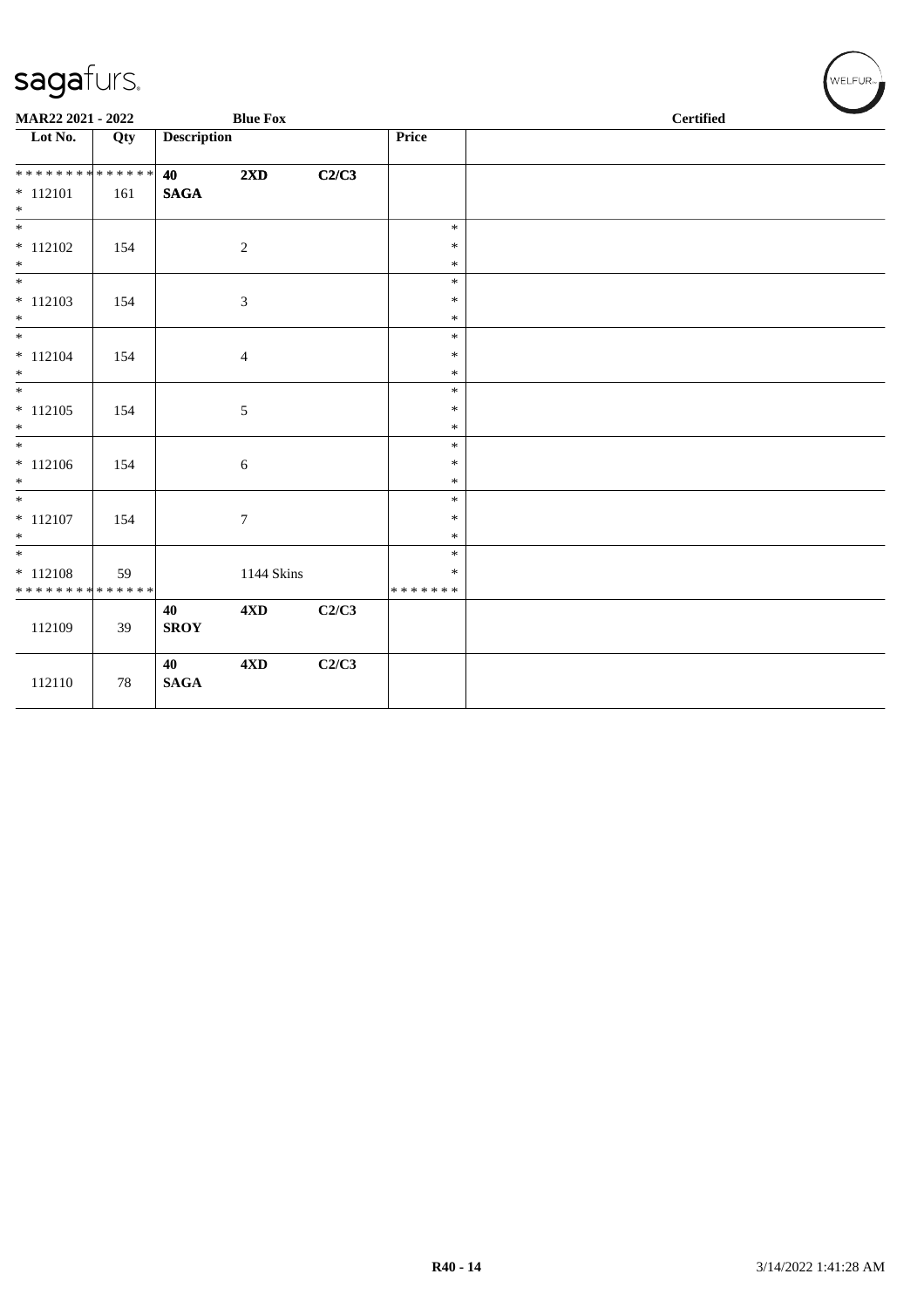| MAR22 2021 - 2022                                                              |     |                    | <b>Blue Fox</b>             |       |                                      | <b>Certified</b> | Lowgrades |
|--------------------------------------------------------------------------------|-----|--------------------|-----------------------------|-------|--------------------------------------|------------------|-----------|
| Lot No.                                                                        | Qty | <b>Description</b> |                             |       | Price                                |                  |           |
| * * * * * * * * * * * * * *<br>$* 112201$<br>$\ast$                            | 118 | 60<br>(SR)         | $\mathbf{ALL}$<br>MLD1      | C2/C3 |                                      |                  |           |
| $\overline{\phantom{a}^*}$<br>$*112202$<br>$*$<br>$_{\ast}^{-}$                | 112 |                    | $\sqrt{2}$                  |       | $\ast$<br>$\ast$<br>$\ast$           |                  |           |
| $*112203$<br>$*$                                                               | 112 |                    | $\ensuremath{\mathfrak{Z}}$ |       | $\ast$<br>$\ast$<br>$\ast$           |                  |           |
| $\ast$<br>$* 112204$<br>* * * * * * * * * * * * * *                            | 42  |                    | 384 Skins                   |       | $\ast$<br>$\ast$<br>* * * * * * *    |                  |           |
| * * * * * * * * * * * * * *<br>$*112205$<br>$\ast$<br>$\overline{\phantom{0}}$ | 132 | 60<br>(S)          | $\mathbf{ALL}$<br>MLD1      | C2/C3 |                                      |                  |           |
| $*112206$<br>$\ast$<br>$\overline{\phantom{a}^*}$                              | 126 |                    | $\sqrt{2}$                  |       | $\ast$<br>$\ast$<br>$\ast$           |                  |           |
| $* 112207$<br>$\ast$<br>$_{\ast}^{-}$                                          | 126 |                    | $\ensuremath{\mathfrak{Z}}$ |       | $\ast$<br>$\ast$<br>$\ast$           |                  |           |
| $* 112208$<br>$\ast$<br>$\overline{\phantom{a}^*}$                             | 126 |                    | $\overline{4}$              |       | $\ast$<br>$\ast$<br>$\ast$           |                  |           |
| $* 112209$<br>$\ast$<br>$\ast$                                                 | 126 |                    | $\sqrt{5}$                  |       | $\ast$<br>$\ast$<br>$\ast$<br>$\ast$ |                  |           |
| $* 112210$<br>$\ast$<br>$_{\ast}^{-}$                                          | 126 |                    | $\sqrt{6}$                  |       | $\ast$<br>$\ast$<br>$\ast$           |                  |           |
| $* 112211$<br>$\ast$<br>$\overline{\ast}$                                      | 119 |                    | $\boldsymbol{7}$            |       | $\ast$<br>$\ast$<br>$\ast$           |                  |           |
| $* 112212$<br>* * * * * * * * * * * * * *<br>**************                    | 23  |                    | 904 Skins                   |       | $\ast$<br>* * * * * * *              |                  |           |
| $* 112213$<br>$\ast$<br>$\overline{\phantom{0}}$                               | 146 | 60<br>(SI)         | $\mathbf{ALL}$<br>MLD1      | C2/C3 | $\ast$                               |                  |           |
| $* 112214$<br>$*$<br>$\overline{\phantom{0}}$                                  | 140 |                    | $\sqrt{2}$                  |       | $\ast$<br>$\ast$<br>$\ast$           |                  |           |
| $* 112215$<br>$*$<br>$\overline{\ast}$                                         | 140 |                    | $\mathfrak{Z}$              |       | $\ast$<br>$\ast$<br>$\ast$           |                  |           |
| $* 112216$<br>$*$<br>$\ast$                                                    | 140 |                    | $\overline{4}$              |       | $\ast$<br>$\ast$<br>$\ast$           |                  |           |
| $* 112217$<br>$*$<br>$\ast$                                                    | 137 |                    | 5                           |       | $\ast$<br>$\ast$                     |                  |           |
| $* 112218$<br>* * * * * * * * <mark>* * * * * * *</mark><br>**************     | 21  |                    | 724 Skins                   |       | $\ast$<br>$\ast$<br>* * * * * * *    |                  |           |
| $* 112219$<br>$*$<br>$\ast$                                                    | 147 | 50<br>(S)          | <b>ALL</b><br>MLD1          | C2/C3 |                                      |                  |           |
| $* 112220$<br>* * * * * * * * * * * * * *                                      | 99  |                    | 246 Skins                   |       | $\ast$<br>$\ast$<br>* * * * * * *    |                  |           |